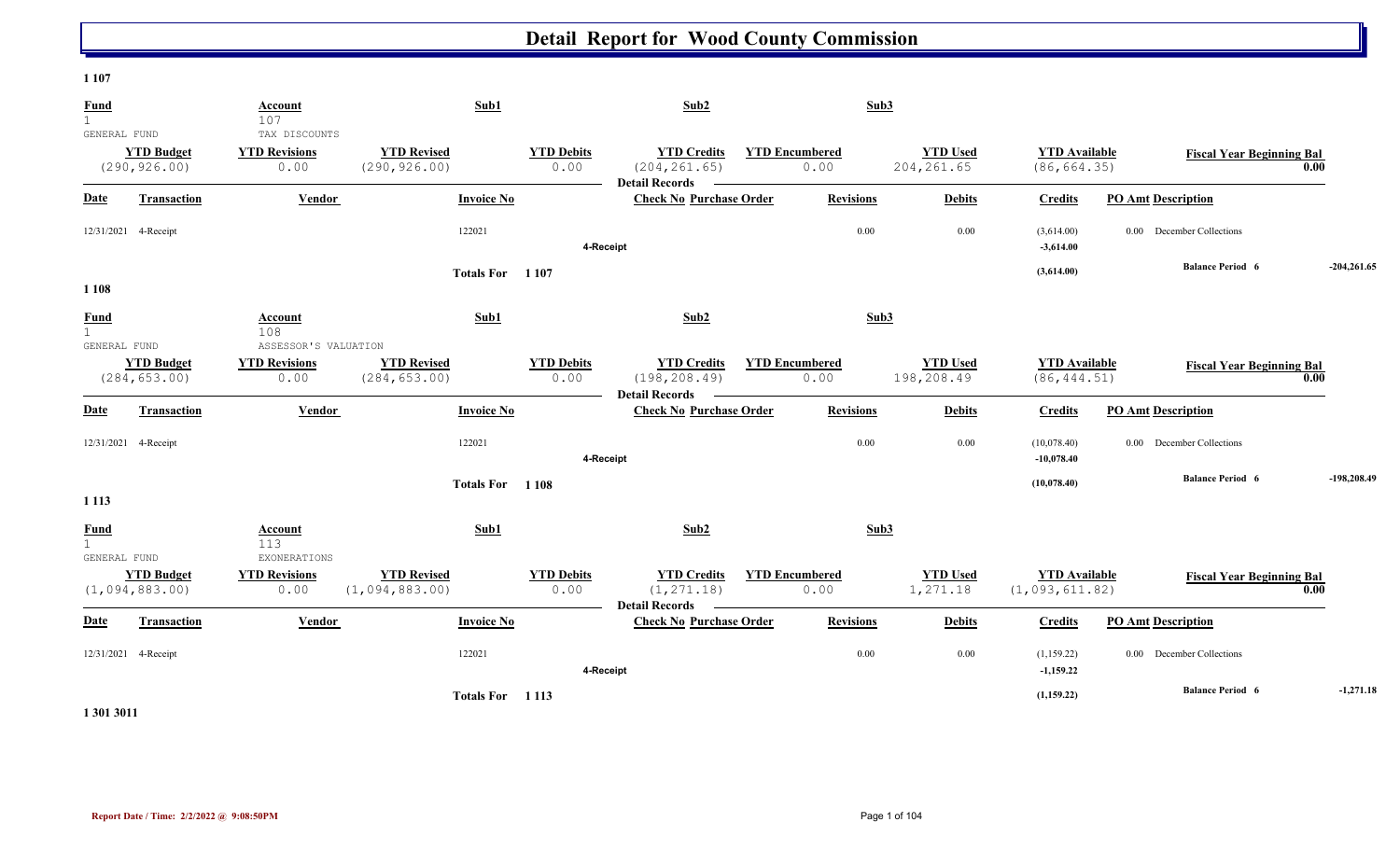| <b>Fund</b><br>$\mathbf{1}$                 |                                   | Account<br>301                                     |                                    | Sub1<br>3011                                        | Sub2                                                          |                               | Sub3             |                                     |                                      |                                  |              |
|---------------------------------------------|-----------------------------------|----------------------------------------------------|------------------------------------|-----------------------------------------------------|---------------------------------------------------------------|-------------------------------|------------------|-------------------------------------|--------------------------------------|----------------------------------|--------------|
| GENERAL FUND                                | <b>YTD Budget</b><br>9,805,378.00 | TAXES - AD VALOREM<br><b>YTD Revisions</b><br>0.00 | <b>YTD Revised</b><br>9,805,378.00 | REAL ESTATE TAXES REC.<br><b>YTD Debits</b><br>0.00 | <b>YTD Credits</b><br>5, 674, 468.56<br><b>Detail Records</b> | <b>YTD Encumbered</b><br>0.00 |                  | <b>YTD Used</b><br>(5, 674, 468.56) | <b>YTD</b> Available<br>4,130,909.44 | <b>Fiscal Year Beginning Bal</b> | 0.00         |
| Date                                        | <b>Transaction</b>                | Vendor                                             | <b>Invoice No</b>                  |                                                     | <b>Check No Purchase Order</b>                                |                               | <b>Revisions</b> | <b>Debits</b>                       | <b>Credits</b>                       | <b>PO Amt Description</b>        |              |
|                                             | 12/31/2021 4-Receipt              |                                                    | 122021                             |                                                     | 4-Receipt                                                     |                               | 0.00             | 0.00                                | 182,280.07<br>182,280.07             | 0.00 December Collections        |              |
| 1 301 3012                                  |                                   |                                                    |                                    | <b>Totals For</b> 13013011                          |                                                               |                               |                  |                                     | 182,280.07                           | <b>Balance Period 6</b>          | 5,674,468.56 |
| <b>Fund</b><br>$\mathbf{1}$<br>GENERAL FUND |                                   | Account<br>301<br>TAXES - AD VALOREM               |                                    | Sub1<br>3012<br>PERSONAL PROPERTY TAXES             | Sub2                                                          |                               | Sub3             |                                     |                                      |                                  |              |
|                                             | <b>YTD Budget</b><br>4,642,042.00 | <b>YTD Revisions</b><br>0.00                       | <b>YTD Revised</b><br>4,642,042.00 | <b>YTD Debits</b><br>0.00                           | <b>YTD Credits</b><br>2,664,116.51<br><b>Detail Records</b>   | <b>YTD Encumbered</b><br>0.00 |                  | <b>YTD Used</b><br>(2,664,116.51)   | <b>YTD Available</b><br>1,977,925.49 | <b>Fiscal Year Beginning Bal</b> | 0.00         |
| Date                                        | <b>Transaction</b>                | Vendor                                             | <b>Invoice No</b>                  |                                                     | <b>Check No Purchase Order</b>                                |                               | <b>Revisions</b> | <b>Debits</b>                       | <b>Credits</b>                       | <b>PO Amt Description</b>        |              |
|                                             | 12/31/2021 4-Receipt              |                                                    | 122021                             |                                                     | 4-Receipt                                                     |                               | 0.00             | 0.00                                | 63,454.25<br>63,454.25               | 0.00 December Collections        |              |
| 1 301 3013                                  |                                   |                                                    |                                    | <b>Totals For</b> 13013012                          |                                                               |                               |                  |                                     | 63,454.25                            | <b>Balance Period 6</b>          | 2,664,116.51 |
| <b>Fund</b><br>$\mathbf{1}$<br>GENERAL FUND |                                   | Account<br>301<br>TAXES - AD VALOREM               |                                    | Sub1<br>3013<br>PUBLIC UTILITIES TAXES              | Sub2                                                          |                               | Sub3             |                                     |                                      |                                  |              |
|                                             | <b>YTD Budget</b><br>1,193,763.00 | <b>YTD Revisions</b><br>0.00                       | <b>YTD Revised</b><br>1,193,763.00 | <b>YTD Debits</b><br>0.00                           | <b>YTD Credits</b><br>601, 151.35<br><b>Detail Records</b>    | <b>YTD Encumbered</b><br>0.00 |                  | <b>YTD Used</b><br>(601, 151.35)    | <b>YTD Available</b><br>592,611.65   | <b>Fiscal Year Beginning Bal</b> | 0.00         |
| <b>Date</b>                                 | <b>Transaction</b>                | Vendor                                             | <b>Invoice No</b>                  |                                                     | <b>Check No Purchase Order</b>                                |                               | <b>Revisions</b> | <b>Debits</b>                       | <b>Credits</b>                       | <b>PO Amt Description</b>        |              |
|                                             | 12/31/2021 4-Receipt              |                                                    | 122021                             |                                                     | 4-Receipt                                                     |                               | 0.00             | 0.00                                | 34.48<br>34.48                       | 0.00 December Collections        |              |
| 1 301 3015                                  |                                   |                                                    |                                    | <b>Totals For</b> 13013013                          |                                                               |                               |                  |                                     | 34.48                                | <b>Balance Period 6</b>          | 601,151.35   |
| <b>Fund</b><br>$\mathbf{1}$<br>GENERAL FUND |                                   | Account<br>301<br>TAXES - AD VALOREM               |                                    | Sub1<br>3015<br>TAXES - PRIOR YEARS                 | Sub2                                                          |                               | Sub3             |                                     |                                      |                                  |              |
|                                             | <b>YTD Budget</b><br>345,000.00   | <b>YTD Revisions</b><br>0.00                       | <b>YTD Revised</b><br>345,000.00   | <b>YTD Debits</b><br>0.00                           | <b>YTD Credits</b><br>322,994.46                              | <b>YTD Encumbered</b><br>0.00 |                  | <b>YTD Used</b><br>(322, 994.46)    | <b>YTD</b> Available<br>22,005.54    | <b>Fiscal Year Beginning Bal</b> | 0.00         |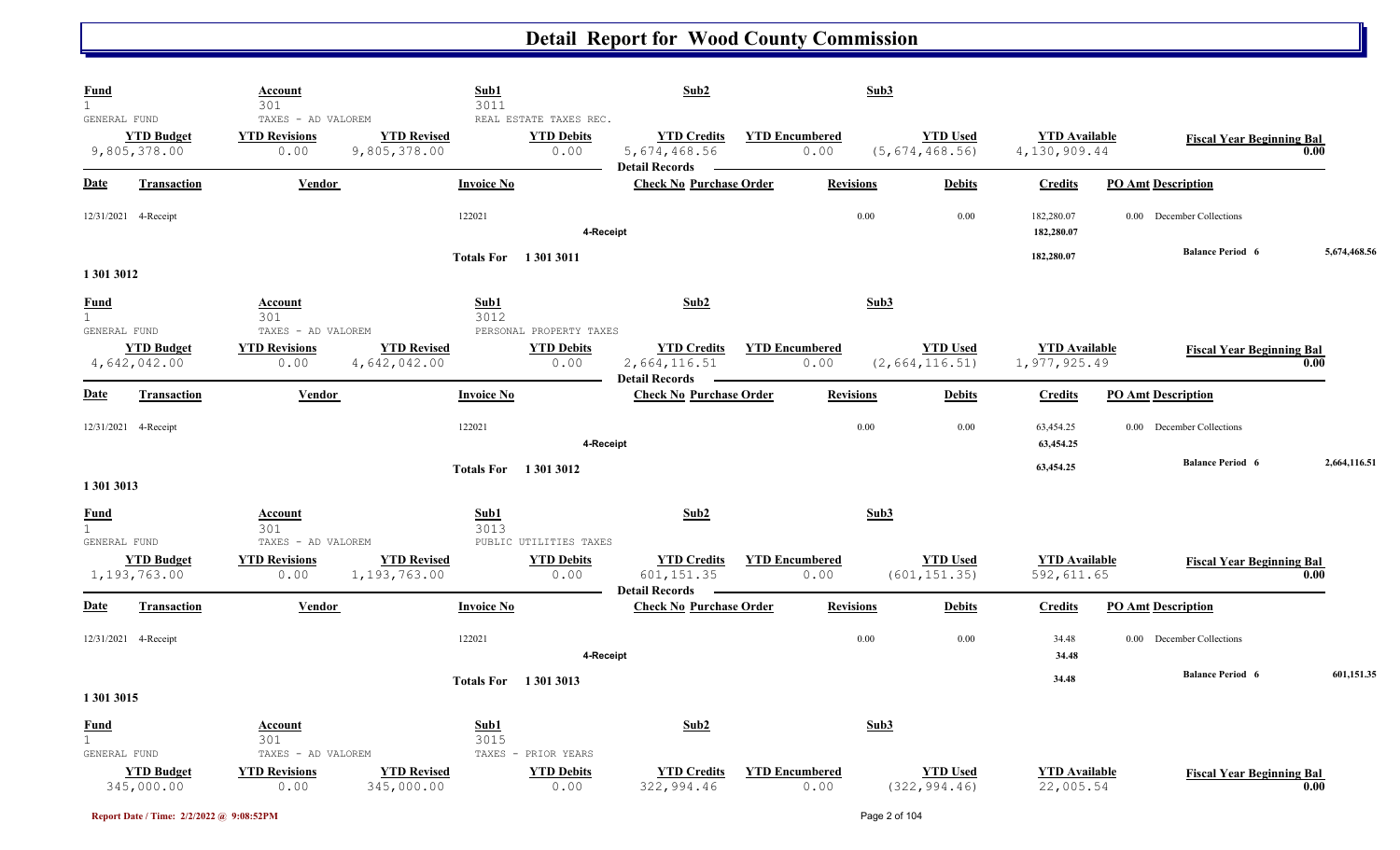|                                  |                                 |                                                     |                                  |                           | <b>Detail Records</b>                                     |                               |                  |                                  |                                     |                                               |            |
|----------------------------------|---------------------------------|-----------------------------------------------------|----------------------------------|---------------------------|-----------------------------------------------------------|-------------------------------|------------------|----------------------------------|-------------------------------------|-----------------------------------------------|------------|
| <b>Date</b>                      | <b>Transaction</b>              | Vendor                                              | <b>Invoice No</b>                |                           | <b>Check No Purchase Order</b>                            |                               | <b>Revisions</b> | <b>Debits</b>                    | <b>Credits</b>                      | <b>PO Amt Description</b>                     |            |
|                                  | 12/31/2021 4-Receipt            |                                                     | 122021                           | 4-Receipt                 |                                                           |                               | 0.00             | 0.00                             | 1,897.14<br>1,897.14                | 0.00 December Collections                     |            |
|                                  |                                 |                                                     | <b>Totals For</b> 1 301 3015     |                           |                                                           |                               |                  |                                  | 1,897.14                            | <b>Balance Period 6</b>                       | 322,994.46 |
| 1 301 3016                       |                                 |                                                     |                                  |                           |                                                           |                               |                  |                                  |                                     |                                               |            |
| <u>Fund</u><br>1<br>GENERAL FUND |                                 | Account<br>301<br>TAXES - AD VALOREM                | Sub1<br>3016                     | SUPPLEMENTAL TAXES        | Sub <sub>2</sub>                                          |                               | Sub3             |                                  |                                     |                                               |            |
|                                  | <b>YTD Budget</b><br>500,000.00 | <b>YTD Revisions</b><br>0.00                        | <b>YTD Revised</b><br>500,000.00 | <b>YTD Debits</b><br>0.00 | <b>YTD Credits</b><br>290, 538.76<br>Detail Records -     | <b>YTD Encumbered</b><br>0.00 |                  | <b>YTD Used</b><br>(290, 538.76) | <b>YTD Available</b><br>209, 461.24 | <b>Fiscal Year Beginning Bal</b>              | 0.00       |
| <b>Date</b>                      | <b>Transaction</b>              | Vendor                                              | <b>Invoice No</b>                |                           | <b>Check No Purchase Order</b>                            |                               | <b>Revisions</b> | <b>Debits</b>                    | <b>Credits</b>                      | <b>PO Amt Description</b>                     |            |
|                                  | 12/31/2021 4-Receipt            |                                                     | 122021                           | 4-Receipt                 |                                                           |                               | 0.00             | 0.00                             | 30,536.89<br>30,536.89              | 0.00 December Collections                     |            |
| 13019                            |                                 |                                                     | <b>Totals For</b> 13013016       |                           |                                                           |                               |                  |                                  | 30,536.89                           | <b>Balance Period 6</b>                       | 290,538.76 |
| <b>Fund</b>                      |                                 | Account                                             | Sub1                             |                           | Sub2                                                      |                               | Sub3             |                                  |                                     |                                               |            |
| $\overline{1}$<br>GENERAL FUND   |                                 | 301<br>TAXES - AD VALOREM                           | 9                                | REDEMPTIONS FROM STATE    |                                                           |                               |                  |                                  |                                     |                                               |            |
|                                  | <b>YTD Budget</b><br>15,000.00  | <b>YTD Revisions</b><br>0.00                        | <b>YTD Revised</b><br>15,000.00  | <b>YTD Debits</b><br>0.00 | <b>YTD Credits</b><br>3,366.94<br>Detail Records –        | <b>YTD Encumbered</b><br>0.00 |                  | <b>YTD Used</b><br>(3, 366.94)   | <b>YTD</b> Available<br>11,633.06   | <b>Fiscal Year Beginning Bal</b>              | 0.00       |
| Date                             | Transaction                     | Vendor                                              | <b>Invoice No</b>                |                           | <b>Check No Purchase Order</b>                            |                               | <b>Revisions</b> | <b>Debits</b>                    | <b>Credits</b>                      | <b>PO Amt Description</b>                     |            |
|                                  | 12/31/2021 4-Receipt            |                                                     | 122021                           | 4-Receipt                 |                                                           |                               | 0.00             | 0.00                             | 844.40<br>844.40                    | 0.00 December Collections                     |            |
| 1 301-90                         |                                 |                                                     | <b>Totals For</b> 13019          |                           |                                                           |                               |                  |                                  | 844.40                              | <b>Balance Period 6</b>                       | 3,366.94   |
| <b>Fund</b><br>1<br>GENERAL FUND |                                 | <b>Account</b><br>$301 - 90$<br>LIBRARY EXCESS LEVY | Sub1                             |                           | Sub2                                                      |                               | Sub3             |                                  |                                     |                                               |            |
|                                  | <b>YTD Budget</b><br>564,362.00 | <b>YTD Revisions</b><br>0.00                        | <b>YTD Revised</b><br>564,362.00 | <b>YTD Debits</b><br>0.00 | <b>YTD Credits</b><br>378,687.78<br><b>Detail Records</b> | <b>YTD Encumbered</b><br>0.00 |                  | <b>YTD Used</b><br>(378, 687.78) | <b>YTD</b> Available<br>185,674.22  | <b>Fiscal Year Beginning Bal</b>              | 0.00       |
| <b>Date</b>                      | <b>Transaction</b>              | <b>Vendor</b>                                       | <b>Invoice No</b>                |                           | <b>Check No Purchase Order</b>                            |                               | <b>Revisions</b> | <b>Debits</b>                    | <b>Credits</b>                      | <b>PO Amt Description</b>                     |            |
| 12/2/2021                        | 4-Receipt                       |                                                     | 21-2271312                       | 4-Receipt                 |                                                           |                               | 0.00             | 0.00                             | 13,606.14<br>13,606.14              | 0.00 SHERIFF OF WOOD COUNTY - EXCESS TAX DIST |            |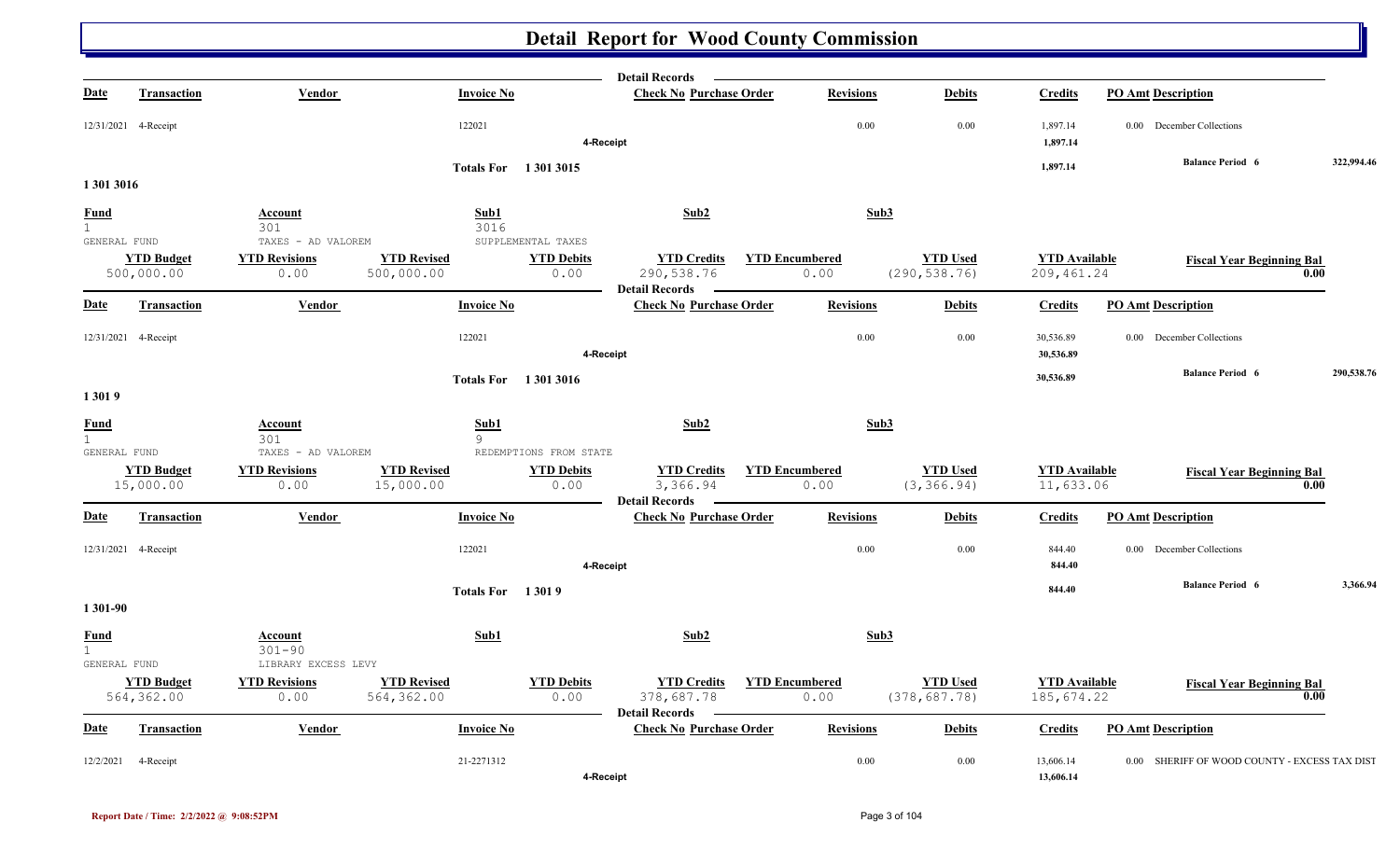|                   |                                 |                                                     | <b>Totals For</b> 1301-90        |                           |                                                            |                               |                  |                                  | 13,606.14                          | <b>Balance Period 6</b><br>378,687.78           |
|-------------------|---------------------------------|-----------------------------------------------------|----------------------------------|---------------------------|------------------------------------------------------------|-------------------------------|------------------|----------------------------------|------------------------------------|-------------------------------------------------|
| 1 3 0 2           |                                 |                                                     |                                  |                           |                                                            |                               |                  |                                  |                                    |                                                 |
| <b>Fund</b>       |                                 | <b>Account</b><br>302                               | Sub1                             |                           | Sub2                                                       |                               | Sub3             |                                  |                                    |                                                 |
| 1<br>GENERAL FUND |                                 | TAX PENALTIES & INTEREST                            |                                  |                           |                                                            |                               |                  |                                  |                                    |                                                 |
|                   | <b>YTD Budget</b><br>300,000.00 | <b>YTD Revisions</b><br>0.00                        | <b>YTD Revised</b><br>300,000.00 | <b>YTD Debits</b><br>0.00 | <b>YTD Credits</b><br>199,798.27                           | <b>YTD Encumbered</b><br>0.00 |                  | <b>YTD Used</b><br>(199, 798.27) | <b>YTD Available</b><br>100,201.73 | <b>Fiscal Year Beginning Bal</b><br>0.00        |
| <b>Date</b>       | <b>Transaction</b>              | <b>Vendor</b>                                       | <b>Invoice No</b>                |                           | <b>Detail Records</b><br><b>Check No Purchase Order</b>    |                               | <b>Revisions</b> | <b>Debits</b>                    | <b>Credits</b>                     | <b>PO Amt Description</b>                       |
|                   | 12/31/2021 4-Receipt            |                                                     | 122021                           | 4-Receipt                 |                                                            |                               | $0.00\,$         | 0.00                             | 9,999.48<br>9,999.48               | 0.00 December Collections                       |
|                   |                                 |                                                     | Totals For 1302                  |                           |                                                            |                               |                  |                                  | 9,999.48                           | <b>Balance Period 6</b><br>199,798.27           |
| 1 3 0 4           |                                 |                                                     |                                  |                           |                                                            |                               |                  |                                  |                                    |                                                 |
| <b>Fund</b><br>1  |                                 | Account<br>304                                      | Sub1                             |                           | Sub2                                                       |                               | Sub3             |                                  |                                    |                                                 |
| GENERAL FUND      |                                 | PROPERTY TRANSFER TAX                               |                                  |                           |                                                            |                               |                  |                                  |                                    |                                                 |
|                   | <b>YTD Budget</b><br>750,000.00 | <b>YTD Revisions</b><br>0.00                        | <b>YTD Revised</b><br>750,000.00 | <b>YTD Debits</b><br>0.00 | <b>YTD Credits</b><br>623, 443.70<br><b>Detail Records</b> | <b>YTD Encumbered</b><br>0.00 |                  | <b>YTD Used</b><br>(623, 443.70) | <b>YTD</b> Available<br>126,556.30 | <b>Fiscal Year Beginning Bal</b><br>0.00        |
| <b>Date</b>       | <b>Transaction</b>              | <b>Vendor</b>                                       | <b>Invoice No</b>                |                           | <b>Check No Purchase Order</b>                             |                               | <b>Revisions</b> | <b>Debits</b>                    | <b>Credits</b>                     | <b>PO Amt Description</b>                       |
| 12/9/2021         | 4-Receipt                       |                                                     | 21-2271394                       | 4-Receipt                 |                                                            |                               | 0.00             | 0.00                             | 97,467.04<br>97,467.04             | 0.00 NOV 2021                                   |
| 1309              |                                 |                                                     | Totals For 1304                  |                           |                                                            |                               |                  |                                  | 97,467.04                          | 623,443.70<br><b>Balance Period 6</b>           |
| <b>Fund</b><br>1  |                                 | <b>Account</b><br>309                               | Sub1                             |                           | Sub2                                                       |                               | Sub3             |                                  |                                    |                                                 |
| GENERAL FUND      | <b>YTD Budget</b><br>351,256.00 | HOTEL OCCUPANCY TAX<br><b>YTD Revisions</b><br>0.00 | <b>YTD Revised</b><br>351,256.00 | <b>YTD Debits</b><br>0.00 | <b>YTD Credits</b><br>272, 208.37<br><b>Detail Records</b> | <b>YTD</b> Encumbered<br>0.00 |                  | <b>YTD Used</b><br>(272, 208.37) | <b>YTD Available</b><br>79,047.63  | <b>Fiscal Year Beginning Bal</b><br>0.00        |
| Date              | Transaction                     | <b>Vendor</b>                                       | <b>Invoice No</b>                |                           | <b>Check No Purchase Order</b>                             |                               | <b>Revisions</b> | <b>Debits</b>                    | <b>Credits</b>                     | <b>PO Amt Description</b>                       |
|                   | 12/9/2021 4-Receipt             |                                                     | 21-2271398                       |                           |                                                            |                               | $0.00\,$         | $0.00\,$                         | 6,116.92                           | 0.00 NOV 2021                                   |
|                   | 12/10/2021 4-Receipt            |                                                     | 21-2271428                       |                           |                                                            |                               | $0.00\,$         | $0.00\,$                         | 8,552.90                           | 0.00 PARKERSBURG LODGING LLC - NOV 2021         |
|                   | 12/13/2021 4-Receipt            |                                                     | 21-2271443                       |                           |                                                            |                               | $0.00\,$         | 0.00                             | 2,900.49                           | 0.00 PSR HOSPITALITY LLC MICROTEL INN - NOV 20. |
|                   | 12/15/2021 4-Receipt            |                                                     | 21-2271481                       |                           |                                                            |                               | $0.00\,$         | 0.00                             | 2,453.81                           | 0.00 SHREE SWAMINARYAN LLC - NOV 21             |
|                   | 12/27/2021 4-Receipt            |                                                     | 21-2271605                       |                           |                                                            |                               | $0.00\,$         | $0.00\,$                         | 981.69                             | 0.00 RODEWAY INN & SUITES                       |
|                   | 12/27/2021 4-Receipt            |                                                     | 21-2271606                       |                           |                                                            |                               | $0.00\,$         | $0.00\,$                         | 2,130.82                           | 0.00 KC HOTELS LLC                              |
|                   | 12/27/2021 4-Receipt            |                                                     | 21-2271607                       |                           |                                                            |                               | 0.00             | 0.00                             | 5,517.53                           | 0.00 GATEWAY HOSPITALITY MWH LLC                |
|                   | 12/27/2021 4-Receipt            |                                                     | 21-2271608                       |                           |                                                            |                               | $0.00\,$         | $0.00\,$                         | 3,858.51                           | 0.00 GATEWAY HOSPITALITY PARKERSURG LLC         |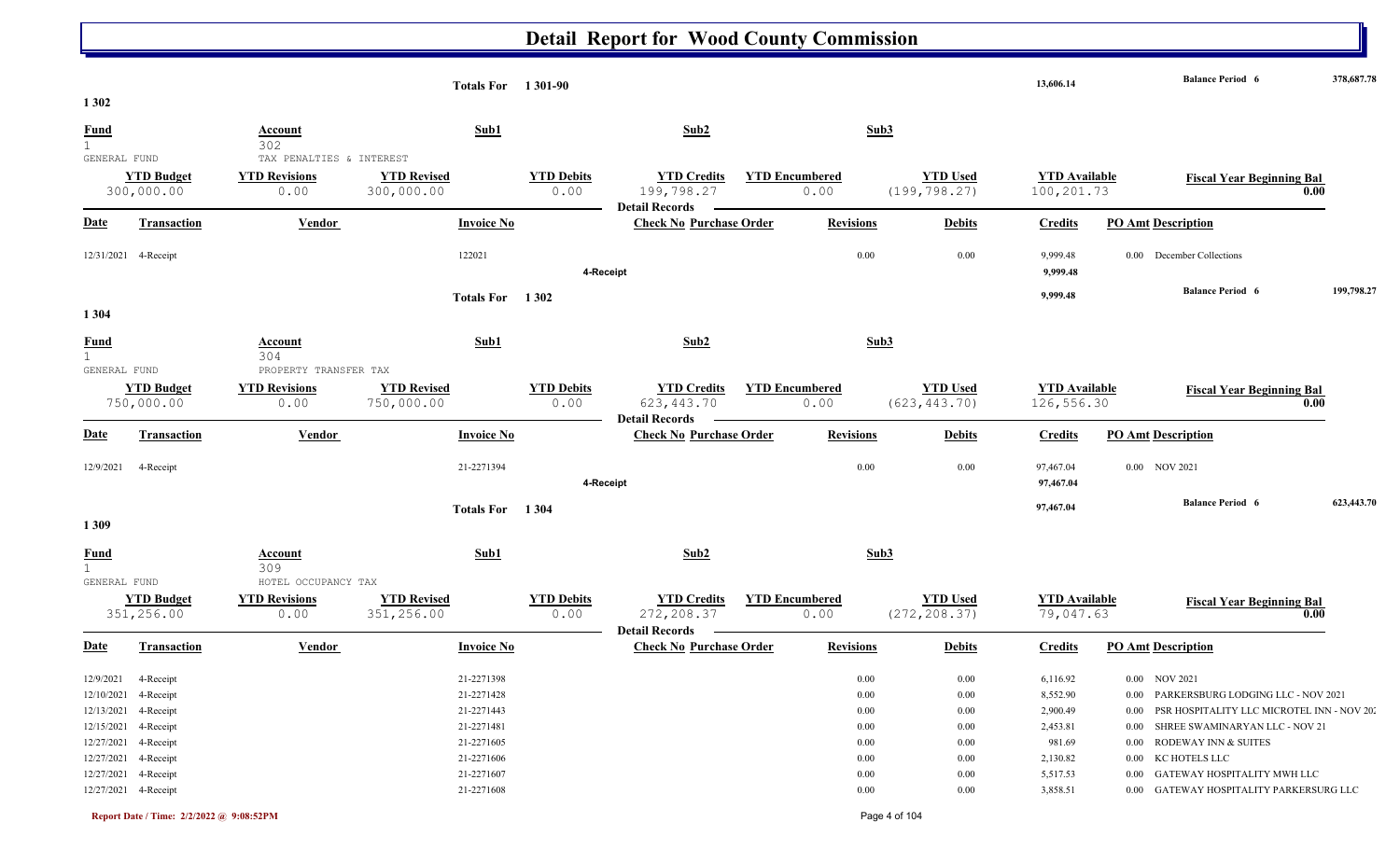|                                                                                                                                                                                                          |                                                                                                                                                                                                                         |                                                  |                                                                                                                                                                                                                              |                           | <b>Detail Report for Wood County Commission</b>         |                               |                                                                                                                              |                                                                                                                                  |                                                                                                                                                                             |                                                                                                                                              |                                                                                                                                                                                                                                                                                      |            |
|----------------------------------------------------------------------------------------------------------------------------------------------------------------------------------------------------------|-------------------------------------------------------------------------------------------------------------------------------------------------------------------------------------------------------------------------|--------------------------------------------------|------------------------------------------------------------------------------------------------------------------------------------------------------------------------------------------------------------------------------|---------------------------|---------------------------------------------------------|-------------------------------|------------------------------------------------------------------------------------------------------------------------------|----------------------------------------------------------------------------------------------------------------------------------|-----------------------------------------------------------------------------------------------------------------------------------------------------------------------------|----------------------------------------------------------------------------------------------------------------------------------------------|--------------------------------------------------------------------------------------------------------------------------------------------------------------------------------------------------------------------------------------------------------------------------------------|------------|
|                                                                                                                                                                                                          | 12/27/2021 4-Receipt<br>12/27/2021 4-Receipt                                                                                                                                                                            |                                                  | 21-2271609<br>21-2271610                                                                                                                                                                                                     |                           | 4-Receipt                                               |                               | 0.00<br>0.00                                                                                                                 | 0.00<br>0.00                                                                                                                     | 1,783.94<br>1,125.47<br>35,422.08                                                                                                                                           | 0.00<br>0.00                                                                                                                                 | TRAVELODGE PARKERSBURG<br><b>MOTEL 6</b>                                                                                                                                                                                                                                             |            |
| 1318                                                                                                                                                                                                     |                                                                                                                                                                                                                         |                                                  | Totals For 1309                                                                                                                                                                                                              |                           |                                                         |                               |                                                                                                                              |                                                                                                                                  | 35,422.08                                                                                                                                                                   |                                                                                                                                              | <b>Balance Period 6</b>                                                                                                                                                                                                                                                              | 272,208.37 |
| <b>Fund</b><br>$\mathbf 1$                                                                                                                                                                               |                                                                                                                                                                                                                         | <b>Account</b><br>318                            | Sub1                                                                                                                                                                                                                         |                           | Sub2                                                    |                               | Sub3                                                                                                                         |                                                                                                                                  |                                                                                                                                                                             |                                                                                                                                              |                                                                                                                                                                                                                                                                                      |            |
| GENERAL FUND                                                                                                                                                                                             | <b>YTD Budget</b><br>48,000.00                                                                                                                                                                                          | BUILDING PERMITS<br><b>YTD Revisions</b><br>0.00 | <b>YTD Revised</b><br>48,000.00                                                                                                                                                                                              | <b>YTD Debits</b><br>0.00 | <b>YTD Credits</b><br>21,452.50                         | <b>YTD Encumbered</b><br>0.00 |                                                                                                                              | <b>YTD Used</b><br>(21, 452.50)                                                                                                  | <b>YTD</b> Available<br>26,547.50                                                                                                                                           |                                                                                                                                              | <b>Fiscal Year Beginning Bal</b><br>0.00                                                                                                                                                                                                                                             |            |
| <b>Date</b>                                                                                                                                                                                              | <b>Transaction</b>                                                                                                                                                                                                      | Vendor                                           | <b>Invoice No</b>                                                                                                                                                                                                            |                           | <b>Detail Records</b><br><b>Check No Purchase Order</b> |                               | <b>Revisions</b>                                                                                                             | <b>Debits</b>                                                                                                                    | <b>Credits</b>                                                                                                                                                              |                                                                                                                                              | <b>PO Amt Description</b>                                                                                                                                                                                                                                                            |            |
| 12/6/2021<br>12/6/2021<br>12/6/2021<br>12/6/2021<br>12/6/2021<br>12/7/2021<br>12/10/2021<br>12/14/2021<br>12/14/2021<br>12/15/2021<br>12/15/2021<br>12/27/2021<br>12/27/2021<br>12/27/2021<br>12/27/2021 | 4-Receipt<br>4-Receipt<br>4-Receipt<br>4-Receipt<br>4-Receipt<br>4-Receipt<br>4-Receipt<br>4-Receipt<br>4-Receipt<br>4-Receipt<br>4-Receipt<br>4-Receipt<br>4-Receipt<br>4-Receipt<br>4-Receipt<br>12/30/2021 4-Receipt |                                                  | 21-2271318<br>21-2271319<br>21-2271343<br>21-2271344<br>21-2271345<br>21-2271371<br>21-2271429<br>21-2271462<br>21-2271463<br>21-2271484<br>21-2271485<br>21-2271633<br>21-2271634<br>21-2271635<br>21-2271636<br>21-2271715 |                           | 4-Receipt                                               |                               | 0.00<br>0.00<br>0.00<br>0.00<br>0.00<br>0.00<br>0.00<br>0.00<br>0.00<br>0.00<br>0.00<br>0.00<br>0.00<br>0.00<br>0.00<br>0.00 | 0.00<br>0.00<br>0.00<br>0.00<br>0.00<br>0.00<br>0.00<br>$0.00\,$<br>0.00<br>0.00<br>0.00<br>0.00<br>0.00<br>0.00<br>0.00<br>0.00 | 47.50<br>97.50<br>445.00<br>25.00<br>197.50<br>168.75<br>83.75<br>20.00<br>111.25<br>260.00<br>745.00<br>172.50<br>57.50<br>16.25<br>35.00<br>30.00<br>2,512.50<br>2,512.50 | 0.00<br>$0.00\,$<br>$0.00\,$<br>$0.00\,$<br>0.00<br>0.00<br>0.00<br>0.00<br>0.00<br>0.00<br>0.00<br>0.00<br>$0.00\,$<br>$0.00\,$<br>$0.00\,$ | W5745<br>W5744<br>W5743<br>W5746<br>W5747<br>W5748<br>WOOD CO COMMISION - W5749<br>WOOD CO COMMISSION - W5751<br>WOOD CO COMMISSION - W5750<br>WOOD CO COMMISSION - W5753<br>WOOD CO COMMISSION - W5752<br>W5754<br>W5756<br>W5757<br>W5755<br>0.00 W5760<br><b>Balance Period 6</b> | 21,452.50  |
| 1319                                                                                                                                                                                                     |                                                                                                                                                                                                                         |                                                  | Totals For 1318                                                                                                                                                                                                              |                           |                                                         |                               |                                                                                                                              |                                                                                                                                  |                                                                                                                                                                             |                                                                                                                                              |                                                                                                                                                                                                                                                                                      |            |
| Fund<br>1.<br>GENERAL FUND                                                                                                                                                                               |                                                                                                                                                                                                                         | Account<br>319<br>MISC. PERMITS                  | Sub1                                                                                                                                                                                                                         |                           | Sub2                                                    |                               | Sub3                                                                                                                         |                                                                                                                                  |                                                                                                                                                                             |                                                                                                                                              |                                                                                                                                                                                                                                                                                      |            |
|                                                                                                                                                                                                          | <b>YTD Budget</b><br>800.00                                                                                                                                                                                             | <b>YTD Revisions</b><br>0.00                     | <b>YTD Revised</b><br>800.00                                                                                                                                                                                                 | <b>YTD Debits</b><br>0.00 | <b>YTD Credits</b><br>537.10                            | <b>YTD Encumbered</b><br>0.00 |                                                                                                                              | <b>YTD Used</b><br>(537.10)                                                                                                      | <b>YTD</b> Available<br>262.90                                                                                                                                              |                                                                                                                                              | <b>Fiscal Year Beginning Bal</b><br>0.00                                                                                                                                                                                                                                             |            |
| <b>Date</b>                                                                                                                                                                                              | <b>Transaction</b>                                                                                                                                                                                                      | <b>Vendor</b>                                    | <b>Invoice No</b>                                                                                                                                                                                                            |                           | <b>Detail Records</b><br><b>Check No Purchase Order</b> |                               | <b>Revisions</b>                                                                                                             | <b>Debits</b>                                                                                                                    | <b>Credits</b>                                                                                                                                                              |                                                                                                                                              | <b>PO Amt Description</b>                                                                                                                                                                                                                                                            |            |
|                                                                                                                                                                                                          | 12/8/2021 4-Receipt<br>12/27/2021 4-Receipt<br>12/28/2021 4-Receipt                                                                                                                                                     |                                                  | 21-2271384<br>21-2271638<br>21-2271666                                                                                                                                                                                       |                           |                                                         |                               | 0.00<br>0.00<br>0.00                                                                                                         | 0.00<br>0.00<br>$0.00\,$                                                                                                         | 14.00<br>25.00<br>25.00                                                                                                                                                     | 0.00                                                                                                                                         | 0.00 ASSESSOR - NOV 2021<br><b>HUDSON</b><br>0.00 WOOD CO COMMISSION - STEED KEY                                                                                                                                                                                                     |            |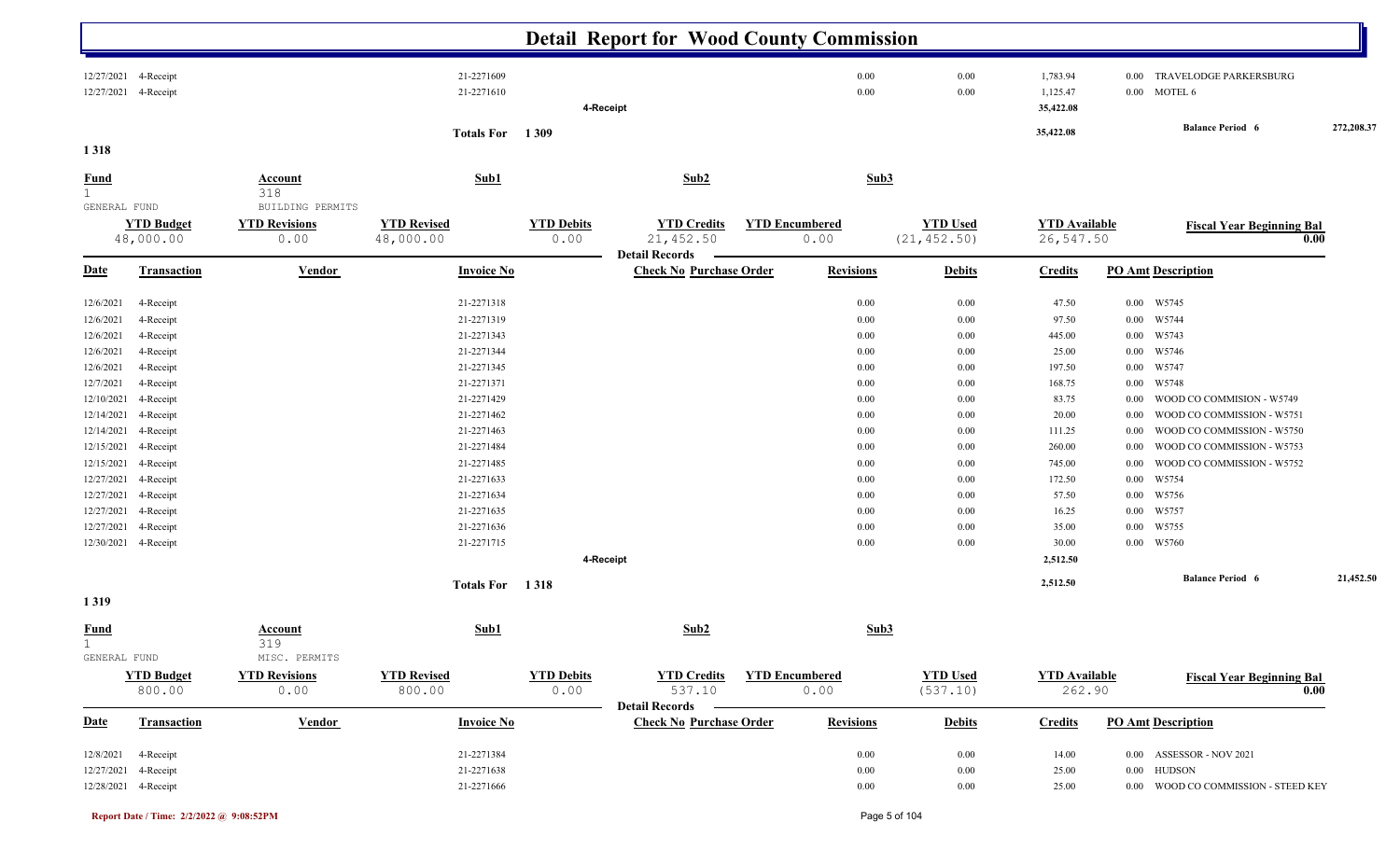|                             |                                 |                              |                                  |                           | <b>Detail Report for Wood County Commission</b>         |                               |                                 |                                    |      |                                          |           |
|-----------------------------|---------------------------------|------------------------------|----------------------------------|---------------------------|---------------------------------------------------------|-------------------------------|---------------------------------|------------------------------------|------|------------------------------------------|-----------|
| 12/28/2021                  | 4-Receipt                       |                              | 21-2271668                       |                           |                                                         | 0.00                          | $0.00\,$                        | 25.00                              | 0.00 | WOOD CO COMM - CRESTON                   |           |
| 12/28/2021                  | 4-Receipt                       |                              | 21-2271669                       |                           |                                                         | 0.00                          | 0.00                            | 25.00                              | 0.00 | WOOD CO COMM - WATERMAN                  |           |
| 12/28/2021                  | 4-Receipt                       |                              | 21-2271670                       |                           |                                                         | 0.00                          | 0.00                            | 25.00                              | 0.00 | WOOD CO COMM - BRISCOE                   |           |
| 12/28/2021                  | 4-Receipt                       |                              | 21-2271671                       |                           |                                                         | 0.00                          | 0.00                            | 25.00                              | 0.00 | WOOD CO COMM - PFALZGRAF                 |           |
| 12/28/2021                  | 4-Receipt                       |                              | 21-2271672                       |                           |                                                         | 0.00                          | 0.00                            | 25.00                              | 0.00 | WOOD CO COMM - CHANDLER                  |           |
| 12/28/2021                  | 4-Receipt                       |                              | 21-2271673                       |                           |                                                         | 0.00                          | 0.00                            | 25.00                              | 0.00 | WOOD CO COMM - PALMER                    |           |
| 12/28/2021                  | 4-Receipt                       |                              | 21-2271674                       |                           |                                                         | 0.00                          | 0.00                            | 25.00                              | 0.00 | WOOD CO COMM - WOOFTER                   |           |
| 12/28/2021                  | 4-Receipt                       |                              | 21-2271675                       |                           |                                                         | 0.00                          | 0.00                            | 50.00                              | 0.00 | WOOD CO COMM - GOLDEN                    |           |
| 12/28/2021                  | 4-Receipt                       |                              | 21-2271676                       |                           |                                                         | 0.00                          | 0.00                            | 25.00                              | 0.00 | WOOD CO COMM - MUNOZ                     |           |
| 12/29/2021                  | 4-Receipt                       |                              | 21-2271706                       |                           |                                                         | 0.00                          | 0.00                            | 25.00                              | 0.00 | WOOD CO COMM                             |           |
|                             | 12/29/2021 4-Receipt            |                              | 21-2271707                       |                           |                                                         | 0.00                          | 0.00                            | 25.00                              | 0.00 | WOOD CO COMM - TEBAY KEY                 |           |
|                             |                                 |                              |                                  |                           | 4-Receipt                                               |                               |                                 | 364.00                             |      |                                          |           |
|                             |                                 |                              | Totals For 1319                  |                           |                                                         |                               |                                 | 364.00                             |      | <b>Balance Period 6</b>                  | 537.10    |
| 1323                        |                                 |                              |                                  |                           |                                                         |                               |                                 |                                    |      |                                          |           |
| <b>Fund</b><br>$\mathbf{1}$ |                                 | <b>Account</b><br>323        | Sub1                             |                           | Sub2                                                    | Sub3                          |                                 |                                    |      |                                          |           |
| GENERAL FUND                |                                 | STATE GRANTS                 |                                  |                           |                                                         |                               |                                 |                                    |      |                                          |           |
|                             | <b>YTD Budget</b><br>600,000.00 | <b>YTD Revisions</b><br>0.00 | <b>YTD Revised</b><br>600,000.00 | <b>YTD Debits</b><br>0.00 | <b>YTD Credits</b><br>25,782.00                         | <b>YTD Encumbered</b><br>0.00 | <b>YTD Used</b><br>(25, 782.00) | <b>YTD</b> Available<br>574,218.00 |      | <b>Fiscal Year Beginning Bal</b><br>0.00 |           |
|                             |                                 |                              |                                  |                           | <b>Detail Records</b>                                   |                               |                                 |                                    |      |                                          |           |
| <b>Date</b>                 | <b>Transaction</b>              | Vendor                       | <b>Invoice No</b>                |                           | <b>Check No Purchase Order</b>                          | <b>Revisions</b>              | <b>Debits</b>                   | <b>Credits</b>                     |      | <b>PO Amt Description</b>                |           |
|                             | 12/15/2021 4-Receipt            |                              | 21-2271482                       |                           |                                                         | 0.00                          | $0.00\,$                        | 8,000.00                           |      | 0.00 STATE OF WV                         |           |
|                             |                                 |                              |                                  |                           | 4-Receipt                                               |                               |                                 | 8,000.00                           |      |                                          |           |
|                             |                                 |                              | Totals For 1323                  |                           |                                                         |                               |                                 | 8,000.00                           |      | <b>Balance Period 6</b>                  | 25,782.00 |
| 1 323 1267                  |                                 |                              |                                  |                           |                                                         |                               |                                 |                                    |      |                                          |           |
| <b>Fund</b>                 |                                 | Account                      | Sub1                             |                           | Sub2                                                    | Sub3                          |                                 |                                    |      |                                          |           |
| $\mathbf{1}$                |                                 | 323                          | 1267                             |                           |                                                         |                               |                                 |                                    |      |                                          |           |
| GENERAL FUND                |                                 | STATE GRANTS                 |                                  | ELECTION ASSISTANCE       |                                                         |                               |                                 |                                    |      |                                          |           |
|                             | <b>YTD Budget</b><br>0.00       | <b>YTD Revisions</b><br>0.00 | <b>YTD Revised</b><br>0.00       | <b>YTD Debits</b><br>0.00 | <b>YTD Credits</b><br>5,000.00                          | <b>YTD Encumbered</b><br>0.00 | <b>YTD Used</b><br>(5,000.00)   | <b>YTD Available</b><br>(5,000.00) |      | <b>Fiscal Year Beginning Bal</b><br>0.00 |           |
| <b>Date</b>                 | Transaction                     | Vendor                       | <b>Invoice No</b>                |                           | <b>Detail Records</b><br><b>Check No Purchase Order</b> | <b>Revisions</b>              | <b>Debits</b>                   | <b>Credits</b>                     |      | <b>PO Amt Description</b>                |           |
|                             |                                 |                              |                                  |                           |                                                         |                               |                                 |                                    |      |                                          |           |
|                             | 12/27/2021 4-Receipt            |                              | 21-2271619                       |                           |                                                         | 0.00                          | 0.00                            | 5,000.00                           |      | 0.00 STATE OF WV                         |           |
|                             |                                 |                              |                                  |                           | 4-Receipt                                               |                               |                                 | 5,000.00                           |      |                                          |           |
|                             |                                 |                              |                                  | Totals For 1323 1267      |                                                         |                               |                                 | 5,000.00                           |      | <b>Balance Period 6</b>                  | 5,000.00  |
|                             |                                 |                              |                                  |                           |                                                         |                               |                                 |                                    |      |                                          |           |

**1 324 1273**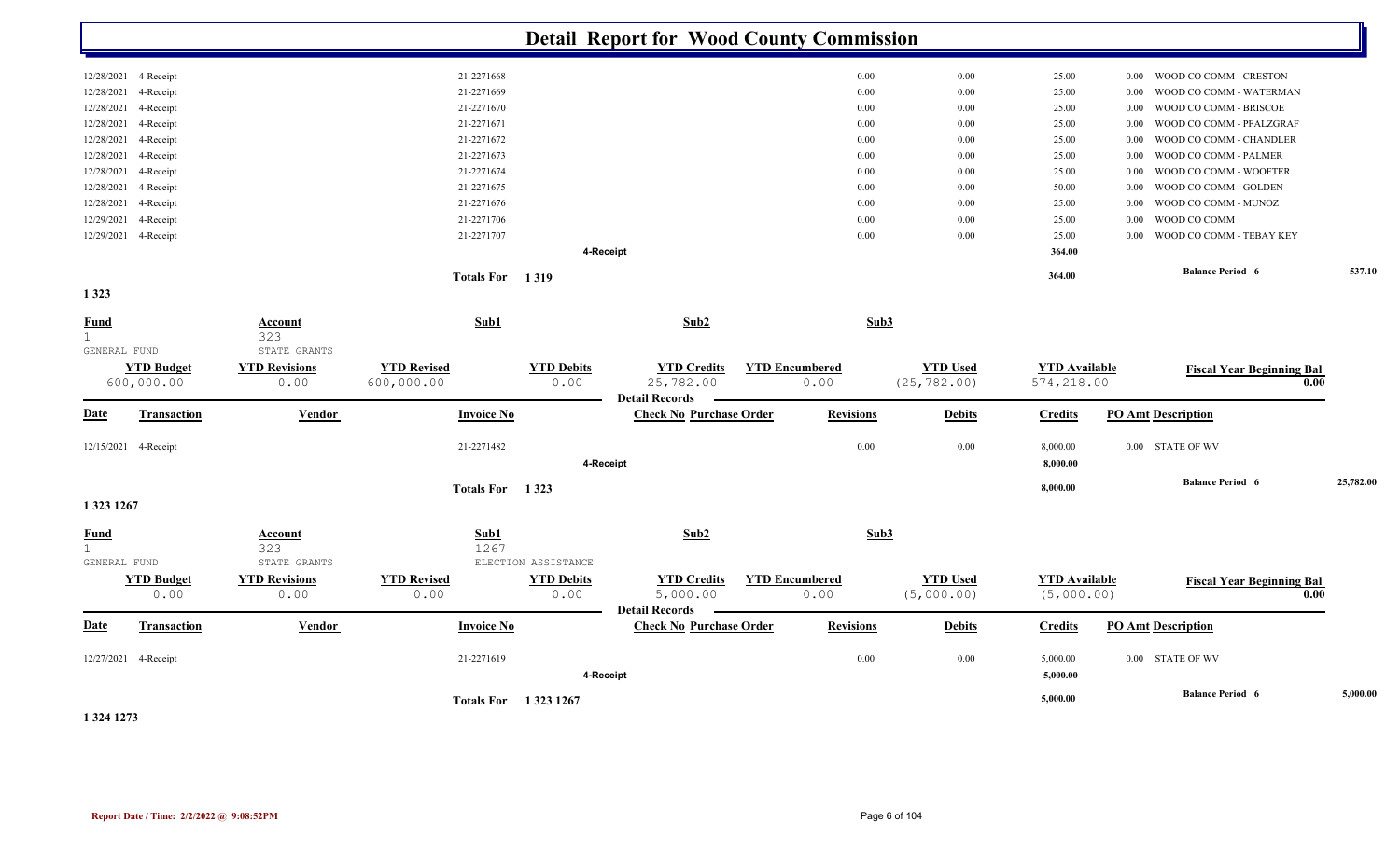| <b>Fund</b><br>$\mathbf{1}$      |                                | <b>Account</b><br>324                         | Sub1<br>1273                    |                                                | Sub2                                                    |                               | Sub3             |                                 |                                   |                                  |           |  |
|----------------------------------|--------------------------------|-----------------------------------------------|---------------------------------|------------------------------------------------|---------------------------------------------------------|-------------------------------|------------------|---------------------------------|-----------------------------------|----------------------------------|-----------|--|
| GENERAL FUND                     | <b>YTD Budget</b><br>0.00      | OTHER GRANTS<br><b>YTD Revisions</b><br>0.00  | <b>YTD Revised</b><br>0.00      | PROJECT LIFESAVER<br><b>YTD Debits</b><br>0.00 | <b>YTD Credits</b><br>330.00                            | <b>YTD Encumbered</b><br>0.00 |                  | <b>YTD Used</b><br>(330.00)     | <b>YTD Available</b><br>(330.00)  | <b>Fiscal Year Beginning Bal</b> | 0.00      |  |
| Date                             | <b>Transaction</b>             | <b>Vendor</b>                                 | <b>Invoice No</b>               |                                                | <b>Detail Records</b><br><b>Check No Purchase Order</b> |                               | <b>Revisions</b> | <b>Debits</b>                   | <b>Credits</b>                    | <b>PO Amt Description</b>        |           |  |
| 12/27/2021                       | 4-Receipt                      |                                               | 21-2271626                      |                                                |                                                         |                               | 0.00             | 0.00                            | 10.00                             | 0.00 JACKSON COUNTY SHERIFF      |           |  |
| 12/27/2021                       | 4-Receipt                      |                                               | 21-2271628                      |                                                |                                                         |                               | 0.00             | 0.00                            | 10.00                             | <b>PAUL MILLER</b><br>$0.00\,$   |           |  |
| 12/27/2021                       | 4-Receipt                      |                                               | 21-2271629                      |                                                |                                                         |                               | 0.00             | 0.00                            | 40.00                             | OLIVIA MILLER<br>$0.00\,$        |           |  |
| 12/27/2021                       | 4-Receipt                      |                                               | 21-2271630                      |                                                |                                                         |                               | 0.00             | 0.00                            | 40.00                             | MALACHI MILLER<br>$0.00\,$       |           |  |
|                                  | 12/30/2021 4-Receipt           |                                               | 21-2271716                      |                                                |                                                         |                               | 0.00             | 0.00                            | 10.00                             | 0.00 AMANDA GILLILAND            |           |  |
|                                  |                                |                                               |                                 | 4-Receipt                                      |                                                         |                               |                  |                                 | 110.00                            |                                  |           |  |
|                                  |                                |                                               | Totals For 1324 1273            |                                                |                                                         |                               |                  |                                 | 110.00                            | <b>Balance Period 6</b>          | 330.00    |  |
| 1327                             |                                |                                               |                                 |                                                |                                                         |                               |                  |                                 |                                   |                                  |           |  |
| <b>Fund</b><br>1<br>GENERAL FUND |                                | <b>Account</b><br>327<br>CHARGES FOR SERVICES | Sub1                            |                                                | Sub2                                                    |                               | Sub3             |                                 |                                   |                                  |           |  |
|                                  | <b>YTD Budget</b>              | <b>YTD Revisions</b>                          | <b>YTD Revised</b>              | <b>YTD Debits</b>                              | <b>YTD Credits</b>                                      | <b>YTD Encumbered</b>         |                  | <b>YTD Used</b>                 | <b>YTD</b> Available              |                                  |           |  |
|                                  | 5,000.00                       | 0.00                                          | 5,000.00                        | 0.00                                           | 38,746.25<br><b>Detail Records</b>                      | 0.00                          |                  | (38, 746.25)                    | (33, 746.25)                      | <b>Fiscal Year Beginning Bal</b> | 0.00      |  |
| Date                             | <b>Transaction</b>             | Vendor                                        | <b>Invoice No</b>               |                                                | <b>Check No Purchase Order</b>                          |                               | <b>Revisions</b> | <b>Debits</b>                   | <b>Credits</b>                    | <b>PO Amt Description</b>        |           |  |
| 12/3/2021                        | 4-Receipt                      |                                               | 21-2271296                      |                                                |                                                         |                               | 0.00             | 0.00                            | 5.00                              | 0.00 HOUSTON BARBER              |           |  |
| 12/7/2021                        | 4-Receipt                      |                                               | 21-2271367                      |                                                |                                                         |                               | 0.00             | 0.00                            | 5.00                              | <b>ANDREW CHEUVRONT</b><br>0.00  |           |  |
| 12/10/2021                       | 4-Receipt                      |                                               | 21-2271421                      |                                                |                                                         |                               | 0.00             | 0.00                            | 5.00                              | LISA WIX<br>0.00                 |           |  |
| 12/21/2021                       | 4-Receipt                      |                                               | 21-2271553                      |                                                |                                                         |                               | 0.00             | 0.00                            | 5.00                              | SHEILA MCBRIDE<br>$0.00\,$       |           |  |
| 12/27/2021                       | 4-Receipt                      |                                               | 21-2271569                      |                                                |                                                         |                               | 0.00             | 0.00                            | 5.00                              | <b>JAMES GOODMAN</b><br>0.00     |           |  |
|                                  | 12/27/2021 4-Receipt           |                                               | 21-2271572                      |                                                |                                                         |                               | 0.00             | 0.00                            | 5.00                              | <b>TAYLOR MCFANN</b><br>0.00     |           |  |
|                                  |                                |                                               |                                 |                                                | 4-Receipt                                               |                               |                  |                                 | 30.00                             |                                  |           |  |
|                                  |                                |                                               | Totals For 1327                 |                                                |                                                         |                               |                  |                                 | 30.00                             | <b>Balance Period 6</b>          | 38,746.25 |  |
| 1329                             |                                |                                               |                                 |                                                |                                                         |                               |                  |                                 |                                   |                                  |           |  |
| <b>Fund</b><br>$\mathbf{1}$      |                                | Account<br>329                                | Sub1                            |                                                | Sub2                                                    |                               | Sub3             |                                 |                                   |                                  |           |  |
| GENERAL FUND                     |                                | SHF SERVICE OF PROCESS                        |                                 |                                                |                                                         |                               |                  |                                 |                                   |                                  |           |  |
|                                  | <b>YTD Budget</b><br>30,000.00 | <b>YTD Revisions</b><br>0.00                  | <b>YTD Revised</b><br>30,000.00 | <b>YTD Debits</b><br>0.00                      | <b>YTD Credits</b><br>18,016.00                         | <b>YTD Encumbered</b><br>0.00 |                  | <b>YTD Used</b><br>(18, 016.00) | <b>YTD</b> Available<br>11,984.00 | <b>Fiscal Year Beginning Bal</b> | 0.00      |  |
| <b>Date</b>                      | <b>Transaction</b>             | Vendor                                        | <b>Invoice No</b>               |                                                | <b>Detail Records</b><br><b>Check No Purchase Order</b> |                               | <b>Revisions</b> | <b>Debits</b>                   | <b>Credits</b>                    | <b>PO Amt Description</b>        |           |  |
|                                  | 12/6/2021 4-Receipt            |                                               | 21-2271329                      |                                                |                                                         |                               | 0.00             | 0.00                            | 1,984.00                          | $0.00$ $12/3/2021$               |           |  |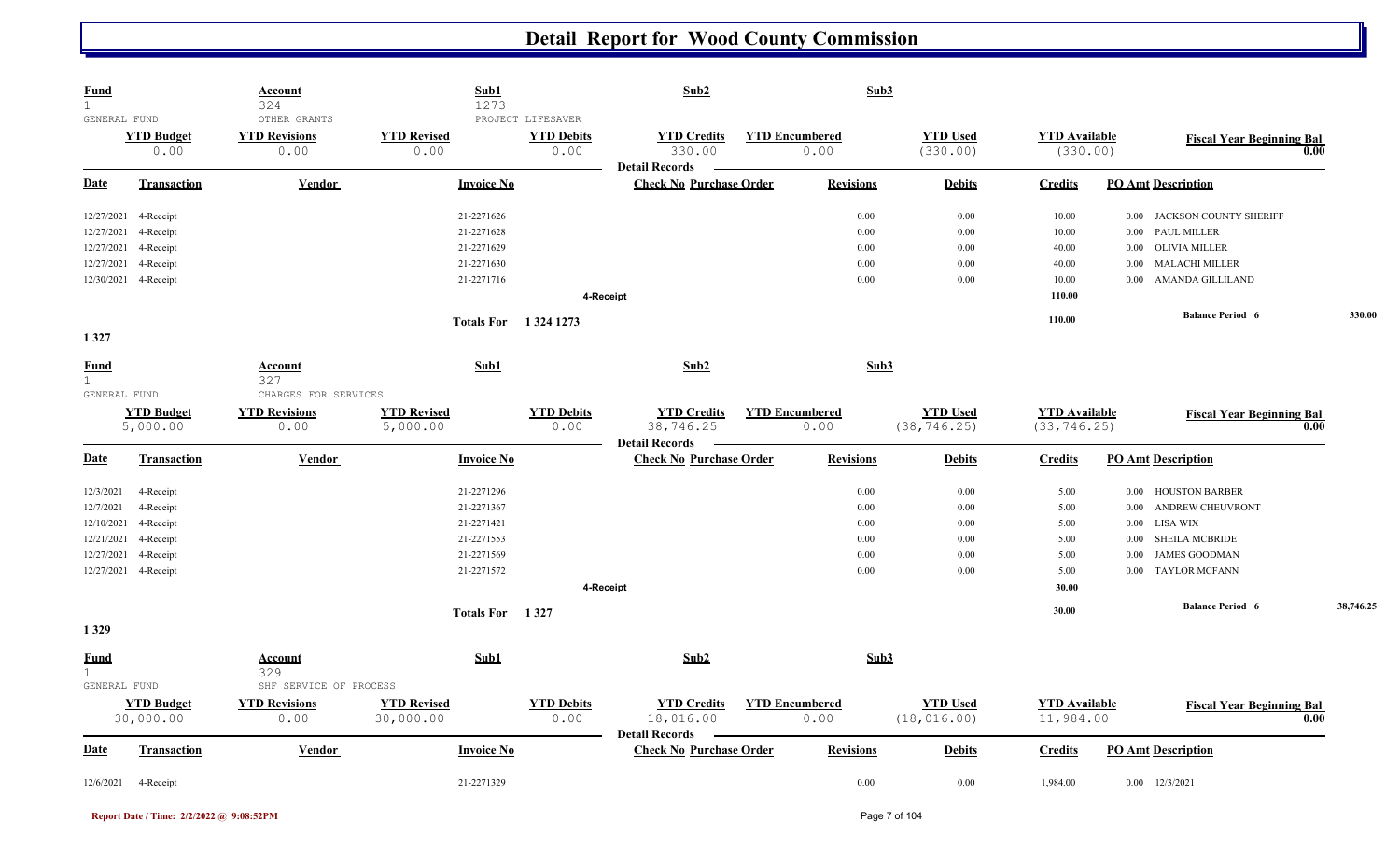|                                             |                                 |                                                                |                                  |                           | <b>Detail Report for Wood County Commission</b>           |                               |                  |                                  |                                    |                                       |            |
|---------------------------------------------|---------------------------------|----------------------------------------------------------------|----------------------------------|---------------------------|-----------------------------------------------------------|-------------------------------|------------------|----------------------------------|------------------------------------|---------------------------------------|------------|
|                                             | 12/27/2021 4-Receipt            |                                                                | 21-2271615                       |                           | 4-Receipt                                                 |                               | 0.00             | 0.00                             | 1,518.00<br>3,502.00               | 12/16/2021<br>0.00                    |            |
| 1 3 3 0                                     |                                 |                                                                | Totals For 1329                  |                           |                                                           |                               |                  |                                  | 3,502.00                           | <b>Balance Period 6</b>               | 18,016.00  |
| $rac{\text{Fund}}{1}$                       |                                 | <b>Account</b><br>330                                          | Sub1                             |                           | Sub2                                                      |                               | Sub <sub>3</sub> |                                  |                                    |                                       |            |
| GENERAL FUND                                | <b>YTD Budget</b><br>10,000.00  | SHERIFF'S EARNINGS<br><b>YTD Revisions</b><br>0.00             | <b>YTD Revised</b><br>10,000.00  | <b>YTD Debits</b><br>0.00 | <b>YTD Credits</b><br>5,847.50                            | <b>YTD Encumbered</b><br>0.00 |                  | <b>YTD Used</b><br>(5, 847.50)   | <b>YTD</b> Available<br>4,152.50   | <b>Fiscal Year Beginning Bal</b>      | 0.00       |
| <b>Date</b>                                 | <b>Transaction</b>              | <b>Vendor</b>                                                  | <b>Invoice No</b>                |                           | <b>Detail Records</b><br><b>Check No Purchase Order</b>   |                               | <b>Revisions</b> | <b>Debits</b>                    | <b>Credits</b>                     | <b>PO Amt Description</b>             |            |
| 12/7/2021                                   | 4-Receipt                       |                                                                | 21-2271355                       | 4-Receipt                 |                                                           |                               | $0.00\,$         | 0.00                             | 1,150.00<br>1,150.00               | <b>CIRCUIT CLERK - NOV 21</b><br>0.00 |            |
| 1 3 3 1                                     |                                 |                                                                | Totals For 1330                  |                           |                                                           |                               |                  |                                  | 1,150.00                           | <b>Balance Period 6</b>               | 5,847.50   |
| <b>Fund</b>                                 |                                 | <b>Account</b>                                                 | Sub1                             |                           | Sub2                                                      |                               | Sub3             |                                  |                                    |                                       |            |
| 1<br>GENERAL FUND                           | <b>YTD Budget</b><br>260,000.00 | 331<br>COUNTY CLERK'S EARNINGS<br><b>YTD Revisions</b><br>0.00 | <b>YTD Revised</b><br>260,000.00 | <b>YTD Debits</b><br>0.00 | <b>YTD Credits</b><br>150,829.08<br><b>Detail Records</b> | <b>YTD Encumbered</b><br>0.00 |                  | <b>YTD Used</b><br>(150, 829.08) | <b>YTD</b> Available<br>109,170.92 | <b>Fiscal Year Beginning Bal</b>      | 0.00       |
| <b>Date</b>                                 | <b>Transaction</b>              | <b>Vendor</b>                                                  | <b>Invoice No</b>                |                           | <b>Check No Purchase Order</b>                            |                               | <b>Revisions</b> | <b>Debits</b>                    | <b>Credits</b>                     | <b>PO Amt Description</b>             |            |
| 12/9/2021                                   | 4-Receipt                       |                                                                | 21-2271394                       |                           | 4-Receipt                                                 |                               | 0.00             | 0.00                             | 23,943.08<br>23,943.08             | 0.00 NOV 2021                         |            |
| 1 3 3 2                                     |                                 |                                                                | Totals For 1331                  |                           |                                                           |                               |                  |                                  | 23,943.08                          | <b>Balance Period 6</b>               | 150,829.08 |
| <b>Fund</b><br>$\mathbf{1}$<br>GENERAL FUND |                                 | <b>Account</b><br>332<br>CIRCUIT CLERK EARNINGS                | Sub1                             |                           | Sub2                                                      |                               | Sub3             |                                  |                                    |                                       |            |
|                                             | <b>YTD Budget</b><br>50,000.00  | <b>YTD Revisions</b><br>0.00                                   | <b>YTD Revised</b><br>50,000.00  | <b>YTD Debits</b><br>0.00 | <b>YTD Credits</b><br>30,693.70                           | <b>YTD Encumbered</b><br>0.00 |                  | <b>YTD Used</b><br>(30, 693.70)  | <b>YTD</b> Available<br>19,306.30  | <b>Fiscal Year Beginning Bal</b>      | 0.00       |
| <b>Date</b>                                 | <b>Transaction</b>              | <b>Vendor</b>                                                  | <b>Invoice No</b>                |                           | <b>Detail Records</b><br><b>Check No Purchase Order</b>   |                               | <b>Revisions</b> | <b>Debits</b>                    | <b>Credits</b>                     | <b>PO Amt Description</b>             |            |
|                                             | 12/7/2021 4-Receipt             |                                                                | 21-2271355                       | 4-Receipt                 |                                                           |                               | $0.00\,$         | 0.00                             | 4,211.30<br>4,211.30               | 0.00 CIRCUIT CLERK - NOV 21           |            |
|                                             |                                 |                                                                | Totals For 1332                  |                           |                                                           |                               |                  |                                  | 4,211.30                           | <b>Balance Period 6</b>               | 30,693.70  |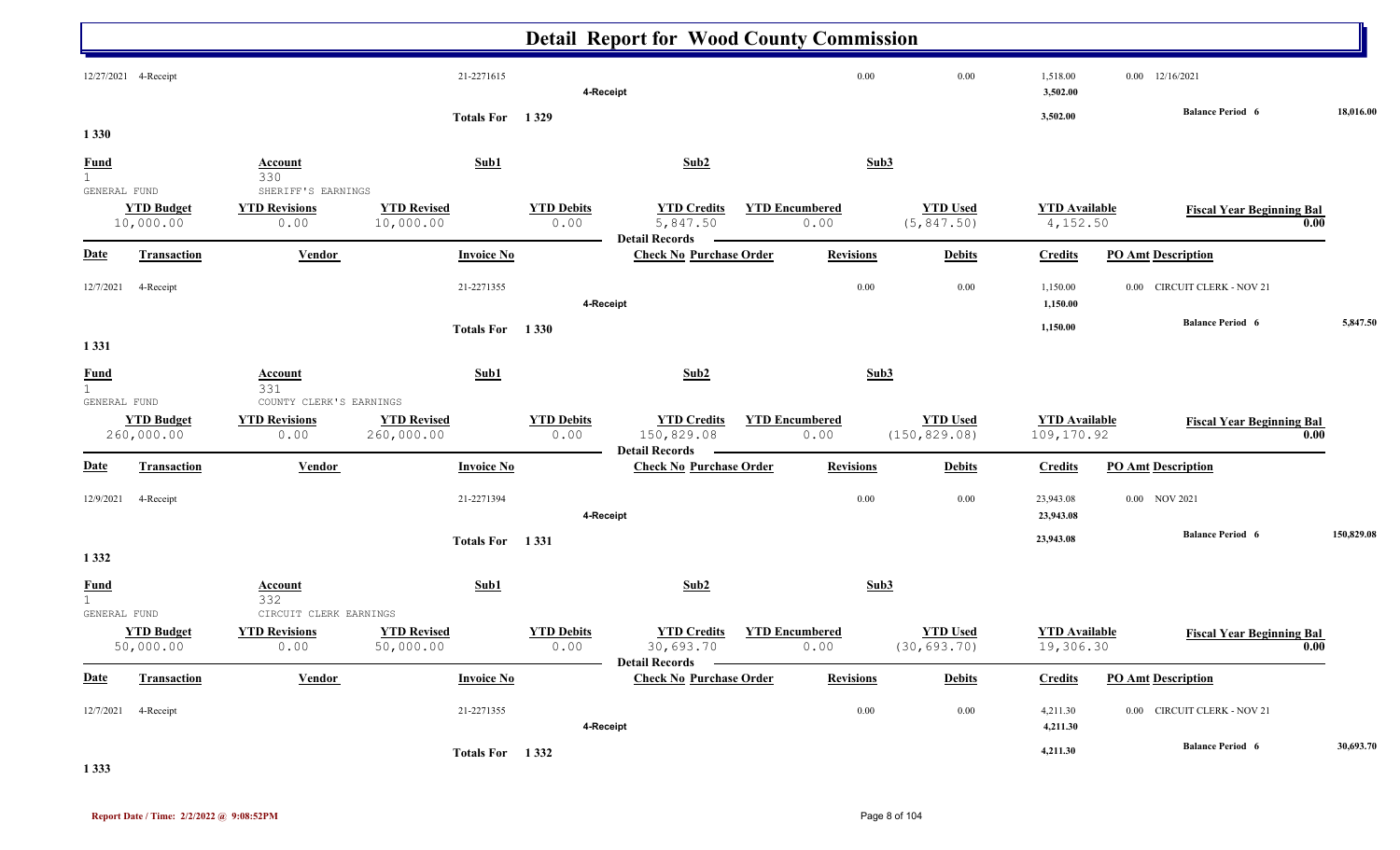| <u>Fund</u><br>$\mathbf{1}$          |                                     | <b>Account</b><br>333                                     | Sub1                                   |                           | Sub2                                                    |                       | Sub3                 |                                |                                  |                      |                                                                                                    |          |
|--------------------------------------|-------------------------------------|-----------------------------------------------------------|----------------------------------------|---------------------------|---------------------------------------------------------|-----------------------|----------------------|--------------------------------|----------------------------------|----------------------|----------------------------------------------------------------------------------------------------|----------|
| GENERAL FUND                         | <b>YTD Budget</b><br>5,000.00       | PROSECUTING ATTY EARNINGS<br><b>YTD Revisions</b><br>0.00 | <b>YTD Revised</b><br>5,000.00         | <b>YTD Debits</b><br>0.00 | <b>YTD Credits</b><br>1,774.69                          | <b>YTD Encumbered</b> | 0.00                 | <b>YTD Used</b><br>(1, 774.69) | <b>YTD Available</b><br>3,225.31 |                      | <b>Fiscal Year Beginning Bal</b>                                                                   | 0.00     |
| Date                                 | Transaction                         | Vendor                                                    | <b>Invoice No</b>                      |                           | <b>Detail Records</b><br><b>Check No Purchase Order</b> |                       | <b>Revisions</b>     | <b>Debits</b>                  | <b>Credits</b>                   |                      | <b>PO Amt Description</b>                                                                          |          |
| 12/7/2021<br>12/7/2021               | 4-Receipt<br>4-Receipt              |                                                           | 21-2271355<br>21-2271364               | 4-Receipt                 |                                                         |                       | 0.00<br>0.00         | $0.00\,$<br>0.00               | 40.00<br>150.00<br>190.00        | 0.00<br>0.00         | <b>CIRCUIT CLERK - NOV 21</b><br><b>MAGISTRATE - NOV 2021</b>                                      |          |
| 1 3 3 4                              |                                     |                                                           | Totals For 1333                        |                           |                                                         |                       |                      |                                | 190.00                           |                      | <b>Balance Period 6</b>                                                                            | 1,774.69 |
| Fund<br>$\mathbf{1}$<br>GENERAL FUND |                                     | Account<br>334<br>ACCIDENT REPORTS                        | Sub1                                   |                           | Sub2                                                    |                       | Sub3                 |                                |                                  |                      |                                                                                                    |          |
|                                      | <b>YTD Budget</b><br>3,500.00       | <b>YTD Revisions</b><br>0.00                              | <b>YTD Revised</b><br>3,500.00         | <b>YTD Debits</b><br>0.00 | <b>YTD Credits</b><br>1,790.00<br><b>Detail Records</b> | <b>YTD Encumbered</b> | 0.00                 | <b>YTD Used</b><br>(1, 790.00) | <b>YTD</b> Available<br>1,710.00 |                      | <b>Fiscal Year Beginning Bal</b>                                                                   | 0.00     |
| <b>Date</b>                          | <b>Transaction</b>                  | <b>Vendor</b>                                             | <b>Invoice No</b>                      |                           | <b>Check No Purchase Order</b>                          |                       | <b>Revisions</b>     | <b>Debits</b>                  | <b>Credits</b>                   |                      | <b>PO Amt Description</b>                                                                          |          |
| 12/1/2021<br>12/1/2021               | 4-Receipt<br>4-Receipt              |                                                           | 21-2271253<br>21-2271267               |                           |                                                         |                       | 0.00<br>0.00         | 0.00<br>$0.00\,$               | 5.00<br>5.00                     | $0.00\,$<br>$0.00\,$ | <b>RACHEL NEADER</b><br><b>WENDY LOWE</b>                                                          |          |
| 12/1/2021<br>12/1/2021               | 4-Receipt<br>4-Receipt              |                                                           | 21-2271268<br>21-2271270               |                           |                                                         |                       | 0.00<br>0.00         | 0.00<br>0.00                   | 5.00<br>5.00                     | 0.00<br>0.00         | LEXISNEXIS - HANNAH SHEARS<br>LEXISNEXIS - RANDALL MURPHY                                          |          |
| 12/1/2021<br>12/1/2021               | 4-Receipt<br>4-Receipt              |                                                           | 21-2271271<br>21-2271272               |                           |                                                         |                       | 0.00<br>0.00         | $0.00\,$<br>0.00               | 5.00<br>5.00                     | 0.00<br>0.00         | LEXISNEXIS - RACHEL NEADER<br><b>LEXISNEXIS - CHARLES EAST</b>                                     |          |
| 12/2/2021<br>12/3/2021<br>12/3/2021  | 4-Receipt<br>4-Receipt<br>4-Receipt |                                                           | 21-2271286<br>21-2271303<br>21-2271304 |                           |                                                         |                       | 0.00<br>0.00<br>0.00 | 0.00<br>0.00<br>0.00           | 5.00<br>5.00<br>5.00             | 0.00<br>0.00<br>0.00 | JAN DILS - CARTER SWIGER<br>BRUCE WHITE - MARQUETTE BANNERMAN<br>BRUCE WHITE - MARQUETTE BANNERMAN |          |
| 12/3/2021<br>12/3/2021               | 4-Receipt<br>4-Receipt              |                                                           | 21-2271305<br>21-2271306               |                           |                                                         |                       | 0.00<br>0.00         | 0.00<br>0.00                   | 5.00<br>5.00                     | 0.00<br>0.00         | PROGRESSIVE INS - BRIANA ELSCHLAGER<br>METROPOLITAN - RICHARD WISEMAN                              |          |
| 12/6/2021<br>12/6/2021               | 4-Receipt<br>4-Receipt              |                                                           | 21-2271337<br>21-2271338               |                           |                                                         |                       | 0.00<br>0.00         | 0.00<br>0.00                   | 5.00<br>5.00                     | $0.00\,$<br>$0.00\,$ | <b>JESSICA MILLER</b><br><b>TINA SALMANS</b>                                                       |          |
| 12/7/2021<br>12/7/2021<br>12/7/2021  | 4-Receipt<br>4-Receipt<br>4-Receipt |                                                           | 21-2271347<br>21-2271350<br>21-2271352 |                           |                                                         |                       | 0.00<br>0.00<br>0.00 | 0.00<br>0.00<br>0.00           | 35.00<br>5.00<br>5.00            | 0.00<br>0.00<br>0.00 | <b>VALERIE MACE</b><br>LEXISNEXIS - JAMIE KLEM<br>LEXISNEXIS - RALPH RICHARDS                      |          |
| 12/7/2021<br>12/8/2021               | 4-Receipt<br>4-Receipt              |                                                           | 21-2271354<br>21-2271380               |                           |                                                         |                       | 0.00<br>0.00         | 0.00<br>0.00                   | 5.00<br>5.00                     | $0.00\,$<br>$0.00\,$ | <b>LEAH SADLER</b><br><b>BATHA TREADWAY</b>                                                        |          |
| 12/9/2021<br>12/9/2021               | 4-Receipt<br>4-Receipt              |                                                           | 21-2271401<br>21-2271402               |                           |                                                         |                       | 0.00<br>0.00         | 0.00<br>0.00                   | 5.00<br>5.00                     | 0.00<br>0.00         | LEXISNEXIS - WILLIAM SADLER<br>LEXISNEXIS - AUSTIN LIZZO                                           |          |
| 12/9/2021<br>12/9/2021               | 4-Receipt<br>4-Receipt              |                                                           | 21-2271403<br>21-2271404               |                           |                                                         |                       | 0.00<br>0.00         | 0.00<br>$0.00\,$               | 5.00<br>5.00                     | 0.00<br>$0.00\,$     | LEXISNEXIS - LINDA KNIGHT<br>METROPOLITAN - GRAE CONSTRUCTION                                      |          |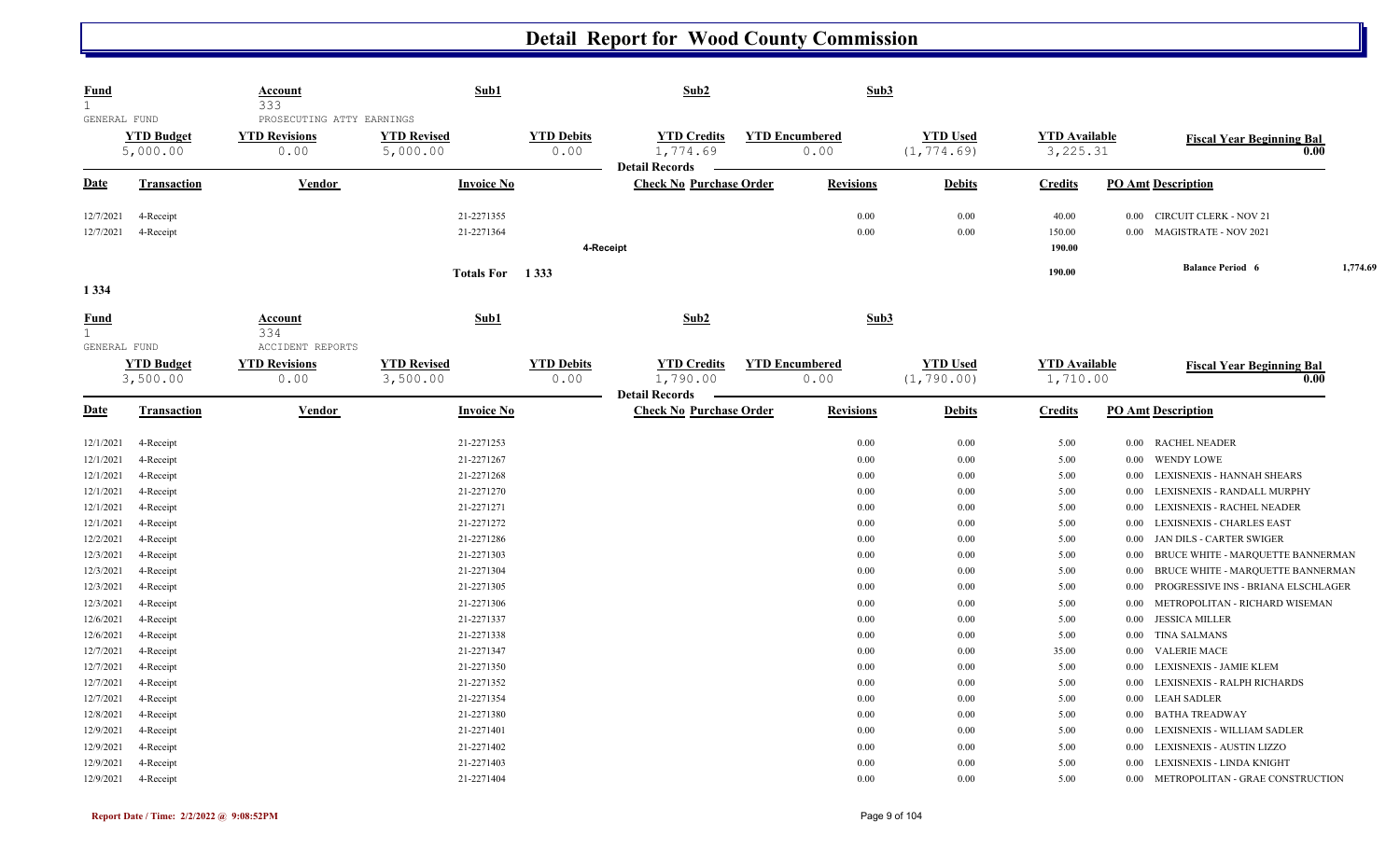|                         | <b>Detail Report for Wood County Commission</b> |                           |                    |                   |                                   |  |                       |                 |                      |          |                                        |          |  |  |
|-------------------------|-------------------------------------------------|---------------------------|--------------------|-------------------|-----------------------------------|--|-----------------------|-----------------|----------------------|----------|----------------------------------------|----------|--|--|
| 12/9/2021               | 4-Receipt                                       |                           | 21-2271405         |                   |                                   |  | 0.00                  | 0.00            | 30.00                | $0.00\,$ | <b>MATTHEW PERKINS</b>                 |          |  |  |
| 12/13/2021              | 4-Receipt                                       |                           | 21-2271448         |                   |                                   |  | 0.00                  | 0.00            | 5.00                 | 0.00     | <b>CALEB RITCHIE</b>                   |          |  |  |
| 12/13/2021              | 4-Receipt                                       |                           | 21-2271449         |                   |                                   |  | 0.00                  | 0.00            | 5.00                 | 0.00     | CARL JOHNSON                           |          |  |  |
| 12/13/2021              | 4-Receipt                                       |                           | 21-2271450         |                   |                                   |  | 0.00                  | 0.00            | 20.00                | 0.00     | ROBIN HUTCHINGSON                      |          |  |  |
| 12/14/2021              | 4-Receipt                                       |                           | 21-2271467         |                   |                                   |  | 0.00                  | 0.00            | 5.00                 | 0.00     | LEXISNEXIS - LAWANDA KRESS             |          |  |  |
| 12/14/2021              | 4-Receipt                                       |                           | 21-2271468         |                   |                                   |  | 0.00                  | 0.00            | 5.00                 | 0.00     | LEXISNEXIS - KATHRYN QUILLEN           |          |  |  |
| 12/14/2021              | 4-Receipt                                       |                           | 21-2271469         |                   |                                   |  | 0.00                  | 0.00            | 5.00                 | 0.00     | LEXISNEXIS - LINDA ROCKHOLD            |          |  |  |
| 12/14/2021              | 4-Receipt                                       |                           | 21-2271470         |                   |                                   |  | 0.00                  | 0.00            | 5.00                 | 0.00     | LEXISNEXIS - MELISSA MERRIETT          |          |  |  |
| 12/16/2021              | 4-Receipt                                       |                           | 21-2271505         |                   |                                   |  | 0.00                  | 0.00            | 5.00                 | 0.00     | PROGRESSIVE - ZACKARIA BLOCK           |          |  |  |
| 12/20/2021              | 4-Receipt                                       |                           | 21-2271529         |                   |                                   |  | 0.00                  | 0.00            | 5.00                 | 0.00     | THOMAS BARKMAN                         |          |  |  |
| 12/20/2021              | 4-Receipt                                       |                           | 21-2271530         |                   |                                   |  | 0.00                  | 0.00            | 5.00                 | 0.00     | METROPOLITAN SHANNON SHERIDAN          |          |  |  |
| 12/20/2021              | 4-Receipt                                       |                           | 21-2271531         |                   |                                   |  | 0.00                  | 0.00            | 5.00                 | 0.00     | KENNETH SMITH MARLOW                   |          |  |  |
| 12/20/2021              | 4-Receipt                                       |                           | 21-2271532         |                   |                                   |  | 0.00                  | 0.00            | 5.00                 | 0.00     | METROPOLITAN - WILLIAM AYERS           |          |  |  |
| 12/20/2021              | 4-Receipt                                       |                           | 21-2271533         |                   |                                   |  | 0.00                  | 0.00            | 5.00                 | 0.00     | METROPOLITAN - MICHAEL EARLY           |          |  |  |
| 12/20/2021              | 4-Receipt                                       |                           | 21-2271534         |                   |                                   |  | 0.00                  | 0.00            | 5.00                 | 0.00     | LEXISNEXIS - THOMAS BARKMAN            |          |  |  |
| 12/20/2021              | 4-Receipt                                       |                           | 21-2271535         |                   |                                   |  | 0.00                  | 0.00            | 5.00                 | 0.00     | LEXISNEXIS - KYLE JACOBS               |          |  |  |
| 12/20/2021              | 4-Receipt                                       |                           | 21-2271536         |                   |                                   |  | 0.00                  | 0.00            | 5.00                 | 0.00     | LEXISNEXIS - MELISSA MERRIETT          |          |  |  |
| 12/21/2021              | 4-Receipt                                       |                           | 21-2271540         |                   |                                   |  | 0.00                  | 0.00            | 5.00                 | 0.00     | <b>KATHY ESKER</b>                     |          |  |  |
| 12/21/2021              | 4-Receipt                                       |                           | 21-2271543         |                   |                                   |  | 0.00                  | 0.00            | 5.00                 | 0.00     | AARON HARRIS                           |          |  |  |
| 12/21/2021              | 4-Receipt                                       |                           | 21-2271550         |                   |                                   |  | 0.00                  | 0.00            | 5.00                 | 0.00     | ROBERT MILLER                          |          |  |  |
| 12/22/2021              | 4-Receipt                                       |                           | 21-2271555         |                   |                                   |  | 0.00                  | 0.00            | 5.00                 | 0.00     | <b>SHANE WILKS</b>                     |          |  |  |
| 12/22/2021              | 4-Receipt                                       |                           | 21-2271560         |                   |                                   |  | 0.00                  | 0.00            | 5.00                 | 0.00     | WV NATIONAL INSURANCE                  |          |  |  |
| 12/22/2021              | 4-Receipt                                       |                           | 21-2271561         |                   |                                   |  | 0.00                  | 0.00            | 5.00                 | 0.00     | WAGGONER                               |          |  |  |
| 12/27/2021              | 4-Receipt                                       |                           | 21-2271570         |                   |                                   |  | 0.00                  | 0.00            | 5.00                 | 0.00     | ERIC ABILNONA                          |          |  |  |
| 12/27/2021              | 4-Receipt                                       |                           | 21-2271611         |                   |                                   |  | 0.00                  | 0.00            | 5.00                 | 0.00     | PROGRESSIVE - JESSICA VANNOY           |          |  |  |
| 12/27/2021              | 4-Receipt                                       |                           | 21-2271616         |                   |                                   |  | 0.00                  | 0.00            | 5.00                 | 0.00     | <b>ANONYMOUS</b>                       |          |  |  |
| 12/27/2021              | 4-Receipt                                       |                           | 21-2271625         |                   |                                   |  | 0.00                  | 0.00            | 5.00                 | 0.00     | LEXISNEXIS - SUSAN SCOTT               |          |  |  |
| 12/27/2021              | 4-Receipt                                       |                           | 21-2271627         |                   |                                   |  | 0.00                  | 0.00            | 5.00                 | 0.00     | LEXISNEXIS - EDITH GILMORE             |          |  |  |
| 12/29/2021              | 4-Receipt                                       |                           | 21-2271700         |                   |                                   |  | 0.00                  | 0.00            | 5.00                 | 0.00     | <b>LEXISNEXIS</b>                      |          |  |  |
| 12/29/2021              | 4-Receipt                                       |                           | 21-2271710         |                   |                                   |  | 0.00                  | 0.00            | 5.00                 | $0.00\,$ | <b>MCGUFFEY</b>                        |          |  |  |
| 12/30/2021<br>4-Receipt |                                                 |                           | 21-2271711         |                   |                                   |  | 0.00                  | 0.00            | 5.00                 |          | 0.00 HARPER                            |          |  |  |
|                         |                                                 |                           |                    | 4-Receipt         |                                   |  |                       |                 | 335.00               |          |                                        |          |  |  |
|                         |                                                 |                           |                    |                   |                                   |  |                       |                 | 335.00               |          | <b>Balance Period 6</b>                | 1,790.00 |  |  |
| 1 3 3 5                 |                                                 |                           | Totals For 1334    |                   |                                   |  |                       |                 |                      |          |                                        |          |  |  |
| <b>Fund</b><br>1        |                                                 | Account<br>335            | Sub1               |                   | Sub2                              |  | Sub3                  |                 |                      |          |                                        |          |  |  |
| GENERAL FUND            |                                                 | MOTOR VEHICLE LICENSE FEE |                    |                   |                                   |  |                       |                 |                      |          |                                        |          |  |  |
|                         | <b>YTD Budget</b>                               | <b>YTD Revisions</b>      | <b>YTD Revised</b> | <b>YTD Debits</b> | <b>YTD Credits</b>                |  | <b>YTD Encumbered</b> | <b>YTD Used</b> | <b>YTD</b> Available |          | <b>Fiscal Year Beginning Bal</b>       |          |  |  |
| 12,000.00               |                                                 | 0.00                      | 12,000.00          | 0.00              | 5,693.50<br><b>Detail Records</b> |  | 0.00                  | (5, 693.50)     | 6,306.50             |          | 0.00                                   |          |  |  |
| <b>Date</b>             | <b>Transaction</b>                              | <b>Vendor</b>             | <b>Invoice No</b>  |                   | <b>Check No Purchase Order</b>    |  | <b>Revisions</b>      | <b>Debits</b>   | <b>Credits</b>       |          | <b>PO Amt Description</b>              |          |  |  |
| 12/2/2021               | 4-Receipt                                       |                           | 21-2271282         |                   |                                   |  | 0.00                  | 0.00            | 699.00               |          | 0.00 SHERIFF OF WOOD COUNTY - NOV 2021 |          |  |  |
|                         |                                                 |                           |                    | 4-Receipt         |                                   |  |                       |                 | 699.00               |          |                                        |          |  |  |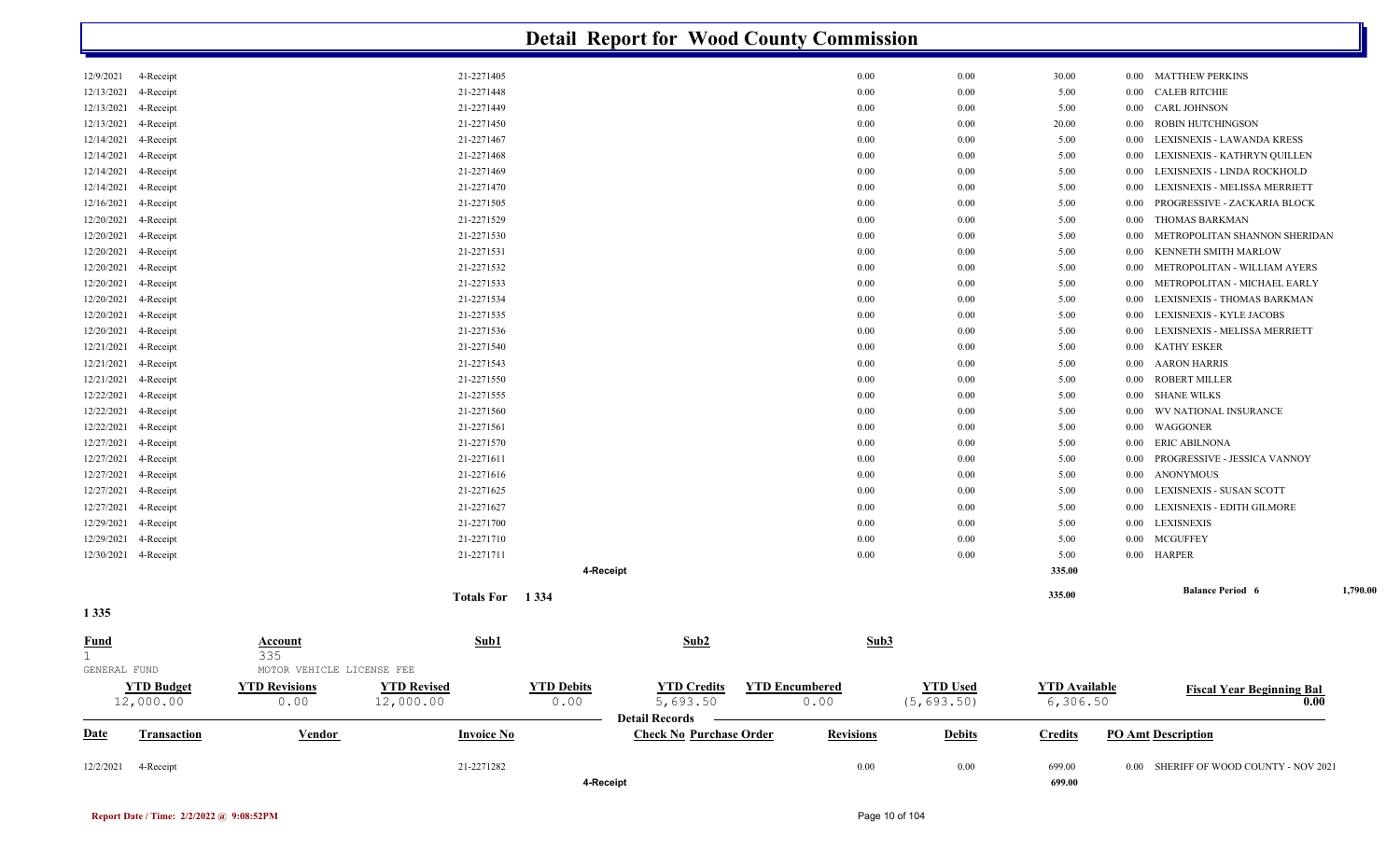| 1 3 3 7                                     |                                |                                                        | Totals For 1335                 |                           |                                                          |                               |                  |                                 | 699.00                              |                                     | <b>Balance Period 6</b>                  | 5,693.50  |
|---------------------------------------------|--------------------------------|--------------------------------------------------------|---------------------------------|---------------------------|----------------------------------------------------------|-------------------------------|------------------|---------------------------------|-------------------------------------|-------------------------------------|------------------------------------------|-----------|
| <b>Fund</b><br>$\mathbf{1}$                 |                                | <b>Account</b><br>337                                  | Sub1                            |                           | Sub2                                                     |                               | Sub3             |                                 |                                     |                                     |                                          |           |
| GENERAL FUND                                | <b>YTD Budget</b><br>11,000.00 | COUNTY CLERK DEED FEES<br><b>YTD Revisions</b><br>0.00 | <b>YTD Revised</b><br>11,000.00 | <b>YTD Debits</b><br>0.00 | <b>YTD Credits</b><br>6,638.00                           | <b>YTD Encumbered</b><br>0.00 |                  | <b>YTD Used</b><br>(6, 638.00)  | <b>YTD</b> Available<br>4,362.00    |                                     | <b>Fiscal Year Beginning Bal</b><br>0.00 |           |
| <b>Date</b>                                 | Transaction                    | <b>Vendor</b>                                          | <b>Invoice No</b>               |                           | <b>Detail Records</b><br><b>Check No Purchase Order</b>  |                               | <b>Revisions</b> | <b>Debits</b>                   | <b>Credits</b>                      | <b>PO Amt Description</b>           |                                          |           |
| 12/9/2021                                   | 4-Receipt                      |                                                        | 21-2271394                      | 4-Receipt                 |                                                          |                               | 0.00             | $0.00\,$                        | 1,088.00<br>1,088.00                | 0.00 NOV 2021                       |                                          |           |
|                                             |                                |                                                        | Totals For 1337                 |                           |                                                          |                               |                  |                                 | 1,088.00                            |                                     | <b>Balance Period 6</b>                  | 6.638.00  |
| 1 3 4 0<br><b>Fund</b><br>$\mathbf{1}$      |                                | Account<br>340                                         | Sub1                            |                           | Sub2                                                     |                               | Sub3             |                                 |                                     |                                     |                                          |           |
| GENERAL FUND                                | <b>YTD Budget</b><br>45,000.00 | RENTS & CONCESSIONS<br><b>YTD Revisions</b><br>0.00    | <b>YTD Revised</b><br>45,000.00 | <b>YTD Debits</b><br>0.00 | <b>YTD Credits</b><br>29,633.22<br><b>Detail Records</b> | <b>YTD Encumbered</b><br>0.00 |                  | <b>YTD Used</b><br>(29, 633.22) | <b>YTD Available</b><br>15,366.78   |                                     | <b>Fiscal Year Beginning Bal</b><br>0.00 |           |
| <b>Date</b>                                 | <b>Transaction</b>             | <b>Vendor</b>                                          | <b>Invoice No</b>               |                           | <b>Check No Purchase Order</b>                           |                               | <b>Revisions</b> | <b>Debits</b>                   | <b>Credits</b>                      | <b>PO Amt Description</b>           |                                          |           |
| 12/27/2021<br>12/27/2021                    | 4-Receipt<br>4-Receipt         |                                                        | 21-2271620<br>21-2271623        | 4-Receipt                 |                                                          |                               | 0.00<br>0.00     | 0.00<br>$0.00\,$                | 4,904.00<br>4,904.00<br>9,808.00    | 0.00<br>0.00 STATE OF WV - NOV 2021 | STATE OF WV - OCT 2021                   |           |
| 1 3 5 0                                     |                                |                                                        | Totals For 1340                 |                           |                                                          |                               |                  |                                 | 9,808.00                            |                                     | <b>Balance Period 6</b>                  | 29,633.22 |
| <b>Fund</b><br>$\mathbf{1}$<br>GENERAL FUND |                                | Account<br>350<br>IRP FEES                             | Sub1                            |                           | Sub2                                                     |                               | Sub3             |                                 |                                     |                                     |                                          |           |
|                                             | <b>YTD Budget</b><br>45,000.00 | <b>YTD Revisions</b><br>0.00                           | <b>YTD Revised</b><br>45,000.00 | <b>YTD Debits</b><br>0.00 | <b>YTD Credits</b><br>46,631.41<br><b>Detail Records</b> | <b>YTD Encumbered</b><br>0.00 |                  | <b>YTD Used</b><br>(46, 631.41) | <b>YTD Available</b><br>(1, 631.41) |                                     | <b>Fiscal Year Beginning Bal</b><br>0.00 |           |
| Date                                        | Transaction                    | Vendor                                                 | <b>Invoice No</b>               |                           | <b>Check No Purchase Order</b>                           |                               | <b>Revisions</b> | <b>Debits</b>                   | <b>Credits</b>                      | <b>PO Amt Description</b>           |                                          |           |
|                                             | 12/31/2021 4-Receipt           |                                                        | 122021                          | 4-Receipt                 |                                                          |                               | 0.00             | 0.00                            | 5,381.80<br>5,381.80                | 0.00 December Collections           |                                          |           |
|                                             |                                |                                                        | <b>Totals For</b>               | 1 3 5 0                   |                                                          |                               |                  |                                 | 5,381.80                            |                                     | <b>Balance Period 6</b>                  | 46,631.41 |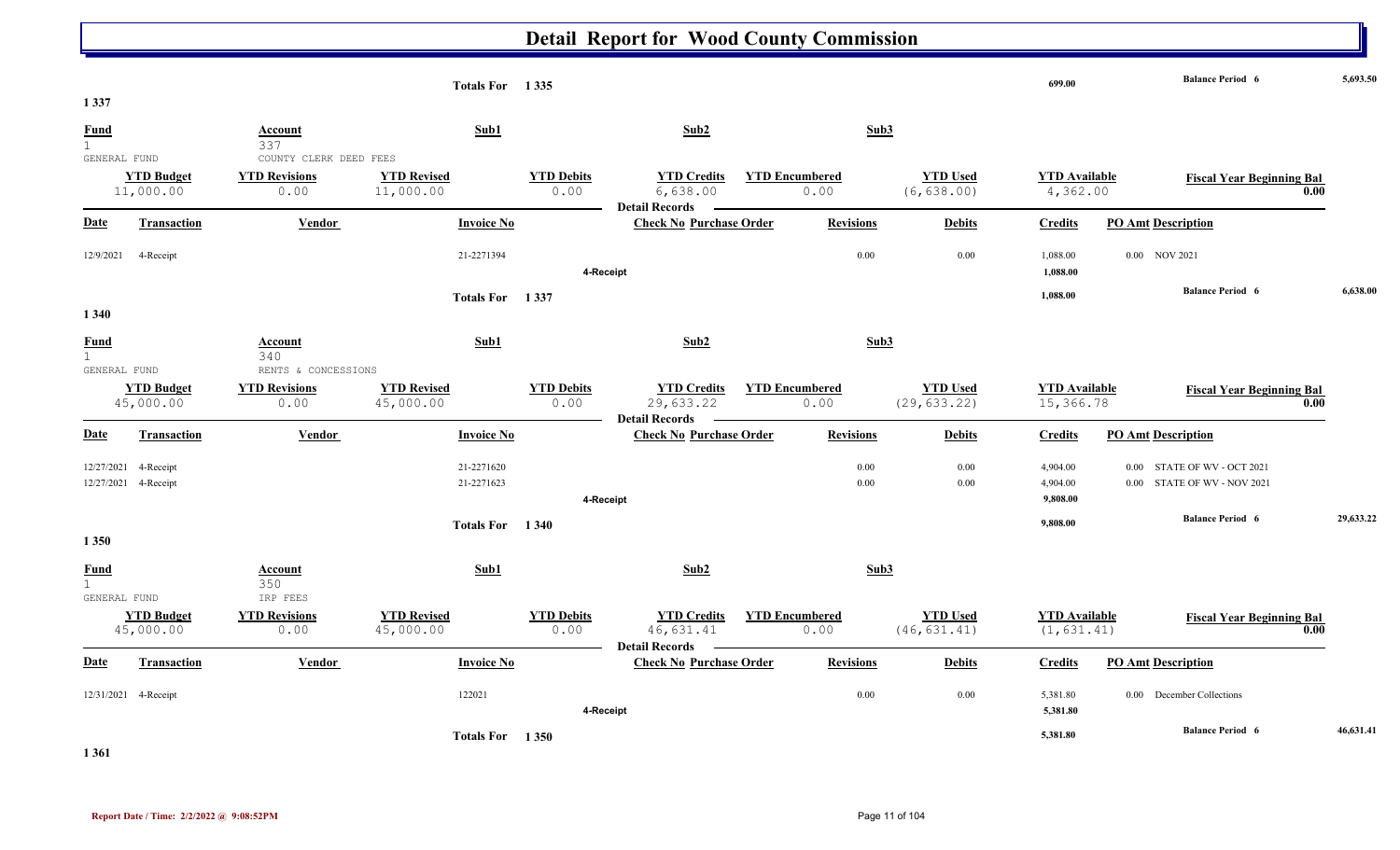| <b>Fund</b><br>$\mathbf{1}$<br>GENERAL FUND |                                   | Account<br>361<br>FINES, FEES & COURT COSTS | Sub1                           |                           | Sub2                                                    | Sub3                          |                                |                                  |                                                             |      |          |
|---------------------------------------------|-----------------------------------|---------------------------------------------|--------------------------------|---------------------------|---------------------------------------------------------|-------------------------------|--------------------------------|----------------------------------|-------------------------------------------------------------|------|----------|
|                                             | <b>YTD Budget</b><br>7,000.00     | <b>YTD Revisions</b><br>0.00                | <b>YTD Revised</b><br>7,000.00 | <b>YTD Debits</b><br>0.00 | <b>YTD Credits</b><br>2,210.50<br><b>Detail Records</b> | <b>YTD Encumbered</b><br>0.00 | <b>YTD Used</b><br>(2, 210.50) | <b>YTD Available</b><br>4,789.50 | <b>Fiscal Year Beginning Bal</b>                            | 0.00 |          |
| <b>Date</b>                                 | <b>Transaction</b>                | <b>Vendor</b>                               | <b>Invoice No</b>              |                           | <b>Check No Purchase Order</b>                          | <b>Revisions</b>              | <b>Debits</b>                  | <b>Credits</b>                   | <b>PO Amt Description</b>                                   |      |          |
| 12/7/2021<br>12/7/2021                      | 4-Receipt<br>4-Receipt            |                                             | 21-2271360<br>21-2271362       |                           | 4-Receipt                                               | $0.00\,$<br>$0.00\,$          | 0.00<br>0.00                   | 25.00<br>220.00<br>245.00        | 0.00 MAGISTRATE - NOV 21<br>0.00 MAGISTRATE - NOV 21        |      |          |
| 1365                                        |                                   |                                             | Totals For 1361                |                           |                                                         |                               |                                | 245.00                           | <b>Balance Period 6</b>                                     |      | 2,210.50 |
| <b>Fund</b><br>1<br>GENERAL FUND            |                                   | Account<br>365<br>INTEREST EARNED           | Sub1                           |                           | Sub2                                                    | Sub3                          |                                |                                  |                                                             |      |          |
|                                             | <b>YTD Budget</b><br>9,000.00     | <b>YTD Revisions</b><br>0.00                | <b>YTD Revised</b><br>9,000.00 | <b>YTD Debits</b><br>0.00 | <b>YTD Credits</b><br>3,413.62<br><b>Detail Records</b> | <b>YTD Encumbered</b><br>0.00 | <b>YTD Used</b><br>(3, 413.62) | <b>YTD</b> Available<br>5,586.38 | <b>Fiscal Year Beginning Bal</b>                            | 0.00 |          |
| <b>Date</b>                                 | <b>Transaction</b>                | Vendor                                      | <b>Invoice No</b>              |                           | <b>Check No Purchase Order</b>                          | <b>Revisions</b>              | <b>Debits</b>                  | <b>Credits</b>                   | <b>PO Amt Description</b>                                   |      |          |
| 12/31/2021                                  | 4-Receipt<br>12/31/2021 4-Receipt |                                             | 122021<br>21-2271783           |                           | 4-Receipt                                               | $0.00\,$<br>$0.00\,$          | 0.00<br>0.00                   | 26.06<br>539.79<br>565.85        | December Collections<br>0.00<br>0.00 UNITED BANK - DEC 2021 |      |          |
| 1366                                        |                                   |                                             | Totals For 1365                |                           |                                                         |                               |                                | 565.85                           | <b>Balance Period 6</b>                                     |      | 3,413.62 |
| <b>Fund</b><br>$\mathbf{1}$<br>GENERAL FUND |                                   | <b>Account</b><br>366<br>MISC REVENUE       | Sub1                           |                           | Sub2                                                    | Sub3                          |                                |                                  |                                                             |      |          |
|                                             | <b>YTD Budget</b><br>500.00       | <b>YTD Revisions</b><br>0.00                | <b>YTD Revised</b><br>500.00   | <b>YTD Debits</b><br>0.00 | <b>YTD Credits</b><br>1,492.35<br><b>Detail Records</b> | <b>YTD Encumbered</b><br>0.00 | <b>YTD Used</b><br>(1, 492.35) | <b>YTD</b> Available<br>(992.35) | <b>Fiscal Year Beginning Bal</b>                            | 0.00 |          |
| Date                                        | <b>Transaction</b>                | Vendor                                      | <b>Invoice No</b>              |                           | <b>Check No Purchase Order</b>                          | <b>Revisions</b>              | <b>Debits</b>                  | <b>Credits</b>                   | <b>PO Amt Description</b>                                   |      |          |
|                                             | 12/31/2021 4-Receipt              |                                             | 122021                         |                           | 4-Receipt                                               | 0.00                          | 0.00                           | 0.73<br>0.73                     | 0.00 December Collections                                   |      |          |
| 1.200                                       |                                   |                                             | Totals For 1366                |                           |                                                         |                               |                                | 0.73                             | <b>Balance Period 6</b>                                     |      | 1,492.35 |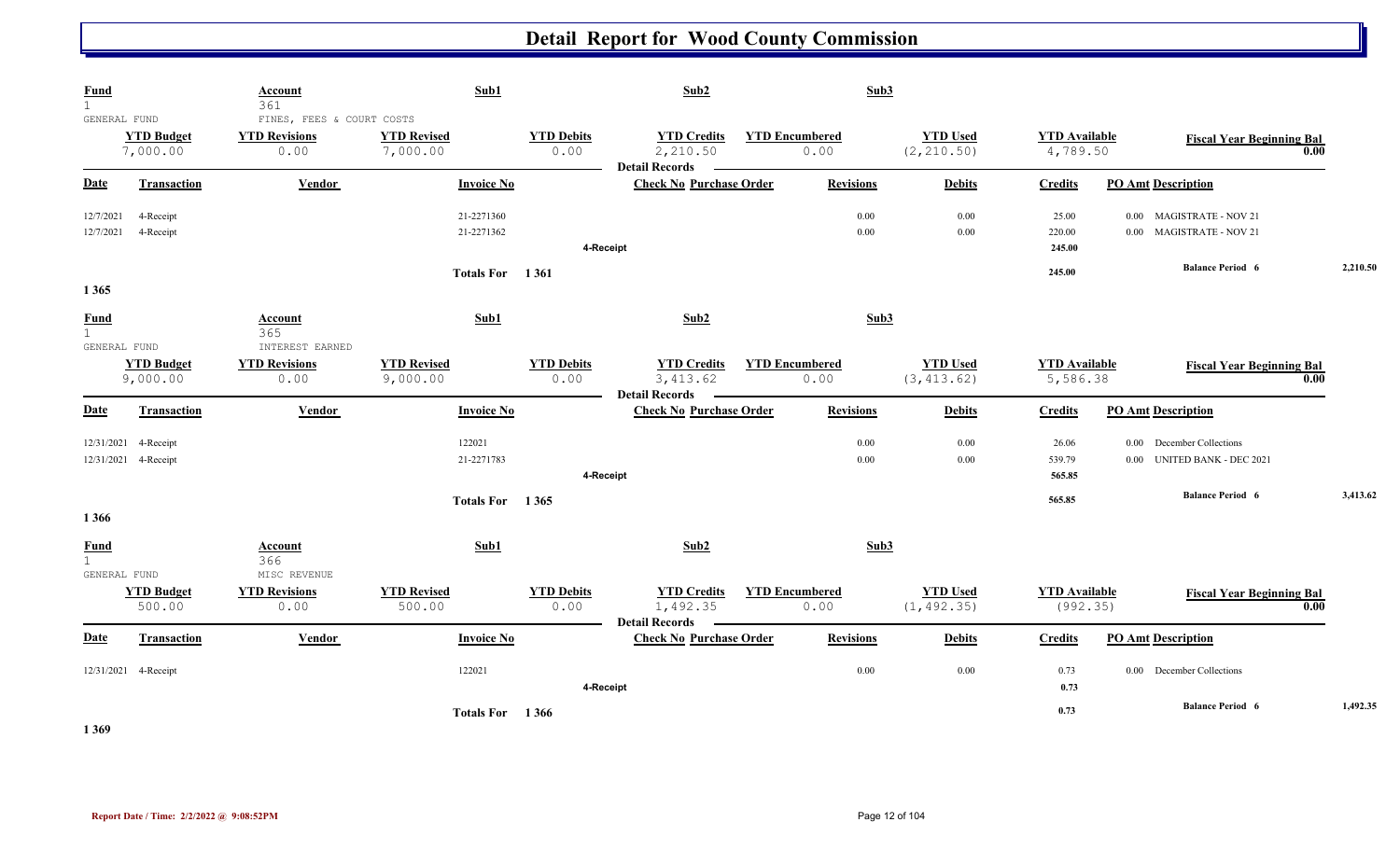| <b>Fund</b><br>$\mathbf{1}$<br>GENERAL FUND   |                                   | Account<br>369<br>COMMISSIONS                 | Sub1                             |                           | Sub2                                                      |                               | Sub3             |                                  |                                     |                                                                                |            |
|-----------------------------------------------|-----------------------------------|-----------------------------------------------|----------------------------------|---------------------------|-----------------------------------------------------------|-------------------------------|------------------|----------------------------------|-------------------------------------|--------------------------------------------------------------------------------|------------|
|                                               | <b>YTD Budget</b><br>0.00         | <b>YTD Revisions</b><br>0.00                  | <b>YTD Revised</b><br>0.00       | <b>YTD Debits</b><br>0.00 | <b>YTD Credits</b><br>2,741.80<br><b>Detail Records</b>   | <b>YTD Encumbered</b><br>0.00 |                  | <b>YTD Used</b><br>(2, 741.80)   | <b>YTD</b> Available<br>(2, 741.80) | <b>Fiscal Year Beginning Bal</b>                                               | 0.00       |
| Date                                          | <b>Transaction</b>                | <b>Vendor</b>                                 | <b>Invoice No</b>                |                           | <b>Check No Purchase Order</b>                            |                               | <b>Revisions</b> | <b>Debits</b>                    | <b>Credits</b>                      | <b>PO Amt Description</b>                                                      |            |
| 12/8/2021                                     | 4-Receipt                         |                                               | 21-2271383                       | 4-Receipt                 |                                                           |                               | 0.00             | $0.00\,$                         | 72.30<br>72.30                      | 0.00 ASSESSOR - NOV 2021                                                       |            |
| 1370                                          |                                   |                                               | Totals For 1369                  |                           |                                                           |                               |                  |                                  | 72.30                               | <b>Balance Period 6</b>                                                        | 2,741.80   |
| <b>Fund</b><br>$\overline{1}$<br>GENERAL FUND |                                   | <b>Account</b><br>370<br>GAMING INCOME        | Sub1                             |                           | Sub2                                                      |                               | Sub <sub>3</sub> |                                  |                                     |                                                                                |            |
|                                               | <b>YTD Budget</b><br>30,000.00    | <b>YTD Revisions</b><br>0.00                  | <b>YTD Revised</b><br>30,000.00  | <b>YTD Debits</b><br>0.00 | <b>YTD Credits</b><br>23, 249.92<br><b>Detail Records</b> | <b>YTD Encumbered</b><br>0.00 |                  | <b>YTD Used</b><br>(23, 249.92)  | <b>YTD</b> Available<br>6,750.08    | <b>Fiscal Year Beginning Bal</b>                                               | 0.00       |
| <b>Date</b>                                   | <b>Transaction</b>                | <b>Vendor</b>                                 | <b>Invoice No</b>                |                           | <b>Check No Purchase Order</b>                            |                               | <b>Revisions</b> | <b>Debits</b>                    | <b>Credits</b>                      | <b>PO Amt Description</b>                                                      |            |
| 12/31/2021                                    | 4-Receipt<br>12/31/2021 4-Receipt |                                               | 21-2271698<br>21-2271699         |                           | 4-Receipt                                                 |                               | $0.00\,$<br>0.00 | 0.00<br>$0.00\,$                 | 4,293.00<br>136.61<br>4,429.61      | <b>UNITED BANK - DEC 2021</b><br>0.00<br><b>UNITED BANK - DEC 2021</b><br>0.00 |            |
| 1373                                          |                                   |                                               | Totals For 1370                  |                           |                                                           |                               |                  |                                  | 4,429.61                            | <b>Balance Period 6</b>                                                        | 23,249.92  |
| <b>Fund</b><br>$\mathbf{1}$                   |                                   | Account<br>373                                | Sub1                             |                           | Sub2                                                      |                               | Sub3             |                                  |                                     |                                                                                |            |
| GENERAL FUND                                  | <b>YTD Budget</b><br>300,000.00   | VIDEO LOTTERY<br><b>YTD Revisions</b><br>0.00 | <b>YTD Revised</b><br>300,000.00 | <b>YTD Debits</b><br>0.00 | <b>YTD Credits</b><br>185,099.63<br><b>Detail Records</b> | <b>YTD Encumbered</b><br>0.00 |                  | <b>YTD Used</b><br>(185, 099.63) | <b>YTD</b> Available<br>114,900.37  | <b>Fiscal Year Beginning Bal</b>                                               | 0.00       |
| <b>Date</b>                                   | <b>Transaction</b>                | Vendor                                        | <b>Invoice No</b>                |                           | <b>Check No Purchase Order</b>                            |                               | <b>Revisions</b> | <b>Debits</b>                    | <b>Credits</b>                      | <b>PO Amt Description</b>                                                      |            |
|                                               | 12/31/2021 4-Receipt              |                                               | 21-2271697                       |                           | 4-Receipt                                                 |                               | 0.00             | 0.00                             | 29,093.64<br>29,093.64              | 0.00 UNITED BANK - DEC 2021                                                    |            |
|                                               |                                   |                                               | Totals For 1373                  |                           |                                                           |                               |                  |                                  | 29,093.64                           | <b>Balance Period 6</b>                                                        | 185,099.63 |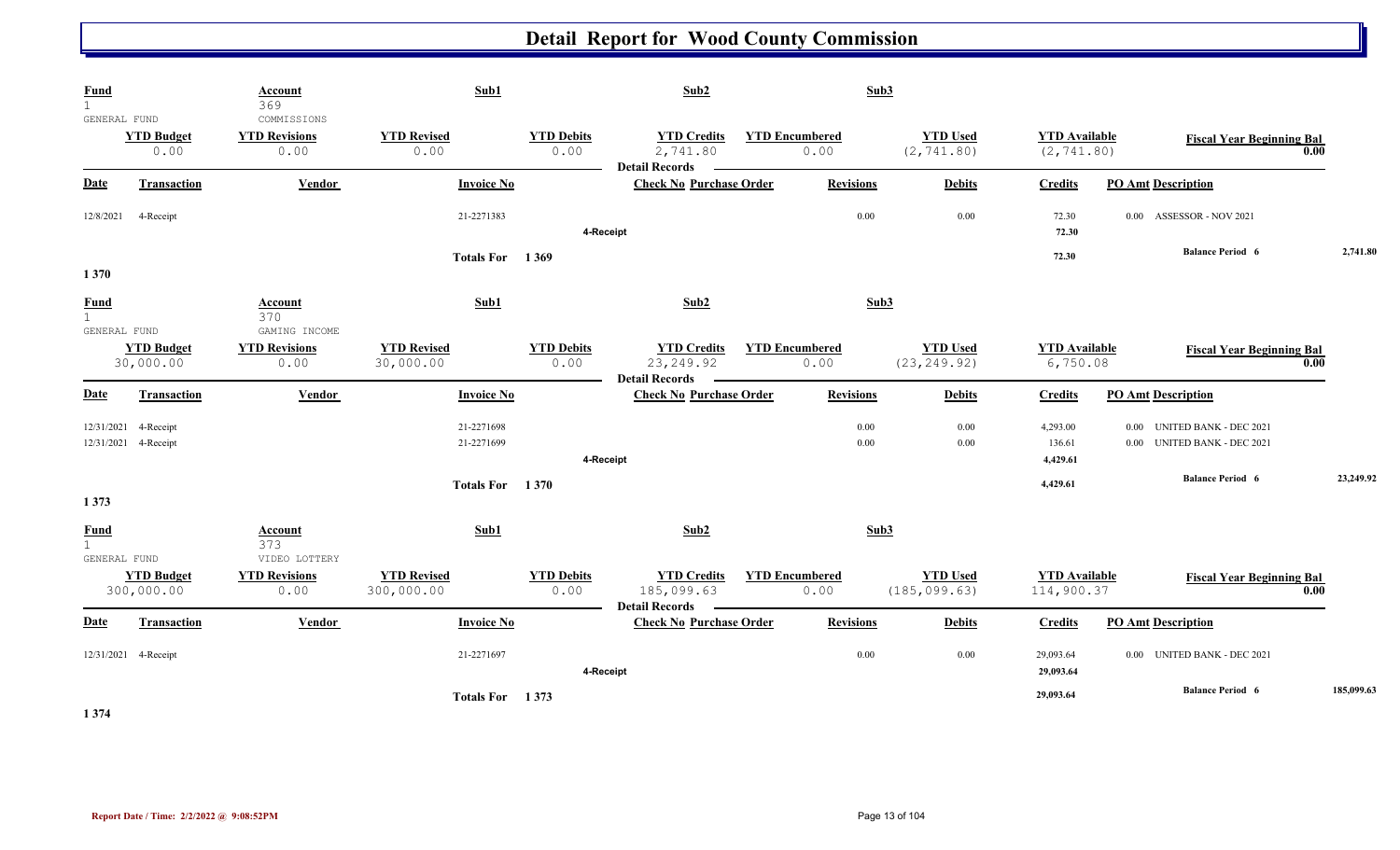| <b>Fund</b><br>$\mathbf{1}$                                                                             |                                                                                                      | <b>Account</b><br>374                                       | Sub1                                                                                                         |                           | Sub2                                                      |                               | Sub3                                                                                                                             |                                                                                         |                                                                                                                                                                                                                                                                                |            |
|---------------------------------------------------------------------------------------------------------|------------------------------------------------------------------------------------------------------|-------------------------------------------------------------|--------------------------------------------------------------------------------------------------------------|---------------------------|-----------------------------------------------------------|-------------------------------|----------------------------------------------------------------------------------------------------------------------------------|-----------------------------------------------------------------------------------------|--------------------------------------------------------------------------------------------------------------------------------------------------------------------------------------------------------------------------------------------------------------------------------|------------|
| GENERAL FUND                                                                                            | <b>YTD Budget</b><br>500.00                                                                          | PLANNING COMMISSION REVENUE<br><b>YTD Revisions</b><br>0.00 | <b>YTD Revised</b><br>500.00                                                                                 | <b>YTD Debits</b><br>0.00 | <b>YTD Credits</b><br>100.00<br><b>Detail Records</b>     | <b>YTD Encumbered</b><br>0.00 | <b>YTD</b> Used<br>(100.00)                                                                                                      | <b>YTD</b> Available<br>400.00                                                          | <b>Fiscal Year Beginning Bal</b>                                                                                                                                                                                                                                               | 0.00       |
| Date                                                                                                    | Transaction                                                                                          | Vendor                                                      | <b>Invoice No</b>                                                                                            |                           | <b>Check No Purchase Order</b>                            | <b>Revisions</b>              | <b>Debits</b>                                                                                                                    | <b>Credits</b>                                                                          | <b>PO Amt Description</b>                                                                                                                                                                                                                                                      |            |
|                                                                                                         | 12/27/2021 4-Receipt                                                                                 |                                                             | 21-2271637                                                                                                   | 4-Receipt                 |                                                           |                               | 0.00<br>$0.00\,$                                                                                                                 | 100.00<br>100.00                                                                        | 0.00 BILL GANDEE                                                                                                                                                                                                                                                               |            |
| 1382                                                                                                    |                                                                                                      |                                                             | <b>Totals For</b>                                                                                            | 1 3 7 4                   |                                                           |                               |                                                                                                                                  | 100.00                                                                                  | <b>Balance Period 6</b>                                                                                                                                                                                                                                                        | 100.00     |
| <b>Fund</b><br>$\mathbf{1}$<br>GENERAL FUND                                                             |                                                                                                      | <b>Account</b><br>382<br>REFUNDS/REIMBURSEMENTS             | Sub1                                                                                                         |                           | Sub2                                                      |                               | Sub <sub>3</sub>                                                                                                                 |                                                                                         |                                                                                                                                                                                                                                                                                |            |
|                                                                                                         | <b>YTD Budget</b><br>250,000.00                                                                      | <b>YTD Revisions</b><br>0.00                                | <b>YTD Revised</b><br>250,000.00                                                                             | <b>YTD Debits</b><br>0.00 | <b>YTD Credits</b><br>109,422.91<br><b>Detail Records</b> | <b>YTD Encumbered</b><br>0.00 | <b>YTD</b> Used<br>(109, 422.91)                                                                                                 | <b>YTD</b> Available<br>140,577.09                                                      | <b>Fiscal Year Beginning Bal</b>                                                                                                                                                                                                                                               | 0.00       |
| <b>Date</b>                                                                                             | Transaction                                                                                          | Vendor                                                      | <b>Invoice No</b>                                                                                            |                           | <b>Check No Purchase Order</b>                            | <b>Revisions</b>              | <b>Debits</b>                                                                                                                    | <b>Credits</b>                                                                          | <b>PO Amt Description</b>                                                                                                                                                                                                                                                      |            |
| 12/2/2021<br>12/2/2021<br>12/6/2021<br>12/6/2021<br>12/9/2021<br>12/27/2021<br>12/27/2021<br>12/27/2021 | 4-Receipt<br>4-Receipt<br>4-Receipt<br>4-Receipt<br>4-Receipt<br>4-Receipt<br>4-Receipt<br>4-Receipt |                                                             | 21-2271277<br>21-2271278<br>21-2271316<br>21-2271317<br>21-2271397<br>21-2271622<br>21-2271624<br>21-2271631 |                           |                                                           |                               | 0.00<br>$0.00\,$<br>0.00<br>0.00<br>0.00<br>0.00<br>0.00<br>0.00<br>0.00<br>0.00<br>0.00<br>0.00<br>0.00<br>0.00<br>0.00<br>0.00 | 9,905.46<br>26.00<br>2,330.00<br>4,273.00<br>5,211.39<br>2,097.28<br>3,135.04<br>320.16 | STATE OF WV - OCT 21<br>$0.00\,$<br><b>TOM ALLEN</b><br>$0.00\,$<br>WOOD COUNTY AIRPORT AUTH<br>0.00<br>WOOD COUNTY COMMISSION<br>0.00<br><b>STATE OF WV</b><br>$0.00\,$<br>STATE OF WV - 1ST QTR<br>$0.00\,$<br>STATE OF WV - NOV 21<br>0.00<br><b>DEBBIE TENNANT</b><br>0.00 |            |
| 12/27/2021                                                                                              | 4-Receipt                                                                                            |                                                             | 21-2271632                                                                                                   | 4-Receipt                 |                                                           |                               | 0.00<br>0.00                                                                                                                     | 59.20<br>27,357.53                                                                      | <b>DANIELLE JOHNSON</b><br>$0.00\,$                                                                                                                                                                                                                                            |            |
| 1383                                                                                                    |                                                                                                      |                                                             | Totals For 1382                                                                                              |                           |                                                           |                               |                                                                                                                                  | 27,357.53                                                                               | <b>Balance Period 6</b>                                                                                                                                                                                                                                                        | 109,422.91 |
| <b>Fund</b><br>$\mathbf{1}$                                                                             |                                                                                                      | Account<br>383                                              | Sub1                                                                                                         |                           | Sub2                                                      |                               | Sub3                                                                                                                             |                                                                                         |                                                                                                                                                                                                                                                                                |            |
| GENERAL FUND                                                                                            | <b>YTD Budget</b><br>4,000.00                                                                        | PARKING<br><b>YTD Revisions</b><br>0.00                     | <b>YTD Revised</b><br>4,000.00                                                                               | <b>YTD Debits</b><br>0.00 | <b>YTD Credits</b><br>2,823.50<br><b>Detail Records</b>   | <b>YTD</b> Encumbered<br>0.00 | <b>YTD Used</b><br>(2, 823.50)                                                                                                   | <b>YTD</b> Available<br>1,176.50                                                        | <b>Fiscal Year Beginning Bal</b>                                                                                                                                                                                                                                               | 0.00       |
| Date                                                                                                    | <b>Transaction</b>                                                                                   | <b>Vendor</b>                                               | <b>Invoice No</b>                                                                                            |                           | <b>Check No Purchase Order</b>                            | <b>Revisions</b>              | <b>Debits</b>                                                                                                                    | <b>Credits</b>                                                                          | <b>PO Amt Description</b>                                                                                                                                                                                                                                                      |            |
| 12/7/2021<br>12/8/2021                                                                                  | 4-Receipt<br>4-Receipt                                                                               |                                                             | 21-2271375<br>21-2271378                                                                                     |                           |                                                           |                               | 0.00<br>0.00<br>0.00<br>0.00                                                                                                     | 33.50<br>45.00                                                                          | 12/06/2021<br>0.00<br>$0.00$ $12/07/2021$                                                                                                                                                                                                                                      |            |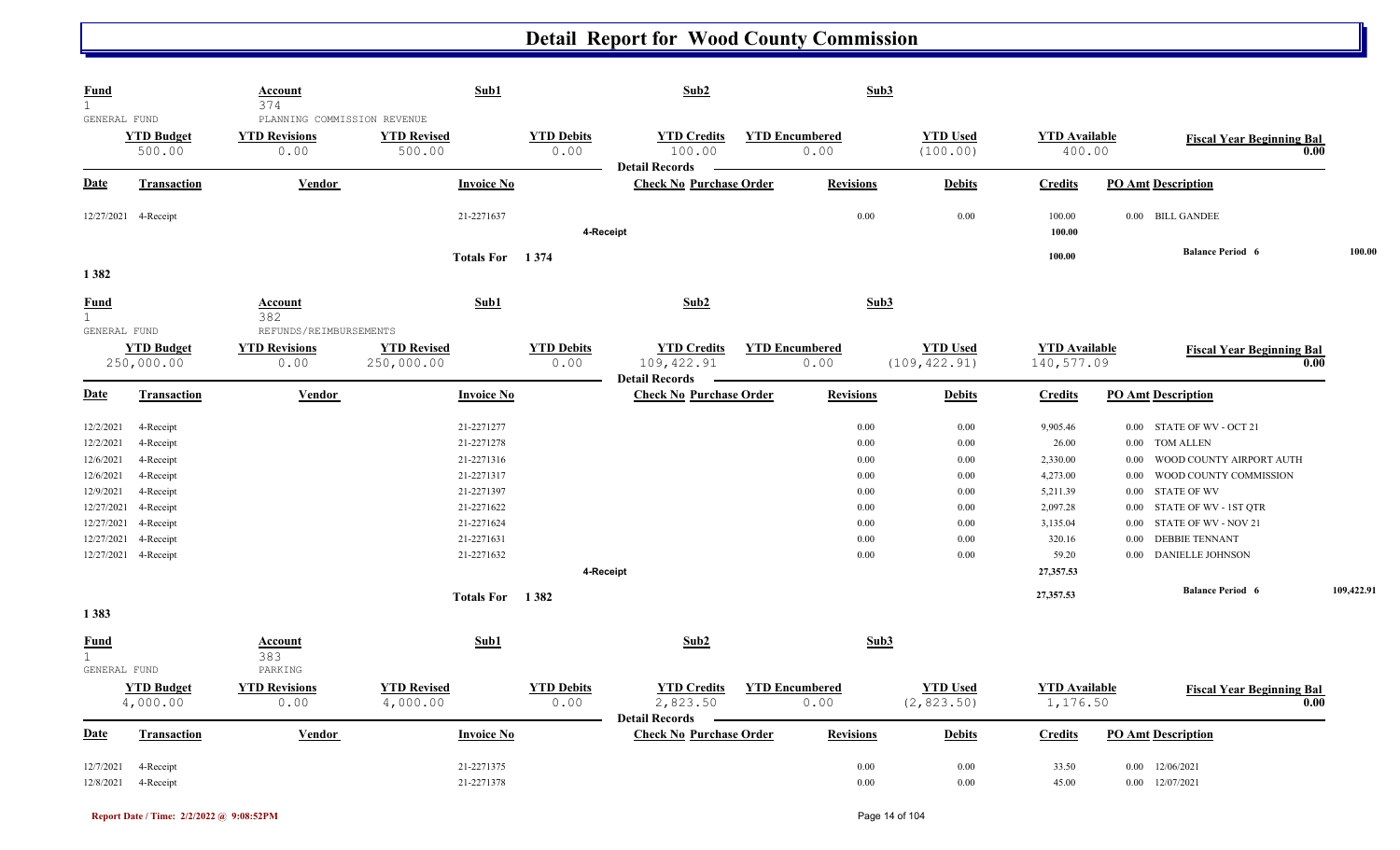|                             |                                   |                              |                                    |                           | <b>Detail Report for Wood County Commission</b>         |                               |               |                 |                                      |                                             |          |
|-----------------------------|-----------------------------------|------------------------------|------------------------------------|---------------------------|---------------------------------------------------------|-------------------------------|---------------|-----------------|--------------------------------------|---------------------------------------------|----------|
| 12/8/2021                   | 4-Receipt                         |                              | 21-2271389                         |                           |                                                         |                               | 0.00          | 0.00            | 84.00                                | 12/08/2021<br>0.00                          |          |
| 12/14/2021                  | 4-Receipt                         |                              | 21-2271457                         |                           |                                                         |                               | 0.00          | 0.00            | 38.50                                | 12/13/2021<br>0.00                          |          |
| 12/15/2021                  | 4-Receipt                         |                              | 21-2271486                         |                           |                                                         |                               | 0.00          | $0.00\,$        | 25.50                                | WOOD CO COMMISSION - 12/14/2021<br>$0.00\,$ |          |
| 12/27/2021                  | 4-Receipt                         |                              | 21-2271576                         |                           |                                                         |                               | 0.00          | 0.00            | 31.00                                | 12/20/2021<br>0.00                          |          |
| 12/27/2021                  | 4-Receipt                         |                              | 21-2271577                         |                           |                                                         |                               | 0.00          | $0.00\,$        | 19.25                                | 12/21/2021<br>$0.00\,$                      |          |
| 12/27/2021                  | 4-Receipt                         |                              | 21-2271578                         |                           |                                                         |                               | 0.00          | $0.00\,$        | 20.25                                | 12/22/2021<br>$0.00\,$                      |          |
| 12/28/2021                  | 4-Receipt                         |                              | 21-2271662                         |                           |                                                         |                               | 0.00          | 0.00            | 16.50                                | 12/27/2021<br>0.00                          |          |
|                             | 12/29/2021 4-Receipt              |                              | 21-2271708                         |                           |                                                         |                               | 0.00          | 0.00            | 20.50                                | $0.00$ $12/28/2021$                         |          |
|                             |                                   |                              |                                    |                           | 4-Receipt                                               |                               |               |                 | 334.00                               |                                             |          |
|                             |                                   |                              |                                    |                           |                                                         |                               |               |                 | 334.00                               | <b>Balance Period 6</b>                     | 2,823.50 |
| 1 3 8 3 1 6                 |                                   |                              | Totals For 1383                    |                           |                                                         |                               |               |                 |                                      |                                             |          |
| <b>Fund</b><br>$\mathbf{1}$ |                                   | <u>Account</u><br>383        | Sub1<br>16                         |                           | Sub2                                                    |                               | Sub3          |                 |                                      |                                             |          |
| GENERAL FUND                |                                   | PARKING                      | <b>RENT</b>                        |                           |                                                         |                               |               |                 |                                      |                                             |          |
|                             | <b>YTD Budget</b><br>20,000.00    | <b>YTD Revisions</b><br>0.00 | <b>YTD Revised</b><br>20,000.00    | <b>YTD Debits</b><br>0.00 | <b>YTD Credits</b><br>4,350.00<br><b>Detail Records</b> | <b>YTD Encumbered</b><br>0.00 | (4, 350.00)   | <b>YTD Used</b> | <b>YTD Available</b><br>15,650.00    | <b>Fiscal Year Beginning Bal</b>            | 0.00     |
| <b>Date</b>                 | <b>Transaction</b>                | <b>Vendor</b>                | <b>Invoice No</b>                  |                           | <b>Check No Purchase Order</b>                          | <b>Revisions</b>              |               | <b>Debits</b>   | <b>Credits</b>                       | <b>PO Amt Description</b>                   |          |
| 12/6/2021                   | 4-Receipt                         |                              | 21-2271320                         |                           |                                                         |                               | 0.00          | $0.00\,$        | 50.00                                | $0.00$ DIXON                                |          |
| 12/6/2021                   | 4-Receipt                         |                              | 21-2271321                         |                           |                                                         |                               | 0.00          | $0.00\,$        | 150.00                               | 0.00 RADCLIFF                               |          |
| 12/6/2021                   | 4-Receipt                         |                              | 21-2271322                         |                           |                                                         |                               | 0.00          | $0.00\,$        | 50.00                                | 0.00 RIFFLE                                 |          |
| 12/6/2021                   | 4-Receipt                         |                              | 21-2271323                         |                           |                                                         |                               | 0.00          | $0.00\,$        | 50.00                                | <b>BOSO</b><br>$0.00\,$                     |          |
| 12/6/2021                   | 4-Receipt                         |                              | 21-2271324                         |                           |                                                         |                               | 0.00          | $0.00\,$        | 50.00                                | OBLINGER<br>0.00                            |          |
| 12/6/2021                   | 4-Receipt                         |                              | 21-2271326                         |                           |                                                         |                               | 0.00          | $0.00\,$        | 50.00                                | SMITH<br>$0.00\,$                           |          |
| 12/7/2021                   | 4-Receipt                         |                              | 21-2271372                         |                           |                                                         |                               | 0.00          | $0.00\,$        | 50.00                                | SARGENT<br>$0.00\,$                         |          |
| 12/7/2021                   | 4-Receipt                         |                              | 21-2271373                         |                           |                                                         |                               | 0.00          | 0.00            | 50.00                                | WISE<br>$0.00\,$                            |          |
| 12/27/2021                  | 4-Receipt                         |                              | 21-2271639                         |                           |                                                         |                               | 0.00          | $0.00\,$        | 50.00                                | $0.00\,$<br><b>MCDANIELS</b>                |          |
| 12/27/2021                  | 4-Receipt                         |                              | 21-2271640                         |                           |                                                         |                               | 0.00          | $0.00\,$        | 50.00                                | <b>DIXON</b><br>0.00                        |          |
| 12/28/2021                  | 4-Receipt                         |                              | 21-2271664                         |                           |                                                         |                               | 0.00          | $0.00\,$        | 50.00                                | LALLEMONT<br>$0.00\,$                       |          |
| 12/28/2021                  | 4-Receipt                         |                              | 21-2271665                         |                           |                                                         |                               | 0.00          | $0.00\,$        | 50.00                                | WILLIAMS<br>0.00                            |          |
|                             | 12/29/2021 4-Receipt              |                              | 21-2271705                         |                           |                                                         |                               | 0.00          | $0.00\,$        | 50.00                                | $0.00$ SMITH                                |          |
|                             |                                   |                              |                                    |                           | 4-Receipt                                               |                               |               |                 | 750.00                               |                                             |          |
|                             |                                   |                              | <b>Totals For</b> 1383 16          |                           |                                                         |                               |               |                 | 750.00                               | <b>Balance Period 6</b>                     | 4,350.00 |
| 1 397 712                   |                                   |                              |                                    |                           |                                                         |                               |               |                 |                                      |                                             |          |
| $rac{\text{Fund}}{1}$       |                                   | <b>Account</b>               | Sub1                               |                           | Sub2                                                    |                               | Sub3          |                 |                                      |                                             |          |
|                             |                                   | 397                          | 712                                |                           |                                                         |                               |               |                 |                                      |                                             |          |
| GENERAL FUND                |                                   | PAYROLL REIM                 | $E - 911$                          |                           |                                                         |                               |               |                 |                                      |                                             |          |
|                             | <b>YTD Budget</b><br>2,016,047.00 | <b>YTD Revisions</b><br>0.00 | <b>YTD Revised</b><br>2,016,047.00 | <b>YTD Debits</b><br>0.00 | <b>YTD Credits</b><br>940, 396.63                       | <b>YTD Encumbered</b><br>0.00 | (940, 396.63) | <b>YTD Used</b> | <b>YTD</b> Available<br>1,075,650.37 | <b>Fiscal Year Beginning Bal</b>            | 0.00     |
| <b>Date</b>                 | <b>Transaction</b>                | <b>Vendor</b>                | <b>Invoice No</b>                  |                           | <b>Detail Records</b><br><b>Check No Purchase Order</b> | <b>Revisions</b>              |               | <b>Debits</b>   | <b>Credits</b>                       | <b>PO Amt Description</b>                   |          |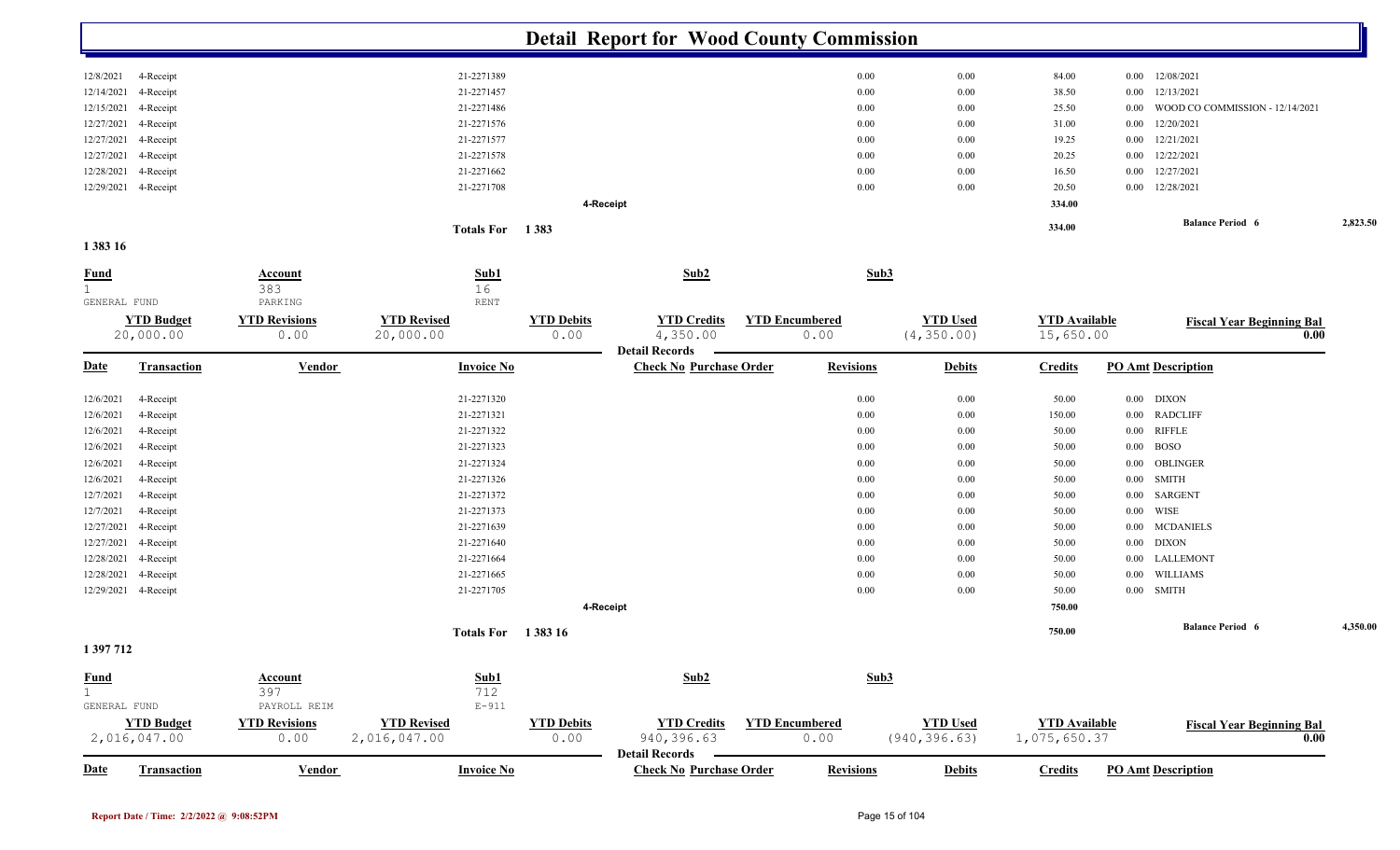|                             |                                                                                   |                                                                              |                                  |                                                                          | <b>Detail Report for Wood County Commission</b>           |                               |                                          |                                              |                                              |                                                                                                         |                                          |            |
|-----------------------------|-----------------------------------------------------------------------------------|------------------------------------------------------------------------------|----------------------------------|--------------------------------------------------------------------------|-----------------------------------------------------------|-------------------------------|------------------------------------------|----------------------------------------------|----------------------------------------------|---------------------------------------------------------------------------------------------------------|------------------------------------------|------------|
| 12/2/2021                   | 4-Receipt                                                                         |                                                                              |                                  | 21-2271285                                                               | 4-Receipt                                                 |                               | 0.00                                     | 0.00                                         | 130,651.26<br>130,651.26                     | 0.00 E911 - NOV 2021                                                                                    |                                          |            |
|                             |                                                                                   |                                                                              |                                  | <b>Totals For</b> 1397712                                                |                                                           |                               |                                          |                                              | 130,651.26                                   | <b>Balance Period 6</b>                                                                                 |                                          | 940,396.63 |
| 1 397 731                   |                                                                                   |                                                                              |                                  |                                                                          |                                                           |                               |                                          |                                              |                                              |                                                                                                         |                                          |            |
| <u>Fund</u><br>1            |                                                                                   | <b>Account</b><br>397                                                        |                                  | Sub1<br>731                                                              | Sub2                                                      |                               | Sub <sub>3</sub>                         |                                              |                                              |                                                                                                         |                                          |            |
| GENERAL FUND                | <b>YTD Budget</b><br>899,174.00                                                   | PAYROLL REIM<br><b>YTD Revisions</b><br>0.00                                 | <b>YTD Revised</b><br>899,174.00 | COMMUNITY CORRECTIONS<br><b>YTD Debits</b><br>0.00                       | <b>YTD Credits</b><br>26,500.46<br><b>Detail Records</b>  | <b>YTD Encumbered</b><br>0.00 |                                          | <b>YTD Used</b><br>(26, 500.46)              | <b>YTD</b> Available<br>872,673.54           |                                                                                                         | <b>Fiscal Year Beginning Bal</b><br>0.00 |            |
| <u>Date</u>                 | <b>Transaction</b>                                                                | <b>Vendor</b>                                                                |                                  | <b>Invoice No</b>                                                        | <b>Check No Purchase Order</b>                            |                               | <b>Revisions</b>                         | <b>Debits</b>                                | <b>Credits</b>                               | <b>PO Amt Description</b>                                                                               |                                          |            |
| 12/10/2021<br>12/10/2021    | 4-Receipt<br>4-Receipt                                                            |                                                                              |                                  | 21-2271430<br>21-2271431                                                 | 4-Receipt                                                 |                               | 0.00<br>0.00                             | 0.00<br>0.00                                 | 3,868.85<br>3,868.35<br>7,737.20             | $0.00\,$<br>WVDTL<br>$0.00$ WVDTL<br><b>Balance Period 6</b>                                            |                                          | 26,500.46  |
| 1399                        |                                                                                   |                                                                              |                                  | <b>Totals For</b> 1397 731                                               |                                                           |                               |                                          |                                              | 7,737.20                                     |                                                                                                         |                                          |            |
| <b>Fund</b><br>$\mathbf{1}$ |                                                                                   | Account<br>399                                                               |                                  | Sub1                                                                     | Sub2                                                      |                               | Sub3                                     |                                              |                                              |                                                                                                         |                                          |            |
| GENERAL FUND                |                                                                                   |                                                                              | TRANSFERS ASSESSOR'S VALUATION   |                                                                          |                                                           |                               |                                          |                                              |                                              |                                                                                                         |                                          |            |
|                             | <b>YTD Budget</b><br>757,150.00                                                   | <b>YTD Revisions</b><br>0.00                                                 | <b>YTD Revised</b><br>757,150.00 | <b>YTD Debits</b><br>0.00                                                | <b>YTD Credits</b><br>377,533.21<br><b>Detail Records</b> | <b>YTD Encumbered</b><br>0.00 |                                          | <b>YTD Used</b><br>(377, 533.21)             | <b>YTD</b> Available<br>379,616.79           |                                                                                                         | <b>Fiscal Year Beginning Bal</b><br>0.00 |            |
| <u>Date</u>                 | <b>Transaction</b>                                                                | Vendor                                                                       |                                  | <b>Invoice No</b>                                                        | <b>Check No Purchase Order</b>                            |                               | <b>Revisions</b>                         | <b>Debits</b>                                | <b>Credits</b>                               | <b>PO Amt Description</b>                                                                               |                                          |            |
| 12/2/2021                   | 4-Receipt                                                                         |                                                                              |                                  | 21-2271284                                                               | 4-Receipt                                                 |                               | 0.00                                     | 0.00                                         | 49,684.40<br>49,684.40                       | 0.00 ASSESSOR VALUATION                                                                                 |                                          |            |
| 1 401 10 101                |                                                                                   |                                                                              |                                  | Totals For 1399                                                          |                                                           |                               |                                          |                                              | 49,684.40                                    | <b>Balance Period 6</b>                                                                                 |                                          | 377,533.21 |
| <b>Fund</b><br>GENERAL FUND |                                                                                   | <u>Account</u><br>401<br>COUNTY COMMISSION                                   |                                  | Sub1<br>10<br>PERSONAL SERVICES                                          | Sub2<br>101                                               | ELECTED OFFICIALS             | Sub3                                     |                                              |                                              |                                                                                                         |                                          |            |
|                             | <b>YTD Budget</b><br>124,185.00                                                   | <b>YTD Revisions</b><br>0.00                                                 | <b>YTD Revised</b><br>124,185.00 | <b>YTD Debits</b><br>62,092.44                                           | <b>YTD Credits</b><br>0.00<br><b>Detail Records</b>       | <b>YTD Encumbered</b><br>0.00 |                                          | <b>YTD Used</b><br>(62, 092.44)              | <b>YTD</b> Available<br>62,092.56            |                                                                                                         | <b>Fiscal Year Beginning Bal</b><br>0.00 |            |
| <b>Date</b>                 | <b>Transaction</b>                                                                | <b>Vendor</b>                                                                |                                  | <b>Invoice No</b>                                                        | <b>Check No Purchase Order</b>                            |                               | <b>Revisions</b>                         | <b>Debits</b>                                | <b>Credits</b>                               | <b>PO Amt Description</b>                                                                               |                                          |            |
| 12/15/2021                  | 12/15/2021 2-Invoice<br>2-Invoice<br>12/15/2021 2-Invoice<br>12/30/2021 2-Invoice | COLOMBO JAMES E.<br>COUCH DAVID BLAIR<br>TEBAY ROBERT K.<br>COLOMBO JAMES E. |                                  | 10-00275166-REG<br>10-00275167-REG<br>10-00275174-REG<br>10-00275383-REG | 275166<br>275167<br>275174<br>275383                      |                               | 0.00<br>$0.00\,$<br>$0.00\,$<br>$0.00\,$ | 1,724.79<br>1,724.79<br>1,724.79<br>1,724.79 | $0.00\,$<br>$0.00\,$<br>$0.00\,$<br>$0.00\,$ | 0.00 COLOMBO JAMES E.<br>0.00 COUCH DAVID BLAIR<br>TEBAY ROBERT K.<br>$0.00\,$<br>0.00 COLOMBO JAMES E. |                                          |            |
|                             | 12/30/2021 2-Invoice                                                              | <b>COUCH DAVID BLAIR</b>                                                     |                                  | 10-00275384-REG                                                          | 275384                                                    |                               | $0.00\,$                                 | 1,724.79                                     | $0.00\,$                                     | 0.00 COUCH DAVID BLAIR                                                                                  |                                          |            |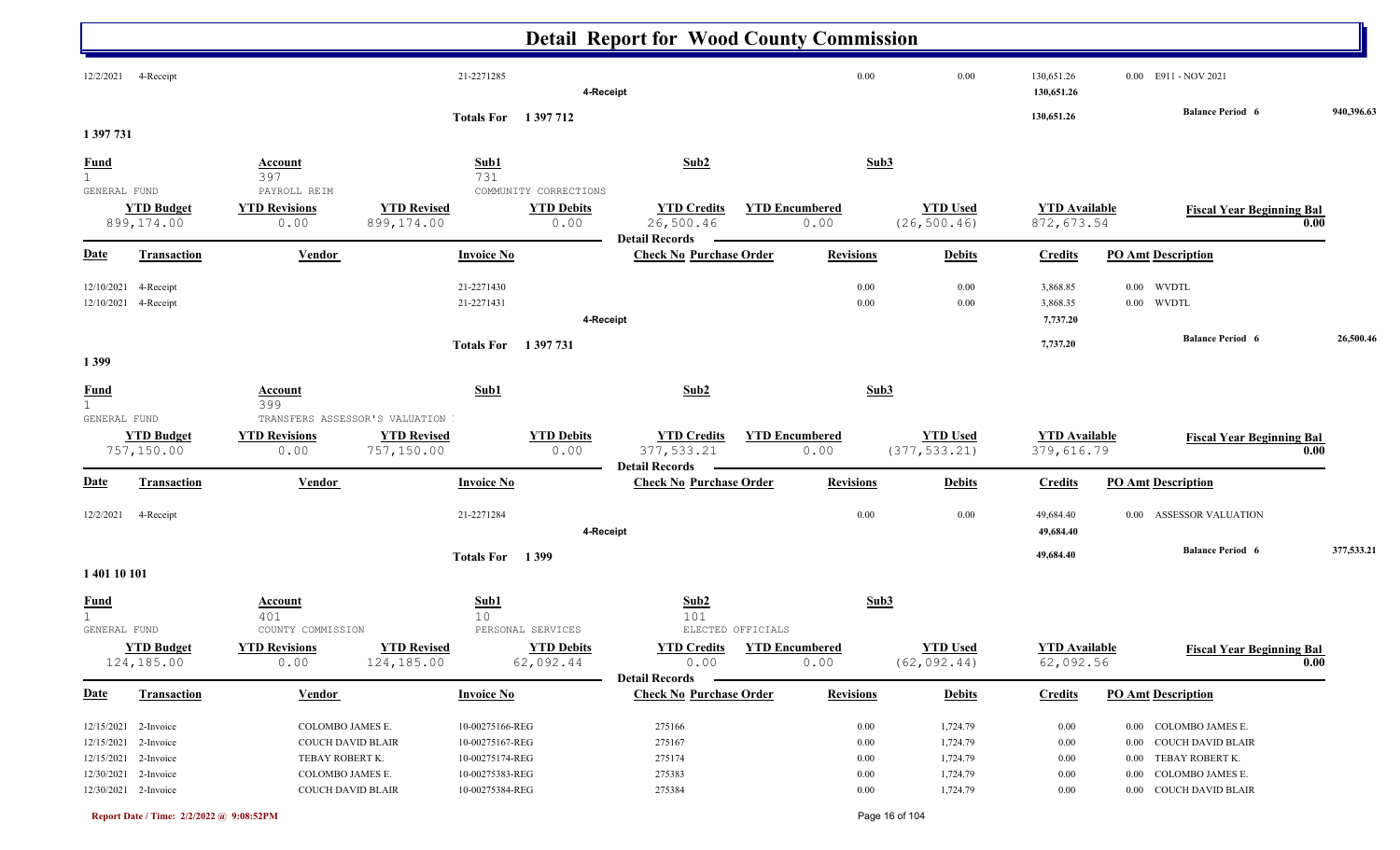|                             |                                 |                                            |                             | <b>Detail Report for Wood County Commission</b> |                       |                       |                      |          |                                  |            |
|-----------------------------|---------------------------------|--------------------------------------------|-----------------------------|-------------------------------------------------|-----------------------|-----------------------|----------------------|----------|----------------------------------|------------|
|                             | 12/30/2021 2-Invoice            | TEBAY ROBERT K.                            | 10-00275391-REG             | 275391<br>2-Invoice                             | 0.00                  | 1,724.79<br>10,348.74 | 0.00                 |          | 0.00 TEBAY ROBERT K.             |            |
| 1 401 10 103                |                                 |                                            | <b>Totals For</b> 140110101 |                                                 |                       | 10,348.74             |                      |          | <b>Balance Period 6</b>          | 62,092.44  |
| <u>Fund</u>                 |                                 | <b>Account</b>                             | Sub1                        | Sub2                                            | Sub3                  |                       |                      |          |                                  |            |
| 1                           |                                 | 401                                        | 10                          | 103                                             |                       |                       |                      |          |                                  |            |
| GENERAL FUND                |                                 | COUNTY COMMISSION                          | PERSONAL SERVICES           | SALARIES-DEPUTIES                               |                       |                       |                      |          |                                  |            |
|                             | <b>YTD Budget</b><br>390,730.00 | <b>YTD Revisions</b><br><b>YTD Revised</b> | <b>YTD Debits</b>           | <b>YTD Credits</b><br>0.00                      | <b>YTD Encumbered</b> | <b>YTD Used</b>       | <b>YTD</b> Available |          | <b>Fiscal Year Beginning Bal</b> |            |
|                             |                                 | 390,730.00<br>0.00                         | 173, 170.64                 | <b>Detail Records</b>                           | 0.00                  | (173, 170.64)         | 217,559.36           |          |                                  | 0.00       |
| <u>Date</u>                 | Transaction                     | Vendor                                     | <b>Invoice No</b>           | <b>Check No Purchase Order</b>                  | <b>Revisions</b>      | <b>Debits</b>         | <b>Credits</b>       |          | <b>PO Amt Description</b>        |            |
| 12/15/2021                  | 2-Invoice                       | <b>BRUST PAMELA J.</b>                     | 10-00275165-REG             | 275165                                          | 0.00                  | 1,509.38              | $0.00\,$             | $0.00\,$ | BRUST PAMELA J.                  |            |
| 12/15/2021                  | 2-Invoice                       | DENNIS AMANDA JO                           | 10-00275168-REG             | 275168                                          | 0.00                  | 1,521.19              | $0.00\,$             | $0.00\,$ | DENNIS AMANDA JO                 |            |
| 12/15/2021                  | 2-Invoice                       | <b>GRAHAM ANGELA M.</b>                    | 10-00275169-REG             | 275169                                          | 0.00                  | 1,859.38              | $0.00\,$             | 0.00     | <b>GRAHAM ANGELA M.</b>          |            |
| 12/15/2021                  | 2-Invoice                       | HUPP MICHAEL GALE                          | 10-00275170-REG             | 275170                                          | 0.00                  | 495.00                | $0.00\,$             | 0.00     | HUPP MICHAEL GALE                |            |
| 12/15/2021                  | 2-Invoice                       | JACKSON DARRELL V                          | 10-00275171-REG             | 275171                                          | 0.00                  | 1,458.34              | $0.00\,$             | 0.00     | JACKSON DARRELL V                |            |
| 12/15/2021                  | 2-Invoice                       | ROBINSON SARAH JANE                        | 10-00275172-REG             | 275172                                          | 0.00                  | 1,596.88              | $0.00\,$             | 0.00     | ROBINSON SARAH JANE              |            |
| 12/15/2021                  | 2-Invoice                       | SEUFER MARTIN A.                           | 10-00275173-REG             | 275173                                          | 0.00                  | 3,434.38              | $0.00\,$             | 0.00     | SEUFER MARTIN A.                 |            |
| 12/15/2021                  | 2-Invoice                       | WHITTAKER CHRISTOPHER H.                   | 10-00275175-REG             | 275175                                          | 0.00                  | 2,406.26              | $0.00\,$             | 0.00     | WHITTAKER CHRISTOPHER H.         |            |
| 12/30/2021                  | 2-Invoice                       | BECKETT CAROLYN J.                         | 10-00275394-REG             | 275394                                          | 0.00                  | 1,263.86              | $0.00\,$             | 0.00     | BECKETT CAROLYN J.               |            |
| 12/30/2021                  | 2-Invoice                       | <b>BRUST PAMELA J.</b>                     | 10-00275382-REG             | 275382                                          | 0.00                  | 1,509.38              | $0.00\,$             | 0.00     | <b>BRUST PAMELA J.</b>           |            |
| 12/30/2021                  | 2-Invoice                       | DENNIS AMANDA JO                           | 10-00275385-REG             | 275385                                          | 0.00                  | 1,521.19              | $0.00\,$             | 0.00     | DENNIS AMANDA JO                 |            |
| 12/30/2021                  | 2-Invoice                       | DENNIS AMANDA JO                           | 10-00275385-REG             | 275385                                          | 0.00                  | 702.06                | $0.00\,$             | $0.00\,$ | DENNIS AMANDA JO                 |            |
| 12/30/2021                  | 2-Invoice                       | <b>GRAHAM ANGELA M.</b>                    | 10-00275386-REG             | 275386                                          | 0.00                  | 1,859.38              | $0.00\,$             | $0.00\,$ | <b>GRAHAM ANGELA M.</b>          |            |
| 12/30/2021                  | 2-Invoice                       | HUPP MICHAEL GALE                          | 10-00275387-REG             | 275387                                          | 0.00                  | 495.00                | $0.00\,$             | 0.00     | HUPP MICHAEL GALE                |            |
| 12/30/2021                  | 2-Invoice                       | JACKSON DARRELL V                          | 10-00275388-REG             | 275388                                          | 0.00                  | 1,458.34              | $0.00\,$             | 0.00     | JACKSON DARRELL V                |            |
| 12/30/2021                  | 2-Invoice                       | ROBINSON SARAH JANE                        | 10-00275389-REG             | 275389                                          | 0.00                  | 1,596.88              | $0.00\,$             | 0.00     | ROBINSON SARAH JANE              |            |
| 12/30/2021                  | 2-Invoice                       | SEUFER MARTIN A.                           | 10-00275390-REG             | 275390                                          | 0.00                  | 3,434.38              | $0.00\,$             | 0.00     | SEUFER MARTIN A.                 |            |
|                             | 12/30/2021 2-Invoice            | WHITTAKER CHRISTOPHER H.                   | 10-00275392-REG             | 275392                                          | 0.00                  | 2,406.26              | $0.00\,$             | 0.00     | WHITTAKER CHRISTOPHER H.         |            |
|                             |                                 |                                            |                             | 2-Invoice                                       |                       | 30,527.54             |                      |          |                                  |            |
|                             |                                 |                                            | <b>Totals For</b> 140110103 |                                                 |                       | 30,527.54             |                      |          | <b>Balance Period 6</b>          | 173,170.64 |
| 1 401 10 104                |                                 |                                            |                             |                                                 |                       |                       |                      |          |                                  |            |
| <b>Fund</b><br>$\mathbf{1}$ |                                 | <b>Account</b><br>401                      | Sub1<br>10                  | Sub <sub>2</sub><br>104                         | Sub3                  |                       |                      |          |                                  |            |
| GENERAL FUND                |                                 | COUNTY COMMISSION                          | PERSONAL SERVICES           | SOCIAL SECURITY                                 |                       |                       |                      |          |                                  |            |
|                             | <b>YTD Budget</b>               | <b>YTD Revised</b><br><b>YTD Revisions</b> | <b>YTD Debits</b>           | <b>YTD Credits</b>                              | <b>YTD Encumbered</b> | <b>YTD Used</b>       | <b>YTD</b> Available |          | <b>Fiscal Year Beginning Bal</b> |            |
|                             | 39,391.00                       | 0.00<br>39,391.00                          | 17,306.06                   | 0.00<br><b>Detail Records</b>                   | 0.00                  | (17, 306.06)          | 22,084.94            |          |                                  | 0.00       |
| <b>Date</b>                 | <b>Transaction</b>              | Vendor                                     | <b>Invoice No</b>           | <b>Check No Purchase Order</b>                  | <b>Revisions</b>      | <b>Debits</b>         | <b>Credits</b>       |          | <b>PO Amt Description</b>        |            |
|                             | 12/15/2021 2-Invoice            | DEPARTMENT OF TREASURY                     |                             | 3788                                            |                       | 1,117.99              | 0.00                 |          | $0.00$ FICA                      |            |
|                             | 12/15/2021 2-Invoice            | DEPARTMENT OF TREASURY                     | 20211215-00<br>20211215-00  | 3788                                            | 0.00<br>0.00          | 261.49                | $0.00\,$             |          | $0.00$ MED                       |            |
|                             |                                 |                                            |                             |                                                 |                       |                       |                      |          |                                  |            |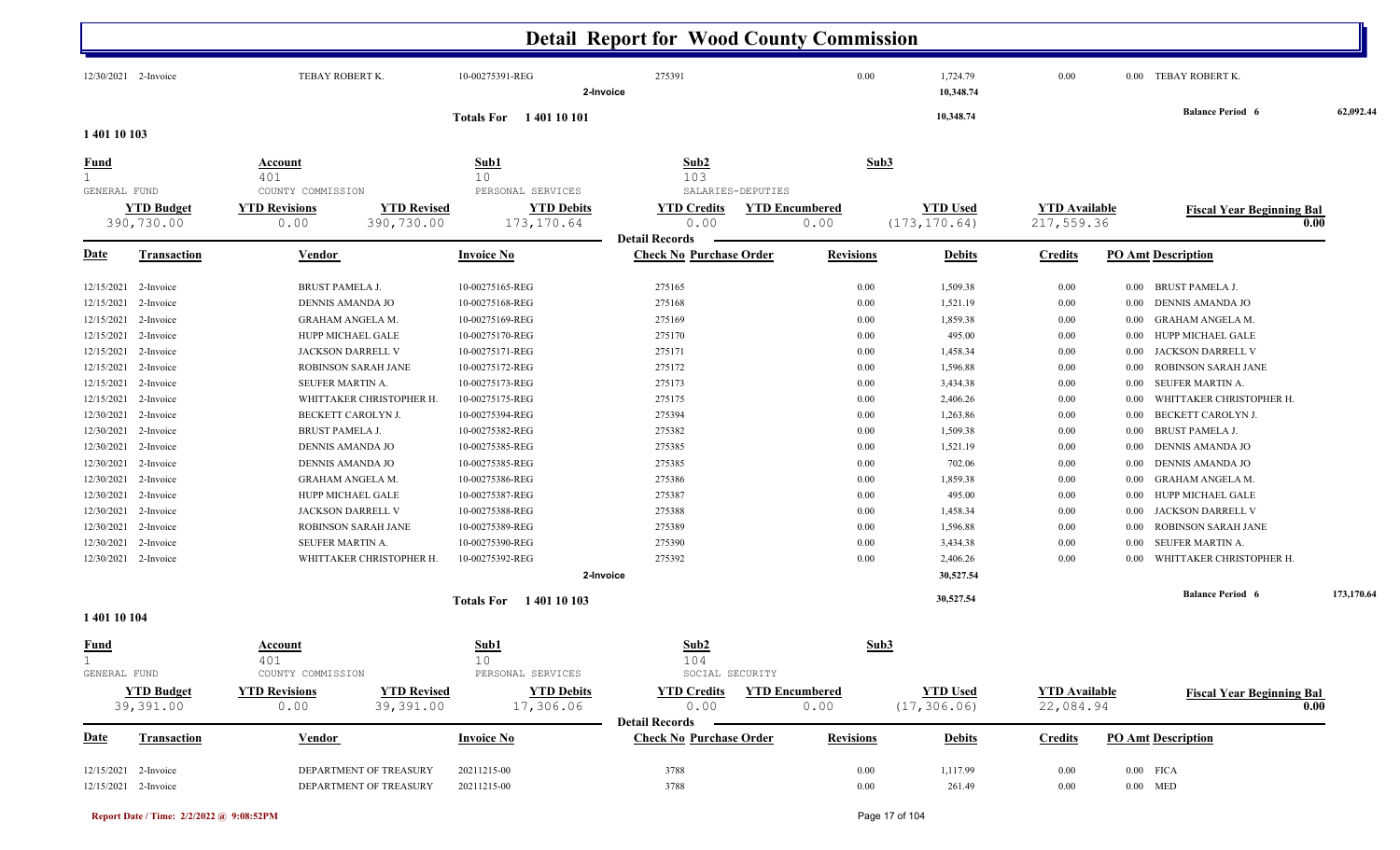|                             |                                                           |                                            |                                                                                  |                                                        | <b>Detail Report for Wood County Commission</b>     |                               |                                          |                                    |                           |                                                         |           |
|-----------------------------|-----------------------------------------------------------|--------------------------------------------|----------------------------------------------------------------------------------|--------------------------------------------------------|-----------------------------------------------------|-------------------------------|------------------------------------------|------------------------------------|---------------------------|---------------------------------------------------------|-----------|
| 12/30/2021<br>12/30/2021    | 2-Invoice<br>2-Invoice                                    |                                            | DEPARTMENT OF TREASURY<br>DEPARTMENT OF TREASURY                                 | 20211230-00<br>20211230-00<br>2-Invoice                | 3796<br>3796                                        | 0.00<br>0.00                  | 1,255.37<br>293.59<br>2,928.44           | 0.00<br>0.00                       | $0.00$ FICA<br>$0.00$ MED |                                                         |           |
|                             |                                                           |                                            |                                                                                  | 1 401 10 104<br><b>Totals For</b>                      |                                                     |                               | 2,928.44                                 |                                    |                           | <b>Balance Period 6</b>                                 | 17,306.06 |
| 1 401 10 105                |                                                           |                                            |                                                                                  |                                                        |                                                     |                               |                                          |                                    |                           |                                                         |           |
| <b>Fund</b><br>$\mathbf{1}$ | GENERAL FUND                                              | <b>Account</b><br>401<br>COUNTY COMMISSION |                                                                                  | Sub1<br>10<br>PERSONAL SERVICES                        | Sub2<br>105<br>INSURANCE PREMIUM                    | Sub3                          |                                          |                                    |                           |                                                         |           |
|                             | <b>YTD Budget</b><br>159,770.00                           | <b>YTD Revisions</b><br>0.00               | <b>YTD Revised</b><br>159,770.00                                                 | <b>YTD Debits</b><br>77,257.95                         | <b>YTD Credits</b><br>0.00<br><b>Detail Records</b> | <b>YTD Encumbered</b><br>0.00 | <b>YTD Used</b><br>(77, 257.95)          | <b>YTD</b> Available<br>82,512.05  |                           | <b>Fiscal Year Beginning Bal</b><br>0.00                |           |
| <b>Date</b>                 | <b>Transaction</b>                                        | <b>Vendor</b>                              |                                                                                  | <b>Invoice No</b>                                      | <b>Check No Purchase Order</b>                      | <b>Revisions</b>              | <b>Debits</b>                            | <b>Credits</b>                     | <b>PO Amt Description</b> |                                                         |           |
| 12/14/2021<br>12/28/2021    | 2-Invoice<br>2-Invoice                                    |                                            | HIGHMARK WEST VIRGINIA<br>HIGHMARK WEST VIRGINIA                                 | F211207S3831<br>F211221A8950<br>2-Invoice              | 3784<br>3793                                        | 0.00<br>0.00                  | 180.67<br>87.52<br>268.19                | 0.00<br>0.00                       | $0.00$ HRA<br>$0.00$ HRA  |                                                         |           |
| 1 401 10 106                |                                                           |                                            |                                                                                  | Totals For 1401 10 105                                 |                                                     |                               | 268.19                                   |                                    |                           | <b>Balance Period 6</b>                                 | 77,257.95 |
| <b>Fund</b><br>1            | GENERAL FUND                                              | <b>Account</b><br>401<br>COUNTY COMMISSION |                                                                                  | Sub1<br>10<br>PERSONAL SERVICES                        | Sub2<br>106<br>RETIREMENT                           | Sub3                          |                                          |                                    |                           |                                                         |           |
|                             | <b>YTD Budget</b><br>51,491.00                            | <b>YTD Revisions</b><br>0.00               | <b>YTD Revised</b><br>51,491.00                                                  | <b>YTD Debits</b><br>19,238.67                         | <b>YTD</b> Credits<br>0.00<br><b>Detail Records</b> | <b>YTD</b> Encumbered<br>0.00 | <b>YTD Used</b><br>(19, 238.67)          | <b>YTD</b> Available<br>32, 252.33 |                           | <b>Fiscal Year Beginning Bal</b><br>0.00                |           |
| <u>Date</u>                 | <b>Transaction</b>                                        | Vendor                                     |                                                                                  | <b>Invoice No</b>                                      | <b>Check No Purchase Order</b>                      | <b>Revisions</b>              | <b>Debits</b>                            | <b>Credits</b>                     | <b>PO Amt Description</b> |                                                         |           |
| 12/30/2021                  | 12/15/2021 2-Invoice<br>2-Invoice<br>12/30/2021 2-Invoice |                                            | WV PUBLIC EMP RETIREMENT<br>WV PUBLIC EMP RETIREMENT<br>WV PUBLIC EMP RETIREMENT | 20211215-00<br>20211230-00<br>20211230-00<br>2-Invoice | 3804<br>3804<br>3804                                | 0.00<br>0.00<br>0.00          | 1,551.04<br>1,677.43<br>0.26<br>3,228.73 | $0.00\,$<br>$0.00\,$<br>0.00       | $0.00\,$<br>$0.00$ ADJ    | 0.00 RETIREMENT<br><b>RETIREMENT</b>                    |           |
| 1 401 40 211                |                                                           |                                            |                                                                                  | Totals For 1401 10 106                                 |                                                     |                               | 3,228.73                                 |                                    |                           | <b>Balance Period 6</b>                                 | 19,238.67 |
| <b>Fund</b><br>$\mathbf{1}$ | GENERAL FUND                                              | <b>Account</b><br>401<br>COUNTY COMMISSION |                                                                                  | Sub1<br>40<br>CONTRACTURAL SERVICES                    | Sub2<br>211<br>TELEPHONES                           | Sub <sub>3</sub>              |                                          |                                    |                           |                                                         |           |
|                             | <b>YTD Budget</b><br>65,000.00                            | <b>YTD Revisions</b><br>0.00               | <b>YTD Revised</b><br>65,000.00                                                  | <b>YTD Debits</b><br>17,722.86                         | <b>YTD Credits</b><br>0.00<br><b>Detail Records</b> | <b>YTD Encumbered</b><br>0.00 | <b>YTD Used</b><br>(17, 722.86)          | <b>YTD</b> Available<br>47, 277.14 |                           | <b>Fiscal Year Beginning Bal</b><br>0.00                |           |
| <b>Date</b>                 | <b>Transaction</b>                                        | <b>Vendor</b>                              |                                                                                  | <b>Invoice No</b>                                      | <b>Check No Purchase Order</b>                      | <b>Revisions</b>              | <b>Debits</b>                            | <b>Credits</b>                     | <b>PO Amt Description</b> |                                                         |           |
|                             | 12/14/2021 2-Invoice<br>12/14/2021 2-Invoice              |                                            | MILLER COMMUNICATIONS IN<br><b>VERIZON WIRELESS</b>                              | 118041<br>12172021                                     | 172956<br>172975                                    | 0.00<br>0.00                  | 100.00<br>50.38                          | 0.00<br>$0.00\,$                   |                           | 0.00 TOWER RENTAL - LIMESTONE<br>0.00 BROADBAND (BLAIR) |           |

**Report Date / Time: 2/2/2022 @ 9:08:52PM** Page 18 of 104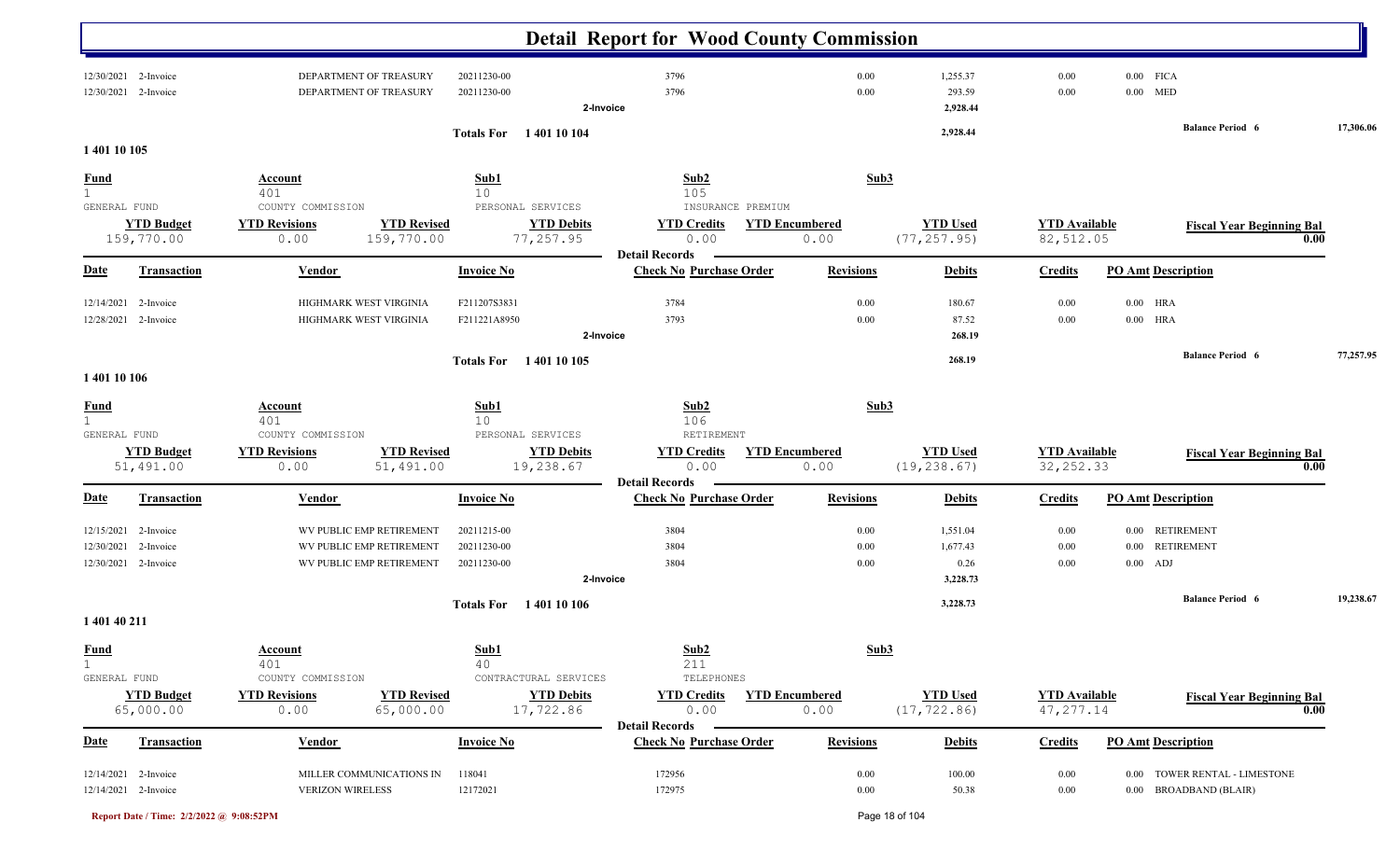|                                   |                              |                                |                               | <b>Detail Report for Wood County Commission</b>         |                               |                                |                                  |                                                    |           |
|-----------------------------------|------------------------------|--------------------------------|-------------------------------|---------------------------------------------------------|-------------------------------|--------------------------------|----------------------------------|----------------------------------------------------|-----------|
| 12/14/2021<br>2-Invoice           |                              | <b>VERIZON WIRELESS</b>        | 12172021                      | 172975                                                  | 0.00                          | 50.38                          | 0.00                             | <b>BROADBAND</b> (IT)<br>$0.00\,$                  |           |
| 12/14/2021<br>2-Invoice           |                              | <b>VERIZON WIRELESS</b>        | 12172021                      | 172975                                                  | 0.00                          | 50.38                          | 0.00                             | <b>BROADBAND (MARTY)</b><br>0.00                   |           |
| 12/14/2021<br>2-Invoice           |                              | <b>VERIZON WIRELESS</b>        | 12172021                      | 172975                                                  | 0.00                          | 50.37                          | 0.00                             | <b>VIRUS BROADBAND</b><br>$0.00\,$                 |           |
| 12/14/2021<br>2-Invoice           |                              | <b>VERIZON WIRELESS</b>        | 12172021                      | 172975                                                  | 0.00                          | 50.36                          | 0.00                             | <b>VIRUS BROADBAND</b><br>$0.00\,$                 |           |
| 12/14/2021<br>2-Invoice           |                              | <b>VERIZON WIRELESS</b>        | 12172021                      | 172975                                                  | 0.00                          | 20.54                          | 0.00                             | IT IPAD<br>$0.00\,$                                |           |
| 12/14/2021<br>2-Invoice           |                              | <b>VERIZON WIRELESS</b>        | 12172021                      | 172975                                                  | 0.00                          | 40.01                          | 0.00                             | $0.00\,$<br><b>BROADBAND</b>                       |           |
| 12/14/2021<br>2-Invoice           |                              | <b>VERIZON WIRELESS</b>        | 12172021                      | 172975                                                  | 0.00                          | 40.01                          | 0.00                             | BROADBAND<br>$0.00\,$                              |           |
| 12/14/2021<br>2-Invoice           |                              | <b>VERIZON WIRELESS</b>        | 12172021                      | 172975                                                  | 0.00                          | 29.62                          | 0.00                             | SARAH<br>$0.00\,$                                  |           |
| 12/14/2021<br>2-Invoice           |                              | <b>VERIZON WIRELESS</b>        | 12172021                      | 172975                                                  | 0.00                          | 29.62                          | 0.00                             | DRIVE THRU - VIRUS CELL<br>$0.00\,$                |           |
| 12/14/2021<br>2-Invoice           |                              | <b>VERIZON WIRELESS</b>        | 12172021                      | 172975                                                  | 0.00                          | 29.62                          | 0.00                             | <b>MOUNTWOOD</b><br>0.00                           |           |
| 12/14/2021<br>2-Invoice           |                              | <b>VERIZON WIRELESS</b>        | 12172021                      | 172975                                                  | 0.00                          | 40.01                          | 0.00                             | <b>IPAD</b><br>$0.00\,$                            |           |
| 12/14/2021<br>2-Invoice           |                              | <b>VERIZON WIRELESS</b>        | 12172021                      | 172975                                                  | 0.00                          | 40.01                          | 0.00                             | <b>IPAD</b><br>$0.00\,$                            |           |
| 12/14/2021<br>2-Invoice           |                              | <b>VERIZON WIRELESS</b>        | 12172021                      | 172975                                                  | 0.00                          | 40.01                          | 0.00                             | <b>IPAD</b><br>$0.00\,$                            |           |
| 12/14/2021<br>2-Invoice           |                              | <b>VERIZON WIRELESS</b>        | 12172021                      | 172975                                                  | 0.00                          | 40.01                          | 0.00                             | <b>IPAD</b><br>$0.00\,$                            |           |
| 12/21/2021<br>2-Invoice           |                              | <b>FRONTIER</b>                | 5050Z889-S-2134               | 172991                                                  | 0.00                          | 328.00                         | 0.00                             | 5050Z889S3<br>$0.00\,$                             |           |
|                                   |                              |                                |                               | 2-Invoice                                               |                               | 1,029.33                       |                                  |                                                    |           |
| 12/20/2021<br>5-Journal Entry     |                              | <b>FRONTIER</b>                | 20211216015001                |                                                         | 0.00                          | 215.65                         | 0.00                             | WOOD CO FINANCE-4019-FRONTIER COMM COI<br>$0.00\,$ |           |
| 12/20/2021<br>5-Journal Entry     |                              | <b>FRONTIER</b>                | 20211216016001                |                                                         | 0.00                          | 302.52                         | 0.00                             | WOOD CO FINANCE-4019-FRONTIER COMM COF<br>0.00     |           |
| 5-Journal Entry<br>12/20/2021     |                              | <b>FRONTIER</b>                | 20211216017001                |                                                         | 0.00                          | 584.81                         | 0.00                             | WOOD CO FINANCE-4019-FRONTIER COMM COI<br>0.00     |           |
| 5-Journal Entry<br>12/20/2021     |                              | <b>FRONTIER</b>                | 20211216021001                |                                                         | 0.00                          | 1,183.59                       | 0.00                             | WOOD CO FINANCE-4019-FRONTIER COMM COI<br>0.00     |           |
| 5-Journal Entry<br>12/20/2021     |                              | <b>FRONTIER</b>                | 20211216024001                |                                                         | 0.00                          | 65.64                          | 0.00                             | WOOD CO FINANCE-4019-FRONTIER COMM COI<br>0.00     |           |
| 12/20/2021<br>5-Journal Entry     |                              | <b>FRONTIER</b>                | 20211216063001                |                                                         | 0.00                          | 359.50                         | 0.00                             | WOOD CO FINANCE-4019-FRONTIER COMM COI<br>0.00     |           |
|                                   |                              |                                |                               | 5-Journal Entry                                         |                               | 2,711.71                       |                                  |                                                    |           |
|                                   |                              |                                | <b>Totals For</b> 140140211   |                                                         |                               | 3,741.04                       |                                  | <b>Balance Period 6</b>                            | 17,722.86 |
| 1 401 40 213 1310                 |                              |                                |                               |                                                         |                               |                                |                                  |                                                    |           |
| <u>Fund</u>                       | Account<br>401               |                                | Sub1<br>40                    | Sub2<br>213                                             | Sub3<br>1310                  |                                |                                  |                                                    |           |
| GENERAL FUND                      | COUNTY COMMISSION            |                                | CONTRACTURAL SERVICES         | UTILITIES                                               |                               | GAS-COURTHOUSE                 |                                  |                                                    |           |
| <b>YTD Budget</b><br>9,000.00     | <b>YTD Revisions</b><br>0.00 | <b>YTD Revised</b><br>9,000.00 | <b>YTD Debits</b><br>1,365.13 | <b>YTD Credits</b><br>0.00                              | <b>YTD Encumbered</b><br>0.00 | <b>YTD</b> Used<br>(1, 365.13) | <b>YTD Available</b><br>7,634.87 | <b>Fiscal Year Beginning Bal</b>                   | 0.00      |
| <u>Date</u><br><b>Transaction</b> |                              | Vendor                         | <b>Invoice No</b>             | <b>Detail Records</b><br><b>Check No Purchase Order</b> | <b>Revisions</b>              | <b>Debits</b>                  | <b>Credits</b>                   | <b>PO Amt Description</b>                          |           |
| 12/7/2021<br>2-Invoice            |                              | <b>DOMINION HOPE</b>           | 12142021                      | 172926                                                  | 0.00                          | 878.22                         | 0.00                             | ACCT NO 4 1000 0009 1804<br>$0.00\,$               |           |
|                                   |                              |                                |                               | 2-Invoice                                               |                               | 878.22                         |                                  |                                                    |           |
|                                   |                              |                                | Totals For 140140 213 1310    |                                                         |                               | 878.22                         |                                  | <b>Balance Period 6</b>                            | 1,365.13  |
| 1 401 40 213 1313                 |                              |                                |                               |                                                         |                               |                                |                                  |                                                    |           |
| <b>Fund</b>                       | <b>Account</b>               |                                | Sub1                          | Sub2                                                    | Sub <sub>3</sub>              |                                |                                  |                                                    |           |
| $\mathbf{1}$                      | 401                          |                                | 40                            | 213                                                     | 1313                          |                                |                                  |                                                    |           |
| GENERAL FUND                      | COUNTY COMMISSION            |                                | CONTRACTURAL SERVICES         | UTILITIES                                               |                               | <b>GAS MAINTENANCE BLDG</b>    |                                  |                                                    |           |
| <b>YTD Budget</b>                 | <b>YTD Revisions</b>         | <b>YTD Revised</b>             | <b>YTD Debits</b>             | <b>YTD Credits</b>                                      | <b>YTD Encumbered</b>         | <b>YTD Used</b>                | <b>YTD</b> Available             | <b>Fiscal Year Beginning Bal</b>                   |           |
| 4,000.00                          | 0.00                         | 4,000.00                       | 502.90                        | 0.00                                                    | 0.00                          | (502.90)                       | 3,497.10                         |                                                    | 0.00      |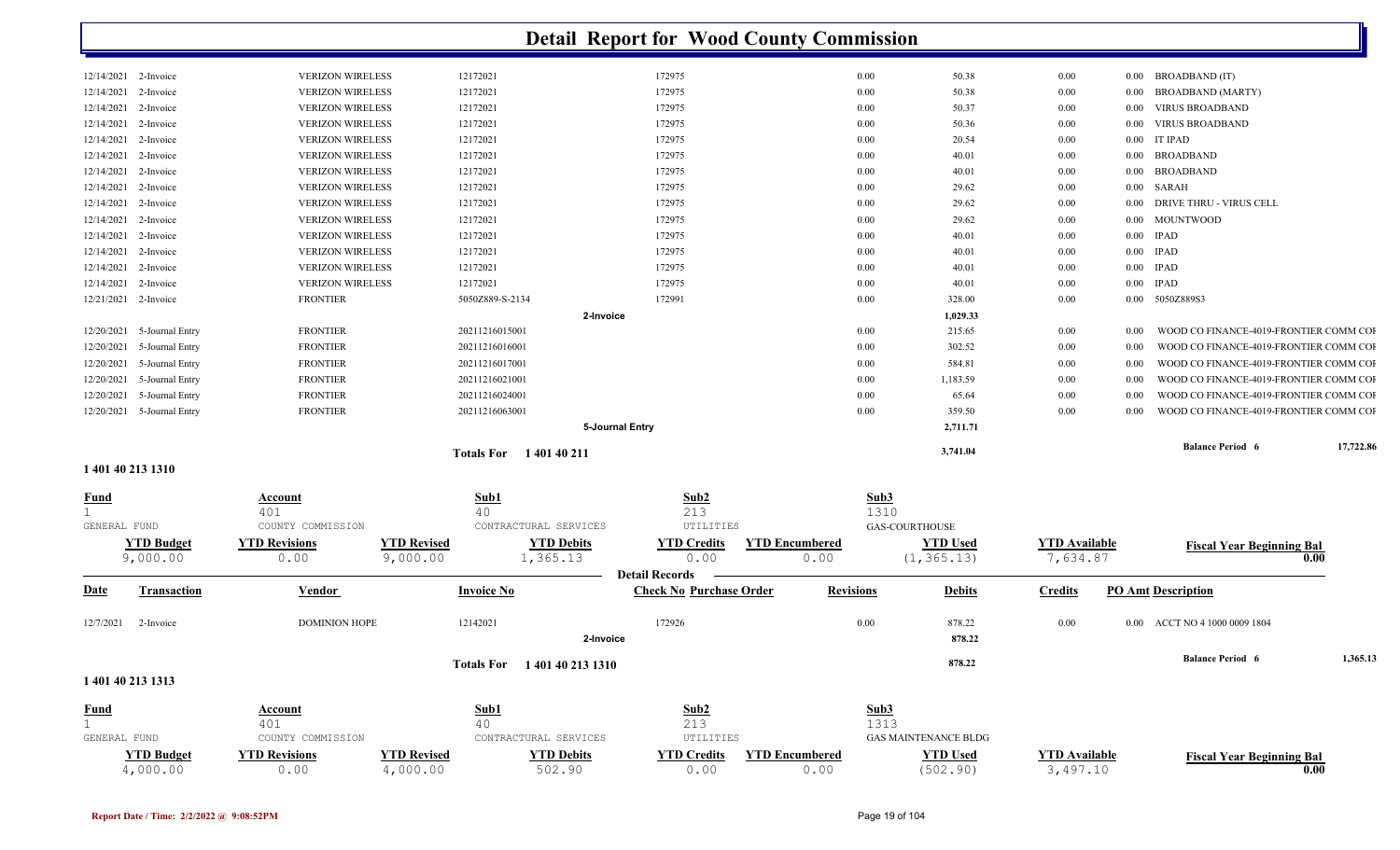|                   |                               |                                           |                                                                  | <b>Detail Records</b>           |                       |                                       |                                  |                                          |        |
|-------------------|-------------------------------|-------------------------------------------|------------------------------------------------------------------|---------------------------------|-----------------------|---------------------------------------|----------------------------------|------------------------------------------|--------|
| <b>Date</b>       | <b>Transaction</b>            | Vendor                                    | <b>Invoice No</b>                                                | <b>Check No Purchase Order</b>  | <b>Revisions</b>      | <b>Debits</b>                         | <b>Credits</b>                   | <b>PO Amt Description</b>                |        |
| 12/7/2021         | 2-Invoice                     | <b>DOMINION HOPE</b>                      | 12142021                                                         | 172926<br>2-Invoice             | 0.00                  | 319.71<br>319.71                      | 0.00                             | 0.00 ACCT NO 9 1000 0009 1811            |        |
|                   |                               |                                           | Totals For 140140 213 1313                                       |                                 |                       | 319.71                                |                                  | <b>Balance Period 6</b>                  | 502.90 |
|                   | 1 401 40 213 1315             |                                           |                                                                  |                                 |                       |                                       |                                  |                                          |        |
| <u>Fund</u>       |                               | Account                                   | Sub1                                                             | Sub2                            | Sub3                  |                                       |                                  |                                          |        |
| 1<br>GENERAL FUND |                               | 401<br>COUNTY COMMISSION                  | 40<br>CONTRACTURAL SERVICES                                      | 213<br>UTILITIES                | 1315                  | <b>132 COURT SQUARE</b>               |                                  |                                          |        |
|                   | <b>YTD Budget</b>             | <b>YTD Revisions</b>                      | <b>YTD Revised</b><br><b>YTD Debits</b>                          | <b>YTD Credits</b>              | <b>YTD Encumbered</b> | <b>YTD Used</b>                       | <b>YTD</b> Available             |                                          |        |
|                   | 6, 200.00                     | 0.00                                      | 6, 200.00<br>422.32                                              | 0.00                            | 0.00                  | (422.32)                              | 5,777.68                         | <b>Fiscal Year Beginning Bal</b><br>0.00 |        |
|                   |                               |                                           |                                                                  | <b>Detail Records</b>           |                       |                                       |                                  |                                          |        |
| <b>Date</b>       | <b>Transaction</b>            | Vendor                                    | <b>Invoice No</b>                                                | <b>Check No Purchase Order</b>  | <b>Revisions</b>      | <b>Debits</b>                         | <b>Credits</b>                   | <b>PO Amt Description</b>                |        |
| 12/7/2021         | 2-Invoice                     | <b>DOMINION HOPE</b>                      | 12142021                                                         | 172926                          | 0.00                  | 269.88                                | 0.00                             | 0.00 ACCT NO 8 5000 0097 4785            |        |
|                   |                               |                                           |                                                                  | 2-Invoice                       |                       | 269.88                                |                                  |                                          |        |
|                   |                               |                                           | Totals For 140140 213 1315                                       |                                 |                       | 269.88                                |                                  | <b>Balance Period 6</b>                  | 422.32 |
|                   | 1 401 40 213 1318             |                                           |                                                                  |                                 |                       |                                       |                                  |                                          |        |
| <b>Fund</b>       |                               | Account                                   | Sub1                                                             | Sub2                            | Sub3                  |                                       |                                  |                                          |        |
| 1                 |                               | 401                                       | 40                                                               | 213                             | 1318                  |                                       |                                  |                                          |        |
| GENERAL FUND      | <b>YTD Budget</b>             | COUNTY COMMISSION<br><b>YTD Revisions</b> | CONTRACTURAL SERVICES<br><b>YTD Revised</b><br><b>YTD Debits</b> | UTILITIES<br><b>YTD Credits</b> | <b>YTD Encumbered</b> | 328 1/2 2ND STREET<br><b>YTD Used</b> | <b>YTD</b> Available             |                                          |        |
|                   | 0.00                          | 0.00                                      | 0.00<br>129.98                                                   | 0.00                            | 0.00                  | (129.98)                              | (129.98)                         | <b>Fiscal Year Beginning Bal</b><br>0.00 |        |
|                   |                               |                                           |                                                                  | <b>Detail Records</b>           |                       |                                       |                                  |                                          |        |
| <b>Date</b>       | <b>Transaction</b>            | Vendor                                    | <b>Invoice No</b>                                                | <b>Check No Purchase Order</b>  | <b>Revisions</b>      | <b>Debits</b>                         | <b>Credits</b>                   | <b>PO Amt Description</b>                |        |
| 12/7/2021         | 2-Invoice                     | <b>DOMINION HOPE</b>                      | 12142021                                                         | 172926                          | 0.00                  | 28.00                                 | 0.00                             | 0.00 ACCT NO 5 5000 0867 5889            |        |
|                   |                               |                                           |                                                                  | 2-Invoice                       |                       | 28.00                                 |                                  |                                          |        |
|                   |                               |                                           | Totals For 1401 40 213 1318                                      |                                 |                       | 28.00                                 |                                  | <b>Balance Period 6</b>                  | 129.98 |
|                   | 1 401 40 213 1319             |                                           |                                                                  |                                 |                       |                                       |                                  |                                          |        |
| <b>Fund</b>       |                               | Account                                   | Sub1                                                             | Sub2                            | Sub3                  |                                       |                                  |                                          |        |
| $\mathbf{1}$      |                               | 401                                       | 40                                                               | 213                             | 1319                  |                                       |                                  |                                          |        |
|                   | GENERAL FUND                  | COUNTY COMMISSION                         | CONTRACTURAL SERVICES                                            | UTILITIES                       | <b>YTD Encumbered</b> | TOWNE SQ 315 MARKET                   |                                  |                                          |        |
|                   | <b>YTD Budget</b><br>2,000.00 | <b>YTD Revisions</b><br>0.00              | <b>YTD Revised</b><br><b>YTD Debits</b><br>976.79<br>2,000.00    | <b>YTD Credits</b><br>0.00      | 0.00                  | <b>YTD Used</b><br>(976.79)           | <b>YTD Available</b><br>1,023.21 | <b>Fiscal Year Beginning Bal</b><br>0.00 |        |
|                   |                               |                                           |                                                                  | <b>Detail Records</b>           |                       |                                       |                                  |                                          |        |
| Date              | <b>Transaction</b>            | Vendor                                    | <b>Invoice No</b>                                                | <b>Check No Purchase Order</b>  | <b>Revisions</b>      | <b>Debits</b>                         | <b>Credits</b>                   | <b>PO Amt Description</b>                |        |
| 12/7/2021         | 2-Invoice                     | <b>DOMINION HOPE</b>                      | 12142021                                                         | 172926                          | 0.00                  | 751.41                                | 0.00                             | 0.00 ACCT NO 5 5000 2440 7220            |        |
|                   |                               |                                           |                                                                  | 2-Invoice                       |                       | 751.41                                |                                  |                                          |        |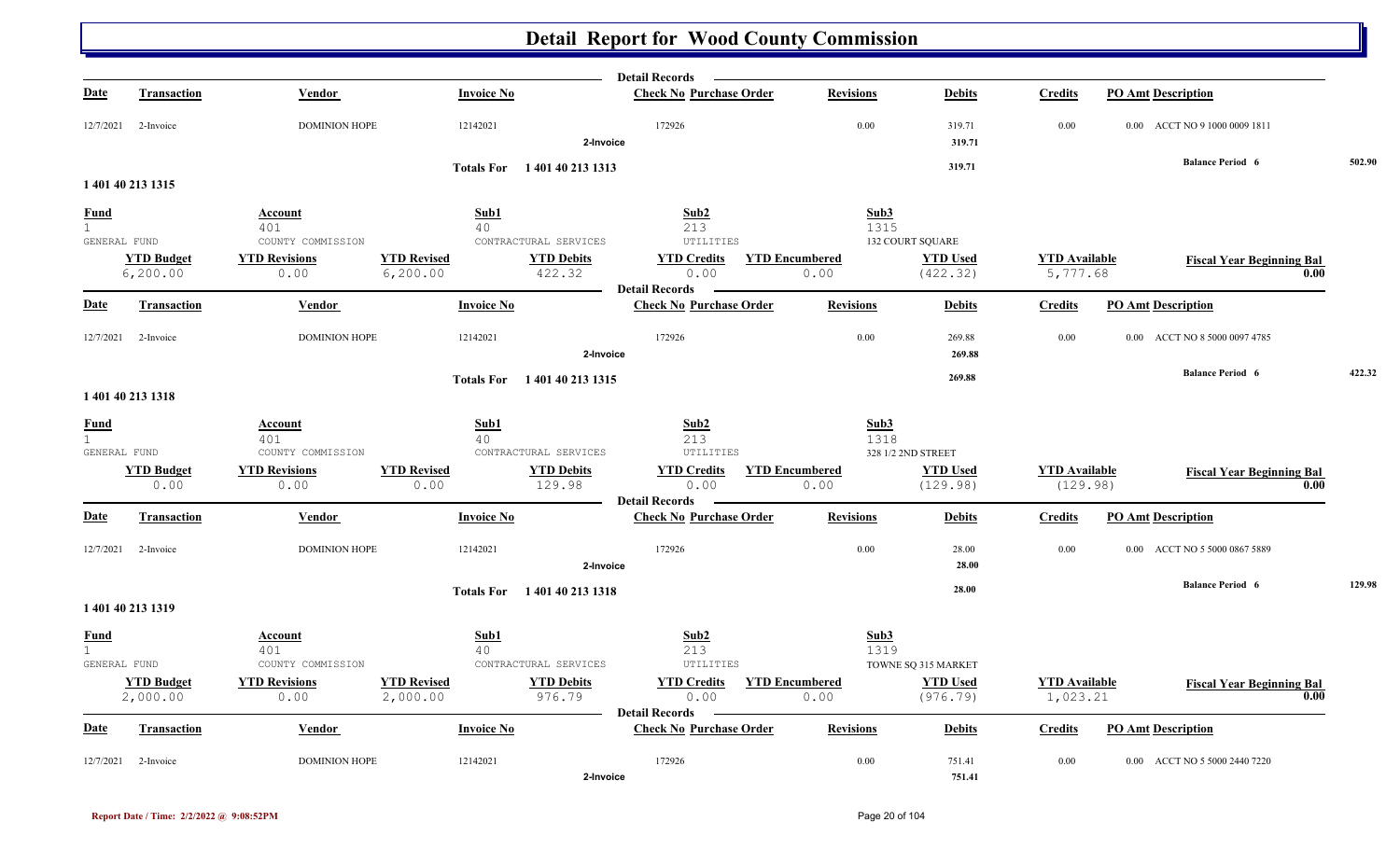|                                             | 1 401 40 213 1320                                                       |                                                                            |                                               | Totals For 140140 213 1319                              |                                                                  |                                               | 751.41                                                     |                                      |                           | <b>Balance Period 6</b>                 | 976.79    |
|---------------------------------------------|-------------------------------------------------------------------------|----------------------------------------------------------------------------|-----------------------------------------------|---------------------------------------------------------|------------------------------------------------------------------|-----------------------------------------------|------------------------------------------------------------|--------------------------------------|---------------------------|-----------------------------------------|-----------|
| <b>Fund</b><br>$\mathbf{1}$                 |                                                                         | Account<br>401                                                             | Sub1<br>40                                    |                                                         | Sub2<br>213                                                      | Sub3<br>1320                                  |                                                            |                                      |                           |                                         |           |
| GENERAL FUND                                | <b>YTD Budget</b><br>3,200.00                                           | COUNTY COMMISSION<br><b>YTD Revisions</b><br>0.00                          | <b>YTD Revised</b><br>3,200.00                | CONTRACTURAL SERVICES<br><b>YTD Debits</b><br>14,916.27 | UTILITIES<br><b>YTD Credits</b><br>0.00<br><b>Detail Records</b> | <b>YTD Encumbered</b><br>0.00                 | ELECTRIC-COURTHOUSE<br><b>YTD Used</b><br>(14, 916.27)     | <b>YTD Available</b><br>(11, 716.27) |                           | <b>Fiscal Year Beginning Bal</b>        | 0.00      |
| <u>Date</u>                                 | <b>Transaction</b>                                                      | Vendor                                                                     | <b>Invoice No</b>                             |                                                         | <b>Check No Purchase Order</b>                                   | <b>Revisions</b>                              | <b>Debits</b>                                              | <b>Credits</b>                       | <b>PO Amt Description</b> |                                         |           |
| 12/6/2021<br>12/6/2021<br>12/6/2021         | 2-Invoice<br>2-Invoice<br>2-Invoice                                     | <b>MON POWER</b><br><b>MON POWER</b><br><b>MON POWER</b>                   | 12132021A<br>12142021A<br>12142021A           | 2-Invoice                                               | 3781<br>3781<br>3781                                             | 0.00<br>0.00<br>0.00                          | 44.32<br>5.00<br>1,697.53<br>1,746.85                      | 0.00<br>0.00<br>0.00                 | 0.00<br>$0.00\,$          | 0.00 110 082 670 347<br>110 082 835 635 |           |
|                                             | 1 401 40 213 1323                                                       |                                                                            | <b>Totals For</b>                             | 1 401 40 213 1320                                       |                                                                  |                                               | 1,746.85                                                   |                                      |                           | <b>Balance Period 6</b>                 | 14,916.27 |
| <b>Fund</b><br>$\mathbf{1}$<br>GENERAL FUND |                                                                         | Account<br>401<br>COUNTY COMMISSION                                        | Sub1<br>40                                    | CONTRACTURAL SERVICES                                   | Sub2<br>213<br>UTILITIES                                         | Sub3<br>1323                                  | ELECTRIC-ANNEX                                             |                                      |                           |                                         |           |
|                                             | <b>YTD Budget</b><br>34,000.00                                          | <b>YTD Revisions</b><br>0.00                                               | <b>YTD Revised</b><br>34,000.00               | <b>YTD Debits</b><br>20, 318.71                         | <b>YTD Credits</b><br>0.00<br><b>Detail Records</b>              | <b>YTD Encumbered</b><br>0.00                 | <b>YTD Used</b><br>(20, 318.71)                            | <b>YTD Available</b><br>13,681.29    |                           | <b>Fiscal Year Beginning Bal</b>        | 0.00      |
| Date                                        | <b>Transaction</b>                                                      | Vendor                                                                     | <b>Invoice No</b>                             |                                                         | <b>Check No Purchase Order</b>                                   | <b>Revisions</b>                              | <b>Debits</b>                                              | <b>Credits</b>                       | <b>PO Amt Description</b> |                                         |           |
| 12/6/2021                                   | 2-Invoice                                                               | <b>MON POWER</b>                                                           | 12142021A                                     | 2-Invoice                                               | 3781                                                             | 0.00                                          | 3,720.94<br>3,720.94                                       | 0.00                                 |                           | 0.00 110 082 835 262                    |           |
|                                             | 1 401 40 213 1324                                                       |                                                                            |                                               | Totals For 1401 40 213 1323                             |                                                                  |                                               | 3,720.94                                                   |                                      |                           | <b>Balance Period 6</b>                 | 20,318.71 |
| <u>Fund</u><br>$\mathbf{1}$<br>GENERAL FUND | <b>YTD Budget</b><br>52,000.00                                          | <b>Account</b><br>401<br>COUNTY COMMISSION<br><b>YTD Revisions</b><br>0.00 | Sub1<br>40<br><b>YTD Revised</b><br>52,000.00 | CONTRACTURAL SERVICES<br><b>YTD Debits</b><br>4,631.97  | Sub2<br>213<br>UTILITIES<br><b>YTD Credits</b><br>0.00           | Sub3<br>1324<br><b>YTD Encumbered</b><br>0.00 | ELECTRIC MAINTENANCE BLD<br><b>YTD Used</b><br>(4, 631.97) | <b>YTD Available</b><br>47,368.03    |                           | <b>Fiscal Year Beginning Bal</b>        | 0.00      |
| Date                                        | <b>Transaction</b>                                                      | Vendor                                                                     | <b>Invoice No</b>                             |                                                         | <b>Detail Records</b><br><b>Check No Purchase Order</b>          | <b>Revisions</b>                              | <b>Debits</b>                                              | <b>Credits</b>                       | <b>PO Amt Description</b> |                                         |           |
| 12/6/2021                                   | 2-Invoice                                                               | <b>MON POWER</b>                                                           | 12142021A                                     | 2-Invoice                                               | 3781                                                             | 0.00                                          | 377.46<br>377.46                                           | 0.00                                 |                           | 0.00 110 082 834 638                    |           |
|                                             | $\overline{a}$ and $\overline{a}$ and $\overline{a}$ and $\overline{a}$ |                                                                            |                                               | Totals For 1401 40 213 1324                             |                                                                  |                                               | 377.46                                                     |                                      |                           | <b>Balance Period 6</b>                 | 4,631.97  |

**1 401 40 213 1329**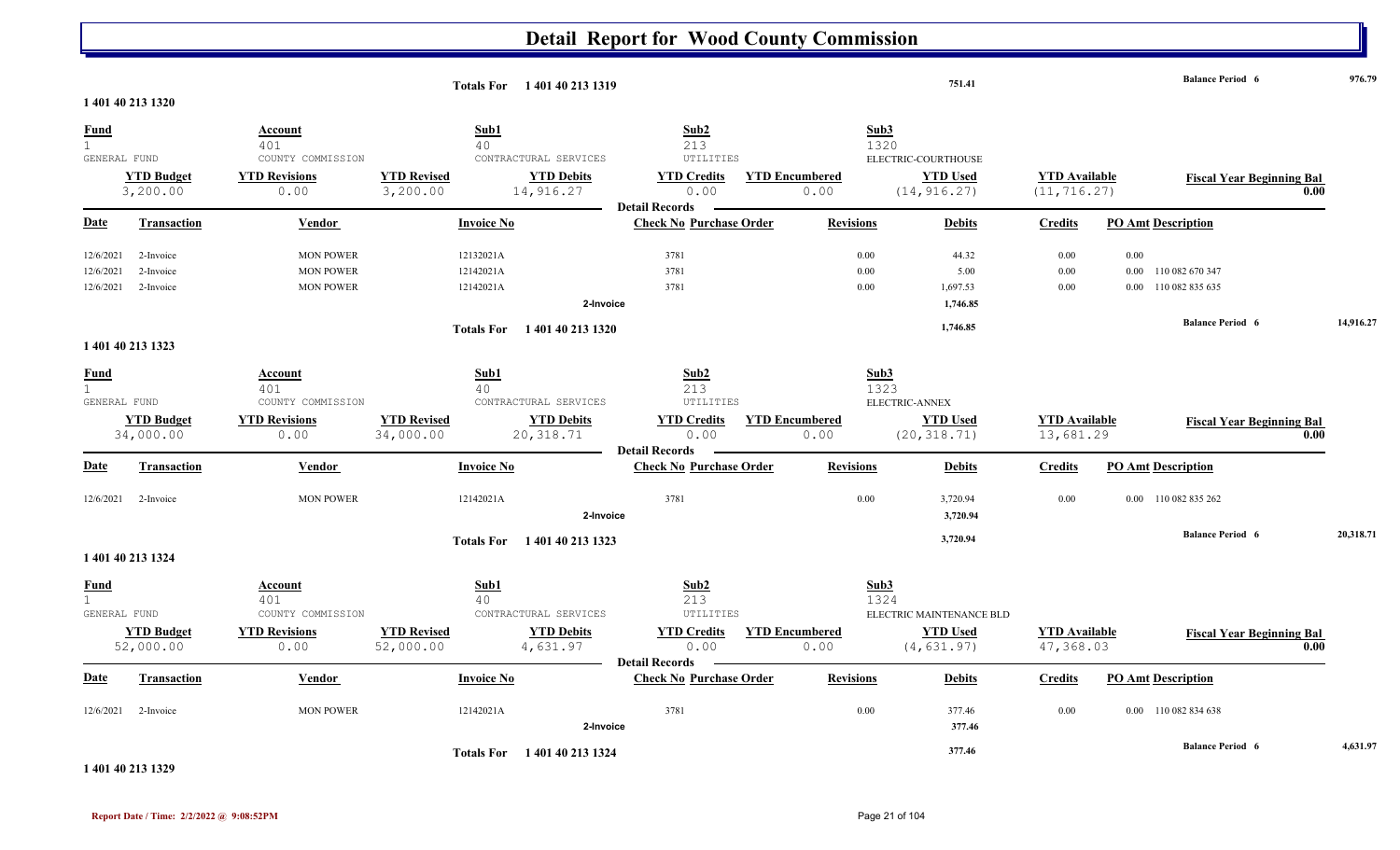| <b>Fund</b><br>$\mathbf{1}$  |                            | Account<br>401           |                                          | Sub1<br>40                             | Sub2<br>213                    |                       | Sub3<br>1329               |                                  |                                                   |           |
|------------------------------|----------------------------|--------------------------|------------------------------------------|----------------------------------------|--------------------------------|-----------------------|----------------------------|----------------------------------|---------------------------------------------------|-----------|
| GENERAL FUND                 |                            | COUNTY COMMISSION        |                                          | CONTRACTURAL SERVICES                  | UTILITIES                      |                       | TOWNE SQ 315 MARKET        |                                  |                                                   |           |
|                              | <b>YTD Budget</b>          | <b>YTD Revisions</b>     | <b>YTD Revised</b>                       | <b>YTD Debits</b>                      | <b>YTD Credits</b>             | <b>YTD Encumbered</b> | <b>YTD Used</b>            | <b>YTD Available</b>             | <b>Fiscal Year Beginning Bal</b>                  |           |
|                              | 9,500.00                   | 0.00                     | 9,500.00                                 | 22,886.73                              | 0.00                           | 0.00                  | (22, 886.73)               | (13, 386.73)                     |                                                   | 0.00      |
|                              |                            |                          |                                          |                                        | <b>Detail Records</b>          |                       |                            |                                  |                                                   |           |
| Date                         | <b>Transaction</b>         | Vendor                   |                                          | <b>Invoice No</b>                      | <b>Check No Purchase Order</b> | <b>Revisions</b>      | <b>Debits</b>              | <b>Credits</b>                   | <b>PO Amt Description</b>                         |           |
| 12/6/2021                    | 2-Invoice                  | <b>MON POWER</b>         |                                          | 12142021A                              | 3781                           | 0.00                  | 1,463.36                   | 0.00                             | 0.00 110 082 836 260                              |           |
| 12/6/2021                    | 2-Invoice                  | <b>MON POWER</b>         |                                          | 12142021A                              | 3781                           | 0.00                  | 1,921.06                   | 0.00                             | 110 082 837 110<br>0.00                           |           |
|                              |                            |                          |                                          | 2-Invoice                              |                                |                       | 3,384.42                   |                                  |                                                   |           |
|                              |                            |                          |                                          | 1401402131329<br><b>Totals For</b>     |                                |                       | 3,384.42                   |                                  | <b>Balance Period 6</b>                           | 22,886.73 |
|                              | 1 401 40 213 1330          |                          |                                          |                                        |                                |                       |                            |                                  |                                                   |           |
| <b>Fund</b>                  |                            | <b>Account</b>           |                                          | Sub1                                   | Sub2                           |                       | Sub3                       |                                  |                                                   |           |
| 1                            |                            | 401                      |                                          | 40                                     | 213                            |                       | 1330                       |                                  |                                                   |           |
| GENERAL FUND                 |                            | COUNTY COMMISSION        |                                          | CONTRACTURAL SERVICES                  | UTILITIES                      |                       | WATER-COURTHOUSE           |                                  |                                                   |           |
|                              | <b>YTD Budget</b>          | <b>YTD Revisions</b>     | <b>YTD Revised</b>                       | <b>YTD Debits</b>                      | <b>YTD Credits</b>             | <b>YTD Encumbered</b> | <b>YTD Used</b>            | <b>YTD Available</b>             | <b>Fiscal Year Beginning Bal</b>                  |           |
|                              | 57,000.00                  | 0.00                     | 57,000.00                                | 1,243.85                               | 0.00<br><b>Detail Records</b>  | 0.00                  | (1, 243.85)                | 55,756.15                        |                                                   | 0.00      |
| Date                         | <b>Transaction</b>         | Vendor                   |                                          | <b>Invoice No</b>                      | <b>Check No Purchase Order</b> | <b>Revisions</b>      | <b>Debits</b>              | <b>Credits</b>                   | <b>PO Amt Description</b>                         |           |
| 12/20/2021                   | 5-Journal Entry            |                          | PARKERSBURG UTILITY BOARD 20211216027001 |                                        |                                | 0.00                  | 10.50                      | 0.00                             | $0.00\,$<br>BARBARA JOHNSTON-3722-PARKERSBURG UTI |           |
| 12/20/2021                   | 5-Journal Entry            |                          | PARKERSBURG UTILITY BOARD                | 20211216033001                         |                                | 0.00                  | 158.45                     | 0.00                             | BARBARA JOHNSTON-3722-PARKERSBURG UTI<br>0.00     |           |
|                              | 12/20/2021 5-Journal Entry |                          | PARKERSBURG UTILITY BOARD 20211216034001 |                                        |                                | 0.00                  | 29.67                      | 0.00                             | BARBARA JOHNSTON-3722-PARKERSBURG UTI<br>0.00     |           |
|                              |                            |                          |                                          |                                        | 5-Journal Entry                |                       | 198.62                     |                                  |                                                   |           |
|                              |                            |                          |                                          | <b>Totals For</b><br>1 401 40 213 1330 |                                |                       | 198.62                     |                                  | <b>Balance Period 6</b>                           | 1,243.85  |
|                              | 1 401 40 213 1333          |                          |                                          |                                        |                                |                       |                            |                                  |                                                   |           |
| <b>Fund</b>                  |                            | Account                  |                                          | Sub1                                   | Sub2                           |                       | Sub3                       |                                  |                                                   |           |
| $\mathbf{1}$<br>GENERAL FUND |                            | 401<br>COUNTY COMMISSION |                                          | 40<br>CONTRACTURAL SERVICES            | 213<br>UTILITIES               |                       | 1333<br><b>WATER-ANNEX</b> |                                  |                                                   |           |
|                              | <b>YTD Budget</b>          | <b>YTD Revisions</b>     | <b>YTD Revised</b>                       | <b>YTD Debits</b>                      | <b>YTD Credits</b>             | <b>YTD Encumbered</b> | <b>YTD Used</b>            |                                  |                                                   |           |
|                              | 3,200.00                   | 0.00                     | 3,200.00                                 | 1,864.33                               | 0.00                           | 0.00                  | (1, 864.33)                | <b>YTD Available</b><br>1,335.67 | <b>Fiscal Year Beginning Bal</b>                  | 0.00      |
|                              |                            |                          |                                          |                                        | <b>Detail Records</b>          |                       |                            |                                  |                                                   |           |
| Date                         | <b>Transaction</b>         | Vendor                   |                                          | <b>Invoice No</b>                      | <b>Check No Purchase Order</b> | <b>Revisions</b>      | <b>Debits</b>              | <b>Credits</b>                   | <b>PO Amt Description</b>                         |           |
| 12/20/2021                   | 5-Journal Entry            |                          | PARKERSBURG UTILITY BOARD                | 20211216028001                         |                                | 0.00                  | 83.63                      | 0.00                             | $0.00\,$<br>BARBARA JOHNSTON-3722-PARKERSBURG UTI |           |
| 12/20/2021                   | 5-Journal Entry            |                          | PARKERSBURG UTILITY BOARD                | 20211216031001                         |                                | 0.00                  | 146.78                     | 0.00                             | BARBARA JOHNSTON-3722-PARKERSBURG UTI<br>0.00     |           |
| 12/20/2021                   | 5-Journal Entry            |                          | PARKERSBURG UTILITY BOARD                | 20211216032001                         |                                | 0.00                  | 186.06                     | 0.00                             | BARBARA JOHNSTON-3722-PARKERSBURG UTI<br>0.00     |           |
|                              | 12/20/2021 5-Journal Entry |                          | PARKERSBURG UTILITY BOARD 20211216035001 |                                        |                                | 0.00                  | 17.66                      | 0.00                             | BARBARA JOHNSTON-3722-PARKERSBURG UTI<br>$0.00\,$ |           |
|                              |                            |                          |                                          |                                        | 5-Journal Entry                |                       | 434.13                     |                                  |                                                   |           |
|                              |                            |                          |                                          | Totals For 140140 213 1333             |                                |                       | 434.13                     |                                  | <b>Balance Period 6</b>                           | 1,864.33  |

#### **1 401 40 213 1334**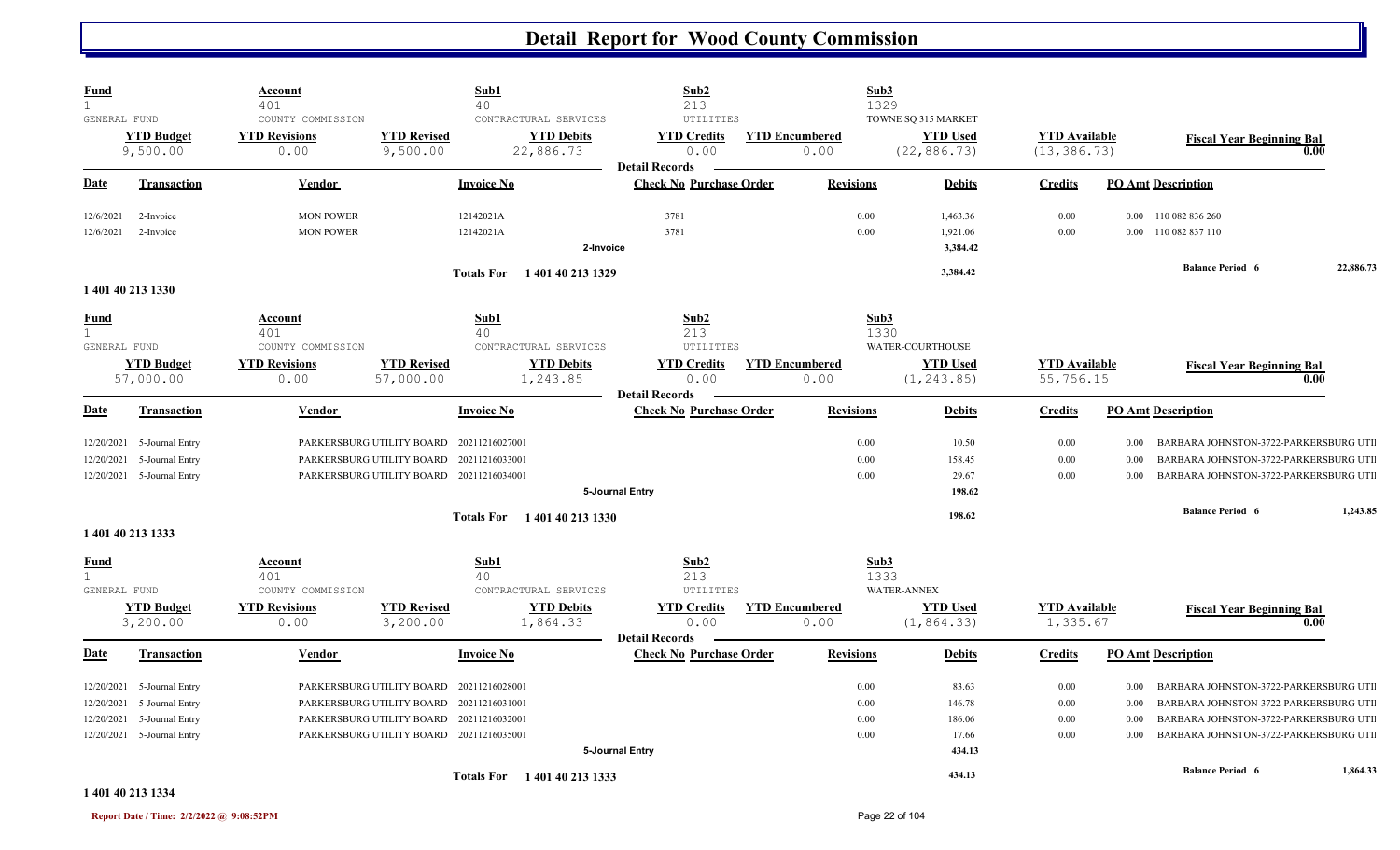| <b>Fund</b><br>$\mathbf{1}$ |                                               | <b>Account</b><br>401                             | Sub1<br>40                                                                             | Sub2<br>213                                                      | Sub3<br>1334                       |                                                       |                                  |                                          |
|-----------------------------|-----------------------------------------------|---------------------------------------------------|----------------------------------------------------------------------------------------|------------------------------------------------------------------|------------------------------------|-------------------------------------------------------|----------------------------------|------------------------------------------|
|                             | GENERAL FUND<br><b>YTD Budget</b>             | COUNTY COMMISSION<br><b>YTD Revisions</b><br>0.00 | CONTRACTURAL SERVICES<br><b>YTD Revised</b><br><b>YTD Debits</b><br>409.15             | UTILITIES<br><b>YTD Credits</b><br>0.00                          | <b>YTD Encumbered</b><br>0.00      | WATER-LAW ENFORCEMNT B<br><b>YTD Used</b><br>(409.15) | <b>YTD Available</b><br>4,090.85 | <b>Fiscal Year Beginning Bal</b><br>0.00 |
| <b>Date</b>                 | 4,500.00<br><b>Transaction</b>                | Vendor                                            | 4,500.00<br><b>Invoice No</b>                                                          | <b>Detail Records</b><br><b>Check No Purchase Order</b>          | <b>Revisions</b>                   | <b>Debits</b>                                         | <b>Credits</b>                   | <b>PO Amt Description</b>                |
|                             |                                               |                                                   |                                                                                        |                                                                  |                                    |                                                       |                                  |                                          |
|                             | 12/20/2021 5-Journal Entry                    |                                                   | PARKERSBURG UTILITY BOARD 20211216030001                                               | 5-Journal Entry                                                  | 0.00                               | 71.00<br>71.00                                        | 0.00<br>0.00                     | BARBARA JOHNSTON-3722-PARKERSBURG UTI    |
|                             | 1 401 40 213 1337                             |                                                   | 1 401 40 213 1334<br><b>Totals For</b>                                                 |                                                                  |                                    | 71.00                                                 |                                  | <b>Balance Period 6</b><br>409.15        |
| <b>Fund</b><br>1            |                                               | <b>Account</b><br>401                             | Sub1<br>40                                                                             | Sub2<br>213                                                      | Sub3<br>1337                       |                                                       |                                  |                                          |
|                             | GENERAL FUND<br><b>YTD Budget</b><br>1,800.00 | COUNTY COMMISSION<br><b>YTD Revisions</b><br>0.00 | CONTRACTURAL SERVICES<br><b>YTD Revised</b><br><b>YTD Debits</b><br>1,800.00<br>912.48 | UTILITIES<br><b>YTD Credits</b><br>0.00<br><b>Detail Records</b> | <b>YTD Encumbered</b><br>0.00      | WATER-SIDS 300 MARKET<br><b>YTD Used</b><br>(912.48)  | <b>YTD Available</b><br>887.52   | <b>Fiscal Year Beginning Bal</b><br>0.00 |
| <b>Date</b>                 | <b>Transaction</b>                            | Vendor                                            | <b>Invoice No</b>                                                                      | <b>Check No Purchase Order</b>                                   | <b>Revisions</b>                   | <b>Debits</b>                                         | <b>Credits</b>                   | <b>PO Amt Description</b>                |
|                             | 12/20/2021 5-Journal Entry                    |                                                   | PARKERSBURG UTILITY BOARD 20211216029001                                               | 5-Journal Entry                                                  | 0.00                               | 190.52<br>190.52                                      | 0.00<br>$0.00\,$                 | BARBARA JOHNSTON-3722-PARKERSBURG UTI    |
|                             | 1 401 40 213 1342                             |                                                   | <b>Totals For</b><br>1 401 40 213 1337                                                 |                                                                  |                                    | 190.52                                                |                                  | <b>Balance Period 6</b><br>912.48        |
| <b>Fund</b><br>$\mathbf{1}$ | GENERAL FUND                                  | <b>Account</b><br>401<br>COUNTY COMMISSION        | Sub1<br>40<br>CONTRACTURAL SERVICES                                                    | Sub2<br>213<br>UTILITIES                                         | Sub3<br>1342                       | <b>WATER-HINTGEN</b>                                  |                                  |                                          |
|                             | <b>YTD Budget</b><br>2,300.00                 | <b>YTD Revisions</b><br>0.00                      | <b>YTD Revised</b><br><b>YTD Debits</b><br>927.02<br>2,300.00                          | <b>YTD Credits</b><br>0.00<br><b>Detail Records</b>              | <b>YTD Encumbered</b><br>0.00      | <b>YTD Used</b><br>(927.02)                           | <b>YTD Available</b><br>1,372.98 | <b>Fiscal Year Beginning Bal</b><br>0.00 |
| <b>Date</b>                 | <b>Transaction</b>                            | <b>Vendor</b>                                     | <b>Invoice No</b>                                                                      | <b>Check No Purchase Order</b>                                   | <b>Revisions</b>                   | <b>Debits</b>                                         | <b>Credits</b>                   | <b>PO Amt Description</b>                |
|                             | 12/20/2021 5-Journal Entry                    |                                                   | PARKERSBURG UTILITY BOARD 20211216036001                                               | 5-Journal Entry                                                  | 0.00                               | 187.46<br>187.46                                      | 0.00<br>0.00                     | BARBARA JOHNSTON-3722-PARKERSBURG UTI    |
|                             | 1 401 40 213 1343                             |                                                   | 1 401 40 213 1342<br><b>Totals For</b>                                                 |                                                                  |                                    | 187.46                                                |                                  | <b>Balance Period 6</b><br>927.02        |
| <b>Fund</b><br>$\mathbf{1}$ | GENERAL FUND                                  | <b>Account</b><br>401<br>COUNTY COMMISSION        | Sub1<br>40<br>CONTRACTURAL SERVICES                                                    | Sub2<br>213<br>UTILITIES                                         | Sub3<br>1343<br><b>GAS-HINTGEN</b> |                                                       |                                  |                                          |
|                             | <b>YTD Budget</b><br>3,000.00                 | <b>YTD Revisions</b><br>0.00                      | <b>YTD Revised</b><br><b>YTD Debits</b><br>3,000.00<br>1,066.48                        | <b>YTD Credits</b><br>0.00                                       | <b>YTD Encumbered</b><br>0.00      | <b>YTD</b> Used<br>(1,066.48)                         | <b>YTD Available</b><br>1,933.52 | <b>Fiscal Year Beginning Bal</b><br>0.00 |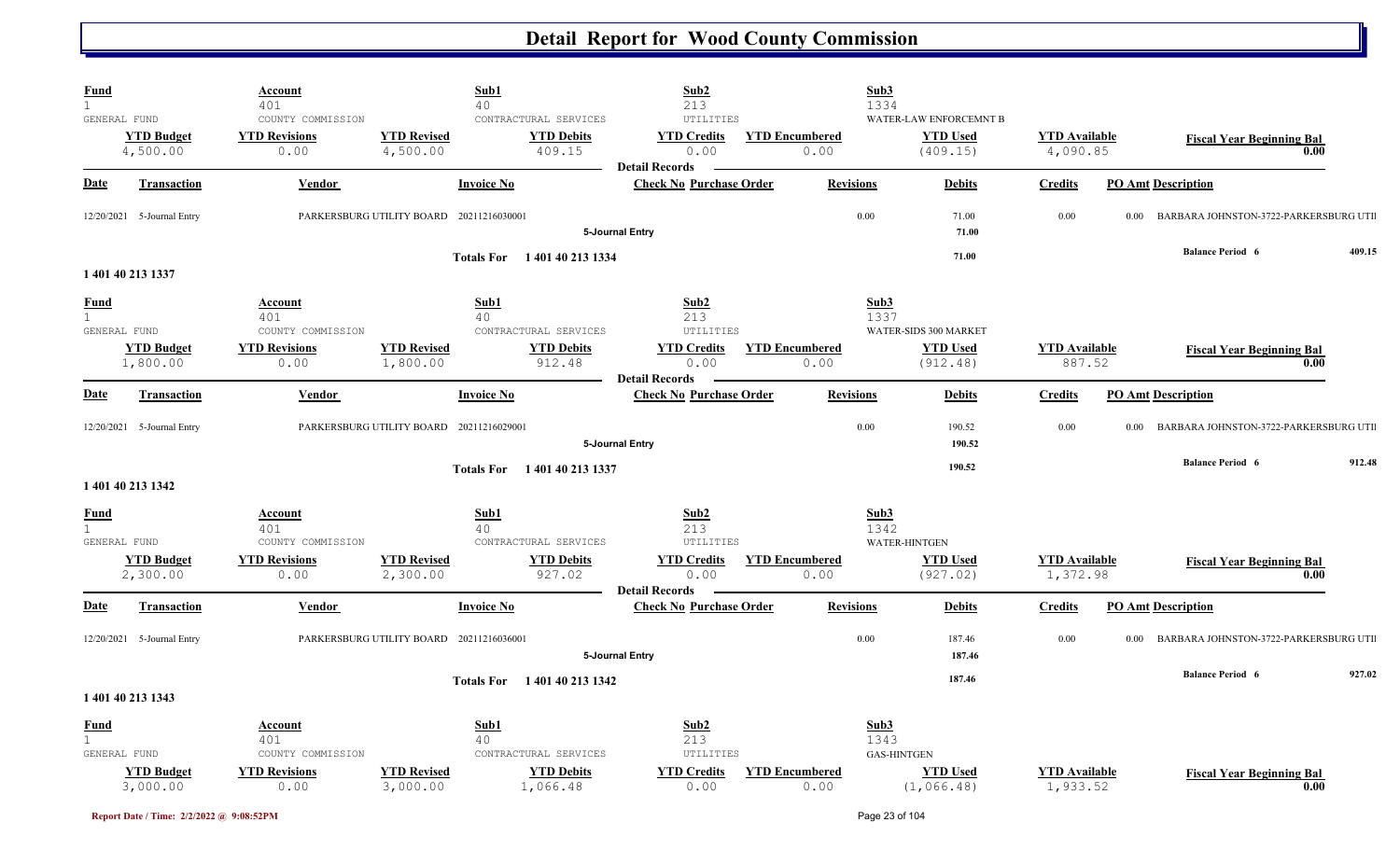|                                             |                                          |                                                     |                                 |                                                         | <b>Detail Records</b>                                   |                                 |                                                     |                                      |                                                 |           |
|---------------------------------------------|------------------------------------------|-----------------------------------------------------|---------------------------------|---------------------------------------------------------|---------------------------------------------------------|---------------------------------|-----------------------------------------------------|--------------------------------------|-------------------------------------------------|-----------|
| <b>Date</b>                                 | <b>Transaction</b>                       | Vendor                                              |                                 | <b>Invoice No</b>                                       | <b>Check No Purchase Order</b>                          | <b>Revisions</b>                | <b>Debits</b>                                       | <b>Credits</b>                       | <b>PO Amt Description</b>                       |           |
| 12/7/2021                                   | 2-Invoice                                | <b>DOMINION HOPE</b>                                |                                 | 12142021                                                | 172926<br>2-Invoice                                     | 0.00                            | 430.39<br>430.39                                    | 0.00                                 | ACCT NO 5 5000 4832 6846<br>$0.00\,$            |           |
|                                             |                                          |                                                     |                                 | Totals For 140140 213 1343                              |                                                         |                                 | 430.39                                              |                                      | <b>Balance Period 6</b>                         | 1,066.48  |
|                                             | 1 401 40 213 1344                        |                                                     |                                 |                                                         |                                                         |                                 |                                                     |                                      |                                                 |           |
| <b>Fund</b><br>$\mathbf{1}$                 |                                          | <b>Account</b><br>401                               |                                 | Sub1<br>40                                              | Sub2<br>213                                             | Sub3<br>1344                    |                                                     |                                      |                                                 |           |
| GENERAL FUND                                | <b>YTD Budget</b><br>4,000.00            | COUNTY COMMISSION<br><b>YTD Revisions</b><br>0.00   | <b>YTD Revised</b><br>4,000.00  | CONTRACTURAL SERVICES<br><b>YTD Debits</b><br>34,664.42 | UTILITIES<br><b>YTD Credits</b><br>0.00                 | <b>YTD Encumbered</b><br>0.00   | ELECTRIC-HINTGEN<br><b>YTD Used</b><br>(34, 664.42) | <b>YTD</b> Available<br>(30, 664.42) | <b>Fiscal Year Beginning Bal</b>                | 0.00      |
| <b>Date</b>                                 | Transaction                              | Vendor                                              |                                 | <b>Invoice No</b>                                       | <b>Detail Records</b><br><b>Check No Purchase Order</b> | <b>Revisions</b>                | <b>Debits</b>                                       | <b>Credits</b>                       | <b>PO Amt Description</b>                       |           |
| 12/6/2021<br>12/6/2021                      | 2-Invoice<br>2-Invoice                   | <b>MON POWER</b><br><b>MON POWER</b>                |                                 | 12142021A<br>12142021A                                  | 3781<br>3781                                            | 0.00<br>0.00                    | 5,072.32<br>26.09                                   | 0.00<br>0.00                         | 0.00 110 082 832 707<br>0.00 110 095 877 012    |           |
| 12/6/2021                                   | 2-Invoice                                | <b>MON POWER</b>                                    |                                 | 12142021A                                               | 3781<br>2-Invoice                                       | 0.00                            | 71.08<br>5,169.49                                   | 0.00                                 | 0.00 110 094 777 098                            |           |
| 1 401 40 218                                |                                          |                                                     |                                 | Totals For 140140 213 1344                              |                                                         |                                 | 5,169.49                                            |                                      | <b>Balance Period 6</b>                         | 34,664.42 |
| <b>Fund</b><br>$\mathbf{1}$<br>GENERAL FUND |                                          | Account<br>401<br>COUNTY COMMISSION                 |                                 | Sub1<br>40<br>CONTRACTURAL SERVICES                     | Sub2<br>218<br>POSTAGE                                  | Sub3                            |                                                     |                                      |                                                 |           |
|                                             | <b>YTD Budget</b><br>85,000.00           | <b>YTD Revisions</b><br>0.00                        | <b>YTD Revised</b><br>85,000.00 | <b>YTD Debits</b><br>51,745.43                          | <b>YTD Credits</b><br>0.00<br><b>Detail Records</b>     | <b>YTD Encumbered</b><br>406.00 | <b>YTD Used</b><br>(51, 745.43)                     | <b>YTD Available</b><br>32,848.57    | <b>Fiscal Year Beginning Bal</b>                | 0.00      |
| <b>Date</b>                                 | Transaction                              | <b>Vendor</b>                                       |                                 | <b>Invoice No</b>                                       | <b>Check No Purchase Order</b>                          | <b>Revisions</b>                | <b>Debits</b>                                       | <b>Credits</b>                       | <b>PO Amt Description</b>                       |           |
|                                             | 12/20/2021 5-Journal Entry               | <b>S W RESOURCES</b>                                |                                 | 20211216040001                                          | 5-Journal Entry                                         | 0.00                            | 6,910.85<br>6,910.85                                | 0.00                                 | WOOD CO FINANCE-4019-SW RESOURCES, INC<br>0.00  |           |
| 1 401 40 221                                |                                          |                                                     |                                 | Totals For 140140218                                    |                                                         |                                 | 6,910.85                                            |                                      | <b>Balance Period 6</b>                         | 51,745.43 |
| <b>Fund</b><br>1                            |                                          | Account<br>401                                      |                                 | Sub1<br>40                                              | Sub2<br>221                                             | Sub3                            |                                                     |                                      |                                                 |           |
| GENERAL FUND                                | <b>YTD Budget</b><br>3,500.00            | COUNTY COMMISSION<br><b>YTD Revisions</b><br>528.00 | <b>YTD Revised</b><br>4,028.00  | CONTRACTURAL SERVICES<br><b>YTD Debits</b><br>976.52    | TRAINING & EDUCATION<br><b>YTD Credits</b><br>0.00      | <b>YTD Encumbered</b><br>818.44 | <b>YTD Used</b><br>(976.52)                         | <b>YTD Available</b><br>2,233.04     | <b>Fiscal Year Beginning Bal</b>                | 0.00      |
| <b>Date</b>                                 | <b>Transaction</b>                       | <b>Vendor</b>                                       |                                 | <b>Invoice No</b>                                       | <b>Detail Records</b><br><b>Check No Purchase Order</b> | <b>Revisions</b>                | <b>Debits</b>                                       | <b>Credits</b>                       | <b>PO Amt Description</b>                       |           |
|                                             | 12/23/2021 1-Purchase Order              | UNITED BANKCARD CENTER                              |                                 |                                                         | 85234                                                   | $0.00\,$                        | 0.00                                                | 0.00                                 | ROOM RESERVATION WVACO - ROBERT TEBAY<br>600.00 |           |
|                                             | Report Date / Time: 2/2/2022 @ 9:08:52PM |                                                     |                                 |                                                         |                                                         |                                 | Page 24 of 104                                      |                                      |                                                 |           |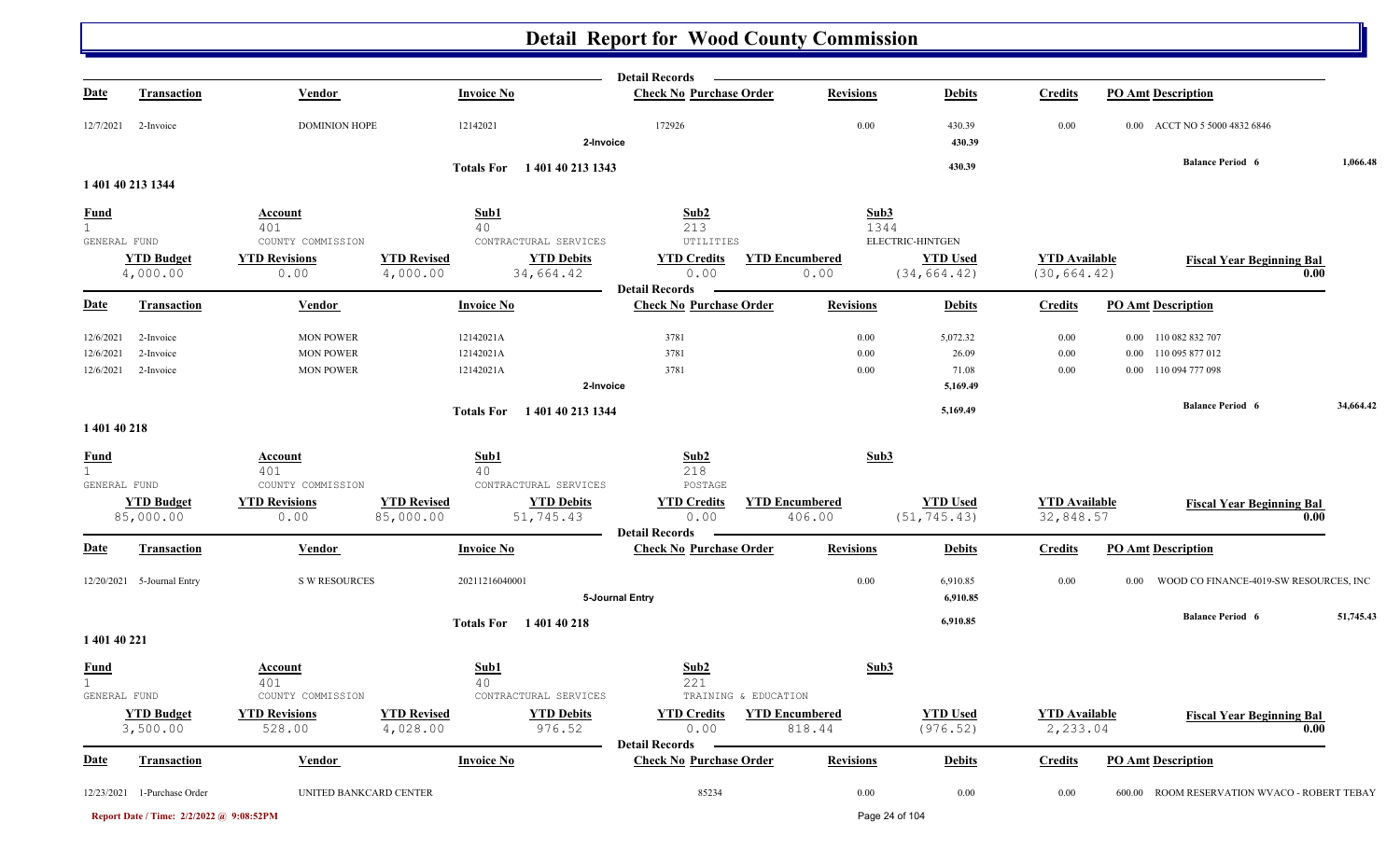| 85235<br>12/23/2021 1-Purchase Order<br>WV ASSOC OF COUNTIES<br>0.00<br>0.00<br>0.00<br>REGISTRATION FOR WVACO CONFERENCE 2022<br>235.00<br>1-Purchase Order<br>FEB 6 - 9<br>85235<br>0.00<br>(235.00) REGISTRATION FOR WVACO CONFERENCE 2022<br>12/28/2021 2-Invoice<br>WV ASSOC OF COUNTIES<br>173027<br>0.00<br>235.00<br>235.00<br>2-Invoice<br><b>Balance Period 6</b><br>235.00<br>600.00<br>Totals For 140140221<br>1 401 40 222<br>Sub3<br>Sub1<br>Sub2<br>Account<br>222<br>401<br>40<br>GENERAL FUND<br>COUNTY COMMISSION<br>CONTRACTURAL SERVICES<br>DUES & SUBSCRIPTIONS<br><b>YTD Revisions</b><br><b>YTD Revised</b><br><b>YTD Debits</b><br><b>YTD Used</b><br><b>YTD Budget</b><br><b>YTD Credits</b><br><b>YTD Encumbered</b><br><b>YTD Available</b><br><b>Fiscal Year Beginning Bal</b><br>(16, 200.00)<br>16,143.00<br>16,143.00<br>16,200.00<br>0.00<br>0.00<br>(57.00)<br>0.00<br>0.00<br><b>Detail Records</b><br><b>Invoice No</b><br><b>Check No Purchase Order</b><br><b>PO Amt Description</b><br><b>Transaction</b><br>Vendor<br><b>Revisions</b><br><b>Debits</b><br>Credits<br>CHAMBER OF COMMERCE OF TH 36658<br>172924<br>0.00<br><b>ACCT #3084</b><br>0.00<br>1,300.00<br>0.00<br>2-Invoice<br>POLYMER ALLIANCE ZONE INC<br>172932<br>2022 MEMBERSHIP<br>1821<br>$0.00\,$<br>500.00<br>0.00<br>0.00<br>2-Invoice<br>2-Invoice<br>1,800.00<br><b>Balance Period 6</b><br>1,800.00<br><b>Totals For</b> 140140222<br>1 401 40 223<br>Sub1<br>Sub <sub>2</sub><br>Sub3<br><b>Account</b><br>401<br>223<br>40<br>GENERAL FUND<br>CONTRACTURAL SERVICES<br>PROFESSIONAL SERVICES<br>COUNTY COMMISSION<br><b>YTD Budget</b><br><b>YTD Revisions</b><br><b>YTD Revised</b><br><b>YTD Debits</b><br><b>YTD Credits</b><br><b>YTD Encumbered</b><br><b>YTD Used</b><br><b>YTD</b> Available<br><b>Fiscal Year Beginning Bal</b><br>56,000.00<br>85, 535.24<br>(85, 535.24)<br>(29, 535.24)<br>56,000.00<br>0.00<br>0.00<br>0.00<br>0.00<br><b>Detail Records</b><br><b>Check No Purchase Order</b><br><b>Vendor</b><br><b>Invoice No</b><br><b>Revisions</b><br><b>PO Amt Description</b><br>Transaction<br><b>Debits</b><br><b>Credits</b><br>172928<br>SMARR<br>2-Invoice<br><b>GOLDEN &amp; AMOS</b><br>11242021<br>$0.00\,$<br>752.00<br>0.00<br>$0.00\,$<br>TIANO-KNOPP ASSOC., INC.<br>172935<br>500.00<br>WV CARES ACT - NOV 2021<br>12042021<br>0.00<br>0.00<br>2-Invoice<br>$0.00\,$<br>173018<br>122021<br>12/28/2021 2-Invoice<br><b>MARIA HARDY</b><br>12202021<br>0.00<br>1,200.00<br>0.00<br>0.00<br>2-Invoice<br>2,452.00<br><b>Balance Period 6</b><br>2,452.00<br><b>Totals For</b><br>1 401 40 223<br>1 401 40 224<br>Sub1<br>Sub2<br>Sub3<br>Account<br>224<br>40<br>401<br>COUNTY COMMISSION<br>CONTRACTURAL SERVICES<br>AUDIT COSTS<br>GENERAL FUND<br><b>YTD Revised</b><br><b>YTD Used</b><br><b>YTD Budget</b><br><b>YTD Revisions</b><br><b>YTD Debits</b><br><b>YTD Credits</b><br><b>YTD Encumbered</b><br><b>YTD</b> Available<br><b>Fiscal Year Beginning Bal</b><br>32,292.00<br>(32, 292.00)<br>0.00<br>60,000.00<br>60,000.00<br>0.00<br>0.00<br>27,708.00<br>0.00<br><b>Detail Records</b><br><b>Check No Purchase Order</b><br><b>Revisions</b><br><b>PO Amt Description</b><br><b>Transaction</b><br><b>Vendor</b><br><b>Invoice No</b><br><b>Debits</b><br><b>Credits</b><br>0.00 PROJECT 16845 - 2020<br>12/7/2021 2-Invoice<br><b>WV STATE AUDITOR</b><br>20086<br>172939<br>0.00<br>2,392.00<br>0.00 |                               |  | <b>Detail Report for Wood County Commission</b> |  |  |           |
|---------------------------------------------------------------------------------------------------------------------------------------------------------------------------------------------------------------------------------------------------------------------------------------------------------------------------------------------------------------------------------------------------------------------------------------------------------------------------------------------------------------------------------------------------------------------------------------------------------------------------------------------------------------------------------------------------------------------------------------------------------------------------------------------------------------------------------------------------------------------------------------------------------------------------------------------------------------------------------------------------------------------------------------------------------------------------------------------------------------------------------------------------------------------------------------------------------------------------------------------------------------------------------------------------------------------------------------------------------------------------------------------------------------------------------------------------------------------------------------------------------------------------------------------------------------------------------------------------------------------------------------------------------------------------------------------------------------------------------------------------------------------------------------------------------------------------------------------------------------------------------------------------------------------------------------------------------------------------------------------------------------------------------------------------------------------------------------------------------------------------------------------------------------------------------------------------------------------------------------------------------------------------------------------------------------------------------------------------------------------------------------------------------------------------------------------------------------------------------------------------------------------------------------------------------------------------------------------------------------------------------------------------------------------------------------------------------------------------------------------------------------------------------------------------------------------------------------------------------------------------------------------------------------------------------------------------------------------------------------------------------------------------------------------------------------------------------------------------------------------------------------------------------------------------------------------------------------------------------------------------------------------------------------------------------------------------------------------------------------------------------------------------------------------------------------------------------------------|-------------------------------|--|-------------------------------------------------|--|--|-----------|
|                                                                                                                                                                                                                                                                                                                                                                                                                                                                                                                                                                                                                                                                                                                                                                                                                                                                                                                                                                                                                                                                                                                                                                                                                                                                                                                                                                                                                                                                                                                                                                                                                                                                                                                                                                                                                                                                                                                                                                                                                                                                                                                                                                                                                                                                                                                                                                                                                                                                                                                                                                                                                                                                                                                                                                                                                                                                                                                                                                                                                                                                                                                                                                                                                                                                                                                                                                                                                                                                     |                               |  |                                                 |  |  |           |
|                                                                                                                                                                                                                                                                                                                                                                                                                                                                                                                                                                                                                                                                                                                                                                                                                                                                                                                                                                                                                                                                                                                                                                                                                                                                                                                                                                                                                                                                                                                                                                                                                                                                                                                                                                                                                                                                                                                                                                                                                                                                                                                                                                                                                                                                                                                                                                                                                                                                                                                                                                                                                                                                                                                                                                                                                                                                                                                                                                                                                                                                                                                                                                                                                                                                                                                                                                                                                                                                     |                               |  |                                                 |  |  |           |
|                                                                                                                                                                                                                                                                                                                                                                                                                                                                                                                                                                                                                                                                                                                                                                                                                                                                                                                                                                                                                                                                                                                                                                                                                                                                                                                                                                                                                                                                                                                                                                                                                                                                                                                                                                                                                                                                                                                                                                                                                                                                                                                                                                                                                                                                                                                                                                                                                                                                                                                                                                                                                                                                                                                                                                                                                                                                                                                                                                                                                                                                                                                                                                                                                                                                                                                                                                                                                                                                     |                               |  |                                                 |  |  | 976.52    |
|                                                                                                                                                                                                                                                                                                                                                                                                                                                                                                                                                                                                                                                                                                                                                                                                                                                                                                                                                                                                                                                                                                                                                                                                                                                                                                                                                                                                                                                                                                                                                                                                                                                                                                                                                                                                                                                                                                                                                                                                                                                                                                                                                                                                                                                                                                                                                                                                                                                                                                                                                                                                                                                                                                                                                                                                                                                                                                                                                                                                                                                                                                                                                                                                                                                                                                                                                                                                                                                                     |                               |  |                                                 |  |  |           |
|                                                                                                                                                                                                                                                                                                                                                                                                                                                                                                                                                                                                                                                                                                                                                                                                                                                                                                                                                                                                                                                                                                                                                                                                                                                                                                                                                                                                                                                                                                                                                                                                                                                                                                                                                                                                                                                                                                                                                                                                                                                                                                                                                                                                                                                                                                                                                                                                                                                                                                                                                                                                                                                                                                                                                                                                                                                                                                                                                                                                                                                                                                                                                                                                                                                                                                                                                                                                                                                                     | <b>Fund</b>                   |  |                                                 |  |  |           |
|                                                                                                                                                                                                                                                                                                                                                                                                                                                                                                                                                                                                                                                                                                                                                                                                                                                                                                                                                                                                                                                                                                                                                                                                                                                                                                                                                                                                                                                                                                                                                                                                                                                                                                                                                                                                                                                                                                                                                                                                                                                                                                                                                                                                                                                                                                                                                                                                                                                                                                                                                                                                                                                                                                                                                                                                                                                                                                                                                                                                                                                                                                                                                                                                                                                                                                                                                                                                                                                                     |                               |  |                                                 |  |  |           |
|                                                                                                                                                                                                                                                                                                                                                                                                                                                                                                                                                                                                                                                                                                                                                                                                                                                                                                                                                                                                                                                                                                                                                                                                                                                                                                                                                                                                                                                                                                                                                                                                                                                                                                                                                                                                                                                                                                                                                                                                                                                                                                                                                                                                                                                                                                                                                                                                                                                                                                                                                                                                                                                                                                                                                                                                                                                                                                                                                                                                                                                                                                                                                                                                                                                                                                                                                                                                                                                                     |                               |  |                                                 |  |  |           |
|                                                                                                                                                                                                                                                                                                                                                                                                                                                                                                                                                                                                                                                                                                                                                                                                                                                                                                                                                                                                                                                                                                                                                                                                                                                                                                                                                                                                                                                                                                                                                                                                                                                                                                                                                                                                                                                                                                                                                                                                                                                                                                                                                                                                                                                                                                                                                                                                                                                                                                                                                                                                                                                                                                                                                                                                                                                                                                                                                                                                                                                                                                                                                                                                                                                                                                                                                                                                                                                                     | <b>Date</b>                   |  |                                                 |  |  |           |
|                                                                                                                                                                                                                                                                                                                                                                                                                                                                                                                                                                                                                                                                                                                                                                                                                                                                                                                                                                                                                                                                                                                                                                                                                                                                                                                                                                                                                                                                                                                                                                                                                                                                                                                                                                                                                                                                                                                                                                                                                                                                                                                                                                                                                                                                                                                                                                                                                                                                                                                                                                                                                                                                                                                                                                                                                                                                                                                                                                                                                                                                                                                                                                                                                                                                                                                                                                                                                                                                     | 12/7/2021                     |  |                                                 |  |  |           |
|                                                                                                                                                                                                                                                                                                                                                                                                                                                                                                                                                                                                                                                                                                                                                                                                                                                                                                                                                                                                                                                                                                                                                                                                                                                                                                                                                                                                                                                                                                                                                                                                                                                                                                                                                                                                                                                                                                                                                                                                                                                                                                                                                                                                                                                                                                                                                                                                                                                                                                                                                                                                                                                                                                                                                                                                                                                                                                                                                                                                                                                                                                                                                                                                                                                                                                                                                                                                                                                                     | 12/7/2021                     |  |                                                 |  |  |           |
|                                                                                                                                                                                                                                                                                                                                                                                                                                                                                                                                                                                                                                                                                                                                                                                                                                                                                                                                                                                                                                                                                                                                                                                                                                                                                                                                                                                                                                                                                                                                                                                                                                                                                                                                                                                                                                                                                                                                                                                                                                                                                                                                                                                                                                                                                                                                                                                                                                                                                                                                                                                                                                                                                                                                                                                                                                                                                                                                                                                                                                                                                                                                                                                                                                                                                                                                                                                                                                                                     |                               |  |                                                 |  |  |           |
|                                                                                                                                                                                                                                                                                                                                                                                                                                                                                                                                                                                                                                                                                                                                                                                                                                                                                                                                                                                                                                                                                                                                                                                                                                                                                                                                                                                                                                                                                                                                                                                                                                                                                                                                                                                                                                                                                                                                                                                                                                                                                                                                                                                                                                                                                                                                                                                                                                                                                                                                                                                                                                                                                                                                                                                                                                                                                                                                                                                                                                                                                                                                                                                                                                                                                                                                                                                                                                                                     |                               |  |                                                 |  |  | 16,200.00 |
|                                                                                                                                                                                                                                                                                                                                                                                                                                                                                                                                                                                                                                                                                                                                                                                                                                                                                                                                                                                                                                                                                                                                                                                                                                                                                                                                                                                                                                                                                                                                                                                                                                                                                                                                                                                                                                                                                                                                                                                                                                                                                                                                                                                                                                                                                                                                                                                                                                                                                                                                                                                                                                                                                                                                                                                                                                                                                                                                                                                                                                                                                                                                                                                                                                                                                                                                                                                                                                                                     | <u>Fund</u><br>$\overline{1}$ |  |                                                 |  |  |           |
|                                                                                                                                                                                                                                                                                                                                                                                                                                                                                                                                                                                                                                                                                                                                                                                                                                                                                                                                                                                                                                                                                                                                                                                                                                                                                                                                                                                                                                                                                                                                                                                                                                                                                                                                                                                                                                                                                                                                                                                                                                                                                                                                                                                                                                                                                                                                                                                                                                                                                                                                                                                                                                                                                                                                                                                                                                                                                                                                                                                                                                                                                                                                                                                                                                                                                                                                                                                                                                                                     |                               |  |                                                 |  |  |           |
|                                                                                                                                                                                                                                                                                                                                                                                                                                                                                                                                                                                                                                                                                                                                                                                                                                                                                                                                                                                                                                                                                                                                                                                                                                                                                                                                                                                                                                                                                                                                                                                                                                                                                                                                                                                                                                                                                                                                                                                                                                                                                                                                                                                                                                                                                                                                                                                                                                                                                                                                                                                                                                                                                                                                                                                                                                                                                                                                                                                                                                                                                                                                                                                                                                                                                                                                                                                                                                                                     | <b>Date</b>                   |  |                                                 |  |  |           |
|                                                                                                                                                                                                                                                                                                                                                                                                                                                                                                                                                                                                                                                                                                                                                                                                                                                                                                                                                                                                                                                                                                                                                                                                                                                                                                                                                                                                                                                                                                                                                                                                                                                                                                                                                                                                                                                                                                                                                                                                                                                                                                                                                                                                                                                                                                                                                                                                                                                                                                                                                                                                                                                                                                                                                                                                                                                                                                                                                                                                                                                                                                                                                                                                                                                                                                                                                                                                                                                                     | 12/7/2021                     |  |                                                 |  |  |           |
|                                                                                                                                                                                                                                                                                                                                                                                                                                                                                                                                                                                                                                                                                                                                                                                                                                                                                                                                                                                                                                                                                                                                                                                                                                                                                                                                                                                                                                                                                                                                                                                                                                                                                                                                                                                                                                                                                                                                                                                                                                                                                                                                                                                                                                                                                                                                                                                                                                                                                                                                                                                                                                                                                                                                                                                                                                                                                                                                                                                                                                                                                                                                                                                                                                                                                                                                                                                                                                                                     | 12/7/2021                     |  |                                                 |  |  |           |
|                                                                                                                                                                                                                                                                                                                                                                                                                                                                                                                                                                                                                                                                                                                                                                                                                                                                                                                                                                                                                                                                                                                                                                                                                                                                                                                                                                                                                                                                                                                                                                                                                                                                                                                                                                                                                                                                                                                                                                                                                                                                                                                                                                                                                                                                                                                                                                                                                                                                                                                                                                                                                                                                                                                                                                                                                                                                                                                                                                                                                                                                                                                                                                                                                                                                                                                                                                                                                                                                     |                               |  |                                                 |  |  |           |
|                                                                                                                                                                                                                                                                                                                                                                                                                                                                                                                                                                                                                                                                                                                                                                                                                                                                                                                                                                                                                                                                                                                                                                                                                                                                                                                                                                                                                                                                                                                                                                                                                                                                                                                                                                                                                                                                                                                                                                                                                                                                                                                                                                                                                                                                                                                                                                                                                                                                                                                                                                                                                                                                                                                                                                                                                                                                                                                                                                                                                                                                                                                                                                                                                                                                                                                                                                                                                                                                     |                               |  |                                                 |  |  | 85,535.24 |
|                                                                                                                                                                                                                                                                                                                                                                                                                                                                                                                                                                                                                                                                                                                                                                                                                                                                                                                                                                                                                                                                                                                                                                                                                                                                                                                                                                                                                                                                                                                                                                                                                                                                                                                                                                                                                                                                                                                                                                                                                                                                                                                                                                                                                                                                                                                                                                                                                                                                                                                                                                                                                                                                                                                                                                                                                                                                                                                                                                                                                                                                                                                                                                                                                                                                                                                                                                                                                                                                     |                               |  |                                                 |  |  |           |
|                                                                                                                                                                                                                                                                                                                                                                                                                                                                                                                                                                                                                                                                                                                                                                                                                                                                                                                                                                                                                                                                                                                                                                                                                                                                                                                                                                                                                                                                                                                                                                                                                                                                                                                                                                                                                                                                                                                                                                                                                                                                                                                                                                                                                                                                                                                                                                                                                                                                                                                                                                                                                                                                                                                                                                                                                                                                                                                                                                                                                                                                                                                                                                                                                                                                                                                                                                                                                                                                     | <b>Fund</b>                   |  |                                                 |  |  |           |
|                                                                                                                                                                                                                                                                                                                                                                                                                                                                                                                                                                                                                                                                                                                                                                                                                                                                                                                                                                                                                                                                                                                                                                                                                                                                                                                                                                                                                                                                                                                                                                                                                                                                                                                                                                                                                                                                                                                                                                                                                                                                                                                                                                                                                                                                                                                                                                                                                                                                                                                                                                                                                                                                                                                                                                                                                                                                                                                                                                                                                                                                                                                                                                                                                                                                                                                                                                                                                                                                     |                               |  |                                                 |  |  |           |
|                                                                                                                                                                                                                                                                                                                                                                                                                                                                                                                                                                                                                                                                                                                                                                                                                                                                                                                                                                                                                                                                                                                                                                                                                                                                                                                                                                                                                                                                                                                                                                                                                                                                                                                                                                                                                                                                                                                                                                                                                                                                                                                                                                                                                                                                                                                                                                                                                                                                                                                                                                                                                                                                                                                                                                                                                                                                                                                                                                                                                                                                                                                                                                                                                                                                                                                                                                                                                                                                     | <u>Date</u>                   |  |                                                 |  |  |           |
|                                                                                                                                                                                                                                                                                                                                                                                                                                                                                                                                                                                                                                                                                                                                                                                                                                                                                                                                                                                                                                                                                                                                                                                                                                                                                                                                                                                                                                                                                                                                                                                                                                                                                                                                                                                                                                                                                                                                                                                                                                                                                                                                                                                                                                                                                                                                                                                                                                                                                                                                                                                                                                                                                                                                                                                                                                                                                                                                                                                                                                                                                                                                                                                                                                                                                                                                                                                                                                                                     |                               |  |                                                 |  |  |           |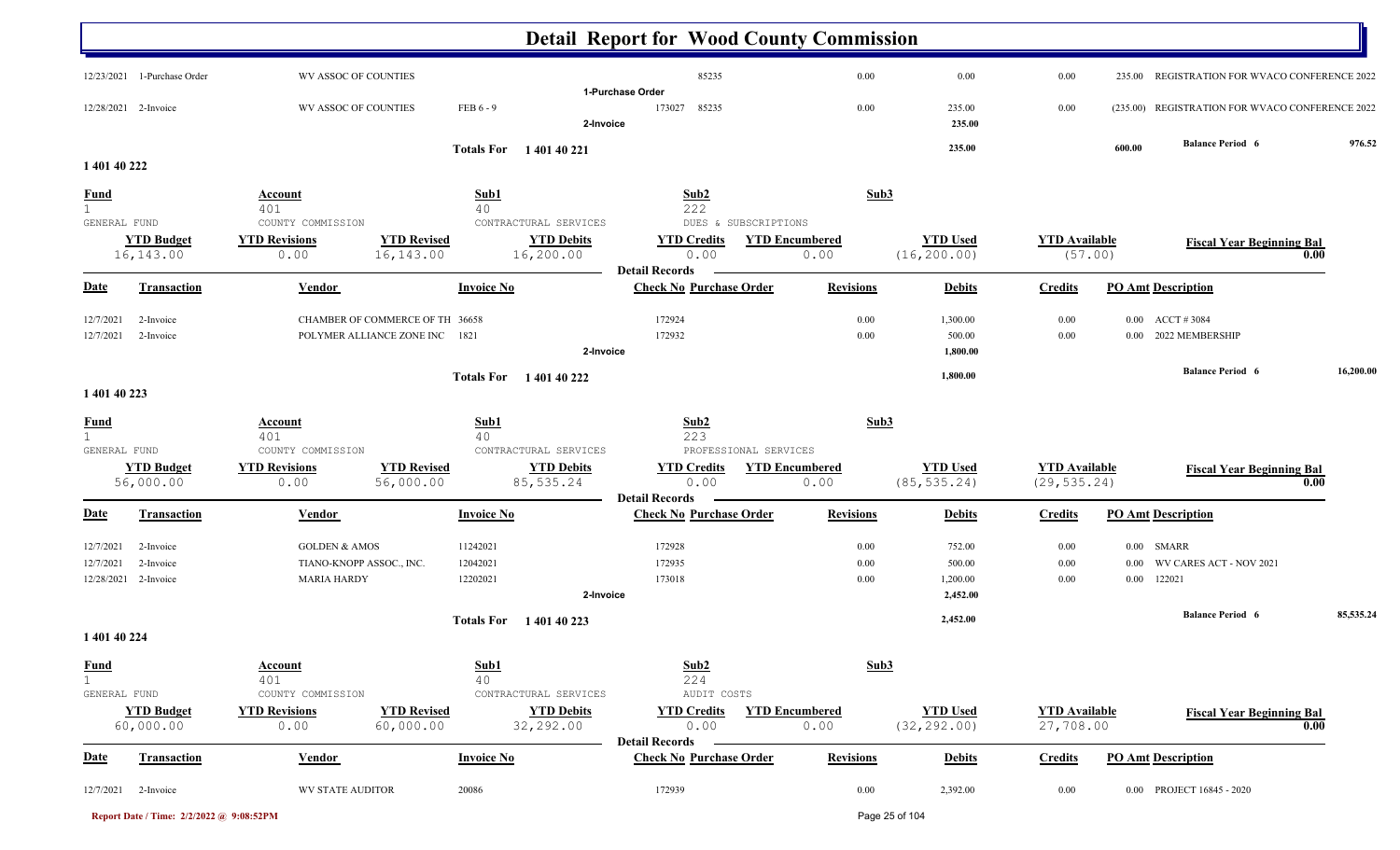|                                             |                                                            |                                                      |                                      |                                                          | <b>Detail Report for Wood County Commission</b>                            |                                   |                  |                                  |                                       |          |                                                                                              |            |
|---------------------------------------------|------------------------------------------------------------|------------------------------------------------------|--------------------------------------|----------------------------------------------------------|----------------------------------------------------------------------------|-----------------------------------|------------------|----------------------------------|---------------------------------------|----------|----------------------------------------------------------------------------------------------|------------|
|                                             | 12/21/2021 2-Invoice                                       |                                                      | PERRY & ASSOCIATES, CPA'S A.C 109277 | 2-Invoice                                                | 172999                                                                     |                                   | 0.00             | 29,900.00<br>32,292.00           | 0.00                                  |          | 0.00 AUDITING SERVICES - 2020                                                                |            |
|                                             |                                                            |                                                      |                                      | Totals For 140140224                                     |                                                                            |                                   |                  | 32,292.00                        |                                       |          | <b>Balance Period 6</b>                                                                      | 32,292.00  |
| 1 401 40 226                                |                                                            |                                                      |                                      |                                                          |                                                                            |                                   |                  |                                  |                                       |          |                                                                                              |            |
| <b>Fund</b><br>$\mathbf{1}$<br>GENERAL FUND |                                                            | <u>Account</u><br>401<br>COUNTY COMMISSION           |                                      | Sub1<br>40<br>CONTRACTURAL SERVICES                      | Sub2<br>226<br>INSURANCE & BONDS                                           |                                   | Sub3             |                                  |                                       |          |                                                                                              |            |
|                                             | <b>YTD Budget</b><br>1,108.00                              | <b>YTD Revisions</b><br>0.00                         | <b>YTD Revised</b><br>1,108.00       | <b>YTD Debits</b><br>434,374.00                          | <b>YTD Credits</b><br>0.00<br><b>Detail Records</b>                        | <b>YTD Encumbered</b><br>0.00     |                  | <b>YTD Used</b><br>(434, 374.00) | <b>YTD Available</b><br>(433, 266.00) |          | <b>Fiscal Year Beginning Bal</b><br>0.00                                                     |            |
| <u>Date</u>                                 | <b>Transaction</b>                                         | Vendor                                               |                                      | <b>Invoice No</b>                                        | <b>Check No Purchase Order</b>                                             |                                   | <b>Revisions</b> | <b>Debits</b>                    | <b>Credits</b>                        |          | <b>PO Amt Description</b>                                                                    |            |
|                                             | 12/28/2021 2-Invoice                                       | <b>WVCORP</b>                                        |                                      | 79914<br>2-Invoice                                       | 173028                                                                     |                                   | 0.00             | 34,526.00<br>34,526.00           | 0.00                                  |          | 0.00 WV-WO-054-22                                                                            |            |
|                                             | 1 401 40 226 2620                                          |                                                      |                                      | Totals For 140140226                                     |                                                                            |                                   |                  | 34,526.00                        |                                       |          | <b>Balance Period 6</b>                                                                      | 434,374.00 |
| <b>Fund</b><br>1<br>GENERAL FUND            |                                                            | <u>Account</u><br>401<br>COUNTY COMMISSION           |                                      | Sub1<br>40<br>CONTRACTURAL SERVICES                      | Sub2<br>226<br>INSURANCE & BONDS                                           |                                   | Sub3<br>2620     | <b>INS-ACC-CLAIMS</b>            |                                       |          |                                                                                              |            |
|                                             | <b>YTD Budget</b><br>0.00                                  | <b>YTD Revisions</b><br>0.00                         | <b>YTD Revised</b><br>0.00           | <b>YTD Debits</b><br>0.00                                | <b>YTD Credits</b><br>0.00<br><b>Detail Records</b>                        | <b>YTD Encumbered</b><br>3,184.62 |                  | <b>YTD Used</b><br>0.00          | <b>YTD</b> Available<br>(3, 184.62)   |          | <b>Fiscal Year Beginning Bal</b><br>0.00                                                     |            |
| Date                                        | <b>Transaction</b>                                         | Vendor                                               |                                      | <b>Invoice No</b>                                        | <b>Check No Purchase Order</b>                                             |                                   | <b>Revisions</b> | <b>Debits</b>                    | <b>Credits</b>                        |          | <b>PO Amt Description</b>                                                                    |            |
|                                             | 12/23/2021 1-Purchase Order                                | CARWREX COLLISION CENTER                             |                                      |                                                          | 85238<br>1-Purchase Order                                                  |                                   | 0.00             | 0.00                             | 0.00                                  |          | 3,184.62 ADJUSTMENT                                                                          |            |
| 1 401 40 230                                |                                                            |                                                      |                                      | <b>Totals For</b><br>1 401 40 226 2620                   |                                                                            |                                   |                  |                                  |                                       | 3,184.62 | <b>Balance Period 6</b>                                                                      | 0.00       |
| <u>Fund</u><br>$\mathbf{1}$                 |                                                            | <u>Account</u><br>401                                |                                      | Sub1<br>40                                               | Sub <sub>2</sub><br>230                                                    |                                   | Sub3             |                                  |                                       |          |                                                                                              |            |
| GENERAL FUND                                | <b>YTD Budget</b><br>250,000.00                            | COUNTY COMMISSION<br><b>YTD Revisions</b><br>0.00    | <b>YTD Revised</b><br>250,000.00     | CONTRACTURAL SERVICES<br><b>YTD Debits</b><br>102,291.47 | CONTRACTED SERVICES<br><b>YTD Credits</b><br>0.00<br><b>Detail Records</b> | <b>YTD Encumbered</b><br>5,050.00 |                  | <b>YTD Used</b><br>(102, 291.47) | <b>YTD Available</b><br>142,658.53    |          | <b>Fiscal Year Beginning Bal</b><br>0.00                                                     |            |
| <b>Date</b>                                 | Transaction                                                | Vendor                                               |                                      | <b>Invoice No</b>                                        | <b>Check No Purchase Order</b>                                             |                                   | <b>Revisions</b> | <b>Debits</b>                    | <b>Credits</b>                        |          | <b>PO Amt Description</b>                                                                    |            |
|                                             | 12/23/2021 1-Purchase Order<br>12/30/2021 1-Purchase Order | BREWER & CO. OF WV, INC.<br>BREWER & CO. OF WV, INC. |                                      |                                                          | 85248<br>85260                                                             |                                   | 0.00<br>0.00     | 0.00<br>$0.00\,$                 | 0.00<br>0.00                          |          | 2,750.00 SPRINKLER RAISER INSPECTION<br>2,300.00 5 Year Internal Sprinkler raiser inspection |            |
|                                             | 12/7/2021 2-Invoice                                        | BREWER & CO. OF WV, INC.                             |                                      | 74436-IN                                                 | 1-Purchase Order<br>172923                                                 |                                   | 0.00             | 1,058.00                         | 0.00                                  |          | 0.00 WORK ORDER 74436                                                                        |            |
| 12/7/2021                                   | 2-Invoice<br>12/14/2021 2-Invoice                          | RICOH USA INC                                        | DONNELLON MCCARTHY ENTER 74657232    | 5063288423                                               | 172933<br>172948                                                           |                                   | $0.00\,$<br>0.00 | 237.56<br>256.87                 | 0.00<br>0.00                          |          | 0.00 CUST NO 14886209<br>0.00 1197275                                                        |            |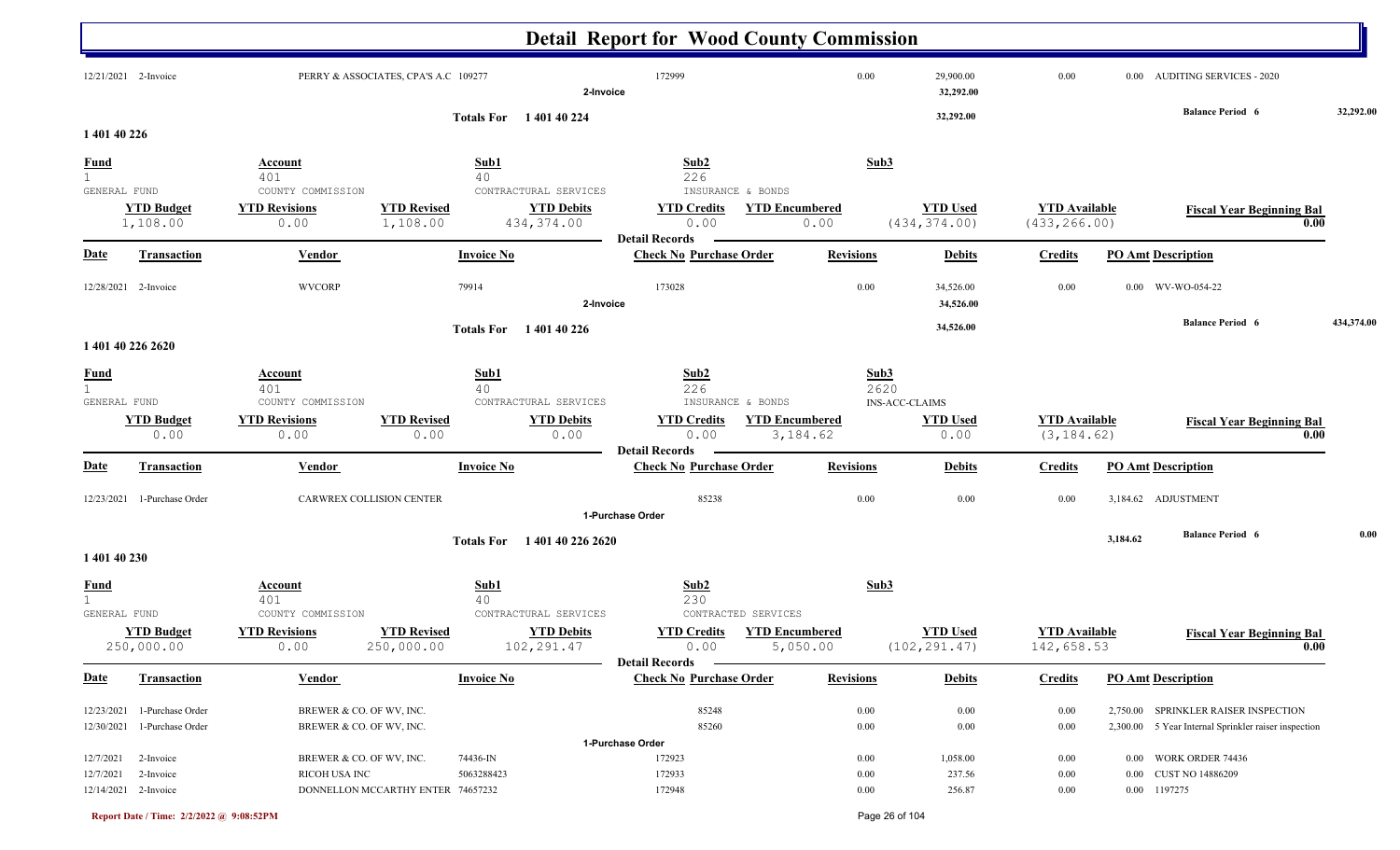|            | 12/21/2021 2-Invoice<br>12/21/2021 2-Invoice | DONNELLON MCCARTHY ENTER<br><b>LAMP PESTPROOF</b> | 460029440<br>411510               | 172989<br>172994 | 0.00<br>0.00 | 798.41<br>140.00 | $0.00\,$<br>$0.00\,$ | 0.00 1112 | 0.00 ACCT NO 1306206                    |            |
|------------|----------------------------------------------|---------------------------------------------------|-----------------------------------|------------------|--------------|------------------|----------------------|-----------|-----------------------------------------|------------|
|            | 12/21/2021 2-Invoice                         | RECORDS IMAGING & STORAGE 381                     |                                   | 173001           | 0.00         | 1,142.38         | $0.00\,$             |           | 0.00 PERMANENTLY REMOVE FILE & BOX      |            |
|            | 12/21/2021 2-Invoice                         | <b>RECORDS IMAGING &amp; STORAGE</b>              | 036967                            | 173001           | 0.00         | 937.63           | $0.00\,$             |           | 0.00 RECORD STORAGE                     |            |
|            | 12/21/2021 2-Invoice                         | SOFTWARE SYSTEMS INC                              | 35621                             | 173004           | 0.00         | 461.00           | 0.00                 |           | 0.00 MAINTENANCE CHARGES                |            |
|            | 12/21/2021 2-Invoice                         | SUDDENLINK                                        | 01112022A                         | 173005           | 0.00         | 155.22           | 0.00                 |           | $0.00$ $07712 - 100900 - 01 - 3$        |            |
|            | 12/21/2021 2-Invoice                         | US BANK EQUIPMENT FINANCE                         | 459852877                         | 173007           | 0.00         | 2,368.81         | 0.00                 |           | 0.00 ACCT NO 1306206                    |            |
|            | 12/28/2021 2-Invoice                         | <b>CWS</b>                                        | 649642                            | 173017           | 0.00         | 500.12           | 0.00                 |           | 0.00 WCC36                              |            |
|            |                                              |                                                   |                                   | 2-Invoice        |              | 16,004.47        |                      |           |                                         |            |
|            | 12/20/2021 5-Journal Entry                   | <b>EMAR CORPORATION</b>                           | 20211216008001                    |                  | 0.00         | 202.75           | $0.00\,$             | 0.00      | WOOD CO FINANCE-4019-IN WOOD COUNTY CO  |            |
| 12/20/2021 | 5-Journal Entry                              | <b>EMAR CORPORATION</b>                           | 20211216009001                    |                  | 0.00         | 75.00            | $0.00\,$             | 0.00      | WOOD CO FINANCE-4019-IN MID OHIO VALLEY |            |
| 12/20/2021 | 5-Journal Entry                              | <b>EMAR CORPORATION</b>                           | 20211216010001                    |                  | 0.00         | 300.00           | $0.00\,$             | $0.00\,$  | WOOD CO FINANCE-4019-IN WOOD COUNTY CO  |            |
| 12/20/2021 | 5-Journal Entry                              | WASTE MANAGEMENT OF WV IN 20211216018001          |                                   |                  | 0.00         | 342.54           | $0.00\,$             | $0.00\,$  | WOOD CO FINANCE-4019-WASTE MGMT WM EZ   |            |
| 12/20/2021 | 5-Journal Entry                              | WASTE MANAGEMENT OF WV IN 20211216054001          |                                   |                  | 0.00         | 774.63           | 0.00                 | 0.00      | WOOD CO FINANCE-4019-WASTE MGMT WM EZ   |            |
|            |                                              |                                                   |                                   | 5-Journal Entry  |              | 1,694.92         |                      |           |                                         |            |
|            |                                              |                                                   | <b>Totals For</b><br>1 401 40 230 |                  |              | 17,699.39        |                      | 5,050.00  | <b>Balance Period 6</b>                 | 102,291.47 |
|            |                                              |                                                   |                                   |                  |              |                  |                      |           |                                         |            |

#### **1 401 40 231**

| <b>Fund</b>                |                                | Account                      | Sub1                            |                               | Sub2                                                    |                               | Sub3             |                                |                                   |                           |                                        |                                        |
|----------------------------|--------------------------------|------------------------------|---------------------------------|-------------------------------|---------------------------------------------------------|-------------------------------|------------------|--------------------------------|-----------------------------------|---------------------------|----------------------------------------|----------------------------------------|
|                            |                                | 401                          | 40                              |                               | 231                                                     |                               |                  |                                |                                   |                           |                                        |                                        |
| GENERAL FUND               |                                | COUNTY COMMISSION            |                                 | CONTRACTURAL SERVICES         | FIRE SERVICE FEE                                        |                               |                  |                                |                                   |                           |                                        |                                        |
|                            | <b>YTD Budget</b><br>20,000.00 | <b>YTD Revisions</b><br>0.00 | <b>YTD Revised</b><br>20,000.00 | <b>YTD Debits</b><br>8,226.85 | <b>YTD Credits</b><br>0.00                              | <b>YTD Encumbered</b><br>0.00 |                  | <b>YTD Used</b><br>(8, 226.85) | <b>YTD</b> Available<br>11,773.15 |                           | <b>Fiscal Year Beginning Bal</b>       | 0.00                                   |
|                            |                                |                              |                                 |                               | <b>Detail Records</b>                                   |                               |                  |                                |                                   |                           |                                        |                                        |
| <b>Date</b>                | <b>Transaction</b>             | <b>Vendor</b>                | <b>Invoice No</b>               |                               | <b>Check No Purchase Order</b>                          |                               | <b>Revisions</b> | <b>Debits</b>                  | <b>Credits</b>                    | <b>PO Amt Description</b> |                                        |                                        |
| 12/20/2021                 | 5-Journal Entry                | <b>CITY OF PARKERSBURG</b>   | 20211216049001                  |                               | 5-Journal Entry                                         |                               | 0.00             | 1,645.37<br>1,645.37           | 0.00                              | 0.00                      | BARBARA JOHNSTON-3722-CITY OF PARKERSB |                                        |
|                            |                                |                              |                                 |                               |                                                         |                               |                  |                                |                                   |                           | <b>Balance Period 6</b>                | 8,226.85                               |
|                            |                                |                              | <b>Totals For</b>               | 140140231                     |                                                         |                               |                  | 1,645.37                       |                                   |                           |                                        |                                        |
| 1 401 40 232               |                                |                              |                                 |                               |                                                         |                               |                  |                                |                                   |                           |                                        |                                        |
| <b>Fund</b>                |                                | Account<br>401               | Sub1<br>40                      |                               | Sub2<br>232                                             |                               | Sub3             |                                |                                   |                           |                                        |                                        |
| GENERAL FUND               |                                | COUNTY COMMISSION            |                                 | CONTRACTURAL SERVICES         | <b>BANK CHARGES</b>                                     |                               |                  |                                |                                   |                           |                                        |                                        |
|                            | <b>YTD Budget</b><br>0.00      | <b>YTD Revisions</b><br>0.00 | <b>YTD Revised</b><br>0.00      | <b>YTD Debits</b><br>260.77   | <b>YTD Credits</b><br>0.00                              | <b>YTD Encumbered</b><br>0.00 |                  | <b>YTD Used</b><br>(260.77)    | <b>YTD Available</b><br>(260.77)  |                           | <b>Fiscal Year Beginning Bal</b>       | 0.00                                   |
| <b>Date</b>                | <b>Transaction</b>             | <b>Vendor</b>                | <b>Invoice No</b>               |                               | <b>Detail Records</b><br><b>Check No Purchase Order</b> |                               | <b>Revisions</b> | <b>Debits</b>                  | <b>Credits</b>                    | <b>PO Amt Description</b> |                                        |                                        |
| 12/15/2021                 | 2-Invoice                      | CHILD SUPPORT ENF DIV        | 20211215-CH09                   |                               | 3785                                                    |                               | 0.00             | 1.00                           | 0.00                              | 0.00 PROCESSING FEE       |                                        |                                        |
| 12/30/2021                 | 2-Invoice                      | CHILD SUPPORT ENF DIV        | 20211230-CH09                   |                               | 3798                                                    |                               | 0.00             | 1.00                           | 0.00                              | 0.00 PROCESSING FEE       |                                        |                                        |
|                            |                                |                              |                                 | 2-Invoice                     |                                                         |                               |                  | 2.00                           |                                   |                           |                                        |                                        |
| 12/20/2021                 | 5-Journal Entry                | <b>FIFTH THIRD BANK</b>      | 20211216055001                  |                               |                                                         |                               | 0.00             | (86.69)                        | 0.00                              | 0.00                      | WOOD CO COMMISSION-3664- FINANCE CHARC |                                        |
| 12/20/2021 5-Journal Entry |                                | FIFTH THIRD BANK             | 20211216056001                  |                               |                                                         |                               |                  | (196.69)                       |                                   |                           |                                        | WOOD CO COMMISSION-3664- FINANCE CHARC |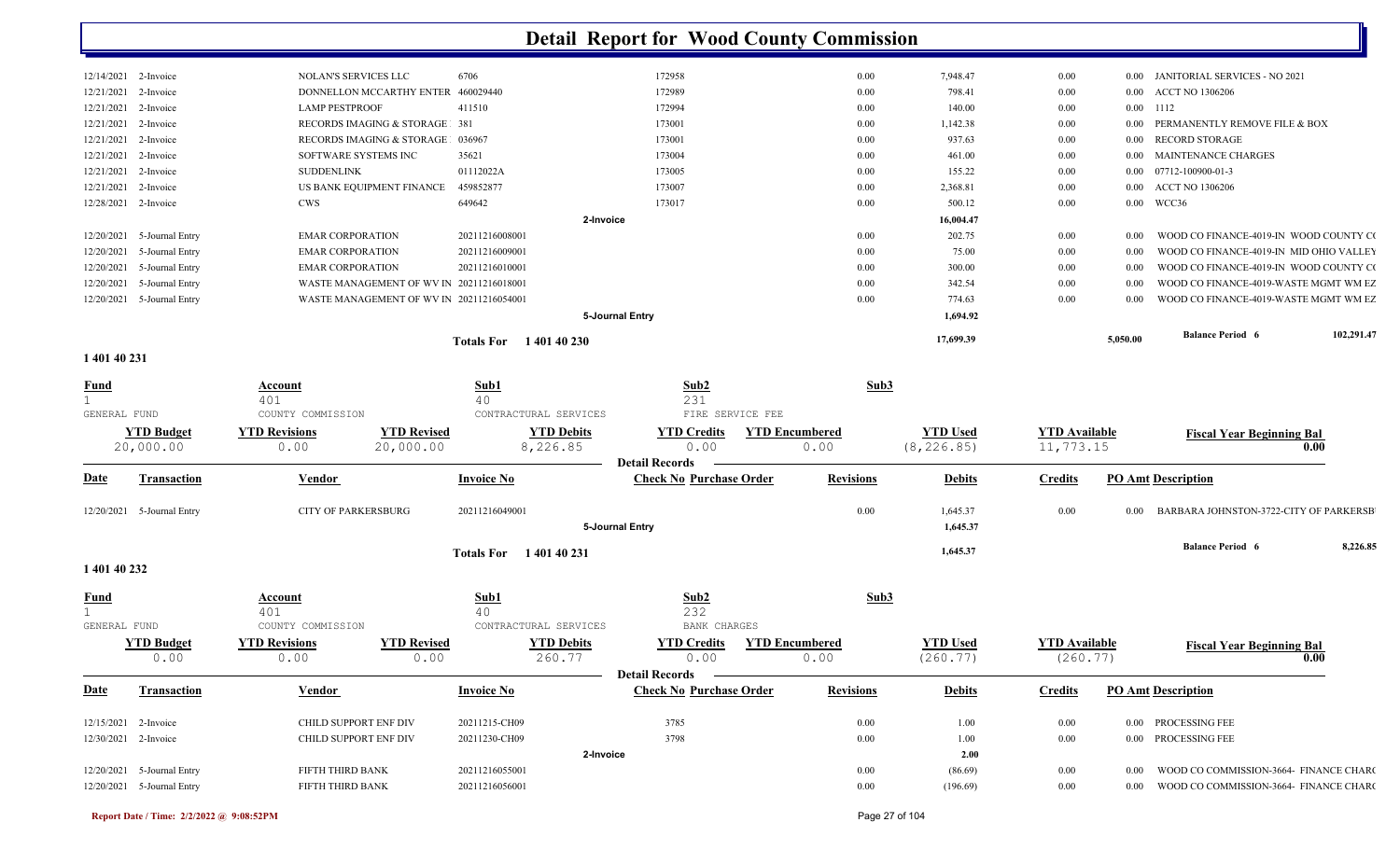|                   |                                                          |                                                   |                                    |                                                          | <b>Detail Report for Wood County Commission</b>                                   |                               |                                  |                                    |                                                                                                      |            |
|-------------------|----------------------------------------------------------|---------------------------------------------------|------------------------------------|----------------------------------------------------------|-----------------------------------------------------------------------------------|-------------------------------|----------------------------------|------------------------------------|------------------------------------------------------------------------------------------------------|------------|
|                   | 12/20/2021 5-Journal Entry                               | FIFTH THIRD BANK                                  |                                    | 20211216082001                                           | 5-Journal Entry                                                                   | 0.00                          | 246.43<br>$-36.95$               | 0.00                               | WOOD CO COMMISSION-3664- FINANCE CHARC<br>$0.00\,$                                                   |            |
| 1 401 40 239      |                                                          |                                                   |                                    | Totals For 140140232                                     |                                                                                   |                               | (34.95)                          |                                    | <b>Balance Period 6</b>                                                                              | 260.77     |
| <u>Fund</u>       |                                                          | <b>Account</b>                                    |                                    | Sub1                                                     | Sub <sub>2</sub>                                                                  |                               | Sub3                             |                                    |                                                                                                      |            |
|                   |                                                          | 401                                               |                                    | 40                                                       | 239                                                                               |                               |                                  |                                    |                                                                                                      |            |
| GENERAL FUND      | <b>YTD Budget</b><br>305,000.00                          | COUNTY COMMISSION<br><b>YTD Revisions</b><br>0.00 | <b>YTD Revised</b><br>305,000.00   | CONTRACTURAL SERVICES<br><b>YTD Debits</b><br>138,549.00 | INSURANCE PREM FOR RETIRE!<br><b>YTD Credits</b><br>0.00<br><b>Detail Records</b> | <b>YTD Encumbered</b><br>0.00 | <b>YTD Used</b><br>(138, 549.00) | <b>YTD</b> Available<br>166,451.00 | <b>Fiscal Year Beginning Bal</b><br>0.00                                                             |            |
| <u>Date</u>       | <b>Transaction</b>                                       | <b>Vendor</b>                                     |                                    | <b>Invoice No</b>                                        | <b>Check No Purchase Order</b>                                                    | <b>Revisions</b>              | <b>Debits</b>                    | <b>Credits</b>                     | <b>PO Amt Description</b>                                                                            |            |
| 12/7/2021         | 2-Invoice                                                |                                                   | RETIREE HEALTH BENEFIT TRUS 122021 | 2-Invoice                                                | 3782                                                                              | 0.00                          | 22,899.00<br>22,899.00           | 0.00                               | 0.00 RETIREE INSURANCE                                                                               |            |
|                   |                                                          |                                                   |                                    | Totals For 140140239                                     |                                                                                   |                               | 22,899.00                        |                                    | <b>Balance Period 6</b>                                                                              | 138,549.00 |
| 1 401 40 9999     |                                                          |                                                   |                                    |                                                          |                                                                                   |                               |                                  |                                    |                                                                                                      |            |
| <u>Fund</u>       |                                                          | <u>Account</u>                                    |                                    | Sub1                                                     | Sub2                                                                              |                               | Sub3                             |                                    |                                                                                                      |            |
| 1<br>GENERAL FUND |                                                          | 401<br>COUNTY COMMISSION                          |                                    | 40<br>CONTRACTURAL SERVICES                              | 9999<br>CREDIT CARD CLEARING                                                      |                               |                                  |                                    |                                                                                                      |            |
|                   | <b>YTD Budget</b><br>0.00                                | <b>YTD Revisions</b><br>0.00                      | <b>YTD Revised</b><br>0.00         | <b>YTD Debits</b><br>190,702.96                          | <b>YTD Credits</b><br>190,702.96                                                  | <b>YTD Encumbered</b><br>0.00 | <b>YTD Used</b><br>0.00          | <b>YTD Available</b>               | <b>Fiscal Year Beginning Bal</b><br>0.00<br>0.00                                                     |            |
| <u>Date</u>       | Transaction                                              | Vendor                                            |                                    | <b>Invoice No</b>                                        | <b>Detail Records</b><br><b>Check No Purchase Order</b>                           | <b>Revisions</b>              | <b>Debits</b>                    | <b>Credits</b>                     | <b>PO Amt Description</b>                                                                            |            |
|                   | 12/20/2021 2-Invoice                                     | FIFTH THIRD BANK                                  |                                    | 202112161                                                | 172985                                                                            | 0.00                          | 42,559.74                        | 0.00                               | 0.00 PURCHASE CARD                                                                                   |            |
|                   |                                                          |                                                   |                                    | 2-Invoice                                                |                                                                                   |                               | 42,559.74                        |                                    |                                                                                                      |            |
|                   | 12/20/2021 5-Journal Entry<br>12/20/2021 5-Journal Entry | AIRGAS MID AMERICA<br>AIRGAS MID AMERICA          |                                    | 20211216042001<br>20211216062001                         |                                                                                   | 0.00<br>0.00                  | $0.00\,$<br>0.00                 | 173.13<br>288.11                   | WOOD CO FINANCE-4019-AIRGAS USA, LLC<br>$0.00\,$<br>WOOD CO FINANCE-4019-AIRGAS USA, LLC<br>$0.00\,$ |            |
|                   | 12/20/2021 5-Journal Entry                               | <b>AMAZON</b>                                     |                                    | 20211216005001                                           | 85013                                                                             | 0.00                          | 0.00                             | 127.49                             | (127.49) DESK CHAIR RHEA HAMMER-3938-AMZN MKTP                                                       |            |
| 12/20/2021        | 5-Journal Entry                                          | <b>AMAZON</b>                                     |                                    | 20211216007001                                           | 84962                                                                             | 0.00                          | 0.00                             | 479.99                             | (479.99) desk RHEA HAMMER-3938-AMZN MKTP US DM1)                                                     |            |
| 12/20/2021        | 5-Journal Entry                                          | <b>AMAZON</b>                                     |                                    | 20211216039001                                           | 85027                                                                             | 0.00                          | 0.00                             | 260.38                             | (260.38) LEGAL PADS/COFFEE RHEA HAMMER-3938-AM/                                                      |            |
| 12/20/2021        | 5-Journal Entry                                          | <b>AMAZON</b>                                     |                                    | 20211216072001                                           | 85081                                                                             | 0.00                          | 0.00                             | 413.51                             | (413.51) EXTERNAL DRIVES, SCISSORS, WIPES, CD SLEE                                                   |            |
|                   | 12/20/2021 5-Journal Entry                               | <b>AMAZON</b>                                     |                                    | 20211216080001                                           | 85081                                                                             | 0.00                          | 0.00                             | 28.50                              | (28.50) EXTERNAL DRIVES, SCISSORS, WIPES, CD SLEE                                                    |            |
|                   | 12/20/2021 5-Journal Entry                               | <b>B&amp;H PHOTO VIDEO</b>                        |                                    | 20211216014001                                           | 85076                                                                             | 0.00                          | 0.00                             | 179.76                             | (179.76) CANON 24LB BOND PAPER 36"X300' ROLL MARK                                                    |            |
|                   | 12/20/2021 5-Journal Entry                               | CHEWY.COM                                         |                                    | 20211216048001                                           |                                                                                   | 0.00                          | $0.00\,$                         | 82.16                              | 0.00 TYLER MARLOW-8352-CHEWY.COM                                                                     |            |
|                   | 12/20/2021 5-Journal Entry                               | CHEWY.COM                                         |                                    | 20211216051001                                           |                                                                                   | 0.00                          | $0.00\,$                         | 98.76                              | JEFFREY KIDDER II-4586-CHEWY.COM<br>$0.00\,$                                                         |            |
|                   | 12/20/2021 5-Journal Entry                               | CHEWY.COM                                         |                                    | 20211216065001                                           |                                                                                   | 0.00                          | $0.00\,$                         | 110.18                             | TAYLOR PHILLIPS-8386-CHEWY.COM<br>$0.00\,$                                                           |            |
|                   | 12/20/2021 5-Journal Entry                               | <b>CITY OF PARKERSBURG</b>                        |                                    | 20211216049001                                           |                                                                                   | 0.00                          | $0.00\,$                         | 1,645.37                           | BARBARA JOHNSTON-3722-CITY OF PARKERSB<br>$0.00\,$                                                   |            |
|                   | 12/20/2021 5-Journal Entry                               | <b>EMAR CORPORATION</b>                           |                                    | 20211216008001                                           |                                                                                   | 0.00                          | $0.00\,$                         | 202.75                             | WOOD CO FINANCE-4019-IN WOOD COUNTY CO<br>$0.00\,$                                                   |            |
|                   | 12/20/2021 5-Journal Entry                               | <b>EMAR CORPORATION</b>                           |                                    | 20211216009001                                           |                                                                                   | 0.00                          | $0.00\,$                         | 75.00                              | WOOD CO FINANCE-4019-IN MID OHIO VALLEY<br>$0.00\,$                                                  |            |
|                   | 12/20/2021 5-Journal Entry                               | <b>EMAR CORPORATION</b>                           |                                    | 20211216010001                                           |                                                                                   | 0.00                          | $0.00\,$                         | 300.00                             | WOOD CO FINANCE-4019-IN WOOD COUNTY CO<br>$0.00\,$                                                   |            |
|                   | 12/20/2021 5-Journal Entry                               | FIFTH THIRD BANK                                  |                                    | 20211216055001                                           |                                                                                   | 0.00                          | $0.00\,$                         | (86.69)                            | WOOD CO COMMISSION-3664- FINANCE CHARC<br>$0.00\,$                                                   |            |
|                   | 12/20/2021 5-Journal Entry                               | FIFTH THIRD BANK                                  |                                    | 20211216056001                                           |                                                                                   | 0.00                          | $0.00\,$                         | (196.69)                           | 0.00 WOOD CO COMMISSION-3664- FINANCE CHARC                                                          |            |
|                   |                                                          |                                                   |                                    |                                                          |                                                                                   |                               |                                  |                                    |                                                                                                      |            |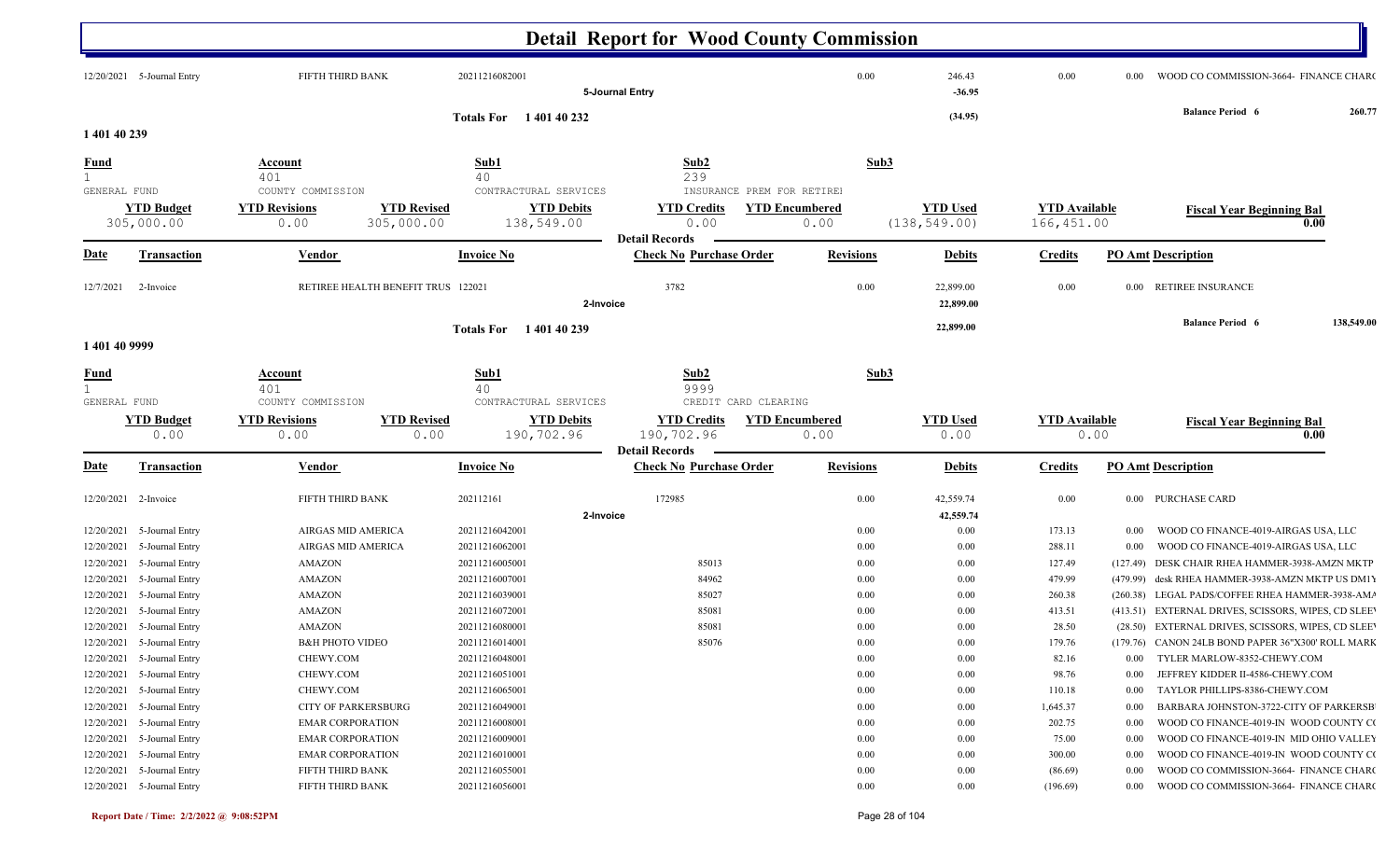|                          |                                    |                                                                                      | <b>Totals For</b> 1401409999 |                 |               | 42,559.74 | 42,559.74             | (5,706.79)                     | <b>Balance Period 6</b>                                                        | 0.00 |
|--------------------------|------------------------------------|--------------------------------------------------------------------------------------|------------------------------|-----------------|---------------|-----------|-----------------------|--------------------------------|--------------------------------------------------------------------------------|------|
|                          |                                    |                                                                                      |                              | 5-Journal Entry |               |           | 42,559.74             |                                |                                                                                |      |
|                          | 12/20/2021 5-Journal Entry         | WASTE MANAGEMENT OF WV IN 20211216054001                                             |                              |                 | 0.00          |           | 0.00<br>774.63        | $0.00\,$                       | WOOD CO FINANCE-4019-WASTE MGMT WM EZ                                          |      |
| 12/20/2021               | 5-Journal Entry                    | WASTE MANAGEMENT OF WV IN 20211216018001                                             |                              |                 | 0.00          |           | $0.00\,$<br>342.54    | $0.00\,$                       | WOOD CO FINANCE-4019-WASTE MGMT WM EZ                                          |      |
| 12/20/2021               | 5-Journal Entry                    | WALMART                                                                              | 20211216076001               |                 | 85127<br>0.00 |           | 0.00                  | 59.88                          | (59.88) cans of coffee TERESA WADE-7214-WALMART.CO.                            |      |
| 12/20/2021               | 5-Journal Entry                    | <b>STATIONERS INC</b>                                                                | 20211216079001               |                 | 85047<br>0.00 |           | $0.00\,$<br>351.85    |                                | (351.85) OFFICE SUPPLIES; DESK CHAIR MATS WOOD CO                              |      |
| 12/20/2021               | 5-Journal Entry                    | <b>STATIONERS INC</b>                                                                | 20211216071001               |                 | 85073<br>0.00 |           | 2,204.40<br>$0.00\,$  |                                | (2,204.40) BOXES OF LEGAL SIZE PAPER - 10PK PER BOX W                          |      |
| 12/20/2021               | 5-Journal Entry                    | <b>S W RESOURCES</b>                                                                 | 20211216041001               |                 | 84968<br>0.00 |           | $0.00\,$              | 25.00                          | (25.00) DOOR PLAQUE FOR SGT. SHRIVER WOOD CO FII                               |      |
| 12/20/2021               | 5-Journal Entry                    | <b>S W RESOURCES</b>                                                                 | 20211216040001               |                 | 0.00          |           | 0.00<br>6,910.85      | $0.00\,$                       | WOOD CO FINANCE-4019-SW RESOURCES, INC                                         |      |
| 12/20/2021               | 5-Journal Entry                    | RUNYON LOCK SERVICE                                                                  | 20211216078001               |                 | 85126<br>0.00 |           | $0.00\,$              | 15.00<br>(15.00)               | vehicle keys made MATTHEW HUPP-4693-RUNYON                                     |      |
| 12/20/2021               | 5-Journal Entry                    | PARKERSBURG UTILITY BOARD 20211216036001                                             |                              |                 | 0.00          |           | 0.00                  | 187.46<br>0.00                 | BARBARA JOHNSTON-3722-PARKERSBURG UTI                                          |      |
| 12/20/2021               | 5-Journal Entry                    | PARKERSBURG UTILITY BOARD 20211216035001                                             |                              |                 | 0.00          |           | $0.00\,$              | 17.66<br>0.00                  | BARBARA JOHNSTON-3722-PARKERSBURG UTI                                          |      |
| 12/20/2021               | 5-Journal Entry                    | PARKERSBURG UTILITY BOARD 20211216034001                                             |                              |                 | 0.00          |           | 0.00                  | 29.67<br>0.00                  | BARBARA JOHNSTON-3722-PARKERSBURG UTI                                          |      |
| 12/20/2021               | 5-Journal Entry                    | PARKERSBURG UTILITY BOARD 20211216033001                                             |                              |                 | 0.00          |           | 0.00<br>158.45        | $0.00\,$                       | BARBARA JOHNSTON-3722-PARKERSBURG UTI                                          |      |
| 12/20/2021<br>12/20/2021 | 5-Journal Entry                    | PARKERSBURG UTILITY BOARD 20211216031001<br>PARKERSBURG UTILITY BOARD 20211216032001 |                              |                 | 0.00          |           | $0.00\,$<br>0.00      | $0.00\,$<br>186.06<br>$0.00\,$ | BARBARA JOHNSTON-3722-PARKERSBURG UTI<br>BARBARA JOHNSTON-3722-PARKERSBURG UTI |      |
| 12/20/2021               | 5-Journal Entry                    |                                                                                      |                              |                 | 0.00          |           | 146.78                | 0.00                           |                                                                                |      |
| 12/20/2021               | 5-Journal Entry<br>5-Journal Entry | PARKERSBURG UTILITY BOARD 20211216029001<br>PARKERSBURG UTILITY BOARD 20211216030001 |                              |                 | 0.00<br>0.00  |           | $0.00\,$<br>0.00      | 190.52<br>$0.00\,$<br>71.00    | BARBARA JOHNSTON-3722-PARKERSBURG UTI<br>BARBARA JOHNSTON-3722-PARKERSBURG UTI |      |
| 12/20/2021               | 5-Journal Entry                    | PARKERSBURG UTILITY BOARD 20211216028001                                             |                              |                 | 0.00          |           | 0.00                  | 83.63<br>0.00                  | BARBARA JOHNSTON-3722-PARKERSBURG UTI                                          |      |
| 12/20/2021               | 5-Journal Entry                    | PARKERSBURG UTILITY BOARD 20211216027001                                             |                              |                 | 0.00          |           | $0.00\,$              | 10.50<br>$0.00\,$              | BARBARA JOHNSTON-3722-PARKERSBURG UTI                                          |      |
| 12/20/2021               | 5-Journal Entry                    | PARKERSBURG NEWS & SENTINI 20211216075001                                            |                              |                 | 0.00          |           | $0.00\,$<br>550.28    | 0.00                           | WOOD CO FINANCE-4019-PARKERSBURG NEWS                                          |      |
| 12/20/2021               | 5-Journal Entry                    | PARKERSBURG NEWS & SENTINI 20211216073001                                            |                              |                 | 85040<br>0.00 |           | $0.00\,$              | 30.44                          | (30.44) NOTICE FOR MAGISTERIAL DISTRICT & PRECIN                               |      |
| 12/20/2021               | 5-Journal Entry                    | PARKERSBURG NEWS & SENTINI 20211216068001                                            |                              |                 | 0.00          |           | $0.00\,$<br>19,110.00 | $0.00\,$                       | WOOD CO FINANCE-4019-PARKERSBURG NEWS                                          |      |
| 12/20/2021               | 5-Journal Entry                    | PARKERSBURG NEWS & SENTINI 20211216052001                                            |                              |                 | 0.00          |           | $0.00\,$<br>611.70    | $0.00\,$                       | WOOD CO FINANCE-4019-PARKERSBURG NEWS                                          |      |
| 12/20/2021               | 5-Journal Entry                    | OFFICE DEPOT                                                                         | 20211216022001               |                 | 85068<br>0.00 |           | $0.00\,$              | 49.16<br>(49.16)               | APG CASH DRAWER UNDER COUNTER MOUNTI                                           |      |
| 12/20/2021               | 5-Journal Entry                    | <b>LEXIS NEXIS</b>                                                                   | 20211216066001               |                 | 0.00          |           | 521.61<br>$0.00\,$    | 0.00                           | WOOD CO FINANCE-4019-REI MATTHEW BENDI                                         |      |
| 12/20/2021               | 5-Journal Entry                    | <b>LEXIS NEXIS</b>                                                                   | 20211216019001               |                 | 0.00          |           | $0.00\,$<br>405.31    | $0.00\,$                       | WOOD CO FINANCE-4019-REI MATTHEW BENDI                                         |      |
| 12/20/2021               | 5-Journal Entry                    | <b>IDMS</b>                                                                          | 20211216070001               |                 | 85130<br>0.00 |           | 182.48<br>0.00        | (182.48)                       | W-2 4Up Blank w/ Backer Instructions 50 laser cut shee                         |      |
| 12/20/2021               | 5-Journal Entry                    | <b>IDMS</b>                                                                          | 20211216069001               |                 | 85129<br>0.00 |           | 1,298.95<br>$0.00\,$  | (1,298.95)                     | Account Ability Tax Form Preparation Software MARK                             |      |
| 12/20/2021               | 5-Journal Entry                    | <b>FRONTIER</b>                                                                      | 20211216063001               |                 | 0.00          |           | 359.50<br>$0.00\,$    | $0.00\,$                       | WOOD CO FINANCE-4019-FRONTIER COMM COI                                         |      |
| 12/20/2021               | 5-Journal Entry                    | <b>FRONTIER</b>                                                                      | 20211216050001               |                 | 0.00          |           | 572.77<br>$0.00\,$    | $0.00\,$                       | WOOD CO FINANCE-4019-FRONTIER COMM COI                                         |      |
| 12/20/2021               | 5-Journal Entry                    | <b>FRONTIER</b>                                                                      | 20211216024001               |                 | 0.00          |           | 0.00                  | 65.64<br>$0.00\,$              | WOOD CO FINANCE-4019-FRONTIER COMM COI                                         |      |
| 12/20/2021               | 5-Journal Entry                    | <b>FRONTIER</b>                                                                      | 20211216023001               |                 | 0.00          |           | $0.00\,$              | 71.02<br>$0.00\,$              | WOOD CO FINANCE-4019-FRONTIER COMM COI                                         |      |
| 12/20/2021               | 5-Journal Entry                    | <b>FRONTIER</b>                                                                      | 20211216021001               |                 | 0.00          |           | 1,183.59<br>0.00      | $0.00\,$                       | WOOD CO FINANCE-4019-FRONTIER COMM COI                                         |      |
| 12/20/2021               | 5-Journal Entry                    | <b>FRONTIER</b>                                                                      | 20211216020001               |                 | 0.00          |           | 250.29<br>$0.00\,$    | $0.00\,$                       | WOOD CO FINANCE-4019-FRONTIER COMM COI                                         |      |
| 12/20/2021               | 5-Journal Entry                    | <b>FRONTIER</b>                                                                      | 20211216017001               |                 | 0.00          |           | 0.00<br>584.81        | 0.00                           | WOOD CO FINANCE-4019-FRONTIER COMM COI                                         |      |
| 12/20/2021               | 5-Journal Entry                    | <b>FRONTIER</b>                                                                      | 20211216016001               |                 | 0.00          |           | $0.00\,$<br>302.52    | 0.00                           | WOOD CO FINANCE-4019-FRONTIER COMM COI                                         |      |
| 12/20/2021               | 5-Journal Entry                    | <b>FRONTIER</b>                                                                      | 20211216015001               |                 | 0.00          |           | 215.65<br>0.00        | 0.00                           | WOOD CO FINANCE-4019-FRONTIER COMM COI                                         |      |
| 12/20/2021               | 5-Journal Entry                    | FIFTH THIRD BANK                                                                     | 20211216082001               |                 | 0.00          |           | $0.00\,$<br>246.43    | 0.00                           | WOOD CO COMMISSION-3664- FINANCE CHARG                                         |      |
|                          |                                    |                                                                                      |                              |                 |               |           |                       |                                |                                                                                |      |

**1 401 55 341**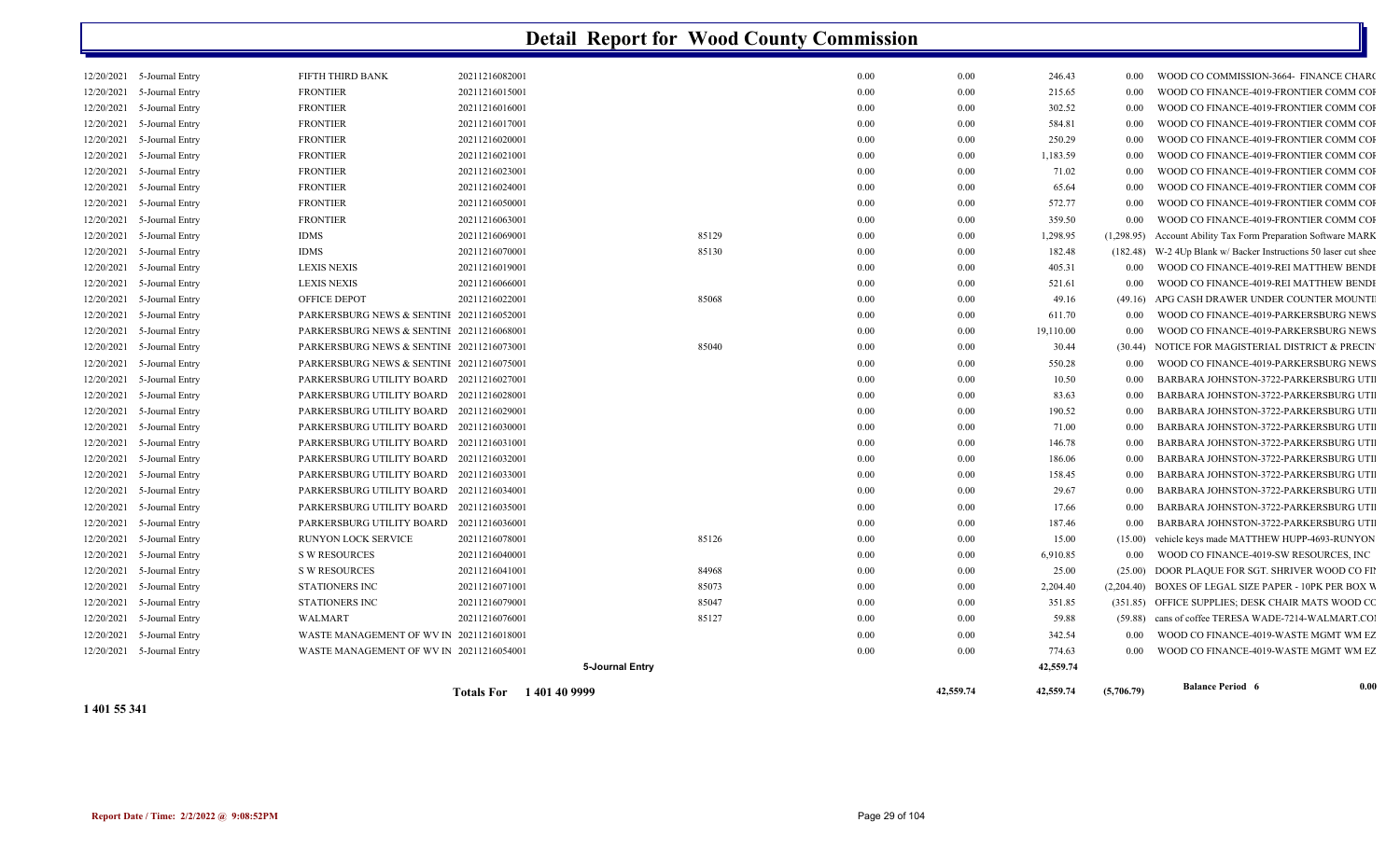| <b>Fund</b><br>$\mathbf{1}$<br>GENERAL FUND |                                | Account<br>401<br>COUNTY COMMISSION |                                      | Sub1<br>55<br>COMMODITIES      | Sub2<br>341                                             | SUPPLIES/MATERIALS                | Sub3             |                                 |                                   |          |                                                                 |           |
|---------------------------------------------|--------------------------------|-------------------------------------|--------------------------------------|--------------------------------|---------------------------------------------------------|-----------------------------------|------------------|---------------------------------|-----------------------------------|----------|-----------------------------------------------------------------|-----------|
|                                             | <b>YTD Budget</b><br>42,000.00 | <b>YTD Revisions</b><br>367.00      | <b>YTD Revised</b><br>42,367.00      | <b>YTD Debits</b><br>20,933.26 | <b>YTD Credits</b><br>0.00<br><b>Detail Records</b>     | <b>YTD Encumbered</b><br>1,814.94 |                  | <b>YTD Used</b><br>(20, 933.26) | <b>YTD</b> Available<br>19,618.80 |          | <b>Fiscal Year Beginning Bal</b><br>0.00                        |           |
| Date                                        | <b>Transaction</b>             | Vendor                              |                                      | <b>Invoice No</b>              | <b>Check No Purchase Order</b>                          |                                   | <b>Revisions</b> | <b>Debits</b>                   | <b>Credits</b>                    |          | <b>PO Amt Description</b>                                       |           |
| 12/2/2021                                   | 1-Purchase Order               | HODGINS ENGRAVING CO.               |                                      |                                | 85141                                                   |                                   | 0.00             | 0.00                            | $0.00\,$                          | 908.50   | REAMS OF 8 1/2 X 11 LINED PAPER FOR ORDERS                      |           |
| 12/6/2021                                   | 1-Purchase Order               |                                     | UNITED BANKCARD CENTER               |                                | 85158                                                   |                                   | 0.00             | 0.00                            | 0.00                              | 510.37   | CAMERA, CASE & MEMORY CARD FOR COMPLI                           |           |
| 12/9/2021                                   | 1-Purchase Order               |                                     | UNITED BANKCARD CENTER               |                                | 85184                                                   |                                   | 0.00             | 0.00                            | $0.00\,$                          |          | 8.76 CERTIFIED MAIL FEE - FOIA RESPONSE TO PEAS                 |           |
| 12/16/2021                                  | 1-Purchase Order               | <b>S W RESOURCES</b>                |                                      |                                | 85188                                                   |                                   | 0.00             | 0.00                            | $0.00\,$                          | 62.00    | STREET SIGN FOR BEAR HOLLOW DRIVE - reside                      |           |
| 12/23/2021                                  | 1-Purchase Order               |                                     | UNITED BANKCARD CENTER               |                                | 85240                                                   |                                   | 0.00             | 0.00                            | $0.00\,$                          |          | 71.49 MISC SUPPLIES - PAPER, TAPE, STAMP, MOUSE                 |           |
| 12/23/2021                                  | 1-Purchase Order               |                                     | WV SECRETARY OF STATE'S OFF          |                                | 85233                                                   |                                   | 0.00             | 0.00                            | $0.00\,$                          | 52.00    | NOTARY APPLICATION FEE - CAROLY BECKETT                         |           |
|                                             |                                |                                     |                                      |                                | 1-Purchase Order                                        |                                   |                  |                                 |                                   |          |                                                                 |           |
| 12/14/2021 2-Invoice                        |                                |                                     | UNITED BANKCARD CENTER               | 9799025078                     | 85050<br>172973                                         |                                   | 0.00             | 74.77                           | $0.00\,$                          |          | (74.77) COFFEE, CREAMER, SUGAR FOR JURORS                       |           |
| 12/14/2021 2-Invoice                        |                                |                                     | UNITED BANKCARD CENTER               | 114-0992240-077                | 85093<br>172973                                         |                                   | 0.00             | 44.92                           | 0.00                              |          | (44.92) Typewriter ribbons for parking lot ticket printer (EBAY |           |
| 12/14/2021 2-Invoice                        |                                |                                     | UNITED BANKCARD CENTER               | 114-0992240-077                | 172973<br>85093                                         |                                   | 0.00             | 32.77                           | 0.00                              |          | (20.00) Packing tape (AMAZON)                                   |           |
| 12/21/2021 2-Invoice                        |                                | THE STATE JOURNAL                   |                                      | 01172022                       | 172993                                                  |                                   | 0.00             | 60.00                           | $0.00\,$                          |          | 0.00 SUBSCRIPTION                                               |           |
| 12/21/2021                                  | 2-Invoice                      | THE STATE JOURNAL                   |                                      | 01172022                       | 172993                                                  |                                   | 0.00             | 60.00                           | 0.00                              |          | 0.00 SUBSCRIPTION                                               |           |
| 12/28/2021 2-Invoice                        |                                |                                     | WV SECRETARY OF STATE'S OFF 12212021 |                                | 173029<br>85233                                         |                                   | 0.00             | 52.00                           | 0.00                              |          | (52.00) NOTARY APPLICATION FEE - CAROLY BECKETT                 |           |
|                                             |                                |                                     |                                      |                                | 2-Invoice                                               |                                   |                  | 324.46                          |                                   |          |                                                                 |           |
|                                             | 12/20/2021 5-Journal Entry     | <b>FRONTIER</b>                     |                                      | 20211216020001                 |                                                         |                                   | 0.00             | 250.29                          | 0.00                              | 0.00     | WOOD CO FINANCE-4019-FRONTIER COMM COI                          |           |
|                                             | 12/20/2021 5-Journal Entry     | <b>STATIONERS INC</b>               |                                      | 20211216071001                 | 85073                                                   |                                   | 0.00             | 2,204.40                        | 0.00                              |          | (2,204.40) BOXES OF LEGAL SIZE PAPER - 10PK PER BOX W           |           |
|                                             |                                |                                     |                                      |                                | 5-Journal Entry                                         |                                   |                  | 2,454.69                        |                                   |          |                                                                 |           |
|                                             |                                |                                     |                                      | Totals For 1401 55 341         |                                                         |                                   |                  | 2,779.15                        |                                   | (782.97) | <b>Balance Period 6</b>                                         | 20,933.26 |
| 1 401 55 343                                |                                |                                     |                                      |                                |                                                         |                                   |                  |                                 |                                   |          |                                                                 |           |
| <b>Fund</b><br>1<br>GENERAL FUND            |                                | Account<br>401<br>COUNTY COMMISSION |                                      | Sub1<br>55<br>COMMODITIES      | Sub2<br>343                                             | AUTOMOBILE SUPPLIES               | Sub3             |                                 |                                   |          |                                                                 |           |
|                                             | <b>YTD Budget</b><br>5,500.00  | <b>YTD Revisions</b><br>0.00        | <b>YTD Revised</b><br>5,500.00       | <b>YTD Debits</b><br>1,651.75  | <b>YTD Credits</b><br>0.00                              | <b>YTD Encumbered</b><br>0.00     |                  | <b>YTD Used</b><br>(1, 651.75)  | <b>YTD</b> Available<br>3,848.25  |          | <b>Fiscal Year Beginning Bal</b><br>0.00                        |           |
| <b>Date</b>                                 | <b>Transaction</b>             | <b>Vendor</b>                       |                                      | <b>Invoice No</b>              | <b>Detail Records</b><br><b>Check No Purchase Order</b> |                                   | <b>Revisions</b> | <b>Debits</b>                   | <b>Credits</b>                    |          | <b>PO Amt Description</b>                                       |           |
| 12/14/2021                                  | 2-Invoice                      | ENGLEFIELD OIL COMPANY              |                                      | IN-557680                      | 172950<br>85051                                         |                                   | 0.00             | 246.07                          | 0.00                              |          | (246.07) FUEL FOR MOUNTWOOD                                     |           |
| 12/14/2021 2-Invoice                        |                                | ENGLEFIELD OIL COMPANY              |                                      | IN-557680                      | 172950<br>85051                                         |                                   | 0.00             | 134.73                          | 0.00                              |          | (134.73) FUEL FOR COMPLIANCE                                    |           |
|                                             |                                |                                     |                                      |                                | 2-Invoice                                               |                                   |                  | 380.80                          |                                   |          |                                                                 |           |
| 1 401 70 104                                |                                |                                     |                                      | Totals For 1401 55 343         |                                                         |                                   |                  | 380.80                          |                                   | (380.80) | <b>Balance Period 6</b>                                         | 1,651.75  |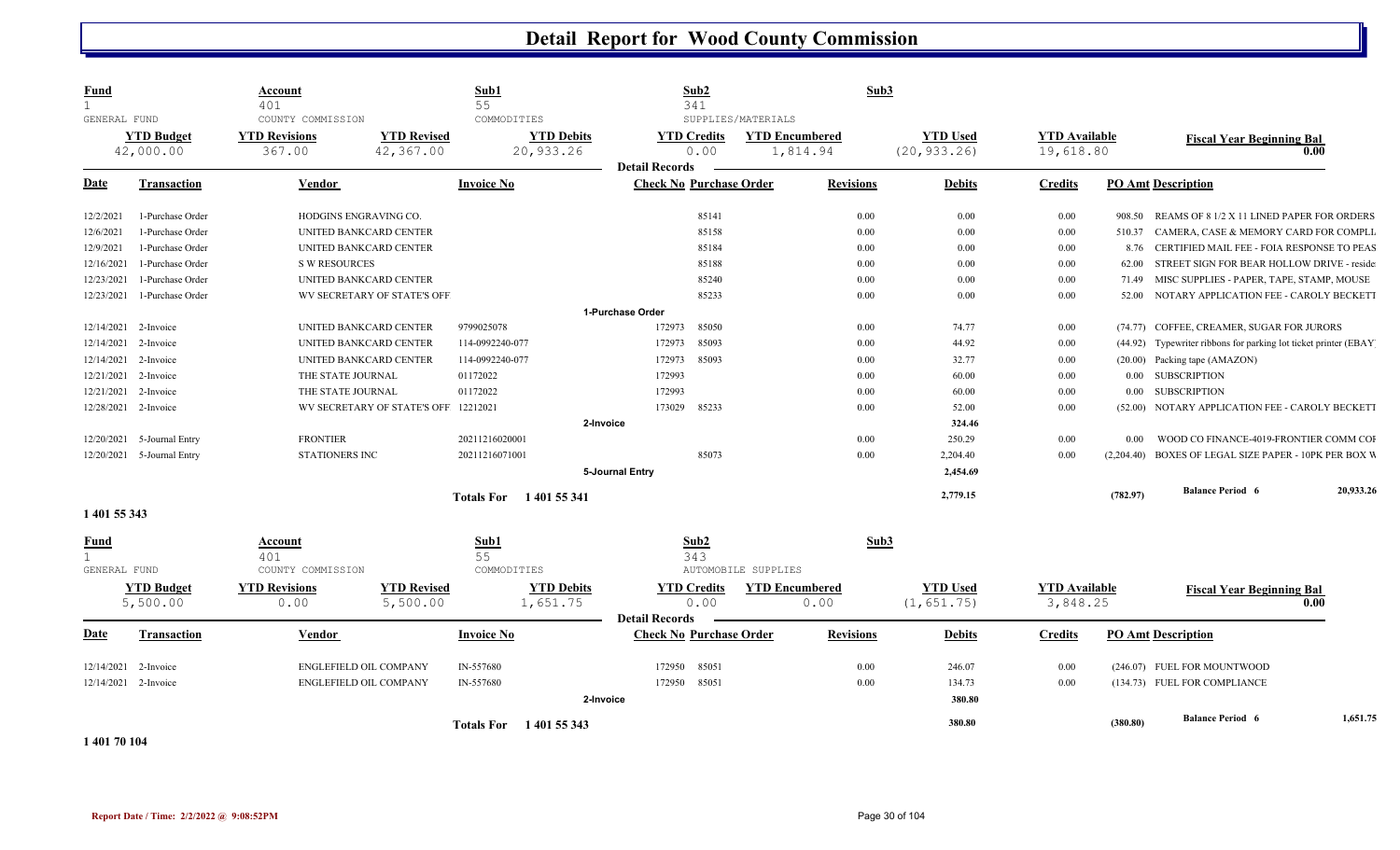| <b>Fund</b><br>$\mathbf{1}$                 |                                     | <u>Account</u><br>401                                                                |                                                                     | Sub1<br>70                                            | Sub2<br>104                                                                          | Sub3                          |                                       |                                  |                                                                                                              |        |
|---------------------------------------------|-------------------------------------|--------------------------------------------------------------------------------------|---------------------------------------------------------------------|-------------------------------------------------------|--------------------------------------------------------------------------------------|-------------------------------|---------------------------------------|----------------------------------|--------------------------------------------------------------------------------------------------------------|--------|
| GENERAL FUND                                | <b>YTD Budget</b><br>0.00           | COUNTY COMMISSION<br><b>YTD Revisions</b><br>0.00                                    | <b>YTD Revised</b><br>0.00                                          | CONTRIBUTIONS                                         | SOCIAL SECURITY<br><b>YTD Debits</b><br><b>YTD Credits</b><br>136.26<br>0.00         | <b>YTD Encumbered</b><br>0.00 | <b>YTD Used</b><br>(136.26)           | <b>YTD</b> Available<br>(136.26) | <b>Fiscal Year Beginning Bal</b><br>0.00                                                                     |        |
| Date                                        | <b>Transaction</b>                  | <b>Vendor</b>                                                                        |                                                                     | <b>Invoice No</b>                                     | <b>Detail Records</b><br><b>Check No Purchase Order</b>                              | <b>Revisions</b>              | <b>Debits</b>                         | <b>Credits</b>                   | <b>PO Amt Description</b>                                                                                    |        |
| 12/15/2021                                  | 2-Invoice                           |                                                                                      | DEPARTMENT OF TREASURY                                              | 20211215-00                                           | 3788                                                                                 | 0.00                          | 18.16                                 | 0.00                             | $0.00$ FICA                                                                                                  |        |
|                                             | 12/15/2021 2-Invoice                |                                                                                      | DEPARTMENT OF TREASURY                                              | 20211215-00                                           | 3788<br>2-Invoice                                                                    | 0.00                          | 4.26<br>22.42                         | 0.00                             | $0.00$ MED                                                                                                   |        |
| 140170106                                   |                                     |                                                                                      |                                                                     | <b>Totals For</b> 140170104                           |                                                                                      |                               | 22.42                                 |                                  | <b>Balance Period 6</b>                                                                                      | 136.26 |
| Fund<br>$\mathbf{1}$<br>GENERAL FUND        |                                     | <b>Account</b><br>401<br>COUNTY COMMISSION                                           |                                                                     | Sub1<br>70<br>CONTRIBUTIONS                           | Sub2<br>106<br>RETIREMENT                                                            | Sub3                          |                                       |                                  |                                                                                                              |        |
|                                             | <b>YTD Budget</b><br>0.00           | <b>YTD Revisions</b><br>0.00                                                         | <b>YTD Revised</b><br>0.00                                          |                                                       | <b>YTD Debits</b><br><b>YTD Credits</b><br>207.99<br>0.00                            | <b>YTD Encumbered</b><br>0.00 | <b>YTD Used</b><br>(207.99)           | <b>YTD Available</b><br>(207.99) | <b>Fiscal Year Beginning Bal</b><br>0.00                                                                     |        |
| Date                                        | <b>Transaction</b>                  | Vendor                                                                               |                                                                     | <b>Invoice No</b>                                     | <b>Detail Records</b><br><b>Check No Purchase Order</b>                              | <b>Revisions</b>              | <b>Debits</b>                         | <b>Credits</b>                   | <b>PO Amt Description</b>                                                                                    |        |
| 12/15/2021                                  | 2-Invoice<br>12/15/2021 2-Invoice   |                                                                                      | WV DEPUTY SHERIFF'S RETIREM 20211215-00<br>WV PUBLIC EMP RETIREMENT | 20211215-00                                           | 3803<br>3804<br>2-Invoice                                                            | 0.00<br>0.00                  | 15.41<br>17.90<br>33.31               | 0.00<br>0.00                     | <b>DEP-RETIRE</b><br>$0.00\,$<br><b>RETIREMENT</b><br>$0.00\,$                                               |        |
|                                             | 1 401 70 568 3006                   |                                                                                      |                                                                     | <b>Totals For</b>                                     | 140170106                                                                            |                               | 33.31                                 |                                  | <b>Balance Period 6</b>                                                                                      | 207.99 |
| <u>Fund</u><br>$\mathbf{1}$<br>GENERAL FUND |                                     | <b>Account</b><br>401<br>COUNTY COMMISSION                                           |                                                                     | Sub1<br>70<br>CONTRIBUTIONS                           | Sub2<br>568                                                                          | Sub3<br>OTHER CONTRIBUTIONS   | 3006<br>HEALTH MEMBERSHIP REIMBURSEMI |                                  |                                                                                                              |        |
|                                             | <b>YTD Budget</b><br>6,000.00       | <b>YTD Revisions</b><br>0.00                                                         | <b>YTD Revised</b><br>6,000.00                                      |                                                       | <b>YTD Debits</b><br><b>YTD Credits</b><br>1,861.96<br>0.00<br><b>Detail Records</b> | <b>YTD</b> Encumbered<br>0.00 | <b>YTD Used</b><br>(1, 861.96)        | <b>YTD Available</b><br>4,138.04 | <b>Fiscal Year Beginning Bal</b><br>0.00                                                                     |        |
| Date                                        | <b>Transaction</b>                  | Vendor                                                                               |                                                                     | <b>Invoice No</b>                                     | <b>Check No Purchase Order</b>                                                       | <b>Revisions</b>              | <b>Debits</b>                         | <b>Credits</b>                   | <b>PO Amt Description</b>                                                                                    |        |
| 12/15/2021<br>12/15/2021<br>12/15/2021      | 2-Invoice<br>2-Invoice<br>2-Invoice | <b>BARKER CHELSEA N.</b><br><b>BLATT WILLIAM ANTHONY</b><br><b>ESCANDON HERNANDO</b> |                                                                     | 10-00275327-REG<br>10-00275269-REG<br>10-00275368-REG | 275327<br>275269<br>275368                                                           | 0.00<br>0.00<br>0.00          | 28.04<br>40.00<br>34.42               | 0.00<br>0.00<br>0.00             | <b>BARKER CHELSEA N.</b><br>0.00<br><b>BLATT WILLIAM ANTHONY</b><br>0.00<br><b>ESCANDON HERNANDO</b><br>0.00 |        |
| 12/15/2021<br>12/15/2021<br>12/15/2021      | 2-Invoice<br>2-Invoice<br>2-Invoice | <b>MARLOW TYLER D.</b><br>PENNINGTON SUE ANNE                                        | HOCKENBERRY CHRISTINA L                                             | 10-00275184-REG<br>10-00275295-REG<br>10-00275187-REG | 275184<br>275295<br>275187                                                           | 0.00<br>0.00<br>0.00          | 40.00<br>40.00<br>40.00               | 0.00<br>0.00<br>0.00             | HOCKENBERRY CHRISTINA L<br>0.00<br>MARLOW TYLER D.<br>$0.00\,$<br>PENNINGTON SUE ANNE<br>$0.00\,$            |        |
| 12/15/2021                                  | 2-Invoice<br>12/15/2021 2-Invoice   | RITCHIE MICHAEL B<br>SINGER JANA L.                                                  |                                                                     | 10-00275305-REG<br>10-00275377-REG                    | 275305<br>275377                                                                     | 0.00<br>0.00                  | 40.00<br>40.00                        | 0.00<br>0.00                     | RITCHIE MICHAEL B<br>0.00<br>0.00 SINGER JANA L.                                                             |        |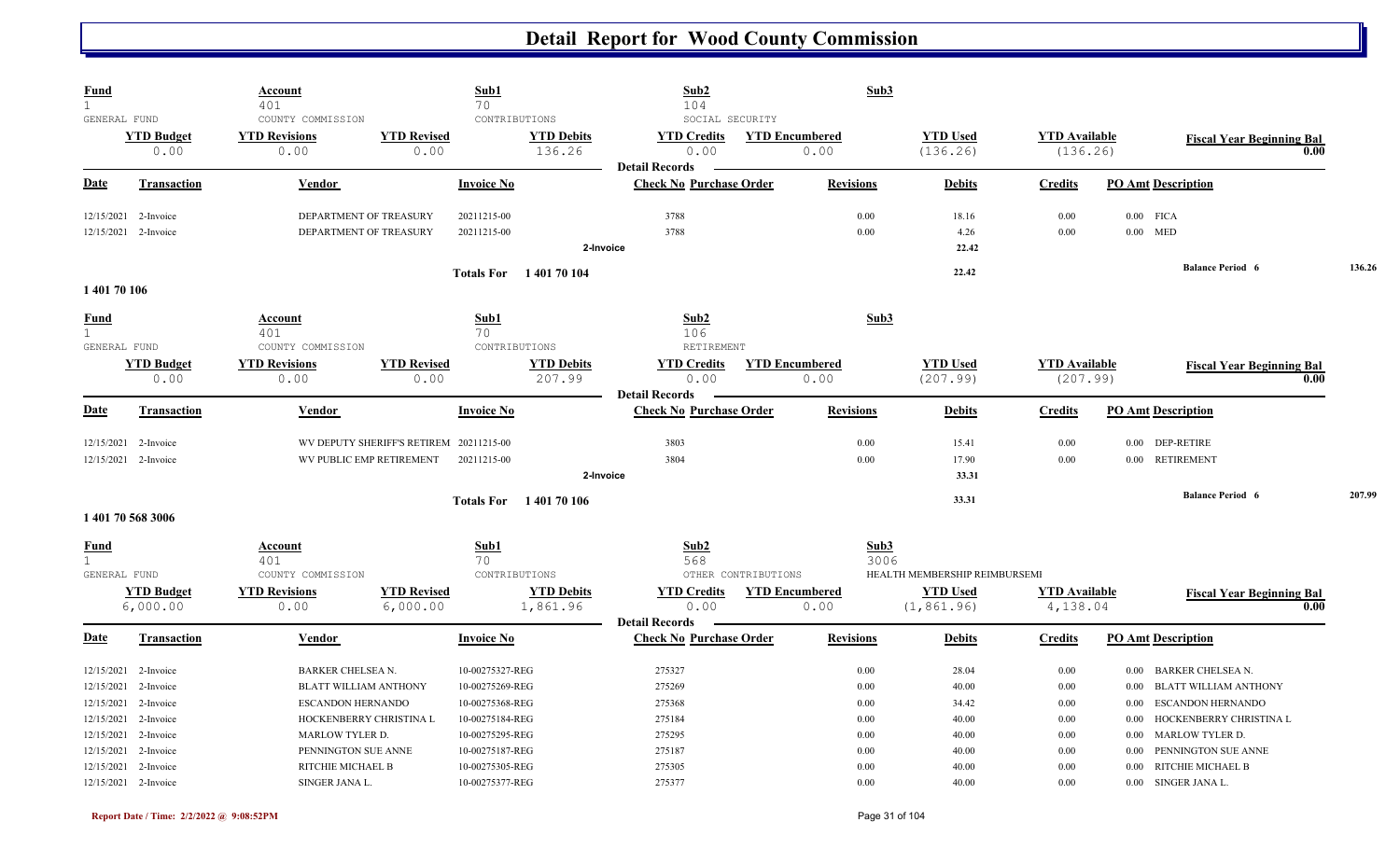|                                              |                                 |                                              |                                  |                                                       | <b>Detail Report for Wood County Commission</b>         |                               |                                  |                                     |                                                   |           |
|----------------------------------------------|---------------------------------|----------------------------------------------|----------------------------------|-------------------------------------------------------|---------------------------------------------------------|-------------------------------|----------------------------------|-------------------------------------|---------------------------------------------------|-----------|
|                                              |                                 |                                              |                                  |                                                       | 2-Invoice                                               |                               | 302.46                           |                                     | <b>Balance Period 6</b>                           | 1,861.96  |
| 1 402 10 101                                 |                                 |                                              |                                  | <b>Totals For</b><br>1401705683006                    |                                                         |                               | 302.46                           |                                     |                                                   |           |
| <u>Fund</u>                                  |                                 | <b>Account</b>                               |                                  | Sub1                                                  | Sub2                                                    | Sub <sub>3</sub>              |                                  |                                     |                                                   |           |
| $\mathbf{1}$                                 |                                 | 402                                          |                                  | 10                                                    | 101                                                     |                               |                                  |                                     |                                                   |           |
| GENERAL FUND                                 | <b>YTD Budget</b><br>62,093.00  | COUNTY CLERK<br><b>YTD Revisions</b><br>0.00 | <b>YTD Revised</b><br>62,093.00  | PERSONAL SERVICES<br><b>YTD Debits</b><br>31,046.52   | ELECTED OFFICIALS<br><b>YTD Credits</b><br>0.00         | <b>YTD Encumbered</b><br>0.00 | <b>YTD Used</b><br>(31, 046.52)  | <b>YTD Available</b><br>31,046.48   | <b>Fiscal Year Beginning Bal</b><br>0.00          |           |
| <b>Date</b>                                  | <b>Transaction</b>              | <b>Vendor</b>                                |                                  | <b>Invoice No</b>                                     | <b>Detail Records</b><br><b>Check No Purchase Order</b> | <b>Revisions</b>              | <b>Debits</b>                    | <b>Credits</b>                      | <b>PO Amt Description</b>                         |           |
| 12/15/2021<br>12/30/2021 2-Invoice           | 2-Invoice                       | RHODES MARK D.<br>RHODES MARK D.             |                                  | 10-00275188-REG<br>10-00275405-REG                    | 275188<br>275405<br>2-Invoice                           | 0.00<br>0.00                  | 2,587.21<br>2,587.21<br>5,174.42 | 0.00<br>0.00                        | RHODES MARK D.<br>$0.00\,$<br>0.00 RHODES MARK D. |           |
| 1 402 10 103                                 |                                 |                                              |                                  | Totals For 1402 10 101                                |                                                         |                               | 5,174.42                         |                                     | <b>Balance Period 6</b>                           | 31,046.52 |
|                                              |                                 |                                              |                                  |                                                       |                                                         |                               |                                  |                                     |                                                   |           |
| <u>Fund</u>                                  |                                 | Account<br>402                               |                                  | Sub1<br>10                                            | Sub2<br>103                                             | Sub3                          |                                  |                                     |                                                   |           |
| GENERAL FUND                                 | <b>YTD Budget</b><br>601,083.00 | COUNTY CLERK<br><b>YTD Revisions</b><br>0.00 | <b>YTD Revised</b><br>601,083.00 | PERSONAL SERVICES<br><b>YTD Debits</b><br>293, 158.98 | SALARIES-DEPUTIES<br><b>YTD Credits</b><br>0.00         | <b>YTD Encumbered</b><br>0.00 | <b>YTD Used</b><br>(293, 158.98) | <b>YTD</b> Available<br>307, 924.02 | <b>Fiscal Year Beginning Bal</b><br>0.00          |           |
| <b>Date</b>                                  | <b>Transaction</b>              | Vendor                                       |                                  | <b>Invoice No</b>                                     | <b>Detail Records</b><br><b>Check No Purchase Order</b> | <b>Revisions</b>              | <b>Debits</b>                    | <b>Credits</b>                      | <b>PO Amt Description</b>                         |           |
| 12/15/2021 2-Invoice                         |                                 | <b>BEARY ELIZABETH</b>                       |                                  | 10-00275176-REG                                       | 275176                                                  | 0.00                          | 1,550.00                         | 0.00                                | 0.00 BEARY ELIZABETH                              |           |
| 12/15/2021 2-Invoice                         |                                 | BECKETT CAROLYN J.                           |                                  | 10-00275177-REG                                       | 275177                                                  | 0.00                          | 1,550.00                         | 0.00                                | BECKETT CAROLYN J.<br>$0.00\,$                    |           |
| 12/15/2021 2-Invoice                         |                                 | BOWMAN DONNA M.                              |                                  | 10-00275178-REG                                       | 275178                                                  | 0.00                          | 1,550.00                         | 0.00                                | BOWMAN DONNA M.<br>$0.00\,$                       |           |
| 12/15/2021 2-Invoice                         |                                 | CROSS ALISHA D                               |                                  | 10-00275179-REG                                       | 275179                                                  | 0.00                          | 1,450.00                         | 0.00                                | CROSS ALISHA D<br>$0.00\,$                        |           |
| 12/15/2021                                   | 2-Invoice                       | DEVORE MARTHA JANE                           |                                  | 10-00275180-REG                                       | 275180                                                  | 0.00                          | 1,600.00                         | 0.00                                | DEVORE MARTHA JANE<br>0.00                        |           |
| 12/15/2021                                   | 2-Invoice                       | DOTSON LESLIE RENEE                          |                                  | 10-00275181-REG                                       | 275181                                                  | 0.00                          | 1,600.00                         | 0.00                                | DOTSON LESLIE RENEE<br>$0.00\,$                   |           |
| 12/15/2021                                   | 2-Invoice                       | DYE BRENDA D.                                |                                  | 10-00275182-REG                                       | 275182                                                  | 0.00                          | 1,550.00                         | 0.00                                | DYE BRENDA D.<br>0.00                             |           |
| 12/15/2021                                   | 2-Invoice                       | <b>GARRETT DIANA KAY</b>                     |                                  | 10-00275183-REG                                       | 275183                                                  | 0.00                          | 1,600.00                         | 0.00                                | <b>GARRETT DIANA KAY</b><br>$0.00\,$              |           |
| 12/15/2021 2-Invoice                         |                                 |                                              | HOCKENBERRY CHRISTINA L          | 10-00275184-REG                                       | 275184                                                  | 0.00                          | 1,600.00                         | 0.00                                | HOCKENBERRY CHRISTINA L<br>$0.00\,$               |           |
| 12/15/2021 2-Invoice                         |                                 |                                              | JOHNSTON BARBARA A.              | 10-00275185-REG                                       | 275185                                                  | $0.00\,$                      | 1,830.00                         | 0.00                                | 0.00 JOHNSTON BARBARA A.                          |           |
| 12/15/2021 2-Invoice                         |                                 | MOORE KRISTIN N                              |                                  | 10-00275186-REG                                       | 275186                                                  | $0.00\,$                      | 1,550.00                         | 0.00                                | 0.00 MOORE KRISTIN N                              |           |
| 12/15/2021 2-Invoice                         |                                 |                                              | PENNINGTON SUE ANNE              | 10-00275187-REG                                       | 275187                                                  | 0.00                          | 1,425.00                         | 0.00                                | 0.00 PENNINGTON SUE ANNE                          |           |
| 12/15/2021 2-Invoice                         |                                 | <b>SMIRI SOUMIA</b>                          |                                  | 10-00275189-REG                                       | 275189                                                  | 0.00                          | 1,400.00                         | 0.00                                | 0.00 SMIRI SOUMIA                                 |           |
| 12/15/2021 2-Invoice                         |                                 |                                              | SPRADLING HEATHER N              | 10-00275190-REG                                       | 275190                                                  | $0.00\,$                      | 1,550.00                         | 0.00                                | 0.00 SPRADLING HEATHER N                          |           |
| 12/15/2021 2-Invoice<br>12/15/2021 2-Invoice |                                 | STEPHENS ALIKKA<br><b>WADE CYNDIE</b>        |                                  | 10-00275191-REG<br>10-00275192-REG                    | 275191<br>275192                                        | $0.00\,$<br>0.00              | 1,475.00<br>1,400.00             | 0.00<br>0.00                        | 0.00 STEPHENS ALIKKA<br>0.00 WADE CYNDIE          |           |
| 12/16/2021 2-Invoice                         |                                 |                                              | HIGHMARK WEST VIRGINIA           | F211214A0129                                          | 3790                                                    | 0.00                          | 682.45                           | 0.00                                | $0.00$ HRA                                        |           |
| 12/30/2021 2-Invoice                         |                                 | <b>BEARY ELIZABETH</b>                       |                                  | 10-00275393-REG                                       | 275393                                                  | $0.00\,$                      | 1,550.00                         | 0.00                                | 0.00 BEARY ELIZABETH                              |           |
| 12/30/2021 2-Invoice                         |                                 | BECKETT CAROLYN J.                           |                                  | 10-00275394-REG                                       | 275394                                                  | 0.00                          | 286.14                           | 0.00                                | 0.00 BECKETT CAROLYN J.                           |           |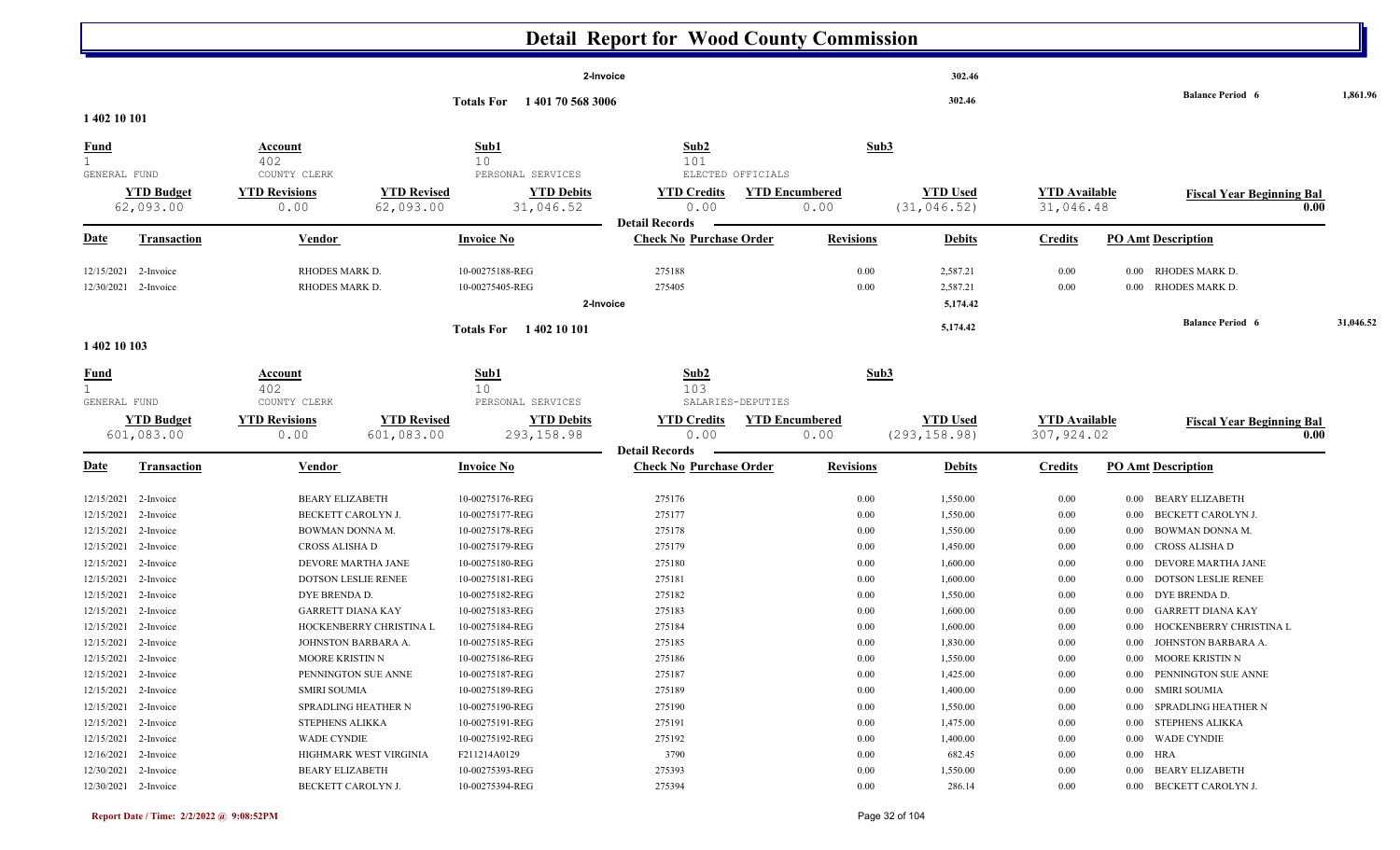| 1 402 10 104 |                      |                            |                                   |           |      |           |          |                                 |            |
|--------------|----------------------|----------------------------|-----------------------------------|-----------|------|-----------|----------|---------------------------------|------------|
|              |                      |                            | 1 402 10 103<br><b>Totals For</b> |           |      | 48,778.59 |          | <b>Balance Period 6</b>         | 293,158.98 |
|              |                      |                            |                                   | 2-Invoice |      | 48,778.59 |          |                                 |            |
|              | 12/30/2021 2-Invoice | <b>WADE CYNDIE</b>         | 10-00275409-REG                   | 275409    | 0.00 | 1,400.00  | 0.00     | 0.00 WADE CYNDIE                |            |
|              | 12/30/2021 2-Invoice | STEPHENS ALIKKA            | 10-00275408-REG                   | 275408    | 0.00 | 1,475.00  | $0.00\,$ | 0.00 STEPHENS ALIKKA            |            |
| 12/30/2021   | 2-Invoice            | SPRADLING HEATHER N        | 10-00275407-REG                   | 275407    | 0.00 | 1,550.00  | $0.00\,$ | SPRADLING HEATHER N<br>0.00     |            |
| 12/30/2021   | 2-Invoice            | <b>SMIRI SOUMIA</b>        | 10-00275406-REG                   | 275406    | 0.00 | 1,400.00  | $0.00\,$ | 0.00 SMIRI SOUMIA               |            |
|              | 12/30/2021 2-Invoice | PENNINGTON SUE ANNE        | 10-00275404-REG                   | 275404    | 0.00 | 1,425.00  | $0.00\,$ | 0.00 PENNINGTON SUE ANNE        |            |
|              | 12/30/2021 2-Invoice | MOORE KRISTIN N            | 10-00275403-REG                   | 275403    | 0.00 | 1,550.00  | $0.00\,$ | 0.00 MOORE KRISTIN N            |            |
| 12/30/2021   | 2-Invoice            | JOHNSTON BARBARA A.        | 10-00275402-REG                   | 275402    | 0.00 | 1,830.00  | $0.00\,$ | JOHNSTON BARBARA A.<br>$0.00\,$ |            |
|              | 12/30/2021 2-Invoice | HOCKENBERRY CHRISTINA L    | 10-00275401-REG                   | 275401    | 0.00 | 1,600.00  | $0.00\,$ | 0.00 HOCKENBERRY CHRISTINA L    |            |
| 12/30/2021   | 2-Invoice            | <b>GARRETT DIANA KAY</b>   | 10-00275400-REG                   | 275400    | 0.00 | 1,600.00  | $0.00\,$ | 0.00 GARRETT DIANA KAY          |            |
| 12/30/2021   | 2-Invoice            | DYE BRENDA D.              | 10-00275399-REG                   | 275399    | 0.00 | 1,550.00  | $0.00\,$ | 0.00 DYE BRENDA D.              |            |
| 12/30/2021   | 2-Invoice            | <b>DOTSON LESLIE RENEE</b> | 10-00275398-REG                   | 275398    | 0.00 | 1,600.00  | $0.00\,$ | 0.00 DOTSON LESLIE RENEE        |            |
|              | 12/30/2021 2-Invoice | DEVORE MARTHA JANE         | 10-00275397-REG                   | 275397    | 0.00 | 1,600.00  | $0.00\,$ | 0.00 DEVORE MARTHA JANE         |            |
|              | 12/30/2021 2-Invoice | CROSS ALISHA D             | 10-00275396-REG                   | 275396    | 0.00 | 1,450.00  | $0.00\,$ | 0.00 CROSS ALISHA D             |            |
|              | 12/30/2021 2-Invoice | BOWMAN DONNA M.            | 10-00275395-REG                   | 275395    | 0.00 | 1,550.00  | $0.00\,$ | 0.00 BOWMAN DONNA M.            |            |

| <b>Fund</b>          |                                 | <b>Account</b><br>402        |                                  | Sub1<br>10                                   | Sub2<br>104                                             |                               | Sub3                            |                                     |                           |                                          |           |
|----------------------|---------------------------------|------------------------------|----------------------------------|----------------------------------------------|---------------------------------------------------------|-------------------------------|---------------------------------|-------------------------------------|---------------------------|------------------------------------------|-----------|
| GENERAL FUND         |                                 | COUNTY CLERK                 |                                  | PERSONAL SERVICES                            | SOCIAL SECURITY                                         |                               |                                 |                                     |                           |                                          |           |
|                      | <b>YTD Budget</b><br>50,848.00  | <b>YTD Revisions</b><br>0.00 | <b>YTD Revised</b><br>50,848.00  | <b>YTD Debits</b><br>23,702.27               | <b>YTD Credits</b><br>0.00                              | <b>YTD Encumbered</b><br>0.00 | <b>YTD Used</b><br>(23, 702.27) | <b>YTD</b> Available<br>27, 145. 73 |                           | <b>Fiscal Year Beginning Bal</b><br>0.00 |           |
| <b>Date</b>          | <b>Transaction</b>              | Vendor                       |                                  | <b>Invoice No</b>                            | <b>Detail Records</b><br><b>Check No Purchase Order</b> | <b>Revisions</b>              | <b>Debits</b>                   | <b>Credits</b>                      | <b>PO Amt Description</b> |                                          |           |
| 12/15/2021           | 2-Invoice                       |                              | DEPARTMENT OF TREASURY           | 20211215-00                                  | 3788                                                    | 0.00                          | 1,603.14                        | 0.00                                | $0.00$ FICA               |                                          |           |
| 12/15/2021 2-Invoice |                                 |                              | DEPARTMENT OF TREASURY           | 20211215-00                                  | 3788                                                    | 0.00                          | 374.91                          | 0.00                                | $0.00$ MED                |                                          |           |
| 12/30/2021 2-Invoice |                                 |                              | DEPARTMENT OF TREASURY           | 20211230-00                                  | 3796                                                    | 0.00                          | 1,539.20                        | 0.00                                | $0.00$ FICA               |                                          |           |
| 12/30/2021 2-Invoice |                                 |                              | DEPARTMENT OF TREASURY           | 20211230-00                                  | 3796                                                    | 0.00                          | 359.98                          | 0.00                                | $0.00$ MED                |                                          |           |
|                      |                                 |                              |                                  |                                              | 2-Invoice                                               |                               | 3,877.23                        |                                     |                           |                                          |           |
|                      |                                 |                              |                                  | <b>Totals For</b><br>1402 10 104             |                                                         |                               | 3,877.23                        |                                     |                           | <b>Balance Period 6</b>                  | 23,702.27 |
| 1 402 10 105         |                                 |                              |                                  |                                              |                                                         |                               |                                 |                                     |                           |                                          |           |
| <b>Fund</b>          |                                 | Account<br>402               |                                  | $\underline{\text{Sub1}}$<br>10 <sup>1</sup> | Sub2<br>105                                             |                               | Sub3                            |                                     |                           |                                          |           |
| GENERAL FUND         |                                 | COUNTY CLERK                 |                                  | PERSONAL SERVICES                            |                                                         | INSURANCE PREMIUM             |                                 |                                     |                           |                                          |           |
|                      | <b>YTD Budget</b><br>236,910.00 | <b>YTD Revisions</b><br>0.00 | <b>YTD Revised</b><br>236,910.00 | <b>YTD Debits</b><br>96,034.90               | <b>YTD Credits</b><br>0.00                              | <b>YTD Encumbered</b><br>0.00 | <b>YTD Used</b><br>(96, 034.90) | <b>YTD</b> Available<br>140,875.10  |                           | <b>Fiscal Year Beginning Bal</b><br>0.00 |           |
| <b>Date</b>          | <b>Transaction</b>              | Vendor                       |                                  | <b>Invoice No</b>                            | <b>Detail Records</b><br><b>Check No Purchase Order</b> | <b>Revisions</b>              | <b>Debits</b>                   | <b>Credits</b>                      | <b>PO Amt Description</b> |                                          |           |
| 12/14/2021 2-Invoice |                                 |                              | HIGHMARK WEST VIRGINIA           | F211207S3831                                 | 3784                                                    | 0.00                          | 446.43                          | 0.00                                | $0.00$ HRA                |                                          |           |
| 12/28/2021 2-Invoice |                                 |                              | HIGHMARK WEST VIRGINIA           | F211221A8950                                 | 3793                                                    | 0.00                          | 719.21                          | 0.00                                | $0.00$ HRA                |                                          |           |
| 12/31/2021 2-Invoice |                                 |                              | HIGHMARK WEST VIRGINIA           | F211228A0748                                 | 3795                                                    | 0.00                          | 1,616.35                        | 0.00                                | $0.00$ HRA                |                                          |           |

**Report Date / Time: 2/2/2022 @ 9:08:52PM** Page 33 of 104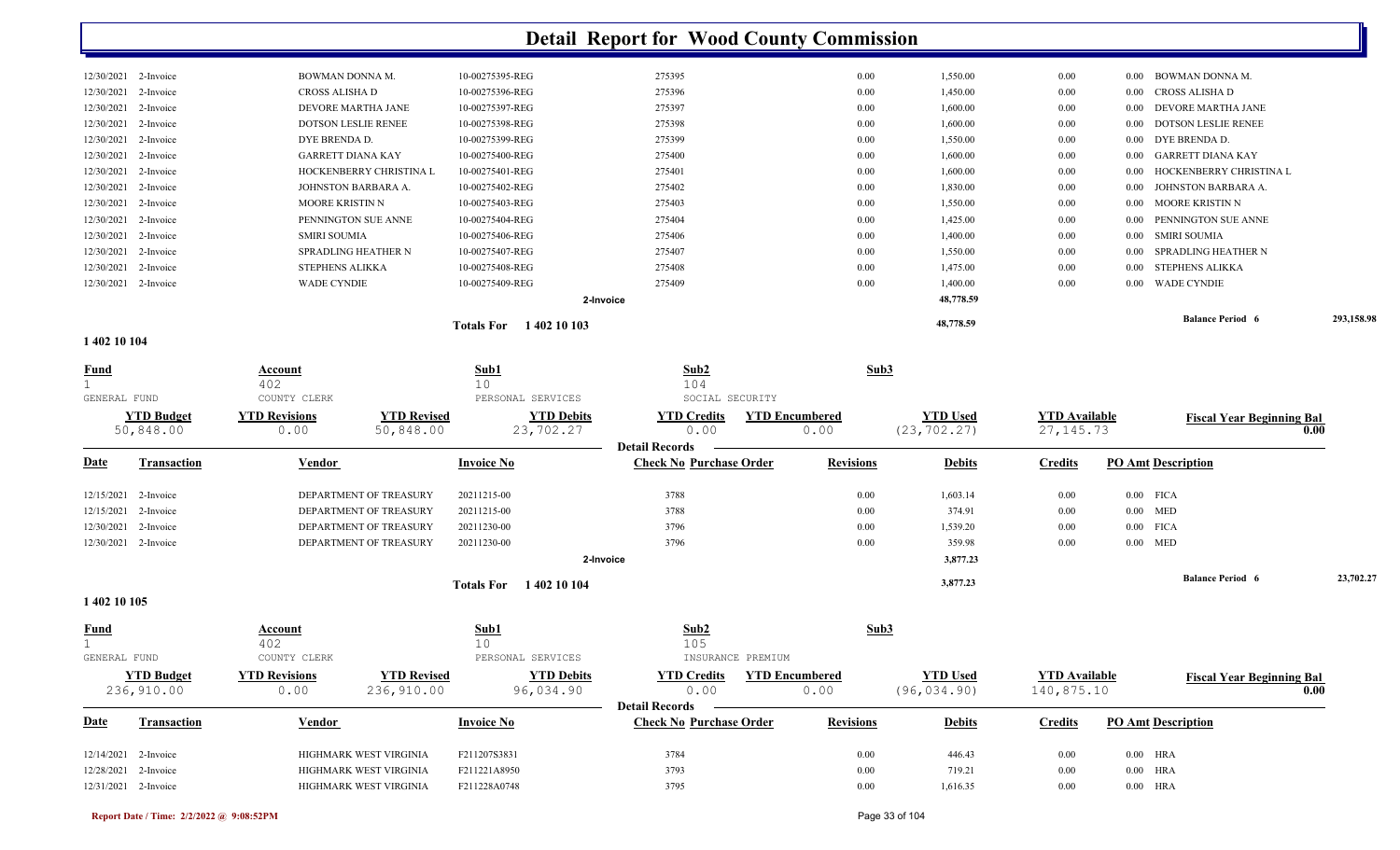|                                             |                                                          |                                                                       |                                                                                                      | <b>Detail Report for Wood County Commission</b>                                  |                                       |                                  |                                   |                                                                                                        |           |
|---------------------------------------------|----------------------------------------------------------|-----------------------------------------------------------------------|------------------------------------------------------------------------------------------------------|----------------------------------------------------------------------------------|---------------------------------------|----------------------------------|-----------------------------------|--------------------------------------------------------------------------------------------------------|-----------|
| 1 402 10 106                                |                                                          |                                                                       | Totals For 1402 10 105                                                                               | 2-Invoice                                                                        |                                       | 2,781.99<br>2,781.99             |                                   | <b>Balance Period 6</b>                                                                                | 96,034.90 |
| <u>Fund</u><br>$\mathbf{1}$<br>GENERAL FUND | <b>YTD Budget</b><br>66,468.00                           | <b>Account</b><br>402<br>COUNTY CLERK<br><b>YTD Revisions</b><br>0.00 | Sub1<br>10<br>PERSONAL SERVICES<br><b>YTD Revised</b><br><b>YTD Debits</b><br>66,468.00<br>32,264.50 | Sub2<br>106<br>RETIREMENT<br><b>YTD Credits</b><br>0.00<br><b>Detail Records</b> | Sub3<br><b>YTD Encumbered</b><br>0.00 | <b>YTD Used</b><br>(32, 264.50)  | <b>YTD Available</b><br>34,203.50 | <b>Fiscal Year Beginning Bal</b>                                                                       | 0.00      |
| <b>Date</b>                                 | <b>Transaction</b>                                       | <b>Vendor</b>                                                         | <b>Invoice No</b>                                                                                    | <b>Check No Purchase Order</b>                                                   | <b>Revisions</b>                      | <b>Debits</b>                    | <b>Credits</b>                    | <b>PO Amt Description</b>                                                                              |           |
| 12/15/2021                                  | 2-Invoice<br>12/30/2021 2-Invoice                        |                                                                       | WV PUBLIC EMP RETIREMENT<br>20211215-00<br>WV PUBLIC EMP RETIREMENT<br>20211230-00                   | 3804<br>3804<br>2-Invoice                                                        | 0.00<br>0.00                          | 2,718.92<br>2,608.63<br>5,327.55 | 0.00<br>0.00                      | 0.00 RETIREMENT<br>0.00 RETIREMENT                                                                     |           |
| 1402 10 108                                 |                                                          |                                                                       | Totals For 1402 10 106                                                                               |                                                                                  |                                       | 5,327.55                         |                                   | <b>Balance Period 6</b>                                                                                | 32,264.50 |
| <b>Fund</b><br>1<br>GENERAL FUND            |                                                          | <u>Account</u><br>402<br>COUNTY CLERK                                 | Sub1<br>10<br>PERSONAL SERVICES                                                                      | Sub <sub>2</sub><br>108<br>OVERTIME                                              | Sub3                                  |                                  |                                   |                                                                                                        |           |
|                                             | <b>YTD Budget</b><br>1,500.00                            | <b>YTD Revisions</b><br>0.00                                          | <b>YTD Revised</b><br><b>YTD Debits</b><br>677.59<br>1,500.00                                        | <b>YTD Credits</b><br>0.00<br><b>Detail Records</b>                              | <b>YTD Encumbered</b><br>0.00         | <b>YTD Used</b><br>(677.59)      | <b>YTD Available</b><br>822.41    | <b>Fiscal Year Beginning Bal</b>                                                                       | 0.00      |
| <b>Date</b>                                 | <b>Transaction</b>                                       | <b>Vendor</b>                                                         | <b>Invoice No</b>                                                                                    | <b>Check No Purchase Order</b>                                                   | <b>Revisions</b>                      | <b>Debits</b>                    | <b>Credits</b>                    | <b>PO Amt Description</b>                                                                              |           |
|                                             | 12/30/2021 2-Invoice                                     | DEVORE MARTHA JANE                                                    | 10-00275397-REG                                                                                      | 275397<br>2-Invoice                                                              | 0.00                                  | 83.07<br>83.07                   | 0.00                              | 0.00 DEVORE MARTHA JANE                                                                                |           |
| 1 402 40 220                                |                                                          |                                                                       | Totals For 1402 10 108                                                                               |                                                                                  |                                       | 83.07                            |                                   | <b>Balance Period 6</b>                                                                                | 677.59    |
| <b>Fund</b><br>$\mathbf{1}$<br>GENERAL FUND |                                                          | <u>Account</u><br>402<br>COUNTY CLERK                                 | Sub1<br>40<br>CONTRACTURAL SERVICES                                                                  | Sub2<br>220<br>ADVERTISING                                                       | Sub3                                  |                                  |                                   |                                                                                                        |           |
|                                             | <b>YTD Budget</b><br>12,000.00                           | <b>YTD Revisions</b><br>0.00                                          | <b>YTD Revised</b><br><b>YTD Debits</b><br>12,000.00<br>7,884.15                                     | <b>YTD Credits</b><br>0.00<br>Detail Records –                                   | <b>YTD Encumbered</b><br>0.00         | <b>YTD Used</b><br>(7, 884.15)   | <b>YTD</b> Available<br>4,115.85  | <b>Fiscal Year Beginning Bal</b>                                                                       | 0.00      |
| <b>Date</b>                                 | <b>Transaction</b>                                       | <b>Vendor</b>                                                         | <b>Invoice No</b>                                                                                    | <b>Check No Purchase Order</b>                                                   | <b>Revisions</b>                      | <b>Debits</b>                    | <b>Credits</b>                    | <b>PO Amt Description</b>                                                                              |           |
|                                             | 12/20/2021 5-Journal Entry<br>12/20/2021 5-Journal Entry |                                                                       | PARKERSBURG NEWS & SENTINI 20211216052001<br>PARKERSBURG NEWS & SENTINI 20211216075001               | 5-Journal Entry                                                                  | 0.00<br>0.00                          | 611.70<br>550.28<br>1,161.98     | $0.00\,$<br>$0.00\,$              | WOOD CO FINANCE-4019-PARKERSBURG NEWS<br>$0.00\,$<br>WOOD CO FINANCE-4019-PARKERSBURG NEWS<br>$0.00\,$ |           |
|                                             |                                                          |                                                                       | Totals For 1402 40 220                                                                               |                                                                                  |                                       | 1,161.98                         |                                   | <b>Balance Period 6</b>                                                                                | 7,884.15  |

**1 402 55 341**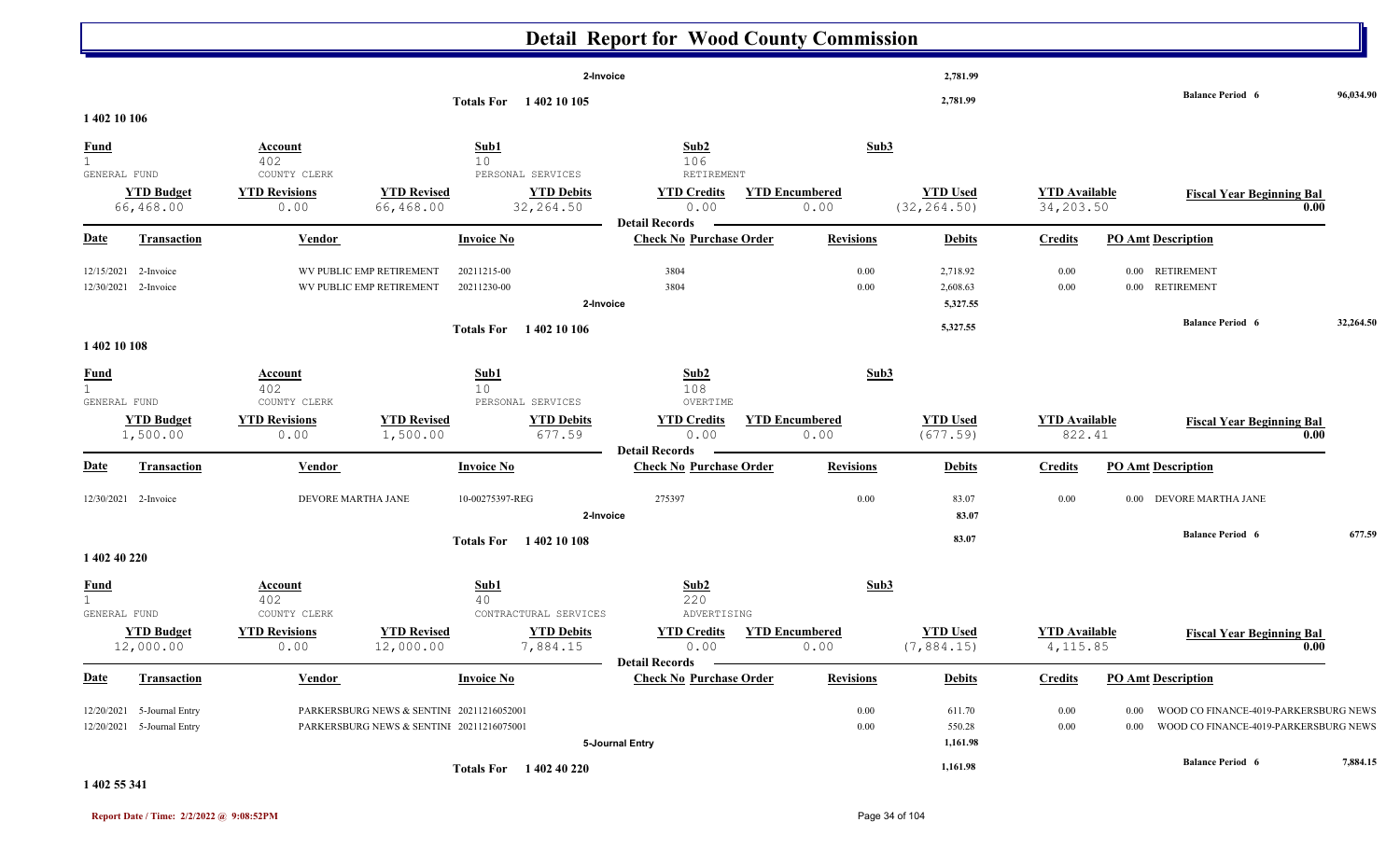| <b>Fund</b>                                    | <u>Account</u><br>402                         | Sub1<br>55                        |                                              | Sub2<br>341                                             |                                                       | Sub3             |                                |                                  |          |                                                |          |
|------------------------------------------------|-----------------------------------------------|-----------------------------------|----------------------------------------------|---------------------------------------------------------|-------------------------------------------------------|------------------|--------------------------------|----------------------------------|----------|------------------------------------------------|----------|
| GENERAL FUND<br><b>YTD Budget</b><br>10,000.00 | COUNTY CLERK<br><b>YTD Revisions</b><br>44.00 | <b>YTD Revised</b><br>10,044.00   | COMMODITIES<br><b>YTD Debits</b><br>4,659.70 | <b>YTD Credits</b><br>0.00                              | SUPPLIES/MATERIALS<br><b>YTD Encumbered</b><br>386.02 |                  | <b>YTD Used</b><br>(4, 659.70) | <b>YTD</b> Available<br>4,998.28 |          | <b>Fiscal Year Beginning Bal</b><br>0.00       |          |
| <b>Date</b><br><b>Transaction</b>              | <b>Vendor</b>                                 | <b>Invoice No</b>                 |                                              | <b>Detail Records</b><br><b>Check No Purchase Order</b> |                                                       | <b>Revisions</b> | <b>Debits</b>                  | <b>Credits</b>                   |          | <b>PO Amt Description</b>                      |          |
|                                                |                                               |                                   |                                              |                                                         |                                                       |                  |                                |                                  |          |                                                |          |
| 12/7/2021<br>2-Invoice                         | OFFICE DEPOT                                  | 204619837001                      |                                              | 84988<br>172931                                         |                                                       | 0.00             | 199.99                         | 0.00                             |          | (199.99) Brother Intellifax 2840 Fax Machine   |          |
| 12/7/2021<br>2-Invoice                         | OFFICE DEPOT                                  | 211392718001                      |                                              | 172931<br>85096                                         |                                                       | 0.00             | 52.77                          | 0.00                             |          | (52.77) KEYBOARD & MOUSE; WALL CALENDARS       |          |
| 12/7/2021<br>2-Invoice                         | OFFICE DEPOT                                  | 200372435001                      |                                              | 84937<br>172931                                         |                                                       | 0.00             | 14.39                          | $0.00\,$                         |          | $(14.39)$ desk calendar $11x17$                |          |
| 12/7/2021<br>2-Invoice                         | OFFICE DEPOT                                  | 200372435001                      |                                              | 84937<br>172931                                         |                                                       | 0.00             | 24.58                          | 0.00                             |          | (24.58) Willow Creek Desk Pad Calendar 12/17   |          |
| 12/7/2021<br>2-Invoice                         | OFFICE DEPOT                                  | 210720679001                      |                                              | 85122<br>172931                                         |                                                       | 0.00             | 52.48                          | 0.00                             |          | (52.48) LEGAL FILE FOLDERS; DESK PAD CALENDARS |          |
| 12/7/2021<br>2-Invoice                         | OFFICE DEPOT                                  | 210716563001                      |                                              | 85122<br>172931                                         |                                                       | 0.00             | 34.46                          | 0.00                             |          | (34.46) LEGAL FILE FOLDERS; DESK PAD CALENDARS |          |
| 12/7/2021<br>2-Invoice                         | OFFICE DEPOT                                  | 211392727001                      |                                              | 85096<br>172931                                         |                                                       | 0.00             | 26.40                          | 0.00                             |          | (26.40) KEYBOARD & MOUSE; WALL CALENDARS       |          |
| 12/7/2021<br>2-Invoice                         | OFFICE DEPOT                                  | 211384883001                      |                                              | 85096<br>172931                                         |                                                       | 0.00             | 39.00                          | 0.00                             |          | (39.00) KEYBOARD & MOUSE; WALL CALENDARS       |          |
| 12/7/2021<br>2-Invoice                         |                                               | UNITED STATES POSTAL SERVIC 1474  |                                              | 172936                                                  |                                                       | 0.00             | 188.00                         | 0.00                             |          | 0.00 ANNUAL PO BOX FEE - 1474                  |          |
| 12/14/2021<br>2-Invoice                        | CRYSTAL SPRING WATER                          | 11214368                          |                                              | 172947                                                  |                                                       | 0.00             | 16.00                          | 0.00                             | $0.00\,$ | <b>WOOCLE</b>                                  |          |
| 12/14/2021<br>2-Invoice                        |                                               | DUNBAR PRINTING AND GRAPHI 146446 |                                              | 172949<br>85089                                         |                                                       | 0.00             | 307.88                         | 0.00                             |          | (248.00) CASES PRINTER RECEIPT PAPER           |          |
|                                                |                                               |                                   | 2-Invoice                                    |                                                         |                                                       |                  | 955.95                         |                                  |          |                                                |          |
| 12/20/2021 5-Journal Entry                     | OFFICE DEPOT                                  | 20211216022001                    |                                              | 85068                                                   |                                                       | 0.00             | 49.16                          | 0.00                             |          | (49.16) APG CASH DRAWER UNDER COUNTER MOUNTI   |          |
|                                                |                                               |                                   |                                              | 5-Journal Entry                                         |                                                       |                  | 49.16                          |                                  |          |                                                |          |
|                                                |                                               |                                   | Totals For 1402 55 341                       |                                                         |                                                       |                  | 1,005.11                       |                                  | (741.23) | <b>Balance Period 6</b>                        | 4,659.70 |
| 1 402 55 342                                   |                                               |                                   |                                              |                                                         |                                                       |                  |                                |                                  |          |                                                |          |
| <b>Fund</b>                                    | Account                                       | Sub1                              |                                              | Sub <sub>2</sub>                                        |                                                       | Sub3             |                                |                                  |          |                                                |          |
| $\mathbf{1}$                                   | 402                                           | 55                                |                                              | 342                                                     |                                                       |                  |                                |                                  |          |                                                |          |
| GENERAL FUND                                   | COUNTY CLERK                                  |                                   | COMMODITIES                                  | RECORD BOOKS                                            |                                                       |                  |                                |                                  |          |                                                |          |
| <b>YTD Budget</b>                              | <b>YTD Revisions</b>                          | <b>YTD Revised</b>                | <b>YTD Debits</b>                            | <b>YTD Credits</b>                                      | <b>YTD Encumbered</b>                                 |                  | <b>YTD Used</b>                | <b>YTD Available</b>             |          | <b>Fiscal Year Beginning Bal</b>               |          |
| 10,000.00                                      | 0.00                                          | 10,000.00                         | 0.00                                         | 0.00                                                    | 1,771.00                                              |                  | 0.00                           | 8,229.00                         |          | 0.00                                           |          |
| <b>Date</b><br><b>Transaction</b>              | Vendor                                        | <b>Invoice No</b>                 |                                              | <b>Detail Records</b><br><b>Check No Purchase Order</b> |                                                       | <b>Revisions</b> | <b>Debits</b>                  | <b>Credits</b>                   |          | <b>PO Amt Description</b>                      |          |
|                                                |                                               |                                   |                                              |                                                         |                                                       |                  |                                |                                  |          |                                                |          |
| 12/16/2021 1-Purchase Order Pending Pcard      | CASTO & HARRIS, INC.                          |                                   |                                              | 85196                                                   |                                                       | 0.00             | $0.00\,$                       | 0.00                             |          | 1,771.00 DEED BOOK BINDERS 1338-1360, SHIPPING |          |
|                                                |                                               |                                   |                                              | 1-Purchase Order Pend                                   |                                                       |                  |                                |                                  |          |                                                |          |
|                                                |                                               |                                   | Totals For 1402 55 342                       |                                                         |                                                       |                  |                                |                                  | 1,771.00 | <b>Balance Period 6</b>                        | 0.00     |
| 1 403 10 101                                   |                                               |                                   |                                              |                                                         |                                                       |                  |                                |                                  |          |                                                |          |
|                                                |                                               |                                   |                                              |                                                         |                                                       |                  |                                |                                  |          |                                                |          |
| <b>Fund</b>                                    | Account                                       | Sub1                              |                                              | Sub2                                                    |                                                       | Sub3             |                                |                                  |          |                                                |          |
|                                                | 403                                           | 10                                |                                              | 101                                                     |                                                       |                  |                                |                                  |          |                                                |          |
| GENERAL FUND                                   | CIRCUIT CLERK                                 |                                   | PERSONAL SERVICES                            |                                                         | ELECTED OFFICIALS                                     |                  |                                |                                  |          |                                                |          |
| <b>YTD Budget</b>                              | <b>YTD Revisions</b>                          | <b>YTD Revised</b>                | <b>YTD Debits</b>                            | <b>YTD Credits</b>                                      | <b>YTD Encumbered</b>                                 |                  | <b>YTD Used</b>                | <b>YTD Available</b>             |          | <b>Fiscal Year Beginning Bal</b>               |          |
| 62,093.00                                      | 0.00                                          | 62,093.00                         | 31,046.52                                    | 0.00                                                    |                                                       | 0.00             | (31, 046.52)                   | 31,046.48                        |          | 0.00                                           |          |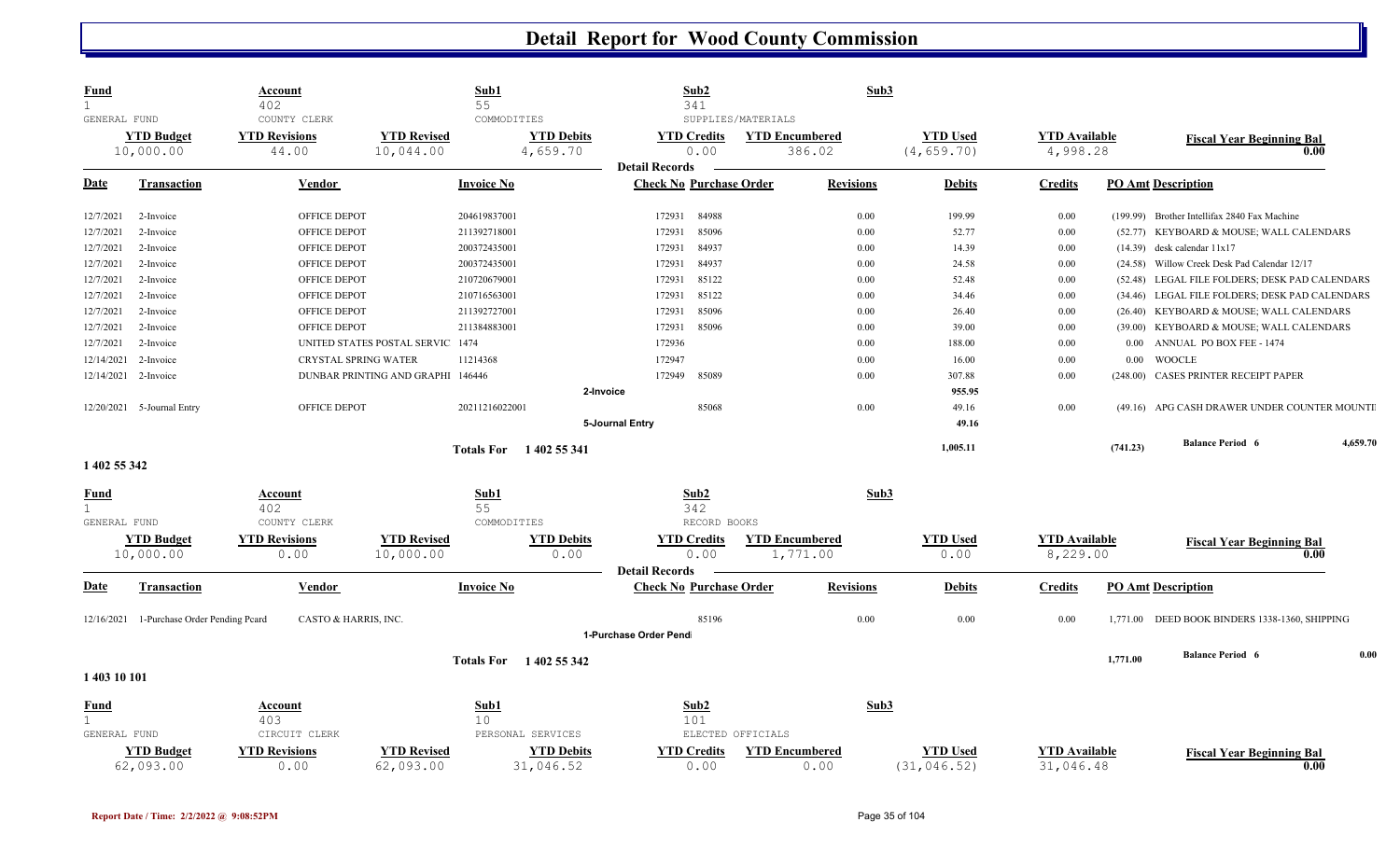|                              |                      |                                            |                                      | <b>Detail Records</b>                       |                  |                 |                      |                                    |            |
|------------------------------|----------------------|--------------------------------------------|--------------------------------------|---------------------------------------------|------------------|-----------------|----------------------|------------------------------------|------------|
| <u>Date</u>                  | <b>Transaction</b>   | Vendor                                     | <b>Invoice No</b>                    | <b>Check No Purchase Order</b>              | <b>Revisions</b> | <b>Debits</b>   | <b>Credits</b>       | <b>PO Amt Description</b>          |            |
| 12/15/2021                   | 2-Invoice            | RIDGWAY CELESTE A.                         | 10-00275205-REG                      | 275205                                      | 0.00             | 2,587.21        | 0.00                 | 0.00 RIDGWAY CELESTE A.            |            |
|                              | 12/30/2021 2-Invoice | RIDGWAY CELESTE A.                         | 10-00275422-REG                      | 275422                                      | 0.00             | 2,587.21        | $0.00\,$             | RIDGWAY CELESTE A.<br>$0.00\,$     |            |
|                              |                      |                                            |                                      | 2-Invoice                                   |                  | 5,174.42        |                      |                                    |            |
|                              |                      |                                            | Totals For 1403 10 101               |                                             |                  | 5,174.42        |                      | <b>Balance Period 6</b>            | 31,046.52  |
| 1 403 10 103                 |                      |                                            |                                      |                                             |                  |                 |                      |                                    |            |
| <u>Fund</u>                  |                      | Account                                    | Sub1                                 | Sub2                                        | Sub3             |                 |                      |                                    |            |
| $\mathbf{1}$<br>GENERAL FUND |                      | 403<br>CIRCUIT CLERK                       | 10 <sup>°</sup><br>PERSONAL SERVICES | 103<br>SALARIES-DEPUTIES                    |                  |                 |                      |                                    |            |
|                              | <b>YTD Budget</b>    | <b>YTD Revisions</b><br><b>YTD Revised</b> | <b>YTD Debits</b>                    | <b>YTD Credits</b><br><b>YTD Encumbered</b> |                  | <b>YTD Used</b> | <b>YTD Available</b> |                                    |            |
|                              | 428,102.00           | 0.00<br>428,102.00                         | 214,050.49                           | 0.00                                        | 0.00             | (214, 050.49)   | 214,051.51           | <b>Fiscal Year Beginning Bal</b>   | 0.00       |
|                              |                      |                                            |                                      | <b>Detail Records</b>                       |                  |                 |                      |                                    |            |
| Date                         | <b>Transaction</b>   | Vendor                                     | <b>Invoice No</b>                    | <b>Check No Purchase Order</b>              | <b>Revisions</b> | <b>Debits</b>   | <b>Credits</b>       | <b>PO Amt Description</b>          |            |
| 12/15/2021                   | 2-Invoice            | <b>BONNELL CRYSTAL</b>                     | 10-00275193-REG                      | 275193                                      | 0.00             | 1,279.08        | 0.00                 | <b>BONNELL CRYSTAL</b><br>$0.00\,$ |            |
| 12/15/2021                   | 2-Invoice            | DAUGHERTY ANDREA M                         | 10-00275194-REG                      | 275194                                      | 0.00             | 1,279.08        | 0.00                 | DAUGHERTY ANDREA M<br>0.00         |            |
|                              | 12/15/2021 2-Invoice | HENRIE MARGARET J                          | 10-00275196-REG                      | 275196                                      | 0.00             | 1,276.25        | $0.00\,$             | HENRIE MARGARET J<br>0.00          |            |
| 12/15/2021                   | 2-Invoice            | JACKS DEBORAH KAY                          | 10-00275197-REG                      | 275197                                      | 0.00             | 1,482.79        | $0.00\,$             | JACKS DEBORAH KAY<br>$0.00\,$      |            |
| 12/15/2021                   | 2-Invoice            | KAUFMAN DENISE A.                          | 10-00275198-REG                      | 275198                                      | 0.00             | 1,566.26        | $0.00\,$             | KAUFMAN DENISE A.<br>0.00          |            |
| 12/15/2021                   | 2-Invoice            | <b>LALLATHIN DONNA M</b>                   | 10-00275200-REG                      | 275200                                      | 0.00             | 1,275.58        | 0.00                 | LALLATHIN DONNA M<br>0.00          |            |
| 12/15/2021                   | 2-Invoice            | LEACH AMY S.                               | 10-00275201-REG                      | 275201                                      | 0.00             | 1,368.00        | $0.00\,$             | 0.00 LEACH AMY S.                  |            |
| 12/15/2021                   | 2-Invoice            | <b>MILLER DAWN</b>                         | 10-00275202-REG                      | 275202                                      | 0.00             | 1,278.75        | $0.00\,$             | <b>MILLER DAWN</b><br>0.00         |            |
| 12/15/2021                   | 2-Invoice            | PALMER ERICA NICOLE                        | 10-00275204-REG                      | 275204                                      | 0.00             | 1,266.58        | $0.00\,$             | PALMER ERICA NICOLE<br>0.00        |            |
|                              | 12/15/2021 2-Invoice | ROCKHOLD MICHELE LYNN                      | 10-00275206-REG                      | 275206                                      | 0.00             | 2,002.61        | $0.00\,$             | ROCKHOLD MICHELE LYNN<br>0.00      |            |
| 12/15/2021                   | 2-Invoice            | WALTERS TERESA G.                          | 10-00275207-REG                      | 275207                                      | 0.00             | 1,760.12        | 0.00                 | <b>WALTERS TERESA G.</b><br>0.00   |            |
| 12/15/2021                   | 2-Invoice            | WILLIAMS TRACY A.                          | 10-00275208-REG                      | 275208                                      | 0.00             | 2,002.44        | 0.00                 | WILLIAMS TRACY A.<br>0.00          |            |
|                              | 12/30/2021 2-Invoice | <b>BONNELL CRYSTAL</b>                     | 10-00275410-REG                      | 275410                                      | 0.00             | 1,279.08        | $0.00\,$             | <b>BONNELL CRYSTAL</b><br>0.00     |            |
| 12/30/2021                   | 2-Invoice            | DAUGHERTY ANDREA M                         | 10-00275411-REG                      | 275411                                      | 0.00             | 1,279.08        | 0.00                 | DAUGHERTY ANDREA M<br>0.00         |            |
| 12/30/2021                   | 2-Invoice            | HENRIE MARGARET J                          | 10-00275413-REG                      | 275413                                      | 0.00             | 1,276.25        | $0.00\,$             | HENRIE MARGARET J<br>0.00          |            |
| 12/30/2021                   | 2-Invoice            | <b>JACKS DEBORAH KAY</b>                   | 10-00275414-REG                      | 275414                                      | 0.00             | 1,482.79        | $0.00\,$             | JACKS DEBORAH KAY<br>0.00          |            |
|                              | 12/30/2021 2-Invoice | KAUFMAN DENISE A.                          | 10-00275415-REG                      | 275415                                      | 0.00             | 1,566.26        | 0.00                 | KAUFMAN DENISE A.<br>0.00          |            |
|                              | 12/30/2021 2-Invoice | <b>LALLATHIN DONNA M</b>                   | 10-00275417-REG                      | 275417                                      | 0.00             | 1,275.58        | $0.00\,$             | LALLATHIN DONNA M<br>0.00          |            |
| 12/30/2021                   | 2-Invoice            | LEACH AMY S.                               | 10-00275418-REG                      | 275418                                      | 0.00             | 1,368.00        | 0.00                 | LEACH AMY S.<br>0.00               |            |
| 12/30/2021                   | 2-Invoice            | <b>MILLER DAWN</b>                         | 10-00275419-REG                      | 275419                                      | 0.00             | 1,278.75        | $0.00\,$             | <b>MILLER DAWN</b><br>$0.00\,$     |            |
| 12/30/2021                   | 2-Invoice            | PALMER ERICA NICOLE                        | 10-00275421-REG                      | 275421                                      | 0.00             | 1,266.58        | $0.00\,$             | PALMER ERICA NICOLE<br>$0.00\,$    |            |
| 12/30/2021                   | 2-Invoice            | ROCKHOLD MICHELE LYNN                      | 10-00275423-REG                      | 275423                                      | 0.00             | 2,002.61        | 0.00                 | ROCKHOLD MICHELE LYNN<br>0.00      |            |
| 12/30/2021                   | 2-Invoice            | <b>WALTERS TERESA G.</b>                   | 10-00275424-REG                      | 275424                                      | 0.00             | 1,760.12        | 0.00                 | <b>WALTERS TERESA G.</b><br>0.00   |            |
|                              | 12/30/2021 2-Invoice | WILLIAMS TRACY A.                          | 10-00275425-REG                      | 275425                                      | 0.00             | 2,002.44        | 0.00                 | WILLIAMS TRACY A.<br>0.00          |            |
|                              |                      |                                            |                                      | 2-Invoice                                   |                  | 35,675.08       |                      |                                    |            |
|                              |                      |                                            | Totals For 1403 10 103               |                                             |                  | 35,675.08       |                      | <b>Balance Period 6</b>            | 214,050.49 |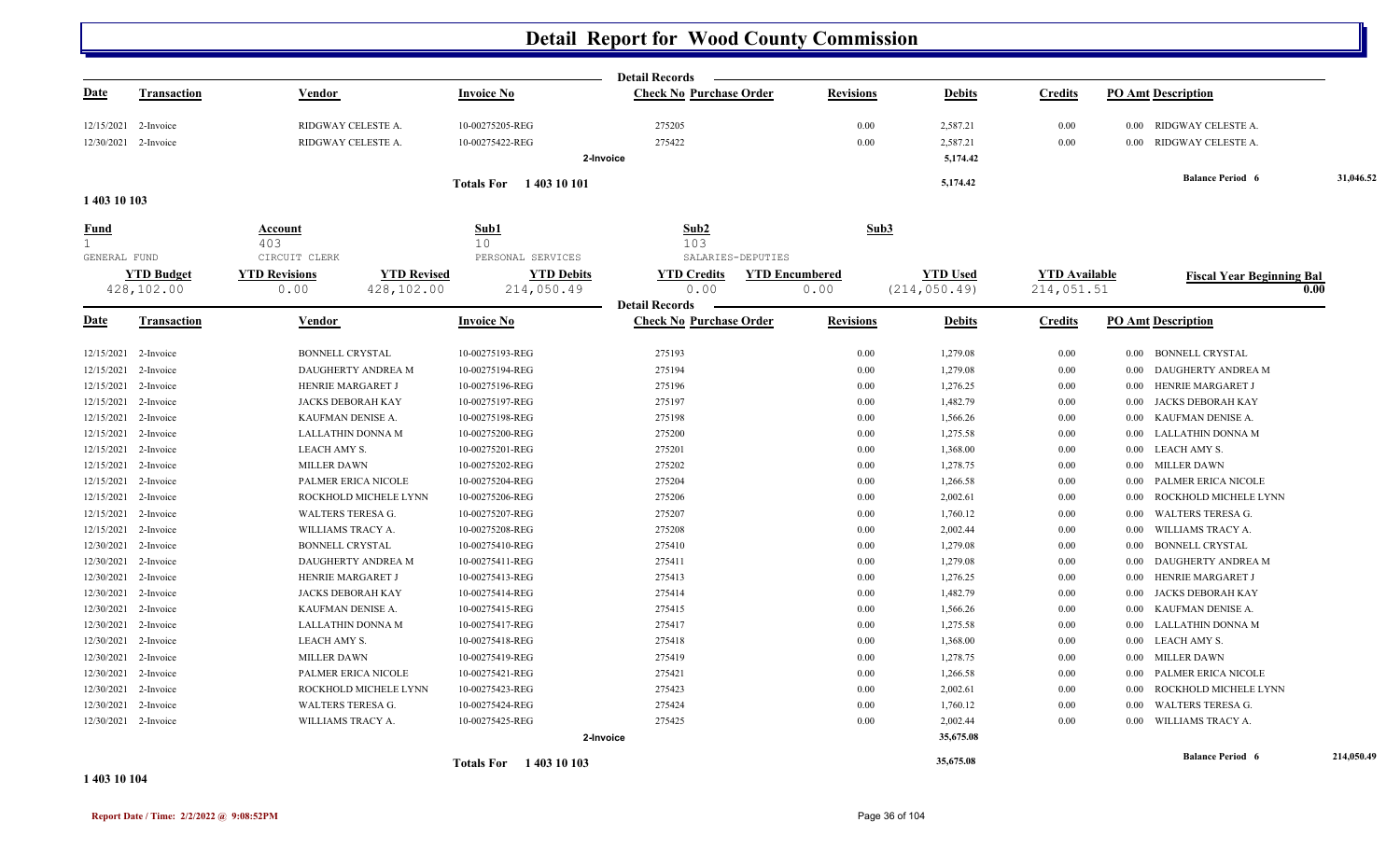| <b>Fund</b><br>$\mathbf{1}$ |                                | <b>Account</b><br>403                         |                                 | Sub1<br>10              |                                                     | Sub2<br>104                                             |                   | Sub3                          |                                 |                                   |                           |                                  |      |           |
|-----------------------------|--------------------------------|-----------------------------------------------|---------------------------------|-------------------------|-----------------------------------------------------|---------------------------------------------------------|-------------------|-------------------------------|---------------------------------|-----------------------------------|---------------------------|----------------------------------|------|-----------|
| GENERAL FUND                | <b>YTD Budget</b><br>39,412.00 | CIRCUIT CLERK<br><b>YTD Revisions</b><br>0.00 | <b>YTD Revised</b><br>39,412.00 |                         | PERSONAL SERVICES<br><b>YTD Debits</b><br>18,871.01 | SOCIAL SECURITY<br><b>YTD Credits</b><br>0.00           |                   | <b>YTD Encumbered</b><br>0.00 | <b>YTD Used</b><br>(18, 871.01) | <b>YTD</b> Available<br>20,540.99 |                           | <b>Fiscal Year Beginning Bal</b> | 0.00 |           |
| <b>Date</b>                 | <b>Transaction</b>             | Vendor                                        |                                 | <b>Invoice No</b>       |                                                     | <b>Detail Records</b><br><b>Check No Purchase Order</b> |                   | <b>Revisions</b>              | <b>Debits</b>                   | <b>Credits</b>                    | <b>PO Amt Description</b> |                                  |      |           |
|                             | 12/15/2021 2-Invoice           |                                               | DEPARTMENT OF TREASURY          | 20211215-00             |                                                     | 3788                                                    |                   | 0.00                          | 1,257.39                        | 0.00                              | $0.00$ FICA               |                                  |      |           |
|                             | 12/15/2021 2-Invoice           |                                               | DEPARTMENT OF TREASURY          | 20211215-00             |                                                     | 3788                                                    |                   | 0.00                          | 294.06                          | 0.00                              | $0.00$ MED                |                                  |      |           |
| 12/30/2021                  | 2-Invoice                      |                                               | DEPARTMENT OF TREASURY          | 20211230-00             |                                                     | 3796                                                    |                   | 0.00                          | 1,262.12                        | 0.00                              | $0.00$ FICA               |                                  |      |           |
|                             | 12/30/2021 2-Invoice           |                                               | DEPARTMENT OF TREASURY          | 20211230-00             |                                                     | 3796                                                    |                   | 0.00                          | 295.17                          | $0.00\,$                          | $0.00$ MED                |                                  |      |           |
|                             |                                |                                               |                                 |                         | 2-Invoice                                           |                                                         |                   |                               | 3,108.74                        |                                   |                           |                                  |      |           |
|                             |                                |                                               |                                 |                         | <b>Totals For</b> 1403 10 104                       |                                                         |                   |                               | 3,108.74                        |                                   |                           | <b>Balance Period 6</b>          |      | 18,871.01 |
| 1 403 10 105                |                                |                                               |                                 |                         |                                                     |                                                         |                   |                               |                                 |                                   |                           |                                  |      |           |
| <b>Fund</b><br>1            |                                | Account<br>403                                |                                 | Sub1<br>10 <sup>°</sup> |                                                     | Sub2<br>105                                             |                   | Sub3                          |                                 |                                   |                           |                                  |      |           |
| GENERAL FUND                |                                | CIRCUIT CLERK                                 |                                 |                         | PERSONAL SERVICES                                   |                                                         | INSURANCE PREMIUM |                               |                                 |                                   |                           |                                  |      |           |
|                             | <b>YTD Budget</b>              | <b>YTD Revisions</b>                          | <b>YTD Revised</b>              |                         | <b>YTD Debits</b>                                   | <b>YTD Credits</b>                                      |                   | <b>YTD Encumbered</b>         | <b>YTD Used</b>                 | <b>YTD</b> Available              |                           | <b>Fiscal Year Beginning Bal</b> |      |           |
|                             | 167,491.00                     | 0.00                                          | 167,491.00                      |                         | 73,500.20                                           | 0.00<br><b>Detail Records</b>                           |                   | 0.00                          | (73, 500.20)                    | 93,990.80                         |                           |                                  | 0.00 |           |
| <b>Date</b>                 | <b>Transaction</b>             | Vendor                                        |                                 | <b>Invoice No</b>       |                                                     | <b>Check No Purchase Order</b>                          |                   | <b>Revisions</b>              | <b>Debits</b>                   | <b>Credits</b>                    | <b>PO Amt Description</b> |                                  |      |           |
|                             | 12/16/2021 2-Invoice           |                                               | HIGHMARK WEST VIRGINIA          | F211214A0129            |                                                     | 3790                                                    |                   | 0.00                          | 19.95                           | 0.00                              | $0.00$ HRA                |                                  |      |           |
|                             | 12/31/2021 2-Invoice           |                                               | HIGHMARK WEST VIRGINIA          | F211228A0748            |                                                     | 3795                                                    |                   | 0.00                          | 110.31                          | 0.00                              | $0.00$ HRA                |                                  |      |           |
|                             |                                |                                               |                                 |                         | 2-Invoice                                           |                                                         |                   |                               | 130.26                          |                                   |                           |                                  |      |           |
|                             |                                |                                               |                                 |                         | <b>Totals For</b> 1403 10 105                       |                                                         |                   |                               | 130.26                          |                                   |                           | <b>Balance Period 6</b>          |      | 73,500.20 |
| 1 403 10 106                |                                |                                               |                                 |                         |                                                     |                                                         |                   |                               |                                 |                                   |                           |                                  |      |           |
| <b>Fund</b><br>$\mathbf{1}$ |                                | Account<br>403                                |                                 | Sub1<br>10              |                                                     | Sub2<br>106                                             |                   | Sub3                          |                                 |                                   |                           |                                  |      |           |
| GENERAL FUND                |                                | CIRCUIT CLERK                                 |                                 |                         | PERSONAL SERVICES                                   | RETIREMENT                                              |                   |                               |                                 |                                   |                           |                                  |      |           |
|                             | <b>YTD Budget</b><br>49,119.00 | <b>YTD Revisions</b><br>0.00                  | <b>YTD Revised</b><br>49,119.00 |                         | <b>YTD Debits</b><br>24,509.64                      | <b>YTD Credits</b><br>0.00                              |                   | <b>YTD Encumbered</b><br>0.00 | <b>YTD Used</b><br>(24, 509.64) | <b>YTD</b> Available<br>24,609.36 |                           | <b>Fiscal Year Beginning Bal</b> | 0.00 |           |
|                             |                                |                                               |                                 |                         |                                                     | <b>Detail Records</b>                                   |                   |                               |                                 |                                   |                           |                                  |      |           |
| Date                        | <b>Transaction</b>             | Vendor                                        |                                 | <b>Invoice No</b>       |                                                     | <b>Check No Purchase Order</b>                          |                   | <b>Revisions</b>              | <b>Debits</b>                   | <b>Credits</b>                    | <b>PO Amt Description</b> |                                  |      |           |
| 12/15/2021                  | 2-Invoice                      |                                               | WV PUBLIC EMP RETIREMENT        | 20211215-00             |                                                     | 3804                                                    |                   | 0.00                          | 2,042.47                        | $0.00\,$                          |                           | 0.00 RETIREMENT                  |      |           |
|                             | 12/30/2021 2-Invoice           |                                               | WV PUBLIC EMP RETIREMENT        | 20211230-00             |                                                     | 3804                                                    |                   | 0.00                          | 2,042.47                        | 0.00                              |                           | 0.00 RETIREMENT                  |      |           |
|                             |                                |                                               |                                 |                         | 2-Invoice                                           |                                                         |                   |                               | 4,084.94                        |                                   |                           |                                  |      |           |
|                             |                                |                                               |                                 |                         | <b>Totals For</b> 1403 10 106                       |                                                         |                   |                               | 4,084.94                        |                                   |                           | <b>Balance Period 6</b>          |      | 24,509.64 |
|                             |                                |                                               |                                 |                         |                                                     |                                                         |                   |                               |                                 |                                   |                           |                                  |      |           |

**1 403 10 109**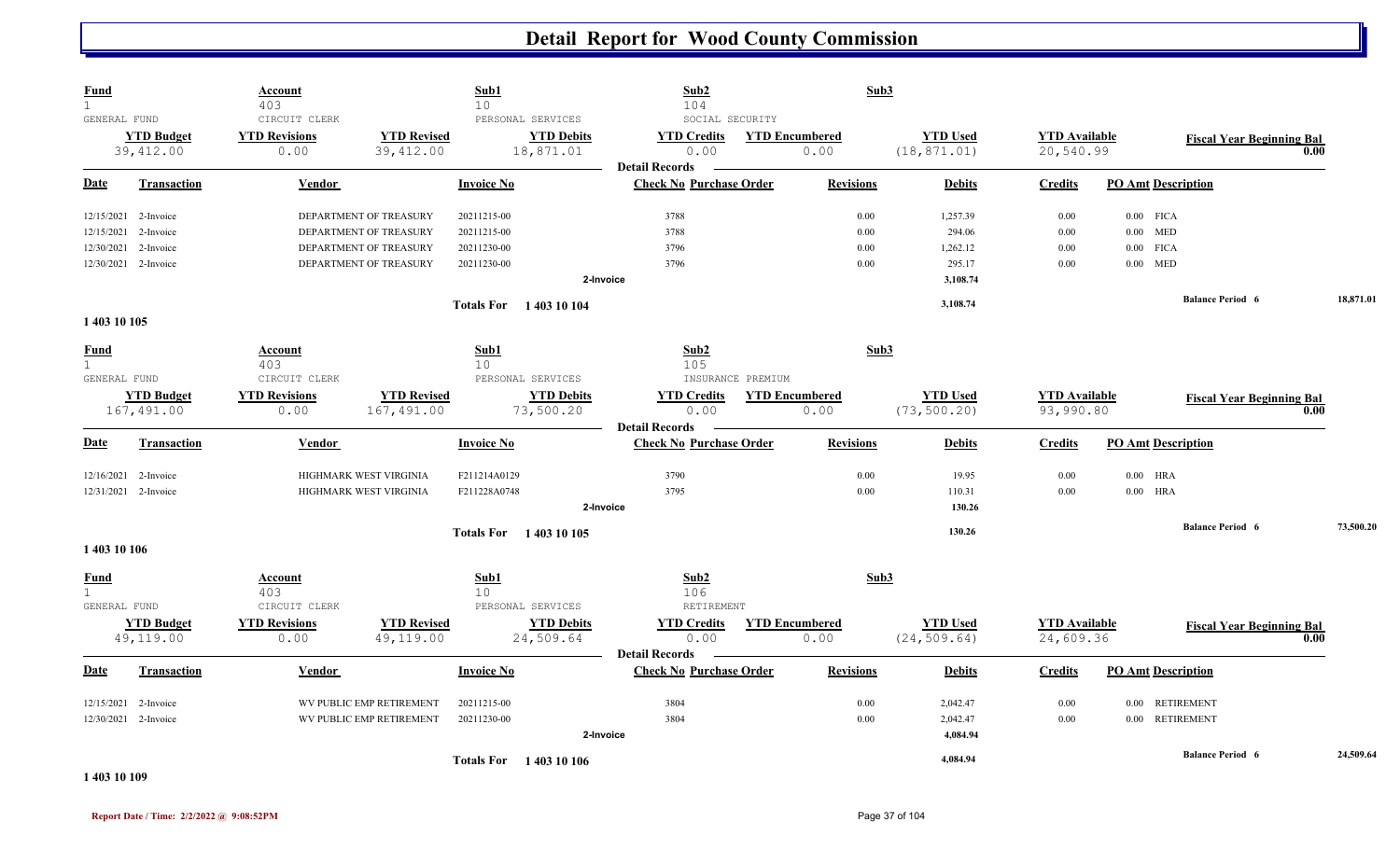| <b>Fund</b>          |                                | <b>Account</b><br>403                         |                                 | Sub1<br>10                                           | Sub2<br>109                                             |                               | Sub3             |                                 |                                   |          |                                                   |           |
|----------------------|--------------------------------|-----------------------------------------------|---------------------------------|------------------------------------------------------|---------------------------------------------------------|-------------------------------|------------------|---------------------------------|-----------------------------------|----------|---------------------------------------------------|-----------|
| GENERAL FUND         | <b>YTD Budget</b><br>24,000.00 | CIRCUIT CLERK<br><b>YTD Revisions</b><br>0.00 | <b>YTD Revised</b><br>24,000.00 | PERSONAL SERVICES<br><b>YTD Debits</b><br>12, 142.50 | EXTRA HELP<br><b>YTD Credits</b><br>0.00                | <b>YTD Encumbered</b><br>0.00 |                  | <b>YTD Used</b><br>(12, 142.50) | <b>YTD Available</b><br>11,857.50 |          | <b>Fiscal Year Beginning Bal</b><br>0.00          |           |
| <b>Date</b>          | <b>Transaction</b>             | <b>Vendor</b>                                 |                                 | <b>Invoice No</b>                                    | <b>Detail Records</b><br><b>Check No Purchase Order</b> |                               | <b>Revisions</b> | <b>Debits</b>                   | <b>Credits</b>                    |          | <b>PO Amt Description</b>                         |           |
| 12/15/2021           | 2-Invoice                      | FORSHEY BARBARA S.                            |                                 | 10-00275195-REG                                      | 275195                                                  |                               | 0.00             | 75.00                           | 0.00                              |          | 0.00 FORSHEY BARBARA S.                           |           |
| 12/15/2021           | 2-Invoice                      | KUCZKO JULIE D                                |                                 | 10-00275199-REG                                      | 275199                                                  |                               | 0.00             | 400.00                          | 0.00                              | 0.00     | KUCZKO JULIE D                                    |           |
| 12/15/2021           | 2-Invoice                      | O'CONNOR MONA L                               |                                 | 10-00275203-REG                                      | 275203                                                  |                               | 0.00             | 400.00                          | 0.00                              |          | 0.00 O'CONNOR MONAL                               |           |
| 12/30/2021           | 2-Invoice                      | FORSHEY BARBARA S.                            |                                 | 10-00275412-REG                                      | 275412                                                  |                               | 0.00             | 200.00                          | 0.00                              | 0.00     | <b>FORSHEY BARBARA S.</b>                         |           |
| 12/30/2021           | 2-Invoice                      | KUCZKO JULIE D                                |                                 | 10-00275416-REG                                      | 275416                                                  |                               | 0.00             | 400.00                          | 0.00                              | 0.00     | KUCZKO JULIE D                                    |           |
| 12/30/2021 2-Invoice |                                | O'CONNOR MONA L                               |                                 | 10-00275420-REG                                      | 275420                                                  |                               | 0.00             | 315.00                          | 0.00                              |          | 0.00 O'CONNOR MONAL                               |           |
|                      |                                |                                               |                                 |                                                      | 2-Invoice                                               |                               |                  | 1,790.00                        |                                   |          |                                                   |           |
|                      |                                |                                               |                                 | <b>Totals For</b><br>1403 10 109                     |                                                         |                               |                  | 1,790.00                        |                                   |          | <b>Balance Period 6</b>                           | 12,142.50 |
| 1 403 55 341         |                                |                                               |                                 |                                                      |                                                         |                               |                  |                                 |                                   |          |                                                   |           |
| <b>Fund</b>          |                                | <b>Account</b>                                |                                 | Sub1                                                 | Sub2                                                    |                               | Sub3             |                                 |                                   |          |                                                   |           |
| $\mathbf{1}$         |                                | 403                                           |                                 | 55                                                   | 341                                                     |                               |                  |                                 |                                   |          |                                                   |           |
| GENERAL FUND         |                                | CIRCUIT CLERK                                 |                                 | COMMODITIES                                          |                                                         | SUPPLIES/MATERIALS            |                  |                                 |                                   |          |                                                   |           |
|                      | <b>YTD Budget</b>              | <b>YTD Revisions</b>                          | <b>YTD Revised</b>              | <b>YTD Debits</b>                                    | <b>YTD Credits</b>                                      | <b>YTD Encumbered</b>         |                  | <b>YTD Used</b>                 | <b>YTD</b> Available              |          | <b>Fiscal Year Beginning Bal</b>                  |           |
|                      | 7,000.00                       | 2,326.00                                      | 9,326.00                        | 3,641.65                                             | 0.00                                                    | 564.88                        |                  | (3, 641.65)                     | 5, 119.47                         |          | 0.00                                              |           |
|                      |                                |                                               |                                 |                                                      | <b>Detail Records</b>                                   |                               |                  |                                 |                                   |          |                                                   |           |
| <b>Date</b>          | <b>Transaction</b>             | <b>Vendor</b>                                 |                                 | <b>Invoice No</b>                                    | <b>Check No Purchase Order</b>                          |                               | <b>Revisions</b> | <b>Debits</b>                   | <b>Credits</b>                    |          | <b>PO Amt Description</b>                         |           |
| 12/2/2021            | 1-Purchase Order               |                                               | CHAPMAN PRINTING CO. INC        |                                                      | 85143                                                   |                               | 0.00             | $0.00\,$                        | 0.00                              |          | 0.00 SIGNATURE STAMPS                             |           |
| 12/16/2021           | 1-Purchase Order               | NOE OFFICE EQUIPMENT                          |                                 |                                                      | 85203                                                   |                               | 0.00             | 0.00                            | 0.00                              |          | 39.90 2022 DESK CALENDARS                         |           |
| 12/16/2021           | 1-Purchase Order               | STATIONERS INC                                |                                 |                                                      | 85190                                                   |                               | 0.00             | 0.00                            | 0.00                              |          | 40.00 SIGNATURE STAMPS                            |           |
|                      |                                |                                               |                                 |                                                      | 1-Purchase Order                                        |                               |                  |                                 |                                   |          |                                                   |           |
| 12/21/2021 2-Invoice |                                | NOE OFFICE EQUIPMENT                          |                                 | 68705                                                | 172997<br>85203                                         |                               | 0.00             | 39.90                           | 0.00                              |          | (39.90) 2022 DESK CALENDARS                       |           |
|                      |                                |                                               |                                 |                                                      | 2-Invoice                                               |                               |                  | 39.90                           |                                   |          |                                                   |           |
|                      | 12/20/2021 5-Journal Entry     | STATIONERS INC                                |                                 | 20211216079001                                       | 85047                                                   |                               | 0.00             | 351.85                          | 0.00                              |          | (351.85) OFFICE SUPPLIES; DESK CHAIR MATS WOOD CC |           |
|                      |                                |                                               |                                 |                                                      | 5-Journal Entry                                         |                               |                  | 351.85                          |                                   |          |                                                   |           |
|                      |                                |                                               |                                 | <b>Totals For</b><br>1 403 55 341                    |                                                         |                               |                  | 391.75                          |                                   | (311.85) | <b>Balance Period 6</b>                           | 3,641.65  |
| 1404 10 101          |                                |                                               |                                 |                                                      |                                                         |                               |                  |                                 |                                   |          |                                                   |           |
| <b>Fund</b>          |                                | <b>Account</b>                                |                                 | Sub1                                                 | Sub2                                                    |                               | Sub3             |                                 |                                   |          |                                                   |           |
| $\mathbf{1}$         |                                | 404                                           |                                 | 10 <sup>°</sup>                                      | 101                                                     |                               |                  |                                 |                                   |          |                                                   |           |
| GENERAL FUND         |                                | SHERIFF'S TAX                                 |                                 | PERSONAL SERVICES                                    |                                                         | ELECTED OFFICIALS             |                  |                                 |                                   |          |                                                   |           |
|                      | <b>YTD Budget</b>              | <b>YTD Revisions</b>                          | <b>YTD Revised</b>              | <b>YTD Debits</b>                                    | <b>YTD Credits</b>                                      | <b>YTD Encumbered</b>         |                  | <b>YTD Used</b>                 | <b>YTD Available</b>              |          | <b>Fiscal Year Beginning Bal</b>                  |           |
|                      | 50,266.00                      | 0.00                                          | 50, 266.00                      | 25, 133.04                                           | 0.00<br><b>Detail Records</b>                           | 0.00                          |                  | (25, 133.04)                    | 25, 132.96                        |          | 0.00                                              |           |
| <b>Date</b>          | <b>Transaction</b>             | Vendor                                        |                                 | <b>Invoice No</b>                                    | <b>Check No Purchase Order</b>                          |                               | <b>Revisions</b> | <b>Debits</b>                   | <b>Credits</b>                    |          | <b>PO Amt Description</b>                         |           |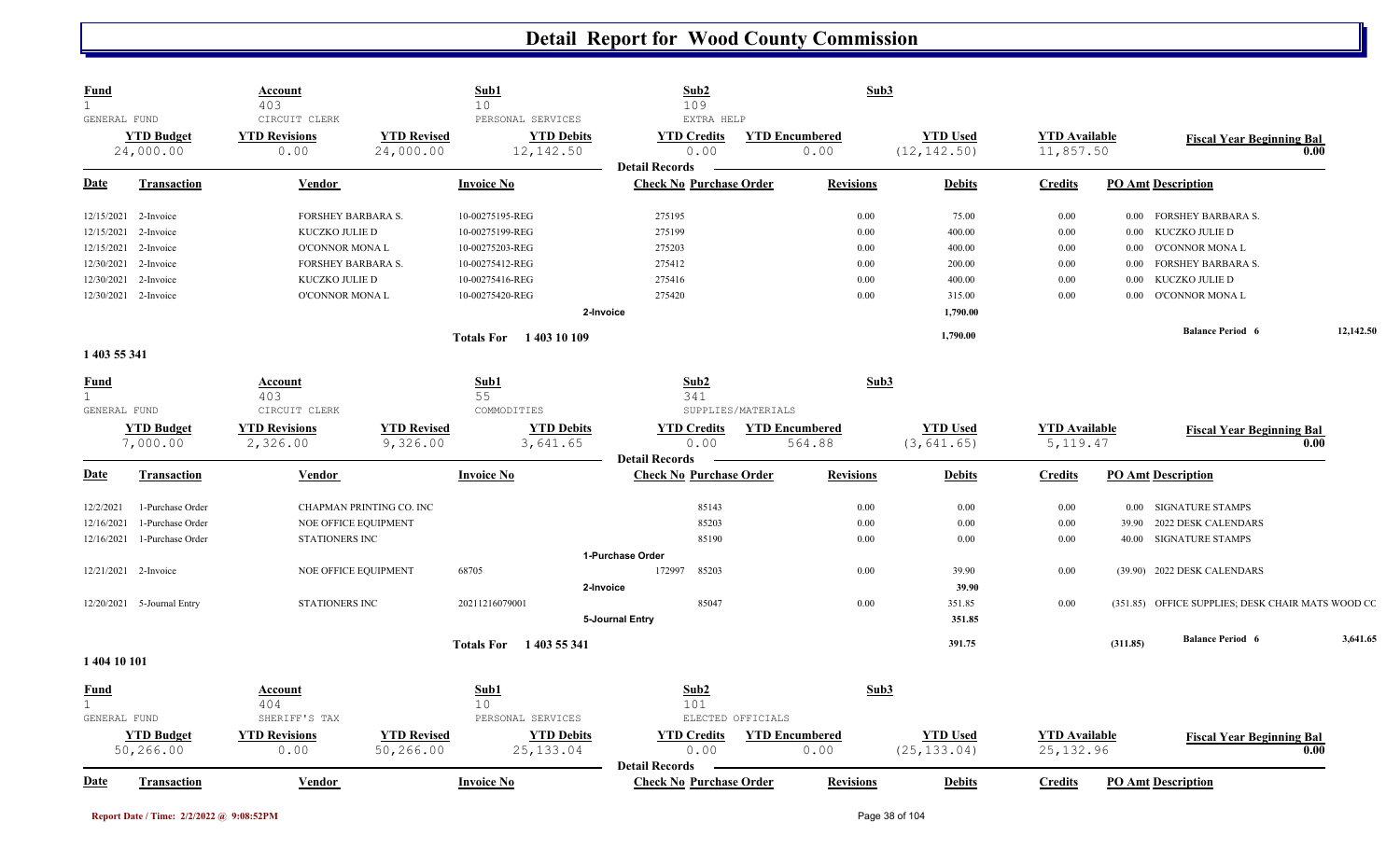|                                             | 12/15/2021 2-Invoice<br>12/30/2021 2-Invoice |                                 | WOODYARD RICKEY L.<br>WOODYARD RICKEY L. | 10-00275219-REG<br>10-00275436-REG | 275219<br>275436               |                       | 0.00<br>0.00     | 2,094.42<br>2,094.42 | 0.00<br>0.00         | 0.00     | 0.00 WOODYARD RICKEY L.<br>WOODYARD RICKEY L. |            |
|---------------------------------------------|----------------------------------------------|---------------------------------|------------------------------------------|------------------------------------|--------------------------------|-----------------------|------------------|----------------------|----------------------|----------|-----------------------------------------------|------------|
|                                             |                                              |                                 |                                          |                                    | 2-Invoice                      |                       |                  | 4,188.84             |                      |          |                                               |            |
|                                             |                                              |                                 |                                          | <b>Totals For</b> 1404 10 101      |                                |                       |                  | 4,188.84             |                      |          | <b>Balance Period 6</b>                       | 25,133.04  |
| 1 404 10 103                                |                                              |                                 |                                          |                                    |                                |                       |                  |                      |                      |          |                                               |            |
| <b>Fund</b><br>$\mathbf{1}$<br>GENERAL FUND |                                              | Account<br>404<br>SHERIFF'S TAX |                                          | Sub1<br>10<br>PERSONAL SERVICES    | Sub2<br>103                    | SALARIES-DEPUTIES     | Sub3             |                      |                      |          |                                               |            |
|                                             | <b>YTD Budget</b>                            | <b>YTD Revisions</b>            | <b>YTD Revised</b>                       | <b>YTD Debits</b>                  | <b>YTD Credits</b>             | <b>YTD Encumbered</b> |                  | <b>YTD Used</b>      | <b>YTD Available</b> |          | <b>Fiscal Year Beginning Bal</b>              |            |
|                                             | 422,949.00                                   | 23,050.00                       | 445,999.00                               | 211, 493.75                        | 0.00                           | 0.00                  |                  | (211, 493.75)        | 234,505.25           |          |                                               | 0.00       |
|                                             |                                              |                                 |                                          |                                    | <b>Detail Records</b>          |                       |                  |                      |                      |          |                                               |            |
| Date                                        | <b>Transaction</b>                           | Vendor                          |                                          | <b>Invoice No</b>                  | <b>Check No Purchase Order</b> |                       | <b>Revisions</b> | <b>Debits</b>        | <b>Credits</b>       |          | <b>PO Amt Description</b>                     |            |
|                                             | 12/15/2021 2-Invoice                         |                                 | RABER-ABLES AMANDA                       | 10-00275215-REG                    | 275215                         |                       | 0.00             | 1,312.50             | $0.00\,$             | $0.00\,$ | RABER-ABLES AMANDA                            |            |
|                                             | 12/15/2021 2-Invoice                         | ADKINS AMANDA J.                |                                          | 10-00275209-REG                    | 275209                         |                       | 0.00             | 1,564.06             | 0.00                 | 0.00     | ADKINS AMANDA J.                              |            |
|                                             | 12/15/2021 2-Invoice                         |                                 | <b>BARGELOH REGINA KAY</b>               | 10-00275210-REG                    | 275210                         |                       | 0.00             | 1,378.12             | $0.00\,$             | $0.00\,$ | <b>BARGELOH REGINA KAY</b>                    |            |
|                                             | 12/15/2021 2-Invoice                         | <b>BENSON REBECCA J</b>         |                                          | 10-00275211-REG                    | 275211                         |                       | 0.00             | 1,334.37             | 0.00                 | $0.00\,$ | <b>BENSON REBECCA J</b>                       |            |
|                                             | 12/15/2021 2-Invoice                         | <b>BRADEN ANGELAK</b>           |                                          | 10-00275212-REG                    | 275212                         |                       | 0.00             | 1,312.50             | 0.00                 | 0.00     | <b>BRADEN ANGELA K</b>                        |            |
|                                             | 12/15/2021 2-Invoice                         | COOK KAYLA                      |                                          | 10-00275213-REG                    | 275213                         |                       | $0.00\,$         | 1,312.50             | 0.00                 |          | 0.00 COOK KAYLA                               |            |
|                                             | 12/15/2021 2-Invoice                         | <b>JOHNSON BRANDI</b>           |                                          | 10-00275214-REG                    | 275214                         |                       | 0.00             | 1,356.25             | 0.00                 | $0.00\,$ | <b>JOHNSON BRANDI</b>                         |            |
|                                             | 12/15/2021 2-Invoice                         | <b>SCHUCK DENISE E.</b>         |                                          | 10-00275216-REG                    | 275216                         |                       | 0.00             | 2,887.48             | 0.00                 | $0.00\,$ | <b>SCHUCK DENISE E.</b>                       |            |
|                                             | 12/15/2021 2-Invoice                         | SOVEL TONYA M.                  |                                          | 10-00275217-REG                    | 275217                         |                       | 0.00             | 1,465.63             | 0.00                 | $0.00\,$ | SOVEL TONYA M.                                |            |
|                                             | 12/15/2021 2-Invoice                         | <b>TRIBETT JOHN</b>             |                                          | 10-00275218-REG                    | 275218                         |                       | 0.00             | 1,312.50             | 0.00                 |          | 0.00 TRIBETT JOHN                             |            |
|                                             | 12/15/2021 2-Invoice                         | YOUNG VICTORIA                  |                                          | 10-00275220-REG                    | 275220                         |                       | 0.00             | 1,312.50             | 0.00                 | $0.00\,$ | YOUNG VICTORIA                                |            |
|                                             | 12/30/2021 2-Invoice                         |                                 | RABER-ABLES AMANDA                       | 10-00275432-REG                    | 275432                         |                       | 0.00             | 1,312.50             | $0.00\,$             | $0.00\,$ | RABER-ABLES AMANDA                            |            |
|                                             | 12/30/2021 2-Invoice                         | ADKINS AMANDA J.                |                                          | 10-00275426-REG                    | 275426                         |                       | 0.00             | 1,564.06             | 0.00                 | $0.00\,$ | ADKINS AMANDA J.                              |            |
|                                             | 12/30/2021 2-Invoice                         |                                 | <b>BARGELOH REGINA KAY</b>               | 10-00275427-REG                    | 275427                         |                       | 0.00             | 1,378.12             | $0.00\,$             | $0.00\,$ | <b>BARGELOH REGINA KAY</b>                    |            |
|                                             | 12/30/2021 2-Invoice                         | <b>BENSON REBECCA J</b>         |                                          | 10-00275428-REG                    | 275428                         |                       | 0.00             | 1,334.37             | $0.00\,$             | $0.00\,$ | <b>BENSON REBECCA J</b>                       |            |
|                                             | 12/30/2021 2-Invoice                         | <b>BRADEN ANGELAK</b>           |                                          | 10-00275429-REG                    | 275429                         |                       | 0.00             | 1,312.50             | $0.00\,$             | $0.00\,$ | <b>BRADEN ANGELAK</b>                         |            |
|                                             | 12/30/2021 2-Invoice                         | COOK KAYLA                      |                                          | 10-00275430-REG                    | 275430                         |                       | 0.00             | 1,312.50             | $0.00\,$             | $0.00\,$ | COOK KAYLA                                    |            |
|                                             | 12/30/2021 2-Invoice                         | <b>JOHNSON BRANDI</b>           |                                          | 10-00275431-REG                    | 275431                         |                       | 0.00             | 1,356.25             | 0.00                 | $0.00\,$ | <b>JOHNSON BRANDI</b>                         |            |
|                                             | 12/30/2021 2-Invoice                         | <b>SCHUCK DENISE E.</b>         |                                          | 10-00275433-REG                    | 275433                         |                       | 0.00             | 2,887.48             | 0.00                 | $0.00\,$ | SCHUCK DENISE E.                              |            |
|                                             | 12/30/2021 2-Invoice                         | SOVEL TONYA M.                  |                                          | 10-00275434-REG                    | 275434                         |                       | 0.00             | 1,465.63             | 0.00                 | 0.00     | SOVEL TONYA M.                                |            |
|                                             | 12/30/2021 2-Invoice                         | TRIBETT JOHN                    |                                          | 10-00275435-REG                    | 275435                         |                       | 0.00             | 1,312.50             | $0.00\,$             | $0.00\,$ | TRIBETT JOHN                                  |            |
|                                             | 12/30/2021 2-Invoice                         | YOUNG VICTORIA                  |                                          | 10-00275437-REG                    | 275437                         |                       | 0.00             | 1,312.50             | $0.00\,$             |          | 0.00 YOUNG VICTORIA                           |            |
|                                             |                                              |                                 |                                          |                                    | 2-Invoice                      |                       |                  | 33,096.82            |                      |          |                                               |            |
|                                             |                                              |                                 |                                          | <b>Totals For</b> 1404 10 103      |                                |                       |                  | 33,096.82            |                      |          | <b>Balance Period 6</b>                       | 211,493.75 |

**1 404 10 104**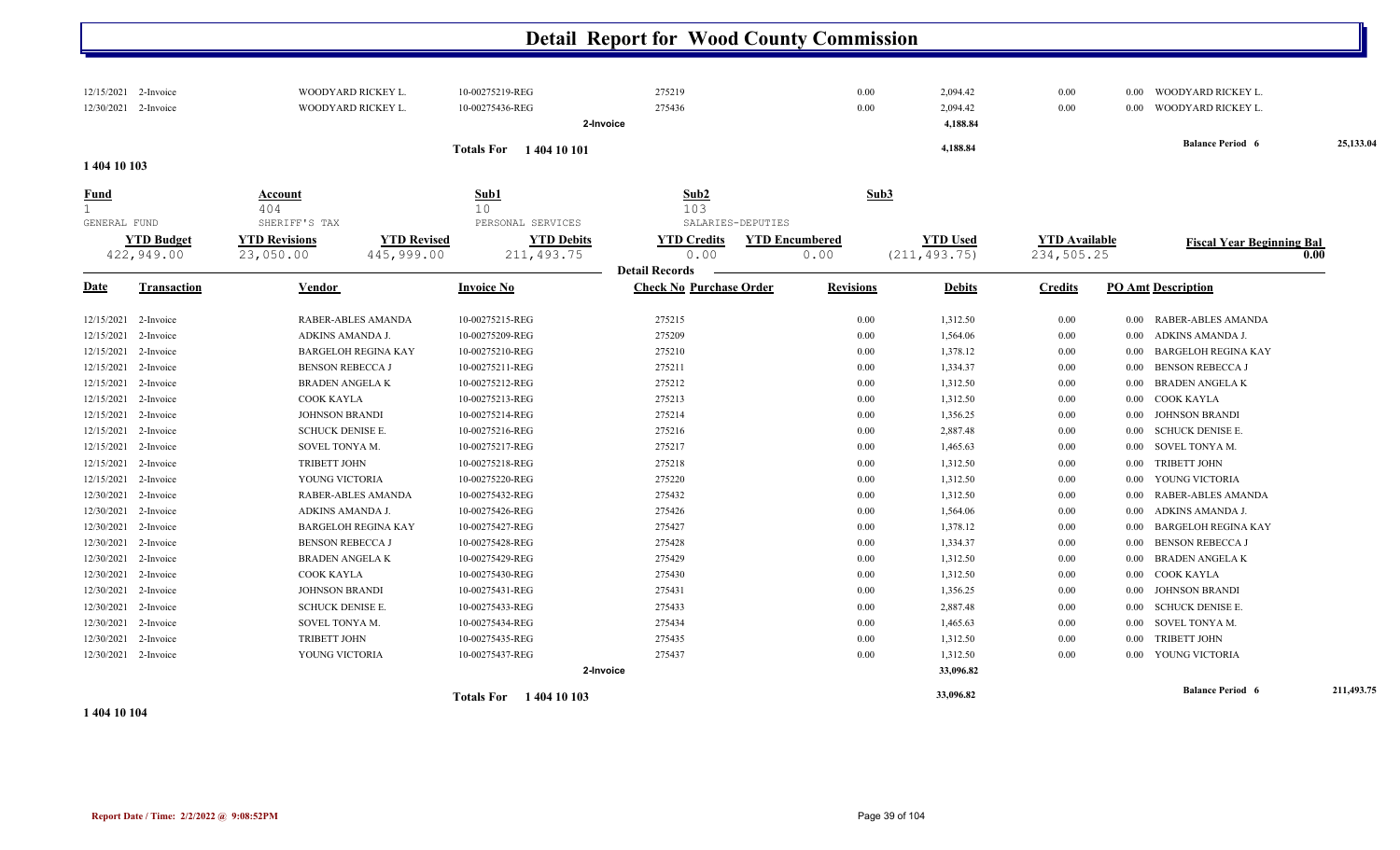| <b>Fund</b><br>$\mathbf{1}$ |                                 | <b>Account</b><br>404                             |                                  | Sub1<br>10        |                                                     | Sub2<br>104                                             |                   | Sub3                          |                                  |                                    |                           |                                  |           |
|-----------------------------|---------------------------------|---------------------------------------------------|----------------------------------|-------------------|-----------------------------------------------------|---------------------------------------------------------|-------------------|-------------------------------|----------------------------------|------------------------------------|---------------------------|----------------------------------|-----------|
| GENERAL FUND                | <b>YTD Budget</b><br>37,922.00  | SHERIFF'S TAX<br><b>YTD Revisions</b><br>1,764.00 | <b>YTD Revised</b><br>39,686.00  |                   | PERSONAL SERVICES<br><b>YTD Debits</b><br>18,408.24 | SOCIAL SECURITY<br><b>YTD Credits</b><br>0.00           |                   | <b>YTD Encumbered</b><br>0.00 | <b>YTD Used</b><br>(18, 408, 24) | <b>YTD</b> Available<br>21, 277.76 |                           | <b>Fiscal Year Beginning Bal</b> | 0.00      |
| <b>Date</b>                 | <b>Transaction</b>              | Vendor                                            |                                  | <b>Invoice No</b> |                                                     | <b>Detail Records</b><br><b>Check No Purchase Order</b> |                   | <b>Revisions</b>              | <b>Debits</b>                    | <b>Credits</b>                     | <b>PO Amt Description</b> |                                  |           |
|                             | 12/15/2021 2-Invoice            |                                                   | DEPARTMENT OF TREASURY           | 20211215-00       |                                                     | 3788                                                    |                   | 0.00                          | 1,092.65                         | 0.00                               | $0.00$ FICA               |                                  |           |
| 12/15/2021                  | 2-Invoice                       |                                                   | DEPARTMENT OF TREASURY           | 20211215-00       |                                                     | 3788                                                    |                   | 0.00                          | 255.53                           | 0.00                               | $0.00$ MED                |                                  |           |
| 12/30/2021                  | 2-Invoice                       |                                                   | DEPARTMENT OF TREASURY           | 20211230-00       |                                                     | 3796                                                    |                   | 0.00                          | 1,096.75                         | 0.00                               | <b>FICA</b><br>$0.00\,$   |                                  |           |
|                             | 12/30/2021 2-Invoice            |                                                   | DEPARTMENT OF TREASURY           | 20211230-00       |                                                     | 3796                                                    |                   | 0.00                          | 256.50                           | 0.00                               | $0.00$ MED                |                                  |           |
|                             |                                 |                                                   |                                  |                   | 2-Invoice                                           |                                                         |                   |                               | 2,701.43                         |                                    |                           |                                  |           |
| 1 404 10 105                |                                 |                                                   |                                  |                   | <b>Totals For</b> 1404 10 104                       |                                                         |                   |                               | 2,701.43                         |                                    |                           | <b>Balance Period 6</b>          | 18,408.24 |
| <u>Fund</u>                 |                                 | Account                                           |                                  | Sub1              |                                                     | Sub2                                                    |                   | Sub3                          |                                  |                                    |                           |                                  |           |
| $\mathbf{1}$                |                                 | 404                                               |                                  | 10 <sup>°</sup>   |                                                     | 105                                                     |                   |                               |                                  |                                    |                           |                                  |           |
| GENERAL FUND                |                                 | SHERIFF'S TAX                                     |                                  |                   | PERSONAL SERVICES                                   |                                                         | INSURANCE PREMIUM |                               |                                  |                                    |                           |                                  |           |
|                             | <b>YTD Budget</b><br>199,197.00 | <b>YTD Revisions</b><br>0.00                      | <b>YTD Revised</b><br>199,197.00 |                   | <b>YTD Debits</b><br>76,655.28                      | <b>YTD Credits</b><br>0.00                              |                   | <b>YTD Encumbered</b><br>0.00 | <b>YTD Used</b><br>(76, 655.28)  | <b>YTD</b> Available<br>122,541.72 |                           | <b>Fiscal Year Beginning Bal</b> | 0.00      |
| <u>Date</u>                 | <b>Transaction</b>              | Vendor                                            |                                  | <b>Invoice No</b> |                                                     | <b>Detail Records</b><br><b>Check No Purchase Order</b> |                   | <b>Revisions</b>              | <b>Debits</b>                    | <b>Credits</b>                     | <b>PO Amt Description</b> |                                  |           |
|                             |                                 |                                                   |                                  |                   |                                                     |                                                         |                   |                               |                                  |                                    |                           |                                  |           |
|                             | 12/14/2021 2-Invoice            |                                                   | HIGHMARK WEST VIRGINIA           | F211207S3831      |                                                     | 3784                                                    |                   | 0.00                          | 32.28                            | 0.00                               | $0.00$ HRA                |                                  |           |
| 12/16/2021                  | 2-Invoice                       |                                                   | HIGHMARK WEST VIRGINIA           | F211214A0129      |                                                     | 3790                                                    |                   | 0.00                          | 36.08                            | 0.00                               | $0.00$ HRA                |                                  |           |
|                             | 12/28/2021 2-Invoice            |                                                   | HIGHMARK WEST VIRGINIA           | F211221A8950      |                                                     | 3793                                                    |                   | 0.00                          | 31.08                            | 0.00                               | $0.00$ HRA                |                                  |           |
|                             | 12/31/2021 2-Invoice            |                                                   | HIGHMARK WEST VIRGINIA           | F211228A0748      |                                                     | 3795                                                    |                   | 0.00                          | 206.30                           | 0.00                               | $0.00$ HRA                |                                  |           |
|                             |                                 |                                                   |                                  |                   |                                                     | 2-Invoice                                               |                   |                               | 305.74                           |                                    |                           |                                  |           |
|                             |                                 |                                                   |                                  |                   | <b>Totals For</b> 1404 10 105                       |                                                         |                   |                               | 305.74                           |                                    |                           | <b>Balance Period 6</b>          | 76,655.28 |
| 1 404 10 106                |                                 |                                                   |                                  |                   |                                                     |                                                         |                   |                               |                                  |                                    |                           |                                  |           |
| <b>Fund</b>                 |                                 | <b>Account</b>                                    |                                  | Sub1              |                                                     | Sub2                                                    |                   | Sub3                          |                                  |                                    |                           |                                  |           |
| 1                           |                                 | 404                                               |                                  | 10                |                                                     | 106                                                     |                   |                               |                                  |                                    |                           |                                  |           |
| GENERAL FUND                |                                 | SHERIFF'S TAX                                     |                                  |                   | PERSONAL SERVICES                                   | RETIREMENT                                              |                   |                               |                                  |                                    |                           |                                  |           |
|                             | <b>YTD Budget</b>               | <b>YTD Revisions</b>                              | <b>YTD Revised</b>               |                   | <b>YTD Debits</b>                                   | <b>YTD Credits</b>                                      |                   | <b>YTD Encumbered</b>         | <b>YTD Used</b>                  | <b>YTD Available</b>               |                           | <b>Fiscal Year Beginning Bal</b> |           |
|                             | 49,421.00                       | 2,305.00                                          | 51,726.00                        |                   | 24,757.52                                           | 0.00<br><b>Detail Records</b>                           |                   | 0.00                          | (24, 757.52)                     | 26,968.48                          |                           |                                  | 0.00      |
| <b>Date</b>                 | <b>Transaction</b>              | Vendor                                            |                                  | <b>Invoice No</b> |                                                     | <b>Check No Purchase Order</b>                          |                   | <b>Revisions</b>              | <b>Debits</b>                    | <b>Credits</b>                     | <b>PO Amt Description</b> |                                  |           |
| 12/15/2021                  | 2-Invoice                       |                                                   | WV PUBLIC EMP RETIREMENT         | 20211215-00       |                                                     | 3804                                                    |                   | 0.00                          | 1,864.30                         | 0.00                               | $0.00\,$                  | <b>RETIREMENT</b>                |           |
|                             | 12/30/2021 2-Invoice            |                                                   | WV PUBLIC EMP RETIREMENT         | 20211230-00       |                                                     | 3804                                                    |                   | 0.00                          | 1,864.30                         | 0.00                               | 0.00 RETIREMENT           |                                  |           |
|                             |                                 |                                                   |                                  |                   |                                                     | 2-Invoice                                               |                   |                               | 3,728.60                         |                                    |                           |                                  |           |
|                             |                                 |                                                   |                                  |                   | <b>Totals For</b> 1404 10 106                       |                                                         |                   |                               | 3,728.60                         |                                    |                           | <b>Balance Period 6</b>          | 24,757.52 |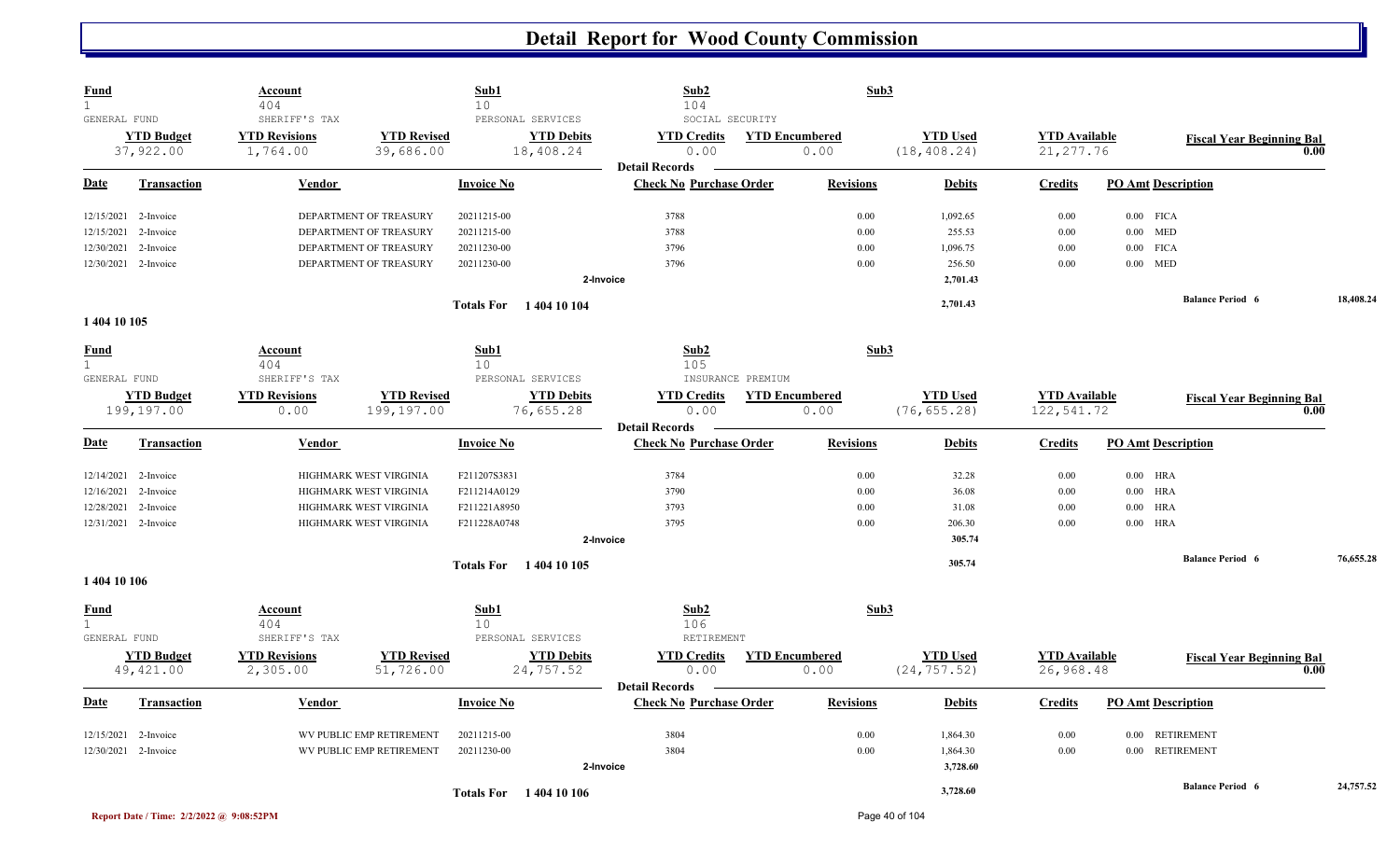#### **1 404 40 218**

| <b>Fund</b><br>$\mathbf{1}$                 |                                                          | Account<br>404                                                 | 40                                        | Sub1                                                    | Sub2<br>218                                             |                       | Sub3                 |                                 |                                   |       |                                                                                                                |           |
|---------------------------------------------|----------------------------------------------------------|----------------------------------------------------------------|-------------------------------------------|---------------------------------------------------------|---------------------------------------------------------|-----------------------|----------------------|---------------------------------|-----------------------------------|-------|----------------------------------------------------------------------------------------------------------------|-----------|
| GENERAL FUND                                | <b>YTD Budget</b>                                        | SHERIFF'S TAX<br><b>YTD Revisions</b>                          | <b>YTD Revised</b>                        | CONTRACTURAL SERVICES<br><b>YTD Debits</b>              | POSTAGE<br><b>YTD Credits</b>                           | <b>YTD Encumbered</b> |                      | <b>YTD Used</b>                 | <b>YTD</b> Available              |       |                                                                                                                |           |
|                                             | 500.00                                                   | 0.00                                                           | 500.00                                    | 322.00                                                  | 0.00<br><b>Detail Records</b>                           |                       | 0.00                 | (322.00)                        | 178.00                            |       | <b>Fiscal Year Beginning Bal</b><br>0.00                                                                       |           |
| <b>Date</b>                                 | <b>Transaction</b>                                       | Vendor                                                         |                                           | <b>Invoice No</b>                                       | <b>Check No Purchase Order</b>                          |                       | <b>Revisions</b>     | <b>Debits</b>                   | <b>Credits</b>                    |       | <b>PO Amt Description</b>                                                                                      |           |
|                                             | 12/14/2021 2-Invoice                                     |                                                                | UNITED STATES POSTAL SERVIC 12312021      | 2-Invoice                                               | 172974                                                  |                       | 0.00                 | 322.00<br>322.00                | 0.00                              |       | $0.00$ BOX #1985                                                                                               |           |
| 1 404 40 220                                |                                                          |                                                                | <b>Totals For</b>                         | 1 404 40 218                                            |                                                         |                       |                      | 322.00                          |                                   |       | <b>Balance Period 6</b>                                                                                        | 322.00    |
| Fund<br>$\mathbf{1}$                        |                                                          | Account<br>404                                                 | 40                                        | Sub1                                                    | Sub2<br>220                                             |                       | Sub3                 |                                 |                                   |       |                                                                                                                |           |
| GENERAL FUND                                | <b>YTD Budget</b><br>60,000.00                           | SHERIFF'S TAX<br><b>YTD Revisions</b><br>0.00                  | <b>YTD Revised</b><br>60,000.00           | CONTRACTURAL SERVICES<br><b>YTD Debits</b><br>36,582.00 | ADVERTISING<br><b>YTD Credits</b><br>0.00               | <b>YTD Encumbered</b> | 0.00                 | <b>YTD Used</b><br>(36, 582.00) | <b>YTD Available</b><br>23,418.00 |       | <b>Fiscal Year Beginning Bal</b><br>0.00                                                                       |           |
| <b>Date</b>                                 | <b>Transaction</b>                                       | Vendor                                                         |                                           | <b>Invoice No</b>                                       | <b>Detail Records</b><br><b>Check No Purchase Order</b> |                       | <b>Revisions</b>     | <b>Debits</b>                   | <b>Credits</b>                    |       | <b>PO Amt Description</b>                                                                                      |           |
|                                             | 12/20/2021 5-Journal Entry                               |                                                                | PARKERSBURG NEWS & SENTINI 20211216068001 |                                                         | 5-Journal Entry                                         |                       | 0.00                 | 19,110.00<br>19,110.00          | $0.00\,$                          | 0.00  | WOOD CO FINANCE-4019-PARKERSBURG NEWS                                                                          |           |
| 1 404 55 341                                |                                                          |                                                                |                                           | <b>Totals For</b> 1404 40 220                           |                                                         |                       |                      | 19,110.00                       |                                   |       | <b>Balance Period 6</b>                                                                                        | 36,582.00 |
| <b>Fund</b><br>$\mathbf{1}$<br>GENERAL FUND |                                                          | Account<br>404<br>SHERIFF'S TAX                                | 55                                        | Sub1<br>COMMODITIES                                     | Sub2<br>341                                             | SUPPLIES/MATERIALS    | Sub3                 |                                 |                                   |       |                                                                                                                |           |
|                                             | <b>YTD Budget</b><br>16,819.00                           | <b>YTD Revisions</b><br>0.00                                   | <b>YTD Revised</b><br>16,819.00           | <b>YTD Debits</b><br>3, 242.27                          | <b>YTD Credits</b><br>0.00<br><b>Detail Records</b>     | <b>YTD Encumbered</b> | 943.05               | <b>YTD Used</b><br>(3, 242.27)  | <b>YTD Available</b><br>12,633.68 |       | <b>Fiscal Year Beginning Bal</b><br>0.00                                                                       |           |
| <b>Date</b>                                 | <b>Transaction</b>                                       | Vendor                                                         |                                           | <b>Invoice No</b>                                       | <b>Check No Purchase Order</b>                          |                       | <b>Revisions</b>     | <b>Debits</b>                   | <b>Credits</b>                    |       | <b>PO Amt Description</b>                                                                                      |           |
| 12/2/2021<br>12/9/2021<br>12/9/2021         | 1-Purchase Order<br>1-Purchase Order<br>1-Purchase Order | <b>STATIONERS INC</b><br>OFFICE DEPOT<br><b>STATIONERS INC</b> |                                           |                                                         | 85140<br>85171<br>85170                                 |                       | 0.00<br>0.00<br>0.00 | 0.00<br>0.00<br>0.00            | $0.00\,$<br>0.00<br>$0.00\,$      | 75.60 | Woodyard stamps<br>844.76 OFFICE SUPPLIES FILE CABINETS, BATTERIES, 1<br>22.69 NOTARY STAMP                    |           |
|                                             |                                                          |                                                                |                                           |                                                         | 1-Purchase Order                                        |                       |                      |                                 |                                   |       |                                                                                                                |           |
| 12/7/2021<br>12/7/2021<br>12/7/2021         | 2-Invoice<br>2-Invoice<br>2-Invoice                      | OFFICE DEPOT<br>OFFICE DEPOT<br>OFFICE DEPOT                   |                                           | 203901953001<br>203910730001<br>212000349001            | 84984<br>172931<br>84984<br>172931<br>172931<br>85110   |                       | 0.00<br>0.00<br>0.00 | 170.47<br>30.07<br>71.51        | 0.00<br>0.00<br>0.00              |       | $(170.47)$ office supplies<br>(28.87) office supplies<br>(71.51) sheet protectors, manilla folders, calculator |           |
| 12/7/2021                                   | 2-Invoice<br>12/14/2021 2-Invoice                        | OFFICE DEPOT                                                   | <b>GLACIER MOUNTAIN BOTTLED V 019238</b>  | 212003120001                                            | 172931<br>85110<br>172951                               |                       | 0.00<br>0.00         | 43.16<br>32.50                  | 0.00<br>0.00                      |       | (43.16) sheet protectors, manilla folders, calculator<br>$0.00$ 012353                                         |           |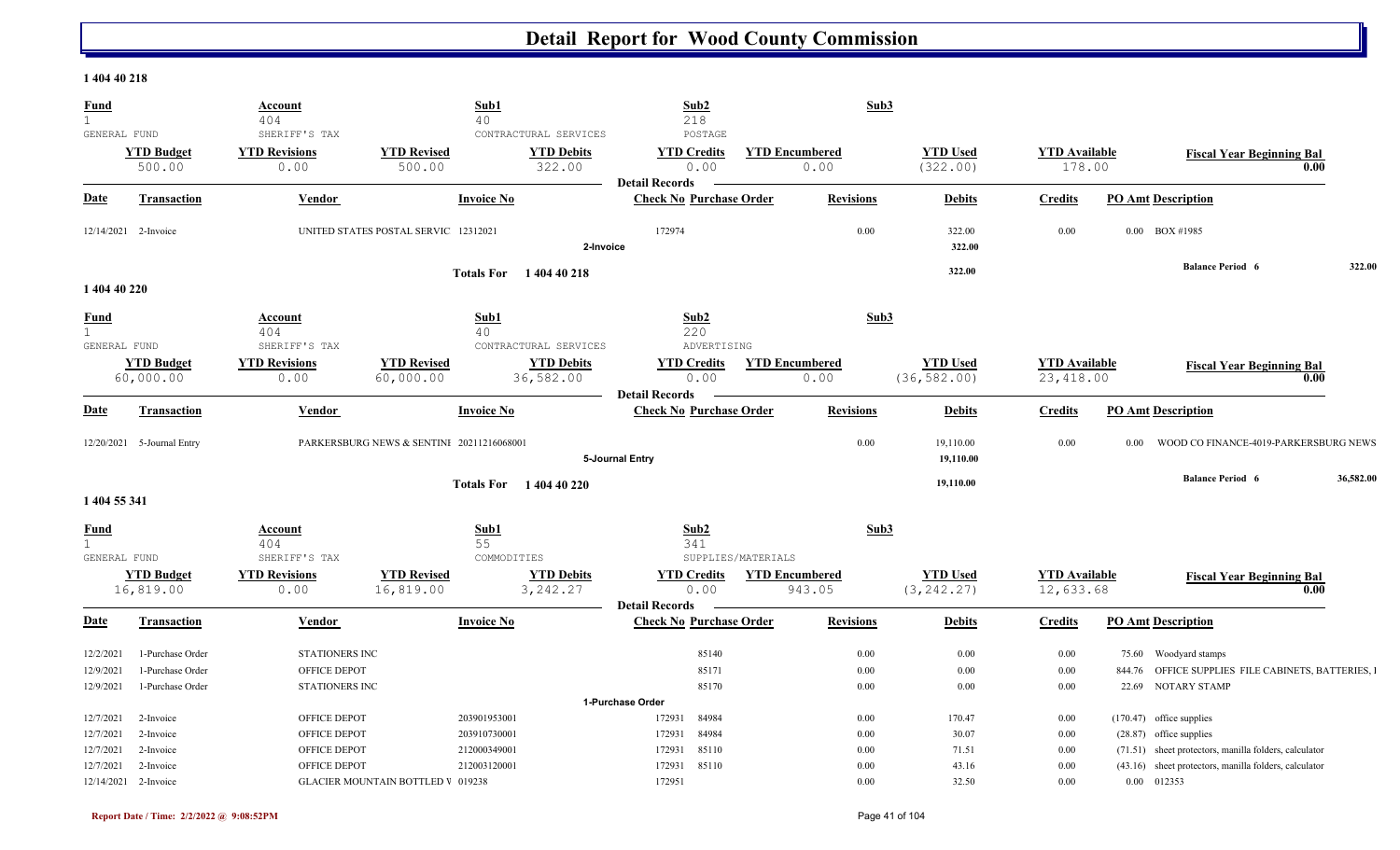|                                                                                                    |                                                                                                      |                                                          | <b>Detail Report for Wood County Commission</b>         |                               |                                                      |                                    |                                                        |                                            |           |
|----------------------------------------------------------------------------------------------------|------------------------------------------------------------------------------------------------------|----------------------------------------------------------|---------------------------------------------------------|-------------------------------|------------------------------------------------------|------------------------------------|--------------------------------------------------------|--------------------------------------------|-----------|
|                                                                                                    |                                                                                                      |                                                          | 2-Invoice                                               |                               | 347.71                                               |                                    |                                                        |                                            |           |
| 1 405 10 101                                                                                       |                                                                                                      | Totals For 1404 55 341                                   |                                                         |                               | 347.71                                               |                                    | 629.04                                                 | <b>Balance Period 6</b>                    | 3,242.27  |
| <u>Fund</u><br>$\mathbf{1}$                                                                        | Account<br>405                                                                                       | Sub1<br>10<br>PERSONAL SERVICES                          | Sub2<br>101<br>ELECTED OFFICIALS                        | Sub3                          |                                                      |                                    |                                                        |                                            |           |
| GENERAL FUND<br><b>YTD Budget</b><br>108,192.00                                                    | PROSECUTING ATTORNEY<br><b>YTD Revised</b><br><b>YTD Revisions</b><br>108,192.00<br>0.00             | <b>YTD Debits</b><br>54,096.00                           | <b>YTD Credits</b><br>0.00<br><b>Detail Records</b>     | <b>YTD Encumbered</b><br>0.00 | <b>YTD</b> Used<br>(54, 096.00)                      | <b>YTD Available</b><br>54,096.00  |                                                        | <b>Fiscal Year Beginning Bal</b><br>0.00   |           |
| <b>Date</b><br><b>Transaction</b>                                                                  | <b>Vendor</b>                                                                                        | <b>Invoice No</b>                                        | <b>Check No Purchase Order</b>                          | <b>Revisions</b>              | <b>Debits</b>                                        | <b>Credits</b>                     | <b>PO Amt Description</b>                              |                                            |           |
| 12/15/2021<br>2-Invoice<br>12/30/2021 2-Invoice                                                    | PATRICK LEFEBURE<br>PATRICK LEFEBURE                                                                 | 10-00275226-REG<br>10-00275443-REG                       | 275226<br>275443<br>2-Invoice                           | 0.00<br>0.00                  | 4,508.00<br>4,508.00<br>9,016.00                     | 0.00<br>0.00                       | $0.00\,$<br>0.00                                       | LEFEBURE PATRICK O.<br>LEFEBURE PATRICK O. |           |
| 1 405 10 104                                                                                       |                                                                                                      | Totals For 1405 10 101                                   |                                                         |                               | 9,016.00                                             |                                    |                                                        | <b>Balance Period 6</b>                    | 54,096.00 |
| <b>Fund</b><br>GENERAL FUND                                                                        | <b>Account</b><br>405<br>PROSECUTING ATTORNEY                                                        | Sub1<br>10 <sup>°</sup><br>PERSONAL SERVICES             | Sub2<br>104<br>SOCIAL SECURITY                          | Sub3                          |                                                      |                                    |                                                        |                                            |           |
| <b>YTD Budget</b><br>78,979.00                                                                     | <b>YTD Revised</b><br><b>YTD Revisions</b><br>79,744.00<br>765.00                                    | <b>YTD Debits</b><br>35,226.48                           | <b>YTD Credits</b><br>0.00                              | <b>YTD Encumbered</b><br>0.00 | <b>YTD Used</b><br>(35, 226.48)                      | <b>YTD Available</b><br>44, 517.52 |                                                        | <b>Fiscal Year Beginning Bal</b><br>0.00   |           |
| <b>Date</b><br><b>Transaction</b>                                                                  | Vendor                                                                                               | <b>Invoice No</b>                                        | <b>Detail Records</b><br><b>Check No Purchase Order</b> | <b>Revisions</b>              | <b>Debits</b>                                        | <b>Credits</b>                     | <b>PO Amt Description</b>                              |                                            |           |
| 12/15/2021 2-Invoice<br>2-Invoice<br>12/15/2021<br>12/30/2021<br>2-Invoice<br>12/30/2021 2-Invoice | DEPARTMENT OF TREASURY<br>DEPARTMENT OF TREASURY<br>DEPARTMENT OF TREASURY<br>DEPARTMENT OF TREASURY | 20211215-00<br>20211215-00<br>20211230-00<br>20211230-00 | 3788<br>3788<br>3796<br>3796<br>2-Invoice               | 0.00<br>0.00<br>0.00<br>0.00  | 2,506.16<br>586.11<br>2,530.52<br>591.81<br>6,214.60 | 0.00<br>0.00<br>0.00<br>0.00       | $0.00$ FICA<br>$0.00$ MED<br>$0.00$ FICA<br>$0.00$ MED | <b>Balance Period 6</b>                    | 35,226.48 |
| 1 405 10 105                                                                                       |                                                                                                      | <b>Totals For</b> 1405 10 104                            |                                                         |                               | 6,214.60                                             |                                    |                                                        |                                            |           |
| <u>Fund</u><br>ı.<br>GENERAL FUND<br><b>YTD Budget</b>                                             | <b>Account</b><br>405<br>PROSECUTING ATTORNEY<br><b>YTD Revisions</b><br><b>YTD Revised</b>          | Sub1<br>$10$<br>PERSONAL SERVICES<br><b>YTD Debits</b>   | Sub2<br>105<br>INSURANCE PREMIUM<br><b>YTD Credits</b>  | Sub <sub>3</sub>              | <b>YTD Used</b>                                      | <b>YTD</b> Available               |                                                        |                                            |           |
| 287, 272.00                                                                                        | 287, 272.00<br>0.00                                                                                  | 132, 413.79                                              | 0.00<br><b>Detail Records</b>                           | <b>YTD Encumbered</b><br>0.00 | (132, 413.79)                                        | 154,858.21                         |                                                        | <b>Fiscal Year Beginning Bal</b><br>0.00   |           |
| <u>Date</u><br><b>Transaction</b>                                                                  | <b>Vendor</b>                                                                                        | <b>Invoice No</b>                                        | <b>Check No Purchase Order</b>                          | <b>Revisions</b>              | <b>Debits</b>                                        | <b>Credits</b>                     | <b>PO Amt Description</b>                              |                                            |           |
| 12/16/2021 2-Invoice<br>12/28/2021 2-Invoice<br>12/31/2021 2-Invoice                               | HIGHMARK WEST VIRGINIA<br>HIGHMARK WEST VIRGINIA<br>HIGHMARK WEST VIRGINIA                           | F211214A0129<br>F211221A8950<br>F211228A0748             | 3790<br>3793<br>3795                                    | 0.00<br>0.00<br>$0.00\,$      | 3,712.16<br>108.36<br>36.08                          | 0.00<br>0.00<br>0.00               | $0.00$ HRA<br>$0.00$ HRA<br>$0.00$ HRA                 |                                            |           |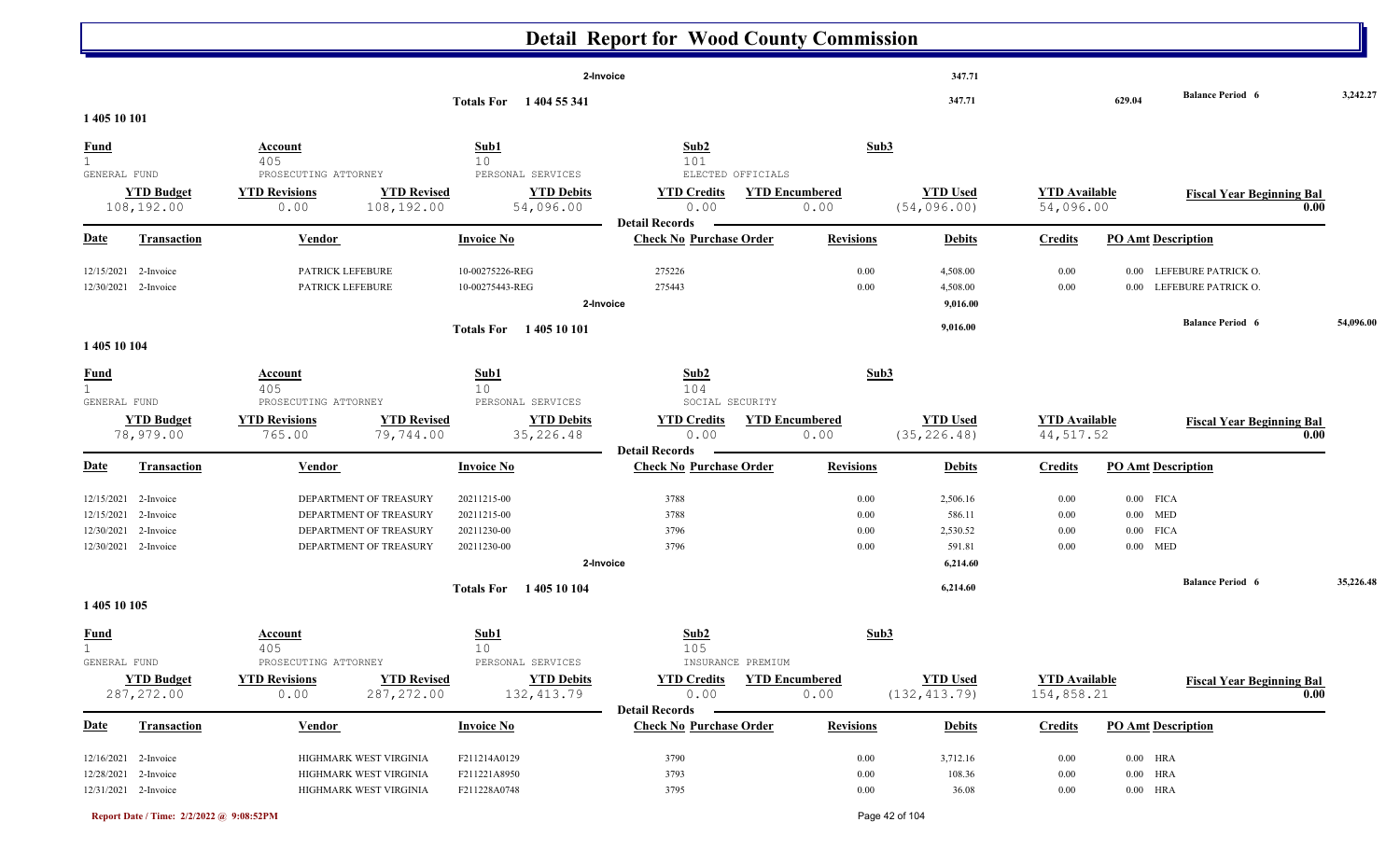|                      | <b>Detail Report for Wood County Commission</b> |                                              |                                                              |                                       |                       |                 |                      |                                          |            |  |  |  |  |  |
|----------------------|-------------------------------------------------|----------------------------------------------|--------------------------------------------------------------|---------------------------------------|-----------------------|-----------------|----------------------|------------------------------------------|------------|--|--|--|--|--|
|                      |                                                 |                                              |                                                              | 2-Invoice                             |                       | 3,856.60        |                      |                                          |            |  |  |  |  |  |
| 1 405 10 106         |                                                 |                                              | Totals For 1405 10 105                                       |                                       |                       | 3,856.60        |                      | <b>Balance Period 6</b>                  | 132,413.79 |  |  |  |  |  |
|                      |                                                 |                                              |                                                              |                                       |                       |                 |                      |                                          |            |  |  |  |  |  |
| <b>Fund</b>          |                                                 | <b>Account</b><br>405                        | Sub1<br>10                                                   | Sub2<br>106                           | Sub3                  |                 |                      |                                          |            |  |  |  |  |  |
| GENERAL FUND         |                                                 | PROSECUTING ATTORNEY                         | PERSONAL SERVICES                                            | RETIREMENT                            |                       |                 |                      |                                          |            |  |  |  |  |  |
|                      | <b>YTD Budget</b>                               | <b>YTD Revisions</b>                         | <b>YTD Revised</b><br><b>YTD Debits</b>                      | <b>YTD Credits</b>                    | <b>YTD Encumbered</b> | <b>YTD Used</b> | <b>YTD Available</b> | <b>Fiscal Year Beginning Bal</b><br>0.00 |            |  |  |  |  |  |
|                      | 103,240.00                                      | 104,240.00<br>1,000.00                       | 48,007.82                                                    | 0.00<br><b>Detail Records</b>         | 0.00                  | (48,007.82)     | 56, 232.18           |                                          |            |  |  |  |  |  |
| <u>Date</u>          | <b>Transaction</b>                              | Vendor                                       | <b>Invoice No</b>                                            | <b>Check No Purchase Order</b>        | <b>Revisions</b>      | <b>Debits</b>   | <b>Credits</b>       | <b>PO Amt Description</b>                |            |  |  |  |  |  |
| 12/15/2021           | 2-Invoice                                       | WV PUBLIC EMP RETIREMENT                     | 20211215-00                                                  | 3804                                  | 0.00                  | 4,238.85        | 0.00                 | <b>RETIREMENT</b><br>$0.00\,$            |            |  |  |  |  |  |
| 12/30/2021 2-Invoice |                                                 | WV PUBLIC EMP RETIREMENT                     | 20211230-00                                                  | 3804                                  | 0.00                  | 4,254.05        | 0.00                 | <b>RETIREMENT</b><br>$0.00\,$            |            |  |  |  |  |  |
|                      |                                                 |                                              |                                                              | 2-Invoice                             |                       | 8,492.90        |                      |                                          |            |  |  |  |  |  |
|                      |                                                 |                                              | <b>Totals For</b> 1405 10 106                                |                                       |                       | 8,492.90        |                      | <b>Balance Period 6</b>                  | 48,007.82  |  |  |  |  |  |
| 1 405 10 181         |                                                 |                                              |                                                              |                                       |                       |                 |                      |                                          |            |  |  |  |  |  |
| <b>Fund</b>          |                                                 | <b>Account</b>                               | Sub1                                                         | Sub2                                  | Sub3                  |                 |                      |                                          |            |  |  |  |  |  |
|                      |                                                 | 405                                          | 10                                                           | 181                                   |                       |                 |                      |                                          |            |  |  |  |  |  |
| GENERAL FUND         | <b>YTD Budget</b>                               | PROSECUTING ATTORNEY<br><b>YTD Revisions</b> | PERSONAL SERVICES<br><b>YTD Revised</b><br><b>YTD Debits</b> | ASST PROSECUTOR<br><b>YTD Credits</b> | <b>YTD Encumbered</b> | <b>YTD Used</b> | <b>YTD Available</b> |                                          |            |  |  |  |  |  |
|                      | 612,218.00                                      | 9,907.00<br>622,125.00                       | 275,852.65                                                   | 0.00                                  | 0.00                  | (275, 852.65)   | 346, 272.35          | <b>Fiscal Year Beginning Bal</b><br>0.00 |            |  |  |  |  |  |
|                      |                                                 |                                              |                                                              | <b>Detail Records</b>                 |                       |                 |                      |                                          |            |  |  |  |  |  |
| <b>Date</b>          | <b>Transaction</b>                              | Vendor                                       | <b>Invoice No</b>                                            | <b>Check No Purchase Order</b>        | <b>Revisions</b>      | <b>Debits</b>   | <b>Credits</b>       | <b>PO Amt Description</b>                |            |  |  |  |  |  |
| 12/15/2021           | 2-Invoice                                       | <b>BELL ANDREW H</b>                         | 10-00275221-REG                                              | 275221                                | $0.00\,$              | 2,375.00        | 0.00                 | 0.00 BELL ANDREW H                       |            |  |  |  |  |  |
| 12/15/2021           | 2-Invoice                                       | DAUPHIN CHARLOTTE A                          | 10-00275222-REG                                              | 275222                                | 0.00                  | 2,395.83        | 0.00                 | DAUPHIN CHARLOTTE A<br>$0.00\,$          |            |  |  |  |  |  |
| 12/15/2021           | 2-Invoice                                       | <b>CATHERINE BLAIRE HUDSON</b>               | 10-00275225-REG                                              | 275225                                | 0.00                  | 3,166.67        | 0.00                 | HUDSON CATHERINE BLAIRE<br>$0.00\,$      |            |  |  |  |  |  |
| 12/15/2021           | 2-Invoice                                       | MARTIN EMILY M.                              | 10-00275227-REG                                              | 275227                                | 0.00                  | 2,770.83        | 0.00                 | MARTIN EMILY M.<br>$0.00\,$              |            |  |  |  |  |  |
| 12/15/2021           | 2-Invoice                                       | MCCULLOUGH DAVID SHANE                       | 10-00275228-REG                                              | 275228                                | 0.00                  | 3,250.00        | 0.00                 | MCCULLOUGH DAVID SHANE<br>0.00           |            |  |  |  |  |  |
| 12/15/2021           | 2-Invoice                                       | NICHOLSON HEATHER D                          | 10-00275230-REG                                              | 275230                                | 0.00                  | 2,874.99        | 0.00                 | 0.00<br>NICHOLSON HEATHER D              |            |  |  |  |  |  |
| 12/15/2021           | 2-Invoice                                       | SKOGSTAD RUSSELL J.                          | 10-00275233-REG                                              | 275233                                | 0.00                  | 3,294.67        | 0.00                 | SKOGSTAD RUSSELL J.<br>0.00              |            |  |  |  |  |  |
| 12/15/2021           | 2-Invoice                                       | SNODGRASS LORA B.                            | 10-00275234-REG                                              | 275234                                | 0.00                  | 3,104.16        | 0.00                 | SNODGRASS LORA B.<br>0.00                |            |  |  |  |  |  |
| 12/15/2021 2-Invoice |                                                 | UNDERWOOD MEGAN E.                           | 10-00275236-REG                                              | 275236                                | 0.00                  | 2,999.99        | 0.00                 | UNDERWOOD MEGAN E.<br>$0.00\,$           |            |  |  |  |  |  |
| 12/30/2021 2-Invoice |                                                 | BELL ANDREW H                                | 10-00275438-REG                                              | 275438                                | $0.00\,$              | 2,375.00        | 0.00                 | 0.00 BELL ANDREW H                       |            |  |  |  |  |  |
| 12/30/2021 2-Invoice |                                                 | DAUPHIN CHARLOTTE A                          | 10-00275439-REG                                              | 275439                                | 0.00                  | 2,395.83        | 0.00                 | 0.00 DAUPHIN CHARLOTTE A                 |            |  |  |  |  |  |
| 12/30/2021 2-Invoice |                                                 | CATHERINE BLAIRE HUDSON                      | 10-00275442-REG                                              | 275442                                | 0.00                  | 3,166.67        | 0.00                 | 0.00 HUDSON CATHERINE BLAIRE             |            |  |  |  |  |  |
| 12/30/2021 2-Invoice |                                                 | MARTIN EMILY M.                              | 10-00275444-REG                                              | 275444                                | $0.00\,$              | 2,770.83        | 0.00                 | 0.00 MARTIN EMILY M.                     |            |  |  |  |  |  |
| 12/30/2021 2-Invoice |                                                 | MCCULLOUGH DAVID SHANE                       | 10-00275445-REG                                              | 275445                                | 0.00                  | 3,250.00        | 0.00                 | 0.00 MCCULLOUGH DAVID SHANE              |            |  |  |  |  |  |
| 12/30/2021 2-Invoice |                                                 | NICHOLSON HEATHER D                          | 10-00275447-REG                                              | 275447                                | 0.00                  | 2,874.99        | 0.00                 | NICHOLSON HEATHER D<br>$0.00\,$          |            |  |  |  |  |  |
| 12/30/2021 2-Invoice |                                                 | SKOGSTAD RUSSELL J.                          | 10-00275450-REG                                              | 275450                                | $0.00\,$              | 3,294.67        | 0.00                 | SKOGSTAD RUSSELL J.<br>$0.00\,$          |            |  |  |  |  |  |
| 12/30/2021 2-Invoice |                                                 | SNODGRASS LORA B.                            | 10-00275451-REG                                              | 275451                                | 0.00                  | 3,104.16        | 0.00                 | SNODGRASS LORA B.<br>$0.00\,$            |            |  |  |  |  |  |
| 12/30/2021 2-Invoice |                                                 | UNDERWOOD MEGAN E.                           | 10-00275453-REG                                              | 275453                                | $0.00\,$              | 2,999.99        | 0.00                 | 0.00 UNDERWOOD MEGAN E.                  |            |  |  |  |  |  |
|                      |                                                 |                                              |                                                              | 2-Invoice                             |                       | 52,464.28       |                      |                                          |            |  |  |  |  |  |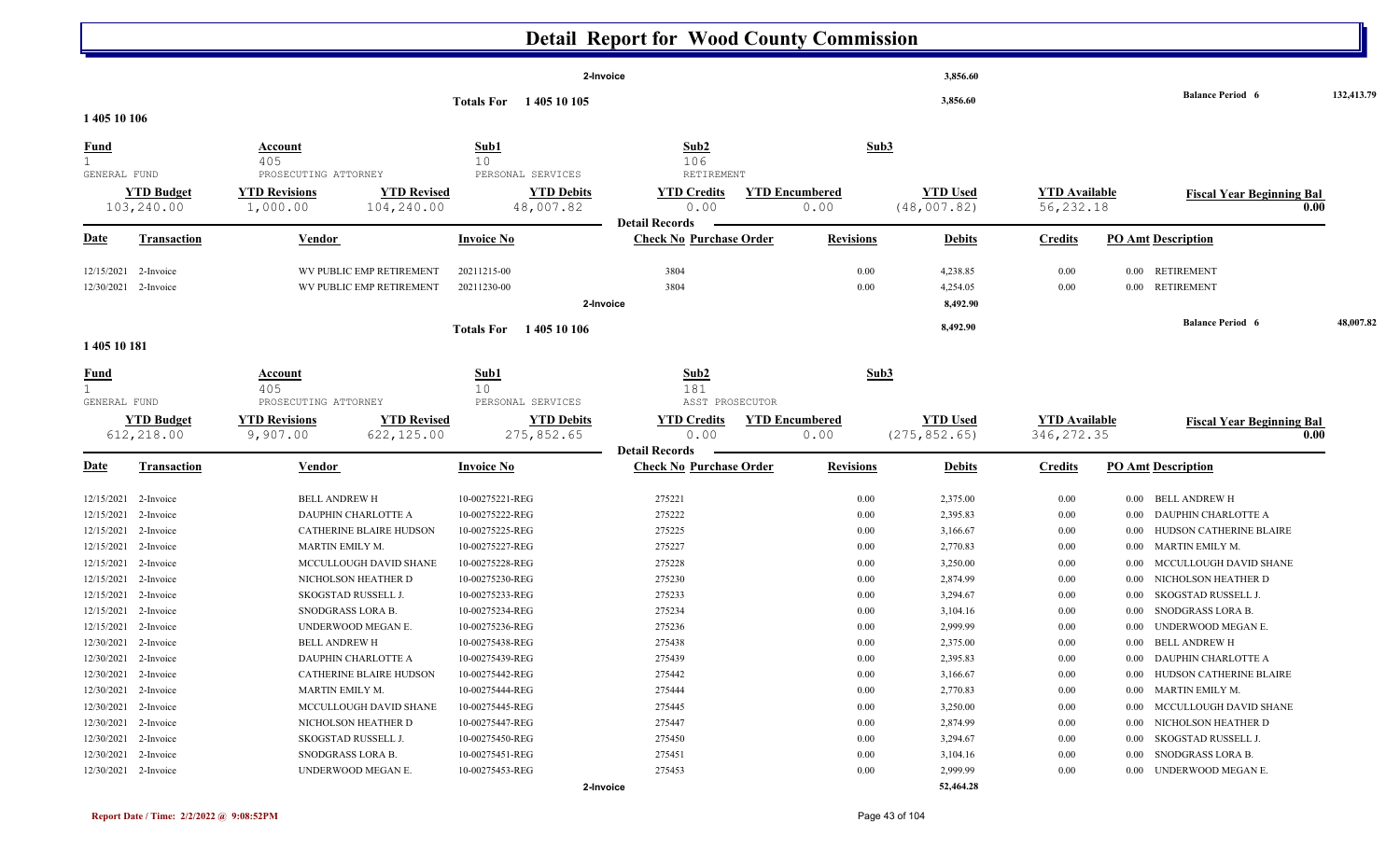|                             |                                 |                               |                                  | Totals For 1405 10 181          |                                                     |                                 |                  | 52,464.28                        |                                    |          | <b>Balance Period 6</b>                  | 275,852.65 |
|-----------------------------|---------------------------------|-------------------------------|----------------------------------|---------------------------------|-----------------------------------------------------|---------------------------------|------------------|----------------------------------|------------------------------------|----------|------------------------------------------|------------|
| 1405 10 182                 |                                 |                               |                                  |                                 |                                                     |                                 |                  |                                  |                                    |          |                                          |            |
| <b>Fund</b><br>$\mathbf{1}$ |                                 | Account<br>405                |                                  | Sub1<br>10                      | Sub2<br>182                                         |                                 | Sub3             |                                  |                                    |          |                                          |            |
| GENERAL FUND                |                                 | PROSECUTING ATTORNEY          |                                  | PERSONAL SERVICES               | SECRETARIES                                         |                                 |                  |                                  |                                    |          |                                          |            |
|                             | <b>YTD Budget</b><br>311,991.00 | <b>YTD Revisions</b><br>93.00 | <b>YTD Revised</b><br>312,084.00 | <b>YTD Debits</b><br>150,809.02 | <b>YTD Credits</b><br>0.00                          | <b>YTD Encumbered</b><br>0.00   |                  | <b>YTD Used</b><br>(150, 809.02) | <b>YTD</b> Available<br>161,274.98 |          | <b>Fiscal Year Beginning Bal</b>         | 0.00       |
|                             |                                 |                               |                                  |                                 | <b>Detail Records</b>                               |                                 |                  |                                  |                                    |          |                                          |            |
| <b>Date</b>                 | Transaction                     | Vendor                        |                                  | <b>Invoice No</b>               | <b>Check No Purchase Order</b>                      |                                 | <b>Revisions</b> | <b>Debits</b>                    | <b>Credits</b>                     |          | <b>PO Amt Description</b>                |            |
| 12/15/2021                  | 2-Invoice                       | HALL KAYLEE N                 |                                  | 10-00275223-REG                 | 275223                                              |                                 | 0.00             | 1,395.84                         | 0.00                               |          | 0.00 HALL KAYLEE N                       |            |
| 12/15/2021                  | 2-Invoice                       |                               | HAMMER RHEA LYNN                 | 10-00275224-REG                 | 275224                                              |                                 | 0.00             | 2,095.79                         | 0.00                               |          | 0.00 HAMMER RHEA LYNN                    |            |
| 12/15/2021                  | 2-Invoice                       | MEEKS KAYLA B.                |                                  | 10-00275229-REG                 | 275229                                              |                                 | 0.00             | 1,566.66                         | 0.00                               | 0.00     | MEEKS KAYLA B.                           |            |
| 12/15/2021                  | 2-Invoice                       | PADDEN KANDY A                |                                  | 10-00275231-REG                 | 275231                                              |                                 | 0.00             | 1,478.33                         | 0.00                               | $0.00\,$ | PADDEN KANDY A                           |            |
|                             | 12/15/2021 2-Invoice            |                               | RYDER-GEORGE DEBRAK.             | 10-00275232-REG                 | 275232                                              |                                 | 0.00             | 1,757.56                         | 0.00                               |          | 0.00 RYDER DEBRAK.                       |            |
| 12/15/2021                  | 2-Invoice                       | <b>STURM DOUGLAS</b>          |                                  | 10-00275235-REG                 | 275235                                              |                                 | 0.00             | 1,875.00                         | 0.00                               |          | 0.00 STURM DOUGLAS                       |            |
| 12/15/2021                  | 2-Invoice                       | WILLIAMS JEZIRAE L            |                                  | 10-00275237-REG                 | 275237                                              |                                 | 0.00             | 1,479.17                         | 0.00                               | 0.00     | WILLIAMS JEZIRAE L                       |            |
| 12/30/2021                  | 2-Invoice                       | <b>HALL KAYLEE N</b>          |                                  | 10-00275440-REG                 | 275440                                              |                                 | 0.00             | 1,395.84                         | 0.00                               | $0.00\,$ | HALL KAYLEE N                            |            |
| 12/30/2021                  | 2-Invoice                       |                               | HAMMER RHEA LYNN                 | 10-00275441-REG                 | 275441                                              |                                 | 0.00             | 2,095.79                         | 0.00                               | 0.00     | <b>HAMMER RHEA LYNN</b>                  |            |
| 12/30/2021                  | 2-Invoice                       | MEEKS KAYLA B.                |                                  | 10-00275446-REG                 | 275446                                              |                                 | 0.00             | 1,566.66                         | 0.00                               | 0.00     | MEEKS KAYLA B.                           |            |
| 12/30/2021                  | 2-Invoice                       | PADDEN KANDY A                |                                  | 10-00275448-REG                 | 275448                                              |                                 | 0.00             | 1,478.33                         | 0.00                               |          | 0.00 PADDEN KANDY A                      |            |
| 12/30/2021                  | 2-Invoice                       |                               | RYDER-GEORGE DEBRAK.             | 10-00275449-REG                 | 275449                                              |                                 | 0.00             | 1,757.56                         | 0.00                               | $0.00 -$ | RYDER DEBRA K.                           |            |
| 12/30/2021                  | 2-Invoice                       |                               | RYDER-GEORGE DEBRAK.             | 10-00275449-REG                 | 275449                                              |                                 | 0.00             | 152.09                           | 0.00                               | $0.00\,$ | RYDER DEBRA K.                           |            |
| 12/30/2021                  | 2-Invoice                       | <b>STURM DOUGLAS</b>          |                                  | 10-00275452-REG                 | 275452                                              |                                 | 0.00             | 1,875.00                         | 0.00                               | 0.00     | <b>STURM DOUGLAS</b>                     |            |
|                             | 12/30/2021 2-Invoice            | WILLIAMS JEZIRAE L            |                                  | 10-00275454-REG                 | 275454                                              |                                 | 0.00             | 1,479.17                         | 0.00                               | 0.00     | WILLIAMS JEZIRAE L                       |            |
|                             |                                 |                               |                                  |                                 | 2-Invoice                                           |                                 |                  | 23,448.79                        |                                    |          |                                          |            |
|                             |                                 |                               |                                  | Totals For 1405 10 182          |                                                     |                                 |                  | 23,448.79                        |                                    |          | <b>Balance Period 6</b>                  | 150,809.02 |
|                             | 1 405 40 212 1201               |                               |                                  |                                 |                                                     |                                 |                  |                                  |                                    |          |                                          |            |
| <b>Fund</b>                 |                                 | Account                       |                                  | Sub1                            | Sub2                                                |                                 | Sub3             |                                  |                                    |          |                                          |            |
|                             |                                 | 405                           |                                  | 40                              | 212                                                 |                                 | 1201             |                                  |                                    |          |                                          |            |
| GENERAL FUND                |                                 | PROSECUTING ATTORNEY          |                                  | CONTRACTURAL SERVICES           | PRINTING                                            |                                 |                  | <b>DATA PROCESSING</b>           |                                    |          |                                          |            |
|                             | <b>YTD Budget</b><br>12,476.00  | <b>YTD Revisions</b><br>0.00  | <b>YTD Revised</b><br>12,476.00  | <b>YTD Debits</b><br>8,016.16   | <b>YTD Credits</b><br>0.00<br><b>Detail Records</b> | <b>YTD Encumbered</b><br>180.00 |                  | <b>YTD Used</b><br>(8, 016.16)   | <b>YTD</b> Available<br>4,279.84   |          | <b>Fiscal Year Beginning Bal</b>         | 0.00       |
| Date                        | <b>Transaction</b>              | <b>Vendor</b>                 |                                  | <b>Invoice No</b>               | <b>Check No Purchase Order</b>                      |                                 | <b>Revisions</b> | <b>Debits</b>                    | <b>Credits</b>                     |          | <b>PO Amt Description</b>                |            |
| 12/9/2021                   | 1-Purchase Order                | OFFICE DEPOT                  |                                  |                                 | 85181                                               |                                 | 0.00             | 0.00                             | 0.00                               | 180.00   | BUSINESS CARDS - J.WILLIAMS; S.MCCULOUGH |            |
|                             |                                 |                               |                                  |                                 | 1-Purchase Order                                    |                                 |                  |                                  |                                    |          |                                          |            |
|                             | 12/21/2021 2-Invoice            | <b>LEXIS NEXIS</b>            |                                  | 3093598828                      | 172995                                              |                                 | 0.00             | 525.37                           | 0.00                               |          | 0.00 ACCT NO 424VBTHXJ                   |            |
|                             |                                 |                               |                                  |                                 | 2-Invoice                                           |                                 |                  | 525.37                           |                                    |          |                                          |            |
|                             |                                 |                               |                                  | Totals For 1405 40 212 1201     |                                                     |                                 |                  | 525.37                           |                                    | 180.00   | <b>Balance Period 6</b>                  | 8,016.16   |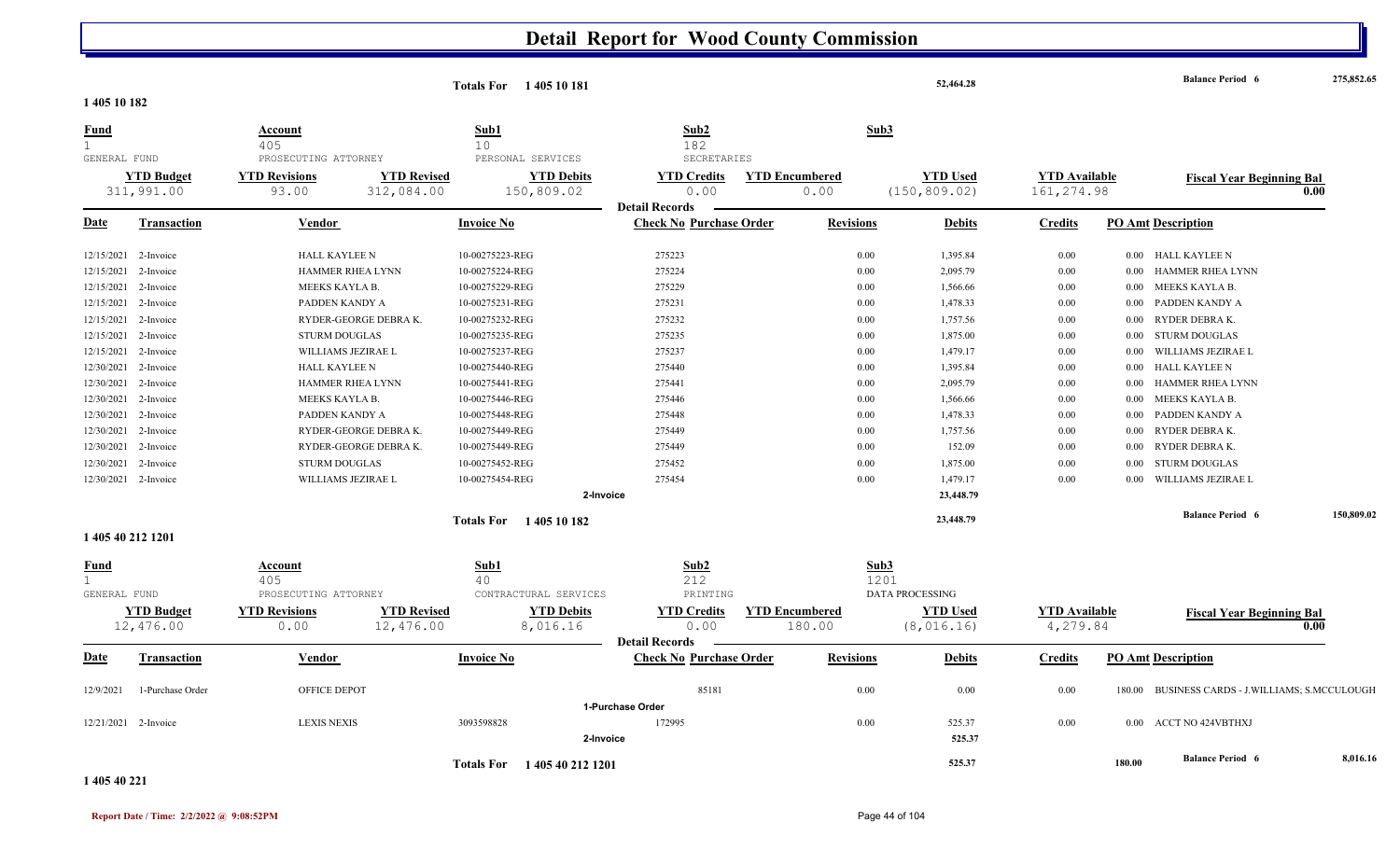| Fund<br>$\mathbf{1}$                  |                                                          | Account<br>405                                         |                                 | Sub1<br>40                                           | Sub2<br>221                                             | Sub3                                                   |                                |                                   |                                                                                    |        |
|---------------------------------------|----------------------------------------------------------|--------------------------------------------------------|---------------------------------|------------------------------------------------------|---------------------------------------------------------|--------------------------------------------------------|--------------------------------|-----------------------------------|------------------------------------------------------------------------------------|--------|
| GENERAL FUND                          | <b>YTD Budget</b><br>17,250.00                           | PROSECUTING ATTORNEY<br><b>YTD Revisions</b><br>0.00   | <b>YTD Revised</b><br>17,250.00 | CONTRACTURAL SERVICES<br><b>YTD Debits</b><br>200.00 | <b>YTD Credits</b><br>0.00                              | TRAINING & EDUCATION<br><b>YTD Encumbered</b><br>0.00  | <b>YTD Used</b><br>(200.00)    | <b>YTD Available</b><br>17,050.00 | <b>Fiscal Year Beginning Bal</b>                                                   | 0.00   |
| Date                                  | <b>Transaction</b>                                       | Vendor                                                 |                                 | <b>Invoice No</b>                                    | <b>Detail Records</b><br><b>Check No Purchase Order</b> | <b>Revisions</b>                                       | <b>Debits</b>                  | <b>Credits</b>                    | <b>PO Amt Description</b>                                                          |        |
|                                       | 12/14/2021 2-Invoice                                     | <b>WVPAA</b>                                           |                                 | 11032021<br>2-Invoice                                | 172981 85084                                            | 0.00                                                   | 200.00<br>200.00               | 0.00                              | (200.00) REGISTRATION WITNER SEMINAR                                               |        |
| 1 405 40 223                          |                                                          |                                                        |                                 | Totals For 140540221                                 |                                                         |                                                        | 200.00                         |                                   | <b>Balance Period 6</b><br>(200.00)                                                | 200.00 |
| <b>Fund</b><br>$\mathbf{1}$           |                                                          | <b>Account</b><br>405                                  |                                 | Sub1<br>40                                           | Sub2<br>223                                             | Sub3                                                   |                                |                                   |                                                                                    |        |
| GENERAL FUND                          | <b>YTD Budget</b><br>13,500.00                           | PROSECUTING ATTORNEY<br><b>YTD Revisions</b><br>0.00   | <b>YTD Revised</b><br>13,500.00 | CONTRACTURAL SERVICES<br><b>YTD Debits</b><br>716.10 | <b>YTD Credits</b><br>0.00                              | PROFESSIONAL SERVICES<br><b>YTD Encumbered</b><br>0.00 | <b>YTD Used</b><br>(716.10)    | <b>YTD Available</b><br>12,783.90 | <b>Fiscal Year Beginning Bal</b>                                                   | 0.00   |
| <b>Date</b>                           | <b>Transaction</b>                                       | <b>Vendor</b>                                          |                                 | <b>Invoice No</b>                                    | <b>Detail Records</b><br><b>Check No Purchase Order</b> | <b>Revisions</b>                                       | <b>Debits</b>                  | <b>Credits</b>                    | <b>PO Amt Description</b>                                                          |        |
|                                       | 12/28/2021 2-Invoice                                     | <b>WENDY BAILEY</b>                                    |                                 | 1018-21<br>2-Invoice                                 | 173013                                                  | 0.00                                                   | 46.20<br>46.20                 | 0.00                              | $0.00$ 21 - F - 302                                                                |        |
|                                       |                                                          |                                                        |                                 | Totals For 140540223                                 |                                                         |                                                        | 46.20                          |                                   | <b>Balance Period 6</b>                                                            | 716.10 |
| 1 405 55 341                          |                                                          |                                                        |                                 |                                                      |                                                         |                                                        |                                |                                   |                                                                                    |        |
| Fund<br>$\mathbf{1}$                  |                                                          | Account<br>405                                         |                                 | Sub1<br>55                                           | Sub2<br>341                                             | Sub3                                                   |                                |                                   |                                                                                    |        |
| GENERAL FUND                          | <b>YTD Budget</b><br>14,736.00                           | PROSECUTING ATTORNEY<br><b>YTD Revisions</b><br>126.00 | <b>YTD Revised</b><br>14,862.00 | COMMODITIES<br><b>YTD Debits</b><br>8,619.76         | SUPPLIES/MATERIALS<br><b>YTD Credits</b><br>0.00        | <b>YTD Encumbered</b><br>556.98                        | <b>YTD Used</b><br>(8, 619.76) | <b>YTD Available</b><br>5,685.26  | <b>Fiscal Year Beginning Bal</b>                                                   | 0.00   |
| <u>Date</u>                           | <b>Transaction</b>                                       | Vendor                                                 |                                 | <b>Invoice No</b>                                    | <b>Detail Records</b><br><b>Check No Purchase Order</b> | <b>Revisions</b>                                       | <b>Debits</b>                  | <b>Credits</b>                    | <b>PO Amt Description</b>                                                          |        |
| 12/6/2021<br>12/16/2021<br>12/16/2021 | 1-Purchase Order<br>1-Purchase Order<br>1-Purchase Order | OFFICE DEPOT<br>OFFICE DEPOT<br>OFFICE DEPOT           |                                 |                                                      | 85157<br>85194<br>85195                                 | $0.00\,$<br>0.00<br>0.00                               | 0.00<br>0.00<br>0.00           | 0.00<br>0.00<br>0.00              | 410.00 desk<br>END TAB FOLDERS, PRINTER STAND, FLASH DR<br>$0.00\,$<br>409.15 DESK |        |
| 12/6/2021                             | 1-Purchase Order Pending Pcard                           | OFFICE DEPOT                                           |                                 |                                                      | 1-Purchase Order<br>85163<br>1-Purchase Order Pend      | $0.00\,$                                               | 0.00                           | 0.00                              | $0.00$ DESK                                                                        |        |
| 12/20/2021                            | 12/14/2021 2-Invoice<br>5-Journal Entry                  | OFFICE DEPOT<br><b>AMAZON</b>                          |                                 | 211953891001<br>2-Invoice<br>20211216005001          | 172959<br>85157<br>85013                                | $0.00\,$<br>0.00                                       | 409.15<br>409.15<br>127.49     | 0.00<br>0.00                      | $(409.15)$ desk<br>(127.49) DESK CHAIR RHEA HAMMER-3938-AMZN MKTP                  |        |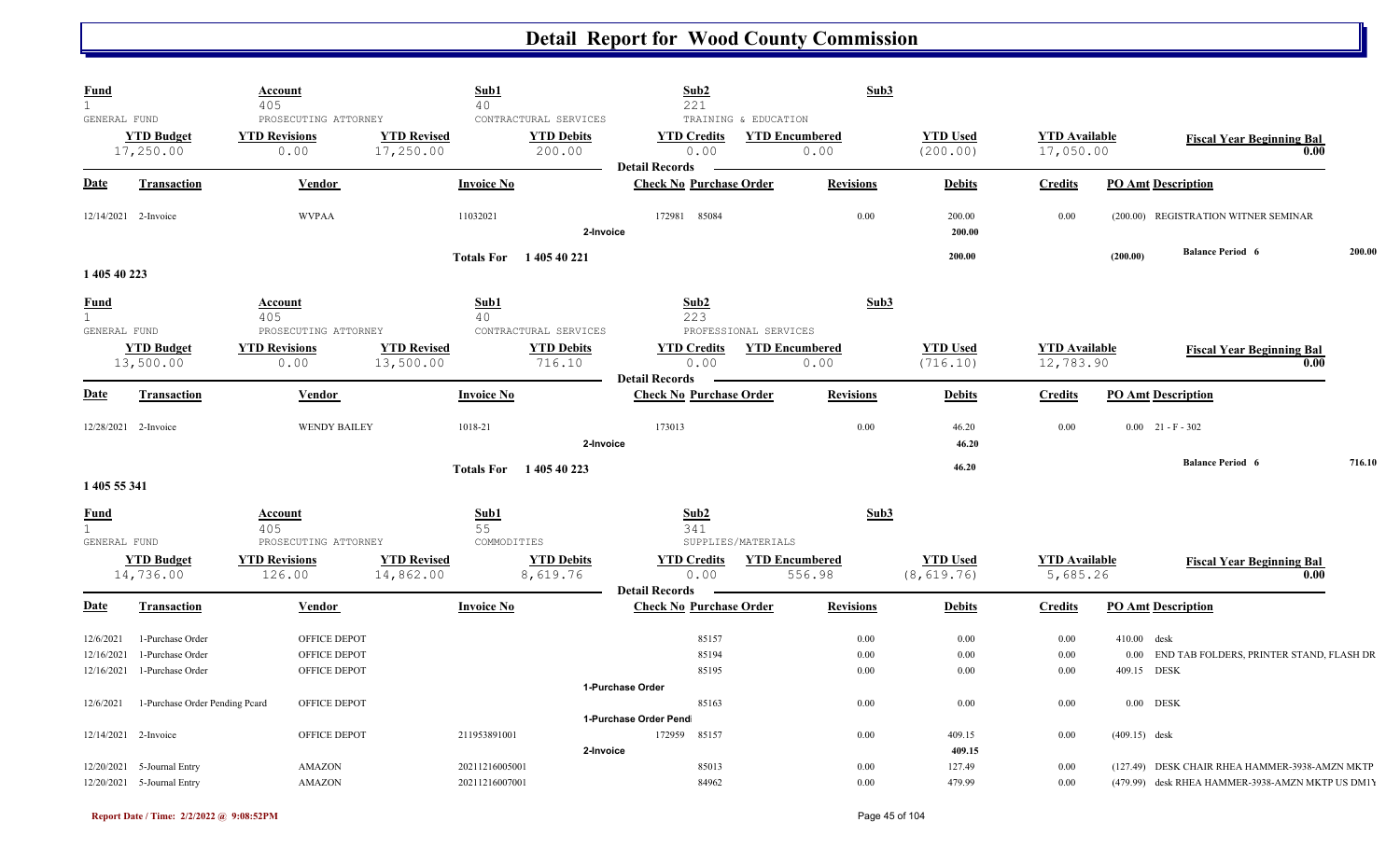|                                   |                      |                                         | <b>Detail Report for Wood County Commission</b> |                       |                      |                      |                           |                                                    |           |
|-----------------------------------|----------------------|-----------------------------------------|-------------------------------------------------|-----------------------|----------------------|----------------------|---------------------------|----------------------------------------------------|-----------|
| 5-Journal Entry                   | <b>AMAZON</b>        | 20211216039001                          | 85027                                           | 0.00                  | 260.38               | 0.00                 |                           | (260.38) LEGAL PADS/COFFEE RHEA HAMMER-3938-AM/    |           |
| 12/20/2021                        |                      |                                         |                                                 |                       | 413.51               |                      |                           |                                                    |           |
| 5-Journal Entry<br>12/20/2021     | <b>AMAZON</b>        | 20211216072001                          | 85081                                           | 0.00                  |                      | $0.00\,$             |                           | (413.51) EXTERNAL DRIVES, SCISSORS, WIPES, CD SLEE |           |
| 5-Journal Entry<br>12/20/2021     | <b>AMAZON</b>        | 20211216080001                          | 85081                                           | 0.00                  | 28.50                | $0.00\,$             |                           | (28.50) EXTERNAL DRIVES, SCISSORS, WIPES, CD SLEE  |           |
| 5-Journal Entry<br>12/20/2021     | <b>LEXIS NEXIS</b>   | 20211216019001                          |                                                 | 0.00                  | 405.31               | $0.00\,$             | 0.00                      | WOOD CO FINANCE-4019-REI MATTHEW BENDI             |           |
| 5-Journal Entry<br>12/20/2021     | <b>LEXIS NEXIS</b>   | 20211216066001                          |                                                 | 0.00                  | 521.61               | $0.00\,$             | 0.00                      | WOOD CO FINANCE-4019-REI MATTHEW BENDI             |           |
|                                   |                      |                                         | 5-Journal Entry                                 |                       | 2,236.79             |                      |                           |                                                    |           |
|                                   |                      | Totals For 1405 55 341                  |                                                 |                       | 2,645.94             |                      | (899.87)                  | <b>Balance Period 6</b>                            | 8,619.76  |
| 1 405 65 459                      |                      |                                         |                                                 |                       |                      |                      |                           |                                                    |           |
| <b>Fund</b>                       | <b>Account</b>       | Sub1                                    | Sub2                                            | Sub3                  |                      |                      |                           |                                                    |           |
| 1                                 | 405                  | 65                                      | 459                                             |                       |                      |                      |                           |                                                    |           |
| GENERAL FUND                      | PROSECUTING ATTORNEY | CAPITAL OUTLAY                          | EQUIPMENT                                       |                       |                      |                      |                           |                                                    |           |
| <b>YTD Budget</b>                 | <b>YTD Revisions</b> | <b>YTD Revised</b><br><b>YTD Debits</b> | <b>YTD Credits</b>                              | <b>YTD Encumbered</b> | <b>YTD Used</b>      | <b>YTD</b> Available |                           | <b>Fiscal Year Beginning Bal</b>                   |           |
| 1,000.00                          | 0.00                 | 325.00<br>1,000.00                      | 0.00                                            | 0.00                  | (325.00)             | 675.00               |                           | 0.00                                               |           |
|                                   |                      |                                         | <b>Detail Records</b>                           |                       |                      |                      |                           |                                                    |           |
| <u>Date</u><br><b>Transaction</b> | <b>Vendor</b>        | <b>Invoice No</b>                       | <b>Check No Purchase Order</b>                  | <b>Revisions</b>      | <b>Debits</b>        | <b>Credits</b>       | <b>PO Amt Description</b> |                                                    |           |
| 12/14/2021 2-Invoice              | PURE WATER PARTNERS  | 859785                                  | 172967                                          | 0.00                  | 65.00                | 0.00                 | 17844<br>$0.00\,$         |                                                    |           |
|                                   |                      |                                         | 2-Invoice                                       |                       | 65.00                |                      |                           |                                                    |           |
|                                   |                      | Totals For 1405 65 459                  |                                                 |                       | 65.00                |                      |                           | <b>Balance Period 6</b>                            | 325.00    |
| 1 406 10 101                      |                      |                                         |                                                 |                       |                      |                      |                           |                                                    |           |
|                                   | Account              |                                         |                                                 | Sub3                  |                      |                      |                           |                                                    |           |
| <b>Fund</b>                       | 406                  | $\frac{\text{Sub1}}{10}$                | $\frac{\text{Sub2}}{101}$                       |                       |                      |                      |                           |                                                    |           |
| GENERAL FUND                      | ASSESSOR             | PERSONAL SERVICES                       | ELECTED OFFICIALS                               |                       |                      |                      |                           |                                                    |           |
| <b>YTD Budget</b>                 | <b>YTD Revisions</b> | <b>YTD Revised</b><br><b>YTD Debits</b> | <b>YTD Credits</b>                              | <b>YTD Encumbered</b> | <b>YTD Used</b>      | <b>YTD</b> Available |                           |                                                    |           |
| 50,266.00                         | 0.00                 | 50,266.00<br>25, 133.04                 | 0.00                                            | 0.00                  | (25, 133.04)         | 25, 132.96           |                           | <b>Fiscal Year Beginning Bal</b><br>0.00           |           |
|                                   |                      |                                         | <b>Detail Records</b>                           |                       |                      |                      |                           |                                                    |           |
| <u>Date</u><br><b>Transaction</b> | <b>Vendor</b>        | <b>Invoice No</b>                       | <b>Check No Purchase Order</b>                  | <b>Revisions</b>      | <b>Debits</b>        | <b>Credits</b>       | <b>PO Amt Description</b> |                                                    |           |
| 12/15/2021<br>2-Invoice           | NOHE DAVID C.        | 10-00275243-REG                         | 275243                                          | 0.00                  | 2,094.42             | 0.00                 |                           | 0.00 NOHE DAVID C.                                 |           |
|                                   |                      |                                         | 275460                                          |                       |                      |                      |                           |                                                    |           |
| 12/30/2021 2-Invoice              | NOHE DAVID C.        | 10-00275460-REG                         | 2-Invoice                                       | 0.00                  | 2,094.42<br>4,188.84 | $0.00\,$             |                           | 0.00 NOHE DAVID C.                                 |           |
|                                   |                      | Totals For 1406 10 101                  |                                                 |                       | 4,188.84             |                      |                           | <b>Balance Period 6</b>                            | 25,133.04 |
| 1 406 10 102                      |                      |                                         |                                                 |                       |                      |                      |                           |                                                    |           |
|                                   | Account              | Sub1                                    | Sub2                                            | Sub3                  |                      |                      |                           |                                                    |           |
| $\frac{Fund}{1}$                  | 406                  | 10                                      | 102                                             |                       |                      |                      |                           |                                                    |           |
| GENERAL FUND                      | ASSESSOR             | PERSONAL SERVICES                       | SUPPLEMENTAL                                    |                       |                      |                      |                           |                                                    |           |
| <b>YTD Budget</b>                 | <b>YTD Revisions</b> | <b>YTD Revised</b><br><b>YTD Debits</b> | <b>YTD Credits</b>                              | <b>YTD Encumbered</b> | <b>YTD Used</b>      | <b>YTD Available</b> |                           | <b>Fiscal Year Beginning Bal</b>                   |           |
| 25,027.00                         | 0.00                 | 25,027.00<br>8,074.71                   | 0.00                                            | 0.00                  | (8, 074.71)          | 16,952.29            |                           | 0.00                                               |           |
|                                   |                      |                                         | <b>Detail Records</b>                           |                       |                      |                      |                           |                                                    |           |
| <b>Date</b><br><b>Transaction</b> | <b>Vendor</b>        | <b>Invoice No</b>                       | <b>Check No Purchase Order</b>                  | <b>Revisions</b>      | <b>Debits</b>        | <b>Credits</b>       | <b>PO Amt Description</b> |                                                    |           |
| 12/15/2021 2-Invoice              | NOHE DAVID C.        | 10-00275243-REG                         | 275243                                          | $0.00\,$              | 72.30                | $0.00\,$             |                           | 0.00 NOHE DAVID C.                                 |           |
|                                   |                      |                                         |                                                 |                       |                      |                      |                           |                                                    |           |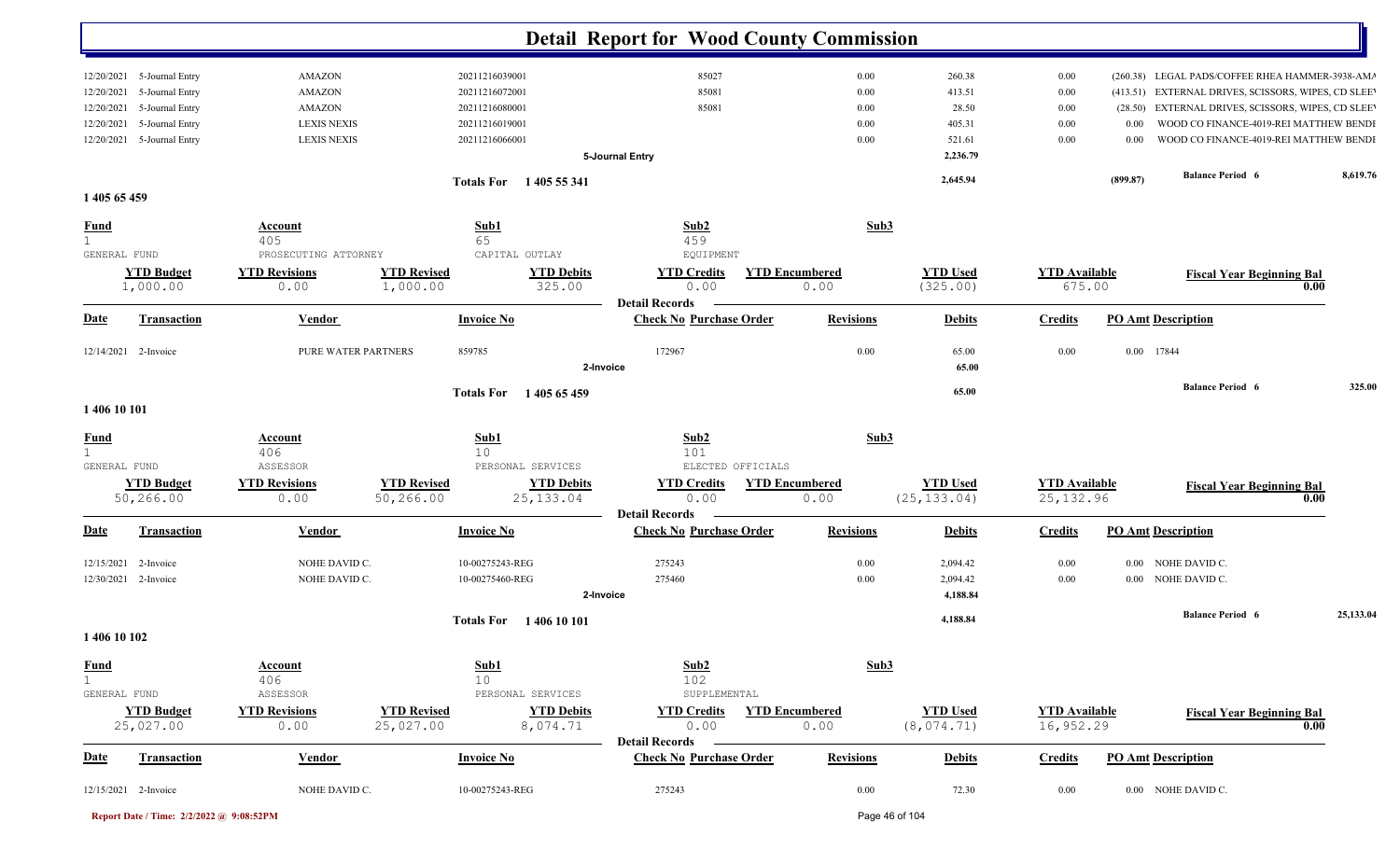|                                             | <b>Detail Report for Wood County Commission</b>                                                                                                                                                                                                                                                                                                                                                                                                                                                                                                                                                             |                                                            |                                                                                                      |                                                                                                                                                                                                                                                            |                                                                                                                                   |                       |                                                                                              |                                                                                                                                                                        |                                                                                              |                                                                                                                                              |                                                                                                                                                                                                                                                                      |            |  |
|---------------------------------------------|-------------------------------------------------------------------------------------------------------------------------------------------------------------------------------------------------------------------------------------------------------------------------------------------------------------------------------------------------------------------------------------------------------------------------------------------------------------------------------------------------------------------------------------------------------------------------------------------------------------|------------------------------------------------------------|------------------------------------------------------------------------------------------------------|------------------------------------------------------------------------------------------------------------------------------------------------------------------------------------------------------------------------------------------------------------|-----------------------------------------------------------------------------------------------------------------------------------|-----------------------|----------------------------------------------------------------------------------------------|------------------------------------------------------------------------------------------------------------------------------------------------------------------------|----------------------------------------------------------------------------------------------|----------------------------------------------------------------------------------------------------------------------------------------------|----------------------------------------------------------------------------------------------------------------------------------------------------------------------------------------------------------------------------------------------------------------------|------------|--|
|                                             |                                                                                                                                                                                                                                                                                                                                                                                                                                                                                                                                                                                                             |                                                            |                                                                                                      |                                                                                                                                                                                                                                                            | 2-Invoice                                                                                                                         |                       |                                                                                              | 72.30                                                                                                                                                                  |                                                                                              |                                                                                                                                              | <b>Balance Period 6</b>                                                                                                                                                                                                                                              | 8,074.71   |  |
| 1 406 10 103                                |                                                                                                                                                                                                                                                                                                                                                                                                                                                                                                                                                                                                             |                                                            |                                                                                                      | <b>Totals For</b><br>1 406 10 102                                                                                                                                                                                                                          |                                                                                                                                   |                       |                                                                                              | 72.30                                                                                                                                                                  |                                                                                              |                                                                                                                                              |                                                                                                                                                                                                                                                                      |            |  |
| <b>Fund</b><br>$\mathbf{1}$<br>GENERAL FUND |                                                                                                                                                                                                                                                                                                                                                                                                                                                                                                                                                                                                             | <b>Account</b><br>406<br>ASSESSOR                          |                                                                                                      | Sub1<br>10<br>PERSONAL SERVICES                                                                                                                                                                                                                            | Sub2<br>103                                                                                                                       | SALARIES-DEPUTIES     | Sub <sub>3</sub>                                                                             |                                                                                                                                                                        |                                                                                              |                                                                                                                                              |                                                                                                                                                                                                                                                                      |            |  |
|                                             | <b>YTD Budget</b><br>243,079.00                                                                                                                                                                                                                                                                                                                                                                                                                                                                                                                                                                             | <b>YTD Revisions</b><br>0.00                               | <b>YTD Revised</b><br>243,079.00                                                                     | <b>YTD Debits</b><br>117,750.12                                                                                                                                                                                                                            | <b>YTD Credits</b><br>0.00<br><b>Detail Records</b>                                                                               | <b>YTD Encumbered</b> | 0.00                                                                                         | <b>YTD Used</b><br>(117, 750.12)                                                                                                                                       | <b>YTD</b> Available<br>125, 328.88                                                          |                                                                                                                                              | <b>Fiscal Year Beginning Bal</b>                                                                                                                                                                                                                                     | 0.00       |  |
| <u>Date</u>                                 | <b>Transaction</b>                                                                                                                                                                                                                                                                                                                                                                                                                                                                                                                                                                                          | <b>Vendor</b>                                              |                                                                                                      | <b>Invoice No</b>                                                                                                                                                                                                                                          | <b>Check No Purchase Order</b>                                                                                                    |                       | <b>Revisions</b>                                                                             | <b>Debits</b>                                                                                                                                                          | <b>Credits</b>                                                                               | <b>PO Amt Description</b>                                                                                                                    |                                                                                                                                                                                                                                                                      |            |  |
|                                             | 2-Invoice<br>COLE G. MICHELL<br>12/15/2021<br>12/15/2021<br>2-Invoice<br>EDELEN SARAH J<br>12/15/2021<br><b>GRIMM DONALD M.</b><br>2-Invoice<br>12/15/2021<br>JOY MELINDA R.<br>2-Invoice<br>12/15/2021<br>2-Invoice<br>MERCER ERICA L.<br>12/15/2021<br>2-Invoice<br>STEPHENS SANDRA K.<br>COLE G. MICHELL<br>12/30/2021<br>2-Invoice<br>12/30/2021<br>2-Invoice<br><b>EDELEN SARAH J</b><br>12/30/2021<br><b>GRIMM DONALD M.</b><br>2-Invoice<br>12/30/2021<br>2-Invoice<br>JOY MELINDA R.<br>12/30/2021<br>2-Invoice<br>MERCER ERICA L.<br>12/30/2021<br>STEPHENS SANDRA K.<br>2-Invoice<br>1 406 10 104 |                                                            |                                                                                                      | 10-00275238-REG<br>10-00275239-REG<br>10-00275240-REG<br>10-00275241-REG<br>10-00275242-REG<br>10-00275244-REG<br>10-00275455-REG<br>10-00275456-REG<br>10-00275457-REG<br>10-00275458-REG<br>10-00275459-REG<br>10-00275461-REG<br>Totals For 1406 10 103 | 275238<br>275239<br>275240<br>275241<br>275242<br>275244<br>275455<br>275456<br>275457<br>275458<br>275459<br>275461<br>2-Invoice |                       | 0.00<br>0.00<br>0.00<br>0.00<br>0.00<br>0.00<br>0.00<br>0.00<br>0.00<br>0.00<br>0.00<br>0.00 | 2,000.00<br>1,666.67<br>2,229.17<br>1,291.67<br>1,333.33<br>1,291.67<br>2,000.00<br>1,666.67<br>2,229.17<br>1,291.67<br>1,333.33<br>1,291.67<br>19,625.02<br>19,625.02 | 0.00<br>0.00<br>0.00<br>0.00<br>0.00<br>0.00<br>0.00<br>0.00<br>0.00<br>0.00<br>0.00<br>0.00 | $0.00\,$<br>$0.00\,$<br>0.00<br>JOY MELINDA R.<br>0.00<br>$0.00\,$<br>0.00<br>0.00<br>0.00<br>0.00<br>0.00<br>JOY MELINDA R.<br>0.00<br>0.00 | <b>COLE GAYLEN MICHELL</b><br><b>EDELEN SARAH J</b><br><b>GRIMM DONALD M.</b><br>MERCER ERICA L.<br>STEPHENS SANDRA K.<br>COLE GAYLEN MICHELL<br><b>EDELEN SARAH J</b><br><b>GRIMM DONALD M.</b><br>MERCER ERICA L.<br>STEPHENS SANDRA K.<br><b>Balance Period 6</b> | 117,750.12 |  |
| <u>Fund</u><br>1<br>GENERAL FUND            | <b>YTD Budget</b><br>25,120.00                                                                                                                                                                                                                                                                                                                                                                                                                                                                                                                                                                              | Account<br>406<br>ASSESSOR<br><b>YTD Revisions</b><br>0.00 | <b>YTD Revised</b><br>25,120.00                                                                      | Sub1<br>10<br>PERSONAL SERVICES<br><b>YTD Debits</b><br>11, 412.15                                                                                                                                                                                         | Sub2<br>104<br>SOCIAL SECURITY<br><b>YTD Credits</b><br>0.00<br><b>Detail Records</b>                                             | <b>YTD Encumbered</b> | Sub3<br>0.00                                                                                 | <b>YTD Used</b><br>(11, 412.15)                                                                                                                                        | <b>YTD Available</b><br>13,707.85                                                            |                                                                                                                                              | <b>Fiscal Year Beginning Bal</b>                                                                                                                                                                                                                                     | 0.00       |  |
| <u>Date</u>                                 | <b>Transaction</b>                                                                                                                                                                                                                                                                                                                                                                                                                                                                                                                                                                                          | <b>Vendor</b>                                              |                                                                                                      | <b>Invoice No</b>                                                                                                                                                                                                                                          | <b>Check No Purchase Order</b>                                                                                                    |                       | <b>Revisions</b>                                                                             | <b>Debits</b>                                                                                                                                                          | <b>Credits</b>                                                                               | <b>PO Amt Description</b>                                                                                                                    |                                                                                                                                                                                                                                                                      |            |  |
|                                             | 12/15/2021 2-Invoice<br>12/15/2021 2-Invoice<br>12/30/2021 2-Invoice<br>12/30/2021 2-Invoice                                                                                                                                                                                                                                                                                                                                                                                                                                                                                                                |                                                            | DEPARTMENT OF TREASURY<br>DEPARTMENT OF TREASURY<br>DEPARTMENT OF TREASURY<br>DEPARTMENT OF TREASURY | 20211215-00<br>20211215-00<br>20211230-00<br>20211230-00                                                                                                                                                                                                   | 3788<br>3788<br>3796<br>3796<br>2-Invoice                                                                                         |                       | 0.00<br>0.00<br>0.00<br>0.00                                                                 | 685.34<br>160.29<br>691.38<br>161.68<br>1,698.69                                                                                                                       | 0.00<br>0.00<br>0.00<br>0.00                                                                 | $0.00$ FICA<br>$0.00$ MED<br>$0.00$ FICA<br>$0.00$ MED                                                                                       |                                                                                                                                                                                                                                                                      |            |  |
|                                             |                                                                                                                                                                                                                                                                                                                                                                                                                                                                                                                                                                                                             |                                                            |                                                                                                      | <b>Totals For</b> 1406 10 104                                                                                                                                                                                                                              |                                                                                                                                   |                       |                                                                                              | 1,698.69                                                                                                                                                               |                                                                                              |                                                                                                                                              | <b>Balance Period 6</b>                                                                                                                                                                                                                                              | 11,412.15  |  |

#### **1 406 10 105**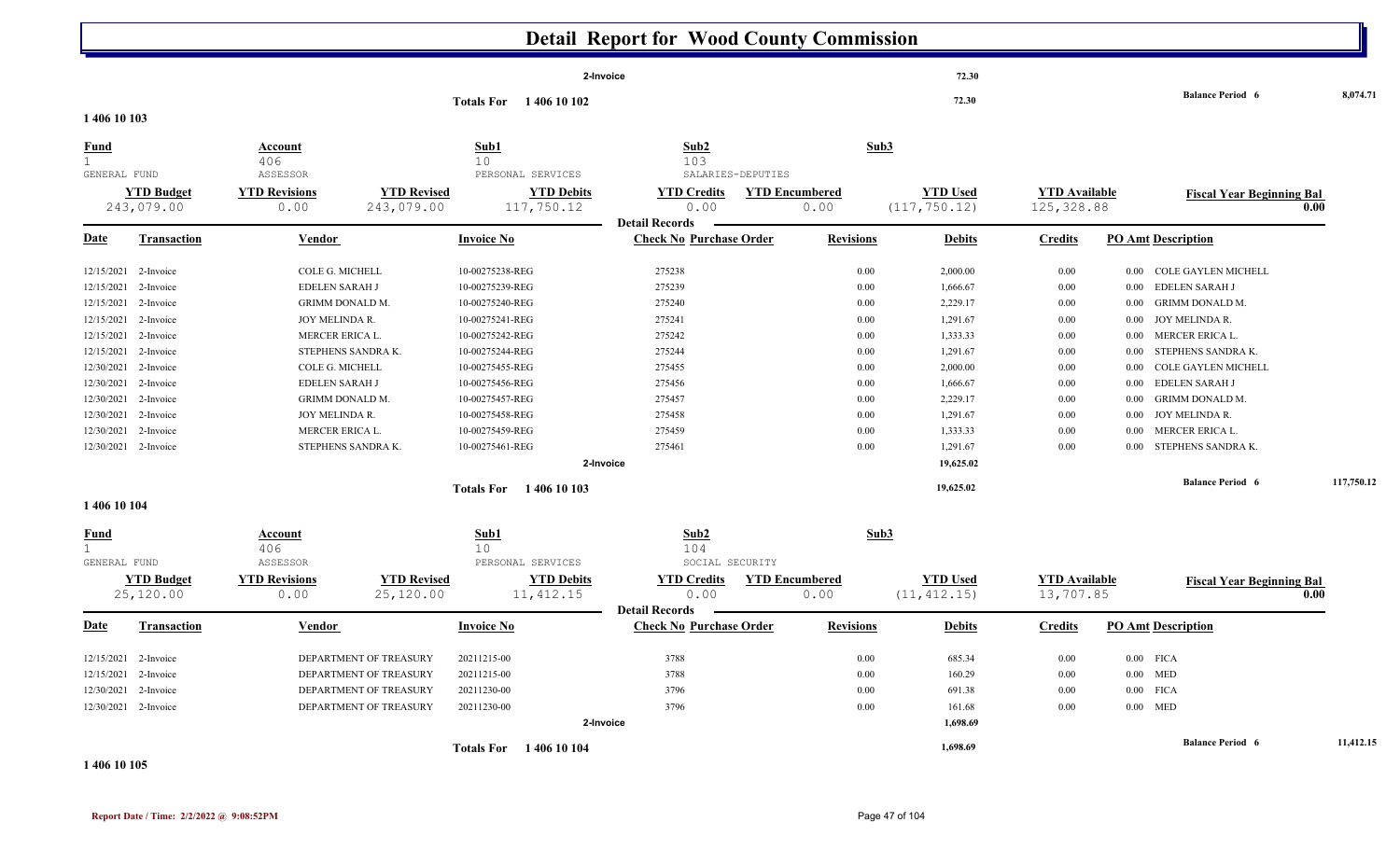| ASSESSOR<br>GENERAL FUND<br>PERSONAL SERVICES<br>INSURANCE PREMIUM<br><b>YTD Used</b><br><b>YTD Budget</b><br><b>YTD Revisions</b><br><b>YTD Revised</b><br><b>YTD Debits</b><br><b>YTD Encumbered</b><br><b>YTD</b> Available<br><b>YTD Credits</b><br><b>Fiscal Year Beginning Bal</b><br>55, 371.76<br>94,796.00<br>94,796.00<br>0.00<br>0.00<br>(55, 371.76)<br>39, 424.24<br>0.00<br>0.00<br><b>Detail Records</b><br>Date<br><b>Invoice No</b><br><b>Check No Purchase Order</b><br><b>Revisions</b><br><b>PO Amt Description</b><br><b>Transaction</b><br><b>Debits</b><br><b>Credits</b><br>Vendor<br>HIGHMARK WEST VIRGINIA<br>3784<br>0.00<br>349.44<br>0.00<br>$0.00$ HRA<br>12/14/2021<br>2-Invoice<br>F211207S3831<br>3793<br>0.00<br>41.14<br>0.00<br>$0.00$ HRA<br>12/28/2021<br>2-Invoice<br>HIGHMARK WEST VIRGINIA<br>F211221A8950<br>$0.00$ HRA<br>12/31/2021 2-Invoice<br>3795<br>0.00<br>36.92<br>HIGHMARK WEST VIRGINIA<br>F211228A0748<br>$0.00\,$<br>2-Invoice<br>427.50<br><b>Balance Period 6</b><br>55,371.76<br>427.50<br><b>Totals For</b> 1406 10 105<br>1 406 10 106<br>Sub2<br>Sub1<br>Sub3<br>Fund<br>Account<br>1<br>406<br>10<br>106<br>RETIREMENT<br>GENERAL FUND<br>ASSESSOR<br>PERSONAL SERVICES<br><b>YTD Budget</b><br><b>YTD Revised</b><br><b>YTD Debits</b><br><b>YTD Encumbered</b><br><b>YTD Revisions</b><br><b>YTD Credits</b><br><b>YTD</b> Used<br><b>YTD Available</b><br><b>Fiscal Year Beginning Bal</b><br>16,741.12<br>31,837.00<br>15,095.88<br>0.00<br>(15, 095.88)<br>31,837.00<br>0.00<br>0.00<br>0.00<br><b>Detail Records</b><br><b>Check No Purchase Order</b><br><b>Date</b><br><b>Transaction</b><br><b>Invoice No</b><br><b>Revisions</b><br><b>PO Amt Description</b><br>Vendor<br><b>Debits</b><br><b>Credits</b><br>WV PUBLIC EMP RETIREMENT<br>3804<br>0.00<br>12/15/2021<br>2-Invoice<br>20211215-00<br>1,197.93<br>0.00<br>0.00 RETIREMENT<br>0.00 RETIREMENT<br>12/30/2021 2-Invoice<br>WV PUBLIC EMP RETIREMENT<br>20211230-00<br>3804<br>0.00<br>1,190.70<br>0.00<br>2-Invoice<br>2,388.63<br>15,095.88<br><b>Balance Period 6</b><br>2,388.63<br><b>Totals For</b> 1406 10 106<br>1 407 10 103<br>Sub1<br>Sub2<br>Sub3<br><b>Fund</b><br>Account<br>$\mathbf{1}$<br>407<br>10<br>103<br>GENERAL FUND<br>ASSESSOR'S VALUATION<br>PERSONAL SERVICES<br>SALARIES-DEPUTIES<br><b>YTD Revised</b><br><b>YTD Debits</b><br><b>YTD Budget</b><br><b>YTD Revisions</b><br><b>YTD Credits</b><br><b>YTD Encumbered</b><br><b>YTD Used</b><br><b>YTD Available</b><br><b>Fiscal Year Beginning Bal</b><br>475,650.00<br>246,772.60<br>0.00<br>(246, 772.60)<br>228,877.40<br>475,650.00<br>0.00<br>0.00<br>0.00<br><b>Detail Records</b><br><b>Check No Purchase Order</b><br><b>Invoice No</b><br><b>Revisions</b><br><b>PO Amt Description</b><br>Date<br><b>Transaction</b><br>Vendor<br><b>Debits</b><br><b>Credits</b><br>12/15/2021 2-Invoice<br><b>ATKINSON CARA</b><br>10-00275245-REG<br>275245<br>0.00<br>1,666.67<br>0.00<br>0.00 ATKINSON CARA<br>275246<br>12/15/2021 2-Invoice<br>COTTRELL LARRY DEAN<br>10-00275246-REG<br>0.00<br>2,291.67<br>COTTRELL LARRY DEAN<br>$0.00\,$<br>0.00<br>275247<br>12/15/2021<br>DAWKINS KENNETH PAUL<br>10-00275247-REG<br>0.00<br>1,916.67<br>0.00<br>DAWKINS KENNETH PAUL<br>2-Invoice<br>0.00<br>12/15/2021 2-Invoice<br><b>DEGRAEF KAREN SUE</b><br>10-00275248-REG<br>275248<br>0.00<br>2,125.00<br>0.00<br>DEGRAEF KAREN SUE<br>$0.00\,$<br>12/15/2021 2-Invoice<br>10-00275249-REG<br>275249<br>0.00<br>1,854.17<br>FLEAK STACEY LYNN<br>FLEAK STACEY LYNN<br>$0.00\,$<br>0.00<br>275250<br>12/15/2021<br>10-00275250-REG<br>0.00<br>1,563.00<br>0.00<br><b>GILCHRIST COREY THOMAS</b><br>2-Invoice<br>GILCHRIST COREY THOMAS<br>0.00<br>12/15/2021 2-Invoice<br>MCATEE CONNIE L<br>10-00275251-REG<br>275251<br>0.00<br>2,500.00<br>0.00<br>0.00 MCATEE CONNIE L | <b>Fund</b><br>$\mathbf{1}$ | <b>Account</b><br>406 | Sub1<br>10 | Sub2<br>105 | Sub3 |  |  |  |
|------------------------------------------------------------------------------------------------------------------------------------------------------------------------------------------------------------------------------------------------------------------------------------------------------------------------------------------------------------------------------------------------------------------------------------------------------------------------------------------------------------------------------------------------------------------------------------------------------------------------------------------------------------------------------------------------------------------------------------------------------------------------------------------------------------------------------------------------------------------------------------------------------------------------------------------------------------------------------------------------------------------------------------------------------------------------------------------------------------------------------------------------------------------------------------------------------------------------------------------------------------------------------------------------------------------------------------------------------------------------------------------------------------------------------------------------------------------------------------------------------------------------------------------------------------------------------------------------------------------------------------------------------------------------------------------------------------------------------------------------------------------------------------------------------------------------------------------------------------------------------------------------------------------------------------------------------------------------------------------------------------------------------------------------------------------------------------------------------------------------------------------------------------------------------------------------------------------------------------------------------------------------------------------------------------------------------------------------------------------------------------------------------------------------------------------------------------------------------------------------------------------------------------------------------------------------------------------------------------------------------------------------------------------------------------------------------------------------------------------------------------------------------------------------------------------------------------------------------------------------------------------------------------------------------------------------------------------------------------------------------------------------------------------------------------------------------------------------------------------------------------------------------------------------------------------------------------------------------------------------------------------------------------------------------------------------------------------------------------------------------------------------------------------------------------------------------------------------------------------------------------------------------------------------------------------------------------------------------------------------------------------------------------------------------------------------------------------------------------------------------------------------------------------------------------------------------------------------------------------------------------------|-----------------------------|-----------------------|------------|-------------|------|--|--|--|
|                                                                                                                                                                                                                                                                                                                                                                                                                                                                                                                                                                                                                                                                                                                                                                                                                                                                                                                                                                                                                                                                                                                                                                                                                                                                                                                                                                                                                                                                                                                                                                                                                                                                                                                                                                                                                                                                                                                                                                                                                                                                                                                                                                                                                                                                                                                                                                                                                                                                                                                                                                                                                                                                                                                                                                                                                                                                                                                                                                                                                                                                                                                                                                                                                                                                                                                                                                                                                                                                                                                                                                                                                                                                                                                                                                                                                                                                                          |                             |                       |            |             |      |  |  |  |
|                                                                                                                                                                                                                                                                                                                                                                                                                                                                                                                                                                                                                                                                                                                                                                                                                                                                                                                                                                                                                                                                                                                                                                                                                                                                                                                                                                                                                                                                                                                                                                                                                                                                                                                                                                                                                                                                                                                                                                                                                                                                                                                                                                                                                                                                                                                                                                                                                                                                                                                                                                                                                                                                                                                                                                                                                                                                                                                                                                                                                                                                                                                                                                                                                                                                                                                                                                                                                                                                                                                                                                                                                                                                                                                                                                                                                                                                                          |                             |                       |            |             |      |  |  |  |
|                                                                                                                                                                                                                                                                                                                                                                                                                                                                                                                                                                                                                                                                                                                                                                                                                                                                                                                                                                                                                                                                                                                                                                                                                                                                                                                                                                                                                                                                                                                                                                                                                                                                                                                                                                                                                                                                                                                                                                                                                                                                                                                                                                                                                                                                                                                                                                                                                                                                                                                                                                                                                                                                                                                                                                                                                                                                                                                                                                                                                                                                                                                                                                                                                                                                                                                                                                                                                                                                                                                                                                                                                                                                                                                                                                                                                                                                                          |                             |                       |            |             |      |  |  |  |
|                                                                                                                                                                                                                                                                                                                                                                                                                                                                                                                                                                                                                                                                                                                                                                                                                                                                                                                                                                                                                                                                                                                                                                                                                                                                                                                                                                                                                                                                                                                                                                                                                                                                                                                                                                                                                                                                                                                                                                                                                                                                                                                                                                                                                                                                                                                                                                                                                                                                                                                                                                                                                                                                                                                                                                                                                                                                                                                                                                                                                                                                                                                                                                                                                                                                                                                                                                                                                                                                                                                                                                                                                                                                                                                                                                                                                                                                                          |                             |                       |            |             |      |  |  |  |
|                                                                                                                                                                                                                                                                                                                                                                                                                                                                                                                                                                                                                                                                                                                                                                                                                                                                                                                                                                                                                                                                                                                                                                                                                                                                                                                                                                                                                                                                                                                                                                                                                                                                                                                                                                                                                                                                                                                                                                                                                                                                                                                                                                                                                                                                                                                                                                                                                                                                                                                                                                                                                                                                                                                                                                                                                                                                                                                                                                                                                                                                                                                                                                                                                                                                                                                                                                                                                                                                                                                                                                                                                                                                                                                                                                                                                                                                                          |                             |                       |            |             |      |  |  |  |
|                                                                                                                                                                                                                                                                                                                                                                                                                                                                                                                                                                                                                                                                                                                                                                                                                                                                                                                                                                                                                                                                                                                                                                                                                                                                                                                                                                                                                                                                                                                                                                                                                                                                                                                                                                                                                                                                                                                                                                                                                                                                                                                                                                                                                                                                                                                                                                                                                                                                                                                                                                                                                                                                                                                                                                                                                                                                                                                                                                                                                                                                                                                                                                                                                                                                                                                                                                                                                                                                                                                                                                                                                                                                                                                                                                                                                                                                                          |                             |                       |            |             |      |  |  |  |
|                                                                                                                                                                                                                                                                                                                                                                                                                                                                                                                                                                                                                                                                                                                                                                                                                                                                                                                                                                                                                                                                                                                                                                                                                                                                                                                                                                                                                                                                                                                                                                                                                                                                                                                                                                                                                                                                                                                                                                                                                                                                                                                                                                                                                                                                                                                                                                                                                                                                                                                                                                                                                                                                                                                                                                                                                                                                                                                                                                                                                                                                                                                                                                                                                                                                                                                                                                                                                                                                                                                                                                                                                                                                                                                                                                                                                                                                                          |                             |                       |            |             |      |  |  |  |
|                                                                                                                                                                                                                                                                                                                                                                                                                                                                                                                                                                                                                                                                                                                                                                                                                                                                                                                                                                                                                                                                                                                                                                                                                                                                                                                                                                                                                                                                                                                                                                                                                                                                                                                                                                                                                                                                                                                                                                                                                                                                                                                                                                                                                                                                                                                                                                                                                                                                                                                                                                                                                                                                                                                                                                                                                                                                                                                                                                                                                                                                                                                                                                                                                                                                                                                                                                                                                                                                                                                                                                                                                                                                                                                                                                                                                                                                                          |                             |                       |            |             |      |  |  |  |
|                                                                                                                                                                                                                                                                                                                                                                                                                                                                                                                                                                                                                                                                                                                                                                                                                                                                                                                                                                                                                                                                                                                                                                                                                                                                                                                                                                                                                                                                                                                                                                                                                                                                                                                                                                                                                                                                                                                                                                                                                                                                                                                                                                                                                                                                                                                                                                                                                                                                                                                                                                                                                                                                                                                                                                                                                                                                                                                                                                                                                                                                                                                                                                                                                                                                                                                                                                                                                                                                                                                                                                                                                                                                                                                                                                                                                                                                                          |                             |                       |            |             |      |  |  |  |
|                                                                                                                                                                                                                                                                                                                                                                                                                                                                                                                                                                                                                                                                                                                                                                                                                                                                                                                                                                                                                                                                                                                                                                                                                                                                                                                                                                                                                                                                                                                                                                                                                                                                                                                                                                                                                                                                                                                                                                                                                                                                                                                                                                                                                                                                                                                                                                                                                                                                                                                                                                                                                                                                                                                                                                                                                                                                                                                                                                                                                                                                                                                                                                                                                                                                                                                                                                                                                                                                                                                                                                                                                                                                                                                                                                                                                                                                                          |                             |                       |            |             |      |  |  |  |
|                                                                                                                                                                                                                                                                                                                                                                                                                                                                                                                                                                                                                                                                                                                                                                                                                                                                                                                                                                                                                                                                                                                                                                                                                                                                                                                                                                                                                                                                                                                                                                                                                                                                                                                                                                                                                                                                                                                                                                                                                                                                                                                                                                                                                                                                                                                                                                                                                                                                                                                                                                                                                                                                                                                                                                                                                                                                                                                                                                                                                                                                                                                                                                                                                                                                                                                                                                                                                                                                                                                                                                                                                                                                                                                                                                                                                                                                                          |                             |                       |            |             |      |  |  |  |
|                                                                                                                                                                                                                                                                                                                                                                                                                                                                                                                                                                                                                                                                                                                                                                                                                                                                                                                                                                                                                                                                                                                                                                                                                                                                                                                                                                                                                                                                                                                                                                                                                                                                                                                                                                                                                                                                                                                                                                                                                                                                                                                                                                                                                                                                                                                                                                                                                                                                                                                                                                                                                                                                                                                                                                                                                                                                                                                                                                                                                                                                                                                                                                                                                                                                                                                                                                                                                                                                                                                                                                                                                                                                                                                                                                                                                                                                                          |                             |                       |            |             |      |  |  |  |
|                                                                                                                                                                                                                                                                                                                                                                                                                                                                                                                                                                                                                                                                                                                                                                                                                                                                                                                                                                                                                                                                                                                                                                                                                                                                                                                                                                                                                                                                                                                                                                                                                                                                                                                                                                                                                                                                                                                                                                                                                                                                                                                                                                                                                                                                                                                                                                                                                                                                                                                                                                                                                                                                                                                                                                                                                                                                                                                                                                                                                                                                                                                                                                                                                                                                                                                                                                                                                                                                                                                                                                                                                                                                                                                                                                                                                                                                                          |                             |                       |            |             |      |  |  |  |
|                                                                                                                                                                                                                                                                                                                                                                                                                                                                                                                                                                                                                                                                                                                                                                                                                                                                                                                                                                                                                                                                                                                                                                                                                                                                                                                                                                                                                                                                                                                                                                                                                                                                                                                                                                                                                                                                                                                                                                                                                                                                                                                                                                                                                                                                                                                                                                                                                                                                                                                                                                                                                                                                                                                                                                                                                                                                                                                                                                                                                                                                                                                                                                                                                                                                                                                                                                                                                                                                                                                                                                                                                                                                                                                                                                                                                                                                                          |                             |                       |            |             |      |  |  |  |
|                                                                                                                                                                                                                                                                                                                                                                                                                                                                                                                                                                                                                                                                                                                                                                                                                                                                                                                                                                                                                                                                                                                                                                                                                                                                                                                                                                                                                                                                                                                                                                                                                                                                                                                                                                                                                                                                                                                                                                                                                                                                                                                                                                                                                                                                                                                                                                                                                                                                                                                                                                                                                                                                                                                                                                                                                                                                                                                                                                                                                                                                                                                                                                                                                                                                                                                                                                                                                                                                                                                                                                                                                                                                                                                                                                                                                                                                                          |                             |                       |            |             |      |  |  |  |
|                                                                                                                                                                                                                                                                                                                                                                                                                                                                                                                                                                                                                                                                                                                                                                                                                                                                                                                                                                                                                                                                                                                                                                                                                                                                                                                                                                                                                                                                                                                                                                                                                                                                                                                                                                                                                                                                                                                                                                                                                                                                                                                                                                                                                                                                                                                                                                                                                                                                                                                                                                                                                                                                                                                                                                                                                                                                                                                                                                                                                                                                                                                                                                                                                                                                                                                                                                                                                                                                                                                                                                                                                                                                                                                                                                                                                                                                                          |                             |                       |            |             |      |  |  |  |
|                                                                                                                                                                                                                                                                                                                                                                                                                                                                                                                                                                                                                                                                                                                                                                                                                                                                                                                                                                                                                                                                                                                                                                                                                                                                                                                                                                                                                                                                                                                                                                                                                                                                                                                                                                                                                                                                                                                                                                                                                                                                                                                                                                                                                                                                                                                                                                                                                                                                                                                                                                                                                                                                                                                                                                                                                                                                                                                                                                                                                                                                                                                                                                                                                                                                                                                                                                                                                                                                                                                                                                                                                                                                                                                                                                                                                                                                                          |                             |                       |            |             |      |  |  |  |
|                                                                                                                                                                                                                                                                                                                                                                                                                                                                                                                                                                                                                                                                                                                                                                                                                                                                                                                                                                                                                                                                                                                                                                                                                                                                                                                                                                                                                                                                                                                                                                                                                                                                                                                                                                                                                                                                                                                                                                                                                                                                                                                                                                                                                                                                                                                                                                                                                                                                                                                                                                                                                                                                                                                                                                                                                                                                                                                                                                                                                                                                                                                                                                                                                                                                                                                                                                                                                                                                                                                                                                                                                                                                                                                                                                                                                                                                                          |                             |                       |            |             |      |  |  |  |
|                                                                                                                                                                                                                                                                                                                                                                                                                                                                                                                                                                                                                                                                                                                                                                                                                                                                                                                                                                                                                                                                                                                                                                                                                                                                                                                                                                                                                                                                                                                                                                                                                                                                                                                                                                                                                                                                                                                                                                                                                                                                                                                                                                                                                                                                                                                                                                                                                                                                                                                                                                                                                                                                                                                                                                                                                                                                                                                                                                                                                                                                                                                                                                                                                                                                                                                                                                                                                                                                                                                                                                                                                                                                                                                                                                                                                                                                                          |                             |                       |            |             |      |  |  |  |
|                                                                                                                                                                                                                                                                                                                                                                                                                                                                                                                                                                                                                                                                                                                                                                                                                                                                                                                                                                                                                                                                                                                                                                                                                                                                                                                                                                                                                                                                                                                                                                                                                                                                                                                                                                                                                                                                                                                                                                                                                                                                                                                                                                                                                                                                                                                                                                                                                                                                                                                                                                                                                                                                                                                                                                                                                                                                                                                                                                                                                                                                                                                                                                                                                                                                                                                                                                                                                                                                                                                                                                                                                                                                                                                                                                                                                                                                                          |                             |                       |            |             |      |  |  |  |
|                                                                                                                                                                                                                                                                                                                                                                                                                                                                                                                                                                                                                                                                                                                                                                                                                                                                                                                                                                                                                                                                                                                                                                                                                                                                                                                                                                                                                                                                                                                                                                                                                                                                                                                                                                                                                                                                                                                                                                                                                                                                                                                                                                                                                                                                                                                                                                                                                                                                                                                                                                                                                                                                                                                                                                                                                                                                                                                                                                                                                                                                                                                                                                                                                                                                                                                                                                                                                                                                                                                                                                                                                                                                                                                                                                                                                                                                                          |                             |                       |            |             |      |  |  |  |
|                                                                                                                                                                                                                                                                                                                                                                                                                                                                                                                                                                                                                                                                                                                                                                                                                                                                                                                                                                                                                                                                                                                                                                                                                                                                                                                                                                                                                                                                                                                                                                                                                                                                                                                                                                                                                                                                                                                                                                                                                                                                                                                                                                                                                                                                                                                                                                                                                                                                                                                                                                                                                                                                                                                                                                                                                                                                                                                                                                                                                                                                                                                                                                                                                                                                                                                                                                                                                                                                                                                                                                                                                                                                                                                                                                                                                                                                                          |                             |                       |            |             |      |  |  |  |
|                                                                                                                                                                                                                                                                                                                                                                                                                                                                                                                                                                                                                                                                                                                                                                                                                                                                                                                                                                                                                                                                                                                                                                                                                                                                                                                                                                                                                                                                                                                                                                                                                                                                                                                                                                                                                                                                                                                                                                                                                                                                                                                                                                                                                                                                                                                                                                                                                                                                                                                                                                                                                                                                                                                                                                                                                                                                                                                                                                                                                                                                                                                                                                                                                                                                                                                                                                                                                                                                                                                                                                                                                                                                                                                                                                                                                                                                                          |                             |                       |            |             |      |  |  |  |
|                                                                                                                                                                                                                                                                                                                                                                                                                                                                                                                                                                                                                                                                                                                                                                                                                                                                                                                                                                                                                                                                                                                                                                                                                                                                                                                                                                                                                                                                                                                                                                                                                                                                                                                                                                                                                                                                                                                                                                                                                                                                                                                                                                                                                                                                                                                                                                                                                                                                                                                                                                                                                                                                                                                                                                                                                                                                                                                                                                                                                                                                                                                                                                                                                                                                                                                                                                                                                                                                                                                                                                                                                                                                                                                                                                                                                                                                                          |                             |                       |            |             |      |  |  |  |
|                                                                                                                                                                                                                                                                                                                                                                                                                                                                                                                                                                                                                                                                                                                                                                                                                                                                                                                                                                                                                                                                                                                                                                                                                                                                                                                                                                                                                                                                                                                                                                                                                                                                                                                                                                                                                                                                                                                                                                                                                                                                                                                                                                                                                                                                                                                                                                                                                                                                                                                                                                                                                                                                                                                                                                                                                                                                                                                                                                                                                                                                                                                                                                                                                                                                                                                                                                                                                                                                                                                                                                                                                                                                                                                                                                                                                                                                                          |                             |                       |            |             |      |  |  |  |
|                                                                                                                                                                                                                                                                                                                                                                                                                                                                                                                                                                                                                                                                                                                                                                                                                                                                                                                                                                                                                                                                                                                                                                                                                                                                                                                                                                                                                                                                                                                                                                                                                                                                                                                                                                                                                                                                                                                                                                                                                                                                                                                                                                                                                                                                                                                                                                                                                                                                                                                                                                                                                                                                                                                                                                                                                                                                                                                                                                                                                                                                                                                                                                                                                                                                                                                                                                                                                                                                                                                                                                                                                                                                                                                                                                                                                                                                                          |                             |                       |            |             |      |  |  |  |
|                                                                                                                                                                                                                                                                                                                                                                                                                                                                                                                                                                                                                                                                                                                                                                                                                                                                                                                                                                                                                                                                                                                                                                                                                                                                                                                                                                                                                                                                                                                                                                                                                                                                                                                                                                                                                                                                                                                                                                                                                                                                                                                                                                                                                                                                                                                                                                                                                                                                                                                                                                                                                                                                                                                                                                                                                                                                                                                                                                                                                                                                                                                                                                                                                                                                                                                                                                                                                                                                                                                                                                                                                                                                                                                                                                                                                                                                                          |                             |                       |            |             |      |  |  |  |
|                                                                                                                                                                                                                                                                                                                                                                                                                                                                                                                                                                                                                                                                                                                                                                                                                                                                                                                                                                                                                                                                                                                                                                                                                                                                                                                                                                                                                                                                                                                                                                                                                                                                                                                                                                                                                                                                                                                                                                                                                                                                                                                                                                                                                                                                                                                                                                                                                                                                                                                                                                                                                                                                                                                                                                                                                                                                                                                                                                                                                                                                                                                                                                                                                                                                                                                                                                                                                                                                                                                                                                                                                                                                                                                                                                                                                                                                                          |                             |                       |            |             |      |  |  |  |
|                                                                                                                                                                                                                                                                                                                                                                                                                                                                                                                                                                                                                                                                                                                                                                                                                                                                                                                                                                                                                                                                                                                                                                                                                                                                                                                                                                                                                                                                                                                                                                                                                                                                                                                                                                                                                                                                                                                                                                                                                                                                                                                                                                                                                                                                                                                                                                                                                                                                                                                                                                                                                                                                                                                                                                                                                                                                                                                                                                                                                                                                                                                                                                                                                                                                                                                                                                                                                                                                                                                                                                                                                                                                                                                                                                                                                                                                                          |                             |                       |            |             |      |  |  |  |
|                                                                                                                                                                                                                                                                                                                                                                                                                                                                                                                                                                                                                                                                                                                                                                                                                                                                                                                                                                                                                                                                                                                                                                                                                                                                                                                                                                                                                                                                                                                                                                                                                                                                                                                                                                                                                                                                                                                                                                                                                                                                                                                                                                                                                                                                                                                                                                                                                                                                                                                                                                                                                                                                                                                                                                                                                                                                                                                                                                                                                                                                                                                                                                                                                                                                                                                                                                                                                                                                                                                                                                                                                                                                                                                                                                                                                                                                                          |                             |                       |            |             |      |  |  |  |
|                                                                                                                                                                                                                                                                                                                                                                                                                                                                                                                                                                                                                                                                                                                                                                                                                                                                                                                                                                                                                                                                                                                                                                                                                                                                                                                                                                                                                                                                                                                                                                                                                                                                                                                                                                                                                                                                                                                                                                                                                                                                                                                                                                                                                                                                                                                                                                                                                                                                                                                                                                                                                                                                                                                                                                                                                                                                                                                                                                                                                                                                                                                                                                                                                                                                                                                                                                                                                                                                                                                                                                                                                                                                                                                                                                                                                                                                                          |                             |                       |            |             |      |  |  |  |
|                                                                                                                                                                                                                                                                                                                                                                                                                                                                                                                                                                                                                                                                                                                                                                                                                                                                                                                                                                                                                                                                                                                                                                                                                                                                                                                                                                                                                                                                                                                                                                                                                                                                                                                                                                                                                                                                                                                                                                                                                                                                                                                                                                                                                                                                                                                                                                                                                                                                                                                                                                                                                                                                                                                                                                                                                                                                                                                                                                                                                                                                                                                                                                                                                                                                                                                                                                                                                                                                                                                                                                                                                                                                                                                                                                                                                                                                                          |                             |                       |            |             |      |  |  |  |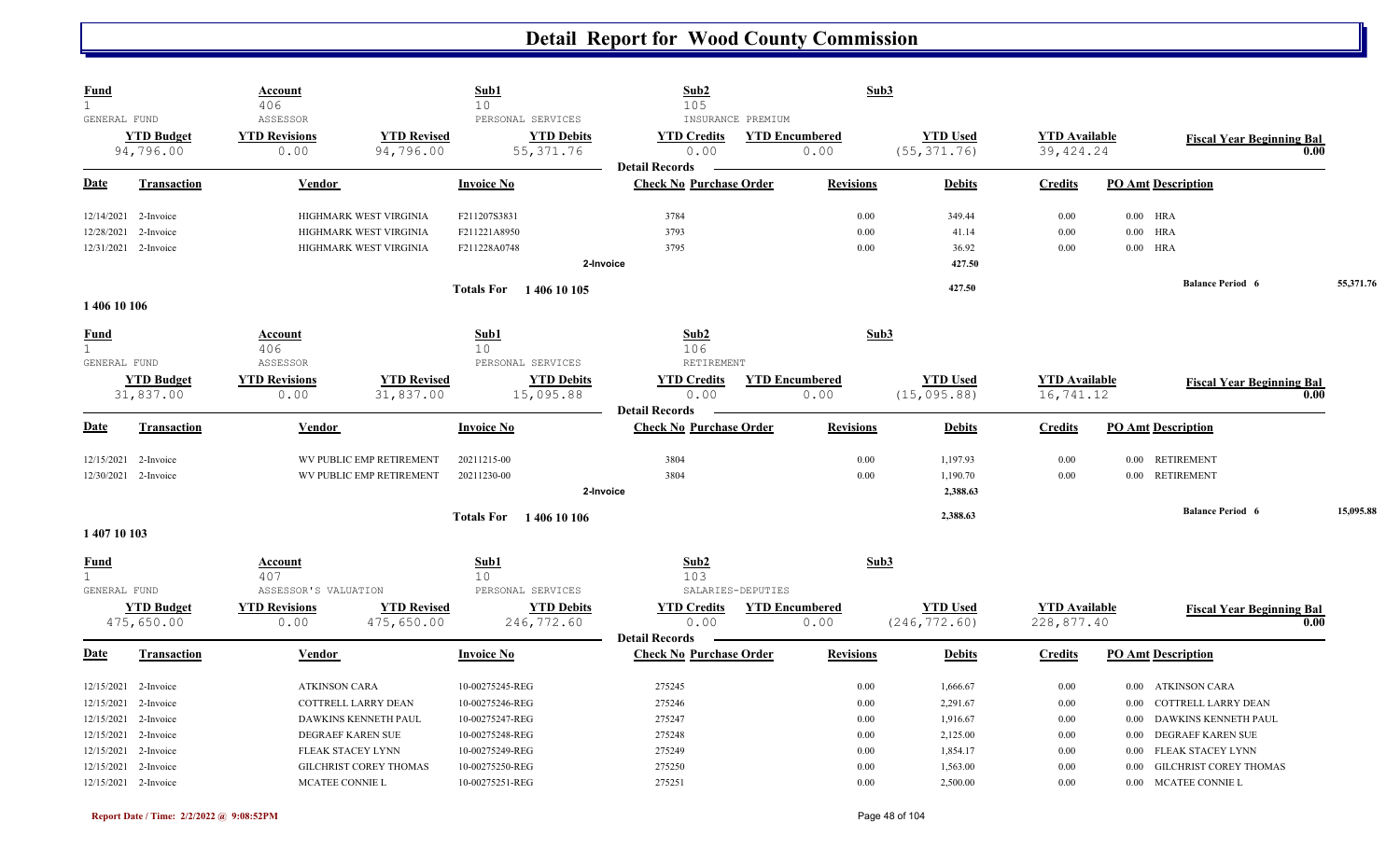|                      |                               | 2-Invoice                                   |        |      | 41,170.78 |          |                                     |  |
|----------------------|-------------------------------|---------------------------------------------|--------|------|-----------|----------|-------------------------------------|--|
|                      |                               |                                             |        |      |           |          |                                     |  |
| 2-Invoice            | <b>RADER STEVE E</b>          | 10-00275472-REG                             | 275472 | 0.00 | 1,771.88  | 0.00     | 0.00 RADER STEVE E.                 |  |
| 2-Invoice            | <b>PARSONS TOM F</b>          | 10-00275471-REG                             | 275471 | 0.00 | 1,750.00  | $0.00\,$ | 0.00 PARSONS TOM F                  |  |
| 2-Invoice            | MONTGOMERY JEREMY SHANE       | 10-00275470-REG                             | 275470 | 0.00 | 1,563.00  | $0.00\,$ | MONTGOMERY JEREMY SHANE<br>0.00     |  |
| 2-Invoice            | MCINTYRE TERESA A.            | 10-00275469-REG                             | 275469 | 0.00 | 1,583.33  | $0.00\,$ | MCINTYRE TERESA A.<br>0.00          |  |
| 2-Invoice            | MCATEE CONNIE L               | 10-00275468-REG                             | 275468 | 0.00 | 2,500.00  | $0.00\,$ | 0.00 MCATEE CONNIE L                |  |
| 2-Invoice            | <b>GILCHRIST COREY THOMAS</b> | 10-00275467-REG                             | 275467 | 0.00 | 1,563.00  | $0.00\,$ | GILCHRIST COREY THOMAS<br>0.00      |  |
| 2-Invoice            | <b>FLEAK STACEY LYNN</b>      | 10-00275466-REG                             | 275466 | 0.00 | 1,854.17  | $0.00\,$ | FLEAK STACEY LYNN<br>0.00           |  |
| 2-Invoice            | DEGRAEF KAREN SUE             | 10-00275465-REG                             | 275465 | 0.00 | 2,125.00  | 0.00     | 0.00 DEGRAEF KAREN SUE              |  |
| 2-Invoice            |                               | 10-00275464-REG                             | 275464 | 0.00 | 1,916.67  | $0.00\,$ | 0.00 DAWKINS KENNETH PAUL           |  |
| 2-Invoice            |                               | 10-00275463-REG                             | 275463 | 0.00 | 2,291.67  | 0.00     | COTTRELL LARRY DEAN<br>0.00         |  |
| 2-Invoice            | <b>ATKINSON CARA</b>          | 10-00275462-REG                             | 275462 | 0.00 | 1,666.67  | 0.00     | 0.00 ATKINSON CARA                  |  |
| 2-Invoice            | <b>RADER STEVE E</b>          | 10-00275255-REG                             | 275255 | 0.00 | 1,771.88  | $0.00\,$ | 0.00 RADER STEVE E.                 |  |
| 2-Invoice            | <b>PARSONS TOM F</b>          | 10-00275254-REG                             | 275254 | 0.00 | 1,750.00  | $0.00\,$ | 0.00 PARSONS TOM F                  |  |
| 2-Invoice            | MONTGOMERY JEREMY SHANE       | 10-00275253-REG                             | 275253 | 0.00 | 1,563.00  | $0.00\,$ | MONTGOMERY JEREMY SHANE<br>$0.00 -$ |  |
| 12/15/2021 2-Invoice | MCINTYRE TERESA A.            | 10-00275252-REG                             | 275252 | 0.00 | 1,583.33  | $0.00\,$ | MCINTYRE TERESA A.<br>0.00          |  |
|                      |                               | COTTRELL LARRY DEAN<br>DAWKINS KENNETH PAUL |        |      |           |          |                                     |  |

#### **1 407 10 104**

| <b>Fund</b>  |                                 | Account<br>407               |                                  | Sub1<br>10                        | Sub2<br>104                                         | Sub3                          |                                 |                                    |                           |                                          |           |
|--------------|---------------------------------|------------------------------|----------------------------------|-----------------------------------|-----------------------------------------------------|-------------------------------|---------------------------------|------------------------------------|---------------------------|------------------------------------------|-----------|
| GENERAL FUND |                                 | ASSESSOR'S VALUATION         |                                  | PERSONAL SERVICES                 | SOCIAL SECURITY                                     |                               |                                 |                                    |                           |                                          |           |
|              | <b>YTD Budget</b><br>36,387.00  | <b>YTD Revisions</b><br>0.00 | <b>YTD Revised</b><br>36,387.00  | <b>YTD Debits</b><br>17,939.46    | <b>YTD Credits</b><br>0.00<br><b>Detail Records</b> | <b>YTD Encumbered</b><br>0.00 | <b>YTD Used</b><br>(17, 939.46) | <b>YTD Available</b><br>18, 447.54 |                           | <b>Fiscal Year Beginning Bal</b><br>0.00 |           |
| <b>Date</b>  | <b>Transaction</b>              | Vendor                       |                                  | <b>Invoice No</b>                 | <b>Check No Purchase Order</b>                      | <b>Revisions</b>              | <b>Debits</b>                   | <b>Credits</b>                     | <b>PO Amt Description</b> |                                          |           |
| 12/15/2021   | 2-Invoice                       |                              | DEPARTMENT OF TREASURY           | 20211215-00                       | 3788                                                | 0.00                          | 1,181.51                        | 0.00                               | $0.00$ FICA               |                                          |           |
| 12/15/2021   | 2-Invoice                       |                              | DEPARTMENT OF TREASURY           | 20211215-00                       | 3788                                                | 0.00                          | 276.33                          | 0.00                               | $0.00$ MED                |                                          |           |
| 12/30/2021   | 2-Invoice                       |                              | DEPARTMENT OF TREASURY           | 20211230-00                       | 3796                                                | 0.00                          | 1,192.84                        | 0.00                               | $0.00$ FICA               |                                          |           |
| 12/30/2021   | 2-Invoice                       |                              | DEPARTMENT OF TREASURY           | 20211230-00                       | 3796                                                | 0.00                          | 278.97                          | 0.00                               | $0.00$ MED                |                                          |           |
|              |                                 |                              |                                  |                                   | 2-Invoice                                           |                               | 2,929.65                        |                                    |                           |                                          |           |
|              |                                 |                              |                                  | 1 407 10 104<br><b>Totals For</b> |                                                     |                               | 2,929.65                        |                                    |                           | <b>Balance Period 6</b>                  | 17,939.46 |
| 140710105    |                                 |                              |                                  |                                   |                                                     |                               |                                 |                                    |                           |                                          |           |
| <b>Fund</b>  |                                 | Account<br>407               |                                  | Sub1<br>10                        | Sub2<br>105                                         | Sub3                          |                                 |                                    |                           |                                          |           |
| GENERAL FUND |                                 | ASSESSOR'S VALUATION         |                                  | PERSONAL SERVICES                 | INSURANCE PREMIUM                                   |                               |                                 |                                    |                           |                                          |           |
|              | <b>YTD Budget</b><br>184,872.00 | <b>YTD Revisions</b><br>0.00 | <b>YTD Revised</b><br>184,872.00 | <b>YTD Debits</b><br>87,418.84    | <b>YTD Credits</b><br>0.00                          | <b>YTD</b> Encumbered<br>0.00 | <b>YTD Used</b><br>(87, 418.84) | <b>YTD Available</b><br>97,453.16  |                           | <b>Fiscal Year Beginning Bal</b><br>0.00 |           |
|              |                                 |                              |                                  |                                   | <b>Detail Records</b>                               |                               |                                 |                                    |                           |                                          |           |
| Date         | <b>Transaction</b>              | Vendor                       |                                  | <b>Invoice No</b>                 | <b>Check No Purchase Order</b>                      | <b>Revisions</b>              | <b>Debits</b>                   | <b>Credits</b>                     | <b>PO Amt Description</b> |                                          |           |
| 12/16/2021   | 2-Invoice                       |                              | HIGHMARK WEST VIRGINIA           | F211214A0129                      | 3790                                                | 0.00                          | 28.66                           | 0.00                               | $0.00$ HRA                |                                          |           |
|              |                                 |                              |                                  |                                   | 2-Invoice                                           |                               | 28.66                           |                                    |                           |                                          |           |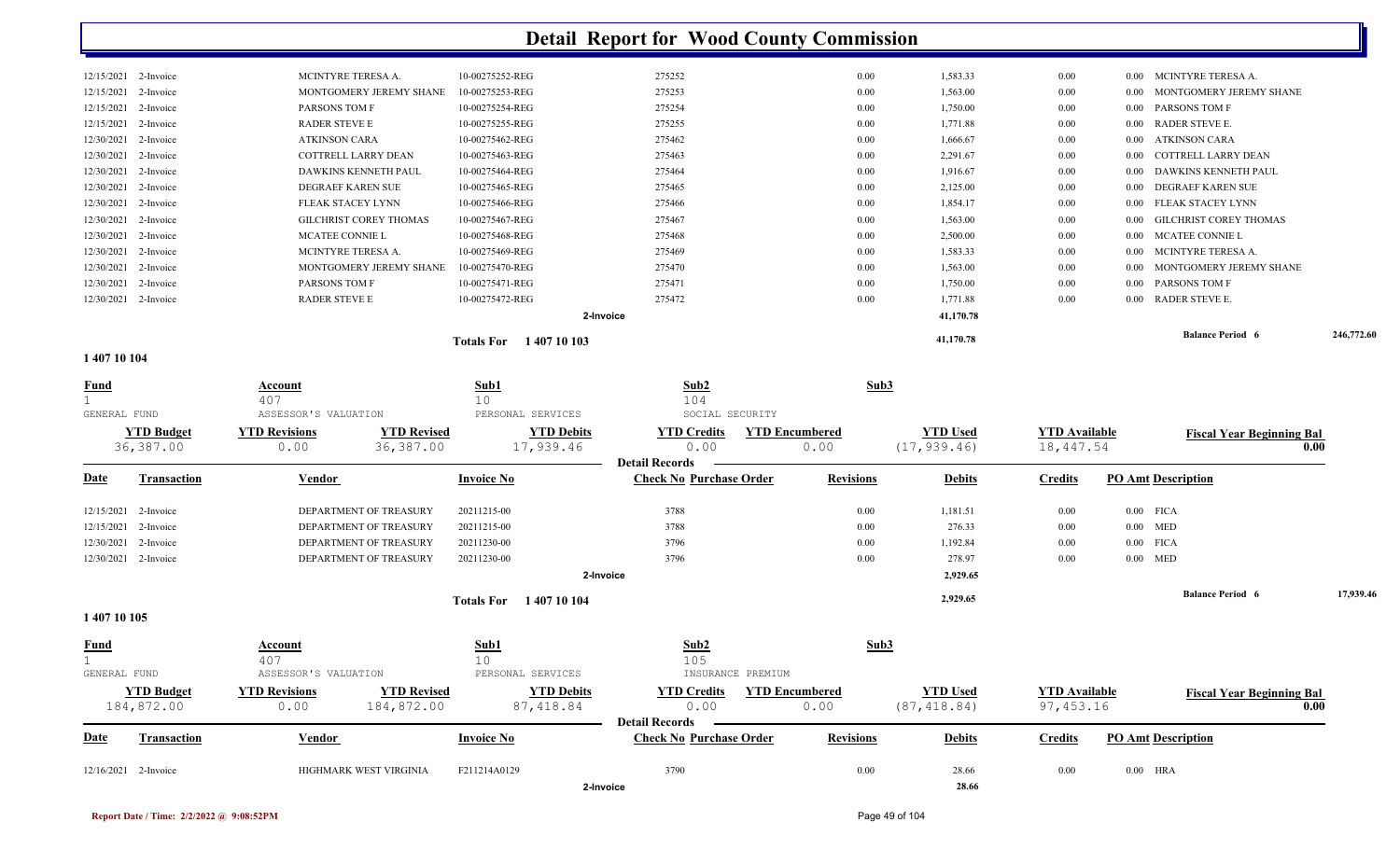|                              |                           |                                 |                                   | Totals For 1407 10 105      |                             |                                |                               | 28.66                       |                                  | <b>Balance Period 6</b>          |      | 87,418.84 |
|------------------------------|---------------------------|---------------------------------|-----------------------------------|-----------------------------|-----------------------------|--------------------------------|-------------------------------|-----------------------------|----------------------------------|----------------------------------|------|-----------|
| 140710106                    |                           |                                 |                                   |                             |                             |                                |                               |                             |                                  |                                  |      |           |
| <b>Fund</b>                  |                           | <b>Account</b>                  |                                   | Sub1                        |                             | Sub2                           |                               | Sub3                        |                                  |                                  |      |           |
| $\mathbf{1}$<br>GENERAL FUND |                           | 407<br>ASSESSOR'S VALUATION     |                                   | 10<br>PERSONAL SERVICES     |                             | 106<br>RETIREMENT              |                               |                             |                                  |                                  |      |           |
|                              | <b>YTD Budget</b>         | <b>YTD Revisions</b>            | <b>YTD Revised</b>                |                             | <b>YTD Debits</b>           | <b>YTD Credits</b>             | <b>YTD Encumbered</b>         | <b>YTD Used</b>             | <b>YTD</b> Available             |                                  |      |           |
|                              | 47,565.00                 | 0.00                            | 47,565.00                         | 24,677.52                   |                             | 0.00                           | 0.00                          | (24, 677.52)                | 22,887.48                        | <b>Fiscal Year Beginning Bal</b> | 0.00 |           |
|                              |                           |                                 |                                   |                             |                             | <b>Detail Records</b>          |                               |                             |                                  |                                  |      |           |
| <b>Date</b>                  | <b>Transaction</b>        | Vendor                          |                                   | <b>Invoice No</b>           |                             | <b>Check No Purchase Order</b> | <b>Revisions</b>              | <b>Debits</b>               | <b>Credits</b>                   | <b>PO Amt Description</b>        |      |           |
|                              | 12/15/2021 2-Invoice      |                                 | WV PUBLIC EMP RETIREMENT          | 20211215-00                 |                             | 3804                           | 0.00                          | 2,058.56                    | 0.00                             | 0.00 RETIREMENT                  |      |           |
|                              | 12/30/2021 2-Invoice      |                                 | WV PUBLIC EMP RETIREMENT          | 20211230-00                 |                             | 3804                           | 0.00                          | 2,058.56                    | 0.00                             | 0.00 RETIREMENT                  |      |           |
|                              |                           |                                 |                                   |                             | 2-Invoice                   |                                |                               | 4,117.12                    |                                  |                                  |      |           |
|                              |                           |                                 |                                   | <b>Totals For</b> 140710106 |                             |                                |                               | 4,117.12                    |                                  | <b>Balance Period 6</b>          |      | 24,677.52 |
| 140710108                    |                           |                                 |                                   |                             |                             |                                |                               |                             |                                  |                                  |      |           |
| <b>Fund</b>                  |                           | Account                         |                                   | Sub1                        |                             | Sub2                           |                               | Sub3                        |                                  |                                  |      |           |
| $\mathbf{1}$                 |                           | 407                             |                                   | 10 <sup>°</sup>             |                             | 108                            |                               |                             |                                  |                                  |      |           |
| GENERAL FUND                 |                           | ASSESSOR'S VALUATION            |                                   | PERSONAL SERVICES           |                             | OVERTIME                       |                               |                             |                                  |                                  |      |           |
|                              | <b>YTD Budget</b><br>0.00 | <b>YTD Revisions</b><br>0.00    | <b>YTD Revised</b><br>0.00        |                             | <b>YTD Debits</b><br>421.09 | <b>YTD Credits</b><br>0.00     | <b>YTD</b> Encumbered<br>0.00 | <b>YTD Used</b><br>(421.09) | <b>YTD Available</b><br>(421.09) | <b>Fiscal Year Beginning Bal</b> | 0.00 |           |
|                              |                           |                                 |                                   |                             |                             | <b>Detail Records</b>          |                               |                             |                                  |                                  |      |           |
| Date                         | <b>Transaction</b>        | Vendor                          |                                   | <b>Invoice No</b>           |                             | <b>Check No Purchase Order</b> | <b>Revisions</b>              | <b>Debits</b>               | <b>Credits</b>                   | <b>PO Amt Description</b>        |      |           |
|                              | 12/31/2021 2-Invoice      |                                 | HIGHMARK WEST VIRGINIA            | F211228A0748                |                             | 3795                           | 0.00                          | 421.09                      | 0.00                             | $0.00$ HRA                       |      |           |
|                              |                           |                                 |                                   |                             | 2-Invoice                   |                                |                               | 421.09                      |                                  |                                  |      |           |
|                              |                           |                                 |                                   | <b>Totals For</b> 140710108 |                             |                                |                               | 421.09                      |                                  | <b>Balance Period 6</b>          |      | 421.09    |
| 1 408 40 219                 |                           |                                 |                                   |                             |                             |                                |                               |                             |                                  |                                  |      |           |
| <b>Fund</b>                  |                           | Account                         |                                   | Sub1                        |                             | Sub2                           |                               | Sub3                        |                                  |                                  |      |           |
| $\mathbf{1}$<br>GENERAL FUND |                           | 408<br>STATEWIDE COMPUTER NETWO |                                   | 40<br>CONTRACTURAL SERVICES |                             | 219<br>BLDGS/EQUIP RENT        |                               |                             |                                  |                                  |      |           |
|                              | <b>YTD Budget</b>         | <b>YTD Revisions</b>            | <b>YTD Revised</b>                |                             | <b>YTD Debits</b>           | <b>YTD Credits</b>             | <b>YTD Encumbered</b>         | <b>YTD Used</b>             | <b>YTD Available</b>             | <b>Fiscal Year Beginning Bal</b> |      |           |
|                              | 55,000.00                 | 0.00                            | 55,000.00                         |                             | 91,304.37                   | 0.00                           | 0.00                          | (91, 304.37)                | (36, 304.37)                     |                                  | 0.00 |           |
|                              |                           |                                 |                                   |                             |                             | <b>Detail Records</b>          |                               |                             |                                  |                                  |      |           |
| <u>Date</u>                  | Transaction               | Vendor                          |                                   | <b>Invoice No</b>           |                             | <b>Check No Purchase Order</b> | <b>Revisions</b>              | <b>Debits</b>               | <b>Credits</b>                   | <b>PO Amt Description</b>        |      |           |
| 12/14/2021                   | 2-Invoice                 |                                 | STATE TAX DEPARTMENT PROPE Q32021 |                             |                             | 172971                         | 0.00                          | 6,731.10                    | 0.00                             | 0.00 JAN, FEB, MAR 2021          |      |           |
| 12/14/2021                   | 2-Invoice                 |                                 | STATE TAX DEPARTMENT PROPE Q42021 |                             |                             | 172971                         | 0.00                          | 22,981.91                   | $0.00\,$                         | APR, MAY, JUNE 2021<br>$0.00\,$  |      |           |
|                              | 12/14/2021 2-Invoice      |                                 | STATE TAX DEPARTMENT PROPI Q12022 |                             |                             | 172971                         | 0.00                          | 16,063.18                   | 0.00                             | 0.00 JUL, AUG, SEPT 2021         |      |           |
|                              |                           |                                 |                                   |                             | 2-Invoice                   |                                |                               | 45,776.19                   |                                  |                                  |      |           |
|                              |                           |                                 |                                   | <b>Totals For</b>           | 140840219                   |                                |                               | 45,776.19                   |                                  | <b>Balance Period 6</b>          |      | 91,304.37 |

**1 412 10 103**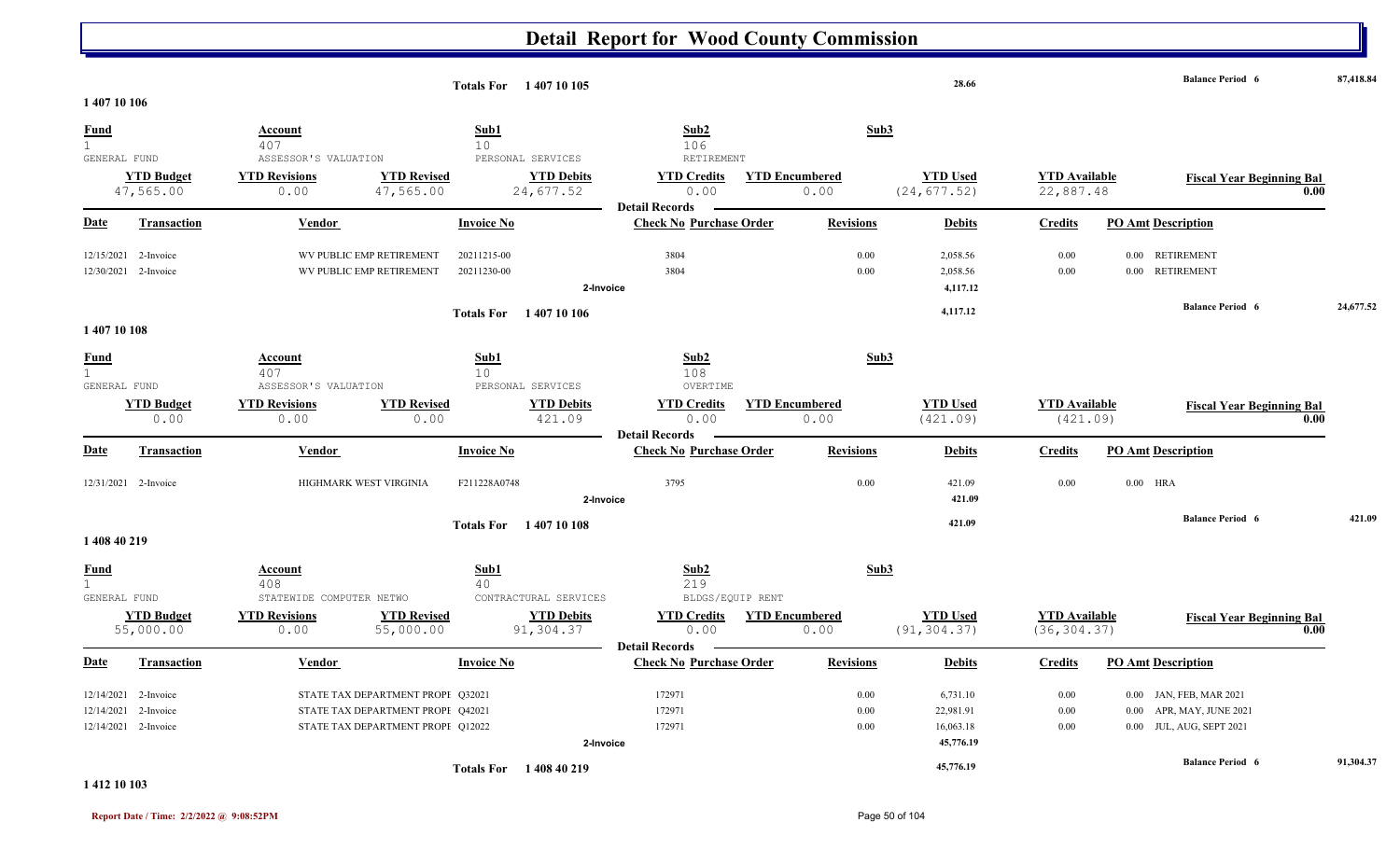| <b>Fund</b><br>$\mathbf{1}$ |                      | Account<br>412             |                        | Sub1<br>10        |                               | Sub2<br>103                    |                   | Sub3                  |                       |                      |                           |                                  |      |           |
|-----------------------------|----------------------|----------------------------|------------------------|-------------------|-------------------------------|--------------------------------|-------------------|-----------------------|-----------------------|----------------------|---------------------------|----------------------------------|------|-----------|
| GENERAL FUND                |                      | EXTENSION OFFICE           |                        |                   | PERSONAL SERVICES             |                                | SALARIES-DEPUTIES |                       |                       |                      |                           |                                  |      |           |
|                             | <b>YTD Budget</b>    | <b>YTD Revisions</b>       | <b>YTD Revised</b>     |                   | <b>YTD Debits</b>             | <b>YTD Credits</b>             |                   | <b>YTD Encumbered</b> | <b>YTD Used</b>       | <b>YTD</b> Available |                           | <b>Fiscal Year Beginning Bal</b> |      |           |
|                             | 60,564.00            | 0.00                       | 60,564.00              |                   | 30,282.00                     | 0.00                           |                   | 0.00                  | (30, 282.00)          | 30,282.00            |                           |                                  | 0.00 |           |
|                             |                      |                            |                        |                   |                               | <b>Detail Records</b>          |                   |                       |                       |                      |                           |                                  |      |           |
| Date                        | <b>Transaction</b>   | Vendor                     |                        | <b>Invoice No</b> |                               | <b>Check No Purchase Order</b> |                   | <b>Revisions</b>      | <b>Debits</b>         | <b>Credits</b>       | <b>PO Amt Description</b> |                                  |      |           |
|                             | 12/15/2021 2-Invoice | <b>BOSO LINDSEY A</b>      |                        | 10-00275256-REG   |                               | 275256                         |                   | 0.00                  | 1,246.88              | 0.00                 |                           | 0.00 BOSO LINDSEY A              |      |           |
| 12/15/2021                  | 2-Invoice            | <b>BRADFORD RISHA LYNN</b> |                        | 10-00275257-REG   |                               | 275257                         |                   | 0.00                  | 1,276.62              | $0.00\,$             | 0.00                      | <b>BRADFORD RISHA LYNN</b>       |      |           |
| 12/30/2021                  | 2-Invoice            | <b>BOSO LINDSEY A</b>      |                        | 10-00275473-REG   |                               | 275473                         |                   | 0.00                  | 1,246.88              | 0.00                 | 0.00                      | <b>BOSO LINDSEY A</b>            |      |           |
|                             | 12/30/2021 2-Invoice | <b>BRADFORD RISHA LYNN</b> |                        | 10-00275474-REG   |                               | 275474                         |                   | 0.00                  | 1,276.62              | 0.00                 | 0.00                      | <b>BRADFORD RISHA LYNN</b>       |      |           |
|                             |                      |                            |                        |                   | 2-Invoice                     |                                |                   |                       | 5,047.00              |                      |                           |                                  |      |           |
|                             |                      |                            |                        |                   | <b>Totals For</b> 1412 10 103 |                                |                   |                       | 5,047.00              |                      |                           | <b>Balance Period 6</b>          |      | 30,282.00 |
| 1412 10 104                 |                      |                            |                        |                   |                               |                                |                   |                       |                       |                      |                           |                                  |      |           |
| <b>Fund</b>                 |                      | <b>Account</b>             |                        | Sub1              |                               | Sub2                           |                   | Sub3                  |                       |                      |                           |                                  |      |           |
| $\mathbf{1}$                |                      | 412                        |                        | 10                |                               | 104                            |                   |                       |                       |                      |                           |                                  |      |           |
| GENERAL FUND                |                      | EXTENSION OFFICE           |                        |                   | PERSONAL SERVICES             | SOCIAL SECURITY                |                   |                       |                       |                      |                           |                                  |      |           |
|                             | <b>YTD Budget</b>    | <b>YTD Revisions</b>       | <b>YTD Revised</b>     |                   | <b>YTD Debits</b>             | <b>YTD Credits</b>             |                   | <b>YTD Encumbered</b> | <b>YTD Used</b>       | <b>YTD Available</b> |                           | <b>Fiscal Year Beginning Bal</b> |      |           |
|                             | 5,398.00             | 0.00                       | 5,398.00               |                   | 2,233.75                      | 0.00<br><b>Detail Records</b>  |                   | 0.00                  | (2, 233.75)           | 3, 164. 25           |                           |                                  | 0.00 |           |
| Date                        | <b>Transaction</b>   | Vendor                     |                        | <b>Invoice No</b> |                               | <b>Check No Purchase Order</b> |                   | <b>Revisions</b>      | <b>Debits</b>         | <b>Credits</b>       | <b>PO Amt Description</b> |                                  |      |           |
| 12/15/2021                  | 2-Invoice            |                            | DEPARTMENT OF TREASURY | 20211215-00       |                               | 3788                           |                   | 0.00                  | 149.73                | 0.00                 | $0.00$ FICA               |                                  |      |           |
| 12/15/2021                  | 2-Invoice            |                            | DEPARTMENT OF TREASURY | 20211215-00       |                               | 3788                           |                   | 0.00                  | 35.02                 | 0.00                 | $0.00$ MED                |                                  |      |           |
| 12/30/2021                  | 2-Invoice            |                            | DEPARTMENT OF TREASURY | 20211230-00       |                               | 3796                           |                   | 0.00                  | 151.17                | 0.00                 | $0.00$ FICA               |                                  |      |           |
|                             | 12/30/2021 2-Invoice |                            | DEPARTMENT OF TREASURY | 20211230-00       |                               | 3796                           |                   | 0.00                  | 35.36                 | 0.00                 | $0.00$ MED                |                                  |      |           |
|                             |                      |                            |                        |                   | 2-Invoice                     |                                |                   |                       | 371.28                |                      |                           |                                  |      |           |
|                             |                      |                            |                        |                   | <b>Totals For</b> 1412 10 104 |                                |                   |                       | 371.28                |                      |                           | <b>Balance Period 6</b>          |      | 2,233.75  |
| 1 412 10 105                |                      |                            |                        |                   |                               |                                |                   |                       |                       |                      |                           |                                  |      |           |
| <b>Fund</b>                 |                      | Account                    |                        | Sub1              |                               | Sub2                           |                   | Sub3                  |                       |                      |                           |                                  |      |           |
| $\mathbf{1}$                |                      | 412                        |                        | 10 <sup>°</sup>   |                               | 105                            |                   |                       |                       |                      |                           |                                  |      |           |
| GENERAL FUND                |                      | EXTENSION OFFICE           |                        |                   | PERSONAL SERVICES             |                                | INSURANCE PREMIUM |                       |                       |                      |                           |                                  |      |           |
|                             | <b>YTD Budget</b>    | <b>YTD Revisions</b>       | <b>YTD Revised</b>     |                   | <b>YTD Debits</b>             | <b>YTD Credits</b>             |                   | <b>YTD Encumbered</b> | <b>YTD Used</b>       | <b>YTD</b> Available |                           | <b>Fiscal Year Beginning Bal</b> | 0.00 |           |
|                             | 21,568.00            | 0.00                       | 21,568.00              |                   | 8,970.40                      | 0.00<br><b>Detail Records</b>  |                   | 0.00                  | (8, 970.40)           | 12,597.60            |                           |                                  |      |           |
| <b>Date</b>                 | Transaction          | Vendor                     |                        | <b>Invoice No</b> |                               | <b>Check No Purchase Order</b> |                   | <b>Revisions</b>      | <b>Debits</b>         | <b>Credits</b>       | <b>PO Amt Description</b> |                                  |      |           |
|                             |                      |                            |                        |                   |                               |                                |                   |                       |                       |                      |                           |                                  |      |           |
|                             | 12/16/2021 2-Invoice |                            | HIGHMARK WEST VIRGINIA | F211214A0129      | 2-Invoice                     | 3790                           |                   | 0.00                  | (198.00)<br>$-198.00$ | 0.00                 | $0.00$ HRA                |                                  |      |           |
|                             |                      |                            |                        |                   |                               |                                |                   |                       |                       |                      |                           | <b>Balance Period 6</b>          |      | 8,970.40  |
|                             |                      |                            |                        |                   | Totals For 1412 10 105        |                                |                   |                       | (198.00)              |                      |                           |                                  |      |           |

#### **1 412 10 106**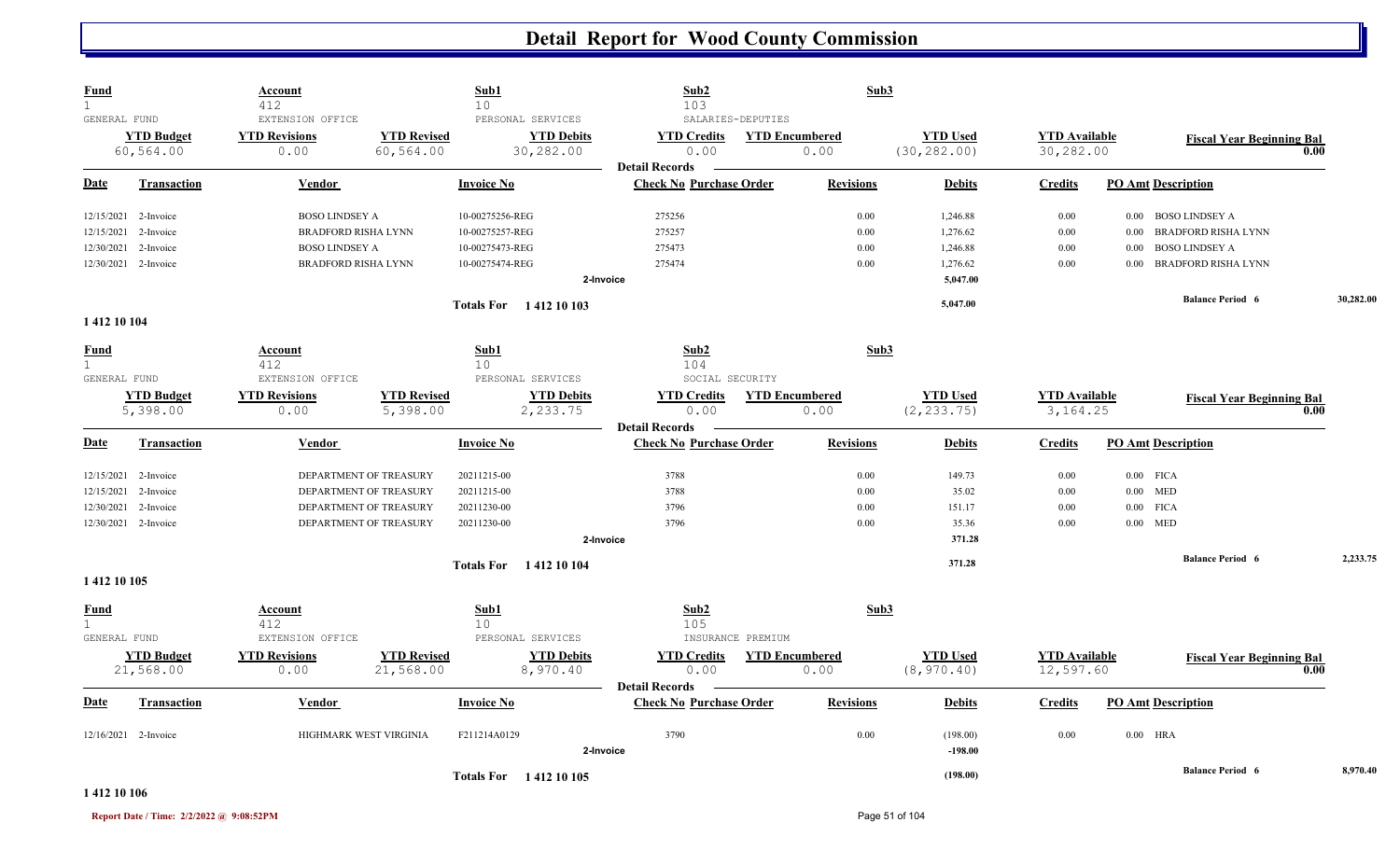| <b>Fund</b><br>$\mathbf{1}$                 |                                          | <b>Account</b><br>412                            |                                                      | Sub1<br>10                                         | Sub2<br>106                                             |                                 | Sub3                                       |                                  |                                                                         |          |
|---------------------------------------------|------------------------------------------|--------------------------------------------------|------------------------------------------------------|----------------------------------------------------|---------------------------------------------------------|---------------------------------|--------------------------------------------|----------------------------------|-------------------------------------------------------------------------|----------|
| GENERAL FUND                                | <b>YTD Budget</b><br>6,056.00            | EXTENSION OFFICE<br><b>YTD Revisions</b><br>0.00 | <b>YTD Revised</b><br>6,056.00                       | PERSONAL SERVICES<br><b>YTD Debits</b><br>3,028.32 | RETIREMENT<br><b>YTD Credits</b><br>0.00                | <b>YTD Encumbered</b><br>0.00   | <b>YTD Used</b><br>(3,028.32)              | <b>YTD</b> Available<br>3,027.68 | <b>Fiscal Year Beginning Bal</b>                                        | 0.00     |
| <u>Date</u>                                 | <b>Transaction</b>                       | Vendor                                           |                                                      | <b>Invoice No</b>                                  | <b>Detail Records</b><br><b>Check No Purchase Order</b> | <b>Revisions</b>                | <b>Debits</b>                              | <b>Credits</b>                   | <b>PO Amt Description</b>                                               |          |
| 12/15/2021<br>12/30/2021                    | 2-Invoice<br>2-Invoice                   |                                                  | WV PUBLIC EMP RETIREMENT<br>WV PUBLIC EMP RETIREMENT | 20211215-00<br>20211230-00                         | 3804<br>3804<br>2-Invoice                               |                                 | 0.00<br>252.36<br>0.00<br>252.36<br>504.72 | 0.00<br>0.00                     | <b>RETIREMENT</b><br>0.00<br>0.00 RETIREMENT<br><b>Balance Period 6</b> | 3,028.32 |
| 1 412 40 214                                |                                          |                                                  |                                                      | Totals For 1412 10 106                             |                                                         |                                 | 504.72                                     |                                  |                                                                         |          |
| <b>Fund</b><br>$\mathbf{1}$<br>GENERAL FUND |                                          | Account<br>412<br>EXTENSION OFFICE               |                                                      | Sub1<br>40<br>CONTRACTURAL SERVICES                | Sub2<br>214<br>TRAVEL                                   |                                 | Sub3                                       |                                  |                                                                         |          |
|                                             | <b>YTD Budget</b><br>12,000.00           | <b>YTD Revisions</b><br>268.00                   | <b>YTD Revised</b><br>12,268.00                      | <b>YTD Debits</b><br>2,514.89                      | <b>YTD Credits</b><br>0.00<br><b>Detail Records</b>     | <b>YTD Encumbered</b><br>789.66 | <b>YTD Used</b><br>(2, 514.89)             | <b>YTD</b> Available<br>8,963.45 | <b>Fiscal Year Beginning Bal</b>                                        | 0.00     |
| Date                                        | <b>Transaction</b>                       | <b>Vendor</b>                                    |                                                      | <b>Invoice No</b>                                  | <b>Check No Purchase Order</b>                          | <b>Revisions</b>                | <b>Debits</b>                              | <b>Credits</b>                   | <b>PO Amt Description</b>                                               |          |
| 12/2/2021<br>12/23/2021                     | 1-Purchase Order<br>1-Purchase Order     | <b>GWEN CRUM</b><br><b>BOSO LINDSEY A</b>        |                                                      |                                                    | 85151<br>85232                                          |                                 | 0.00<br>0.00<br>0.00<br>0.00               | 0.00<br>$0.00\,$                 | BLANKET MILEAGE FOR DECEMBER<br>60.99<br>133.75 BLANKET TRAVEL          |          |
|                                             |                                          |                                                  |                                                      |                                                    | 1-Purchase Order                                        |                                 |                                            |                                  |                                                                         |          |
| 12/7/2021                                   | 2-Invoice                                | <b>GWEN CRUM</b>                                 |                                                      | 11302021                                           | 172925<br>85086                                         |                                 | 0.00<br>54.04                              | $0.00\,$                         | (54.04) BLANKET MILEAGE FOR NOVEMBER                                    |          |
| 12/14/2021                                  | 2-Invoice                                | <b>VERIZON WIRELESS</b>                          |                                                      | 12172021                                           | 172975                                                  |                                 | 0.00<br>29.61                              | $0.00\,$                         | WVU<br>$0.00\,$                                                         |          |
| 12/21/2021                                  | 2-Invoice                                | J. J. BARRETT                                    |                                                      | 12162021                                           | 172986<br>85071                                         |                                 | 0.00<br>220.42                             | 0.00                             | (220.42) BLANKET MILEAGE FOR NOVEMBER                                   |          |
|                                             | 12/28/2021 2-Invoice                     | <b>GWEN CRUM</b>                                 |                                                      | 12212021                                           | 85151<br>173016                                         |                                 | 60.99<br>0.00                              | 0.00                             | (60.99) BLANKET MILEAGE FOR DECEMBER                                    |          |
|                                             |                                          |                                                  |                                                      |                                                    | 2-Invoice                                               |                                 | 365.06                                     |                                  |                                                                         |          |
|                                             |                                          |                                                  |                                                      | Totals For 1412 40 214                             |                                                         |                                 | 365.06                                     |                                  | <b>Balance Period 6</b><br>(140.71)                                     | 2,514.89 |
| 1 412 40 221                                |                                          |                                                  |                                                      |                                                    |                                                         |                                 |                                            |                                  |                                                                         |          |
| <b>Fund</b><br>$\mathbf 1$<br>GENERAL FUND  |                                          | <b>Account</b><br>412<br>EXTENSION OFFICE        |                                                      | Sub1<br>40<br>CONTRACTURAL SERVICES                | Sub2<br>221                                             | TRAINING & EDUCATION            | Sub3                                       |                                  |                                                                         |          |
|                                             | <b>YTD Budget</b><br>250.00              | <b>YTD Revisions</b><br>(5.00)                   | <b>YTD Revised</b><br>245.00                         | <b>YTD Debits</b><br>0.00                          | <b>YTD Credits</b><br>0.00<br>Detail Records -          | <b>YTD Encumbered</b><br>0.00   | <b>YTD Used</b><br>0.00                    | <b>YTD</b> Available<br>245.00   | <b>Fiscal Year Beginning Bal</b>                                        | 0.00     |
| <u>Date</u>                                 | <b>Transaction</b>                       | Vendor                                           |                                                      | <b>Invoice No</b>                                  | <b>Check No Purchase Order</b>                          | <b>Revisions</b>                | <b>Debits</b>                              | <b>Credits</b>                   | <b>PO Amt Description</b>                                               |          |
| 12/6/2021                                   | 6-Revision                               |                                                  |                                                      | 2021412                                            | <b>6-Revision</b>                                       |                                 | 5.00<br>0.00                               | 0.00                             | 0.00 BUDGET REV LETTER DATED 12/06/2021                                 |          |
|                                             |                                          |                                                  |                                                      | Totals For 1412 40 221                             |                                                         |                                 | 5.00                                       |                                  | <b>Balance Period 6</b>                                                 | 0.00     |
|                                             | Report Date / Time: 2/2/2022 @ 9:08:52PM |                                                  |                                                      |                                                    |                                                         |                                 | Page 52 of 104                             |                                  |                                                                         |          |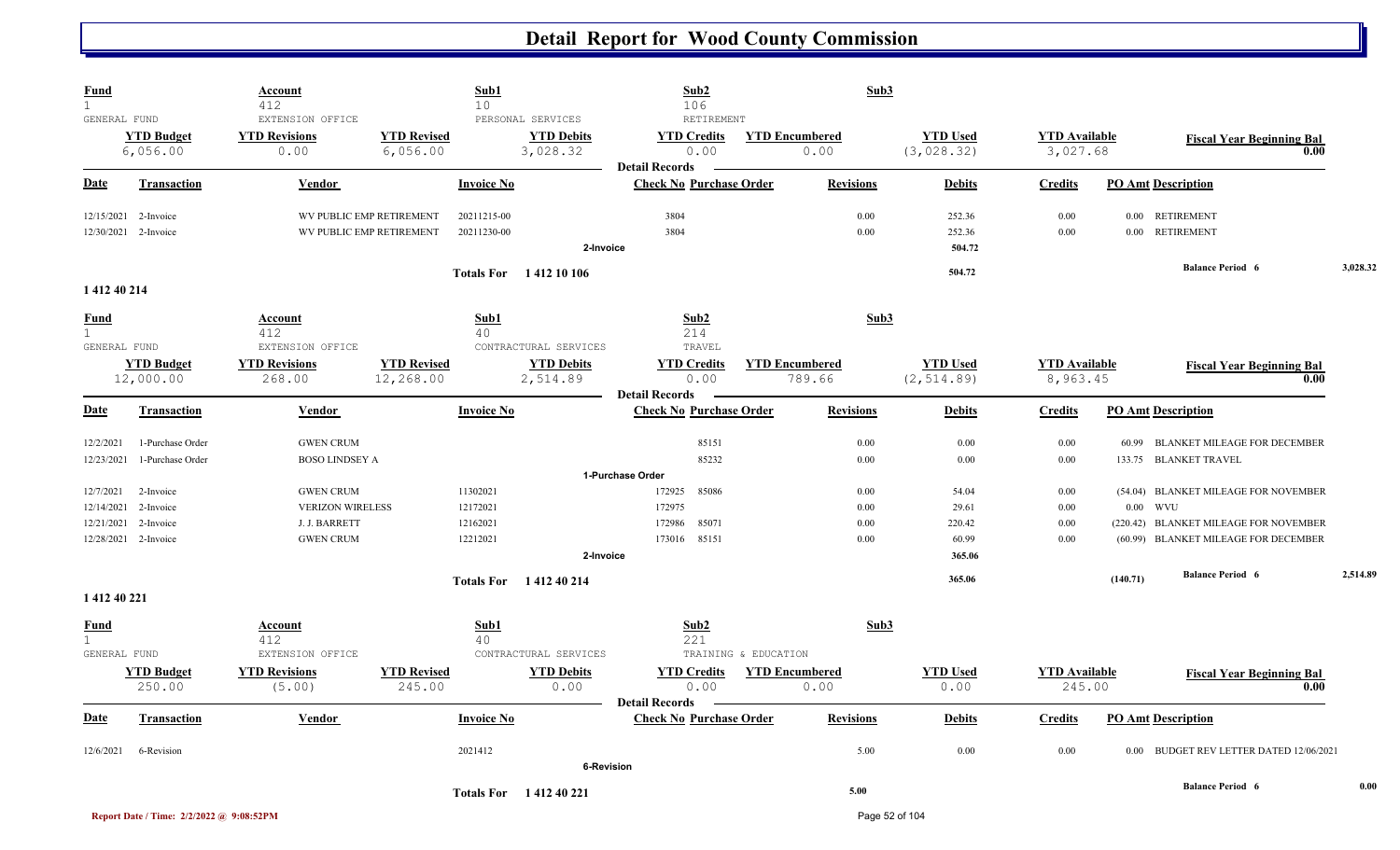#### **1 412 40 222**

| <b>Fund</b><br>$\mathbf{1}$ |                                | <b>Account</b><br>412        | Sub1<br>40                          |                               | Sub2<br>222                    |                       | Sub3             |                                |                                  |      |                                          |          |
|-----------------------------|--------------------------------|------------------------------|-------------------------------------|-------------------------------|--------------------------------|-----------------------|------------------|--------------------------------|----------------------------------|------|------------------------------------------|----------|
| GENERAL FUND                |                                | EXTENSION OFFICE             |                                     | CONTRACTURAL SERVICES         |                                | DUES & SUBSCRIPTIONS  |                  |                                |                                  |      |                                          |          |
|                             | <b>YTD Budget</b><br>600.00    | <b>YTD Revisions</b><br>5.00 | <b>YTD Revised</b><br>605.00        | <b>YTD Debits</b><br>605.00   | <b>YTD Credits</b><br>0.00     | <b>YTD Encumbered</b> | 0.00             | <b>YTD Used</b><br>(605.00)    | <b>YTD</b> Available             | 0.00 | <b>Fiscal Year Beginning Bal</b><br>0.00 |          |
|                             |                                |                              |                                     |                               | <b>Detail Records</b>          |                       |                  |                                |                                  |      |                                          |          |
| <b>Date</b>                 | <b>Transaction</b>             | Vendor                       | <b>Invoice No</b>                   |                               | <b>Check No Purchase Order</b> |                       | <b>Revisions</b> | <b>Debits</b>                  | <b>Credits</b>                   |      | <b>PO Amt Description</b>                |          |
| 12/9/2021                   | 1-Purchase Order               |                              | CHAMBER OF COMMERCE OF TH           |                               | 85182                          |                       | 0.00             | 0.00                           | 0.00                             |      | 350.00 2022 MEMBERSHIP                   |          |
|                             |                                |                              |                                     |                               | 1-Purchase Order               |                       |                  |                                |                                  |      |                                          |          |
|                             | 12/21/2021 2-Invoice           |                              | CHAMBER OF COMMERCE OF TH 36645     |                               | 85182<br>172987                |                       | 0.00             | 350.00                         | 0.00                             |      | (350.00) 2022 MEMBERSHIP                 |          |
|                             |                                |                              |                                     | 2-Invoice                     |                                |                       |                  | 350.00                         |                                  |      |                                          |          |
| 12/6/2021                   | 6-Revision                     |                              | 2021412                             |                               |                                |                       | 5.00             | 0.00                           | 0.00                             |      | 0.00 BUDGET REV LETTER DATED 12/06/2021  |          |
|                             |                                |                              |                                     | <b>6-Revision</b>             |                                |                       |                  |                                |                                  |      |                                          |          |
|                             |                                |                              |                                     | Totals For 141240222          |                                |                       | 5.00             | 350.00                         |                                  |      | <b>Balance Period 6</b>                  | 605.00   |
| 1 412 40 230                |                                |                              |                                     |                               |                                |                       |                  |                                |                                  |      |                                          |          |
| <b>Fund</b>                 |                                | Account                      | Sub1                                |                               | Sub2                           |                       | Sub3             |                                |                                  |      |                                          |          |
| $\mathbf{1}$                |                                | 412                          | 40                                  |                               | 230                            |                       |                  |                                |                                  |      |                                          |          |
| GENERAL FUND                |                                | EXTENSION OFFICE             |                                     | CONTRACTURAL SERVICES         |                                | CONTRACTED SERVICES   |                  |                                |                                  |      |                                          |          |
|                             | <b>YTD Budget</b><br>10,000.00 | <b>YTD Revisions</b><br>0.00 | <b>YTD Revised</b><br>10,000.00     | <b>YTD Debits</b><br>3,366.30 | <b>YTD Credits</b><br>0.00     | <b>YTD Encumbered</b> | 0.00             | <b>YTD Used</b><br>(3, 366.30) | <b>YTD Available</b><br>6,633.70 |      | <b>Fiscal Year Beginning Bal</b><br>0.00 |          |
|                             |                                |                              |                                     |                               | <b>Detail Records</b>          |                       |                  |                                |                                  |      |                                          |          |
| Date                        | <b>Transaction</b>             | <b>Vendor</b>                | <b>Invoice No</b>                   |                               | <b>Check No Purchase Order</b> |                       | <b>Revisions</b> | <b>Debits</b>                  | <b>Credits</b>                   |      | <b>PO Amt Description</b>                |          |
|                             | 12/21/2021 2-Invoice           |                              | DONNELLON MCCARTHY ENTER 4600294166 |                               | 172989                         |                       | 0.00             | 542.77                         | 0.00                             |      | 0.00 ACCT NO 1306206                     |          |
|                             |                                |                              |                                     | 2-Invoice                     |                                |                       |                  | 542.77                         |                                  |      |                                          |          |
|                             |                                |                              |                                     |                               |                                |                       |                  | 542.77                         |                                  |      | <b>Balance Period 6</b>                  | 3,366.30 |
| 1 412 55 341                |                                |                              |                                     | Totals For 141240230          |                                |                       |                  |                                |                                  |      |                                          |          |
|                             |                                |                              |                                     |                               |                                |                       |                  |                                |                                  |      |                                          |          |
| <b>Fund</b><br>$\mathbf{1}$ |                                | <b>Account</b><br>412        | Sub1<br>55                          |                               | Sub2<br>341                    |                       | Sub3             |                                |                                  |      |                                          |          |
| GENERAL FUND                |                                | EXTENSION OFFICE             | COMMODITIES                         |                               |                                | SUPPLIES/MATERIALS    |                  |                                |                                  |      |                                          |          |
|                             | <b>YTD Budget</b>              | <b>YTD Revisions</b>         | <b>YTD Revised</b>                  | <b>YTD Debits</b>             | <b>YTD Credits</b>             | <b>YTD Encumbered</b> |                  | <b>YTD Used</b>                | <b>YTD Available</b>             |      | <b>Fiscal Year Beginning Bal</b>         |          |
|                             | 2,500.00                       | 0.00                         | 2,500.00                            | 693.99                        | 0.00                           | 535.16                |                  | (693.99)                       | 1,270.85                         |      | 0.00                                     |          |
|                             |                                |                              |                                     |                               | <b>Detail Records</b>          |                       |                  |                                |                                  |      |                                          |          |
| Date                        | <b>Transaction</b>             | Vendor                       | <b>Invoice No</b>                   |                               | <b>Check No Purchase Order</b> |                       | <b>Revisions</b> | <b>Debits</b>                  | <b>Credits</b>                   |      | <b>PO Amt Description</b>                |          |
| 12/2/2021                   | 1-Purchase Order               | <b>GWEN CRUM</b>             |                                     |                               | 85150                          |                       | 0.00             | 0.00                           | 0.00                             |      | 0.00 BLANKET SUPPLIES FOR DECEMBER       |          |
| 12/23/2021                  | 1-Purchase Order               | <b>BOSO LINDSEY A</b>        |                                     |                               | 85231                          |                       | 0.00             | 0.00                           | 0.00                             |      | 175.00 BLANKET SUPPLIES FOR DECEMBER     |          |
|                             |                                |                              |                                     |                               | 1-Purchase Order               |                       |                  |                                |                                  |      |                                          |          |
|                             | 12/14/2021 2-Invoice           | <b>JODI SMITH</b>            | 11232021                            |                               | 85058<br>172969                |                       | 0.00             | 121.89                         | 0.00                             |      | (100.00) BLANKET SUPPLIES FOR NOVEMBER   |          |
|                             |                                |                              |                                     | 2-Invoice                     |                                |                       |                  | 121.89                         |                                  |      |                                          |          |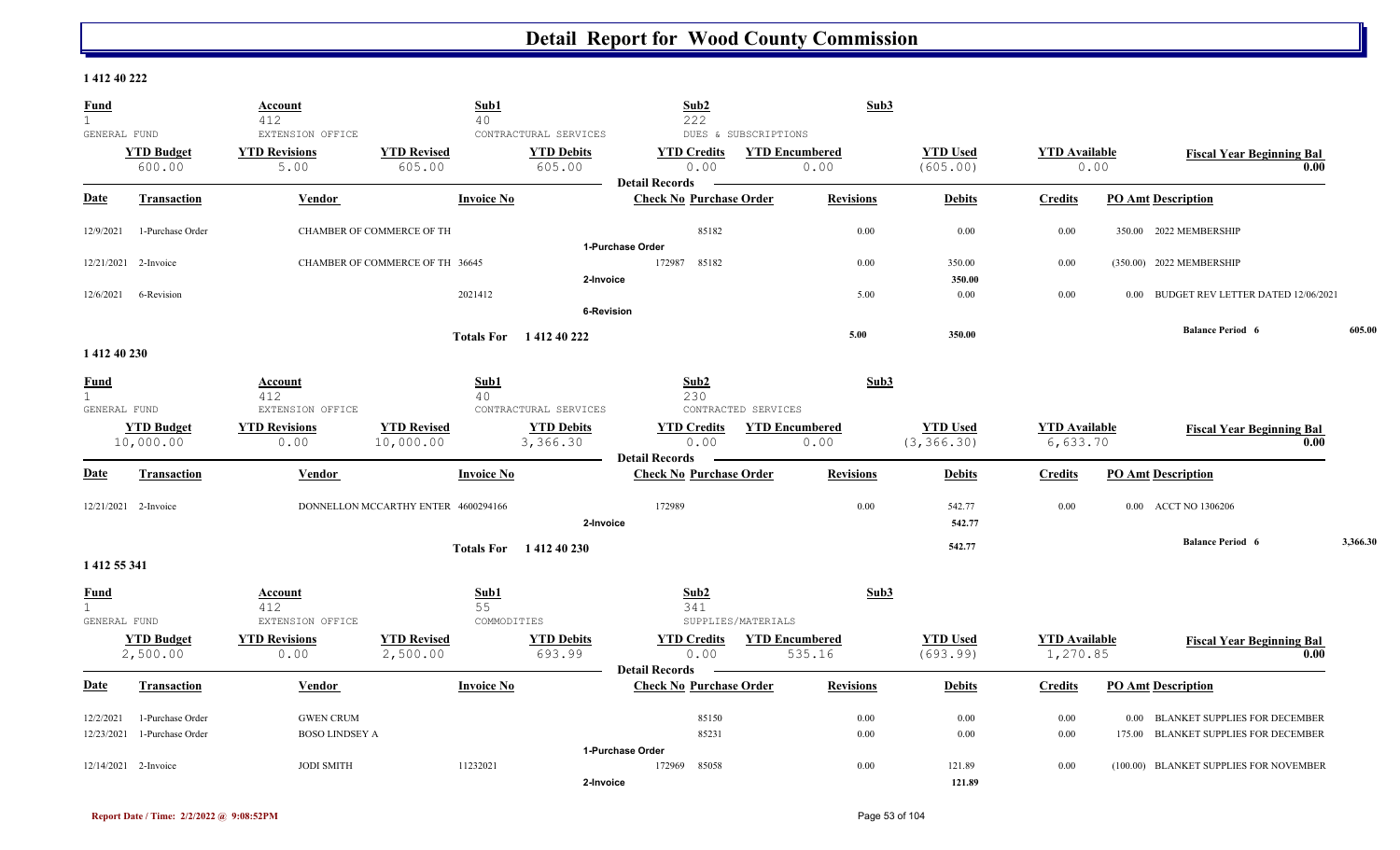|                                  |                                           |                                                  |                                           | Totals For 1412 55 341                                 |                                                              |                                   | 121.89                         |                                   | 75.00   | <b>Balance Period 6</b>                           | 693.99   |
|----------------------------------|-------------------------------------------|--------------------------------------------------|-------------------------------------------|--------------------------------------------------------|--------------------------------------------------------------|-----------------------------------|--------------------------------|-----------------------------------|---------|---------------------------------------------------|----------|
| 1 413 40 220                     |                                           |                                                  |                                           |                                                        |                                                              |                                   |                                |                                   |         |                                                   |          |
| <b>Fund</b><br>1<br>GENERAL FUND |                                           | <b>Account</b><br>413<br>ELECTIONS-CTY CLERK     |                                           | Sub1<br>40<br>CONTRACTURAL SERVICES                    | Sub2<br>220<br>ADVERTISING                                   | Sub3                              |                                |                                   |         |                                                   |          |
|                                  | <b>YTD Budget</b><br>12,000.00            | <b>YTD Revisions</b><br>0.00                     | <b>YTD Revised</b><br>12,000.00           | <b>YTD Debits</b><br>30.44                             | <b>YTD Credits</b><br>0.00<br><b>Detail Records</b>          | <b>YTD Encumbered</b><br>0.00     | <b>YTD Used</b><br>(30.44)     | <b>YTD</b> Available<br>11,969.56 |         | <b>Fiscal Year Beginning Bal</b>                  | 0.00     |
| <u>Date</u>                      | Transaction                               | <b>Vendor</b>                                    |                                           | <b>Invoice No</b>                                      | <b>Check No Purchase Order</b>                               | <b>Revisions</b>                  | <b>Debits</b>                  | <b>Credits</b>                    |         | <b>PO Amt Description</b>                         |          |
|                                  | 12/20/2021 5-Journal Entry                |                                                  | PARKERSBURG NEWS & SENTINI 20211216073001 |                                                        | 85040<br>5-Journal Entry                                     | $0.00\,$                          | 30.44<br>30.44                 | 0.00                              |         | (30.44) NOTICE FOR MAGISTERIAL DISTRICT & PRECIN  |          |
| 1 4 1 3 5 5 3 4 1                |                                           |                                                  |                                           | Totals For 1413 40 220                                 |                                                              |                                   | 30.44                          |                                   | (30.44) | <b>Balance Period 6</b>                           | 30.44    |
| <b>Fund</b><br>GENERAL FUND      |                                           | Account<br>413<br>ELECTIONS-CTY CLERK            |                                           | Sub1<br>55<br>COMMODITIES                              | Sub2<br>341<br>SUPPLIES/MATERIALS                            | Sub3                              |                                |                                   |         |                                                   |          |
|                                  | <b>YTD Budget</b><br>36,000.00            | <b>YTD Revisions</b><br>0.00                     | <b>YTD Revised</b><br>36,000.00           | <b>YTD Debits</b><br>9,318.43                          | <b>YTD Credits</b><br>0.00<br><b>Detail Records</b>          | <b>YTD Encumbered</b><br>1,053.67 | <b>YTD Used</b><br>(9, 318.43) | <b>YTD</b> Available<br>25,627.90 |         | <b>Fiscal Year Beginning Bal</b>                  | 0.00     |
| <b>Date</b>                      | Transaction                               | <b>Vendor</b>                                    |                                           | <b>Invoice No</b>                                      | <b>Check No Purchase Order</b>                               | <b>Revisions</b>                  | <b>Debits</b>                  | <b>Credits</b>                    |         | <b>PO Amt Description</b>                         |          |
|                                  | 12/30/2021 1-Purchase Order               | CASTO & HARRIS, INC.                             |                                           |                                                        | 85268<br>1-Purchase Order                                    | $0.00\,$                          | 0.00                           | 0.00                              |         | 1,016.00 Voter Registration Wallet Cards          |          |
|                                  | 12/16/2021 1-Purchase Order Pending Pcard | STATIONERS INC                                   |                                           |                                                        | 85204                                                        | $0.00\,$                          | 0.00                           | 0.00                              |         | 37.67 INK PADS, YELLOW COPY PAPER                 |          |
|                                  | 12/20/2021 5-Journal Entry                | <b>B&amp;H PHOTO VIDEO</b>                       |                                           | 20211216014001                                         | 1-Purchase Order Pend<br>85076<br>5-Journal Entry            | $0.00\,$                          | 179.76<br>179.76               | 0.00                              |         | (179.76) CANON 24LB BOND PAPER 36"X300' ROLL MARK |          |
| 1 415 40 211                     |                                           |                                                  |                                           | Totals For 1413 55 341                                 |                                                              |                                   | 179.76                         |                                   | 873.91  | <b>Balance Period 6</b>                           | 9,318.43 |
| <b>Fund</b><br>1                 |                                           | Account<br>415                                   |                                           | Sub1<br>40                                             | Sub2<br>211                                                  | Sub3                              |                                |                                   |         |                                                   |          |
| GENERAL FUND                     | <b>YTD Budget</b><br>5,500.00             | MAGISTRATE COURT<br><b>YTD Revisions</b><br>0.00 | <b>YTD Revised</b><br>5,500.00            | CONTRACTURAL SERVICES<br><b>YTD Debits</b><br>3,104.05 | TELEPHONES<br><b>YTD Credits</b><br>0.00<br>Detail Records – | <b>YTD Encumbered</b><br>0.00     | <b>YTD Used</b><br>(3, 104.05) | <b>YTD Available</b><br>2,395.95  |         | <b>Fiscal Year Beginning Bal</b>                  | 0.00     |
| <b>Date</b>                      | Transaction                               | <b>Vendor</b>                                    |                                           | <b>Invoice No</b>                                      | <b>Check No Purchase Order</b>                               | <b>Revisions</b>                  | <b>Debits</b>                  | <b>Credits</b>                    |         | <b>PO Amt Description</b>                         |          |
|                                  | 12/14/2021 2-Invoice                      | <b>VERIZON WIRELESS</b>                          |                                           | 12172021<br>2-Invoice                                  | 172975                                                       | $0.00\,$                          | 29.60<br>29.60                 | 0.00                              |         | $0.00$ ERNIE                                      |          |
|                                  | 12/20/2021 5-Journal Entry                | <b>FRONTIER</b>                                  |                                           | 20211216050001                                         | 5-Journal Entry                                              | $0.00\,$                          | 572.77<br>572.77               | 0.00                              |         | 0.00 WOOD CO FINANCE-4019-FRONTIER COMM COI       |          |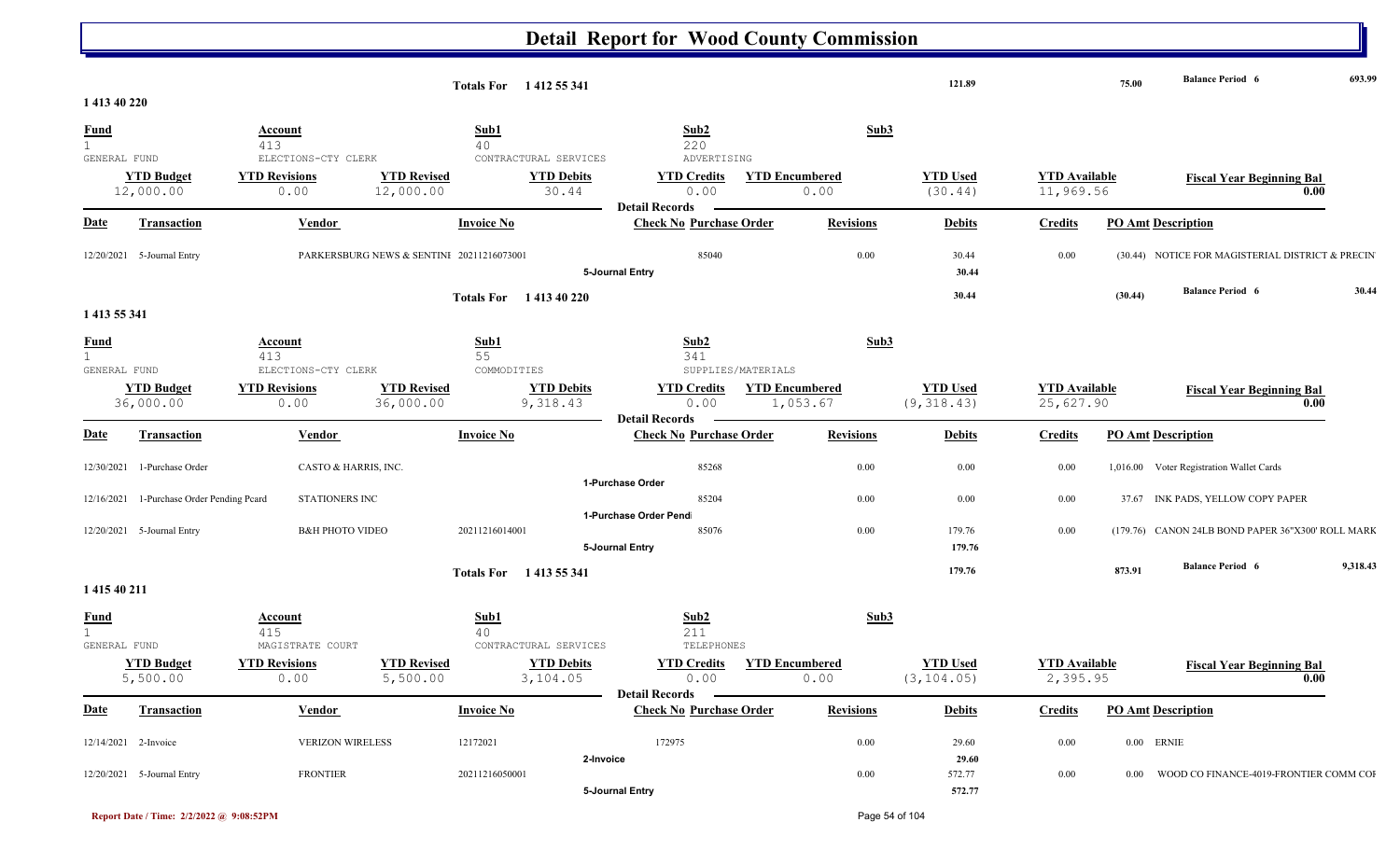|                                             |                                 |                                      |                                  | <b>Totals For</b> 141540211     |                                                         |                               | 602.37                           |                                     | <b>Balance Period 6</b>          | 3,104.05                                 |
|---------------------------------------------|---------------------------------|--------------------------------------|----------------------------------|---------------------------------|---------------------------------------------------------|-------------------------------|----------------------------------|-------------------------------------|----------------------------------|------------------------------------------|
| 1 424 10 103                                |                                 |                                      |                                  |                                 |                                                         |                               |                                  |                                     |                                  |                                          |
| <u>Fund</u><br>$\mathbf{1}$                 |                                 | Account<br>424                       | Sub1<br>10                       |                                 | Sub2<br>103                                             |                               | Sub3                             |                                     |                                  |                                          |
| GENERAL FUND                                |                                 | MAINTENANCE                          |                                  | PERSONAL SERVICES               | SALARIES-DEPUTIES                                       |                               |                                  |                                     |                                  |                                          |
|                                             | <b>YTD Budget</b><br>231,058.00 | <b>YTD Revisions</b><br>0.00         | <b>YTD Revised</b><br>231,058.00 | <b>YTD Debits</b><br>109,740.96 | <b>YTD Credits</b><br>0.00                              | <b>YTD Encumbered</b><br>0.00 | <b>YTD Used</b><br>(109, 740.96) | <b>YTD Available</b><br>121, 317.04 |                                  | <b>Fiscal Year Beginning Bal</b><br>0.00 |
|                                             |                                 |                                      |                                  |                                 | <b>Detail Records</b>                                   |                               |                                  |                                     |                                  |                                          |
| <u>Date</u>                                 | <b>Transaction</b>              | Vendor                               | <b>Invoice No</b>                |                                 | <b>Check No Purchase Order</b>                          | <b>Revisions</b>              | <b>Debits</b>                    | <b>Credits</b>                      | <b>PO Amt Description</b>        |                                          |
|                                             | 12/15/2021 2-Invoice            | BENNETT JR STEPHEN R                 | 10-00275258-REG                  |                                 | 275258                                                  |                               | 0.00<br>1,246.88                 | 0.00                                | 0.00 BENNETT JR STEPHEN R        |                                          |
| 12/15/2021                                  | 2-Invoice                       | BUNNER RUSSELL W.                    | 10-00275259-REG                  |                                 | 275259                                                  |                               | 0.00<br>1,290.63                 | 0.00                                | BUNNER RUSSELL W.<br>0.00        |                                          |
| 12/15/2021                                  | 2-Invoice                       | KUCZKO THOMAS M.                     | 10-00275260-REG                  |                                 | 275260                                                  |                               | 0.00<br>1,400.00                 | 0.00                                | KUCZKO THOMAS M.<br>$0.00\,$     |                                          |
| 12/15/2021                                  | 2-Invoice                       | MILLER MICHAEL                       | 10-00275261-REG                  |                                 | 275261                                                  |                               | 352.00<br>$0.00\,$               | 0.00                                | MILLER MICHAEL<br>$0.00\,$       |                                          |
| 12/15/2021                                  | 2-Invoice                       | MILLER MICHAEL                       | 10-00275261-REG                  |                                 | 275261                                                  |                               | 264.00<br>$0.00\,$               | 0.00                                | MILLER MICHAEL<br>$0.00\,$       |                                          |
| 12/15/2021                                  | 2-Invoice                       | NONAMAKER TODD A                     | 10-00275262-REG                  |                                 | 275262                                                  |                               | 0.00<br>2,291.67                 | 0.00                                | NONAMAKER TODD A<br>0.00         |                                          |
| 12/15/2021                                  | 2-Invoice                       | TRAVIS STEVEN W.                     | 10-00275263-REG                  |                                 | 275263                                                  |                               | 1,465.52<br>0.00                 | 0.00                                | TRAVIS STEVEN W.<br>0.00         |                                          |
| 12/15/2021                                  | 2-Invoice                       | WICKHAM CHAD M                       | 10-00275264-REG                  |                                 | 275264                                                  |                               | 0.00<br>1,246.88                 | 0.00                                | WICKHAM CHAD M<br>0.00           |                                          |
| 12/30/2021                                  | 2-Invoice                       | BENNETT JR STEPHEN R                 | 10-00275475-REG                  |                                 | 275475                                                  |                               | 0.00<br>1,246.88                 | 0.00                                | BENNETT JR STEPHEN R<br>0.00     |                                          |
| 12/30/2021                                  | 2-Invoice                       | BUNNER RUSSELL W.                    | 10-00275476-REG                  |                                 | 275476                                                  |                               | 0.00<br>1,290.63                 | 0.00                                | <b>BUNNER RUSSELL W.</b><br>0.00 |                                          |
| 12/30/2021                                  | 2-Invoice                       | KUCZKO THOMAS M.                     | 10-00275477-REG                  |                                 | 275477                                                  |                               | 0.00<br>1,400.00                 | 0.00                                | KUCZKO THOMAS M.<br>0.00         |                                          |
| 12/30/2021                                  | 2-Invoice                       | MILLER MICHAEL                       | 10-00275478-REG                  |                                 | 275478                                                  |                               | 0.00<br>616.00                   | 0.00                                | MILLER MICHAEL<br>0.00           |                                          |
| 12/30/2021                                  | 2-Invoice                       | NONAMAKER TODD A                     | 10-00275479-REG                  |                                 | 275479                                                  |                               | 0.00<br>2,291.67                 | 0.00                                | NONAMAKER TODD A<br>0.00         |                                          |
| 12/30/2021                                  | 2-Invoice                       | TRAVIS STEVEN W.                     | 10-00275480-REG                  |                                 | 275480                                                  |                               | 1,465.52<br>0.00                 | 0.00                                | TRAVIS STEVEN W.<br>0.00         |                                          |
| 12/30/2021                                  | 2-Invoice                       | WICKHAM CHAD M                       | 10-00275481-REG                  |                                 | 275481                                                  |                               | 0.00<br>1,246.88                 | 0.00                                | WICKHAM CHAD M<br>0.00           |                                          |
|                                             |                                 |                                      |                                  | 2-Invoice                       |                                                         |                               | 19,115.16                        |                                     |                                  |                                          |
|                                             |                                 |                                      |                                  | <b>Totals For</b> 1424 10 103   |                                                         |                               | 19,115.16                        |                                     | <b>Balance Period 6</b>          | 109,740.96                               |
| 1 424 10 104                                |                                 |                                      |                                  |                                 |                                                         |                               |                                  |                                     |                                  |                                          |
| <u>Fund</u><br>$\mathbf{1}$<br>GENERAL FUND |                                 | <b>Account</b><br>424<br>MAINTENANCE | Sub1<br>10                       | PERSONAL SERVICES               | Sub2<br>104<br>SOCIAL SECURITY                          |                               | Sub3                             |                                     |                                  |                                          |
|                                             | <b>YTD Budget</b><br>18,288.00  | <b>YTD Revisions</b><br>0.00         | <b>YTD Revised</b><br>18,288.00  | <b>YTD Debits</b><br>8,212.58   | <b>YTD Credits</b><br>0.00                              | <b>YTD Encumbered</b><br>0.00 | <b>YTD Used</b><br>(8, 212.58)   | <b>YTD</b> Available<br>10,075.42   |                                  | <b>Fiscal Year Beginning Bal</b><br>0.00 |
| Date                                        | <b>Transaction</b>              | Vendor                               | <b>Invoice No</b>                |                                 | <b>Detail Records</b><br><b>Check No Purchase Order</b> | <b>Revisions</b>              | <b>Debits</b>                    | <b>Credits</b>                      | <b>PO Amt Description</b>        |                                          |
|                                             |                                 |                                      |                                  |                                 |                                                         |                               |                                  |                                     |                                  |                                          |
| 12/15/2021                                  | 2-Invoice                       | DEPARTMENT OF TREASURY               | 20211215-00                      |                                 | 3788                                                    |                               | 0.00<br>587.99                   | 0.00                                | $0.00$ FICA                      |                                          |
| 12/15/2021                                  | 2-Invoice                       | DEPARTMENT OF TREASURY               | 20211215-00                      |                                 | 3788                                                    |                               | 0.00<br>137.52                   | 0.00                                | $0.00$ MED                       |                                          |
| 12/30/2021                                  | 2-Invoice                       | DEPARTMENT OF TREASURY               | 20211230-00                      |                                 | 3796                                                    |                               | 578.83<br>0.00                   | 0.00                                | $0.00$ FICA                      |                                          |
|                                             | 12/30/2021 2-Invoice            | DEPARTMENT OF TREASURY               | 20211230-00                      |                                 | 3796                                                    |                               | 0.00<br>135.38                   | 0.00                                | $0.00$ MED                       |                                          |
|                                             |                                 |                                      |                                  | 2-Invoice                       |                                                         |                               | 1,439.72                         |                                     |                                  |                                          |
|                                             |                                 |                                      |                                  | <b>Totals For</b> 1424 10 104   |                                                         |                               | 1,439.72                         |                                     | <b>Balance Period 6</b>          | 8,212.58                                 |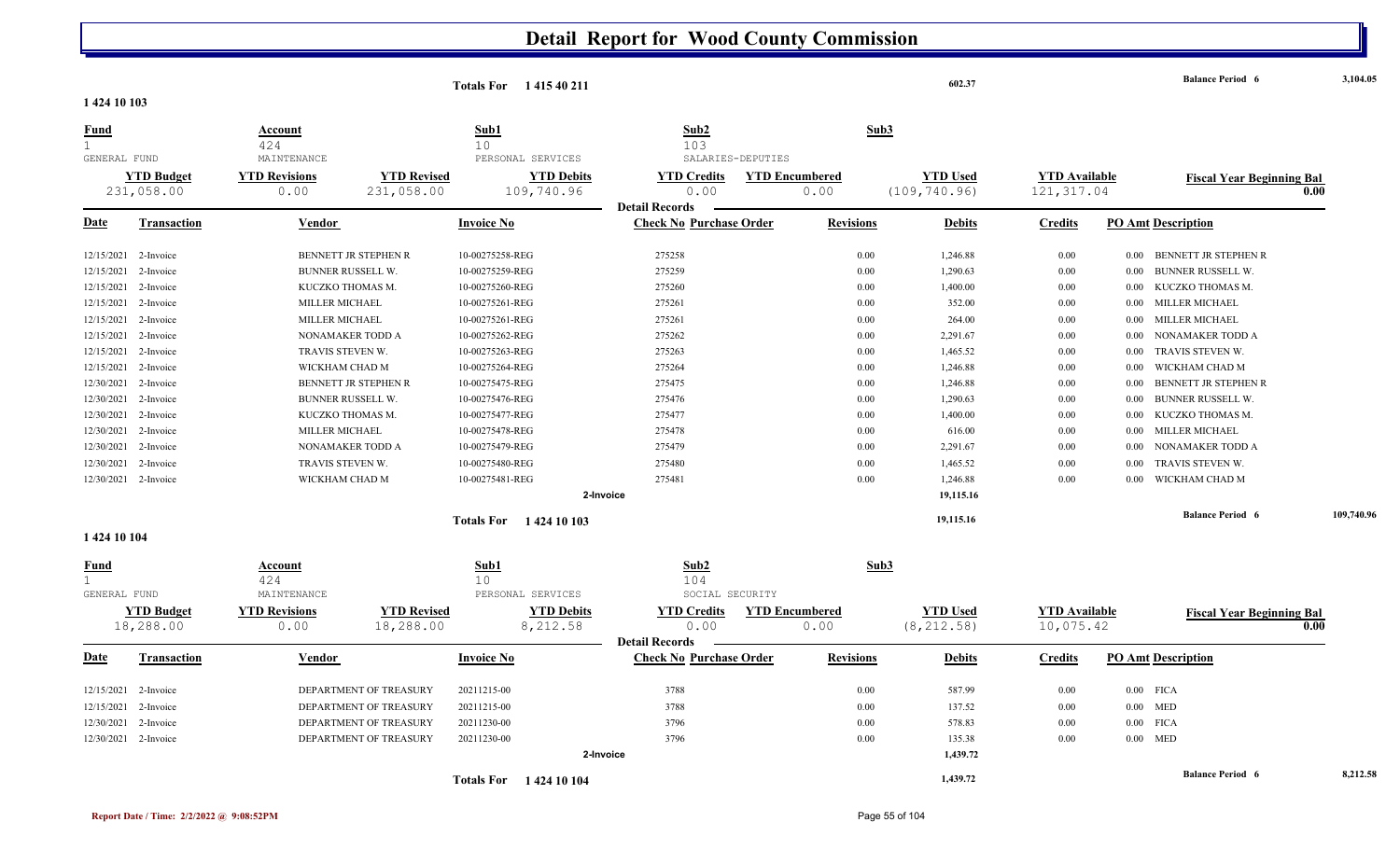#### **1 424 10 105**

| <b>Fund</b><br>$\mathbf 1$ |                                | <b>Account</b><br>424        |                                 | Sub1<br>10                     | Sub2<br>105                    | Sub3                          |                                 |                                   |                               |                                  |           |
|----------------------------|--------------------------------|------------------------------|---------------------------------|--------------------------------|--------------------------------|-------------------------------|---------------------------------|-----------------------------------|-------------------------------|----------------------------------|-----------|
| GENERAL FUND               |                                | MAINTENANCE                  |                                 | PERSONAL SERVICES              | INSURANCE PREMIUM              |                               |                                 |                                   |                               |                                  |           |
|                            | <b>YTD Budget</b>              | <b>YTD Revisions</b>         | <b>YTD Revised</b>              | <b>YTD Debits</b>              | <b>YTD Credits</b>             | <b>YTD Encumbered</b>         | <b>YTD Used</b>                 | <b>YTD Available</b>              |                               | <b>Fiscal Year Beginning Bal</b> |           |
|                            | 76,477.00                      | 0.00                         | 76,477.00                       | 44,036.24                      | 0.00                           | 0.00                          | (44, 036.24)                    | 32,440.76                         |                               |                                  | 0.00      |
|                            |                                |                              |                                 |                                | <b>Detail Records</b>          |                               |                                 |                                   |                               |                                  |           |
| <b>Date</b>                | <b>Transaction</b>             | Vendor                       |                                 | <b>Invoice No</b>              | <b>Check No Purchase Order</b> | <b>Revisions</b>              | <b>Debits</b>                   | <b>Credits</b>                    | <b>PO Amt Description</b>     |                                  |           |
| 12/16/2021                 | 2-Invoice                      |                              | HIGHMARK WEST VIRGINIA          | F211214A0129                   | 3790                           | 0.00                          | 3,185.84                        | 0.00                              | $0.00$ HRA                    |                                  |           |
|                            | 12/28/2021 2-Invoice           |                              | HIGHMARK WEST VIRGINIA          | F211221A8950                   | 3793                           | 0.00                          | 712.08                          | 0.00                              | $0.00$ HRA                    |                                  |           |
|                            |                                |                              |                                 |                                | 2-Invoice                      |                               | 3,897.92                        |                                   |                               |                                  |           |
|                            |                                |                              |                                 | Totals For 1424 10 105         |                                |                               | 3,897.92                        |                                   |                               | <b>Balance Period 6</b>          | 44,036.24 |
| 1424 10 106                |                                |                              |                                 |                                |                                |                               |                                 |                                   |                               |                                  |           |
| <b>Fund</b>                |                                | Account                      |                                 | Sub1                           | Sub2                           | Sub3                          |                                 |                                   |                               |                                  |           |
| $\mathbf{1}$               |                                | 424                          |                                 | 10 <sup>°</sup>                | 106                            |                               |                                 |                                   |                               |                                  |           |
| GENERAL FUND               |                                | MAINTENANCE                  |                                 | PERSONAL SERVICES              | RETIREMENT                     |                               |                                 |                                   |                               |                                  |           |
|                            | <b>YTD Budget</b><br>23,906.00 | <b>YTD Revisions</b><br>0.00 | <b>YTD Revised</b><br>23,906.00 | <b>YTD Debits</b><br>11,028.94 | <b>YTD Credits</b><br>0.00     | <b>YTD Encumbered</b><br>0.00 | <b>YTD Used</b><br>(11, 028.94) | <b>YTD Available</b><br>12,877.06 |                               | <b>Fiscal Year Beginning Bal</b> | 0.00      |
|                            |                                |                              |                                 |                                | <b>Detail Records</b>          |                               |                                 |                                   |                               |                                  |           |
| <b>Date</b>                | <b>Transaction</b>             | <b>Vendor</b>                |                                 | <b>Invoice No</b>              | <b>Check No Purchase Order</b> | <b>Revisions</b>              | <b>Debits</b>                   | <b>Credits</b>                    | <b>PO Amt Description</b>     |                                  |           |
|                            | 12/15/2021 2-Invoice           |                              | WV PUBLIC EMP RETIREMENT        | 20211215-00                    | 3804                           | 0.00                          | 942.89                          | 0.00                              | <b>RETIREMENT</b><br>$0.00\,$ |                                  |           |
|                            | 12/30/2021 2-Invoice           |                              | WV PUBLIC EMP RETIREMENT        | 20211230-00                    | 3804                           | 0.00                          | 919.87                          | 0.00                              | 0.00 RETIREMENT               |                                  |           |
|                            |                                |                              |                                 |                                | 2-Invoice                      |                               | 1,862.76                        |                                   |                               |                                  |           |
|                            |                                |                              |                                 | Totals For 1424 10 106         |                                |                               | 1,862.76                        |                                   |                               | <b>Balance Period 6</b>          | 11,028.94 |
| 1424 10 108                |                                |                              |                                 |                                |                                |                               |                                 |                                   |                               |                                  |           |
| <b>Fund</b>                |                                | <b>Account</b>               |                                 | Sub1                           | Sub2                           | Sub3                          |                                 |                                   |                               |                                  |           |
| $\mathbf{1}$               |                                | 424                          |                                 | 10                             | 108                            |                               |                                 |                                   |                               |                                  |           |
| GENERAL FUND               |                                | MAINTENANCE                  |                                 | PERSONAL SERVICES              | OVERTIME                       |                               |                                 |                                   |                               |                                  |           |
|                            | <b>YTD Budget</b><br>8,000.00  | <b>YTD Revisions</b><br>0.00 | <b>YTD Revised</b><br>8,000.00  | <b>YTD Debits</b><br>2,989.34  | <b>YTD Credits</b><br>0.00     | <b>YTD Encumbered</b><br>0.00 | <b>YTD Used</b><br>(2, 989.34)  | <b>YTD Available</b><br>5,010.66  |                               | <b>Fiscal Year Beginning Bal</b> | 0.00      |
|                            |                                |                              |                                 |                                | <b>Detail Records</b>          |                               |                                 |                                   |                               |                                  |           |
| Date                       | <b>Transaction</b>             | <b>Vendor</b>                |                                 | <b>Invoice No</b>              | <b>Check No Purchase Order</b> | <b>Revisions</b>              | <b>Debits</b>                   | <b>Credits</b>                    | <b>PO Amt Description</b>     |                                  |           |
| 12/15/2021                 | 2-Invoice                      | BUNNER RUSSELL W.            |                                 | 10-00275259-REG                | 275259                         | 0.00                          | 223.37                          | 0.00                              | 0.00                          | BUNNER RUSSELL W.                |           |
| 12/15/2021                 | 2-Invoice                      | TRAVIS STEVEN W.             |                                 | 10-00275263-REG                | 275263                         | 0.00                          | 177.55                          | 0.00                              | $0.00\,$                      | TRAVIS STEVEN W.                 |           |
| 12/15/2021                 | 2-Invoice                      | WICKHAM CHAD M               |                                 | 10-00275264-REG                | 275264                         | 0.00                          | 86.32                           | $0.00\,$                          | 0.00                          | WICKHAM CHAD M                   |           |
| 12/30/2021                 | 2-Invoice                      | BUNNER RUSSELL W.            |                                 | 10-00275476-REG                | 275476                         | 0.00                          | 134.02                          | 0.00                              | 0.00                          | BUNNER RUSSELL W.                |           |
| 12/30/2021                 | 2-Invoice                      | TRAVIS STEVEN W.             |                                 | 10-00275480-REG                | 275480                         | 0.00                          | 101.46                          | 0.00                              | 0.00                          | TRAVIS STEVEN W.                 |           |
|                            | 12/30/2021 2-Invoice           | WICKHAM CHAD M               |                                 | 10-00275481-REG                | 275481                         | 0.00                          | 21.58                           | 0.00                              | 0.00                          | WICKHAM CHAD M                   |           |
|                            |                                |                              |                                 |                                | 2-Invoice                      |                               | 744.30                          |                                   |                               |                                  |           |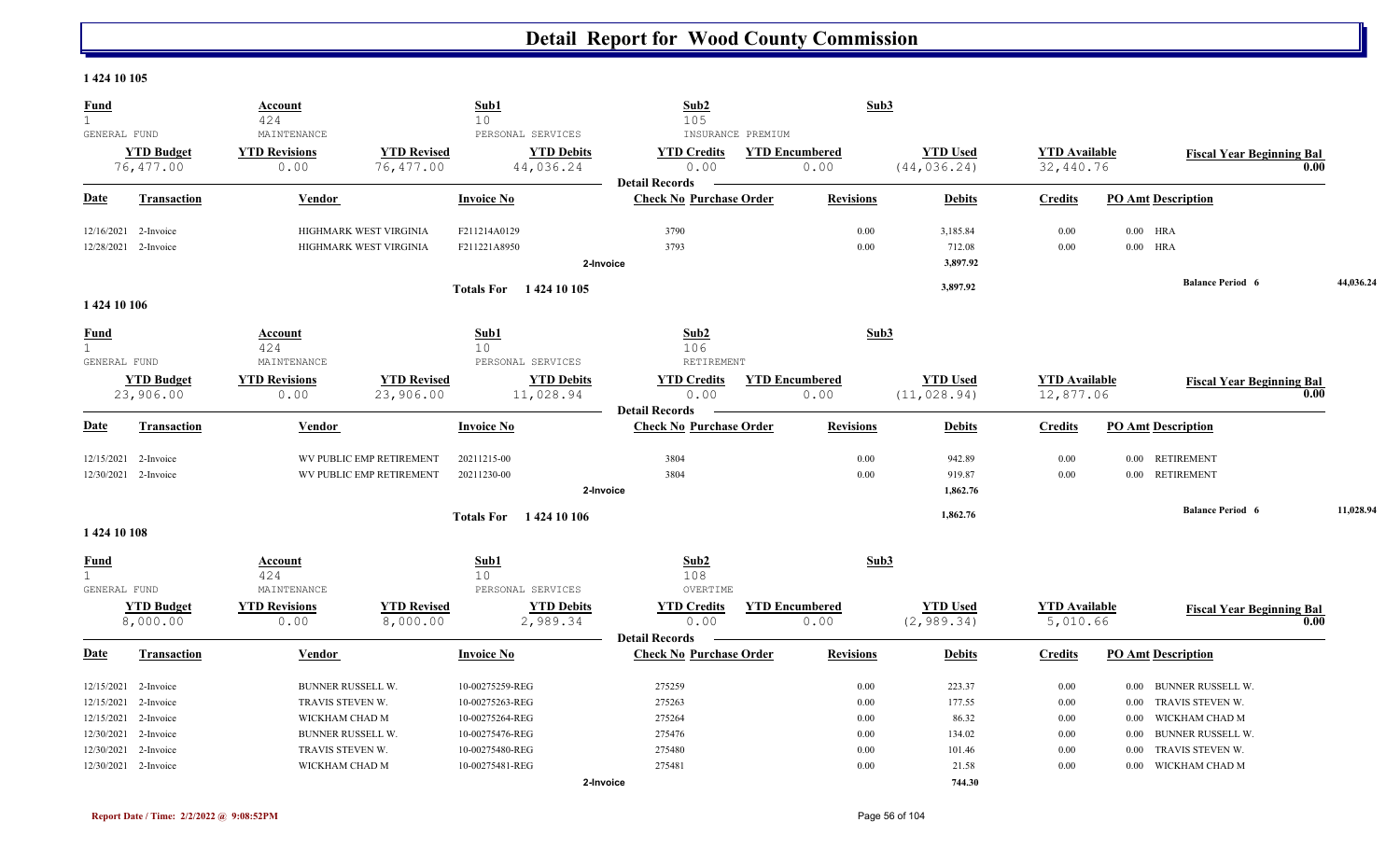|                                                                                                           |                                                                                                                                                              |                                                                                                                                 |                                                  | Totals For 1424 10 108 |                                                         |                                                                                          |                                   |                                                                  | 744.30                                                       |                                                                      |                                               | <b>Balance Period 6</b>                                                                                                                                                                                                                                                                                                  |        |
|-----------------------------------------------------------------------------------------------------------|--------------------------------------------------------------------------------------------------------------------------------------------------------------|---------------------------------------------------------------------------------------------------------------------------------|--------------------------------------------------|------------------------|---------------------------------------------------------|------------------------------------------------------------------------------------------|-----------------------------------|------------------------------------------------------------------|--------------------------------------------------------------|----------------------------------------------------------------------|-----------------------------------------------|--------------------------------------------------------------------------------------------------------------------------------------------------------------------------------------------------------------------------------------------------------------------------------------------------------------------------|--------|
| 1 424 40 211                                                                                              |                                                                                                                                                              |                                                                                                                                 |                                                  |                        |                                                         |                                                                                          |                                   |                                                                  |                                                              |                                                                      |                                               |                                                                                                                                                                                                                                                                                                                          |        |
| <b>Fund</b><br>$\mathbf{1}$<br>GENERAL FUND                                                               |                                                                                                                                                              | Account<br>424<br>MAINTENANCE                                                                                                   |                                                  | Sub1<br>40             | CONTRACTURAL SERVICES                                   | Sub2<br>211<br>TELEPHONES                                                                |                                   | Sub3                                                             |                                                              |                                                                      |                                               |                                                                                                                                                                                                                                                                                                                          |        |
|                                                                                                           | <b>YTD Budget</b><br>1,200.00                                                                                                                                | <b>YTD Revisions</b><br>0.00                                                                                                    | <b>YTD Revised</b><br>1,200.00                   |                        | <b>YTD Debits</b><br>237.28                             | <b>YTD Credits</b><br>0.00<br><b>Detail Records</b>                                      | <b>YTD Encumbered</b><br>0.00     |                                                                  | <b>YTD Used</b><br>(237.28)                                  | <b>YTD Available</b><br>962.72                                       |                                               | <b>Fiscal Year Beginning Bal</b>                                                                                                                                                                                                                                                                                         | 0.00   |
| <u>Date</u>                                                                                               | <b>Transaction</b>                                                                                                                                           | Vendor                                                                                                                          |                                                  | <b>Invoice No</b>      |                                                         | <b>Check No Purchase Order</b>                                                           | <b>Revisions</b>                  |                                                                  | <b>Debits</b>                                                | <b>Credits</b>                                                       |                                               | <b>PO Amt Description</b>                                                                                                                                                                                                                                                                                                |        |
| 12/14/2021<br>12/14/2021                                                                                  | 2-Invoice<br>2-Invoice                                                                                                                                       | <b>VERIZON WIRELESS</b><br><b>VERIZON WIRELESS</b>                                                                              |                                                  | 12172021<br>12172021   | 2-Invoice                                               | 172975<br>172975                                                                         |                                   | 0.00<br>0.00                                                     | 29.62<br>29.62<br>59.24                                      | 0.00<br>0.00                                                         | 0.00<br>0.00                                  | <b>DRIVE THRU - VIRUS CELL</b><br><b>TODD</b>                                                                                                                                                                                                                                                                            |        |
| 1 424 40 216                                                                                              |                                                                                                                                                              |                                                                                                                                 |                                                  | <b>Totals For</b>      | 1 424 40 211                                            |                                                                                          |                                   |                                                                  | 59.24                                                        |                                                                      |                                               | <b>Balance Period 6</b>                                                                                                                                                                                                                                                                                                  | 237.28 |
|                                                                                                           |                                                                                                                                                              |                                                                                                                                 |                                                  |                        |                                                         |                                                                                          |                                   |                                                                  |                                                              |                                                                      |                                               |                                                                                                                                                                                                                                                                                                                          |        |
| <u>Fund</u><br>$\mathbf{1}$<br>GENERAL FUND                                                               | <b>YTD Budget</b><br>20,000.00                                                                                                                               | Account<br>424<br>MAINTENANCE<br><b>YTD Revisions</b><br>12,671.00                                                              | <b>YTD Revised</b><br>32,671.00                  | Sub1<br>40             | CONTRACTURAL SERVICES<br><b>YTD Debits</b><br>23,542.07 | Sub2<br>216<br>M&R -EQUIPMENT<br><b>YTD Credits</b><br>0.00                              | <b>YTD Encumbered</b><br>3,235.67 | Sub3                                                             | <b>YTD Used</b><br>(23, 542.07)                              | <b>YTD Available</b><br>5,893.26                                     |                                               | <b>Fiscal Year Beginning Bal</b>                                                                                                                                                                                                                                                                                         | 0.00   |
| <b>Date</b>                                                                                               | <b>Transaction</b>                                                                                                                                           | <b>Vendor</b>                                                                                                                   |                                                  | <b>Invoice No</b>      |                                                         | <b>Detail Records</b><br><b>Check No Purchase Order</b>                                  | <b>Revisions</b>                  |                                                                  | <b>Debits</b>                                                | <b>Credits</b>                                                       |                                               | <b>PO Amt Description</b>                                                                                                                                                                                                                                                                                                |        |
| 12/2/2021<br>12/9/2021<br>12/9/2021<br>12/16/2021<br>12/16/2021<br>12/23/2021<br>12/30/2021<br>12/30/2021 | 1-Purchase Order<br>1-Purchase Order<br>1-Purchase Order<br>1-Purchase Order<br>1-Purchase Order<br>1-Purchase Order<br>1-Purchase Order<br>1-Purchase Order | LOWE'S COMPANIES, INC.<br>JOHNSTONE SUPPLY<br>JOHNSTONE SUPPLY<br>JOHNSTONE SUPPLY<br>JOHNSTONE SUPPLY<br><b>ROBERTSON HVAC</b> | UNITED BANKCARD CENTER<br>SHERWIN-WILLIAMS PAINT |                        |                                                         | 85139<br>85172<br>85169<br>85187<br>85198<br>85241<br>85267<br>85266<br>1-Purchase Order |                                   | 0.00<br>0.00<br>0.00<br>0.00<br>$0.00\,$<br>0.00<br>0.00<br>0.00 | 0.00<br>0.00<br>0.00<br>0.00<br>0.00<br>0.00<br>0.00<br>0.00 | 0.00<br>0.00<br>$0.00\,$<br>$0.00\,$<br>0.00<br>0.00<br>0.00<br>0.00 | 70.00<br>772.29<br>190.35<br>450.00<br>219.00 | sprinkler system repairs - Courthouse<br>126.00 FAN BELTS FOR COURTHOUSE FAN<br>repairs for Courthouse 1st floor AHU supply fan from Q<br>A15-9 BLOWER WHEEL 1" BORE, FREIGHT<br>FAN MOTOR REPLACE FOR ATU 2F AT COURTH<br>REPLACEMENT BEARINGS FOR AHU1 AT COURT<br>36.00 Plumbing supply<br>142.00 Paint, paint supply |        |

**1 424 40 216 1602**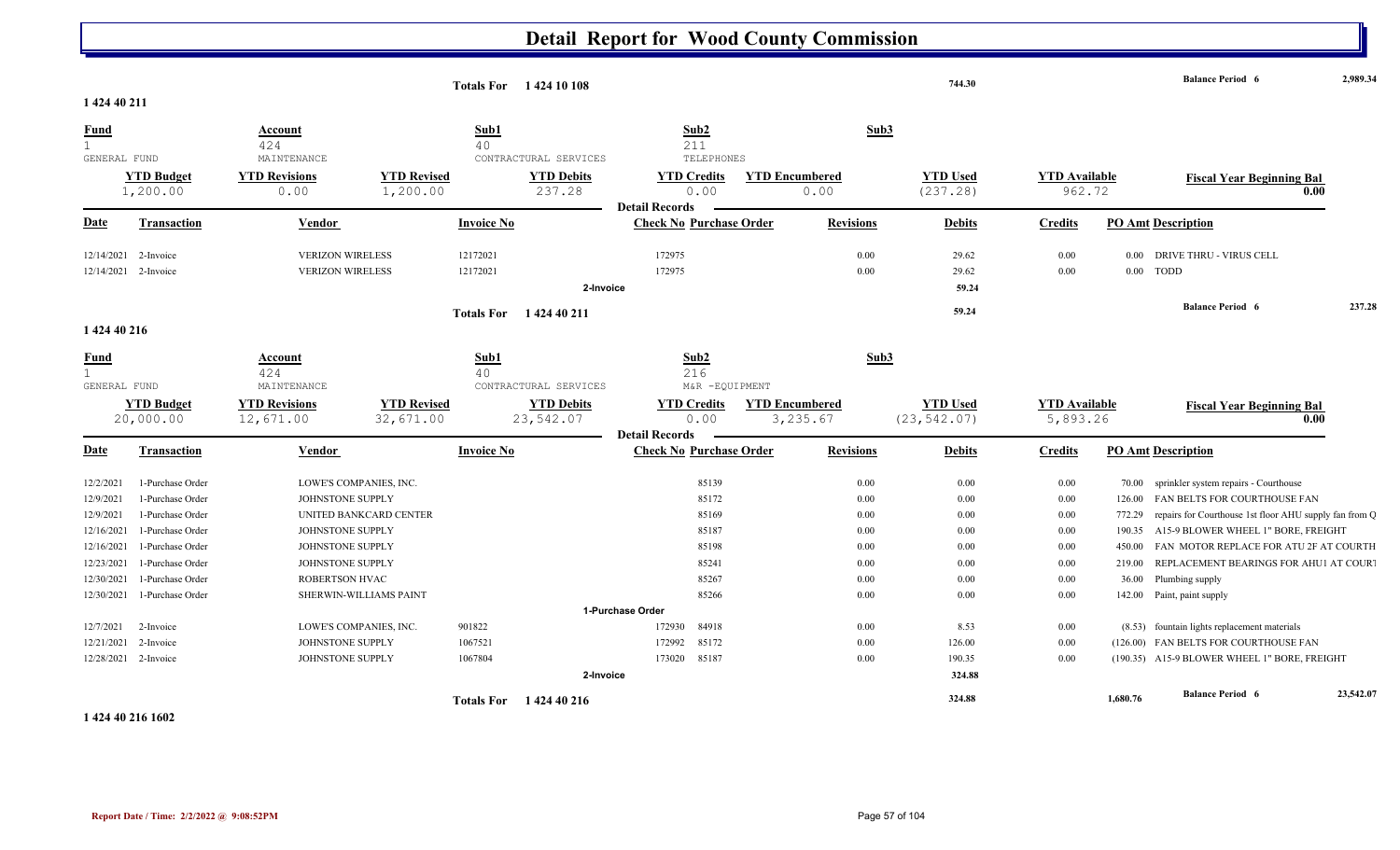| <b>Fund</b><br>$\mathbf{1}$ |                                      | <u>Account</u><br>424                       |                                                        | Sub1<br>40        |                                                        | Sub2<br>216                                             |                                 | Sub3<br>1602     |                                                        |                                  |                 |                                                     |          |
|-----------------------------|--------------------------------------|---------------------------------------------|--------------------------------------------------------|-------------------|--------------------------------------------------------|---------------------------------------------------------|---------------------------------|------------------|--------------------------------------------------------|----------------------------------|-----------------|-----------------------------------------------------|----------|
| GENERAL FUND                | <b>YTD Budget</b><br>7,500.00        | MAINTENANCE<br><b>YTD Revisions</b><br>0.00 | <b>YTD Revised</b><br>7,500.00                         |                   | CONTRACTURAL SERVICES<br><b>YTD Debits</b><br>4,831.93 | M&R -EQUIPMENT<br><b>YTD Credits</b><br>0.00            | <b>YTD Encumbered</b><br>193.26 |                  | REPAIRS EQUIP. ANNEX<br><b>YTD Used</b><br>(4, 831.93) | <b>YTD Available</b><br>2,474.81 |                 | <b>Fiscal Year Beginning Bal</b><br>0.00            |          |
| Date                        | <b>Transaction</b>                   | <b>Vendor</b>                               |                                                        | <b>Invoice No</b> |                                                        | <b>Detail Records</b><br><b>Check No Purchase Order</b> |                                 | <b>Revisions</b> | <b>Debits</b>                                          | <b>Credits</b>                   |                 | <b>PO Amt Description</b>                           |          |
|                             |                                      | ROBERTSON HVAC                              |                                                        |                   |                                                        | 85267                                                   |                                 | 0.00             | 0.00                                                   | 0.00                             |                 |                                                     |          |
| 12/30/2021<br>12/30/2021    | 1-Purchase Order<br>1-Purchase Order |                                             | SHERWIN-WILLIAMS PAINT                                 |                   |                                                        | 85266                                                   |                                 | 0.00             | 0.00                                                   | 0.00                             |                 | 36.00 Plumbing supply<br>142.00 Paint, paint supply |          |
|                             |                                      |                                             |                                                        |                   |                                                        | 1-Purchase Order                                        |                                 |                  |                                                        |                                  |                 |                                                     |          |
|                             | 12/28/2021 2-Invoice                 |                                             | STATE ELECTRIC SUPPLY CO                               | 15680546-00       |                                                        | 173023<br>85069                                         |                                 | 0.00             | 18.52                                                  | 0.00                             |                 | (18.52) EMERGENCY ELECTRIC REPAIR SUPPLIES          |          |
|                             |                                      |                                             |                                                        |                   | 2-Invoice                                              |                                                         |                                 |                  | 18.52                                                  |                                  |                 |                                                     |          |
|                             |                                      |                                             |                                                        |                   | Totals For 1424 40 216 1602                            |                                                         |                                 |                  | 18.52                                                  |                                  | 159.48          | <b>Balance Period 6</b>                             | 4,831.93 |
|                             | 1 424 40 216 1604                    |                                             |                                                        |                   |                                                        |                                                         |                                 |                  |                                                        |                                  |                 |                                                     |          |
| <u>Fund</u><br>$\mathbf{1}$ |                                      | <b>Account</b><br>424                       |                                                        | Sub1<br>40        |                                                        | Sub2<br>216                                             |                                 | Sub3<br>1604     |                                                        |                                  |                 |                                                     |          |
| GENERAL FUND                |                                      | MAINTENANCE                                 |                                                        |                   | CONTRACTURAL SERVICES                                  | M&R -EQUIPMENT                                          |                                 |                  | REPAIRS EQUIP OTHER BLDG                               |                                  |                 |                                                     |          |
|                             | <b>YTD Budget</b>                    | <b>YTD Revisions</b>                        | <b>YTD Revised</b>                                     |                   | <b>YTD Debits</b>                                      | <b>YTD Credits</b>                                      | <b>YTD Encumbered</b>           |                  | <b>YTD Used</b>                                        | <b>YTD Available</b>             |                 | <b>Fiscal Year Beginning Bal</b>                    |          |
|                             | 6,000.00                             | 0.00                                        | 6,000.00                                               |                   | 7,674.71                                               | 0.00<br><b>Detail Records</b>                           | 1,007.51                        |                  | (7, 674.71)                                            | (2, 682.22)                      |                 | 0.00                                                |          |
| Date                        | <b>Transaction</b>                   | <b>Vendor</b>                               |                                                        | <b>Invoice No</b> |                                                        | <b>Check No Purchase Order</b>                          |                                 | <b>Revisions</b> | <b>Debits</b>                                          | <b>Credits</b>                   |                 | <b>PO Amt Description</b>                           |          |
|                             |                                      |                                             |                                                        |                   |                                                        |                                                         |                                 |                  |                                                        |                                  |                 |                                                     |          |
| 12/16/2021                  | 1-Purchase Order                     |                                             | UNITED REFRIGERATION INC.                              |                   |                                                        | 85191                                                   |                                 | 0.00             | 0.00                                                   | 0.00                             | 206.72          | CENTURY 1/10 HP 115-230V 1050RPM 42FR               |          |
| 12/16/2021<br>12/16/2021    | 1-Purchase Order<br>1-Purchase Order |                                             | UNITED REFRIGERATION INC.<br>UNITED REFRIGERATION INC. |                   |                                                        | 85191<br>85191                                          |                                 | 0.00<br>0.00     | 0.00<br>0.00                                           | 0.00<br>0.00                     | 399.81<br>45.00 | 1/2 HP 4P 56FR 115V B/B S<br>FREIGHT                |          |
| 12/20/2021                  | 1-Purchase Order                     |                                             | WEST VIRGINIA ELECTRIC SUPPI                           |                   |                                                        | 85212                                                   |                                 | 0.00             | 0.00                                                   | 0.00                             | 47.00           | EXHAUST FAN SWITCHES FOR SHAVER                     |          |
| 12/30/2021                  | 1-Purchase Order                     | ROBERTSON HVAC                              |                                                        |                   |                                                        | 85267                                                   |                                 | 0.00             | 0.00                                                   | 0.00                             | 36.00           | Plumbing supply                                     |          |
| 12/30/2021                  | 1-Purchase Order                     |                                             | SHERWIN-WILLIAMS PAINT                                 |                   |                                                        | 85266                                                   |                                 | 0.00             | 0.00                                                   | $0.00\,$                         |                 | 142.00 Paint, paint supply                          |          |
|                             |                                      |                                             |                                                        |                   |                                                        | 1-Purchase Order                                        |                                 |                  |                                                        |                                  |                 |                                                     |          |
| 12/21/2021                  | 2-Invoice                            |                                             | UNITED REFRIGERATION INC.                              | 81994788-00       |                                                        | 85191<br>173006                                         |                                 | 0.00             | 206.72                                                 | 0.00                             |                 | (206.72) CENTURY 1/10 HP 115-230V 1050RPM 42FR      |          |
| 12/21/2021                  | 2-Invoice                            |                                             | UNITED REFRIGERATION INC.                              | 81994788-00       |                                                        | 85191<br>173006                                         |                                 | 0.00             | 399.81                                                 | 0.00                             |                 | (399.81) 1/2 HP 4P 56FR 115V B/B S                  |          |
|                             | 12/21/2021 2-Invoice                 |                                             | UNITED REFRIGERATION INC.                              | 81994788-00       |                                                        | 85191<br>173006                                         |                                 | 0.00             | 45.00                                                  | $0.00\,$                         |                 | (45.00) FREIGHT                                     |          |
|                             |                                      |                                             |                                                        |                   | 2-Invoice                                              |                                                         |                                 |                  | 651.53                                                 |                                  |                 |                                                     |          |
|                             | 1 424 40 216 1606                    |                                             |                                                        | <b>Totals For</b> | 1424 40 216 1604                                       |                                                         |                                 |                  | 651.53                                                 |                                  | 225.00          | <b>Balance Period 6</b>                             | 7,674.71 |
| <u>Fund</u>                 |                                      | <u>Account</u>                              |                                                        | Sub1              |                                                        | Sub2                                                    |                                 | Sub3             |                                                        |                                  |                 |                                                     |          |
| $\mathbf{1}$                |                                      | 424                                         |                                                        | 40                |                                                        | 216                                                     |                                 | 1606             |                                                        |                                  |                 |                                                     |          |
| GENERAL FUND                |                                      | MAINTENANCE                                 |                                                        |                   | CONTRACTURAL SERVICES                                  | M&R -EQUIPMENT                                          |                                 |                  | SUPPLIES/MECHANIC                                      |                                  |                 |                                                     |          |
|                             | <b>YTD Budget</b><br>1,500.00        | <b>YTD Revisions</b><br>0.00                | <b>YTD Revised</b><br>1,500.00                         |                   | <b>YTD Debits</b><br>1,075.75                          | <b>YTD Credits</b><br>0.00                              | <b>YTD Encumbered</b><br>65.25  |                  | <b>YTD Used</b><br>(1, 075.75)                         | <b>YTD Available</b><br>359.00   |                 | <b>Fiscal Year Beginning Bal</b><br>0.00            |          |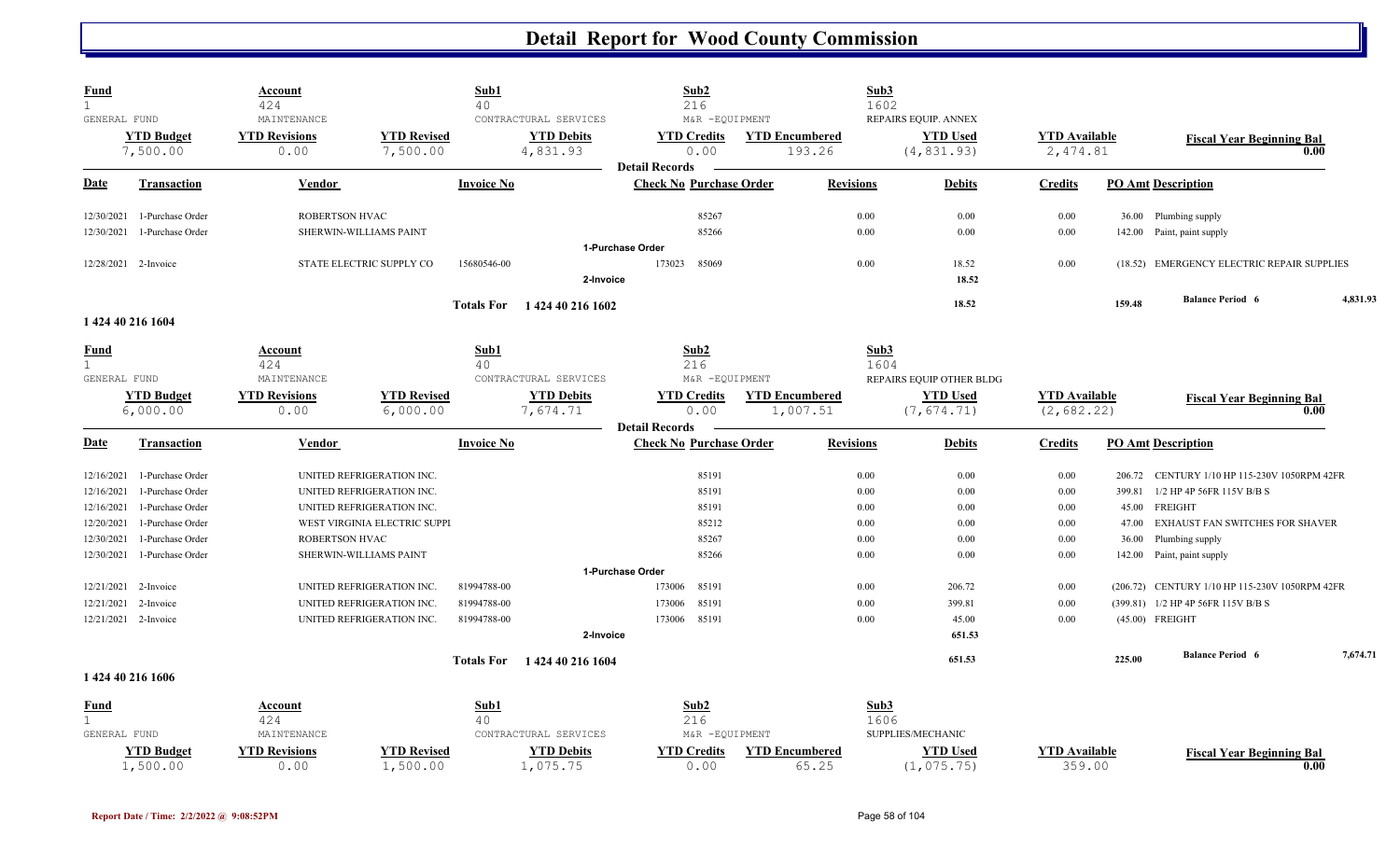| <b>Check No Purchase Order</b><br><b>Date</b><br><b>Invoice No</b><br><b>Revisions</b><br><b>Debits</b><br><b>Credits</b><br><b>PO Amt Description</b><br><b>Transaction</b><br>Vendor<br>85156<br>0.00<br>0.00<br><b>ADVANCE AUTO PARTS</b><br>0.00<br>42.00 mechanic wrenches<br>12/6/2021<br>1-Purchase Order<br>1-Purchase Order<br><b>Balance Period 6</b><br>42.00<br><b>Totals For</b><br>1 424 40 216 1606<br>1 424 40 216 1607<br>Sub1<br>Sub2<br>Sub3<br><u>Fund</u><br><b>Account</b><br>1<br>216<br>424<br>40<br>1607<br>GENERAL FUND<br>MAINTENANCE<br>CONTRACTURAL SERVICES<br>M&R -EQUIPMENT<br>EQUIPMENT MAINTENANCE<br><b>YTD Revised</b><br><b>YTD Budget</b><br><b>YTD Revisions</b><br><b>YTD Debits</b><br><b>YTD Credits</b><br><b>YTD Encumbered</b><br><b>YTD Used</b><br><b>YTD</b> Available<br><b>Fiscal Year Beginning Bal</b><br>4,800.00<br>0.00<br>4,800.00<br>278.46<br>0.00<br>566.62<br>(278.46)<br>3,954.92<br>0.00<br><b>Detail Records</b><br><b>Invoice No</b><br><b>Check No Purchase Order</b><br><b>Revisions</b><br><b>PO Amt Description</b><br><b>Date</b><br><b>Debits</b><br><b>Credits</b><br><b>Transaction</b><br>Vendor |          |
|---------------------------------------------------------------------------------------------------------------------------------------------------------------------------------------------------------------------------------------------------------------------------------------------------------------------------------------------------------------------------------------------------------------------------------------------------------------------------------------------------------------------------------------------------------------------------------------------------------------------------------------------------------------------------------------------------------------------------------------------------------------------------------------------------------------------------------------------------------------------------------------------------------------------------------------------------------------------------------------------------------------------------------------------------------------------------------------------------------------------------------------------------------------------------|----------|
|                                                                                                                                                                                                                                                                                                                                                                                                                                                                                                                                                                                                                                                                                                                                                                                                                                                                                                                                                                                                                                                                                                                                                                           |          |
|                                                                                                                                                                                                                                                                                                                                                                                                                                                                                                                                                                                                                                                                                                                                                                                                                                                                                                                                                                                                                                                                                                                                                                           |          |
|                                                                                                                                                                                                                                                                                                                                                                                                                                                                                                                                                                                                                                                                                                                                                                                                                                                                                                                                                                                                                                                                                                                                                                           | 1,075.75 |
|                                                                                                                                                                                                                                                                                                                                                                                                                                                                                                                                                                                                                                                                                                                                                                                                                                                                                                                                                                                                                                                                                                                                                                           |          |
|                                                                                                                                                                                                                                                                                                                                                                                                                                                                                                                                                                                                                                                                                                                                                                                                                                                                                                                                                                                                                                                                                                                                                                           |          |
|                                                                                                                                                                                                                                                                                                                                                                                                                                                                                                                                                                                                                                                                                                                                                                                                                                                                                                                                                                                                                                                                                                                                                                           |          |
|                                                                                                                                                                                                                                                                                                                                                                                                                                                                                                                                                                                                                                                                                                                                                                                                                                                                                                                                                                                                                                                                                                                                                                           |          |
|                                                                                                                                                                                                                                                                                                                                                                                                                                                                                                                                                                                                                                                                                                                                                                                                                                                                                                                                                                                                                                                                                                                                                                           |          |
|                                                                                                                                                                                                                                                                                                                                                                                                                                                                                                                                                                                                                                                                                                                                                                                                                                                                                                                                                                                                                                                                                                                                                                           |          |
|                                                                                                                                                                                                                                                                                                                                                                                                                                                                                                                                                                                                                                                                                                                                                                                                                                                                                                                                                                                                                                                                                                                                                                           |          |
|                                                                                                                                                                                                                                                                                                                                                                                                                                                                                                                                                                                                                                                                                                                                                                                                                                                                                                                                                                                                                                                                                                                                                                           |          |
| 85245<br>$0.00\,$<br>0.00<br>0.00<br>17.48 BREAK LINE, FLUID, FITTINGS FOR DUMPTRUCI<br>12/23/2021<br>1-Purchase Order<br><b>ADVANCE AUTO PARTS</b>                                                                                                                                                                                                                                                                                                                                                                                                                                                                                                                                                                                                                                                                                                                                                                                                                                                                                                                                                                                                                       |          |
| 85247<br>$0.00\,$<br>0.00<br>0.00<br>1-Purchase Order<br><b>ADVANCE AUTO PARTS</b><br>FUEL HOSE FOR BOBCAT<br>12/23/2021<br>23.60                                                                                                                                                                                                                                                                                                                                                                                                                                                                                                                                                                                                                                                                                                                                                                                                                                                                                                                                                                                                                                         |          |
| 0.00<br><b>ADVANCE AUTO PARTS</b><br>85242<br>0.00<br>0.00<br>FUEL HOSE FOR BOBCAT<br>12/23/2021 1-Purchase Order<br>0.00<br>1-Purchase Order                                                                                                                                                                                                                                                                                                                                                                                                                                                                                                                                                                                                                                                                                                                                                                                                                                                                                                                                                                                                                             |          |
| <b>Balance Period 6</b><br>41.08<br>Totals For 1424 40 216 1607                                                                                                                                                                                                                                                                                                                                                                                                                                                                                                                                                                                                                                                                                                                                                                                                                                                                                                                                                                                                                                                                                                           | 278.46   |
| 1 424 40 216 1610                                                                                                                                                                                                                                                                                                                                                                                                                                                                                                                                                                                                                                                                                                                                                                                                                                                                                                                                                                                                                                                                                                                                                         |          |
| Sub1<br>Sub2<br>Sub3<br><b>Fund</b><br>Account                                                                                                                                                                                                                                                                                                                                                                                                                                                                                                                                                                                                                                                                                                                                                                                                                                                                                                                                                                                                                                                                                                                            |          |
| $\mathbf 1$<br>424<br>216<br>1610<br>40                                                                                                                                                                                                                                                                                                                                                                                                                                                                                                                                                                                                                                                                                                                                                                                                                                                                                                                                                                                                                                                                                                                                   |          |
| GENERAL FUND<br>MAINTENANCE<br>CONTRACTURAL SERVICES<br>M&R -EQUIPMENT<br><b>JUDGE BLACK ANNEX</b>                                                                                                                                                                                                                                                                                                                                                                                                                                                                                                                                                                                                                                                                                                                                                                                                                                                                                                                                                                                                                                                                        |          |
| <b>YTD Revised</b><br><b>YTD Budget</b><br><b>YTD Revisions</b><br><b>YTD Debits</b><br><b>YTD Credits</b><br><b>YTD Encumbered</b><br><b>YTD Used</b><br><b>YTD Available</b><br><b>Fiscal Year Beginning Bal</b><br>7,250.83<br>10,000.00<br>2,474.89<br>274.28<br>10,000.00<br>0.00<br>0.00<br>(2, 474.89)<br>0.00                                                                                                                                                                                                                                                                                                                                                                                                                                                                                                                                                                                                                                                                                                                                                                                                                                                     |          |
| <b>Detail Records</b>                                                                                                                                                                                                                                                                                                                                                                                                                                                                                                                                                                                                                                                                                                                                                                                                                                                                                                                                                                                                                                                                                                                                                     |          |
| <b>Invoice No</b><br><b>Check No Purchase Order</b><br><b>Revisions</b><br><b>PO Amt Description</b><br>Date<br>Transaction<br><b>Vendor</b><br><b>Debits</b><br><b>Credits</b>                                                                                                                                                                                                                                                                                                                                                                                                                                                                                                                                                                                                                                                                                                                                                                                                                                                                                                                                                                                           |          |
| 85267<br>ROBERTSON HVAC<br>$0.00\,$<br>0.00<br>0.00<br>36.00 Plumbing supply<br>12/30/2021<br>1-Purchase Order                                                                                                                                                                                                                                                                                                                                                                                                                                                                                                                                                                                                                                                                                                                                                                                                                                                                                                                                                                                                                                                            |          |
| 85266<br>$0.00\,$<br>0.00<br>SHERWIN-WILLIAMS PAINT<br>0.00<br>142.00 Paint, paint supply<br>12/30/2021 1-Purchase Order                                                                                                                                                                                                                                                                                                                                                                                                                                                                                                                                                                                                                                                                                                                                                                                                                                                                                                                                                                                                                                                  |          |
| 1-Purchase Order                                                                                                                                                                                                                                                                                                                                                                                                                                                                                                                                                                                                                                                                                                                                                                                                                                                                                                                                                                                                                                                                                                                                                          |          |
| <b>Balance Period 6</b><br>178.00<br><b>Totals For</b><br>1 424 40 216 1610                                                                                                                                                                                                                                                                                                                                                                                                                                                                                                                                                                                                                                                                                                                                                                                                                                                                                                                                                                                                                                                                                               | 2,474.89 |
| 1 424 40 216 1611                                                                                                                                                                                                                                                                                                                                                                                                                                                                                                                                                                                                                                                                                                                                                                                                                                                                                                                                                                                                                                                                                                                                                         |          |
| Sub1<br>Sub2<br>Sub3<br><b>Fund</b><br>Account                                                                                                                                                                                                                                                                                                                                                                                                                                                                                                                                                                                                                                                                                                                                                                                                                                                                                                                                                                                                                                                                                                                            |          |
| $\mathbf 1$<br>424<br>40<br>216<br>1611                                                                                                                                                                                                                                                                                                                                                                                                                                                                                                                                                                                                                                                                                                                                                                                                                                                                                                                                                                                                                                                                                                                                   |          |
| M&R -EQUIPMENT<br>GENERAL FUND<br>MAINTENANCE<br>CONTRACTURAL SERVICES<br>HINTGEN BUILDING                                                                                                                                                                                                                                                                                                                                                                                                                                                                                                                                                                                                                                                                                                                                                                                                                                                                                                                                                                                                                                                                                |          |
| <b>YTD Budget</b><br><b>YTD Revisions</b><br><b>YTD Revised</b><br><b>YTD Debits</b><br><b>YTD Used</b><br><b>YTD Credits</b><br><b>YTD Encumbered</b><br><b>YTD</b> Available<br><b>Fiscal Year Beginning Bal</b><br>(1, 757.78)<br>7,500.00<br>7,500.00<br>1,757.78<br>5,219.68<br>0.00<br>0.00<br>522.54<br>0.00                                                                                                                                                                                                                                                                                                                                                                                                                                                                                                                                                                                                                                                                                                                                                                                                                                                       |          |
| <b>Detail Records</b><br><b>Date</b><br><b>Invoice No</b><br><b>Check No Purchase Order</b><br><b>PO Amt Description</b><br><b>Transaction</b><br>Vendor<br><b>Revisions</b><br><b>Debits</b><br><b>Credits</b>                                                                                                                                                                                                                                                                                                                                                                                                                                                                                                                                                                                                                                                                                                                                                                                                                                                                                                                                                           |          |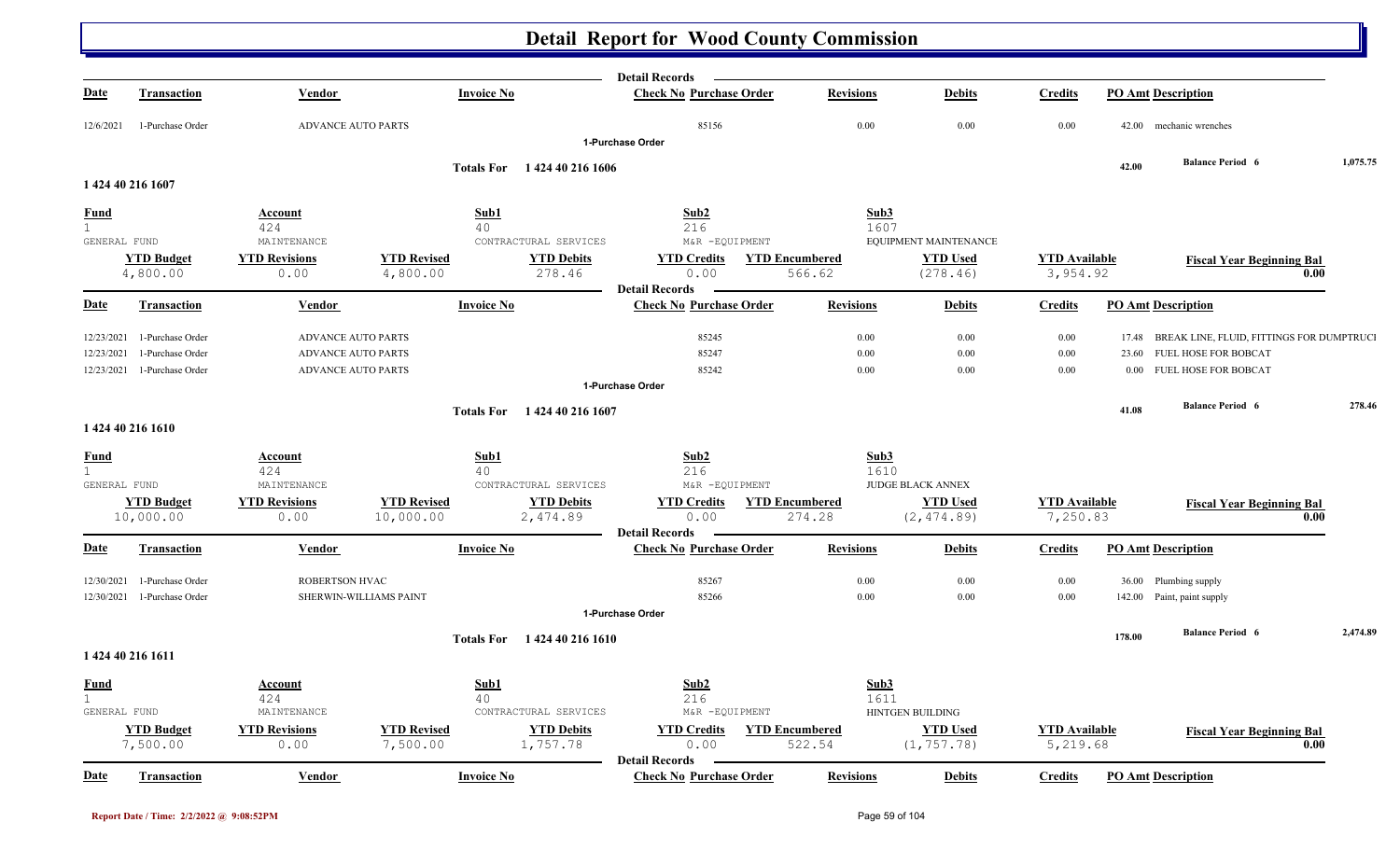|                             |                                |                                |                                   |                   |                               | <b>Detail Report for Wood County Commission</b>     |                                   |                  |                                |                                  |          |                                               |          |
|-----------------------------|--------------------------------|--------------------------------|-----------------------------------|-------------------|-------------------------------|-----------------------------------------------------|-----------------------------------|------------------|--------------------------------|----------------------------------|----------|-----------------------------------------------|----------|
| 12/6/2021                   | 1-Purchase Order               |                                | SHERWIN-WILLIAMS PAINT            |                   |                               | 85155                                               |                                   | 0.00             | 0.00                           | 0.00                             | 120.00   | paint supplies for the Sheriff's Office       |          |
| 12/30/2021                  | 1-Purchase Order               | ROBERTSON HVAC                 |                                   |                   |                               | 85267                                               |                                   | 0.00             | 0.00                           | 0.00                             | 36.00    | Plumbing supply                               |          |
| 12/30/2021                  | 1-Purchase Order               |                                | SHERWIN-WILLIAMS PAINT            |                   |                               | 85266                                               |                                   | 0.00             | 0.00                           | 0.00                             |          | 142.00 Paint, paint supply                    |          |
|                             |                                |                                |                                   |                   |                               | 1-Purchase Order                                    |                                   |                  |                                |                                  |          |                                               |          |
|                             | 12/14/2021 2-Invoice           |                                | UNITED BANKCARD CENTER            | 170175-000        |                               | 84902<br>172973                                     |                                   | 0.00             | 127.39                         | 0.00                             |          | (127.39) wash bay partition                   |          |
|                             |                                |                                |                                   |                   | 2-Invoice                     |                                                     |                                   |                  | 127.39                         |                                  |          |                                               |          |
| 1 424 40 217                |                                |                                |                                   | <b>Totals For</b> | 1 424 40 216 1611             |                                                     |                                   |                  | 127.39                         |                                  | 170.61   | <b>Balance Period 6</b>                       | 1,757.78 |
| <u>Fund</u><br>1            |                                | <b>Account</b><br>424          |                                   | Sub1<br>40        |                               | Sub <sub>2</sub><br>217                             |                                   | Sub3             |                                |                                  |          |                                               |          |
| GENERAL FUND                |                                | MAINTENANCE                    |                                   |                   | CONTRACTURAL SERVICES         |                                                     | M&R-AUTOS & TRUCKS                |                  |                                |                                  |          |                                               |          |
|                             | <b>YTD Budget</b>              | <b>YTD Revisions</b>           | <b>YTD Revised</b>                |                   | <b>YTD Debits</b>             | <b>YTD Credits</b>                                  | <b>YTD Encumbered</b>             |                  | <b>YTD Used</b>                | <b>YTD Available</b>             |          | <b>Fiscal Year Beginning Bal</b>              |          |
|                             | 3,000.00                       | 875.00                         | 3,875.00                          |                   | 1,946.06                      | 0.00                                                | 257.01                            |                  | (1, 946.06)                    | 1,671.93                         |          | 0.00                                          |          |
|                             |                                |                                |                                   |                   |                               | <b>Detail Records</b>                               |                                   |                  |                                |                                  |          |                                               |          |
| <u>Date</u>                 | <b>Transaction</b>             | Vendor                         |                                   | <b>Invoice No</b> |                               | <b>Check No Purchase Order</b>                      |                                   | <b>Revisions</b> | <b>Debits</b>                  | <b>Credits</b>                   |          | <b>PO Amt Description</b>                     |          |
| 12/16/2021                  | 1-Purchase Order               |                                | ADVANCE AUTO PARTS                |                   |                               | 85200                                               |                                   | 0.00             | 0.00                           | 0.00                             |          | 45.22 STRUTS FOR TRUCK TOOLBOX                |          |
| 12/30/2021                  | 1-Purchase Order               |                                | UNITED BANKCARD CENTER            |                   |                               | 85264                                               |                                   | 0.00             | 0.00                           | 0.00                             |          | 250.00 Vehicle Diagnostic Software            |          |
|                             |                                |                                |                                   |                   |                               | 1-Purchase Order                                    |                                   |                  |                                |                                  |          |                                               |          |
| 12/28/2021                  | 2-Invoice                      |                                | <b>ADVANCE AUTO PARTS</b>         | 12560-314762      |                               | 84717<br>173010                                     |                                   | 0.00             | 6.78                           | $0.00\,$                         |          | $(6.78)$ Cust #471840 - valve stems           |          |
| 12/28/2021                  | 2-Invoice                      |                                | <b>ADVANCE AUTO PARTS</b>         | 12560-323017      |                               | 85200<br>173010                                     |                                   | 0.00             | 45.22                          | 0.00                             |          | (45.22) STRUTS FOR TRUCK TOOLBOX              |          |
|                             |                                |                                |                                   |                   | 2-Invoice                     |                                                     |                                   |                  | 52.00                          |                                  |          |                                               |          |
|                             |                                |                                |                                   |                   | Totals For 1424 40 217        |                                                     |                                   |                  | 52.00                          |                                  | 243.22   | <b>Balance Period 6</b>                       | 1,946.06 |
| 1 424 55 341                |                                |                                |                                   |                   |                               |                                                     |                                   |                  |                                |                                  |          |                                               |          |
| <b>Fund</b><br>$\mathbf{1}$ |                                | <b>Account</b><br>424          |                                   | Sub1<br>55        |                               | Sub2<br>341                                         |                                   | Sub3             |                                |                                  |          |                                               |          |
| GENERAL FUND                |                                | MAINTENANCE                    |                                   | COMMODITIES       |                               |                                                     | SUPPLIES/MATERIALS                |                  |                                |                                  |          |                                               |          |
|                             | <b>YTD Budget</b><br>11,000.00 | <b>YTD Revisions</b><br>234.00 | <b>YTD Revised</b><br>11,234.00   |                   | <b>YTD Debits</b><br>7,392.87 | <b>YTD Credits</b><br>0.00<br><b>Detail Records</b> | <b>YTD Encumbered</b><br>1,362.43 |                  | <b>YTD Used</b><br>(7, 392.87) | <b>YTD Available</b><br>2,478.70 |          | <b>Fiscal Year Beginning Bal</b><br>0.00      |          |
| <b>Date</b>                 | <b>Transaction</b>             | Vendor                         |                                   | <b>Invoice No</b> |                               | <b>Check No Purchase Order</b>                      |                                   | <b>Revisions</b> | <b>Debits</b>                  | <b>Credits</b>                   |          | <b>PO Amt Description</b>                     |          |
| 12/20/2021                  | 1-Purchase Order               | GENERAL SALES CO.              |                                   |                   |                               | 85213                                               |                                   | 0.00             | 0.00                           | 0.00                             |          | 466.40 PAPER GOODS                            |          |
|                             | 12/23/2021 1-Purchase Order    | JOHNSTONE SUPPLY               |                                   |                   |                               | 85253                                               |                                   | 0.00             | 0.00                           | 0.00                             |          | 199.80 EVAP COIL CLEANER FOR COURTHOUSE AHU'S |          |
|                             | 12/30/2021 1-Purchase Order    |                                | AMERICAN FLAGS & POLES            |                   |                               | 85265                                               |                                   | $0.00\,$         | 0.00                           | 0.00                             |          | $0.00\quad$ Flags                             |          |
|                             | 12/30/2021 1-Purchase Order    |                                | <b>AMERICAN FLAGS &amp; POLES</b> |                   |                               | 85270                                               |                                   | 0.00             | 0.00                           | 0.00                             |          | 48.00 FLAGS                                   |          |
|                             |                                |                                |                                   |                   |                               | 1-Purchase Order                                    |                                   |                  |                                |                                  |          |                                               |          |
|                             | 12/20/2021 5-Journal Entry     | AIRGAS MID AMERICA             |                                   | 20211216042001    |                               |                                                     |                                   | $0.00\,$         | 173.13                         | $0.00\,$                         | 0.00     | WOOD CO FINANCE-4019-AIRGAS USA, LLC          |          |
|                             | 12/20/2021 5-Journal Entry     | AIRGAS MID AMERICA             |                                   | 20211216062001    |                               |                                                     |                                   | 0.00             | 288.11                         | $0.00\,$                         | $0.00\,$ | WOOD CO FINANCE-4019-AIRGAS USA, LLC          |          |
|                             |                                |                                |                                   |                   | 5-Journal Entry               |                                                     |                                   |                  | 461.24                         |                                  |          |                                               |          |
|                             |                                |                                |                                   |                   | Totals For 1424 55 341        |                                                     |                                   |                  | 461.24                         |                                  | 714.20   | <b>Balance Period 6</b>                       | 7,392.87 |

#### **1 424 55 341 4101**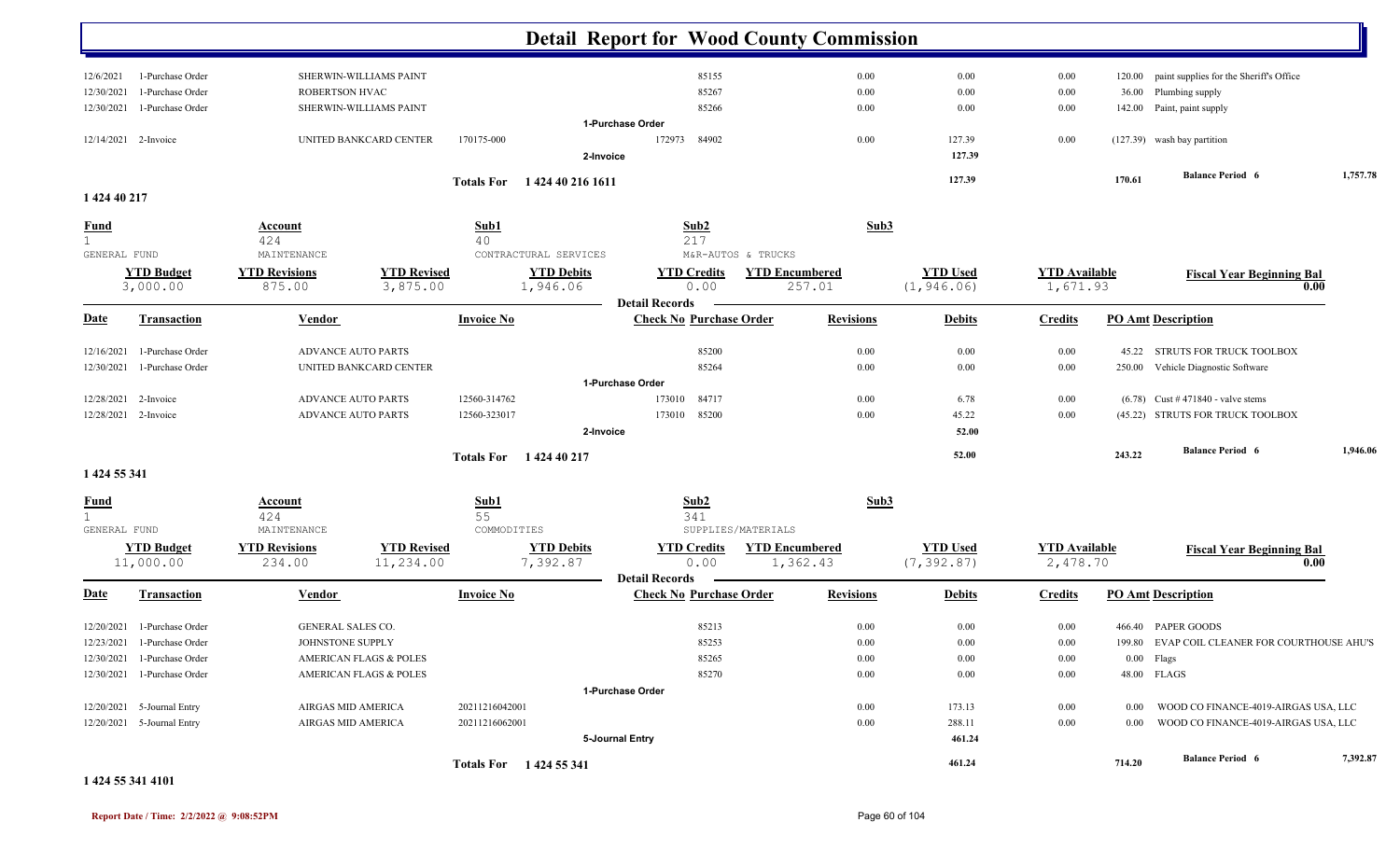| <b>Fund</b>                                                      |                                                                              | Account<br>424                                                  | Sub1<br>55                                                                                  |                                              | Sub2<br>341                                             |                                                       | Sub3<br>4101                 |                                |                                     |                                      |                                                                                                                         |          |
|------------------------------------------------------------------|------------------------------------------------------------------------------|-----------------------------------------------------------------|---------------------------------------------------------------------------------------------|----------------------------------------------|---------------------------------------------------------|-------------------------------------------------------|------------------------------|--------------------------------|-------------------------------------|--------------------------------------|-------------------------------------------------------------------------------------------------------------------------|----------|
| GENERAL FUND<br><b>YTD Budget</b><br>0.00                        |                                                                              | MAINTENANCE<br><b>YTD Revisions</b><br>0.00                     | <b>YTD Revised</b><br>0.00                                                                  | COMMODITIES<br><b>YTD Debits</b><br>1,518.89 | <b>YTD Credits</b><br>0.00                              | SUPPLIES/MATERIALS<br><b>YTD Encumbered</b><br>930.71 | <b>WCCC</b>                  | <b>YTD Used</b><br>(1, 518.89) | <b>YTD</b> Available<br>(2, 449.60) |                                      | <b>Fiscal Year Beginning Bal</b><br>0.00                                                                                |          |
| <b>Date</b>                                                      | <b>Transaction</b>                                                           | <b>Vendor</b>                                                   | <b>Invoice No</b>                                                                           |                                              | <b>Detail Records</b><br><b>Check No Purchase Order</b> |                                                       | <b>Revisions</b>             | <b>Debits</b>                  | <b>Credits</b>                      |                                      | <b>PO Amt Description</b>                                                                                               |          |
| 12/20/2021 1-Purchase Order                                      |                                                                              | GENERAL SALES CO.                                               |                                                                                             |                                              | 85213<br>1-Purchase Order                               |                                                       | 0.00                         | 0.00                           | 0.00                                |                                      | 466.40 PAPER GOODS                                                                                                      |          |
| 1 424 55 341 4102                                                |                                                                              |                                                                 |                                                                                             | Totals For 1424 55 341 4101                  |                                                         |                                                       |                              |                                |                                     | 466.40                               | <b>Balance Period 6</b>                                                                                                 | 1,518.89 |
| <b>Fund</b><br>$\mathbf{1}$<br>GENERAL FUND                      |                                                                              | <b>Account</b><br>424<br>MAINTENANCE                            | Sub1<br>55                                                                                  | COMMODITIES                                  | Sub2<br>341                                             | SUPPLIES/MATERIALS                                    | Sub3<br>4102<br><b>ANNEX</b> |                                |                                     |                                      |                                                                                                                         |          |
| <b>YTD Budget</b><br>6,500.00                                    |                                                                              | <b>YTD Revisions</b><br>0.00                                    | <b>YTD Revised</b><br>6,500.00                                                              | <b>YTD Debits</b><br>1,676.80                | <b>YTD Credits</b><br>0.00<br><b>Detail Records</b>     | <b>YTD Encumbered</b><br>324.96                       |                              | <b>YTD Used</b><br>(1, 676.80) | <b>YTD</b> Available<br>4,498.24    |                                      | <b>Fiscal Year Beginning Bal</b><br>0.00                                                                                |          |
| <b>Date</b>                                                      | <b>Transaction</b>                                                           | Vendor                                                          | <b>Invoice No</b>                                                                           |                                              | <b>Check No Purchase Order</b>                          |                                                       | <b>Revisions</b>             | <b>Debits</b>                  | <b>Credits</b>                      |                                      | <b>PO Amt Description</b>                                                                                               |          |
| 12/16/2021<br>12/30/2021<br>12/30/2021                           | 1-Purchase Order<br>1-Purchase Order<br>1-Purchase Order                     |                                                                 | WEST VIRGINIA ELECTRIC SUPPI<br>AMERICAN FLAGS & POLES<br><b>AMERICAN FLAGS &amp; POLES</b> |                                              | 85199<br>85265<br>85270                                 |                                                       | 0.00<br>0.00<br>0.00         | 0.00<br>0.00<br>0.00           | 0.00<br>0.00<br>0.00                | $0.00\,$                             | 201.25 4PIN LED PUSH IN CAN BULB; T8 3 BULB BALLA<br>Flags<br>48.00 FLAGS                                               |          |
|                                                                  |                                                                              |                                                                 |                                                                                             |                                              | 1-Purchase Order                                        |                                                       |                              |                                |                                     |                                      | <b>Balance Period 6</b>                                                                                                 | 1,676.80 |
| 1 424 55 341 4104                                                |                                                                              |                                                                 |                                                                                             | Totals For 1424 55 341 4102                  |                                                         |                                                       |                              |                                |                                     | 249.25                               |                                                                                                                         |          |
| <b>Fund</b><br>$\mathbf{1}$<br>GENERAL FUND<br><b>YTD Budget</b> |                                                                              | <b>Account</b><br>424<br>MAINTENANCE<br><b>YTD Revisions</b>    | Sub1<br>55<br><b>YTD Revised</b>                                                            | COMMODITIES<br><b>YTD Debits</b>             | Sub2<br>341<br><b>YTD Credits</b>                       | SUPPLIES/MATERIALS<br><b>YTD Encumbered</b>           | Sub3<br>4104                 | OTHER BLDG<br><b>YTD Used</b>  | <b>YTD</b> Available                |                                      | <b>Fiscal Year Beginning Bal</b>                                                                                        |          |
| 5,500.00                                                         |                                                                              | 0.00                                                            | 5,500.00                                                                                    | 3,578.78                                     | 0.00<br><b>Detail Records</b>                           | 2,021.21                                              |                              | (3, 578.78)                    | (99.99)                             |                                      | 0.00                                                                                                                    |          |
| <b>Date</b>                                                      | <b>Transaction</b>                                                           | <b>Vendor</b>                                                   | <b>Invoice No</b>                                                                           |                                              | <b>Check No Purchase Order</b>                          |                                                       | <b>Revisions</b>             | <b>Debits</b>                  | <b>Credits</b>                      |                                      | <b>PO Amt Description</b>                                                                                               |          |
| 12/16/2021<br>12/20/2021<br>12/20/2021<br>12/23/2021             | 1-Purchase Order<br>1-Purchase Order<br>1-Purchase Order<br>1-Purchase Order | GENERAL SALES CO.<br>LOWE'S COMPANIES, INC.<br>JOHNSTONE SUPPLY | WEST VIRGINIA ELECTRIC SUPPI                                                                |                                              | 85199<br>85213<br>85210<br>85255<br>1-Purchase Order    |                                                       | 0.00<br>0.00<br>0.00<br>0.00 | 0.00<br>0.00<br>0.00<br>0.00   | 0.00<br>0.00<br>0.00<br>0.00        | 201.25<br>466.40<br>365.00<br>184.00 | 4PIN LED PUSH IN CAN BULB; T8 3 BULB BALLA<br>PAPER GOODS<br>MATERIALS FOR INVESTIGATOR'S OFFICE<br>HVAC FILTERS SHAVER |          |
|                                                                  |                                                                              |                                                                 |                                                                                             | Totals For 1424 55 341 4104                  |                                                         |                                                       |                              |                                |                                     | 1,216.65                             | <b>Balance Period 6</b>                                                                                                 | 3,578.78 |
| 1 424 55 341 4106                                                |                                                                              |                                                                 |                                                                                             |                                              |                                                         |                                                       |                              |                                |                                     |                                      |                                                                                                                         |          |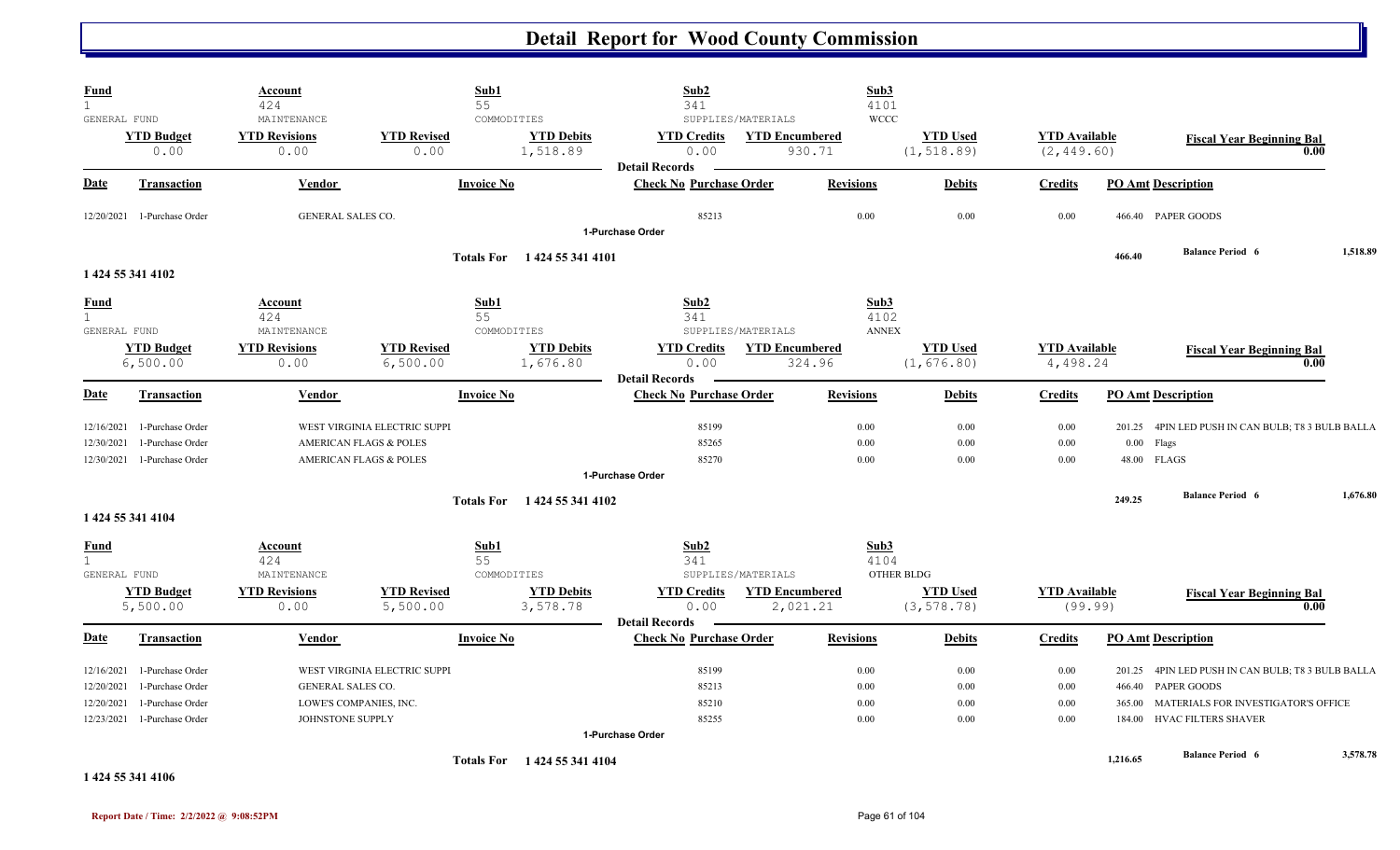| <b>Fund</b><br>$\mathbf{1}$ |                                                 | Account<br>424               |                                | Sub1<br>55         |                               | Sub2<br>341                                             |                                   | Sub3<br>4106       |                                |                                  |        |                                                                  |          |
|-----------------------------|-------------------------------------------------|------------------------------|--------------------------------|--------------------|-------------------------------|---------------------------------------------------------|-----------------------------------|--------------------|--------------------------------|----------------------------------|--------|------------------------------------------------------------------|----------|
| GENERAL FUND                |                                                 | MAINTENANCE                  |                                | COMMODITIES        |                               |                                                         | SUPPLIES/MATERIALS                | <b>MAINTENANCE</b> |                                |                                  |        |                                                                  |          |
|                             | <b>YTD Budget</b>                               | <b>YTD Revisions</b>         | <b>YTD Revised</b>             |                    | <b>YTD Debits</b>             | <b>YTD Credits</b>                                      | <b>YTD Encumbered</b>             |                    | <b>YTD Used</b>                | <b>YTD</b> Available             |        | <b>Fiscal Year Beginning Bal</b>                                 |          |
|                             | 5,500.00                                        | 0.00                         | 5,500.00                       |                    | 960.41                        | 0.00<br><b>Detail Records</b>                           | 753.69                            |                    | (960.41)                       | 3,785.90                         |        | 0.00                                                             |          |
| Date                        | <b>Transaction</b>                              | Vendor                       |                                | <b>Invoice No</b>  |                               | <b>Check No Purchase Order</b>                          |                                   | <b>Revisions</b>   | <b>Debits</b>                  | <b>Credits</b>                   |        | <b>PO Amt Description</b>                                        |          |
| 12/16/2021                  | 1-Purchase Order                                | RUNYON LOCK SERVICE          |                                |                    |                               | 85192                                                   |                                   | 0.00               | 0.00                           | 0.00                             |        | 94.88 MAINT KEYS MADE X 2                                        |          |
| 12/23/2021                  | 1-Purchase Order                                | <b>ADVANCE AUTO PARTS</b>    |                                |                    |                               | 85246                                                   |                                   | 0.00               | 0.00                           | 0.00                             | 50.59  | HYDRAULIC FLUID FOR FORK TRUCK                                   |          |
| 12/23/2021                  | 1-Purchase Order                                | <b>ADVANCE AUTO PARTS</b>    |                                |                    |                               | 85243                                                   |                                   | 0.00               | 0.00                           | $0.00\,$                         |        | 0.00 HYDRAULIC FLUID FOR FORK TRUCK                              |          |
|                             |                                                 |                              |                                |                    |                               | 1-Purchase Order                                        |                                   |                    |                                |                                  |        |                                                                  |          |
| 12/7/2021                   | 2-Invoice                                       | LOWE'S COMPANIES, INC.       |                                | 901590             |                               | 172930<br>84945                                         |                                   | 0.00               | 38.59                          | 0.00                             |        | (38.59) batteries                                                |          |
| 12/7/2021                   | 2-Invoice                                       | LOWE'S COMPANIES, INC.       |                                | 901799             |                               | 172930<br>84945                                         |                                   | 0.00               | 10.70                          | 0.00                             |        | (7.41) batteries                                                 |          |
|                             | 12/28/2021 2-Invoice                            | RUNYON LOCK SERVICE          |                                | <b>JAN 40436PD</b> |                               | 85192<br>173021                                         |                                   | 0.00               | 72.00                          | 0.00                             |        | (72.00) MAINT KEYS MADE X 2                                      |          |
|                             |                                                 |                              |                                |                    | 2-Invoice                     |                                                         |                                   |                    | 121.29                         |                                  |        |                                                                  |          |
|                             |                                                 |                              |                                | <b>Totals For</b>  | 1 424 55 341 4106             |                                                         |                                   |                    | 121.29                         |                                  | 27,47  | <b>Balance Period 6</b>                                          | 960.41   |
|                             | 1 424 55 341 4109                               |                              |                                |                    |                               |                                                         |                                   |                    |                                |                                  |        |                                                                  |          |
| <u>Fund</u><br>$\mathbf{1}$ |                                                 | Account<br>424               |                                | Sub1<br>55         |                               | Sub2<br>341                                             |                                   | Sub3<br>4109       |                                |                                  |        |                                                                  |          |
| GENERAL FUND                |                                                 | MAINTENANCE                  |                                | COMMODITIES        |                               |                                                         | SUPPLIES/MATERIALS                |                    | <b>JUDGE BLACK ANNEX</b>       |                                  |        |                                                                  |          |
|                             | <b>YTD Budget</b>                               | <b>YTD Revisions</b>         | <b>YTD Revised</b>             |                    | <b>YTD Debits</b>             | <b>YTD Credits</b>                                      | <b>YTD Encumbered</b>             |                    | <b>YTD Used</b>                | <b>YTD</b> Available             |        | <b>Fiscal Year Beginning Bal</b>                                 |          |
|                             | 6,000.00                                        | 107.00                       | 6,107.00                       |                    | 2,967.36                      | 0.00                                                    | 1,604.80                          |                    | (2, 967.36)                    | 1,534.84                         |        | 0.00                                                             |          |
|                             |                                                 |                              |                                |                    |                               |                                                         |                                   |                    |                                |                                  |        |                                                                  |          |
| <b>Date</b>                 | Transaction                                     | Vendor                       |                                | <b>Invoice No</b>  |                               | <b>Detail Records</b><br><b>Check No Purchase Order</b> |                                   | <b>Revisions</b>   | <b>Debits</b>                  | <b>Credits</b>                   |        | <b>PO Amt Description</b>                                        |          |
| 12/16/2021                  | 1-Purchase Order                                |                              | WEST VIRGINIA ELECTRIC SUPPI   |                    |                               | 85199                                                   |                                   | 0.00               | 0.00                           | 0.00                             |        | 201.25 4PIN LED PUSH IN CAN BULB; T8 3 BULB BALLA                |          |
| 12/16/2021                  | 1-Purchase Order                                |                              | WEST VIRGINIA ELECTRIC SUPPI   |                    |                               | 85201                                                   |                                   | 0.00               | 0.00                           | 0.00                             |        | 290.00 T8 U BULB                                                 |          |
| 12/20/2021                  | 1-Purchase Order                                | GENERAL SALES CO.            |                                |                    |                               | 85213                                                   |                                   | 0.00               | 0.00                           | 0.00                             |        | 466.40 PAPER GOODS                                               |          |
|                             |                                                 |                              |                                |                    |                               | 1-Purchase Order                                        |                                   |                    |                                |                                  |        |                                                                  |          |
|                             |                                                 |                              |                                |                    | Totals For 1424 55 341 4109   |                                                         |                                   |                    |                                |                                  | 957.65 | <b>Balance Period 6</b>                                          | 2,967.36 |
|                             | 1 424 55 341 4110                               |                              |                                |                    |                               |                                                         |                                   |                    |                                |                                  |        |                                                                  |          |
| <u>Fund</u>                 |                                                 | Account                      |                                | Sub1               |                               | Sub2                                                    |                                   | Sub3               |                                |                                  |        |                                                                  |          |
| $\mathbf{1}$                |                                                 | 424                          |                                | 55                 |                               | 341                                                     |                                   | 4110               |                                |                                  |        |                                                                  |          |
| GENERAL FUND                |                                                 | MAINTENANCE                  |                                | COMMODITIES        |                               |                                                         | SUPPLIES/MATERIALS                |                    | HINTGEN BUILDING               |                                  |        |                                                                  |          |
|                             | <b>YTD Budget</b><br>7,500.00                   | <b>YTD Revisions</b><br>0.00 | <b>YTD Revised</b><br>7,500.00 |                    | <b>YTD Debits</b><br>2,452.62 | <b>YTD Credits</b><br>0.00                              | <b>YTD Encumbered</b><br>1,208.61 |                    | <b>YTD Used</b><br>(2, 452.62) | <b>YTD</b> Available<br>3,838.77 |        | <b>Fiscal Year Beginning Bal</b><br>0.00                         |          |
| Date                        | <b>Transaction</b>                              | Vendor                       |                                | <b>Invoice No</b>  |                               | <b>Detail Records</b><br><b>Check No Purchase Order</b> |                                   | <b>Revisions</b>   | <b>Debits</b>                  | <b>Credits</b>                   |        | <b>PO Amt Description</b>                                        |          |
|                             |                                                 |                              |                                |                    |                               |                                                         |                                   |                    |                                |                                  |        |                                                                  |          |
| 12/16/2021                  | 1-Purchase Order<br>12/20/2021 1-Purchase Order | GENERAL SALES CO.            | WEST VIRGINIA ELECTRIC SUPPI   |                    |                               | 85199<br>85213                                          |                                   | 0.00<br>0.00       | 0.00<br>0.00                   | 0.00<br>0.00                     | 201.25 | 4PIN LED PUSH IN CAN BULB; T8 3 BULB BALLA<br>466.40 PAPER GOODS |          |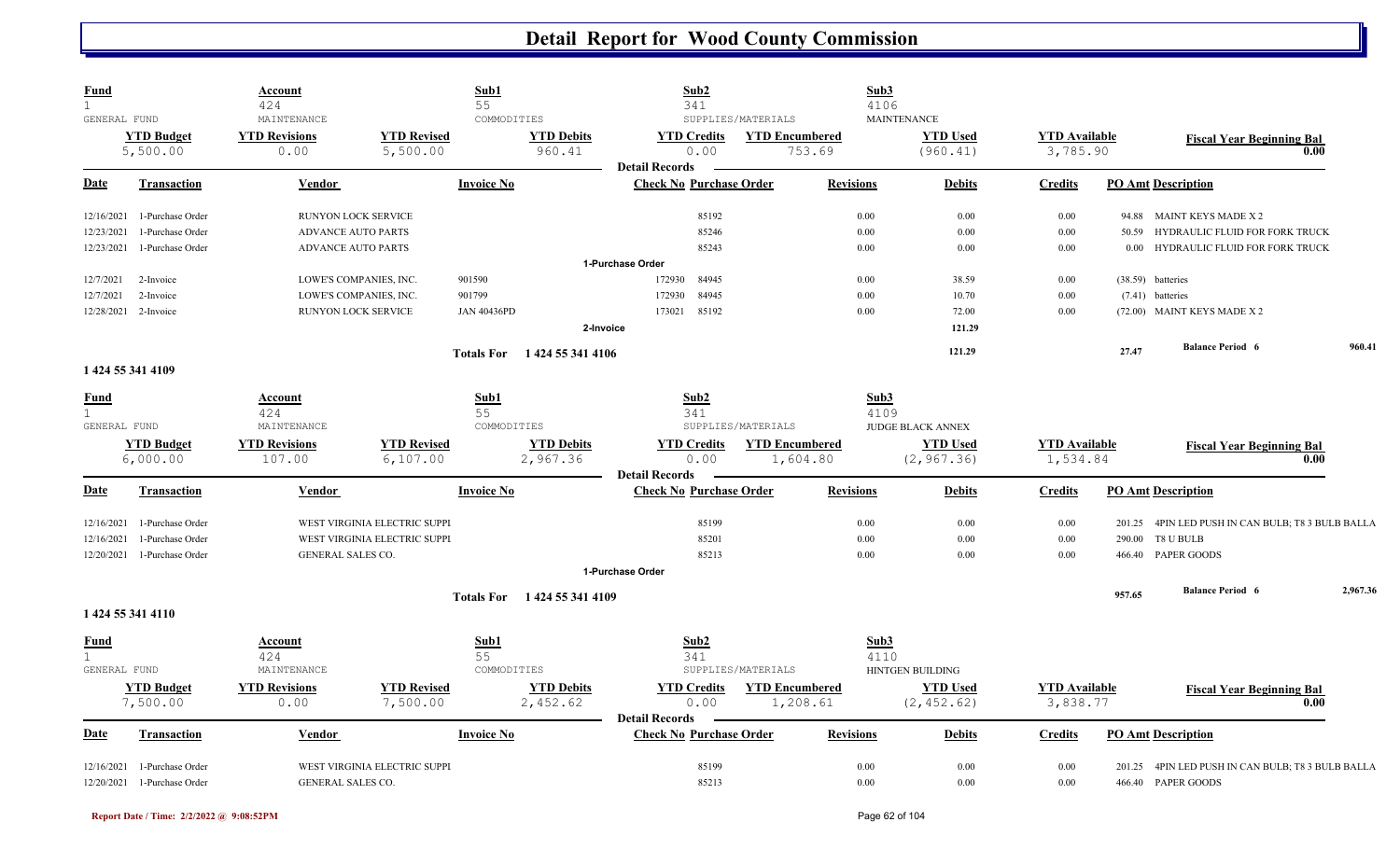**1-Purchase Order**

|                              |                               |                                                  |                                | Totals For 1424 55 341 4110   |                                |                                 |                                  |                                | 667.65     | <b>Balance Period 6</b>                  | 2,452.62 |
|------------------------------|-------------------------------|--------------------------------------------------|--------------------------------|-------------------------------|--------------------------------|---------------------------------|----------------------------------|--------------------------------|------------|------------------------------------------|----------|
| 1 424 55 343                 |                               |                                                  |                                |                               |                                |                                 |                                  |                                |            |                                          |          |
| <b>Fund</b>                  |                               | Account                                          | Sub1                           |                               | Sub2                           |                                 | Sub3                             |                                |            |                                          |          |
| $\mathbf{1}$<br>GENERAL FUND |                               | 424<br>MAINTENANCE                               | 55<br>COMMODITIES              |                               | 343                            | AUTOMOBILE SUPPLIES             |                                  |                                |            |                                          |          |
|                              | <b>YTD Budget</b>             | <b>YTD Revisions</b>                             | <b>YTD Revised</b>             | <b>YTD Debits</b>             | <b>YTD Credits</b>             | <b>YTD Encumbered</b>           | <b>YTD Used</b>                  | <b>YTD Available</b>           |            |                                          |          |
|                              | 7,000.00                      | 0.00                                             | 7,000.00                       | 3, 118.77                     | 0.00                           | 150.00                          | (3, 118.77)                      | 3,731.23                       |            | <b>Fiscal Year Beginning Bal</b><br>0.00 |          |
|                              |                               |                                                  |                                |                               | <b>Detail Records</b>          |                                 |                                  |                                |            |                                          |          |
| Date                         | <b>Transaction</b>            | <b>Vendor</b>                                    | <b>Invoice No</b>              |                               | <b>Check No Purchase Order</b> | <b>Revisions</b>                | <b>Debits</b>                    | <b>Credits</b>                 |            | <b>PO Amt Description</b>                |          |
| 12/30/2021                   | 1-Purchase Order              | <b>FUEL MASTER</b>                               |                                |                               | 85262                          |                                 | 0.00<br>0.00                     | 0.00                           |            | 150.00 Prokee Black                      |          |
|                              |                               |                                                  |                                |                               | 1-Purchase Order               |                                 |                                  |                                |            |                                          |          |
|                              | 12/14/2021 2-Invoice          | ENGLEFIELD OIL COMPANY                           | IN-557680                      |                               | 172950<br>85051                |                                 | 0.00<br>585.02                   | 0.00                           |            | (585.02) FUEL FOR MAINTENANCE            |          |
|                              |                               |                                                  |                                | 2-Invoice                     |                                |                                 | 585.02                           |                                |            |                                          |          |
|                              |                               |                                                  |                                | Totals For 1424 55 343        |                                |                                 | 585.02                           |                                | (435.02)   | <b>Balance Period 6</b>                  | 3,118.77 |
| 1 424 55 345                 |                               |                                                  |                                |                               |                                |                                 |                                  |                                |            |                                          |          |
| <b>Fund</b>                  |                               | Account                                          | Sub1                           |                               | Sub2                           |                                 | Sub3                             |                                |            |                                          |          |
| $\overline{1}$               |                               | 424                                              | 55                             |                               | 345                            |                                 |                                  |                                |            |                                          |          |
| GENERAL FUND                 |                               | MAINTENANCE                                      | COMMODITIES                    |                               | UNIFORMS                       |                                 |                                  |                                |            |                                          |          |
|                              | <b>YTD Budget</b><br>4,200.00 | <b>YTD Revisions</b><br>500.00                   | <b>YTD Revised</b><br>4,700.00 | <b>YTD Debits</b><br>3,100.24 | <b>YTD Credits</b><br>0.00     | <b>YTD Encumbered</b><br>814.58 | <b>YTD Used</b><br>(3, 100.24)   | <b>YTD</b> Available<br>785.18 |            | <b>Fiscal Year Beginning Bal</b><br>0.00 |          |
|                              |                               |                                                  |                                |                               | <b>Detail Records</b>          |                                 |                                  |                                |            |                                          |          |
| <u>Date</u>                  | Transaction                   | Vendor                                           | <b>Invoice No</b>              |                               | <b>Check No Purchase Order</b> | <b>Revisions</b>                | <b>Debits</b>                    | <b>Credits</b>                 |            | <b>PO Amt Description</b>                |          |
|                              |                               |                                                  |                                |                               | 85031                          |                                 |                                  |                                |            |                                          |          |
| 12/14/2021<br>12/14/2021     | 2-Invoice<br>2-Invoice        | UNITED BANKCARD CENTER<br>UNITED BANKCARD CENTER | 11032021<br>11032021           |                               | 172973<br>85031<br>172973      |                                 | 0.00<br>509.95<br>149.99<br>0.00 | 0.00<br>0.00                   | $0.00\,$   | (509.95) winter boots<br>winter boots    |          |
| 12/14/2021                   | 2-Invoice                     | UNITED BANKCARD CENTER                           | 11032021                       |                               | 85031<br>172973                |                                 | 0.00<br>169.99                   | 0.00                           | 0.00       | winter boots                             |          |
| 12/14/2021                   | 2-Invoice                     | UNITED BANKCARD CENTER                           | 11032021                       |                               | 85031<br>172973                |                                 | 0.00<br>95.99                    | 0.00                           | 0.00       | winter boots                             |          |
| 12/14/2021                   | 2-Invoice                     | UNITED BANKCARD CENTER                           | 11032021                       |                               | 85032<br>172973                |                                 | 0.00<br>619.95                   | 0.00                           | (619.95)   | winter jackets, hats, gloves             |          |
| 12/14/2021                   | 2-Invoice                     | UNITED BANKCARD CENTER                           | 11032021                       |                               | 85032<br>172973                |                                 | 0.00<br>109.99                   | 0.00                           | $0.00\,$   | WINTER JACKETS, HATS, GLOVES             |          |
| 12/21/2021                   | 2-Invoice                     | <b>SHIRT TALES</b>                               | <b>INV-7537</b>                |                               | 85054<br>173003                |                                 | 0.00<br>796.86                   | 0.00                           | (796.86)   | sweatshirts, hoodies, ball caps for crew |          |
|                              |                               |                                                  |                                | 2-Invoice                     |                                |                                 | 2,452.72                         |                                |            |                                          |          |
|                              |                               |                                                  |                                | Totals For 1424 55 345        |                                |                                 | 2,452.72                         |                                | (1,926.76) | <b>Balance Period 6</b>                  | 3,100.24 |
| 1 428 40 230                 |                               |                                                  |                                |                               |                                |                                 |                                  |                                |            |                                          |          |
| Fund                         |                               | Account                                          | Sub1                           |                               | Sub2                           |                                 | Sub3                             |                                |            |                                          |          |
| $\mathbf{1}$<br>GENERAL FUND |                               | 428<br>DATA PROCESSING                           | 40                             | CONTRACTURAL SERVICES         | 230                            | CONTRACTED SERVICES             |                                  |                                |            |                                          |          |
|                              | <b>YTD Budget</b>             | <b>YTD Revisions</b>                             | <b>YTD Revised</b>             | <b>YTD Debits</b>             | <b>YTD Credits</b>             | <b>YTD Encumbered</b>           | <b>YTD Used</b>                  | <b>YTD Available</b>           |            | <b>Fiscal Year Beginning Bal</b>         |          |
|                              | 90,000.00                     | 472.00                                           | 90,472.00                      | 46,714.02                     | 0.00                           | 6,038.05                        | (46, 714.02)                     | 37,719.93                      |            | 0.00                                     |          |
|                              |                               |                                                  |                                |                               | <b>Detail Records</b>          |                                 |                                  |                                |            |                                          |          |
| <u>Date</u>                  | <b>Transaction</b>            | <b>Vendor</b>                                    | <b>Invoice No</b>              |                               | <b>Check No Purchase Order</b> | <b>Revisions</b>                | <b>Debits</b>                    | <b>Credits</b>                 |            | <b>PO Amt Description</b>                |          |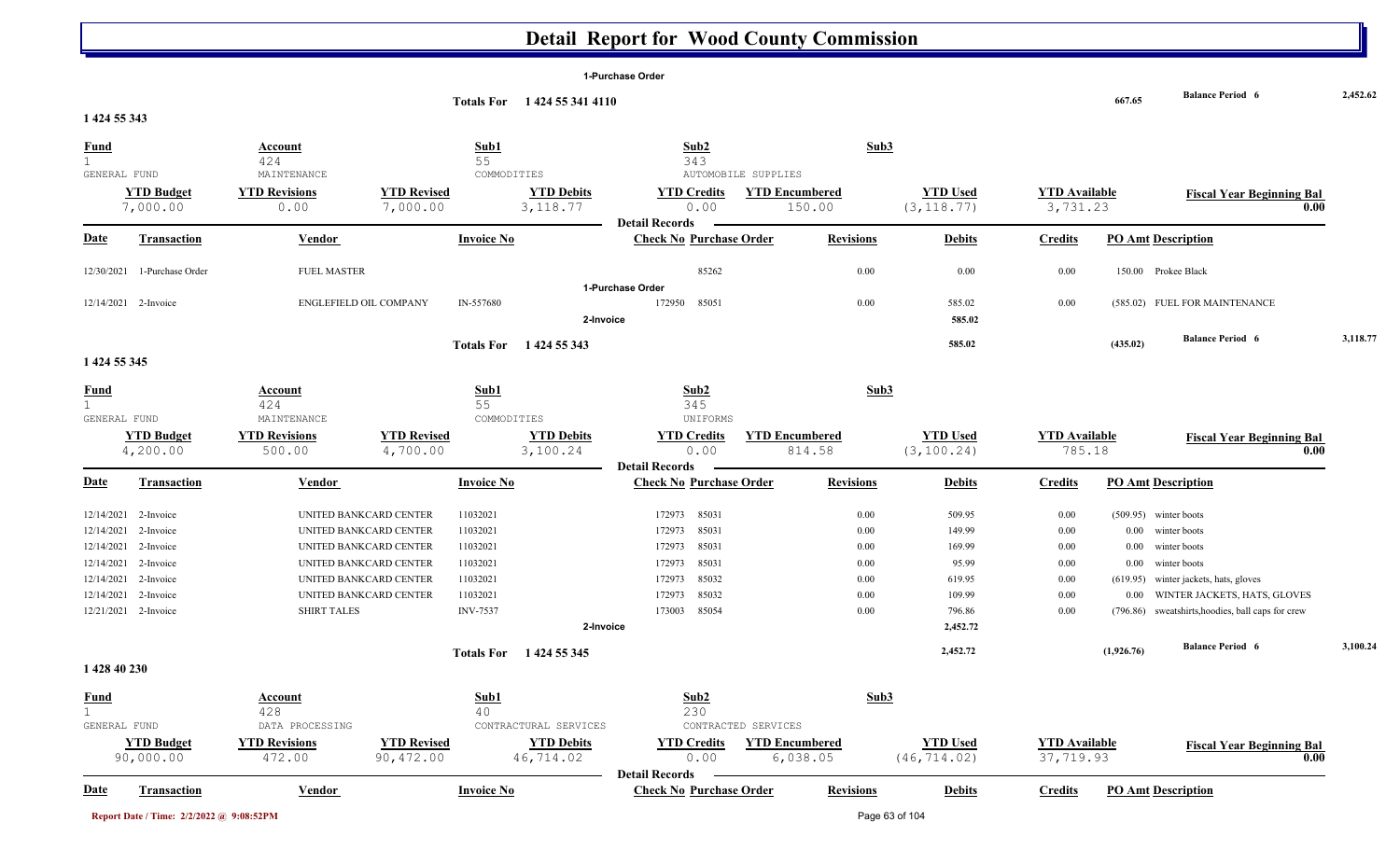|              | 12/14/2021 2-Invoice           |                                  | UNITED BANKCARD CENTER            | 7748365                        | 172973 85009                   |                                   | 0.00             | 531.00                          | 0.00                               |            | (531.00) Renewal of SSL Certificate for Online Web Apps         |           |
|--------------|--------------------------------|----------------------------------|-----------------------------------|--------------------------------|--------------------------------|-----------------------------------|------------------|---------------------------------|------------------------------------|------------|-----------------------------------------------------------------|-----------|
|              | 12/28/2021 2-Invoice           | COMPILED TECHNOLOGIES            |                                   | 1732                           | 173015                         |                                   | 0.00             | 960.00                          | 0.00                               | $0.00\,$   | SOFTWARE INSTALLATION                                           |           |
|              |                                |                                  |                                   | 2-Invoice                      |                                |                                   |                  | 1,491.00                        |                                    |            |                                                                 |           |
|              |                                |                                  |                                   | Totals For 1428 40 230         |                                |                                   |                  | 1,491.00                        |                                    | (531.00)   | <b>Balance Period 6</b>                                         | 46,714.02 |
| 1 428 55 341 |                                |                                  |                                   |                                |                                |                                   |                  |                                 |                                    |            |                                                                 |           |
| <b>Fund</b>  |                                | Account                          |                                   | Sub1                           | Sub2                           |                                   | Sub3             |                                 |                                    |            |                                                                 |           |
| $\mathbf{1}$ |                                | 428                              |                                   | 55                             | 341                            |                                   |                  |                                 |                                    |            |                                                                 |           |
| GENERAL FUND |                                | DATA PROCESSING                  |                                   | COMMODITIES                    |                                | SUPPLIES/MATERIALS                |                  |                                 |                                    |            |                                                                 |           |
|              | <b>YTD Budget</b><br>25,000.00 | <b>YTD Revisions</b><br>899.00   | <b>YTD Revised</b><br>25,899.00   | <b>YTD Debits</b><br>20,516.80 | <b>YTD Credits</b><br>0.00     | <b>YTD Encumbered</b><br>863.08   |                  | <b>YTD</b> Used<br>(20, 516.80) | <b>YTD Available</b><br>4,519.12   |            | <b>Fiscal Year Beginning Bal</b><br>0.00                        |           |
|              |                                |                                  |                                   |                                | <b>Detail Records</b>          |                                   |                  |                                 |                                    |            |                                                                 |           |
| <b>Date</b>  | <b>Transaction</b>             | Vendor                           |                                   | <b>Invoice No</b>              | <b>Check No Purchase Order</b> |                                   | <b>Revisions</b> | <b>Debits</b>                   | <b>Credits</b>                     |            | <b>PO Amt Description</b>                                       |           |
| 12/23/2021   | 1-Purchase Order               | <b>INSIGHT</b>                   |                                   |                                | 85236                          |                                   | 0.00             | 0.00                            | 0.00                               |            | 339.24 BLACK LASER JET TONER CF281A                             |           |
|              |                                |                                  |                                   |                                | 1-Purchase Order               |                                   |                  |                                 |                                    |            |                                                                 |           |
| 12/7/2021    | 2-Invoice                      |                                  | DUNBAR PRINTING AND GRAPHI 146445 |                                | 85090<br>172927                |                                   | 0.00             | 743.00                          | 0.00                               |            | (743.00) BLANK DIRECT DEPOSIT PERF PAPER; BLUE CH               |           |
| 12/14/2021   | 2-Invoice                      | <b>INSIGHT</b>                   |                                   | 1100864659                     | 172952<br>84751                |                                   | 0.00             | 235.53                          | 0.00                               |            | (235.53) HP maintenance kit                                     |           |
| 12/14/2021   | 2-Invoice                      | <b>INSIGHT</b>                   |                                   | 1100891438                     | 172952<br>85097                |                                   | 0.00             | 1,240.57                        | 0.00                               |            | (1,240.57) BLACK TONER FOR HP05A, HP58A, HP80A                  |           |
| 12/14/2021   | 2-Invoice                      | <b>INSIGHT</b>                   |                                   | 1100891890                     | 85097<br>172952                |                                   | 0.00             | 397.24                          | 0.00                               |            | (397.24) BLACK TONER FOR HP05A, HP58A, HP80A                    |           |
| 12/14/2021   | 2-Invoice                      | <b>INSIGHT</b>                   |                                   | 1100869858                     | 84853<br>172952                |                                   | 0.00             | 1,146.84                        | 0.00                               |            | (1,146.84) HP LASERJET TONER                                    |           |
|              | 12/14/2021 2-Invoice           | <b>INSIGHT</b>                   |                                   | 1100868408                     | 172952 84787                   |                                   | 0.00             | 816.44                          | 0.00                               |            | (816.44) toner, cyan, magenta, yellow, black                    |           |
|              |                                |                                  |                                   | 2-Invoice                      |                                |                                   |                  | 4,579.62                        |                                    |            |                                                                 |           |
|              | 12/20/2021 5-Journal Entry     | <b>IDMS</b>                      |                                   | 20211216069001                 | 85129                          |                                   | 0.00             | 1,298.95                        | 0.00                               |            | (1,298.95) Account Ability Tax Form Preparation Software MARK   |           |
|              | 12/20/2021 5-Journal Entry     | <b>IDMS</b>                      |                                   | 20211216070001                 | 85130                          |                                   | 0.00             | 182.48                          | 0.00                               |            | (182.48) W-2 4Up Blank w/ Backer Instructions 50 laser cut shee |           |
|              |                                |                                  |                                   |                                | 5-Journal Entry                |                                   |                  | 1,481.43                        |                                    |            |                                                                 |           |
|              |                                |                                  |                                   | Totals For 1428 55 341         |                                |                                   |                  | 6,061.05                        |                                    | (5,721.81) | <b>Balance Period 6</b>                                         | 20,516.80 |
| 1 428 65 459 |                                |                                  |                                   |                                |                                |                                   |                  |                                 |                                    |            |                                                                 |           |
| <b>Fund</b>  |                                | <b>Account</b>                   |                                   | Sub1                           | Sub2                           |                                   | Sub3             |                                 |                                    |            |                                                                 |           |
| $\mathbf{1}$ |                                | 428                              |                                   | 65                             | 459                            |                                   |                  |                                 |                                    |            |                                                                 |           |
| GENERAL FUND |                                | DATA PROCESSING                  |                                   | CAPITAL OUTLAY                 | EQUIPMENT                      |                                   |                  |                                 |                                    |            |                                                                 |           |
|              | <b>YTD Budget</b><br>45,000.00 | <b>YTD Revisions</b><br>3,031.00 | <b>YTD Revised</b><br>48,031.00   | <b>YTD Debits</b><br>9,645.31  | <b>YTD Credits</b><br>0.00     | <b>YTD Encumbered</b><br>3,968.49 |                  | <b>YTD Used</b><br>(9, 645.31)  | <b>YTD Available</b><br>34, 417.20 |            | <b>Fiscal Year Beginning Bal</b><br>0.00                        |           |
|              |                                |                                  |                                   |                                | <b>Detail Records</b>          |                                   |                  |                                 |                                    |            |                                                                 |           |
| Date         | <b>Transaction</b>             | Vendor                           |                                   | <b>Invoice No</b>              | <b>Check No Purchase Order</b> |                                   | <b>Revisions</b> | <b>Debits</b>                   | <b>Credits</b>                     |            | <b>PO Amt Description</b>                                       |           |
| 12/16/2021   | 1-Purchase Order               |                                  | UNITED BANKCARD CENTER            |                                | 85193                          |                                   | 0.00             | 0.00                            | 0.00                               |            | 118.45 TRIPP LITE HIGH RES SVGA/VGA PULL CABLE                  |           |
|              |                                |                                  |                                   |                                | 1-Purchase Order               |                                   |                  |                                 |                                    |            |                                                                 |           |
| 12/14/2021   | 2-Invoice                      | <b>INSIGHT</b>                   |                                   | 1100866592                     | 172952<br>84817                |                                   | 0.00             | 682.78                          | 0.00                               |            | (682.78) Lenovo ThinkCentre                                     |           |
| 12/14/2021   | 2-Invoice                      | <b>INSIGHT</b>                   |                                   | 1100866055                     | 172952<br>84803                |                                   | 0.00             | 682.78                          | 0.00                               |            | (682.78) Lenovo ThinkCentre for Pam                             |           |
| 12/14/2021   | 2-Invoice                      |                                  | UNITED BANKCARD CENTER            | 114-4783690-193                | 172973<br>85019                |                                   | 0.00             | 456.55                          | 0.00                               |            | (456.55) SEAGATE 16TB HARD DRIVE                                |           |
|              | 12/14/2021 2-Invoice           |                                  | UNITED BANKCARD CENTER            | 114-8221784-174                | 172973 85062                   |                                   | 0.00             | 21.98                           | 0.00                               |            | (15.99) NETGEAR SWITCH                                          |           |
|              |                                |                                  |                                   | 2-Invoice                      |                                |                                   |                  | 1,844.09                        |                                    |            |                                                                 |           |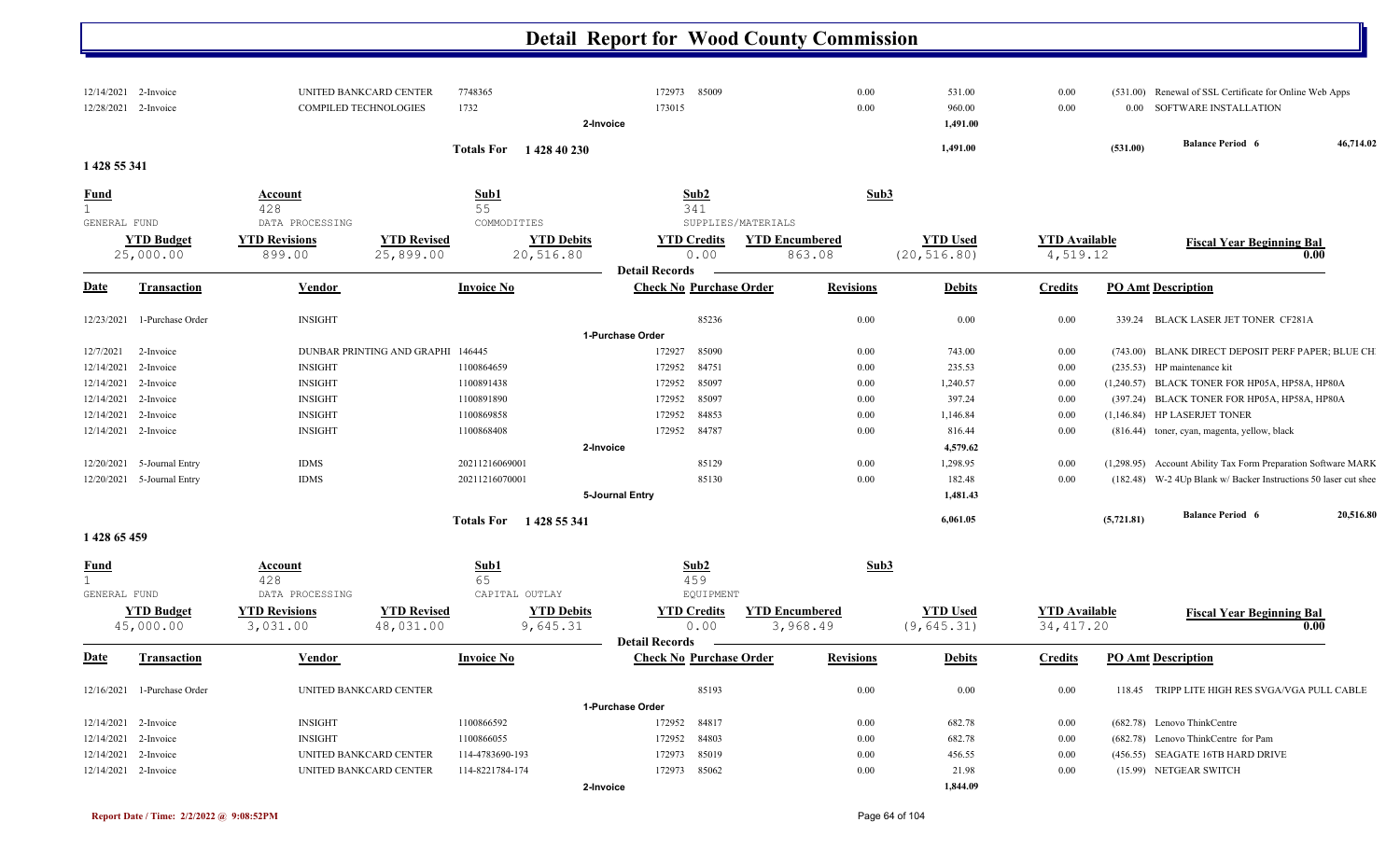|                                             |                                |                                         |                                 | Totals For 1428 65 459         |                                                     |                                   |                             | 1.844.09                        |                                      | (1,719.65) | <b>Balance Period 6</b>                      | 9,645.31  |
|---------------------------------------------|--------------------------------|-----------------------------------------|---------------------------------|--------------------------------|-----------------------------------------------------|-----------------------------------|-----------------------------|---------------------------------|--------------------------------------|------------|----------------------------------------------|-----------|
| 1 431 70 567                                |                                |                                         |                                 |                                |                                                     |                                   |                             |                                 |                                      |            |                                              |           |
| <b>Fund</b><br>$\mathbf{1}$<br>GENERAL FUND |                                | Account<br>431<br>DEVELOPMENT AUTHORITY | Sub1<br>70<br>CONTRIBUTIONS     |                                | Sub <sub>2</sub><br>567<br>OTHER GOVT UNITS         |                                   | Sub3                        |                                 |                                      |            |                                              |           |
|                                             | <b>YTD Budget</b><br>30,000.00 | <b>YTD Revisions</b><br>0.00            | <b>YTD Revised</b><br>30,000.00 | <b>YTD Debits</b><br>22,500.00 | <b>YTD Credits</b><br>0.00<br><b>Detail Records</b> | <b>YTD Encumbered</b><br>0.00     |                             | <b>YTD Used</b><br>(22, 500.00) | <b>YTD</b> Available<br>7,500.00     |            | <b>Fiscal Year Beginning Bal</b><br>0.00     |           |
| Date                                        | <b>Transaction</b>             | Vendor                                  | <b>Invoice No</b>               |                                | <b>Check No Purchase Order</b>                      |                                   | <b>Revisions</b>            | <b>Debits</b>                   | <b>Credits</b>                       |            | <b>PO Amt Description</b>                    |           |
|                                             | 12/21/2021 2-Invoice           |                                         | WOOD COUNTY DEVELOPMENT 2018    | 2-Invoice                      | 173009                                              |                                   | 0.00                        | 7,500.00<br>7,500.00            | 0.00                                 |            | 0.00 QUARTERLY PLEDGE                        |           |
|                                             |                                |                                         |                                 | Totals For 143170 567          |                                                     |                                   |                             | 7,500.00                        |                                      |            | <b>Balance Period 6</b>                      | 22,500.00 |
|                                             | 1 442 40 230 6848              |                                         |                                 |                                |                                                     |                                   |                             |                                 |                                      |            |                                              |           |
| <b>Fund</b><br>$\mathbf{1}$<br>GENERAL FUND |                                | Account<br>442<br>FEDERAL GRANTS        | Sub1<br>40                      | CONTRACTURAL SERVICES          | Sub2<br>230                                         | CONTRACTED SERVICES               | Sub3<br>6848                | FEMA-DR-1574-WV-0002            |                                      |            |                                              |           |
|                                             | <b>YTD Budget</b><br>0.00      | <b>YTD Revisions</b><br>0.00            | <b>YTD Revised</b><br>0.00      | <b>YTD Debits</b><br>10,950.50 | <b>YTD Credits</b><br>0.00<br><b>Detail Records</b> | <b>YTD Encumbered</b><br>0.00     |                             | <b>YTD Used</b><br>(10, 950.50) | <b>YTD</b> Available<br>(10, 950.50) |            | <b>Fiscal Year Beginning Bal</b><br>0.00     |           |
| Date                                        | <b>Transaction</b>             | Vendor                                  | <b>Invoice No</b>               |                                | <b>Check No Purchase Order</b>                      |                                   | <b>Revisions</b>            | <b>Debits</b>                   | <b>Credits</b>                       |            | <b>PO Amt Description</b>                    |           |
|                                             | 12/28/2021 2-Invoice           | <b>JACKSON DYNAMICS</b>                 | 2021                            | 2-Invoice                      | 173019                                              |                                   | 0.00                        | 10,950.50<br>10,950.50          | 0.00                                 | 0.00       | DEC HAPPY VALLEY LANE                        |           |
|                                             | 1 442 40 230 7165              |                                         | <b>Totals For</b>               | 1 442 40 230 6848              |                                                     |                                   |                             | 10,950.50                       |                                      |            | <b>Balance Period 6</b>                      | 10,950.50 |
| <b>Fund</b><br>1<br>GENERAL FUND            |                                | <b>Account</b><br>442<br>FEDERAL GRANTS | Sub1<br>40                      | CONTRACTURAL SERVICES          | Sub <sub>2</sub><br>230                             | CONTRACTED SERVICES               | Sub3<br>7165<br>JAG-COVID19 |                                 |                                      |            |                                              |           |
|                                             | <b>YTD Budget</b><br>0.00      | <b>YTD Revisions</b><br>0.00            | <b>YTD Revised</b><br>0.00      | <b>YTD Debits</b><br>0.00      | <b>YTD Credits</b><br>0.00<br><b>Detail Records</b> | <b>YTD</b> Encumbered<br>3,262.00 |                             | <b>YTD Used</b><br>0.00         | <b>YTD</b> Available<br>(3, 262.00)  |            | <b>Fiscal Year Beginning Bal</b><br>0.00     |           |
| Date                                        | <b>Transaction</b>             | Vendor                                  | <b>Invoice No</b>               |                                | <b>Check No Purchase Order</b>                      |                                   | <b>Revisions</b>            | <b>Debits</b>                   | <b>Credits</b>                       |            | <b>PO Amt Description</b>                    |           |
|                                             | 12/20/2021 1-Purchase Order    | TEST EQUIPMENT DEPOT                    |                                 |                                | 85211<br>1-Purchase Order                           |                                   | 0.00                        | 0.00                            | 0.00                                 | 3,262.00   | FLIR SCOUT III 320 60HZ, GRANT#2020-VD-BX-09 |           |
|                                             |                                |                                         |                                 | Totals For 1442 40 230 7165    |                                                     |                                   |                             |                                 |                                      | 3,262.00   | <b>Balance Period 6</b>                      | 0.00      |

**1 442 40 230 7454**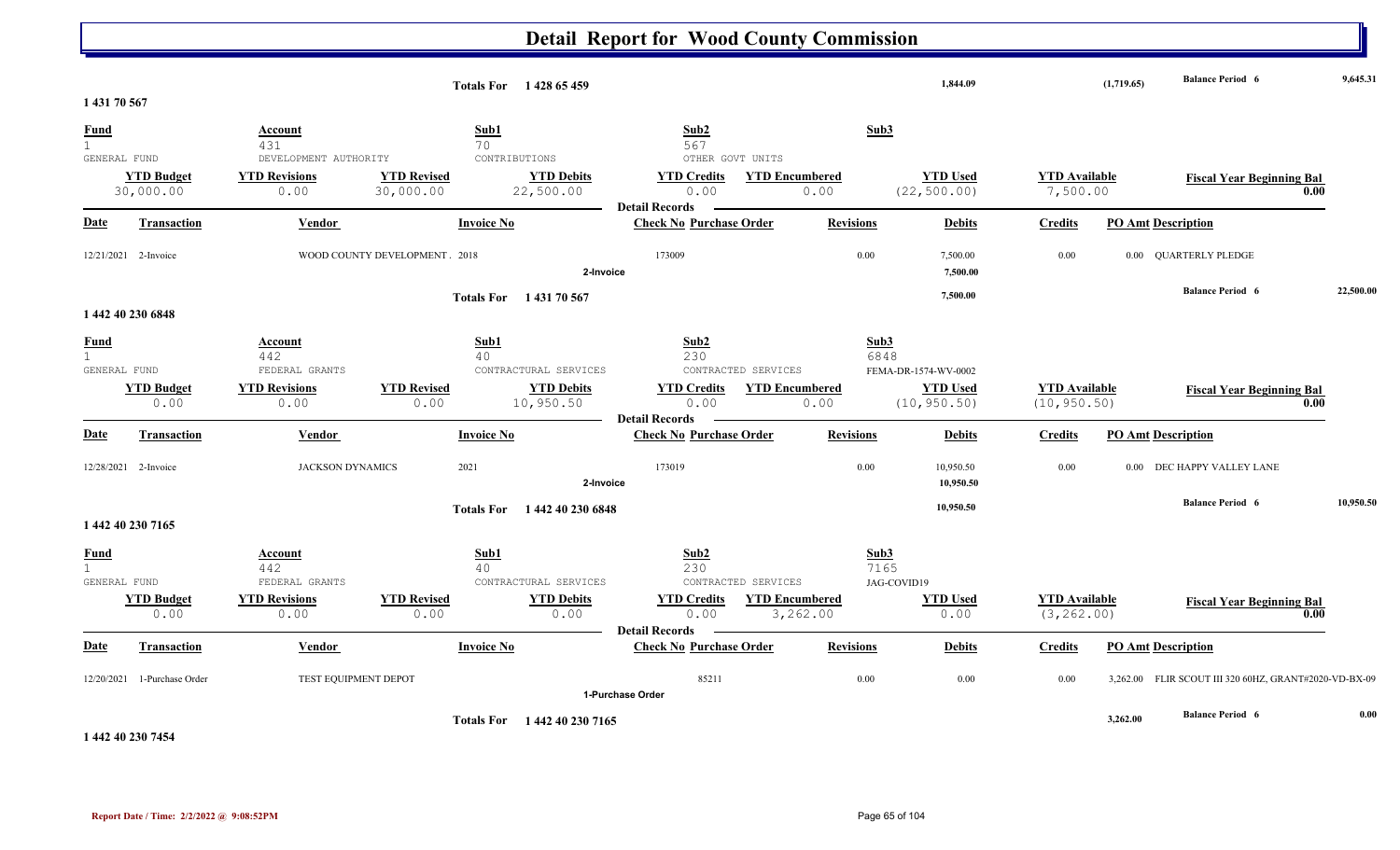| <b>Fund</b><br>$\mathbf{1}$                 |                                                                                                | <b>Account</b><br>442                          | Sub1<br>40                                               |                                                          | Sub2<br>230                                         |                                                      | Sub3<br>7454                                                                               |                                       |                                                                                                   |                                          |            |
|---------------------------------------------|------------------------------------------------------------------------------------------------|------------------------------------------------|----------------------------------------------------------|----------------------------------------------------------|-----------------------------------------------------|------------------------------------------------------|--------------------------------------------------------------------------------------------|---------------------------------------|---------------------------------------------------------------------------------------------------|------------------------------------------|------------|
| GENERAL FUND                                | <b>YTD Budget</b><br>0.00                                                                      | FEDERAL GRANTS<br><b>YTD Revisions</b><br>0.00 | <b>YTD Revised</b><br>0.00                               | CONTRACTURAL SERVICES<br><b>YTD Debits</b><br>33, 246.40 | <b>YTD Credits</b><br>0.00<br><b>Detail Records</b> | CONTRACTED SERVICES<br><b>YTD Encumbered</b><br>0.00 | COVID-19 FUNDS<br><b>YTD Used</b><br>(33, 246.40)                                          | <b>YTD</b> Available<br>(33, 246.40)  |                                                                                                   | <b>Fiscal Year Beginning Bal</b><br>0.00 |            |
| Date                                        | <b>Transaction</b>                                                                             | Vendor                                         | <b>Invoice No</b>                                        |                                                          | <b>Check No Purchase Order</b>                      | <b>Revisions</b>                                     | <b>Debits</b>                                                                              | <b>Credits</b>                        | <b>PO Amt Description</b>                                                                         |                                          |            |
|                                             | 12/14/2021 2-Invoice                                                                           | <b>NOLAN'S SERVICES LLC</b>                    | 6707                                                     | 2-Invoice                                                | 172958                                              |                                                      | 0.00<br>7,121.67<br>7,121.67                                                               | 0.00                                  | 0.00 COVID 19 DISINFECTING                                                                        |                                          |            |
|                                             | 1 443 40 230 7174                                                                              |                                                | <b>Totals For</b>                                        | 1 442 40 230 7454                                        |                                                     |                                                      | 7,121.67                                                                                   |                                       |                                                                                                   | <b>Balance Period 6</b>                  | 33,246.40  |
| <b>Fund</b><br>$\mathbf{1}$<br>GENERAL FUND |                                                                                                | Account<br>443<br>STATE GRANTS                 | Sub1<br>40                                               | CONTRACTURAL SERVICES                                    | Sub2<br>230                                         | CONTRACTED SERVICES                                  | Sub3<br>7174<br>22-CC-29 Day Report                                                        |                                       |                                                                                                   |                                          |            |
|                                             | <b>YTD Budget</b><br>0.00                                                                      | <b>YTD Revisions</b><br>0.00                   | <b>YTD Revised</b><br>0.00                               | <b>YTD Debits</b><br>215,074.95                          | <b>YTD Credits</b><br>0.00<br><b>Detail Records</b> | <b>YTD Encumbered</b><br>0.00                        | <b>YTD Used</b><br>(215, 074.95)                                                           | <b>YTD Available</b><br>(215, 074.95) |                                                                                                   | <b>Fiscal Year Beginning Bal</b><br>0.00 |            |
| Date                                        | <b>Transaction</b>                                                                             | Vendor                                         | <b>Invoice No</b>                                        |                                                          | <b>Check No Purchase Order</b>                      | <b>Revisions</b>                                     | <b>Debits</b>                                                                              | <b>Credits</b>                        | <b>PO Amt Description</b>                                                                         |                                          |            |
| 12/31/2021<br>12/31/2021                    | 12/31/2021 5-Journal Entry<br>5-Journal Entry<br>5-Journal Entry<br>12/31/2021 5-Journal Entry |                                                | 122021-7174<br>122021-7174<br>122021-7174<br>122021-7174 |                                                          | 5-Journal Entry                                     |                                                      | 0.00<br>25,757.88<br>0.00<br>1,969.58<br>0.00<br>5,992.96<br>0.00<br>2,294.04<br>36,014.46 | 0.00<br>$0.00\,$<br>0.00<br>0.00      | 0.00 December Grant<br>December Grant<br>0.00<br>December Grant<br>0.00<br>December Grant<br>0.00 |                                          |            |
|                                             | 1 443 40 230 7177                                                                              |                                                |                                                          | Totals For 1443 40 230 7174                              |                                                     |                                                      | 36,014.46                                                                                  |                                       |                                                                                                   | <b>Balance Period 6</b>                  | 215,074.95 |
| <b>Fund</b><br>$\mathbf{1}$<br>GENERAL FUND |                                                                                                | Account<br>443<br>STATE GRANTS                 | Sub1<br>40                                               | CONTRACTURAL SERVICES                                    | Sub2<br>230                                         | CONTRACTED SERVICES                                  | Sub3<br>7177<br>FREINDS OF VIENNA                                                          |                                       |                                                                                                   |                                          |            |
|                                             | <b>YTD Budget</b><br>0.00                                                                      | <b>YTD Revisions</b><br>0.00                   | <b>YTD Revised</b><br>0.00                               | <b>YTD Debits</b><br>8,000.00                            | <b>YTD Credits</b><br>0.00<br><b>Detail Records</b> | <b>YTD</b> Encumbered<br>0.00                        | <b>YTD Used</b><br>(8,000.00)                                                              | <b>YTD</b> Available<br>(8,000.00)    |                                                                                                   | <b>Fiscal Year Beginning Bal</b><br>0.00 |            |
| Date                                        | Transaction                                                                                    | <b>Vendor</b>                                  | <b>Invoice No</b>                                        |                                                          | <b>Check No Purchase Order</b>                      | <b>Revisions</b>                                     | <b>Debits</b>                                                                              | <b>Credits</b>                        | <b>PO Amt Description</b>                                                                         |                                          |            |
|                                             | 12/21/2021 2-Invoice                                                                           | <b>FRIENDS OF VIENNA</b>                       | 12162021                                                 | 2-Invoice                                                | 172990                                              |                                                      | 0.00<br>8,000.00<br>8,000.00                                                               | 0.00                                  | 0.00 GRANT                                                                                        |                                          |            |
|                                             |                                                                                                |                                                |                                                          | Totals For 1443 40 230 7177                              |                                                     |                                                      | 8,000.00                                                                                   |                                       |                                                                                                   | <b>Balance Period 6</b>                  | 8,000.00   |

**1 444 40 230 7124**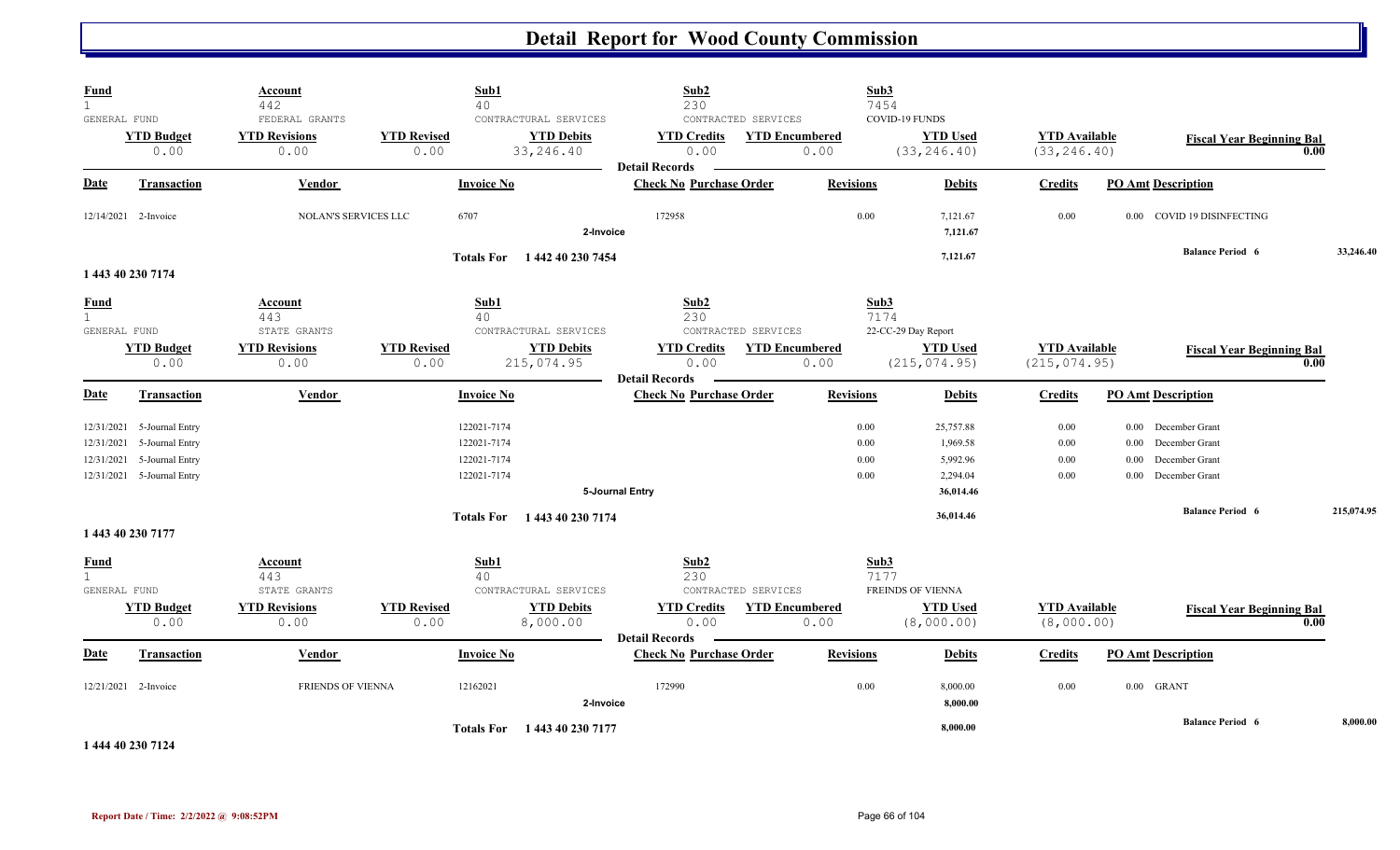| <b>Fund</b><br>$\mathbf{1}$                 |                    | <b>Account</b>                             | Sub1                                   | Sub2                             | Sub3                  |                  |                      |                                         |        |
|---------------------------------------------|--------------------|--------------------------------------------|----------------------------------------|----------------------------------|-----------------------|------------------|----------------------|-----------------------------------------|--------|
| GENERAL FUND                                |                    | 444<br>OTHER GRANTS                        | 40<br>CONTRACTURAL SERVICES            | 230<br>CONTRACTED SERVICES       | 7124<br>K9 UNIT       |                  |                      |                                         |        |
|                                             | <b>YTD Budget</b>  | <b>YTD Revisions</b><br><b>YTD Revised</b> | <b>YTD Debits</b>                      | <b>YTD Credits</b>               | <b>YTD Encumbered</b> | <b>YTD Used</b>  | <b>YTD</b> Available | <b>Fiscal Year Beginning Bal</b>        |        |
|                                             | 0.00               | 15,931.00<br>15,931.00                     | 195.20                                 | 0.00                             | 0.00                  | (195.20)         | 15,735.80            |                                         | 0.00   |
|                                             |                    |                                            |                                        | <b>Detail Records</b>            |                       |                  |                      |                                         |        |
| Date                                        | <b>Transaction</b> | Vendor                                     | <b>Invoice No</b>                      | <b>Check No Purchase Order</b>   | <b>Revisions</b>      | <b>Debits</b>    | <b>Credits</b>       | <b>PO Amt Description</b>               |        |
| 12/7/2021                                   | 2-Invoice          | VCA DUDLEY AVENUE ANIMAL ( 109705374       |                                        | 172937 85124                     | 0.00                  | 195.20<br>195.20 | 0.00                 | (195.20) exam of K-9 Ogi - broken tooth |        |
|                                             |                    |                                            | 2-Invoice                              |                                  |                       |                  |                      |                                         |        |
| 1700 10 103                                 |                    |                                            | 1 444 40 230 7124<br><b>Totals For</b> |                                  |                       | 195.20           |                      | <b>Balance Period 6</b><br>(195.20)     | 195.20 |
| <u>Fund</u><br>$\mathbf{1}$<br>GENERAL FUND |                    | Account<br>700<br>SHERIFF-LAW ENFORCE      | Sub1<br>10<br>PERSONAL SERVICES        | Sub2<br>103<br>SALARIES-DEPUTIES | Sub3                  |                  |                      |                                         |        |
|                                             | <b>YTD Budget</b>  | <b>YTD Revised</b><br><b>YTD Revisions</b> | <b>YTD Debits</b>                      | <b>YTD Credits</b>               | <b>YTD Encumbered</b> | <b>YTD Used</b>  | <b>YTD</b> Available | <b>Fiscal Year Beginning Bal</b>        |        |
|                                             | 1,930,690.00       | 1,930,690.00<br>0.00                       | 905, 977.84                            | 0.00<br><b>Detail Records</b>    | 0.00                  | (905, 977.84)    | 1,024,712.16         |                                         | 0.00   |
| <b>Date</b>                                 | Transaction        | Vendor                                     | <b>Invoice No</b>                      | <b>Check No Purchase Order</b>   | <b>Revisions</b>      | <b>Debits</b>    | <b>Credits</b>       | <b>PO Amt Description</b>               |        |
| 12/15/2021                                  | 2-Invoice          | ALLEN JASON WAYNE                          | 10-00100039-REG                        | 100039                           | 0.00                  | 2,311.13         | 0.00                 | ALLEN JASON WAYNE<br>0.00               |        |
| 12/15/2021                                  | 2-Invoice          | ALLEN TIMOTHY L.                           | 10-00275266-REG                        | 275266                           | 0.00                  | 2,167.04         | $0.00\,$             | ALLEN TIMOTHY L.<br>0.00                |        |
| 12/15/2021                                  | 2-Invoice          | ALLTOP DAMIAN A                            | 10-00275267-REG                        | 275267                           | 0.00                  | 1,915.25         | $0.00\,$             | ALLTOP DAMIAN A<br>0.00                 |        |
| 12/15/2021                                  | 2-Invoice          | <b>BLATT WILLIAM ANTHONY</b>               | 10-00275269-REG                        | 275269                           | 0.00                  | 1,927.75         | $0.00\,$             | <b>BLATT WILLIAM ANTHONY</b><br>0.00    |        |
| 12/15/2021                                  | 2-Invoice          | <b>BROWNING EMILY G</b>                    | 10-00275271-REG                        | 275271                           | 0.00                  | 1,910.25         | 0.00                 | <b>BROWNING EMILY G</b><br>0.00         |        |
| 12/15/2021                                  | 2-Invoice          | <b>BURNS JOSEPH TYLER</b>                  | 10-00275272-REG                        | 275272                           | 0.00                  | 1,917.75         | $0.00\,$             | <b>BURNS JOSEPH TYLER</b><br>0.00       |        |
| 12/15/2021                                  | 2-Invoice          | <b>BUSSEY DAVID</b>                        | 10-00275273-REG                        | 275273                           | 0.00                  | 2,323.63         | $0.00\,$             | <b>BUSSEY DAVID</b><br>0.00             |        |
| 12/15/2021                                  | 2-Invoice          | COCHRAN MICHAEL L.                         | 10-00275274-REG                        | 275274                           | 0.00                  | 2,179.54         | $0.00\,$             | COCHRAN MICHAEL L.<br>0.00              |        |
| 12/15/2021                                  | 2-Invoice          | CROSS DEREK B.                             | 10-00275275-REG                        | 275275                           | 0.00                  | 2,150.87         | $0.00\,$             | <b>CROSS DEREK B.</b><br>0.00           |        |
| 12/15/2021                                  | 2-Invoice          | <b>EDWARDS JACOB</b>                       | 10-00275278-REG                        | 275278                           | 0.00                  | 1,915.25         | 0.00                 | <b>EDWARDS JACOB</b><br>0.00            |        |
| 12/15/2021                                  | 2-Invoice          | FORSHEY NATHAN C                           | 10-00275279-REG                        | 275279                           | 0.00                  | 1,912.75         | 0.00                 | FORSHEY NATHAN C<br>0.00                |        |
| 12/15/2021                                  | 2-Invoice          | <b>FRAZIER RONALD CHARLES</b>              | 10-00275280-REG                        | 275280                           | 0.00                  | 2,090.50         | $0.00\,$             | <b>FRAZIER RONALD CHARLES</b><br>0.00   |        |
| 12/15/2021                                  | 2-Invoice          | FRIDENSTINE TRAVIS LEE                     | 10-00275281-REG                        | 275281                           | 0.00                  | 1,912.75         | $0.00\,$             | <b>FRIDENSTINE TRAVIS LEE</b><br>0.00   |        |
| 12/15/2021                                  | 2-Invoice          | <b>GEORGE RICHARD A.</b>                   | 10-00275282-REG                        | 275282                           | 0.00                  | 2,283.62         | $0.00\,$             | <b>GEORGE RICHARD A.</b><br>0.00        |        |
| 12/15/2021                                  | 2-Invoice          | HEWITT TASHA L                             | 10-00275285-REG                        | 275285                           | 0.00                  | 1,917.75         | $0.00\,$             | HEWITT TASHA L<br>0.00                  |        |
| 12/15/2021                                  | 2-Invoice          | HUPP MATTHEW C.                            | 10-00275288-REG                        | 275288                           | 0.00                  | 2,167.04         | $0.00\,$             | HUPP MATTHEW C.<br>0.00                 |        |
| 12/15/2021                                  | 2-Invoice          | KIDDER II JEFFREY S.                       | 10-00275291-REG                        | 275291                           | 0.00                  | 1,925.25         | $0.00\,$             | KIDDER II JEFFREY S.<br>0.00            |        |
| 12/15/2021                                  | 2-Invoice          | KOCHERSPERGER HANS RANDAl 10-00275292-REG  |                                        | 275292                           | 0.00                  | 1,932.75         | $0.00\,$             | KOCHERSPERGER HANS RANDALL<br>0.00      |        |
| 12/15/2021                                  | 2-Invoice          | MARLOW TYLER D.                            | 10-00275295-REG                        | 275295                           | 0.00                  | 1,925.25         | $0.00\,$             | <b>MARLOW TYLER D.</b><br>0.00          |        |
| 12/15/2021                                  | 2-Invoice          | MCCLUNG CODY L.                            | 10-00275296-REG                        | 275296                           | 0.00                  | 1,925.25         | $0.00\,$             | MCCLUNG CODY L.<br>0.00                 |        |
| 12/15/2021                                  | 2-Invoice          | MCLAUGHLIN JOSHUA DONALD                   | 10-00275297-REG                        | 275297                           | 0.00                  | 1,920.25         | 0.00                 | MCLAUGHLIN JOSHUA DONALD<br>0.00        |        |
| 12/15/2021                                  | 2-Invoice          | MICHAEL EVAN G.                            | 10-00275298-REG                        | 275298                           | 0.00                  | 1,922.75         | $0.00\,$             | MICHAEL EVAN G.<br>0.00                 |        |
| 12/15/2021 2-Invoice                        |                    | MODESITT SHANA L.                          | 10-00275299-REG                        | 275299                           | 0.00                  | 2,179.54         | 0.00                 | MODESITT SHANA L.<br>0.00               |        |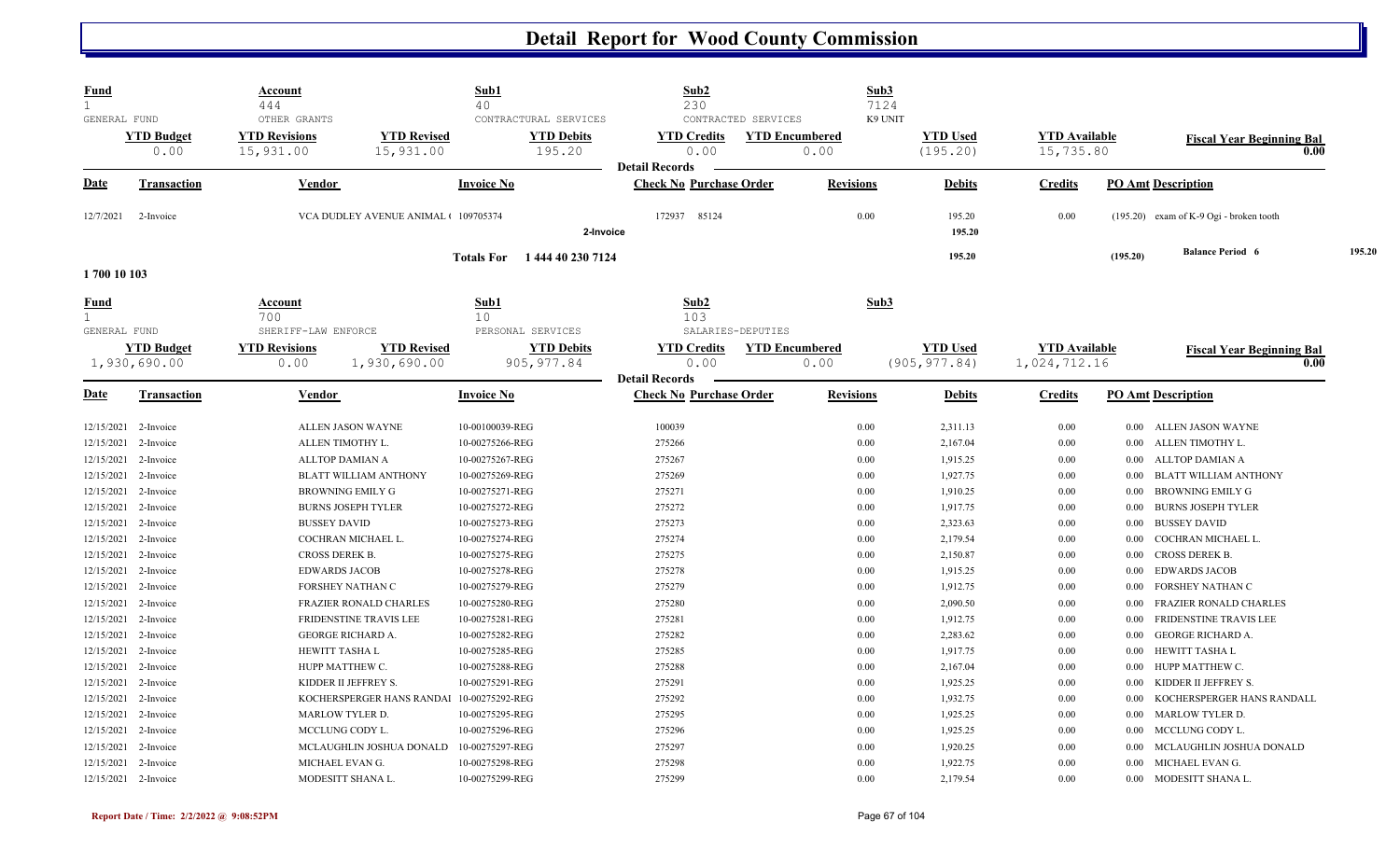| 12/15/2021 2-Invoice |           | MODESITT SHANA L.                            | 10-00275299-REG | 275299 | 0.00 | 207.47   | 0.00 | $0.00\,$ | MODESITT SHANA L.             |
|----------------------|-----------|----------------------------------------------|-----------------|--------|------|----------|------|----------|-------------------------------|
| 12/15/2021 2-Invoice |           | MODESITT SHANA L.                            | 10-00275299-REG | 275299 | 0.00 | 81.73    | 0.00 | 0.00     | MODESITT SHANA L.             |
| 12/15/2021           | 2-Invoice | MURPHY JAMES T.                              | 10-00275300-REG | 275300 | 0.00 | 2,306.13 | 0.00 | 0.00     | MURPHY JAMES T.               |
| 12/15/2021           | 2-Invoice | NICHOLS CLAYTON PAUL                         | 10-00275301-REG | 275301 | 0.00 | 1,920.25 | 0.00 | 0.00     | NICHOLS CLAYTON PAUL          |
| 12/15/2021           | 2-Invoice | PHILLIPS TAYLOR KELLYN                       | 10-00275304-REG | 275304 | 0.00 | 1,920.25 | 0.00 | 0.00     | PHILLIPS TAYLOR KELLYN        |
| 12/15/2021           | 2-Invoice | RITCHIE MICHAEL B                            | 10-00275305-REG | 275305 | 0.00 | 2,148.37 | 0.00 | 0.00     | RITCHIE MICHAEL B             |
| 12/15/2021           | 2-Invoice | SHRIVER ANDREW C.                            | 10-00275306-REG | 275306 | 0.00 | 2,169.54 | 0.00 | $0.00\,$ | SHRIVER ANDREW C.             |
| 12/15/2021           | 2-Invoice | <b>SIMS ROBERT GENE</b>                      | 10-00275307-REG | 275307 | 0.00 | 2,438.63 | 0.00 | 0.00     | <b>SIMS ROBERT GENE</b>       |
| 12/15/2021           | 2-Invoice | STEPHENS KENT MICHAEL                        | 10-00100040-REG | 100040 | 0.00 | 2,441.12 | 0.00 | 0.00     | STEPHENS KENT MICHAEL         |
| 12/15/2021           | 2-Invoice | <b>SWIGER BRIAN A.</b>                       | 10-00275308-REG | 275308 | 0.00 | 2,060.50 | 0.00 | 0.00     | SWIGER BRIAN A.               |
| 12/15/2021           | 2-Invoice | TURNER JR BRANNON GENE                       | 10-00275309-REG | 275309 | 0.00 | 1,915.25 | 0.00 | 0.00     | TURNER JR BRANNON GENE        |
| 12/15/2021           | 2-Invoice | <b>WATERS ROBERT ANDREW</b>                  | 10-00275311-REG | 275311 | 0.00 | 1,917.75 | 0.00 | 0.00     | <b>WATERS ROBERT ANDREW</b>   |
| 12/15/2021           | 2-Invoice | <b>WETZEL JOHN CALEB</b>                     | 10-00275312-REG | 275312 | 0.00 | 2,150.88 | 0.00 | 0.00     | <b>WETZEL JOHN CALEB</b>      |
| 12/15/2021           | 2-Invoice | WINDLAND RYAN D.                             | 10-00275314-REG | 275314 | 0.00 | 2,286.13 | 0.00 | 0.00     | WINDLAND RYAN D.              |
| 12/15/2021           | 2-Invoice | WOOD ADAM N                                  | 10-00275315-REG | 275315 | 0.00 | 1,917.75 | 0.00 | 0.00     | WOOD ADAM N                   |
| 12/30/2021           | 2-Invoice | ALLEN JASON WAYNE                            | 10-00100041-REG | 100041 | 0.00 | 2,311.13 | 0.00 | $0.00\,$ | ALLEN JASON WAYNE             |
| 12/30/2021           | 2-Invoice | ALLEN TASHA L                                | 10-00275483-REG | 275483 | 0.00 | 1,917.75 | 0.00 | 0.00     | ALLEN TASHA L                 |
| 12/30/2021           | 2-Invoice | ALLEN TIMOTHY L.                             | 10-00275484-REG | 275484 | 0.00 | 2,167.04 | 0.00 | 0.00     | ALLEN TIMOTHY L.              |
| 12/30/2021           | 2-Invoice | <b>ALLTOP DAMIAN A</b>                       | 10-00275485-REG | 275485 | 0.00 | 1,915.25 | 0.00 | 0.00     | ALLTOP DAMIAN A               |
| 12/30/2021           | 2-Invoice | BLATT WILLIAM ANTHONY                        | 10-00275487-REG | 275487 | 0.00 | 1,927.75 | 0.00 | $0.00\,$ | <b>BLATT WILLIAM ANTHONY</b>  |
| 12/30/2021           | 2-Invoice | <b>BROWNING EMILY G</b>                      | 10-00275489-REG | 275489 | 0.00 | 1,910.25 | 0.00 | 0.00     | <b>BROWNING EMILY G</b>       |
| 12/30/2021           | 2-Invoice | <b>BURNS JOSEPH TYLER</b>                    | 10-00275490-REG | 275490 | 0.00 | 1,917.75 | 0.00 | 0.00     | <b>BURNS JOSEPH TYLER</b>     |
| 12/30/2021           | 2-Invoice | <b>BUSSEY DAVID</b>                          | 10-00275491-REG | 275491 | 0.00 | 2,323.63 | 0.00 | 0.00     | <b>BUSSEY DAVID</b>           |
| 12/30/2021           | 2-Invoice | COCHRAN MICHAEL L.                           | 10-00275492-REG | 275492 | 0.00 | 2,179.54 | 0.00 | $0.00\,$ | COCHRAN MICHAEL L.            |
| 12/30/2021           | 2-Invoice | CROSS DEREK B.                               | 10-00275493-REG | 275493 | 0.00 | 2,150.87 | 0.00 | 0.00     | <b>CROSS DEREK B.</b>         |
| 12/30/2021           | 2-Invoice | <b>EDWARDS JACOB</b>                         | 10-00275496-REG | 275496 | 0.00 | 1,915.25 | 0.00 | 0.00     | <b>EDWARDS JACOB</b>          |
| 12/30/2021           | 2-Invoice | FORSHEY NATHAN C                             | 10-00275497-REG | 275497 | 0.00 | 1,912.75 | 0.00 | 0.00     | FORSHEY NATHAN C              |
| 12/30/2021           | 2-Invoice | FRAZIER RONALD CHARLES                       | 10-00275498-REG | 275498 | 0.00 | 2,090.50 | 0.00 | 0.00     | FRAZIER RONALD CHARLES        |
| 12/30/2021           | 2-Invoice | FRIDENSTINE TRAVIS LEE                       | 10-00275499-REG | 275499 | 0.00 | 1,912.75 | 0.00 | 0.00     | <b>FRIDENSTINE TRAVIS LEE</b> |
| 12/30/2021           | 2-Invoice | <b>GEORGE RICHARD A.</b>                     | 10-00275500-REG | 275500 | 0.00 | 2,283.62 | 0.00 | 0.00     | <b>GEORGE RICHARD A.</b>      |
| 12/30/2021           | 2-Invoice | HUPP MATTHEW C.                              | 10-00275504-REG | 275504 | 0.00 | 2,167.04 | 0.00 | 0.00     | HUPP MATTHEW C.               |
| 12/30/2021           | 2-Invoice | KIDDER II JEFFREY S.                         | 10-00275507-REG | 275507 | 0.00 | 1,925.25 | 0.00 | 0.00     | KIDDER II JEFFREY S.          |
| 12/30/2021           | 2-Invoice | KOCHERSPERGER HANS RANDAI                    | 10-00275508-REG | 275508 | 0.00 | 1,932.75 | 0.00 | $0.00\,$ | KOCHERSPERGER HANS RANDALL    |
| 12/30/2021           | 2-Invoice | <b>MARLOW TYLER D.</b>                       | 10-00275511-REG | 275511 | 0.00 | 1,925.25 | 0.00 | 0.00     | <b>MARLOW TYLER D.</b>        |
| 12/30/2021 2-Invoice |           | MCCLUNG CODY L.                              | 10-00275512-REG | 275512 | 0.00 | 1,925.25 | 0.00 | 0.00     | MCCLUNG CODY L.               |
| 12/30/2021           | 2-Invoice | MCLAUGHLIN JOSHUA DONALD                     | 10-00275513-REG | 275513 | 0.00 | 1,920.25 | 0.00 | 0.00     | MCLAUGHLIN JOSHUA DONALD      |
| 12/30/2021           | 2-Invoice | MICHAEL EVAN G.                              | 10-00275514-REG | 275514 | 0.00 | 1,922.75 | 0.00 | 0.00     | MICHAEL EVAN G.               |
| 12/30/2021 2-Invoice |           | MURPHY JAMES T.                              | 10-00275515-REG | 275515 | 0.00 | 2,306.13 | 0.00 | $0.00\,$ | MURPHY JAMES T.               |
| 12/30/2021           | 2-Invoice | NICHOLS CLAYTON PAUL                         | 10-00275516-REG | 275516 | 0.00 | 1,920.25 | 0.00 | 0.00     | NICHOLS CLAYTON PAUL          |
| 12/30/2021           | 2-Invoice | PHILLIPS TAYLOR KELLYN                       | 10-00275519-REG | 275519 | 0.00 | 2,143.38 | 0.00 | 0.00     | PHILLIPS TAYLOR KELLYN        |
| 12/30/2021 2-Invoice |           | RITCHIE MICHAEL B                            | 10-00275521-REG | 275521 | 0.00 | 2,148.37 | 0.00 | 0.00     | RITCHIE MICHAEL B             |
|                      |           |                                              | 10-00275522-REG | 275522 | 0.00 | 2,169.54 | 0.00 | $0.00\,$ | <b>SHRIVER ANDREW C.</b>      |
| 12/30/2021           | 2-Invoice | SHRIVER ANDREW C.<br><b>SIMS ROBERT GENE</b> | 10-00275523-REG | 275523 | 0.00 |          | 0.00 | 0.00     | <b>SIMS ROBERT GENE</b>       |
| 12/30/2021           | 2-Invoice |                                              |                 |        |      | 2,438.63 |      |          |                               |
| 12/30/2021 2-Invoice |           | STEPHENS KENT MICHAEL                        | 10-00100042-REG | 100042 | 0.00 | 2,441.12 | 0.00 | 0.00     | STEPHENS KENT MICHAEL         |
| 12/30/2021 2-Invoice |           | SWIGER BRIAN A.                              | 10-00275524-REG | 275524 | 0.00 | 2,060.50 | 0.00 |          | 0.00 SWIGER BRIAN A.          |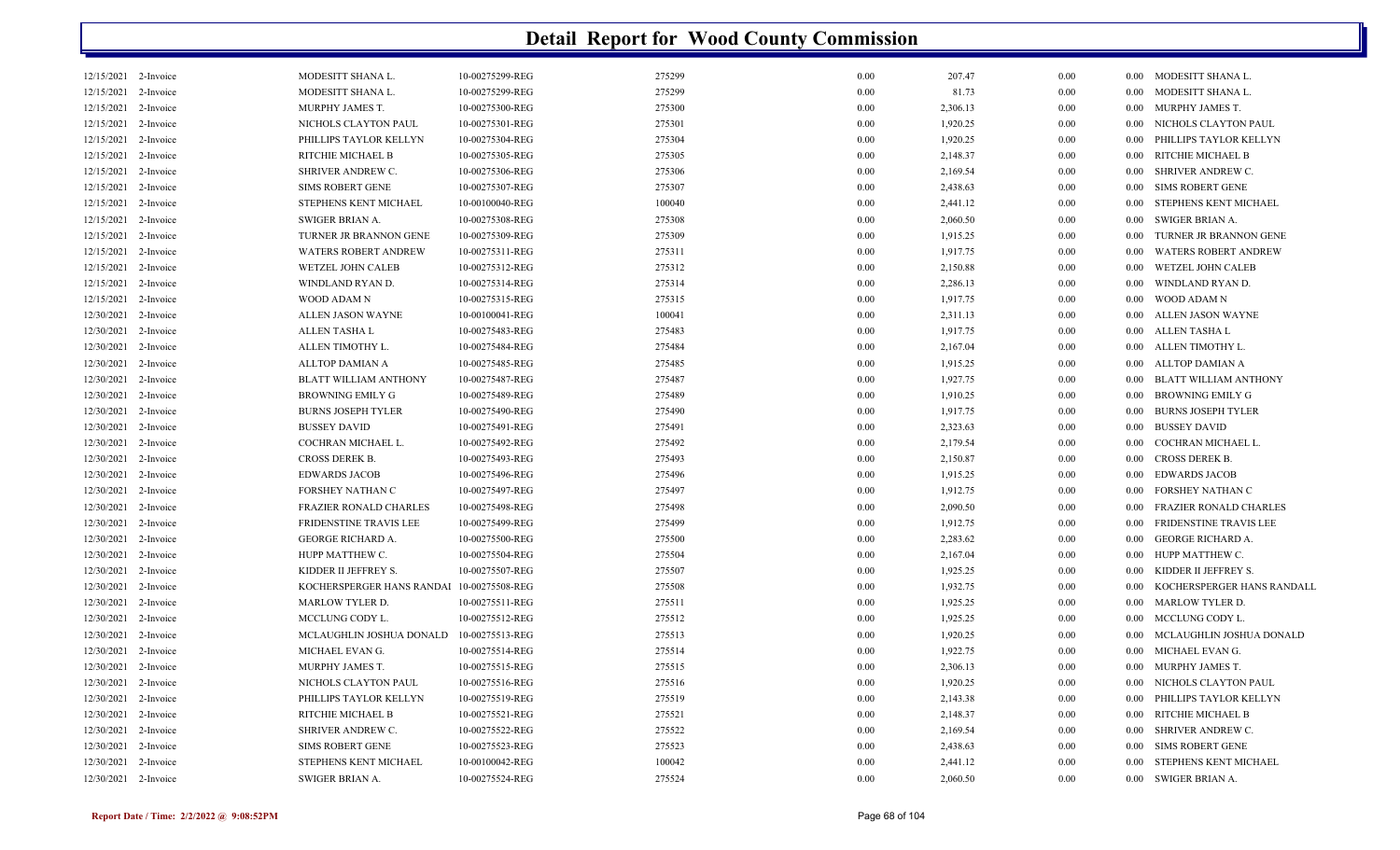|                                             |                                 |                                                                  |                                 | <b>Detail Report for Wood County Commission</b>     |                               |                                  |                                    |                                     |            |
|---------------------------------------------|---------------------------------|------------------------------------------------------------------|---------------------------------|-----------------------------------------------------|-------------------------------|----------------------------------|------------------------------------|-------------------------------------|------------|
|                                             | 12/30/2021 2-Invoice            | TURNER JR BRANNON GENE                                           | 10-00275525-REG                 | 275525                                              | 0.00                          | 1,915.25                         | $0.00\,$                           | TURNER JR BRANNON GENE<br>0.00      |            |
| 12/30/2021                                  | 2-Invoice                       | <b>WATERS ROBERT ANDREW</b>                                      | 10-00275527-REG                 | 275527                                              | 0.00                          | 1,917.75                         | $0.00\,$                           | <b>WATERS ROBERT ANDREW</b><br>0.00 |            |
| 12/30/2021                                  | 2-Invoice                       | <b>WETZEL JOHN CALEB</b>                                         | 10-00275528-REG                 | 275528                                              | 0.00                          | 2,150.88                         | $0.00\,$                           | WETZEL JOHN CALEB<br>0.00           |            |
| 12/30/2021                                  | 2-Invoice                       | WINDLAND RYAN D.                                                 | 10-00275530-REG                 | 275530                                              | 0.00                          | 2,286.13                         | 0.00                               | WINDLAND RYAN D.<br>0.00            |            |
|                                             | 12/30/2021 2-Invoice            | WOOD ADAM N                                                      | 10-00275531-REG                 | 275531                                              | 0.00                          | 1,917.75                         | 0.00                               | <b>WOOD ADAMN</b><br>0.00           |            |
|                                             |                                 |                                                                  |                                 | 2-Invoice                                           |                               | 146,985.71                       |                                    |                                     |            |
|                                             |                                 |                                                                  | <b>Totals For</b> 1700 10 103   |                                                     |                               | 146,985.71                       |                                    | <b>Balance Period 6</b>             | 905,977.84 |
| 1700 10 104                                 |                                 |                                                                  |                                 |                                                     |                               |                                  |                                    |                                     |            |
| <u>Fund</u><br>$\mathbf{1}$<br>GENERAL FUND |                                 | <b>Account</b><br>700<br>SHERIFF-LAW ENFORCE                     | Sub1<br>10<br>PERSONAL SERVICES | Sub2<br>104<br>SOCIAL SECURITY                      | Sub3                          |                                  |                                    |                                     |            |
|                                             | <b>YTD Budget</b>               | <b>YTD Revisions</b><br><b>YTD Revised</b>                       | <b>YTD Debits</b>               | <b>YTD Credits</b>                                  | <b>YTD Encumbered</b>         | <b>YTD Used</b>                  | <b>YTD Available</b>               | <b>Fiscal Year Beginning Bal</b>    |            |
|                                             | 217,991.00                      | 367.00<br>218,358.00                                             | 101,741.07                      | 0.00<br><b>Detail Records</b>                       | 0.00                          | (101, 741.07)                    | 116,616.93                         |                                     | 0.00       |
| <b>Date</b>                                 | Transaction                     | Vendor                                                           | <b>Invoice No</b>               | <b>Check No Purchase Order</b>                      | <b>Revisions</b>              | <b>Debits</b>                    | <b>Credits</b>                     | <b>PO Amt Description</b>           |            |
| 12/15/2021                                  | 2-Invoice                       | DEPARTMENT OF TREASURY                                           | 20211215-00                     | 3788                                                | 0.00                          | 7,369.69                         | 0.00                               | $0.00$ FICA                         |            |
| 12/15/2021                                  | 2-Invoice                       | DEPARTMENT OF TREASURY                                           | 20211215-00                     | 3788                                                | 0.00                          | 1,723.51                         | 0.00                               | $0.00$ MED                          |            |
| 12/30/2021                                  | 2-Invoice                       | DEPARTMENT OF TREASURY                                           | 20211230-00                     | 3796                                                | 0.00                          | 6,757.37                         | $0.00\,$                           | $0.00$ FICA                         |            |
|                                             | 12/30/2021 2-Invoice            | DEPARTMENT OF TREASURY                                           | 20211230-00                     | 3796                                                | 0.00                          | 1,580.38                         | 0.00                               | $0.00$ MED                          |            |
|                                             |                                 |                                                                  |                                 | 2-Invoice                                           |                               | 17,430.95                        |                                    |                                     |            |
|                                             |                                 |                                                                  | <b>Totals For</b> 1700 10 104   |                                                     |                               | 17,430.95                        |                                    | <b>Balance Period 6</b>             | 101,741.07 |
| 1700 10 105                                 |                                 |                                                                  |                                 |                                                     |                               |                                  |                                    |                                     |            |
| <b>Fund</b><br>$\mathbf{1}$<br>GENERAL FUND |                                 | Account<br>700<br>SHERIFF-LAW ENFORCE                            | Sub1<br>10<br>PERSONAL SERVICES | Sub2<br>105<br>INSURANCE PREMIUM                    | Sub3                          |                                  |                                    |                                     |            |
|                                             | <b>YTD Budget</b><br>783,519.00 | <b>YTD Revisions</b><br><b>YTD Revised</b><br>0.00<br>783,519.00 | <b>YTD Debits</b><br>370,564.80 | <b>YTD Credits</b><br>0.00<br><b>Detail Records</b> | <b>YTD Encumbered</b><br>0.00 | <b>YTD Used</b><br>(370, 564.80) | <b>YTD</b> Available<br>412,954.20 | <b>Fiscal Year Beginning Bal</b>    | 0.00       |
| <b>Date</b>                                 | <b>Transaction</b>              | Vendor                                                           | <b>Invoice No</b>               | <b>Check No Purchase Order</b>                      | <b>Revisions</b>              | <b>Debits</b>                    | <b>Credits</b>                     | <b>PO Amt Description</b>           |            |
| 12/14/2021                                  | 2-Invoice                       | HIGHMARK WEST VIRGINIA                                           | F211207S3831                    | 3784                                                | 0.00                          | (410.14)                         | 0.00                               | $0.00$ HRA                          |            |
| 12/16/2021                                  | 2-Invoice                       | HIGHMARK WEST VIRGINIA                                           | F211214A0129                    | 3790                                                | 0.00                          | 3,819.42                         | 0.00                               | $0.00$ HRA                          |            |
| 12/28/2021                                  | 2-Invoice                       | HIGHMARK WEST VIRGINIA                                           | F211221A8950                    | 3793                                                | 0.00                          | 671.28                           | 0.00                               | $0.00$ HRA                          |            |
|                                             | 12/31/2021 2-Invoice            | HIGHMARK WEST VIRGINIA                                           | F211228A0748                    | 3795                                                | 0.00                          | 1,666.54                         | 0.00                               | $0.00$ HRA                          |            |
|                                             |                                 |                                                                  |                                 | 2-Invoice                                           |                               | 5,747.10                         |                                    |                                     |            |
|                                             |                                 |                                                                  | Totals For 1700 10 105          |                                                     |                               | 5,747.10                         |                                    | <b>Balance Period 6</b>             | 370,564.80 |

**1 700 10 106**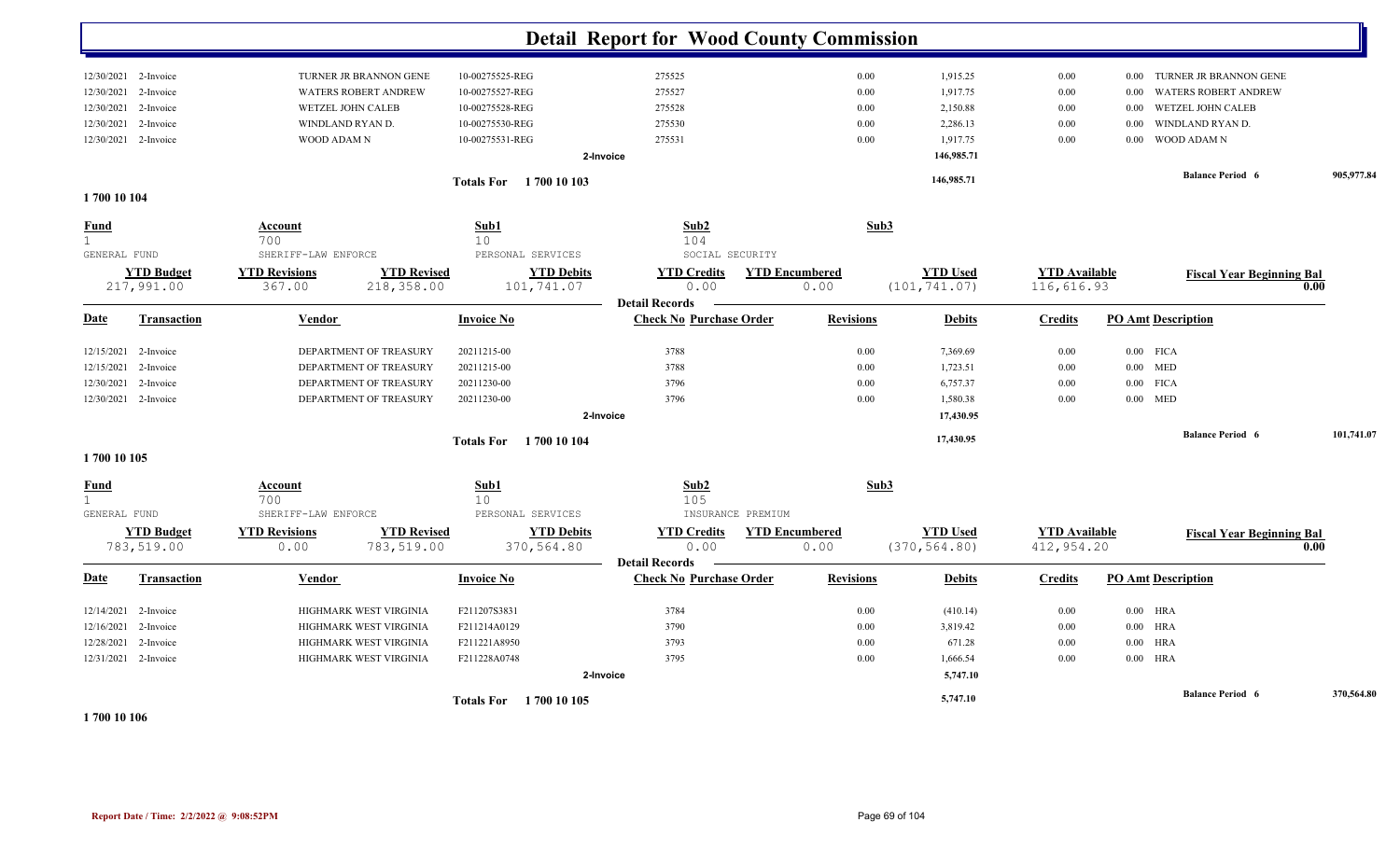| <b>Fund</b>                  |                      | Account                    |                                           | Sub1                                 | Sub2                                                    |                       | Sub3            |                      |                                       |            |
|------------------------------|----------------------|----------------------------|-------------------------------------------|--------------------------------------|---------------------------------------------------------|-----------------------|-----------------|----------------------|---------------------------------------|------------|
| $\mathbf{1}$<br>GENERAL FUND |                      | 700<br>SHERIFF-LAW ENFORCE |                                           | 10 <sup>°</sup><br>PERSONAL SERVICES | 106<br>RETIREMENT                                       |                       |                 |                      |                                       |            |
|                              | <b>YTD Budget</b>    | <b>YTD Revisions</b>       | <b>YTD Revised</b>                        | <b>YTD Debits</b>                    | <b>YTD Credits</b>                                      | <b>YTD Encumbered</b> | <b>YTD Used</b> | <b>YTD</b> Available | <b>Fiscal Year Beginning Bal</b>      |            |
|                              | 343, 373.00          | 611.00                     | 343,984.00                                | 166,693.07                           | 0.00                                                    | 0.00                  | (166, 693.07)   | 177,290.93           |                                       | 0.00       |
|                              |                      |                            |                                           |                                      | <b>Detail Records</b>                                   |                       |                 |                      |                                       |            |
| Date                         | <b>Transaction</b>   | Vendor                     |                                           | <b>Invoice No</b>                    | <b>Check No Purchase Order</b>                          | <b>Revisions</b>      | <b>Debits</b>   | <b>Credits</b>       | <b>PO Amt Description</b>             |            |
| 12/15/2021                   | 2-Invoice            |                            | WV DEPUTY SHERIFF'S RETIREM 20211215-00   |                                      | 3803                                                    | 0.00                  | 12,901.78       | $0.00\,$             | 0.00 DEP-RETIRE                       |            |
| 12/15/2021                   | 2-Invoice            |                            | WV PUBLIC EMP RETIREMENT                  | 20211215-00                          | 3804                                                    | 0.00                  | 2,022.73        | 0.00                 | <b>RETIREMENT</b><br>0.00             |            |
| 12/30/2021                   | 2-Invoice            |                            | WV DEPUTY SHERIFF'S RETIREM 20211230-00   |                                      | 3803                                                    | 0.00                  | 11,848.08       | $0.00\,$             | <b>DEP-RETIRE</b><br>0.00             |            |
| 12/30/2021                   | 2-Invoice            |                            | WV DEPUTY SHERIFF'S RETIREM 20211230-00   |                                      | 3803                                                    | 0.00                  | 0.15            | 0.00                 | $0.00$ ADJ                            |            |
|                              | 12/30/2021 2-Invoice |                            | WV PUBLIC EMP RETIREMENT                  | 20211230-00                          | 3804                                                    | 0.00                  | 1,933.01        | 0.00                 | RETIREMENT<br>$0.00\,$                |            |
|                              |                      |                            |                                           | 2-Invoice                            |                                                         |                       | 28,705.75       |                      |                                       |            |
|                              |                      |                            |                                           | <b>Totals For</b> 1700 10 106        |                                                         |                       | 28,705.75       |                      | <b>Balance Period 6</b>               | 166,693.07 |
| 1700 10 108                  |                      |                            |                                           |                                      |                                                         |                       |                 |                      |                                       |            |
| <u>Fund</u>                  |                      | <b>Account</b>             |                                           | Sub1                                 | $\mathbf{Sub2}$                                         |                       | Sub3            |                      |                                       |            |
| $\mathbf{1}$                 |                      | 700                        |                                           | 10                                   | 108                                                     |                       |                 |                      |                                       |            |
| GENERAL FUND                 |                      | SHERIFF-LAW ENFORCE        |                                           | PERSONAL SERVICES                    | OVERTIME                                                |                       |                 |                      |                                       |            |
|                              | <b>YTD Budget</b>    | <b>YTD Revisions</b>       | <b>YTD Revised</b>                        | <b>YTD Debits</b>                    | <b>YTD Credits</b>                                      | <b>YTD Encumbered</b> | <b>YTD Used</b> | <b>YTD</b> Available | <b>Fiscal Year Beginning Bal</b>      |            |
|                              | 220,000.00           | 0.00                       | 220,000.00                                | 147,403.06                           | 0.00                                                    | 0.00                  | (147, 403.06)   | 72,596.94            |                                       | 0.00       |
| <u>Date</u>                  | <b>Transaction</b>   | Vendor                     |                                           | <b>Invoice No</b>                    | <b>Detail Records</b><br><b>Check No Purchase Order</b> | <b>Revisions</b>      | <b>Debits</b>   | <b>Credits</b>       | <b>PO Amt Description</b>             |            |
|                              | 12/15/2021 2-Invoice |                            | ALLEN JASON WAYNE                         | 10-00100039-REG                      | 100039                                                  | 0.00                  | 299.99          | $0.00\,$             | 0.00 ALLEN JASON WAYNE                |            |
| 12/15/2021                   | 2-Invoice            |                            | ALLTOP DAMIAN A                           | 10-00275267-REG                      | 275267                                                  | 0.00                  | 314.90          | $0.00\,$             | ALLTOP DAMIAN A<br>0.00               |            |
| 12/15/2021                   | 2-Invoice            | <b>BEATY PATRICK A</b>     |                                           | 10-00275268-REG                      | 275268                                                  | 0.00                  | 10.79           | 0.00                 | <b>BEATY PATRICK A</b><br>0.00        |            |
| 12/15/2021                   | 2-Invoice            |                            | <b>BLATT WILLIAM ANTHONY</b>              | 10-00275269-REG                      | 275269                                                  | 0.00                  | 934.18          | $0.00\,$             | <b>BLATT WILLIAM ANTHONY</b><br>0.00  |            |
| 12/15/2021                   | 2-Invoice            |                            | BROWNING EMILY G                          | 10-00275271-REG                      | 275271                                                  | 0.00                  | 99.18           | $0.00\,$             | <b>BROWNING EMILY G</b><br>0.00       |            |
| 12/15/2021                   | 2-Invoice            |                            | <b>BURNS JOSEPH TYLER</b>                 | 10-00275272-REG                      | 275272                                                  | 0.00                  | 182.55          | 0.00                 | <b>BURNS JOSEPH TYLER</b><br>0.00     |            |
| 12/15/2021                   | 2-Invoice            |                            | COCHRAN MICHAEL L.                        | 10-00275274-REG                      | 275274                                                  | 0.00                  | 886.45          | 0.00                 | COCHRAN MICHAEL L.<br>0.00            |            |
| 12/15/2021                   | 2-Invoice            | CROSS DEREK B.             |                                           | 10-00275275-REG                      | 275275                                                  | 0.00                  | 223.35          | $0.00\,$             | <b>CROSS DEREK B.</b><br>0.00         |            |
| 12/15/2021                   | 2-Invoice            | NICK DEEM                  |                                           | 10-00275276-REG                      | 275276                                                  | 0.00                  | 75.53           | $0.00\,$             | <b>DEEM NICKY THOMAS</b><br>0.00      |            |
| 12/15/2021                   | 2-Invoice            | <b>EDWARDS JACOB</b>       |                                           | 10-00275278-REG                      | 275278                                                  | 0.00                  | 182.31          | $0.00\,$             | <b>EDWARDS JACOB</b><br>0.00          |            |
| 12/15/2021                   | 2-Invoice            |                            | FORSHEY NATHAN C                          | 10-00275279-REG                      | 275279                                                  | 0.00                  | 670.36          | $0.00\,$             | FORSHEY NATHAN C<br>0.00              |            |
| 12/15/2021                   | 2-Invoice            |                            | FRAZIER RONALD CHARLES                    | 10-00275280-REG                      | 275280                                                  | 0.00                  | 1,175.86        | $0.00\,$             | FRAZIER RONALD CHARLES<br>0.00        |            |
| 12/15/2021                   | 2-Invoice            |                            | FRIDENSTINE TRAVIS LEE                    | 10-00275281-REG                      | 275281                                                  | 0.00                  | 66.21           | $0.00\,$             | <b>FRIDENSTINE TRAVIS LEE</b><br>0.00 |            |
| 12/15/2021                   | 2-Invoice            |                            | HOLBERT ANDREW SCOTT                      | 10-00275287-REG                      | 275287                                                  | 0.00                  | 172.64          | $0.00\,$             | HOLBERT ANDREW SCOTT<br>0.00          |            |
| 12/15/2021                   | 2-Invoice            |                            | HUPP MATTHEW C.                           | 10-00275288-REG                      | 275288                                                  | 0.00                  | 1,556.46        | $0.00\,$             | HUPP MATTHEW C.<br>0.00               |            |
| 12/15/2021                   | 2-Invoice            |                            | JACKSON FREDERICK L                       | 10-00275289-REG                      | 275289                                                  | 0.00                  | 172.64          | $0.00\,$             | JACKSON FREDERICK L<br>0.00           |            |
| 12/15/2021                   | 2-Invoice            |                            | KIDDER II JEFFREY S.                      | 10-00275291-REG                      | 275291                                                  | 0.00                  | 249.90          | $0.00\,$             | KIDDER II JEFFREY S.<br>0.00          |            |
| 12/15/2021                   | 2-Invoice            |                            | KIDDER II JEFFREY S.                      | 10-00275291-REG                      | 275291                                                  | 0.00                  | 533.13          | $0.00\,$             | KIDDER II JEFFREY S.<br>0.00          |            |
|                              | 12/15/2021 2-Invoice |                            | KOCHERSPERGER HANS RANDAl 10-00275292-REG |                                      | 275292                                                  | 0.00                  | 200.70          | 0.00                 | KOCHERSPERGER HANS RANDALL<br>0.00    |            |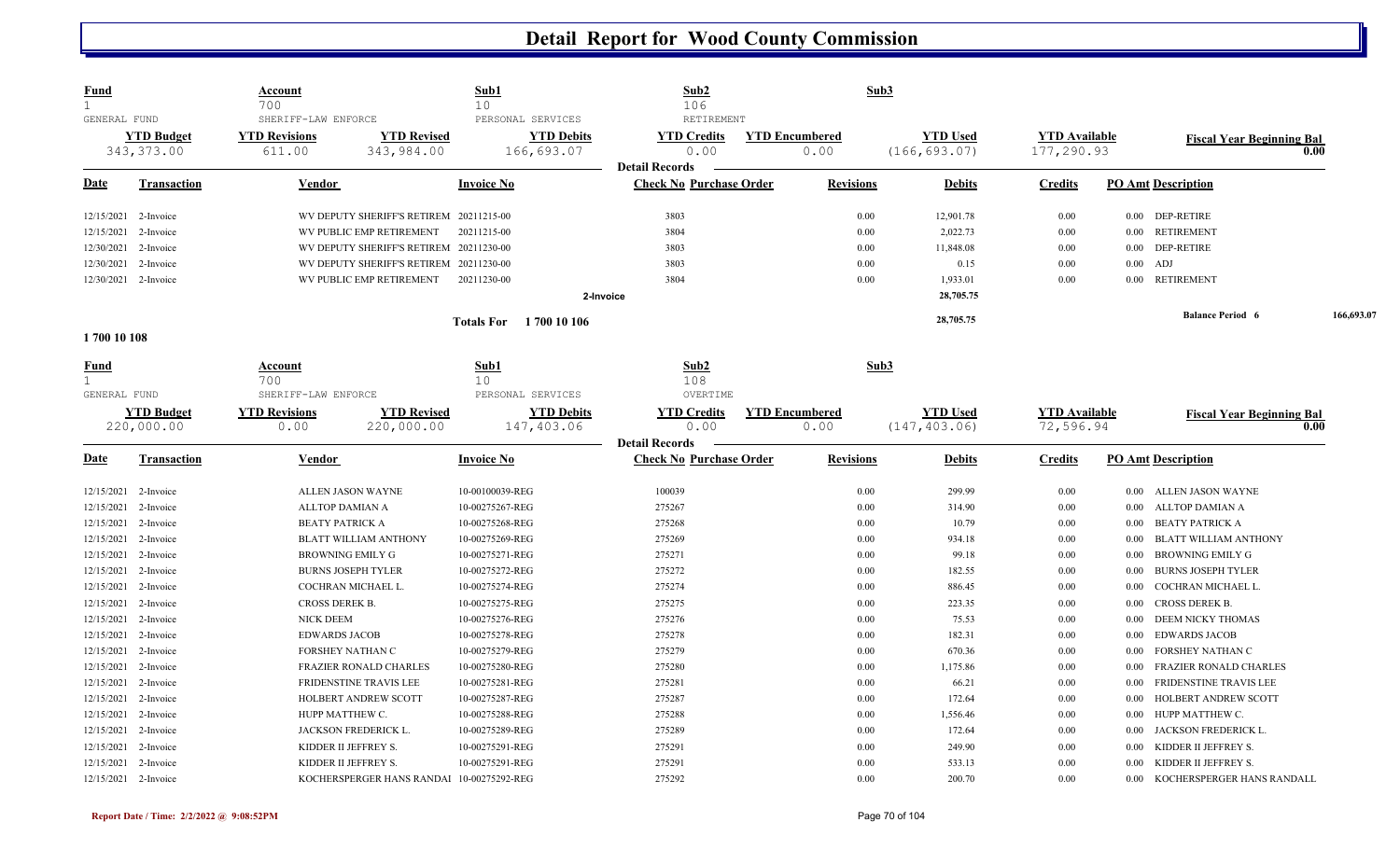| 12/15/2021 2-Invoice |           | <b>MARLOW TYLER D.</b>        | 10-00275295-REG | 275295 | 0.00 | 249.90 | 0.00 | $0.00\,$ | MARLOW TYLER D.               |
|----------------------|-----------|-------------------------------|-----------------|--------|------|--------|------|----------|-------------------------------|
| 12/15/2021           | 2-Invoice | <b>MARLOW TYLER D.</b>        | 10-00275295-REG | 275295 | 0.00 | 458.15 | 0.00 | 0.00     | <b>MARLOW TYLER D.</b>        |
| 12/15/2021           | 2-Invoice | MCCLUNG CODY L.               | 10-00275296-REG | 275296 | 0.00 | 699.73 | 0.00 | 0.00     | MCCLUNG CODY L.               |
| 12/15/2021           | 2-Invoice | MCLAUGHLIN JOSHUA DONALD      | 10-00275297-REG | 275297 | 0.00 | 33.23  | 0.00 | 0.00     | MCLAUGHLIN JOSHUA DONALD      |
| 12/15/2021           | 2-Invoice | MICHAEL EVAN G.               | 10-00275298-REG | 275298 | 0.00 | 449.24 | 0.00 | 0.00     | MICHAEL EVAN G.               |
| 12/15/2021 2-Invoice |           | NICHOLS CLAYTON PAUL          | 10-00275301-REG | 275301 | 0.00 | 132.94 | 0.00 | $0.00\,$ | NICHOLS CLAYTON PAUL          |
| 12/15/2021           | 2-Invoice | NORTUM WILLIAM E              | 10-00275302-REG | 275302 | 0.00 | 172.64 | 0.00 | 0.00     | NORTUM WILLIAM E              |
| 12/15/2021           | 2-Invoice | PARKS DANIEL S                | 10-00275303-REG | 275303 | 0.00 | 43.16  | 0.00 | 0.00     | PARKS DANIEL S                |
| 12/15/2021 2-Invoice |           | PHILLIPS TAYLOR KELLYN        | 10-00275304-REG | 275304 | 0.00 | 249.25 | 0.00 | 0.00     | PHILLIPS TAYLOR KELLYN        |
| 12/15/2021           | 2-Invoice | PHILLIPS TAYLOR KELLYN        | 10-00275304-REG | 275304 | 0.00 | 299.10 | 0.00 | 0.00     | PHILLIPS TAYLOR KELLYN        |
| 12/15/2021           | 2-Invoice | RITCHIE MICHAEL B             | 10-00275305-REG | 275305 | 0.00 | 241.68 | 0.00 | 0.00     | RITCHIE MICHAEL B             |
| 12/15/2021 2-Invoice |           | SHRIVER ANDREW C.             | 10-00275306-REG | 275306 | 0.00 | 75.10  | 0.00 | $0.00\,$ | SHRIVER ANDREW C.             |
| 12/15/2021           | 2-Invoice | SWIGER BRIAN A.               | 10-00275308-REG | 275308 | 0.00 | 142.64 | 0.00 | $0.00\,$ | SWIGER BRIAN A.               |
| 12/15/2021           | 2-Invoice | TURNER JR BRANNON GENE        | 10-00275309-REG | 275309 | 0.00 | 281.75 | 0.00 | 0.00     | TURNER JR BRANNON GENE        |
| 12/15/2021 2-Invoice |           | <b>WATERS ROBERT ANDREW</b>   | 10-00275311-REG | 275311 | 0.00 | 232.33 | 0.00 | 0.00     | <b>WATERS ROBERT ANDREW</b>   |
| 12/15/2021           | 2-Invoice | WETZEL JOHN CALEB             | 10-00275312-REG | 275312 | 0.00 | 428.09 | 0.00 | 0.00     | WETZEL JOHN CALEB             |
| 12/15/2021           | 2-Invoice | WINDLAND RYAN D.              | 10-00275314-REG | 275314 | 0.00 | 237.40 | 0.00 | 0.00     | WINDLAND RYAN D.              |
| 12/15/2021 2-Invoice |           | WOOD ADAM N                   | 10-00275315-REG | 275315 | 0.00 | 232.33 | 0.00 | $0.00\,$ | WOOD ADAM N                   |
| 12/30/2021           | 2-Invoice | ALLEN JASON WAYNE             | 10-00100041-REG | 100041 | 0.00 | 80.00  | 0.00 | $0.00\,$ | ALLEN JASON WAYNE             |
| 12/30/2021           | 2-Invoice | ALLTOP DAMIAN A               | 10-00275485-REG | 275485 | 0.00 | 99.44  | 0.00 | $0.00\,$ | ALLTOP DAMIAN A               |
| 12/30/2021 2-Invoice |           | <b>BLATT WILLIAM ANTHONY</b>  | 10-00275487-REG | 275487 | 0.00 | 784.05 | 0.00 | 0.00     | <b>BLATT WILLIAM ANTHONY</b>  |
| 12/30/2021 2-Invoice |           | <b>BROWNING EMILY G</b>       | 10-00275489-REG | 275489 | 0.00 | 297.55 | 0.00 | 0.00     | <b>BROWNING EMILY G</b>       |
| 12/30/2021           | 2-Invoice | <b>BURNS JOSEPH TYLER</b>     | 10-00275490-REG | 275490 | 0.00 | 66.38  | 0.00 | 0.00     | <b>BURNS JOSEPH TYLER</b>     |
| 12/30/2021 2-Invoice |           | <b>BUSSEY DAVID</b>           | 10-00275491-REG | 275491 | 0.00 | 422.26 | 0.00 | 0.00     | <b>BUSSEY DAVID</b>           |
| 12/30/2021 2-Invoice |           | COCHRAN MICHAEL L.            | 10-00275492-REG | 275492 | 0.00 | 348.92 | 0.00 | $0.00\,$ | COCHRAN MICHAEL L.            |
| 12/30/2021           | 2-Invoice | <b>CROSS DEREK B.</b>         | 10-00275493-REG | 275493 | 0.00 | 288.50 | 0.00 | 0.00     | <b>CROSS DEREK B.</b>         |
| 12/30/2021           | 2-Invoice | <b>NICK DEEM</b>              | 10-00275494-REG | 275494 | 0.00 | 113.29 | 0.00 | 0.00     | DEEM NICKY THOMAS             |
| 12/30/2021           | 2-Invoice | <b>EDWARDS JACOB</b>          | 10-00275496-REG | 275496 | 0.00 | 397.77 | 0.00 | $0.00\,$ | <b>EDWARDS JACOB</b>          |
| 12/30/2021           | 2-Invoice | <b>FORSHEY NATHAN C</b>       | 10-00275497-REG | 275497 | 0.00 | 314.49 | 0.00 | 0.00     | <b>FORSHEY NATHAN C</b>       |
| 12/30/2021           | 2-Invoice | FRAZIER RONALD CHARLES        | 10-00275498-REG | 275498 | 0.00 | 904.51 | 0.00 | 0.00     | <b>FRAZIER RONALD CHARLES</b> |
| 12/30/2021           | 2-Invoice | <b>FRIDENSTINE TRAVIS LEE</b> | 10-00275499-REG | 275499 | 0.00 | 455.18 | 0.00 | 0.00     | <b>FRIDENSTINE TRAVIS LEE</b> |
| 12/30/2021           | 2-Invoice | HOLBERT ANDREW SCOTT          | 10-00275503-REG | 275503 | 0.00 | 86.32  | 0.00 | 0.00     | HOLBERT ANDREW SCOTT          |
| 12/30/2021           | 2-Invoice | HUPP MATTHEW C.               | 10-00275504-REG | 275504 | 0.00 | 825.11 | 0.00 | 0.00     | HUPP MATTHEW C.               |
| 12/30/2021           | 2-Invoice | JACKSON FREDERICK L.          | 10-00275505-REG | 275505 | 0.00 | 172.64 | 0.00 | 0.00     | JACKSON FREDERICK L.          |
| 12/30/2021           | 2-Invoice | KIDDER II JEFFREY S.          | 10-00275507-REG | 275507 | 0.00 | 266.56 | 0.00 | 0.00     | KIDDER II JEFFREY S.          |
| 12/30/2021           | 2-Invoice | KIDDER II JEFFREY S.          | 10-00275507-REG | 275507 | 0.00 | 324.87 | 0.00 | 0.00     | KIDDER II JEFFREY S.          |
| 12/30/2021           | 2-Invoice | KOCHERSPERGER HANS RANDAI     | 10-00275508-REG | 275508 | 0.00 | 183.98 | 0.00 | 0.00     | KOCHERSPERGER HANS RANDALL    |
| 12/30/2021 2-Invoice |           | <b>MARLOW TYLER D.</b>        | 10-00275511-REG | 275511 | 0.00 | 266.56 | 0.00 | $0.00\,$ | <b>MARLOW TYLER D.</b>        |
| 12/30/2021           | 2-Invoice | <b>MARLOW TYLER D.</b>        | 10-00275511-REG | 275511 | 0.00 | 66.64  | 0.00 | $0.00\,$ | <b>MARLOW TYLER D.</b>        |
| 12/30/2021           | 2-Invoice | MCCLUNG CODY L.               | 10-00275512-REG | 275512 | 0.00 | 533.13 | 0.00 | 0.00     | MCCLUNG CODY L.               |
| 12/30/2021 2-Invoice |           | MCLAUGHLIN JOSHUA DONALD      | 10-00275513-REG | 275513 | 0.00 | 199.40 | 0.00 | 0.00     | MCLAUGHLIN JOSHUA DONALD      |
| 12/30/2021           | 2-Invoice | MICHAEL EVAN G.               | 10-00275514-REG | 275514 | 0.00 | 133.11 | 0.00 | 0.00     | MICHAEL EVAN G.               |
| 12/30/2021           | 2-Invoice | MURPHY JAMES T.               | 10-00275515-REG | 275515 | 0.00 | 79.82  | 0.00 | 0.00     | MURPHY JAMES T.               |
| 12/30/2021 2-Invoice |           | NICHOLS CLAYTON PAUL          | 10-00275516-REG | 275516 | 0.00 | 515.12 | 0.00 | 0.00     | NICHOLS CLAYTON PAUL          |
| 12/30/2021 2-Invoice |           | PARKS DANIEL S                | 10-00275518-REG | 275518 | 0.00 | 10.79  | 0.00 |          | 0.00 PARKS DANIEL S           |
|                      |           |                               |                 |        |      |        |      |          |                               |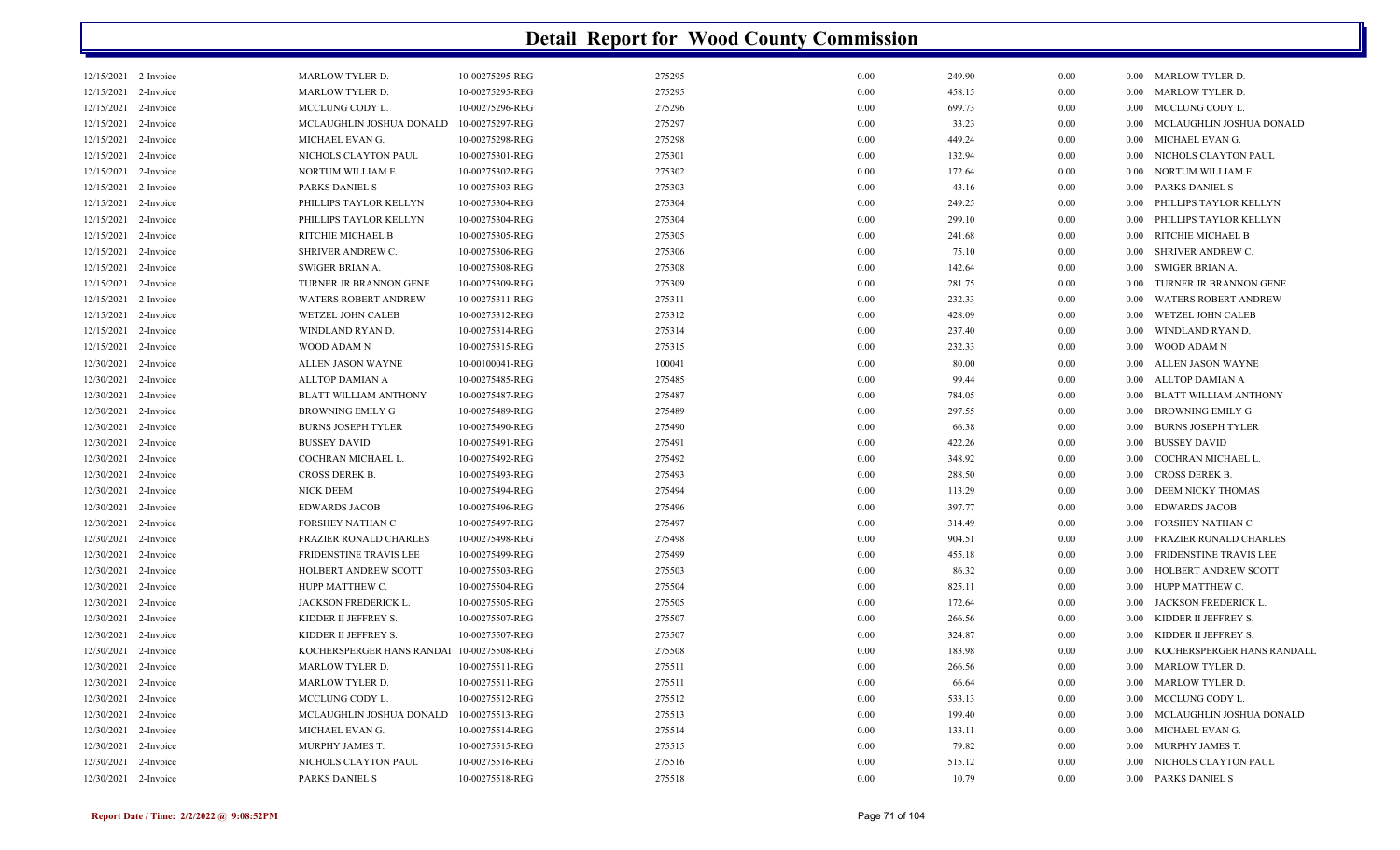|                                              |                                |                                                                      |                        |                                | <b>Detail Report for Wood County Commission</b>         |                                          |                                 |                                   |                       |                                          |            |
|----------------------------------------------|--------------------------------|----------------------------------------------------------------------|------------------------|--------------------------------|---------------------------------------------------------|------------------------------------------|---------------------------------|-----------------------------------|-----------------------|------------------------------------------|------------|
| 12/30/2021 2-Invoice                         |                                |                                                                      | PHILLIPS TAYLOR KELLYN | 10-00275519-REG                | 275519                                                  | 0.00                                     | 296.76                          | $0.00\,$                          |                       | 0.00 PHILLIPS TAYLOR KELLYN              |            |
| 12/30/2021                                   | 2-Invoice                      |                                                                      | PHILLIPS TAYLOR KELLYN | 10-00275519-REG                | 275519                                                  | 0.00                                     | 74.19                           | $0.00\,$                          | 0.00                  | PHILLIPS TAYLOR KELLYN                   |            |
| 12/30/2021                                   | 2-Invoice<br>RITCHIE MICHAEL B |                                                                      | 10-00275521-REG        | 275521                         | 0.00                                                    | 594.91                                   | 0.00                            | 0.00                              | RITCHIE MICHAEL B     |                                          |            |
| 12/30/2021                                   | 2-Invoice<br>SHRIVER ANDREW C. |                                                                      |                        | 10-00275522-REG                | 275522                                                  | 0.00                                     | 497.51                          | $0.00\,$                          | 0.00                  | SHRIVER ANDREW C.                        |            |
| 12/30/2021<br>2-Invoice                      |                                | TURNER JR BRANNON GENE                                               |                        | 10-00275525-REG                | 275525                                                  | 0.00                                     | 116.02                          | $0.00\,$                          | 0.00                  | TURNER JR BRANNON GENE                   |            |
| 12/30/2021                                   | 2-Invoice                      | WETZEL JOHN CALEB                                                    |                        | 10-00275528-REG                | 275528                                                  | 0.00                                     | 446.70                          | $0.00\,$                          | 0.00                  | WETZEL JOHN CALEB                        |            |
| 12/30/2021 2-Invoice                         |                                | WINDLAND RYAN D.                                                     |                        | 10-00275530-REG                | 275530                                                  | 0.00                                     | 158.26                          | $0.00\,$                          | $0.00\,$              | WINDLAND RYAN D.                         |            |
|                                              |                                | 2-Invoice                                                            |                        |                                |                                                         |                                          | 23,086.53                       |                                   |                       |                                          |            |
| <b>Totals For</b> 1700 10 108<br>1700 10 109 |                                |                                                                      |                        |                                |                                                         |                                          | 23,086.53                       |                                   |                       | <b>Balance Period 6</b>                  | 147,403.06 |
|                                              |                                |                                                                      |                        |                                |                                                         |                                          |                                 |                                   |                       |                                          |            |
| <u>Fund</u><br>$\mathbf{1}$                  |                                | Account<br>700                                                       |                        | Sub2<br>Sub1<br>10<br>109      |                                                         | Sub3                                     |                                 |                                   |                       |                                          |            |
| GENERAL FUND                                 |                                | SHERIFF-LAW ENFORCE                                                  |                        | PERSONAL SERVICES              | EXTRA HELP                                              |                                          |                                 |                                   |                       |                                          |            |
| <b>YTD Budget</b><br>92,080.00               |                                | <b>YTD Revised</b><br><b>YTD Revisions</b>                           |                        | <b>YTD Debits</b>              | <b>YTD Credits</b><br>0.00                              | <b>YTD Used</b><br><b>YTD Encumbered</b> |                                 | <b>YTD Available</b><br>42,362.06 |                       | <b>Fiscal Year Beginning Bal</b><br>0.00 |            |
|                                              |                                | (12, 894.00)                                                         | 79,186.00              | 36,823.94                      | <b>Detail Records</b>                                   | 0.00                                     | (36, 823.94)                    |                                   |                       |                                          |            |
| <u>Date</u>                                  | Transaction                    | Vendor                                                               |                        | <b>Invoice No</b>              | <b>Check No Purchase Order</b>                          | <b>Revisions</b>                         | <b>Debits</b>                   | <b>Credits</b>                    |                       | <b>PO Amt Description</b>                |            |
| 12/15/2021                                   | 2-Invoice                      | EATON MICHAEL W.                                                     |                        | 10-00275277-REG                | 275277                                                  | 0.00                                     | 603.96                          | $0.00\,$                          | $0.00\,$              | EATON MICHAEL W.                         |            |
| 12/15/2021                                   | 2-Invoice                      | <b>GIFFIN TALEENA P</b>                                              |                        | 10-00275283-REG                | 275283                                                  | 0.00                                     | 1,402.05                        | $0.00\,$                          | $0.00\,$              | <b>GIFFIN TALEENA P</b>                  |            |
| 12/15/2021                                   | 2-Invoice                      |                                                                      | HOFMANN WALTER E.      | 10-00275286-REG                | 275286                                                  | 0.00                                     | 607.56                          | $0.00\,$                          | 0.00                  | HOFMANN WALTER E.                        |            |
| 12/15/2021                                   | 2-Invoice<br>LANG JEFFREY M    |                                                                      | 10-00275294-REG        | 275294                         | 0.00                                                    | 176.16                                   | $0.00\,$                        | $0.00\,$                          | <b>LANG JEFFREY M</b> |                                          |            |
| 12/15/2021                                   | 2-Invoice                      | WILLIAMS STEVEN W                                                    |                        | 10-00275313-REG                | 275313                                                  | 0.00                                     | 1,509.90                        | $0.00\,$                          | $0.00\,$              | WILLIAMS STEVEN W                        |            |
| 12/30/2021                                   | 2-Invoice                      | EATON MICHAEL W.                                                     |                        | 10-00275495-REG                | 275495                                                  | 0.00                                     | 345.12                          | $0.00\,$                          | $0.00\,$              | EATON MICHAEL W.                         |            |
| 12/30/2021                                   | 2-Invoice                      | <b>GIFFIN TALEENA P</b>                                              |                        | 10-00275534-REG                | 275534                                                  | 0.00                                     | 230.08                          | $0.00\,$                          | 0.00                  | <b>GIFFIN TALEENA P</b>                  |            |
| 12/30/2021                                   | 2-Invoice                      | HOFMANN WALTER E.                                                    |                        | 10-00275502-REG                | 275502                                                  | 0.00                                     | 158.18                          | $0.00\,$                          | 0.00                  | HOFMANN WALTER E.                        |            |
| 12/30/2021                                   | 2-Invoice                      | <b>LANG JEFFREY M</b>                                                |                        | 10-00275510-REG                | 275510                                                  | 0.00                                     | 470.95                          | $0.00\,$                          | $0.00\,$              | LANG JEFFREY M                           |            |
| 12/30/2021                                   | 2-Invoice                      | PLUM STEVEN M.                                                       |                        | 10-00275520-REG                | 275520                                                  | 0.00                                     | 1,150.40                        | $0.00\,$                          | 0.00                  | PLUM STEVEN M.                           |            |
| 12/30/2021                                   | 2-Invoice                      | WILLIAMS STEVEN W                                                    |                        | 10-00275529-REG                | 275529                                                  | 0.00                                     | 812.47                          | 0.00                              | $0.00\,$              | WILLIAMS STEVEN W                        |            |
|                                              |                                |                                                                      |                        | 2-Invoice                      |                                                         |                                          | 7,466.83                        |                                   |                       |                                          |            |
| 1700 10 182                                  |                                |                                                                      |                        |                                | 7,466.83                                                |                                          |                                 | <b>Balance Period 6</b>           | 36,823.94             |                                          |            |
| <u>Fund</u>                                  |                                | Account                                                              |                        | Sub2<br>Sub1                   |                                                         | Sub3                                     |                                 |                                   |                       |                                          |            |
| $\mathbf{1}$                                 |                                | 700                                                                  |                        | 10                             | 182                                                     |                                          |                                 |                                   |                       |                                          |            |
| GENERAL FUND                                 |                                | SHERIFF-LAW ENFORCE                                                  |                        | PERSONAL SERVICES              | SECRETARIES                                             |                                          |                                 | <b>YTD Available</b>              |                       |                                          |            |
| <b>YTD Budget</b><br>119,937.00              |                                | <b>YTD Revisions</b><br><b>YTD Revised</b><br>5,250.00<br>125,187.00 |                        | <b>YTD Debits</b><br>62,430.00 | <b>YTD Credits</b><br>0.00                              | <b>YTD Encumbered</b><br>0.00            | <b>YTD Used</b><br>(62, 430.00) | 62,757.00                         |                       | <b>Fiscal Year Beginning Bal</b>         | 0.00       |
| <b>Date</b>                                  | <b>Transaction</b>             | <b>Vendor</b>                                                        |                        | <b>Invoice No</b>              | <b>Detail Records</b><br><b>Check No Purchase Order</b> | <b>Revisions</b>                         | <b>Debits</b>                   | <b>Credits</b>                    |                       | <b>PO Amt Description</b>                |            |
|                                              | 12/15/2021 2-Invoice           |                                                                      |                        | 10-00275265-REG                | 275265                                                  | 0.00                                     | 1,463.02                        | $0.00\,$                          |                       | 0.00 ALLEN PEGGY SUE                     |            |
| 12/15/2021 2-Invoice                         |                                | ALLEN PEGGY SUE<br><b>BROGDON GREGORY SCOTT</b>                      |                        | 10-00275270-REG                | 275270                                                  | 0.00                                     | 2,012.51                        | $0.00\,$                          |                       | 0.00 BROGDON GREGORY SCOTT               |            |
| 12/15/2021 2-Invoice                         |                                | WADE TERESA JEAN                                                     |                        | 10-00275310-REG                | 275310                                                  | 0.00                                     | 1,726.97                        | $0.00\,$                          |                       | 0.00 WADE TERESA JEAN                    |            |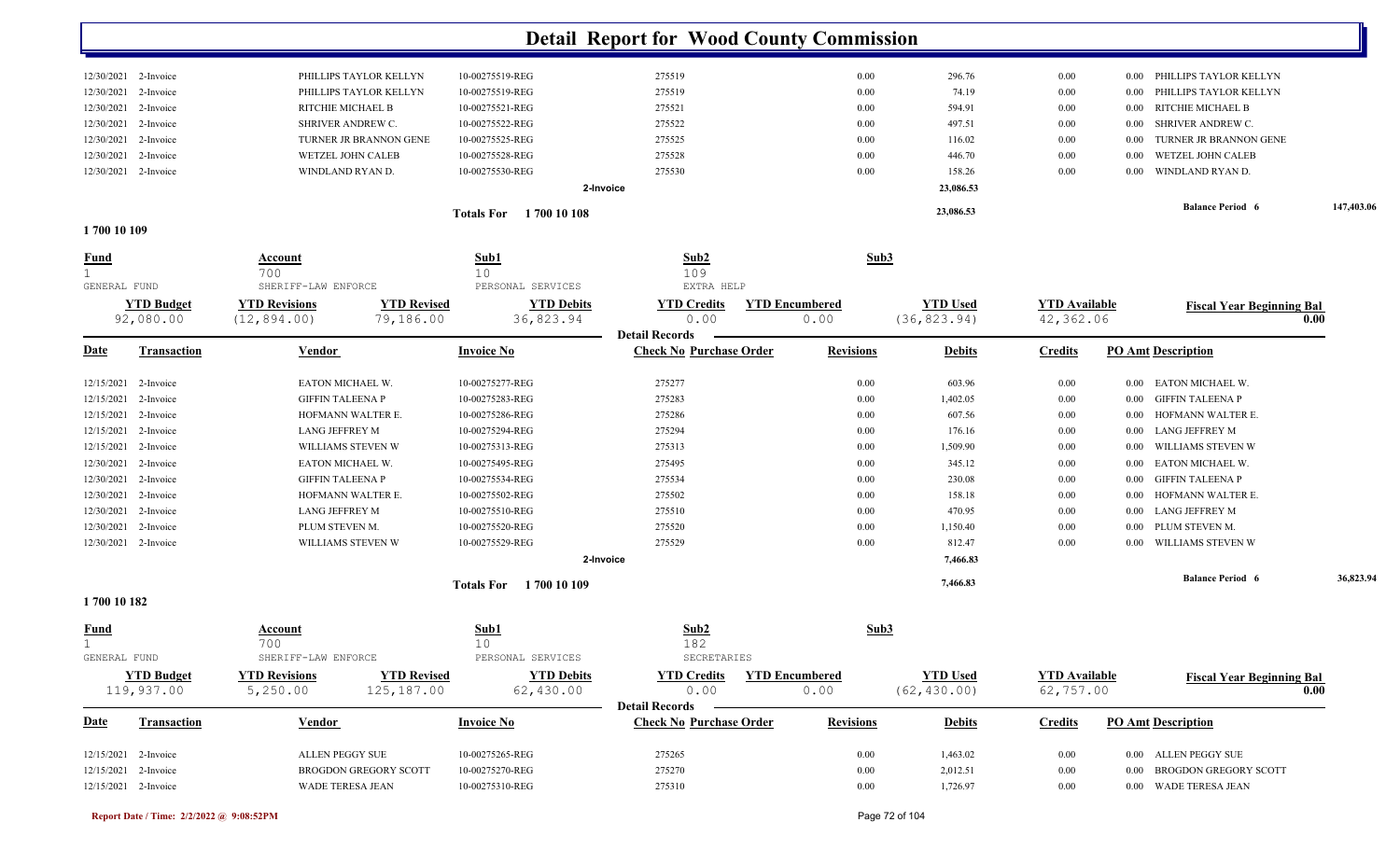|                                                            |                                 |                                                                            |                                                       | <b>Detail Report for Wood County Commission</b>         |                               |                                               |                                   |              |                                                                          |           |
|------------------------------------------------------------|---------------------------------|----------------------------------------------------------------------------|-------------------------------------------------------|---------------------------------------------------------|-------------------------------|-----------------------------------------------|-----------------------------------|--------------|--------------------------------------------------------------------------|-----------|
| 12/30/2021 2-Invoice<br>12/30/2021<br>12/30/2021 2-Invoice | 2-Invoice                       | ALLEN PEGGY SUE<br><b>BROGDON GREGORY SCOTT</b><br><b>WADE TERESA JEAN</b> | 10-00275482-REG<br>10-00275488-REG<br>10-00275526-REG | 275482<br>275488<br>275526<br>2-Invoice                 | 0.00<br>0.00<br>0.00          | 1,463.02<br>2,012.51<br>1,726.97<br>10,405.00 | 0.00<br>0.00<br>0.00              | 0.00<br>0.00 | 0.00 ALLEN PEGGY SUE<br><b>BROGDON GREGORY SCOTT</b><br>WADE TERESA JEAN |           |
| 1700 10 185                                                |                                 |                                                                            | Totals For 1700 10 182                                |                                                         |                               | 10,405.00                                     |                                   |              | <b>Balance Period 6</b>                                                  | 62,430.00 |
| <u>Fund</u>                                                |                                 | <u>Account</u>                                                             | Sub1                                                  | Sub2                                                    | Sub3                          |                                               |                                   |              |                                                                          |           |
| GENERAL FUND                                               |                                 | 700<br>SHERIFF-LAW ENFORCE                                                 | 10 <sub>o</sub><br>PERSONAL SERVICES                  | 185<br>HOLIDAY PAY                                      |                               |                                               |                                   |              |                                                                          |           |
|                                                            | <b>YTD Budget</b><br>101,000.00 | <b>YTD Revisions</b><br><b>YTD Revised</b><br>101,000.00<br>0.00           | <b>YTD Debits</b><br>51,835.72                        | <b>YTD Credits</b><br>0.00                              | <b>YTD Encumbered</b><br>0.00 | <b>YTD Used</b><br>(51, 835.72)               | <b>YTD</b> Available<br>49,164.28 |              | <b>Fiscal Year Beginning Bal</b><br>0.00                                 |           |
| <u>Date</u>                                                | <b>Transaction</b>              | <b>Vendor</b>                                                              | <b>Invoice No</b>                                     | <b>Detail Records</b><br><b>Check No Purchase Order</b> | <b>Revisions</b>              | <b>Debits</b>                                 | <b>Credits</b>                    |              | <b>PO Amt Description</b>                                                |           |
| 12/15/2021                                                 | 2-Invoice                       | ALLTOP DAMIAN A                                                            | 10-00275267-REG                                       | 275267                                                  | 0.00                          | 220.98                                        | 0.00                              | 0.00         | ALLTOP DAMIAN A                                                          |           |
| 12/15/2021                                                 | 2-Invoice                       | ALLTOP DAMIAN A                                                            | 10-00275267-REG                                       | 275267                                                  | 0.00                          | 331.47                                        | 0.00                              | 0.00         | ALLTOP DAMIAN A                                                          |           |
| 12/15/2021                                                 | 2-Invoice                       | <b>BEATY PATRICK A</b>                                                     | 10-00275268-REG                                       | 275268                                                  | 0.00                          | 172.64                                        | 0.00                              | 0.00         | <b>BEATY PATRICK A</b>                                                   |           |
| 12/15/2021                                                 | 2-Invoice                       | <b>BEATY PATRICK A</b>                                                     | 10-00275268-REG                                       | 275268                                                  | 0.00                          | 172.64                                        | 0.00                              | 0.00         | <b>BEATY PATRICK A</b>                                                   |           |
| 12/15/2021                                                 | 2-Invoice                       | BLATT WILLIAM ANTHONY                                                      | 10-00275269-REG                                       | 275269                                                  | 0.00                          | 222.42                                        | 0.00                              | 0.00         | <b>BLATT WILLIAM ANTHONY</b>                                             |           |
| 12/15/2021 2-Invoice                                       |                                 | BLATT WILLIAM ANTHONY                                                      | 10-00275269-REG                                       | 275269                                                  | 0.00                          | 222.42                                        | 0.00                              | 0.00         | <b>BLATT WILLIAM ANTHONY</b>                                             |           |
| 12/15/2021 2-Invoice                                       |                                 | <b>BROWNING EMILY G</b>                                                    | 10-00275271-REG                                       | 275271                                                  | 0.00                          | 220.41                                        | 0.00                              | 0.00         | <b>BROWNING EMILY G</b>                                                  |           |
| 12/15/2021                                                 | 2-Invoice                       | BROWNING EMILY G                                                           | 10-00275271-REG                                       | 275271                                                  | 0.00                          | 220.41                                        | $0.00\,$                          | 0.00         | <b>BROWNING EMILY G</b>                                                  |           |
| 12/15/2021                                                 | 2-Invoice                       | <b>BURNS JOSEPH TYLER</b>                                                  | 10-00275272-REG                                       | 275272                                                  | 0.00                          | 331.91                                        | $0.00\,$                          | 0.00         | <b>BURNS JOSEPH TYLER</b>                                                |           |
| 12/15/2021                                                 | 2-Invoice                       | <b>BURNS JOSEPH TYLER</b>                                                  | 10-00275272-REG                                       | 275272                                                  | 0.00                          | 331.91                                        | $0.00\,$                          | 0.00         | <b>BURNS JOSEPH TYLER</b>                                                |           |
| 12/15/2021                                                 | 2-Invoice                       | COCHRAN MICHAEL L.                                                         | 10-00275274-REG                                       | 275274                                                  | 0.00                          | 377.21                                        | 0.00                              | 0.00         | COCHRAN MICHAEL L.                                                       |           |
| 12/15/2021                                                 | 2-Invoice                       | COCHRAN MICHAEL L.                                                         | 10-00275274-REG                                       | 275274                                                  | 0.00                          | 251.48                                        | 0.00                              | 0.00         | COCHRAN MICHAEL L.                                                       |           |
| 12/15/2021                                                 | 2-Invoice                       | CROSS DEREK B.                                                             | 10-00275275-REG                                       | 275275                                                  | 0.00                          | 248.17                                        | 0.00                              | 0.00         | <b>CROSS DEREK B.</b>                                                    |           |
| 12/15/2021                                                 | 2-Invoice                       | CROSS DEREK B.                                                             | 10-00275275-REG                                       | 275275                                                  | 0.00                          | 248.17                                        | 0.00                              | 0.00         | <b>CROSS DEREK B.</b>                                                    |           |
| 12/15/2021                                                 | 2-Invoice                       | <b>EDWARDS JACOB</b>                                                       | 10-00275278-REG                                       | 275278                                                  | 0.00                          | 220.98                                        | 0.00                              | 0.00         | <b>EDWARDS JACOB</b>                                                     |           |
| 12/15/2021                                                 | 2-Invoice                       | FORSHEY NATHAN C                                                           | 10-00275279-REG                                       | 275279                                                  | 0.00                          | 331.04                                        | 0.00                              | 0.00         | FORSHEY NATHAN C                                                         |           |
| 12/15/2021                                                 | 2-Invoice                       | FORSHEY NATHAN C                                                           | 10-00275279-REG                                       | 275279                                                  | 0.00                          | 331.04                                        | 0.00                              | 0.00         | FORSHEY NATHAN C                                                         |           |
| 12/15/2021                                                 | 2-Invoice                       | <b>FRAZIER RONALD CHARLES</b>                                              | 10-00275280-REG                                       | 275280                                                  | 0.00                          | 361.80                                        | 0.00                              | 0.00         | FRAZIER RONALD CHARLES                                                   |           |
| 12/15/2021 2-Invoice                                       |                                 | <b>FRAZIER RONALD CHARLES</b>                                              | 10-00275280-REG                                       | 275280                                                  | 0.00                          | 241.20                                        | 0.00                              | 0.00         | FRAZIER RONALD CHARLES                                                   |           |
| 12/15/2021 2-Invoice                                       |                                 | FRIDENSTINE TRAVIS LEE                                                     | 10-00275281-REG                                       | 275281                                                  | 0.00                          | 220.69                                        | 0.00                              | 0.00         | FRIDENSTINE TRAVIS LEE                                                   |           |
| 12/15/2021 2-Invoice                                       |                                 | HOLBERT ANDREW SCOTT                                                       | 10-00275287-REG                                       | 275287                                                  | 0.00                          | 172.64                                        | 0.00                              | $0.00\,$     | HOLBERT ANDREW SCOTT                                                     |           |
| 12/15/2021 2-Invoice                                       |                                 | KIDDER II JEFFREY S.                                                       | 10-00275291-REG                                       | 275291                                                  | 0.00                          | 333.20                                        | $0.00\,$                          |              | 0.00 KIDDER II JEFFREY S.                                                |           |
| 12/15/2021 2-Invoice                                       |                                 | KIDDER II JEFFREY S.                                                       | 10-00275291-REG                                       | 275291                                                  | 0.00                          | 333.20                                        | 0.00                              |              | 0.00 KIDDER II JEFFREY S.                                                |           |
| 12/15/2021 2-Invoice                                       |                                 | MARLOW TYLER D.                                                            | 10-00275295-REG                                       | 275295                                                  | 0.00                          | 333.20                                        | $0.00\,$                          |              | 0.00 MARLOW TYLER D.                                                     |           |
| 12/15/2021 2-Invoice                                       |                                 | MARLOW TYLER D.                                                            | 10-00275295-REG                                       | 275295                                                  | 0.00                          | 222.14                                        | $0.00\,$                          |              | 0.00 MARLOW TYLER D.                                                     |           |
| 12/15/2021 2-Invoice                                       |                                 | MCLAUGHLIN JOSHUA DONALD                                                   | 10-00275297-REG                                       | 275297                                                  | 0.00                          | 221.56                                        | $0.00\,$                          | $0.00\,$     | MCLAUGHLIN JOSHUA DONALD                                                 |           |
| 12/15/2021 2-Invoice                                       |                                 | MCLAUGHLIN JOSHUA DONALD                                                   | 10-00275297-REG                                       | 275297                                                  | 0.00                          | 221.56                                        | $0.00\,$                          | $0.00\,$     | MCLAUGHLIN JOSHUA DONALD                                                 |           |
| 12/15/2021 2-Invoice                                       |                                 | MICHAEL EVAN G.                                                            | 10-00275298-REG                                       | 275298                                                  | 0.00                          | 221.85                                        | $0.00\,$                          |              | 0.00 MICHAEL EVAN G.                                                     |           |
| 12/15/2021 2-Invoice                                       |                                 | MICHAEL EVAN G.                                                            | 10-00275298-REG                                       | 275298                                                  | 0.00                          | 332.77                                        | 0.00                              |              | 0.00 MICHAEL EVAN G.                                                     |           |
| 12/15/2021 2-Invoice                                       |                                 | NORTUM WILLIAM E                                                           | 10-00275302-REG                                       | 275302                                                  | 0.00                          | 172.64                                        | $0.00\,$                          |              | 0.00 NORTUM WILLIAM E                                                    |           |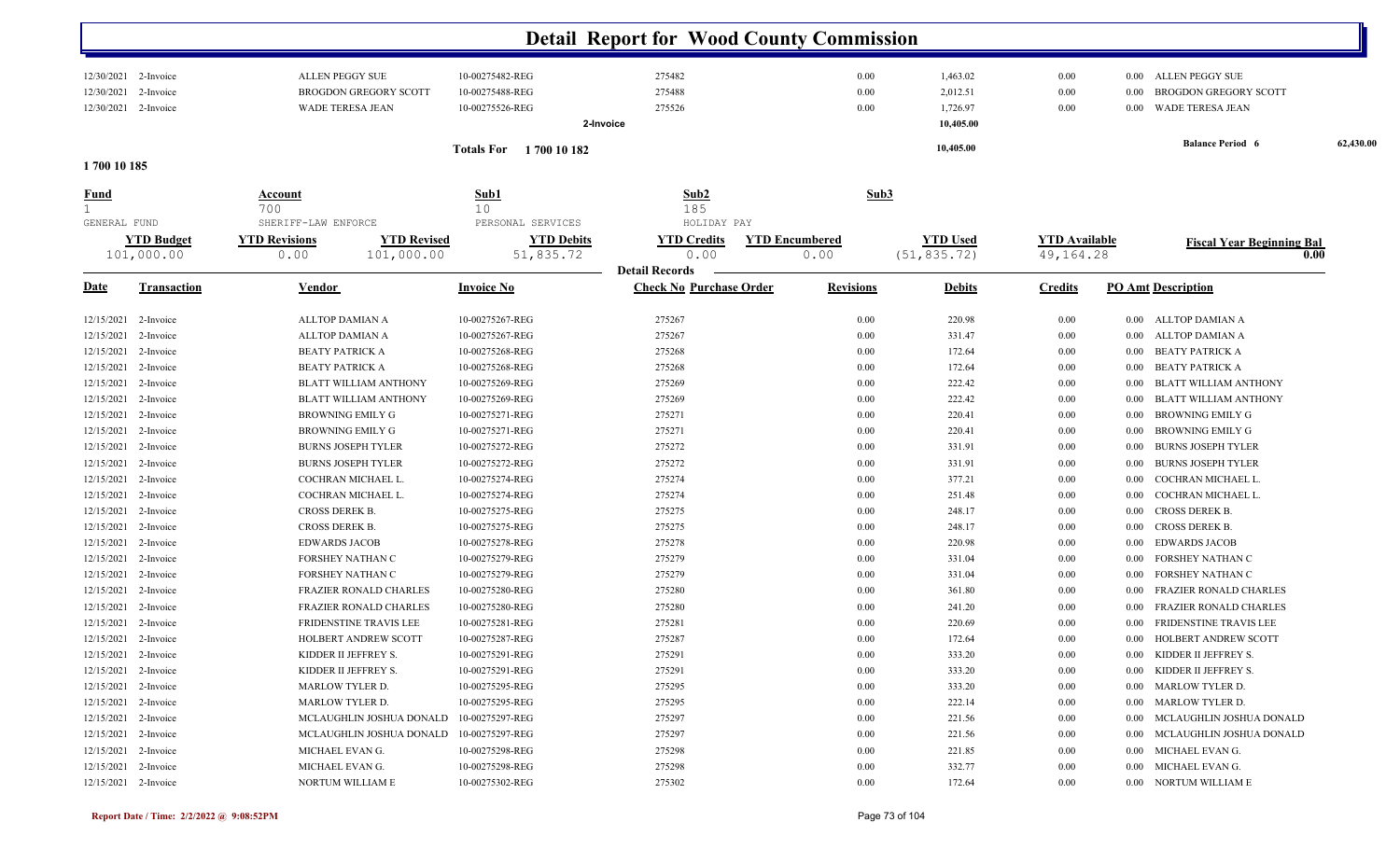| 12/15/2021 2-Invoice |           | NORTUM WILLIAM E              | 10-00275302-REG | 275302 | 0.00 | 172.64 | 0.00 |      | 0.00 NORTUM WILLIAM E         |
|----------------------|-----------|-------------------------------|-----------------|--------|------|--------|------|------|-------------------------------|
| 12/15/2021 2-Invoice |           | PHILLIPS TAYLOR KELLYN        | 10-00275304-REG | 275304 | 0.00 | 332.34 | 0.00 | 0.00 | PHILLIPS TAYLOR KELLYN        |
| 12/15/2021           | 2-Invoice | PHILLIPS TAYLOR KELLYN        | 10-00275304-REG | 275304 | 0.00 | 332.34 | 0.00 | 0.00 | PHILLIPS TAYLOR KELLYN        |
| 12/15/2021           | 2-Invoice | RITCHIE MICHAEL B             | 10-00275305-REG | 275305 | 0.00 | 247.88 | 0.00 | 0.00 | RITCHIE MICHAEL B             |
| 12/15/2021           | 2-Invoice | RITCHIE MICHAEL B             | 10-00275305-REG | 275305 | 0.00 | 247.88 | 0.00 | 0.00 | RITCHIE MICHAEL B             |
| 12/15/2021           | 2-Invoice | SHRIVER ANDREW C.             | 10-00275306-REG | 275306 | 0.00 | 375.48 | 0.00 | 0.00 | SHRIVER ANDREW C.             |
| 12/15/2021           | 2-Invoice | SHRIVER ANDREW C.             | 10-00275306-REG | 275306 | 0.00 | 375.48 | 0.00 | 0.00 | SHRIVER ANDREW C.             |
| 12/15/2021           | 2-Invoice | SWIGER BRIAN A.               | 10-00275308-REG | 275308 | 0.00 | 356.61 | 0.00 | 0.00 | SWIGER BRIAN A.               |
| 12/15/2021           | 2-Invoice | <b>SWIGER BRIAN A.</b>        | 10-00275308-REG | 275308 | 0.00 | 237.74 | 0.00 | 0.00 | SWIGER BRIAN A.               |
| 12/15/2021           | 2-Invoice | TURNER JR BRANNON GENE        | 10-00275309-REG | 275309 | 0.00 | 331.47 | 0.00 | 0.00 | TURNER JR BRANNON GENE        |
| 12/15/2021           | 2-Invoice | TURNER JR BRANNON GENE        | 10-00275309-REG | 275309 | 0.00 | 331.47 | 0.00 | 0.00 | TURNER JR BRANNON GENE        |
| 12/15/2021           | 2-Invoice | <b>WATERS ROBERT ANDREW</b>   | 10-00275311-REG | 275311 | 0.00 | 331.91 | 0.00 | 0.00 | <b>WATERS ROBERT ANDREW</b>   |
| 12/15/2021           | 2-Invoice | WATERS ROBERT ANDREW          | 10-00275311-REG | 275311 | 0.00 | 331.91 | 0.00 | 0.00 | <b>WATERS ROBERT ANDREW</b>   |
| 12/15/2021           | 2-Invoice | WETZEL JOHN CALEB             | 10-00275312-REG | 275312 | 0.00 | 372.25 | 0.00 | 0.00 | WETZEL JOHN CALEB             |
| 12/15/2021 2-Invoice |           | <b>WETZEL JOHN CALEB</b>      | 10-00275312-REG | 275312 | 0.00 | 372.25 | 0.00 | 0.00 | <b>WETZEL JOHN CALEB</b>      |
| 12/15/2021           | 2-Invoice | WINDLAND RYAN D.              | 10-00275314-REG | 275314 | 0.00 | 263.77 | 0.00 | 0.00 | WINDLAND RYAN D.              |
| 12/15/2021           | 2-Invoice | WINDLAND RYAN D.              | 10-00275314-REG | 275314 | 0.00 | 263.77 | 0.00 | 0.00 | WINDLAND RYAN D.              |
| 12/15/2021 2-Invoice |           | WOOD ADAM N                   | 10-00275315-REG | 275315 | 0.00 | 331.91 | 0.00 | 0.00 | WOOD ADAM N                   |
| 12/15/2021           | 2-Invoice | WOOD ADAM N                   | 10-00275315-REG | 275315 | 0.00 | 221.27 | 0.00 | 0.00 | WOOD ADAM N                   |
| 12/30/2021           | 2-Invoice | ALLEN JASON WAYNE             | 10-00100041-REG | 100041 | 0.00 | 133.33 | 0.00 | 0.00 | ALLEN JASON WAYNE             |
| 12/30/2021           | 2-Invoice | ALLEN JASON WAYNE             | 10-00100041-REG | 100041 | 0.00 | 399.99 | 0.00 | 0.00 | ALLEN JASON WAYNE             |
| 12/30/2021           | 2-Invoice | ALLEN TIMOTHY L.              | 10-00275484-REG | 275484 | 0.00 | 125.02 | 0.00 | 0.00 | ALLEN TIMOTHY L               |
| 12/30/2021           | 2-Invoice | ALLEN TIMOTHY L.              | 10-00275484-REG | 275484 | 0.00 | 375.05 | 0.00 | 0.00 | ALLEN TIMOTHY L.              |
| 12/30/2021 2-Invoice |           | ALLEN TIMOTHY L.              | 10-00275484-REG | 275484 | 0.00 | 375.05 | 0.00 | 0.00 | ALLEN TIMOTHY L.              |
| 12/30/2021           | 2-Invoice | ALLEN TIMOTHY L.              | 10-00275484-REG | 275484 | 0.00 | 375.05 | 0.00 | 0.00 | ALLEN TIMOTHY L.              |
| 12/30/2021           | 2-Invoice | ALLTOP DAMIAN A               | 10-00275485-REG | 275485 | 0.00 | 331.47 | 0.00 | 0.00 | ALLTOP DAMIAN A               |
| 12/30/2021           | 2-Invoice | <b>BLATT WILLIAM ANTHONY</b>  | 10-00275487-REG | 275487 | 0.00 | 222.42 | 0.00 | 0.00 | <b>BLATT WILLIAM ANTHONY</b>  |
| 12/30/2021 2-Invoice |           | <b>BURNS JOSEPH TYLER</b>     | 10-00275490-REG | 275490 | 0.00 | 110.64 | 0.00 | 0.00 | <b>BURNS JOSEPH TYLER</b>     |
| 12/30/2021           | 2-Invoice | <b>BURNS JOSEPH TYLER</b>     | 10-00275490-REG | 275490 | 0.00 | 331.91 | 0.00 | 0.00 | <b>BURNS JOSEPH TYLER</b>     |
| 12/30/2021           | 2-Invoice | <b>BUSSEY DAVID</b>           | 10-00275491-REG | 275491 | 0.00 | 268.10 | 0.00 | 0.00 | <b>BUSSEY DAVID</b>           |
| 12/30/2021           | 2-Invoice | COCHRAN MICHAEL L.            | 10-00275492-REG | 275492 | 0.00 | 125.74 | 0.00 | 0.00 | COCHRAN MICHAEL L.            |
| 12/30/2021           | 2-Invoice | COCHRAN MICHAEL L.            | 10-00275492-REG | 275492 | 0.00 | 251.48 | 0.00 | 0.00 | COCHRAN MICHAEL L.            |
| 12/30/2021           | 2-Invoice | FORSHEY NATHAN C              | 10-00275497-REG | 275497 | 0.00 | 110.35 | 0.00 | 0.00 | FORSHEY NATHAN C              |
| 12/30/2021           | 2-Invoice | FORSHEY NATHAN C              | 10-00275497-REG | 275497 | 0.00 | 331.04 | 0.00 | 0.00 | FORSHEY NATHAN C              |
| 12/30/2021           | 2-Invoice | <b>FRAZIER RONALD CHARLES</b> | 10-00275498-REG | 275498 | 0.00 | 241.20 | 0.00 | 0.00 | <b>FRAZIER RONALD CHARLES</b> |
| 12/30/2021           | 2-Invoice | FRAZIER RONALD CHARLES        | 10-00275498-REG | 275498 | 0.00 | 120.60 | 0.00 | 0.00 | FRAZIER RONALD CHARLES        |
| 12/30/2021           | 2-Invoice | FRIDENSTINE TRAVIS LEE        | 10-00275499-REG | 275499 | 0.00 | 331.04 | 0.00 | 0.00 | <b>FRIDENSTINE TRAVIS LEE</b> |
| 12/30/2021           | 2-Invoice | HUPP MATTHEW C.               | 10-00275504-REG | 275504 | 0.00 | 125.02 | 0.00 | 0.00 | HUPP MATTHEW C.               |
| 12/30/2021           | 2-Invoice | KIDDER II JEFFREY S.          | 10-00275507-REG | 275507 | 0.00 | 111.07 | 0.00 | 0.00 | KIDDER II JEFFREY S.          |
| 12/30/2021           | 2-Invoice | KIDDER II JEFFREY S.          | 10-00275507-REG | 275507 | 0.00 | 333.20 | 0.00 | 0.00 | KIDDER II JEFFREY S.          |
| 12/30/2021 2-Invoice |           | KOCHERSPERGER HANS RANDAI     | 10-00275508-REG | 275508 | 0.00 | 89.20  | 0.00 | 0.00 | KOCHERSPERGER HANS RANDALL    |
| 12/30/2021           | 2-Invoice | <b>MARLOW TYLER D.</b>        | 10-00275511-REG | 275511 | 0.00 | 111.07 | 0.00 | 0.00 | MARLOW TYLER D.               |
| 12/30/2021           | 2-Invoice | <b>MARLOW TYLER D.</b>        | 10-00275511-REG | 275511 | 0.00 | 333.20 | 0.00 | 0.00 | <b>MARLOW TYLER D</b>         |
| 12/30/2021 2-Invoice |           | MCLAUGHLIN JOSHUA DONALD      | 10-00275513-REG | 275513 | 0.00 | 221.56 | 0.00 | 0.00 | MCLAUGHLIN JOSHUA DONALD      |
| 12/30/2021 2-Invoice |           | PHILLIPS TAYLOR KELLYN        | 10-00275519-REG | 275519 | 0.00 | 370.96 | 0.00 | 0.00 | PHILLIPS TAYLOR KELLYN        |
|                      |           |                               |                 |        |      |        |      |      |                               |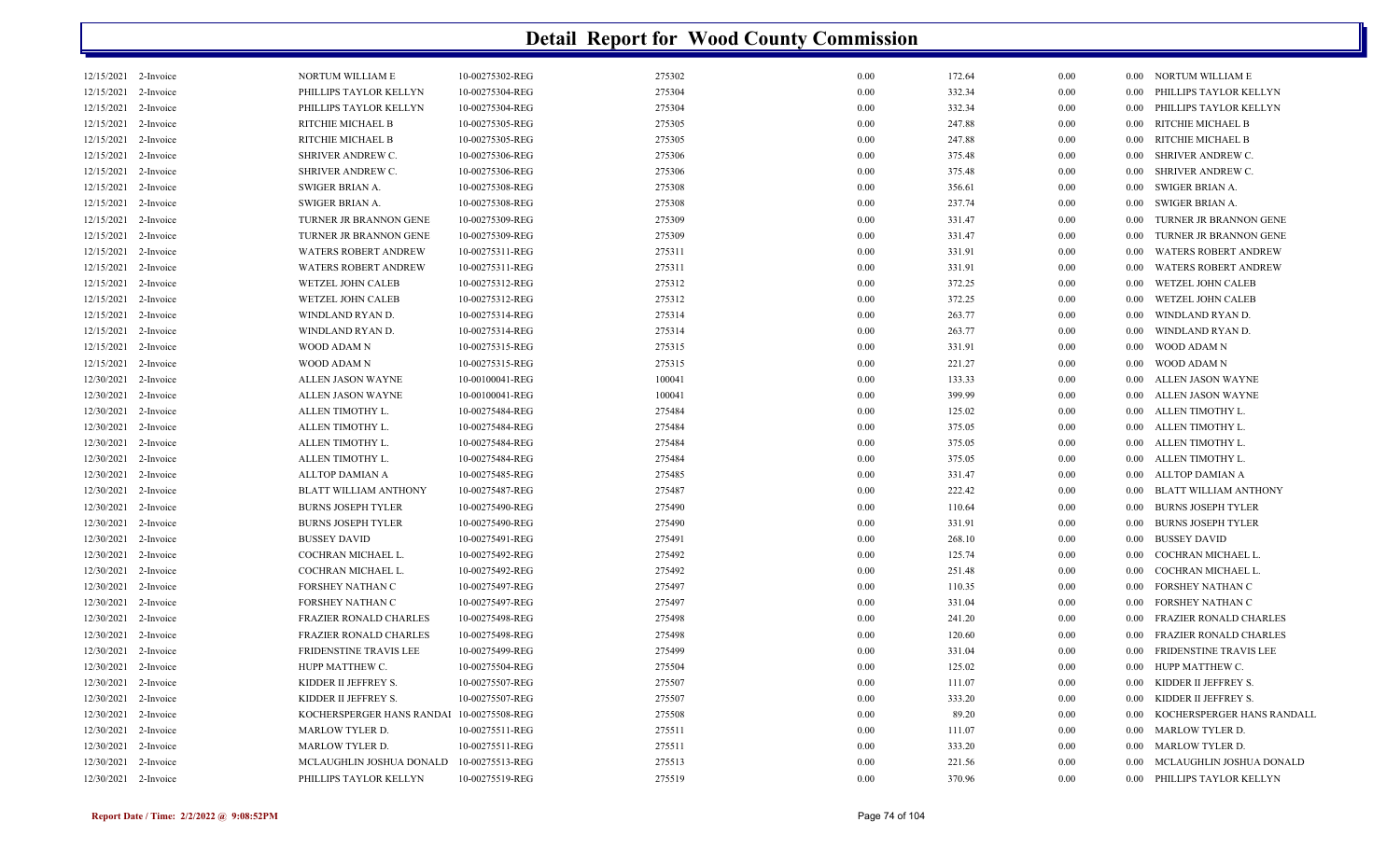|                        |                             | 1700 10 185<br>Totals For |        |      | 22,406.04 |          |          | <b>Balance Period 6</b> | 51,835.72 |
|------------------------|-----------------------------|---------------------------|--------|------|-----------|----------|----------|-------------------------|-----------|
|                        |                             | 2-Invoice                 |        |      | 22,406.04 |          |          |                         |           |
| $12/30/2021$ 2-Invoice | WOOD ADAM N                 | 10-00275531-REG           | 275531 | 0.00 | 221.27    | 0.00     |          | 0.00 WOOD ADAM N        |           |
| $12/30/2021$ 2-Invoice | WOOD ADAM N                 | 10-00275531-REG           | 275531 | 0.00 | 110.64    | 0.00     | 0.00     | WOOD ADAM N             |           |
| $12/30/2021$ 2-Invoice | WINDLAND RYAN D.            | 10-00275530-REG           | 275530 | 0.00 | 263.77    | $0.00\,$ | 0.00     | WINDLAND RYAN D.        |           |
| 12/30/2021 2-Invoice   | WETZEL JOHN CALEB           | 10-00275528-REG           | 275528 | 0.00 | 372.25    | $0.00\,$ |          | 0.00 WETZEL JOHN CALEB  |           |
| 12/30/2021 2-Invoice   | WETZEL JOHN CALEB           | 10-00275528-REG           | 275528 | 0.00 | 124.08    | $0.00\,$ |          | 0.00 WETZEL JOHN CALEB  |           |
| 12/30/2021 2-Invoice   | <b>WATERS ROBERT ANDREW</b> | 10-00275527-REG           | 275527 | 0.00 | 331.91    | $0.00\,$ | 0.00     | WATERS ROBERT ANDREW    |           |
| $12/30/2021$ 2-Invoice | <b>WATERS ROBERT ANDREW</b> | 10-00275527-REG           | 275527 | 0.00 | 110.64    | $0.00\,$ | 0.00     | WATERS ROBERT ANDREW    |           |
| $12/30/2021$ 2-Invoice | TURNER JR BRANNON GENE      | 10-00275525-REG           | 275525 | 0.00 | 331.47    | $0.00\,$ | 0.00     | TURNER JR BRANNON GENE  |           |
| 12/30/2021 2-Invoice   | TURNER JR BRANNON GENE      | 10-00275525-REG           | 275525 | 0.00 | 110.49    | 0.00     | 0.00     | TURNER JR BRANNON GENE  |           |
| 12/30/2021 2-Invoice   | SHRIVER ANDREW C.           | 10-00275522-REG           | 275522 | 0.00 | 375.48    | $0.00\,$ | $0.00\,$ | SHRIVER ANDREW C.       |           |
| 12/30/2021 2-Invoice   | <b>SHRIVER ANDREW C.</b>    | 10-00275522-REG           | 275522 | 0.00 | 125.16    | 0.00     | 0.00     | SHRIVER ANDREW C.       |           |
|                        |                             |                           |        |      |           |          |          |                         |           |

**1 700 10 187** 

| <b>Fund</b><br>GENERAL FUND |                                 | Account<br>700<br>SHERIFF-LAW ENFORCE |                                  | Sub1<br>10<br>PERSONAL SERVICES  | Sub2<br>187<br>HOLDING CENTER                       | Sub3                          |                                 |                                    |                                     |           |
|-----------------------------|---------------------------------|---------------------------------------|----------------------------------|----------------------------------|-----------------------------------------------------|-------------------------------|---------------------------------|------------------------------------|-------------------------------------|-----------|
|                             | <b>YTD Budget</b><br>202,550.00 | <b>YTD Revisions</b><br>0.00          | <b>YTD Revised</b><br>202,550.00 | <b>YTD Debits</b><br>77,875.16   | <b>YTD Credits</b><br>0.00<br><b>Detail Records</b> | <b>YTD Encumbered</b><br>0.00 | <b>YTD Used</b><br>(77, 875.16) | <b>YTD Available</b><br>124,674.84 | <b>Fiscal Year Beginning Bal</b>    | 0.00      |
| <b>Date</b>                 | <b>Transaction</b>              | Vendor                                |                                  | <b>Invoice No</b>                | <b>Check No Purchase Order</b>                      | <b>Revisions</b>              | <b>Debits</b>                   | <b>Credits</b>                     | <b>PO Amt Description</b>           |           |
| 12/15/2021                  | 2-Invoice                       | <b>BEATY PATRICK A</b>                |                                  | 10-00275268-REG                  | 275268                                              | 0.00                          | 1,246.87                        | $0.00\,$                           | <b>BEATY PATRICK A</b><br>0.00      |           |
| 12/15/2021                  | 2-Invoice                       |                                       | <b>HOLBERT ANDREW SCOTT</b>      | 10-00275287-REG                  | 275287                                              | 0.00                          | 1,246.87                        | 0.00                               | HOLBERT ANDREW SCOTT<br>0.00        |           |
| 12/15/2021                  | 2-Invoice                       |                                       | JACKSON FREDERICK L.             | 10-00275289-REG                  | 275289                                              | 0.00                          | 1,246.87                        | 0.00                               | JACKSON FREDERICK L.<br>0.00        |           |
| 12/15/2021                  | 2-Invoice                       |                                       | NORTUM WILLIAM E                 | 10-00275302-REG                  | 275302                                              | 0.00                          | 1,246.87                        | $0.00\,$                           | NORTUM WILLIAM E<br>0.00            |           |
| 12/15/2021                  | 2-Invoice                       | STAATS CHELCIE S.                     |                                  | 10-00275321-REG                  | 275321                                              | 0.00                          | 421.10                          | 0.00                               | STAATS CHELCIE S.<br>0.00           |           |
| 12/30/2021                  | 2-Invoice                       | <b>BEATY PATRICK A</b>                |                                  | 10-00275486-REG                  | 275486                                              | 0.00                          | 1,246.87                        | $0.00\,$                           | <b>BEATY PATRICK A</b><br>0.00      |           |
| 12/30/2021                  | 2-Invoice                       |                                       | HOLBERT ANDREW SCOTT             | 10-00275503-REG                  | 275503                                              | 0.00                          | 1,246.87                        | 0.00                               | <b>HOLBERT ANDREW SCOTT</b><br>0.00 |           |
| 12/30/2021                  | 2-Invoice                       |                                       | JACKSON FREDERICK L.             | 10-00275505-REG                  | 275505                                              | 0.00                          | 1,246.87                        | $0.00\,$                           | JACKSON FREDERICK L.<br>0.00        |           |
| 12/30/2021                  | 2-Invoice                       |                                       | NORTUM WILLIAM E                 | 10-00275517-REG                  | 275517                                              | 0.00                          | 1,246.87                        | 0.00                               | NORTUM WILLIAM E<br>0.00            |           |
|                             | 12/30/2021 2-Invoice            | STAATS CHELCIE S.                     |                                  | 10-00275539-REG                  | 275539                                              | 0.00                          | 421.10                          | 0.00                               | 0.00 STAATS CHELCIE S.              |           |
|                             |                                 |                                       |                                  |                                  | 2-Invoice                                           |                               | 10,817.16                       |                                    |                                     |           |
|                             |                                 |                                       |                                  | <b>Totals For</b><br>1700 10 187 |                                                     |                               | 10,817.16                       |                                    | <b>Balance Period 6</b>             | 77,875.16 |
| 1 700 10 108                |                                 |                                       |                                  |                                  |                                                     |                               |                                 |                                    |                                     |           |

**1 700 10 198** 

| <b>Fund</b>         | <u>Account</u>       |             | Sub1              | Sub2                           |                       | Sub3            |                      |                                  |
|---------------------|----------------------|-------------|-------------------|--------------------------------|-----------------------|-----------------|----------------------|----------------------------------|
|                     | 700                  |             | 10                | 198                            |                       |                 |                      |                                  |
| GENERAL FUND        | SHERIFF-LAW ENFORCE  |             | PERSONAL SERVICES | COURT SECURITY                 |                       |                 |                      |                                  |
| <b>YTD Budget</b>   | <b>YTD Revisions</b> | 7TD Revised | <b>YTD Debits</b> | <b>YTD Credits</b>             | <b>YTD Encumbered</b> | <b>YTD Used</b> | <b>YTD Available</b> | <b>Fiscal Year Beginning Bal</b> |
| 180,792.00          | 13,754.00            | 194,546.00  | 97,272.84         | 0.00                           | 0.00                  | (97, 272, 84)   | 97,273.16            | 0.00                             |
|                     |                      |             |                   | <b>Detail Records</b>          |                       |                 |                      |                                  |
| Date<br>Transaction | <u>Vendor</u>        |             | <b>Invoice No</b> | <b>Check No Purchase Order</b> | <b>Revisions</b>      | <b>Debits</b>   | <u>Credits</u>       | <b>PO Amt Description</b>        |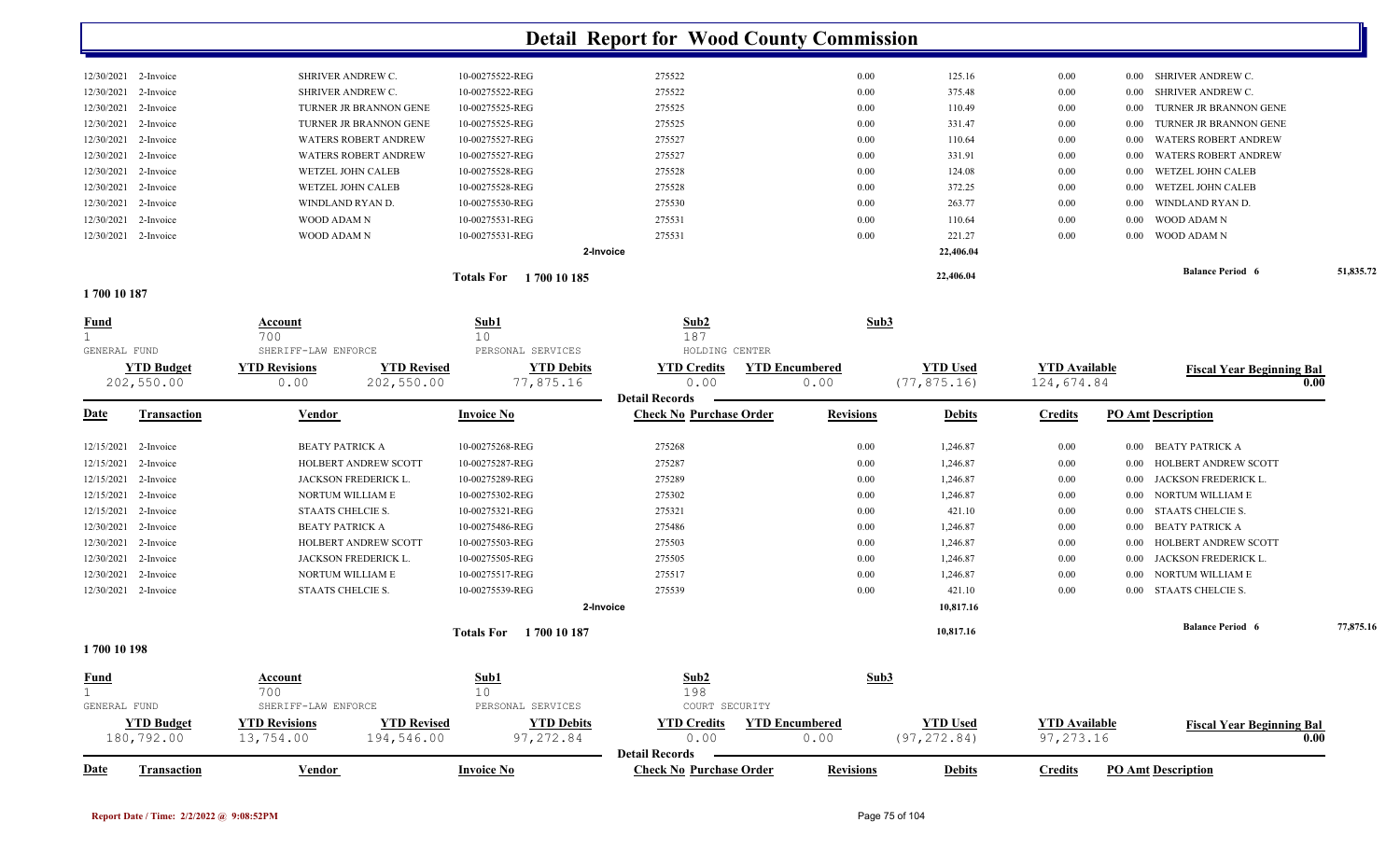|              |                             |                          |                                           |                               | <b>Detail Report for Wood County Commission</b>         |                       |                  |                 |                      |          |                                        |           |
|--------------|-----------------------------|--------------------------|-------------------------------------------|-------------------------------|---------------------------------------------------------|-----------------------|------------------|-----------------|----------------------|----------|----------------------------------------|-----------|
|              | 12/15/2021 2-Invoice        | NICK DEEM                |                                           | 10-00275276-REG               | 275276                                                  |                       | $0.00\,$         | 1,246.87        | 0.00                 | $0.00\,$ | DEEM NICKY THOMAS                      |           |
| 12/15/2021   | 2-Invoice                   | HARRIS MARK C.           |                                           | 10-00275284-REG               | 275284                                                  |                       | 0.00             | 1,784.22        | 0.00                 | $0.00\,$ | HARRIS MARK C.                         |           |
| 12/15/2021   | 2-Invoice                   | JOHNSON CHARLES J.       |                                           | 10-00275290-REG               | 275290                                                  |                       | $0.00\,$         | 1,334.37        | 0.00                 | $0.00\,$ | JOHNSON CHARLES J.                     |           |
| 12/15/2021   | 2-Invoice                   | LANDERS WILLIAM M.       |                                           | 10-00275293-REG               | 275293                                                  |                       | $0.00\,$         | 1,246.87        | 0.00                 | 0.00     | LANDERS WILLIAM M.                     |           |
| 12/15/2021   | 2-Invoice                   | PARKS DANIEL S           |                                           | 10-00275303-REG               | 275303                                                  |                       | $0.00\,$         | 1,246.87        | 0.00                 | 0.00     | PARKS DANIEL S                         |           |
| 12/15/2021   | 2-Invoice                   | YONALEY RONALD L.        |                                           | 10-00275316-REG               | 275316                                                  |                       | $0.00\,$         | 1,246.87        | 0.00                 | 0.00     | YONALEY RONALD L.                      |           |
| 12/30/2021   | 2-Invoice                   | NICK DEEM                |                                           | 10-00275494-REG               | 275494                                                  |                       | $0.00\,$         | 1,246.87        | 0.00                 | 0.00     | DEEM NICKY THOMAS                      |           |
| 12/30/2021   | 2-Invoice                   | HARRIS MARK C.           |                                           | 10-00275501-REG               | 275501                                                  |                       | $0.00\,$         | 1,784.22        | 0.00                 | 0.00     | HARRIS MARK C.                         |           |
| 12/30/2021   | 2-Invoice                   | JOHNSON CHARLES J.       |                                           | 10-00275506-REG               | 275506                                                  |                       | 0.00             | 1,334.37        | 0.00                 | 0.00     | JOHNSON CHARLES J.                     |           |
| 12/30/2021   | 2-Invoice                   | LANDERS WILLIAM M.       |                                           | 10-00275509-REG               | 275509                                                  |                       | $0.00\,$         | 1,246.87        | 0.00                 | 0.00     | LANDERS WILLIAM M.                     |           |
| 12/30/2021   | 2-Invoice                   | PARKS DANIEL S           |                                           | 10-00275518-REG               | 275518                                                  |                       | $0.00\,$         | 1,246.87        | 0.00                 | 0.00     | PARKS DANIEL S                         |           |
| 12/30/2021   | 2-Invoice                   | YONALEY RONALD L.        |                                           | 10-00275532-REG               | 275532                                                  |                       | $0.00\,$         | 1,246.87        | 0.00                 | 0.00     | YONALEY RONALD L.                      |           |
|              |                             |                          |                                           |                               |                                                         |                       |                  |                 |                      |          |                                        |           |
|              |                             |                          |                                           |                               | 2-Invoice                                               |                       |                  | 16,212.14       |                      |          |                                        |           |
|              |                             |                          |                                           | Totals For 1700 10 198        |                                                         |                       |                  | 16,212.14       |                      |          | <b>Balance Period 6</b>                | 97,272.84 |
| 1700 40 211  |                             |                          |                                           |                               |                                                         |                       |                  |                 |                      |          |                                        |           |
| <u>Fund</u>  |                             | Account                  |                                           | Sub1                          | Sub2                                                    |                       | Sub3             |                 |                      |          |                                        |           |
|              |                             | 700                      |                                           | 40                            | 211                                                     |                       |                  |                 |                      |          |                                        |           |
| GENERAL FUND |                             | SHERIFF-LAW ENFORCE      |                                           | CONTRACTURAL SERVICES         | TELEPHONES                                              |                       |                  |                 |                      |          |                                        |           |
|              | <b>YTD Budget</b>           | <b>YTD Revisions</b>     | <b>YTD Revised</b>                        | <b>YTD Debits</b>             | <b>YTD Credits</b>                                      | <b>YTD Encumbered</b> |                  | <b>YTD Used</b> | <b>YTD Available</b> |          | <b>Fiscal Year Beginning Bal</b>       |           |
|              | 35,000.00                   | 0.00                     | 35,000.00                                 | 20,963.58                     | 0.00                                                    | 0.00                  |                  | (20, 963.58)    | 14,036.42            |          |                                        | 0.00      |
|              |                             |                          |                                           |                               | <b>Detail Records</b>                                   |                       |                  |                 |                      |          |                                        |           |
| <u>Date</u>  | Transaction                 | Vendor                   |                                           | <b>Invoice No</b>             | <b>Check No Purchase Order</b>                          |                       | <b>Revisions</b> | <b>Debits</b>   | <b>Credits</b>       |          | <b>PO Amt Description</b>              |           |
| 12/14/2021   | 2-Invoice                   | MILLER COMMUNICATIONS IN |                                           | 118042                        | 172956                                                  |                       | $0.00\,$         | 30.00           | 0.00                 | 0.00     | TOWER RENTAL- SUMMIT                   |           |
| 12/14/2021   | 2-Invoice                   |                          | TRANSUNION RISK AND ALTERN 61171-202111-1 |                               | 172972                                                  |                       | 0.00             | 135.40          | 0.00                 | 0.00     | 61171                                  |           |
| 12/21/2021   | 2-Invoice                   | <b>VERIZON WIRELESS</b>  |                                           | 12202021A                     | 173008                                                  |                       | $0.00\,$         | 2,380.02        | 0.00                 | 0.00     | ACCT NO 242426894-00001                |           |
| 12/28/2021   | 2-Invoice                   | AT&T MOBILITY            |                                           | 12282021                      | 173012                                                  |                       | $0.00\,$         | 1,316.68        | 0.00                 | $0.00\,$ | 287298247070                           |           |
| 12/28/2021   | 2-Invoice                   | <b>CAS CABLE</b>         |                                           | 01/10/2021                    | 173014                                                  |                       | $0.00\,$         | 236.10          | 0.00                 | $0.00\,$ | 005-070079                             |           |
|              |                             |                          |                                           |                               | 2-Invoice                                               |                       |                  | 4,098.20        |                      |          |                                        |           |
|              | 12/20/2021 5-Journal Entry  | <b>FRONTIER</b>          |                                           | 20211216023001                |                                                         |                       | $0.00\,$         | 71.02           | 0.00                 | 0.00     | WOOD CO FINANCE-4019-FRONTIER COMM COI |           |
|              |                             |                          |                                           |                               | 5-Journal Entry                                         |                       |                  | 71.02           |                      |          |                                        |           |
|              |                             |                          |                                           | <b>Totals For</b> 1700 40 211 |                                                         |                       |                  | 4,169.22        |                      |          | <b>Balance Period 6</b>                | 20,963.58 |
| 1700 40 217  |                             |                          |                                           |                               |                                                         |                       |                  |                 |                      |          |                                        |           |
| <b>Fund</b>  |                             | <b>Account</b>           |                                           | Sub1                          | Sub2                                                    |                       | Sub3             |                 |                      |          |                                        |           |
|              |                             | 700                      |                                           | 40                            | 217                                                     |                       |                  |                 |                      |          |                                        |           |
| GENERAL FUND |                             | SHERIFF-LAW ENFORCE      |                                           | CONTRACTURAL SERVICES         | M&R-AUTOS & TRUCKS                                      |                       |                  |                 |                      |          |                                        |           |
|              | <b>YTD Budget</b>           | <b>YTD Revisions</b>     | <b>YTD Revised</b>                        | <b>YTD Debits</b>             | <b>YTD Credits</b>                                      | <b>YTD Encumbered</b> |                  | <b>YTD Used</b> | <b>YTD</b> Available |          | <b>Fiscal Year Beginning Bal</b>       |           |
|              | 55,000.00                   | 1,122.00                 | 56,122.00                                 | 20,186.29                     | 0.00                                                    | 7,759.47              |                  | (20, 186.29)    | 28, 176. 24          |          |                                        | 0.00      |
| <b>Date</b>  | <b>Transaction</b>          | <b>Vendor</b>            |                                           | <b>Invoice No</b>             | <b>Detail Records</b><br><b>Check No Purchase Order</b> |                       | <b>Revisions</b> | <b>Debits</b>   | <b>Credits</b>       |          | <b>PO Amt Description</b>              |           |
|              |                             |                          |                                           |                               |                                                         |                       |                  |                 |                      |          |                                        |           |
| 12/2/2021    | 1-Purchase Order            | ADVANCE AUTO PARTS       |                                           |                               | 85145                                                   |                       | 0.00             | 0.00            | 0.00                 |          | 498.74 DECEMBER BLANKET PO             |           |
|              | 12/23/2021 1-Purchase Order | CARWREX COLLISION CENTER |                                           |                               | 85238                                                   |                       | 0.00             | $0.00\,$        | 0.00                 |          | 2,500.00 VEHICLE REPAIR DEDUCTIBLE     |           |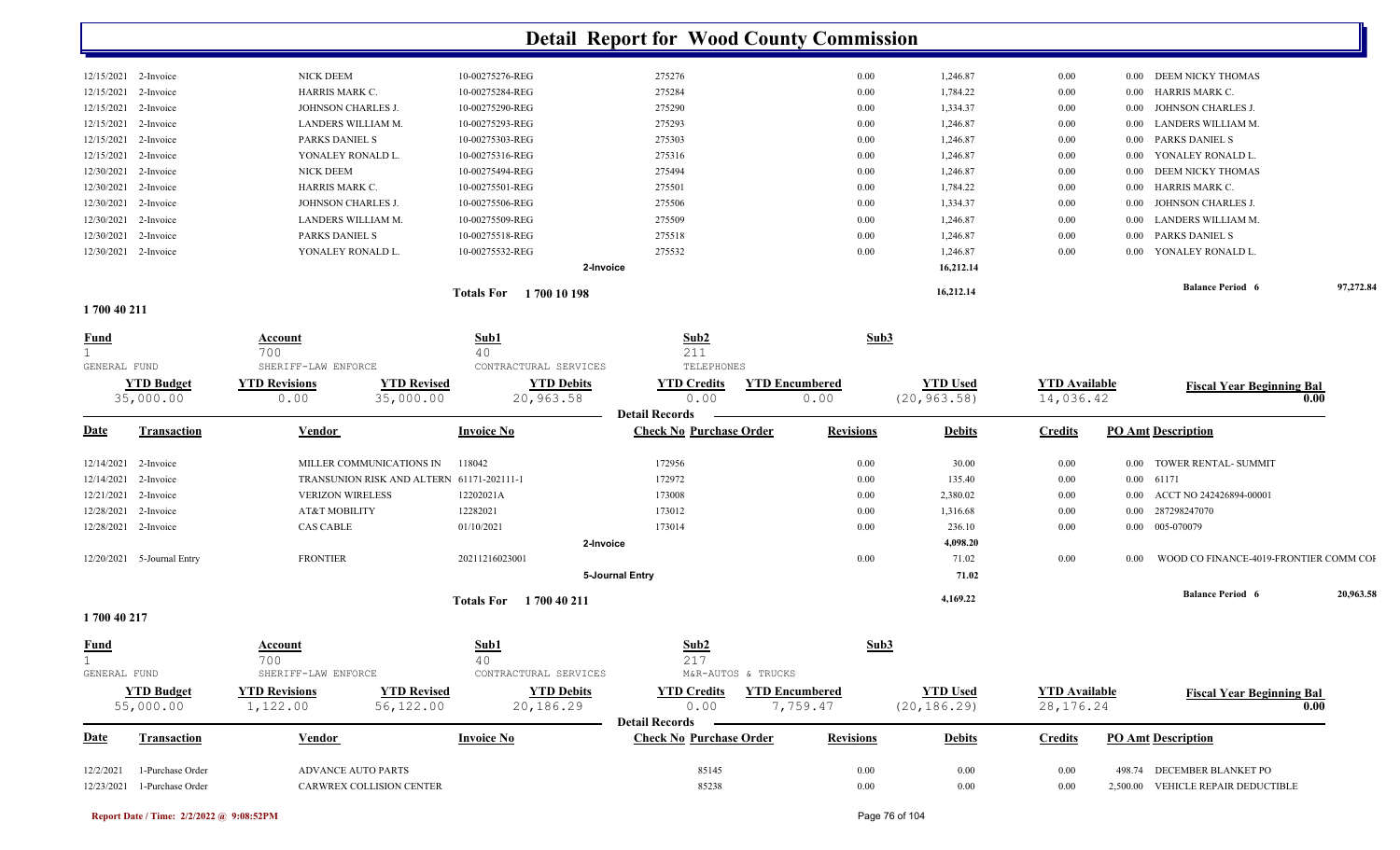|           |                             |                                   | <b>Totals For</b> | 1700 40 217      |              |      | 1,130.70 |          | 3,626.64 | <b>Balance Period 6</b>                                     | 20,186.29 |
|-----------|-----------------------------|-----------------------------------|-------------------|------------------|--------------|------|----------|----------|----------|-------------------------------------------------------------|-----------|
|           |                             |                                   |                   | 5-Journal Entry  |              |      | 15.00    |          |          |                                                             |           |
|           | 12/20/2021 5-Journal Entry  | RUNYON LOCK SERVICE               | 20211216078001    |                  | 85126        | 0.00 | 15.00    | 0.00     |          | (15.00) vehicle keys made MATTHEW HUPP-4693-RUNYON          |           |
|           |                             |                                   |                   | 2-Invoice        |              |      | 1,115.70 |          |          |                                                             |           |
|           | 12/28/2021 2-Invoice        | ASTORG FORD LINCOLN-MERCU 60330   |                   | 173011           | 85108        | 0.00 | 256.92   | 0.00     |          | (256.92) STEEL WHEELS                                       |           |
| 12/7/2021 | 2-Invoice                   | <b>BIG A MUFFLER</b>              | 11222021          |                  | 172922 85128 | 0.00 | 520.00   | $0.00\,$ |          | (520.00) exhaust repair and catalytic converter replacement |           |
| 12/7/2021 | 2-Invoice                   | ASTORG FORD LINCOLN-MERCU 60208   |                   | 172921           | 85100        | 0.00 | 117.38   | $0.00\,$ |          | (117.38) TRANSCOOLER                                        |           |
| 12/7/2021 | 2-Invoice                   | <b>ADVANCE AUTO PARTS</b>         | 12560-321742      | 172920           | 85079        | 0.00 | 35.03    | $0.00\,$ |          | (35.03) CUST NO 479793 - NOVEMBER BLANKET PO                |           |
| 12/7/2021 | 2-Invoice                   | <b>ADVANCE AUTO PARTS</b>         | 12560-321746      |                  | 172920 85079 | 0.00 | 150.74   | $0.00\,$ |          | (150.74) CUST NO 479793 - NOVEMBER BLANKET PO               |           |
| 12/7/2021 | 2-Invoice                   | <b>ADVANCE AUTO PARTS</b>         | 12560-321053      | 172920           | 85079        | 0.00 | 35.63    | 0.00     |          | (35.63) CUST NO 479793 - NOVEMBER BLANKET PO                |           |
|           |                             |                                   |                   | 1-Purchase Order |              |      |          |          |          |                                                             |           |
|           | 12/30/2021 1-Purchase Order | <b>ADVANCE AUTO PARTS</b>         |                   |                  | 85258        | 0.00 | $0.00\,$ | 0.00     |          | 301.48 AGM car battery                                      |           |
|           | 12/30/2021 1-Purchase Order | <b>ADVANCE AUTO PARTS</b>         |                   |                  | 85257        | 0.00 | $0.00\,$ | 0.00     | 500.00   | January 2022 Blanket PO                                     |           |
|           | 12/23/2021 1-Purchase Order | STUART OIL COMPANY                |                   |                  | 85227        | 0.00 | $0.00\,$ | $0.00\,$ |          | 552.78 55/1 5w/20 syn blen oil                              |           |
|           | 12/23/2021 1-Purchase Order | SHEETZ                            |                   |                  | 85226        | 0.00 | $0.00\,$ | $0.00\,$ |          | 32.02 Unleaded fuel                                         |           |
|           | 12/23/2021 1-Purchase Order | <b>GOODYEAR AUTO SERVICE CEN'</b> |                   |                  | 85225        | 0.00 | $0.00\,$ | $0.00\,$ |          | 372.32 Tires for Ford Escape (Boley)                        |           |

**1 700 40 221** 

| <b>Fund</b>                 |                                | Account                               |                                    | Sub1                                          | Sub2                                                    |                                   | Sub3                              |                                |                                  |                           |                                          |          |
|-----------------------------|--------------------------------|---------------------------------------|------------------------------------|-----------------------------------------------|---------------------------------------------------------|-----------------------------------|-----------------------------------|--------------------------------|----------------------------------|---------------------------|------------------------------------------|----------|
| GENERAL FUND                |                                | 700<br>SHERIFF-LAW ENFORCE            |                                    | 40<br>CONTRACTURAL SERVICES                   | 221                                                     | TRAINING & EDUCATION              |                                   |                                |                                  |                           |                                          |          |
|                             | <b>YTD Budget</b><br>20,000.00 | <b>YTD Revisions</b><br>1,457.00      | <b>YTD Revised</b><br>21,457.00    | <b>YTD Debits</b><br>8,799.81                 | <b>YTD Credits</b><br>0.00<br><b>Detail Records</b>     | <b>YTD Encumbered</b><br>3,934.57 |                                   | <b>YTD Used</b><br>(8, 799.81) | <b>YTD Available</b><br>8,722.62 |                           | <b>Fiscal Year Beginning Bal</b><br>0.00 |          |
| <b>Date</b>                 | <b>Transaction</b>             | <b>Vendor</b>                         |                                    | <b>Invoice No</b>                             | <b>Check No Purchase Order</b>                          |                                   | <b>Revisions</b>                  | <b>Debits</b>                  | <b>Credits</b>                   | <b>PO Amt Description</b> |                                          |          |
| 12/16/2021                  | 1-Purchase Order               |                                       | <b>INTERNATIONAL HOMICIDE INV.</b> |                                               | 85208                                                   |                                   | 0.00                              | 0.00                           | 0.00                             | 780.00                    | HOMICIDE/VIOLENT CRIMES TRAINING FOR HU  |          |
| 12/16/2021                  | 1-Purchase Order Pending Pcard | <b>SPRINGHILL SUITES</b>              |                                    |                                               | 1-Purchase Order<br>85189                               |                                   | 0.00                              | 0.00                           | 0.00                             | 488.00                    | LODGING FOR TRAINING - HUPP & FORSHEY    |          |
|                             | 12/16/2021 2-Invoice           | <b>KTS LE TRAINING</b>                | 2021-01                            |                                               | 1-Purchase Order Pend<br>172983 84795                   |                                   | 0.00                              | 150.00                         | 0.00                             |                           | 0.00 First Line Leadership - Wetzel      |          |
|                             |                                |                                       |                                    | 2-Invoice<br>1700 40 221<br><b>Totals For</b> |                                                         |                                   |                                   | 150.00<br>150.00               |                                  | 1.268.00                  | <b>Balance Period 6</b>                  | 8,799.81 |
|                             | 1700 40 223 2300               |                                       |                                    |                                               |                                                         |                                   |                                   |                                |                                  |                           |                                          |          |
| <b>Fund</b><br>GENERAL FUND |                                | Account<br>700<br>SHERIFF-LAW ENFORCE |                                    | Sub1<br>40<br>CONTRACTURAL SERVICES           | $\frac{\text{Sub2}}{223}$                               | PROFESSIONAL SERVICES             | Sub3<br>2300<br>PHYSICIAN'S EXAMS |                                |                                  |                           |                                          |          |
|                             | <b>YTD Budget</b><br>4,000.00  | <b>YTD Revisions</b><br>0.00          | <b>YTD Revised</b><br>4,000.00     | <b>YTD Debits</b><br>150.00                   | <b>YTD Credits</b><br>0.00                              | <b>YTD Encumbered</b><br>300.00   |                                   | <b>YTD Used</b><br>(150.00)    | <b>YTD</b> Available<br>3,550.00 |                           | <b>Fiscal Year Beginning Bal</b><br>0.00 |          |
| <b>Date</b>                 | <b>Transaction</b>             | <b>Vendor</b>                         |                                    | <b>Invoice No</b>                             | <b>Detail Records</b><br><b>Check No Purchase Order</b> |                                   | <b>Revisions</b>                  | <b>Debits</b>                  | <b>Credits</b>                   | <b>PO Amt Description</b> |                                          |          |
| 12/6/2021                   | 1-Purchase Order               |                                       | MEDEXPRESS URGENT CARE INC         |                                               | 85166                                                   |                                   | 0.00                              | 0.00                           | 0.00                             | 150.00                    | PROMOTIONAL PHYSICAL FOR PHILLIPS        |          |
| 12/6/2021                   | 1-Purchase Order               |                                       | WVU MEDICAL CORP OR UNIVER         |                                               | 85167                                                   |                                   | 0.00                              | 0.00                           | 0.00                             | 150.00                    | PROMOTIONAL PHYSICAL FOR PHILLIPS        |          |

**Report Date / Time: 2/2/2022 @ 9:08:52PM** Page 77 of 104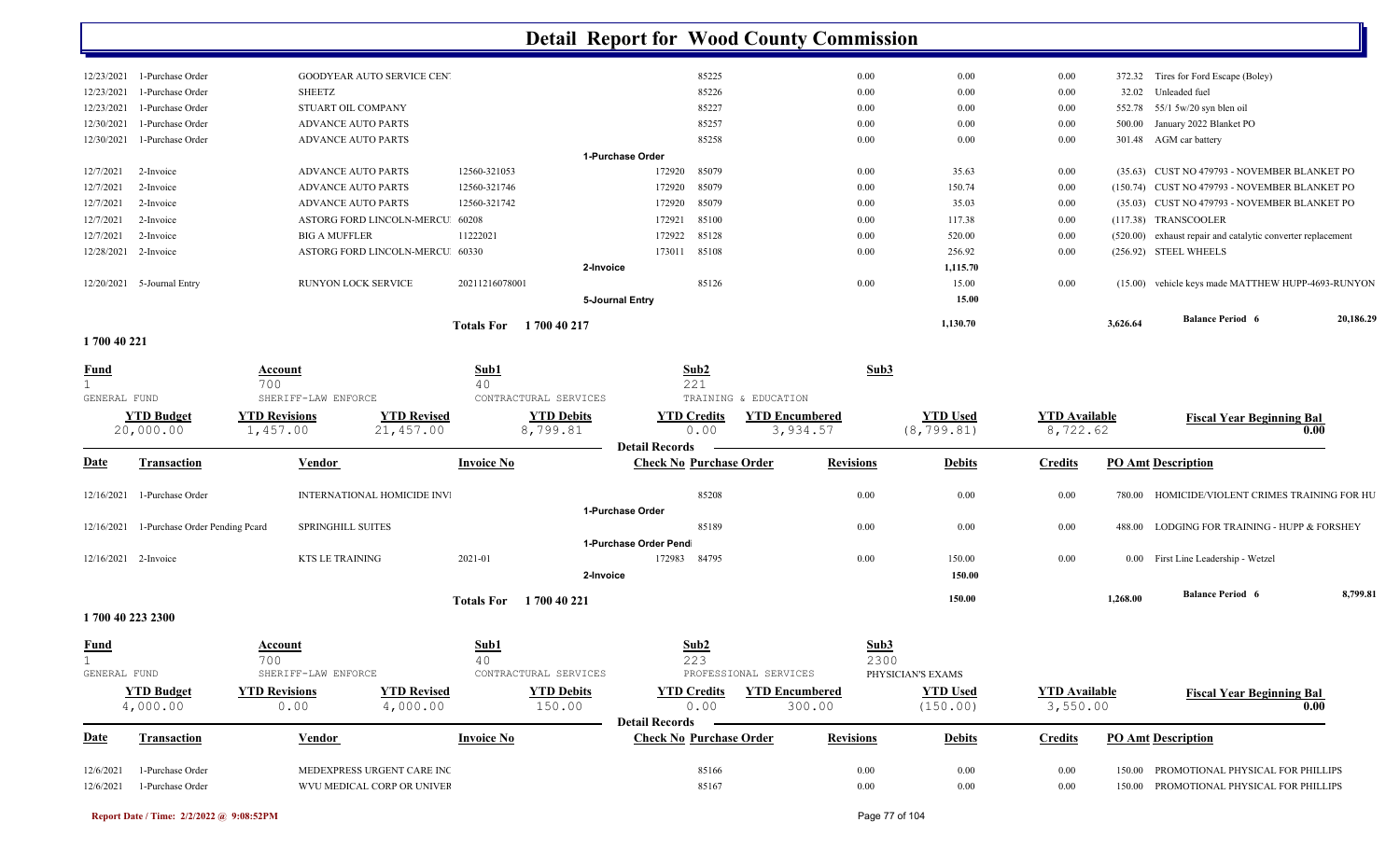|                      |                               |                                             |                                     |                   |                                            | 1-Purchase Order      |                                |                                 |              |                                |                                  |          |                                          |          |
|----------------------|-------------------------------|---------------------------------------------|-------------------------------------|-------------------|--------------------------------------------|-----------------------|--------------------------------|---------------------------------|--------------|--------------------------------|----------------------------------|----------|------------------------------------------|----------|
| 12/14/2021 2-Invoice |                               |                                             | WVU MEDICAL CORP OR UNIVEF 11242021 |                   |                                            | 172982                |                                |                                 | 0.00         | 150.00                         | 0.00                             |          | 0.00 500003308                           |          |
|                      |                               |                                             |                                     |                   | 2-Invoice                                  |                       |                                |                                 |              | 150.00                         |                                  |          |                                          |          |
|                      |                               |                                             |                                     | <b>Totals For</b> | 1700 40 223 2300                           |                       |                                |                                 |              | 150.00                         |                                  | 300.00   | <b>Balance Period 6</b>                  | 150.00   |
| 1700 40 233          |                               |                                             |                                     |                   |                                            |                       |                                |                                 |              |                                |                                  |          |                                          |          |
| <b>Fund</b>          |                               | <b>Account</b>                              |                                     | Sub1              |                                            | Sub2                  |                                |                                 | Sub3         |                                |                                  |          |                                          |          |
| $\mathbf{1}$         |                               | 700                                         |                                     | 40                |                                            | 233                   |                                |                                 |              |                                |                                  |          |                                          |          |
| GENERAL FUND         | <b>YTD Budget</b>             | SHERIFF-LAW ENFORCE<br><b>YTD Revisions</b> | <b>YTD Revised</b>                  |                   | CONTRACTURAL SERVICES<br><b>YTD Debits</b> | <b>YTD Credits</b>    | INVESTIGATION EXPENSE          | <b>YTD Encumbered</b>           |              | <b>YTD Used</b>                | <b>YTD Available</b>             |          |                                          |          |
|                      | 7,000.00                      | 0.00                                        | 7,000.00                            |                   | 5,176.20                                   |                       | 0.00                           | 1,557.23                        |              | (5, 176.20)                    | 266.57                           |          | <b>Fiscal Year Beginning Bal</b><br>0.00 |          |
|                      |                               |                                             |                                     |                   |                                            | <b>Detail Records</b> |                                |                                 |              |                                |                                  |          |                                          |          |
| <b>Date</b>          | <b>Transaction</b>            | Vendor                                      |                                     | <b>Invoice No</b> |                                            |                       | <b>Check No Purchase Order</b> | <b>Revisions</b>                |              | <b>Debits</b>                  | <b>Credits</b>                   |          | <b>PO Amt Description</b>                |          |
| 12/6/2021            | 1-Purchase Order              | <b>SOS HELP FOR PARENTS</b>                 |                                     |                   |                                            |                       | 85159                          |                                 | 0.00         | 0.00                           | 0.00                             |          | 0.00 EXECUTIVE CHAIR FOR SHERIFF         |          |
| 12/9/2021            | 1-Purchase Order              | AMAZON                                      |                                     |                   |                                            |                       | 85179                          |                                 | 0.00         | 0.00                           | 0.00                             | 1,082.71 | MONITORS; HARD DRIVE                     |          |
| 12/9/2021            | 1-Purchase Order              | SELECT OFFICE SERVICES                      |                                     |                   |                                            |                       | 85168                          |                                 | 0.00         | 0.00                           | 0.00                             | 375.00   | <b>EXECUTIVE CHAIR FOR SHERIFF</b>       |          |
|                      |                               |                                             |                                     |                   |                                            | 1-Purchase Order      |                                |                                 |              |                                |                                  |          |                                          |          |
| 12/21/2021 2-Invoice |                               | <b>SELECT OFFICE SERVICES</b>               |                                     | 0002011           |                                            | 173002 85168          |                                |                                 | 0.00         | 375.00                         | 0.00                             |          | (375.00) EXECUTIVE CHAIR FOR SHERIFF     |          |
|                      |                               |                                             |                                     |                   | 2-Invoice                                  |                       |                                |                                 |              | 375.00                         |                                  |          |                                          |          |
|                      |                               |                                             |                                     | <b>Totals For</b> | 1700 40 233                                |                       |                                |                                 |              | 375.00                         |                                  | 1.082.71 | <b>Balance Period 6</b>                  | 5,176.20 |
| 1700 55 341          |                               |                                             |                                     |                   |                                            |                       |                                |                                 |              |                                |                                  |          |                                          |          |
| <b>Fund</b>          |                               | Account                                     |                                     | Sub1              |                                            | Sub2                  |                                |                                 | Sub3         |                                |                                  |          |                                          |          |
| $\mathbf{1}$         |                               | 700                                         |                                     | 55                |                                            | 341                   |                                |                                 |              |                                |                                  |          |                                          |          |
| GENERAL FUND         |                               | SHERIFF-LAW ENFORCE                         |                                     | COMMODITIES       |                                            |                       | SUPPLIES/MATERIALS             |                                 |              |                                |                                  |          |                                          |          |
|                      | <b>YTD Budget</b><br>6,500.00 | <b>YTD Revisions</b><br>445.00              | <b>YTD Revised</b><br>6,945.00      |                   | <b>YTD Debits</b><br>3,064.42              | <b>YTD Credits</b>    | 0.00                           | <b>YTD Encumbered</b><br>952.22 |              | <b>YTD Used</b><br>(3, 064.42) | <b>YTD Available</b><br>2,928.36 |          | <b>Fiscal Year Beginning Bal</b><br>0.00 |          |
|                      |                               |                                             |                                     |                   |                                            | <b>Detail Records</b> |                                |                                 |              |                                |                                  |          |                                          |          |
| <b>Date</b>          | <b>Transaction</b>            | Vendor                                      |                                     | <b>Invoice No</b> |                                            |                       | <b>Check No Purchase Order</b> | <b>Revisions</b>                |              | <b>Debits</b>                  | <b>Credits</b>                   |          | <b>PO Amt Description</b>                |          |
| 12/2/2021            | 1-Purchase Order              | <b>S W RESOURCES</b>                        |                                     |                   |                                            |                       | 85142                          |                                 | 0.00         | 0.00                           | 0.00                             | 25.00    | <b>OFFICE PLAQUE</b>                     |          |
| 12/2/2021            | 1-Purchase Order              | STATIONERS INC                              |                                     |                   |                                            |                       | 85140                          |                                 | 0.00         | $0.00\,$                       | 0.00                             | 113.00   | Woodyard stamps                          |          |
| 12/9/2021            | 1-Purchase Order              | OFFICE DEPOT                                |                                     |                   |                                            |                       | 85173                          |                                 | 0.00         | $0.00\,$                       | 0.00                             | 55.47    | ASTROBRIGHT PAPER; CLIPBOARDS; LEGAL PA  |          |
| 12/16/2021           | 1-Purchase Order              | <b>STATIONERS INC</b>                       |                                     |                   |                                            |                       | 85205                          |                                 | 0.00         | 0.00                           | 0.00                             | 56.70    | WOODYARD SIGNATURE STAMPS                |          |
| 12/23/2021           | 1-Purchase Order              | OFFICE DEPOT                                |                                     |                   |                                            |                       | 85252                          |                                 | 0.00         | 0.00                           | 0.00                             | 64.53    | MISC SUPPLIES - BINDERS, STAPLE REMOVERS |          |
| 12/23/2021           | 1-Purchase Order              | <b>S W RESOURCES</b>                        |                                     |                   |                                            |                       | 85224                          |                                 | 0.00         | 0.00                           | 0.00                             | 25.00    | Door sign for C J Johnson                |          |
| 12/23/2021           | 1-Purchase Order              | <b>S W RESOURCES</b>                        |                                     |                   |                                            |                       | 85250                          |                                 | 0.00         | 0.00                           | 0.00                             | 75.00    | DOOR PLAGUES - JOHNSON, FORSHEY, BURDET  |          |
| 12/23/2021           | 1-Purchase Order              | <b>WALMART</b>                              |                                     |                   |                                            |                       | 85254                          |                                 | 0.00         | $0.00\,$                       | 0.00                             | 102.60   | COFFEE, SUGAR, CREAMERS                  |          |
|                      |                               |                                             |                                     |                   |                                            | 1-Purchase Order      |                                |                                 |              |                                |                                  |          |                                          |          |
| 12/14/2021           | 2-Invoice                     | <b>OFFICE DEPOT</b>                         |                                     | 20467997001       |                                            | 172959                | 84970                          |                                 | 0.00         | 43.99                          | 0.00                             |          | (43.99) appointment book for Det. bureau |          |
| 12/14/2021           | 2-Invoice                     | OFFICE DEPOT                                |                                     | 20467997001       |                                            | 172959                | 84970                          |                                 | 0.00         | 14.39                          | 0.00                             |          | $(14.39)$ desk calendars                 |          |
| 12/14/2021 2-Invoice |                               | OFFICE DEPOT                                |                                     | 20467997001       |                                            |                       | 84970<br>84970                 |                                 | 0.00<br>0.00 | 0.00<br>113.88                 | 0.00<br>0.00                     |          | 0.00 airwick refills                     |          |
| 12/21/2021 2-Invoice |                               | OFFICE DEPOT                                |                                     | 204679847001      |                                            | 172998                |                                |                                 |              |                                |                                  |          | $(113.88)$ desk calendars                |          |

12/21/2021 2-Invoice **OFFICE DEPOT** 204679847001 2020-172998 84970 20.00 20.75 0.00 (20.75) airwick refills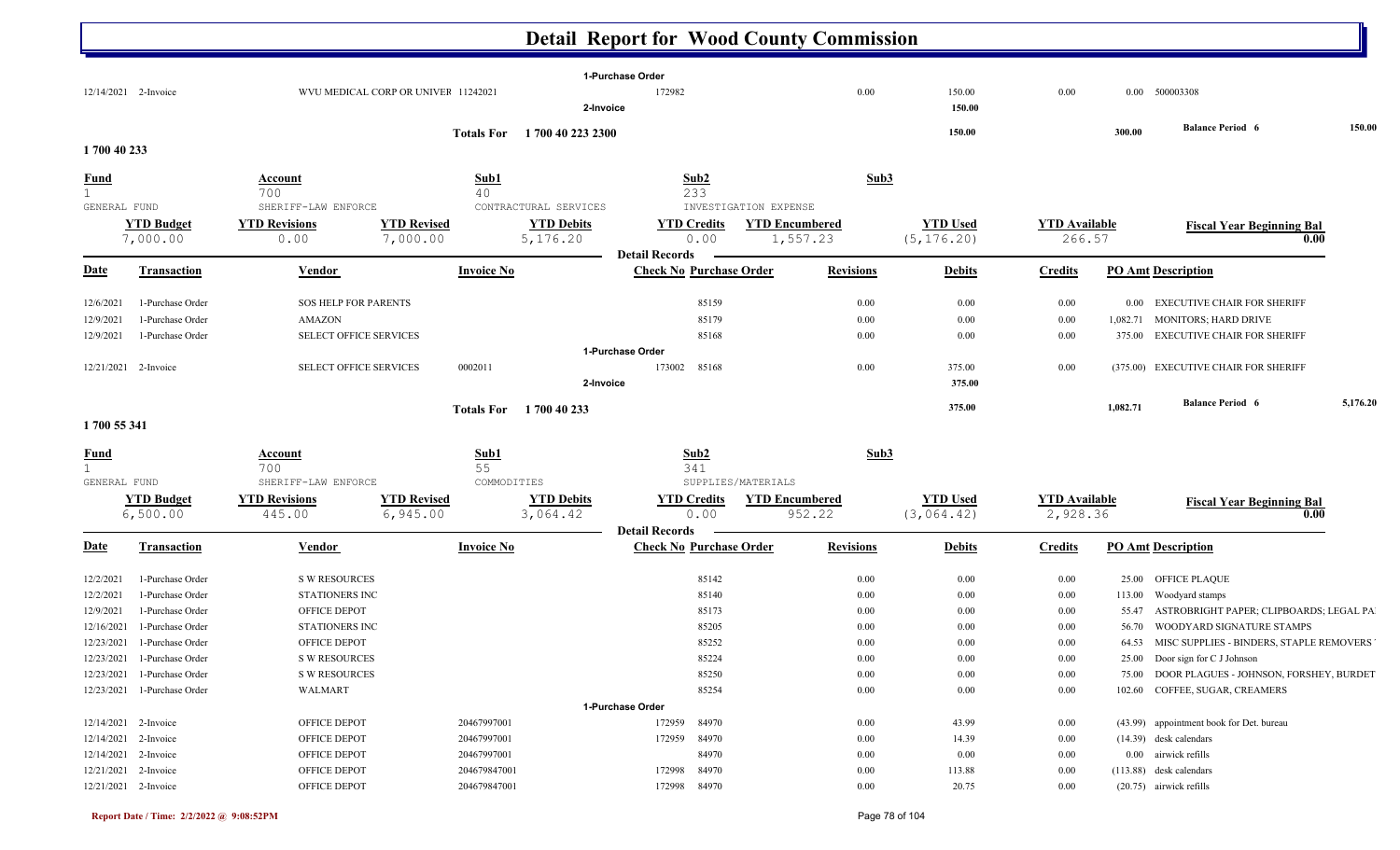|              |                               |                                            |                                                                 | <b>Detail Report for Wood County Commission</b>         |                                              |              |                                |                                   |           |                                                    |           |
|--------------|-------------------------------|--------------------------------------------|-----------------------------------------------------------------|---------------------------------------------------------|----------------------------------------------|--------------|--------------------------------|-----------------------------------|-----------|----------------------------------------------------|-----------|
|              |                               |                                            |                                                                 | 2-Invoice                                               |                                              |              | 193.01                         |                                   |           |                                                    |           |
|              | 12/20/2021 5-Journal Entry    | <b>S W RESOURCES</b>                       | 20211216041001                                                  | 84968                                                   |                                              | 0.00         | 25.00                          | 0.00                              |           | (25.00) DOOR PLAQUE FOR SGT. SHRIVER WOOD CO FII   |           |
|              | 12/20/2021 5-Journal Entry    | <b>WALMART</b>                             | 20211216076001                                                  | 85127                                                   |                                              | 0.00         | 59.88                          | 0.00                              |           | (59.88) cans of coffee TERESA WADE-7214-WALMART.CO |           |
|              |                               |                                            |                                                                 | 5-Journal Entry                                         |                                              |              | 84.88                          |                                   |           |                                                    |           |
|              |                               |                                            | Totals For 1700 55 341                                          |                                                         |                                              |              | 277.89                         |                                   | 239.41    | <b>Balance Period 6</b>                            | 3,064.42  |
|              | 1700 55 341 2902              |                                            |                                                                 |                                                         |                                              |              |                                |                                   |           |                                                    |           |
| <b>Fund</b>  |                               | <b>Account</b>                             | Sub1                                                            | Sub2                                                    |                                              | Sub3         |                                |                                   |           |                                                    |           |
| $\mathbf{1}$ |                               | 700                                        | 55                                                              | 341                                                     |                                              | 2902         |                                |                                   |           |                                                    |           |
| GENERAL FUND |                               | SHERIFF-LAW ENFORCE                        | COMMODITIES                                                     | SUPPLIES/MATERIALS                                      |                                              | K-9 EXPENSES |                                |                                   |           |                                                    |           |
|              | <b>YTD Budget</b><br>4,000.00 | <b>YTD Revisions</b><br>0.00               | <b>YTD Revised</b><br><b>YTD Debits</b><br>4,000.00<br>2,604.11 | <b>YTD Credits</b><br>0.00                              | <b>YTD Encumbered</b><br>0.00                |              | <b>YTD Used</b><br>(2, 604.11) | <b>YTD</b> Available<br>1,395.89  |           | <b>Fiscal Year Beginning Bal</b><br>0.00           |           |
|              |                               |                                            |                                                                 | <b>Detail Records</b>                                   |                                              |              |                                |                                   |           |                                                    |           |
| Date         | <b>Transaction</b>            | Vendor                                     | <b>Invoice No</b>                                               | <b>Check No Purchase Order</b>                          | <b>Revisions</b>                             |              | <b>Debits</b>                  | <b>Credits</b>                    |           | <b>PO Amt Description</b>                          |           |
| 12/20/2021   | 5-Journal Entry               | CHEWY.COM                                  | 20211216048001                                                  |                                                         |                                              | 0.00         | 82.16                          | 0.00                              | 0.00      | TYLER MARLOW-8352-CHEWY.COM                        |           |
| 12/20/2021   | 5-Journal Entry               | CHEWY.COM                                  | 20211216051001                                                  |                                                         |                                              | 0.00         | 98.76                          | 0.00                              | 0.00      | JEFFREY KIDDER II-4586-CHEWY.COM                   |           |
|              | 12/20/2021 5-Journal Entry    | CHEWY.COM                                  | 20211216065001                                                  |                                                         |                                              | 0.00         | 110.18                         | $0.00\,$                          | $0.00\,$  | TAYLOR PHILLIPS-8386-CHEWY.COM                     |           |
|              |                               |                                            |                                                                 | 5-Journal Entry                                         |                                              |              | 291.10                         |                                   |           |                                                    |           |
|              |                               |                                            | Totals For 1700 55 341 2902                                     |                                                         |                                              |              | 291.10                         |                                   |           | <b>Balance Period 6</b>                            | 2,604.11  |
| 1700 55 343  |                               |                                            |                                                                 |                                                         |                                              |              |                                |                                   |           |                                                    |           |
| Fund         |                               | Account                                    | Sub1                                                            | Sub2                                                    |                                              | Sub3         |                                |                                   |           |                                                    |           |
| $\mathbf{1}$ |                               | 700                                        | 55                                                              | 343                                                     |                                              |              |                                |                                   |           |                                                    |           |
| GENERAL FUND | <b>YTD Budget</b>             | SHERIFF-LAW ENFORCE                        | COMMODITIES<br><b>YTD Revised</b>                               | <b>YTD Credits</b>                                      | AUTOMOBILE SUPPLIES<br><b>YTD</b> Encumbered |              | <b>YTD Used</b>                |                                   |           |                                                    |           |
|              | 130,000.00                    | <b>YTD Revisions</b><br>0.00<br>130,000.00 | <b>YTD Debits</b><br>59,887.63                                  | 0.00                                                    | 26,871.72                                    |              | (59, 887.63)                   | <b>YTD Available</b><br>43,240.65 |           | <b>Fiscal Year Beginning Bal</b><br>0.00           |           |
| <u>Date</u>  | <b>Transaction</b>            | Vendor                                     | <b>Invoice No</b>                                               | <b>Detail Records</b><br><b>Check No Purchase Order</b> | <b>Revisions</b>                             |              | <b>Debits</b>                  | <b>Credits</b>                    |           | <b>PO Amt Description</b>                          |           |
|              |                               |                                            |                                                                 |                                                         |                                              |              |                                |                                   |           |                                                    |           |
| 12/6/2021    | 1-Purchase Order              | ENGLEFIELD OIL COMPANY                     |                                                                 | 85164                                                   |                                              | 0.00         | 0.00                           | 0.00                              |           | 12,000.00 UNLEADED FUEL                            |           |
| 12/6/2021    | 1-Purchase Order              | <b>SHEETZ</b>                              |                                                                 | 85165                                                   |                                              | 0.00         | 0.00                           | 0.00                              | 39.75     | FUEL FOR MENTAL HYGIENE TRANSPORT TO M             |           |
| 12/9/2021    | 1-Purchase Order              | STUART OIL COMPANY                         |                                                                 | 85180                                                   |                                              | 0.00         | 0.00                           | 0.00                              | 500.00    | 55 GAL DRUM 5W20 OIL                               |           |
| 12/23/2021   | 1-Purchase Order              | ENGLEFIELD OIL COMPANY                     |                                                                 | 85251                                                   |                                              | 0.00         | 0.00                           | 0.00                              | 12,000.00 | REGULAR UNLEADED FUEL                              |           |
| 12/23/2021   | 1-Purchase Order              | <b>SHEETZ</b>                              |                                                                 | 85256                                                   |                                              | 0.00         | 0.00                           | 0.00                              |           | 47.48 UNLEADED FUEL - MARTINSBURG MH TRANSPO       |           |
|              |                               |                                            |                                                                 | 1-Purchase Order                                        |                                              |              |                                |                                   |           |                                                    |           |
|              | 12/14/2021 2-Invoice          | ENGLEFIELD OIL COMPANY                     | IN-557680                                                       | 172950 85051                                            |                                              | 0.00         | 10,144.97                      | 0.00                              |           | (10,144.97) FUEL FOR LAW ENFORCEMENT               |           |
|              | 12/28/2021 2-Invoice          | STUART OIL COMPANY                         | 00031220                                                        | 173024 85180                                            |                                              | 0.00         | 552.78                         | 0.00                              |           | (500.00) 55 GAL DRUM 5W20 OIL                      |           |
|              |                               |                                            |                                                                 | 2-Invoice                                               |                                              |              | 10,697.75                      |                                   |           |                                                    |           |
|              |                               |                                            | Totals For 1700 55 343                                          |                                                         |                                              |              | 10,697.75                      |                                   | 13,942.26 | <b>Balance Period 6</b>                            | 59,887.63 |

**1 700 55 345**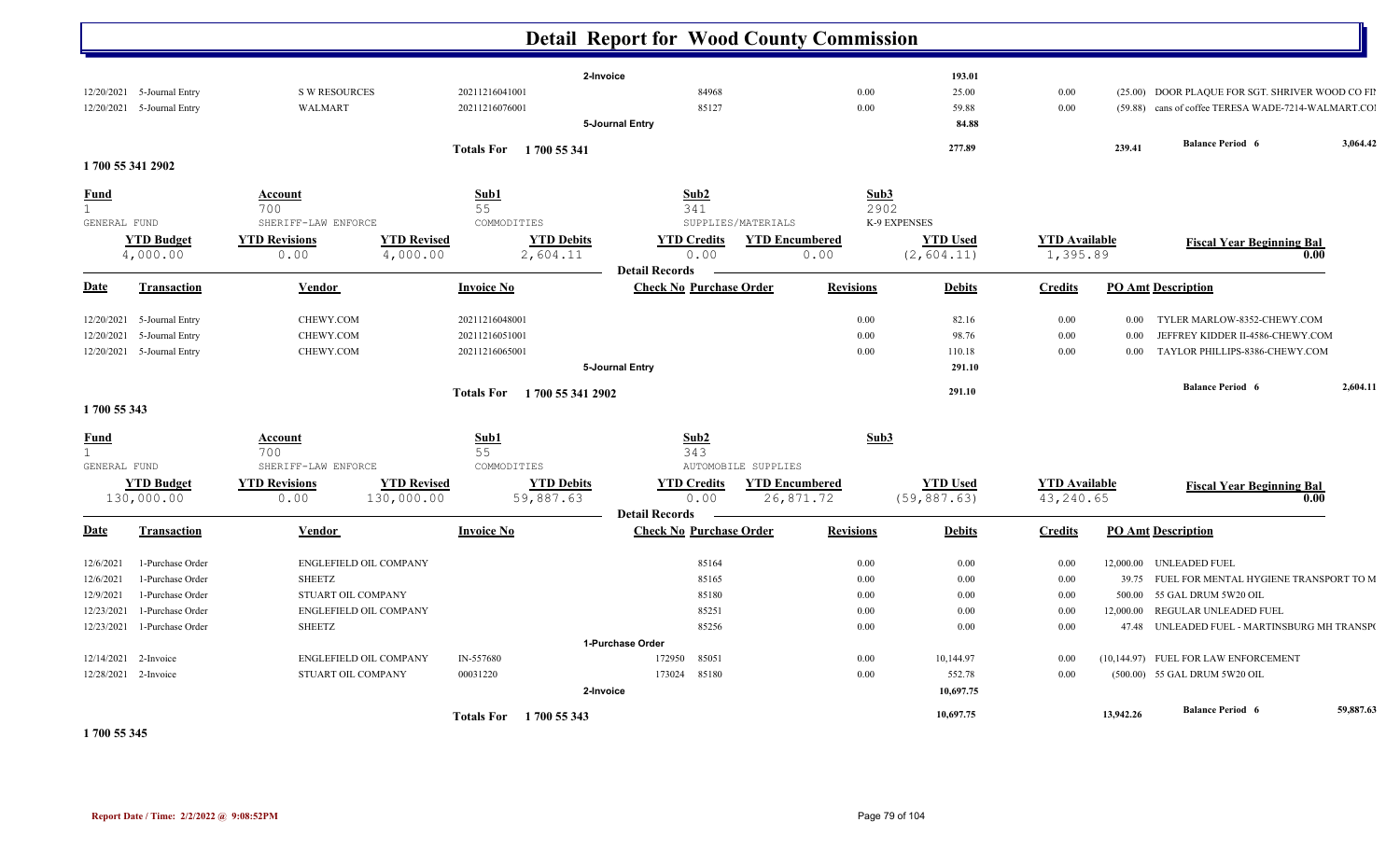| <u>Fund</u>  |                                | Account<br>700                                          |                                 | Sub1<br>55                                    | Sub2<br>345                                                     |                                    | Sub3             |                                |                                   |          |                                                    |           |
|--------------|--------------------------------|---------------------------------------------------------|---------------------------------|-----------------------------------------------|-----------------------------------------------------------------|------------------------------------|------------------|--------------------------------|-----------------------------------|----------|----------------------------------------------------|-----------|
| GENERAL FUND | <b>YTD Budget</b><br>44,500.00 | SHERIFF-LAW ENFORCE<br><b>YTD Revisions</b><br>1,416.00 | <b>YTD Revised</b><br>45,916.00 | COMMODITIES<br><b>YTD Debits</b><br>13,090.50 | UNIFORMS<br><b>YTD Credits</b><br>0.00<br><b>Detail Records</b> | <b>YTD Encumbered</b><br>4, 417.94 |                  | <b>YTD</b> Used<br>(13,090.50) | <b>YTD Available</b><br>28,407.56 |          | <b>Fiscal Year Beginning Bal</b>                   | 0.00      |
| Date         | Transaction                    | Vendor                                                  |                                 | <b>Invoice No</b>                             | <b>Check No Purchase Order</b>                                  |                                    | <b>Revisions</b> | <b>Debits</b>                  | <b>Credits</b>                    |          | <b>PO Amt Description</b>                          |           |
| 12/2/2021    | 1-Purchase Order               |                                                         | WORKINGMAN'S STORE              |                                               | 85144                                                           |                                    | 0.00             | 0.00                           | $0.00\,$                          | 460.00   | LONG SLEEVE SHIRTS (EDWARDS); BOOTS (RITO          |           |
| 12/6/2021    | 1-Purchase Order               |                                                         | WORKINGMAN'S STORE              |                                               | 85160                                                           |                                    | 0.00             | 0.00                           | 0.00                              | 615.00   | <b>GOLD BADGES FOR CLASS A; NAME BAR</b>           |           |
| 12/13/2021   | 1-Purchase Order               |                                                         | <b>WORKINGMAN'S STORE</b>       |                                               | 85186                                                           |                                    | 0.00             | 0.00                           | 0.00                              | 174.00   | <b>CLASS A PANTS FOR SHERIFF WOODYARD</b>          |           |
| 12/20/2021   | 1-Purchase Order               |                                                         | <b>BLUE FORCE GEAR</b>          |                                               | 85215                                                           |                                    | 0.00             | 0.00                           | 0.00                              | 350.00   | VICKERS SLING, 2 POINT ADJUST CARBINE SLIN         |           |
| 12/20/2021   | 1-Purchase Order               |                                                         | <b>CROSSBREED HOLSTERS</b>      |                                               | 85222                                                           |                                    | 0.00             | 0.00                           | 0.00                              | 52.46    | MODULAR BELLY BAND HOLSTER PACKAGE                 |           |
| 12/20/2021   | 1-Purchase Order               | <b>GALLS</b>                                            |                                 |                                               | 85216                                                           |                                    | 0.00             | 0.00                           | 0.00                              | 250.00   | TRU-SPEC TACTICAL PANTS - FORSHEY                  |           |
| 12/20/2021   | 1-Purchase Order               | <b>SAFARILAND</b>                                       |                                 |                                               | 85221                                                           |                                    | 0.00             | 0.00                           | $0.00\,$                          | 103.50   | BELT LOOP HOLSTER, MAGAZINE & HANDCUFF             |           |
| 12/20/2021   | 1-Purchase Order               |                                                         | <b>SHIRT FACTORY</b>            |                                               | 85209                                                           |                                    | 0.00             | 0.00                           | 0.00                              | 460.00   | SHIRTS, JACKETS, POLO SHIRTS                       |           |
| 12/20/2021   | 1-Purchase Order               |                                                         | <b>WORKINGMAN'S STORE</b>       |                                               | 85217                                                           |                                    | 0.00             | 0.00                           | 0.00                              | 25.00    | NAME BAR FOR TL ALLEN                              |           |
| 12/23/2021   | 1-Purchase Order               |                                                         | <b>SHIRT FACTORY</b>            |                                               | 85230                                                           |                                    | 0.00             | 0.00                           | $0.00\,$                          | 60.00    | BLACK TOBOGGANS WITH GOLD SIX POINT ST/            |           |
| 12/23/2021   | 1-Purchase Order               |                                                         | <b>WORKINGMAN'S STORE</b>       |                                               | 85228                                                           |                                    | 0.00             | 0.00                           | 0.00                              | 300.00   | <b>SHERIFF BADGES</b>                              |           |
| 12/30/2021   | 1-Purchase Order               | <b>GALLS</b>                                            |                                 |                                               | 85272                                                           |                                    | 0.00             | 0.00                           | 0.00                              | 165.00   | 5.11 Tactical Tdu Shirt                            |           |
| 12/30/2021   | 1-Purchase Order               |                                                         | <b>SHIRT FACTORY</b>            |                                               | 85259                                                           |                                    | 0.00             | 0.00                           | 0.00                              | 120.00   | Black polo shirts for Captain Sims                 |           |
|              |                                |                                                         |                                 |                                               | 1-Purchase Order                                                |                                    |                  |                                |                                   |          |                                                    |           |
| 12/20/2021   | 1-Purchase Order Pending Pcard | <b>AMAZON</b>                                           |                                 |                                               | 85214                                                           |                                    | 0.00             | 0.00                           | 0.00                              | 648.00   | STREAMLIGHT TLR-1 TACTICAL WEAPON LIGH             |           |
| 12/20/2021   | 1-Purchase Order Pending Pcard |                                                         | MUCK BOOT COMPANY               |                                               | 85220                                                           |                                    | 0.00             | 0.00                           | 0.00                              | 135.00   | BOOTS, TAX & SHIPPING FOR DEPUTY HEWITT            |           |
|              |                                |                                                         |                                 |                                               | 1-Purchase Order Pend                                           |                                    |                  |                                |                                   |          |                                                    |           |
| 12/7/2021    | 2-Invoice                      |                                                         | <b>WORKINGMAN'S STORE</b>       | 26604                                         | 172938<br>85113                                                 |                                    | 0.00             | 125.00                         | 0.00                              |          | (125.00) BOOTS FOR DEPUTY BURNS                    |           |
| 12/14/2021   | 2-Invoice                      |                                                         | ALL AMERICAN UNIFORM            | 863                                           | 172943<br>85102                                                 |                                    | 0.00             | 97.99                          | $0.00\,$                          |          | (96.00) AEROSHELL FLYING CROSS ARMOR COVER         |           |
| 12/14/2021   | 2-Invoice                      |                                                         | <b>KESTERSON CLEANERS</b>       | 113021WCSD                                    | 172954                                                          |                                    | 0.00             | 203.09                         | $0.00\,$                          | 0.00     | UNIFORM CLEANING - NOV 2021                        |           |
| 12/14/2021   | 2-Invoice                      |                                                         | PRO VISION INC.                 | INV2104003                                    | 85046<br>172966                                                 |                                    | 0.00             | 161.13                         | 0.00                              |          | (161.13) MAGNETIC BODY CAMERA MOUNTS               |           |
| 12/14/2021   | 2-Invoice                      |                                                         | <b>WORKINGMAN'S STORE</b>       | 26622                                         | 85099<br>172979                                                 |                                    | 0.00             | 164.00                         | $0.00\,$                          |          | (134.00) LONG SLEEVE GRAY SHRITS FOR BAILIFF HARF  |           |
| 12/21/2021   | 2-Invoice                      |                                                         | PRO VISION INC.                 | INV2104016                                    | 85123<br>173000                                                 |                                    | 0.00             | 385.38                         | 0.00                              |          | (385.38) MAGNETIC BODY CAMERA MOUNTS               |           |
| 12/28/2021   | 2-Invoice                      |                                                         | <b>SHIRT FACTORY</b>            | 24858                                         | 85209<br>173022                                                 |                                    | 0.00             | 112.00                         | 0.00                              |          | (112.00) SHIRTS, JACKETS, POLO SHIRTS              |           |
| 12/28/2021   | 2-Invoice                      |                                                         | <b>WORKINGMAN'S STORE</b>       | 26660                                         | 85186<br>173026                                                 |                                    | 0.00             | 174.00                         | 0.00                              |          | (174.00) CLASS A PANTS FOR SHERIFF WOODYARD        |           |
| 12/28/2021   | 2-Invoice                      |                                                         | <b>WORKINGMAN'S STORE</b>       | 26680                                         | 85144<br>173026                                                 |                                    | 0.00             | 119.98                         | 0.00                              |          | (119.98) LONG SLEEVE SHIRTS (EDWARDS); BOOTS (RITO |           |
|              |                                |                                                         |                                 |                                               | 2-Invoice                                                       |                                    |                  | 1,542.57                       |                                   |          |                                                    |           |
|              |                                |                                                         |                                 |                                               |                                                                 |                                    |                  |                                |                                   |          | <b>Balance Period 6</b>                            | 13,090.50 |
| 170110104    |                                |                                                         |                                 | 1700 55 345<br><b>Totals For</b>              |                                                                 |                                    |                  | 1,542.57                       |                                   | 2,610.47 |                                                    |           |
| Fund         |                                | Account                                                 |                                 | <u>Sub1</u>                                   | Sub2                                                            |                                    | Sub3             |                                |                                   |          |                                                    |           |
|              |                                | 701                                                     |                                 | 10                                            | 104                                                             |                                    |                  |                                |                                   |          |                                                    |           |
| GENERAL FUND |                                | CIVIL PROCESS SERVER                                    |                                 | PERSONAL SERVICES                             |                                                                 | SOCIAL SECURITY                    |                  |                                |                                   |          |                                                    |           |
|              | <b>YTD Budget</b>              | <b>YTD Revisions</b>                                    | <b>YTD Revised</b>              | <b>YTD Debits</b>                             | <b>YTD Credits</b>                                              | <b>YTD Encumbered</b>              |                  | <b>YTD Used</b>                | <b>YTD Available</b>              |          | <b>Fiscal Year Beginning Bal</b>                   |           |
|              | 7,679.00                       | 0.00                                                    | 7,679.00                        | 2,401.62                                      | 0.00                                                            | 0.00                               |                  | (2, 401.62)                    | 5,277.38                          |          |                                                    | 0.00      |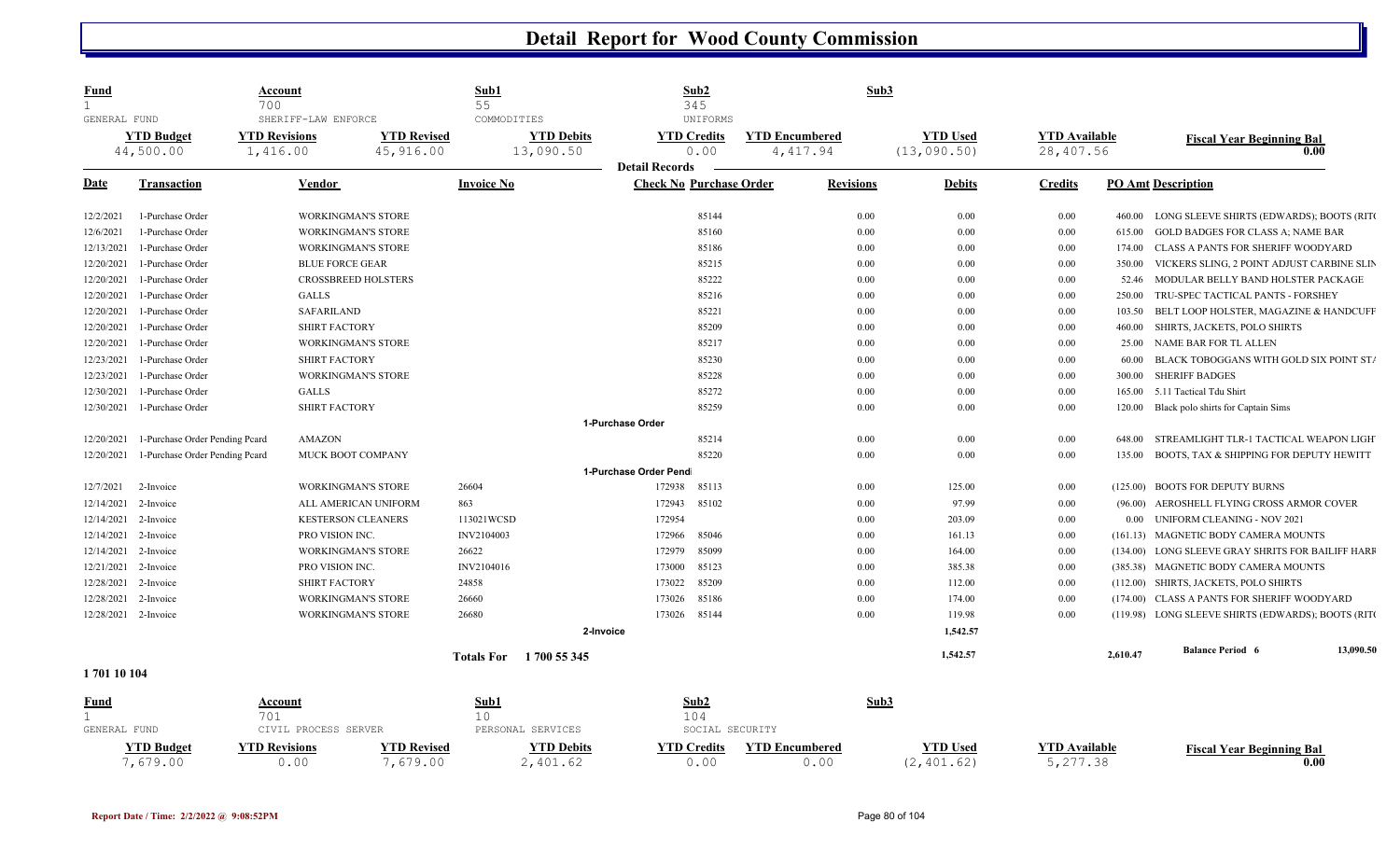|                   |                                 |                              |                                      | <b>Detail Records</b>                                        |                               |                                 |                                   |                                      |           |
|-------------------|---------------------------------|------------------------------|--------------------------------------|--------------------------------------------------------------|-------------------------------|---------------------------------|-----------------------------------|--------------------------------------|-----------|
| <b>Date</b>       | <b>Transaction</b>              | Vendor                       | <b>Invoice No</b>                    | <b>Check No Purchase Order</b>                               | <b>Revisions</b>              | <b>Debits</b>                   | <b>Credits</b>                    | <b>PO Amt Description</b>            |           |
| 12/15/2021        | 2-Invoice                       | DEPARTMENT OF TREASURY       | 20211215-00                          | 3788                                                         | 0.00                          | 150.67                          | 0.00                              | $0.00$ FICA                          |           |
| 12/15/2021        | 2-Invoice                       | DEPARTMENT OF TREASURY       | 20211215-00                          | 3788                                                         | $0.00\,$                      | 35.24                           | 0.00                              | $0.00$ MED                           |           |
| 12/30/2021        | 2-Invoice                       | DEPARTMENT OF TREASURY       | 20211230-00                          | 3796                                                         | 0.00                          | 243.03                          | 0.00                              | $0.00$ FICA                          |           |
|                   | 12/30/2021 2-Invoice            | DEPARTMENT OF TREASURY       | 20211230-00                          | 3796                                                         | 0.00                          | 56.84                           | 0.00                              | $0.00$ MED                           |           |
|                   |                                 |                              |                                      | 2-Invoice                                                    |                               | 485.78                          |                                   |                                      |           |
|                   |                                 |                              | <b>Totals For</b> 1701 10 104        |                                                              |                               | 485.78                          |                                   | <b>Balance Period 6</b>              | 2,401.62  |
| 170110106         |                                 |                              |                                      |                                                              |                               |                                 |                                   |                                      |           |
| <b>Fund</b>       |                                 | Account                      | Sub1                                 | Sub2                                                         | Sub3                          |                                 |                                   |                                      |           |
| 1<br>GENERAL FUND |                                 | 701<br>CIVIL PROCESS SERVER  | 10 <sup>°</sup><br>PERSONAL SERVICES | 106<br>RETIREMENT                                            |                               |                                 |                                   |                                      |           |
|                   | <b>YTD Budget</b>               | <b>YTD Revisions</b>         | <b>YTD Revised</b>                   | <b>YTD Debits</b><br><b>YTD Credits</b>                      | <b>YTD Encumbered</b>         | <b>YTD Used</b>                 | <b>YTD</b> Available              | <b>Fiscal Year Beginning Bal</b>     |           |
|                   | 10,038.00                       | 0.00                         | 10,038.00                            | 3,402.36<br>0.00                                             | 0.00                          | (3, 402.36)                     | 6,635.64                          |                                      | 0.00      |
| <u>Date</u>       | <b>Transaction</b>              | Vendor                       | <b>Invoice No</b>                    | <b>Detail Records</b><br><b>Check No Purchase Order</b>      | <b>Revisions</b>              | <b>Debits</b>                   | <b>Credits</b>                    | <b>PO Amt Description</b>            |           |
| 12/15/2021        | 2-Invoice                       | WV PUBLIC EMP RETIREMENT     | 20211215-00                          | 3804                                                         | 0.00                          | 269.18                          | 0.00                              | 0.00 RETIREMENT                      |           |
|                   | 12/30/2021 2-Invoice            | WV PUBLIC EMP RETIREMENT     | 20211230-00                          | 3804                                                         | 0.00                          | 412.54                          | 0.00                              | 0.00 RETIREMENT                      |           |
|                   |                                 |                              |                                      | 2-Invoice                                                    |                               | 681.72                          |                                   |                                      |           |
|                   |                                 |                              | <b>Totals For</b> 170110106          |                                                              |                               | 681.72                          |                                   | <b>Balance Period 6</b>              | 3,402.36  |
| 170110186         |                                 |                              |                                      |                                                              |                               |                                 |                                   |                                      |           |
| <b>Fund</b><br>1  |                                 | <b>Account</b><br>701        | Sub1<br>10 <sup>°</sup>              | Sub2<br>186                                                  | Sub3                          |                                 |                                   |                                      |           |
| GENERAL FUND      |                                 | CIVIL PROCESS SERVER         | PERSONAL SERVICES                    | PROCESS SERVERS                                              |                               |                                 |                                   |                                      |           |
|                   | <b>YTD Budget</b><br>100,383.00 | <b>YTD Revisions</b><br>0.00 | <b>YTD Revised</b><br>100,383.00     | <b>YTD Debits</b><br><b>YTD Credits</b><br>34,021.92<br>0.00 | <b>YTD Encumbered</b><br>0.00 | <b>YTD Used</b><br>(34, 021.92) | <b>YTD</b> Available<br>66,361.08 | <b>Fiscal Year Beginning Bal</b>     | 0.00      |
|                   |                                 |                              |                                      | <b>Detail Records</b>                                        |                               |                                 |                                   |                                      |           |
| <b>Date</b>       | <b>Transaction</b>              | Vendor                       | <b>Invoice No</b>                    | <b>Check No Purchase Order</b>                               | <b>Revisions</b>              | <b>Debits</b>                   | <b>Credits</b>                    | <b>PO Amt Description</b>            |           |
| 12/15/2021        | 2-Invoice                       | <b>BURDETTE APRIL D.</b>     | 10-00275317-REG                      | 275317                                                       | 0.00                          | 1,401.04                        | 0.00                              | <b>BURDETTE APRIL D.</b><br>$0.00\,$ |           |
| 12/15/2021        | 2-Invoice                       | MERCER STEVEN E.             | 10-00275318-REG                      | 275318                                                       | 0.00                          | 1,290.61                        | 0.00                              | 0.00 MERCER STEVEN E.                |           |
| 12/30/2021        | 2-Invoice                       | <b>BURDETTE APRIL D.</b>     | 10-00275533-REG                      | 275533                                                       | 0.00                          | 1,401.04                        | 0.00                              | <b>BURDETTE APRIL D.</b><br>0.00     |           |
|                   | 12/30/2021 2-Invoice            | <b>GIFFIN TALEENA P</b>      | 10-00275534-REG                      | 275534                                                       | 0.00                          | 1,312.50                        | 0.00                              | <b>GIFFIN TALEENA P</b><br>$0.00\,$  |           |
|                   | 12/30/2021 2-Invoice            | <b>GIFFIN TALEENA P</b>      | 10-00275534-REG                      | 275534                                                       | 0.00                          | 121.15                          | 0.00                              | <b>GIFFIN TALEENA P</b><br>$0.00\,$  |           |
|                   | 12/30/2021 2-Invoice            | MERCER STEVEN E.             | 10-00275535-REG                      | 275535                                                       | 0.00                          | 1,290.61                        | 0.00                              | 0.00 MERCER STEVEN E.                |           |
|                   |                                 |                              |                                      | 2-Invoice                                                    |                               | 6,816.95                        |                                   |                                      |           |
|                   |                                 |                              | Totals For 1701 10 186               |                                                              |                               | 6,816.95                        |                                   | <b>Balance Period 6</b>              | 34,021.92 |

**1 704 55 344**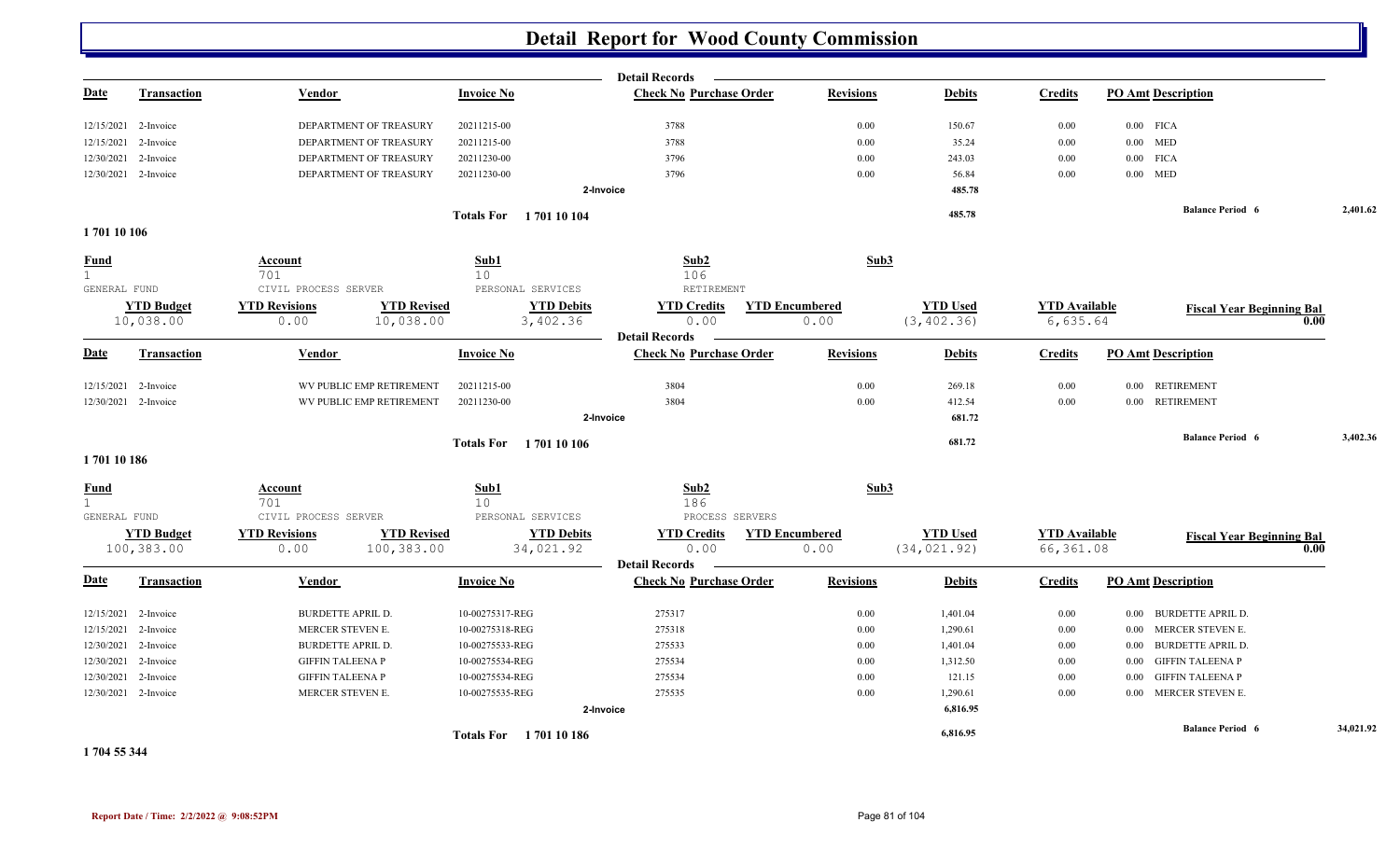| <b>Fund</b><br>1             |                                   | <b>Account</b><br>704                         | Sub1<br>55                              |                                                  | Sub2<br>344                                              | Sub3                          |                                   |                                      |                                      |              |
|------------------------------|-----------------------------------|-----------------------------------------------|-----------------------------------------|--------------------------------------------------|----------------------------------------------------------|-------------------------------|-----------------------------------|--------------------------------------|--------------------------------------|--------------|
| GENERAL FUND                 | <b>YTD Budget</b><br>2,160,000.00 | REGIONAL JAIL<br><b>YTD Revisions</b><br>0.00 | <b>YTD Revised</b><br>2,160,000.00      | COMMODITIES<br><b>YTD Debits</b><br>1,001,139.25 | FOOD & DRUGS-FEEDING PRISO<br><b>YTD Credits</b><br>0.00 | <b>YTD Encumbered</b><br>0.00 | <b>YTD Used</b><br>(1,001,139.25) | <b>YTD</b> Available<br>1,158,860.75 | <b>Fiscal Year Beginning Bal</b>     | 0.00         |
| Date                         | <b>Transaction</b>                | Vendor                                        | <b>Invoice No</b>                       |                                                  | <b>Detail Records</b><br><b>Check No Purchase Order</b>  | <b>Revisions</b>              | <b>Debits</b>                     | <b>Credits</b>                       | <b>PO Amt Description</b>            |              |
|                              | 12/14/2021 2-Invoice              |                                               | WV REGIONAL JAIL & CORRECTI 111214b8e   |                                                  | 172968                                                   | 0.00                          | 162,506.00                        | 0.00                                 | 0.00 NOV 2021                        |              |
| 12/14/2021                   | 2-Invoice                         |                                               | WV REGIONAL JAIL & CORRECTI 111214b8e   |                                                  | 172968                                                   | 0.00                          | (482.50)                          | 0.00                                 | <b>CREDIT M RICHARDS</b><br>$0.00\,$ |              |
| 12/14/2021                   | 2-Invoice                         |                                               | WV REGIONAL JAIL & CORRECTI 111214b8e   |                                                  | 172968                                                   | 0.00                          | (916.75)                          | 0.00                                 | <b>CREDIT T JACK</b><br>0.00         |              |
| 12/14/2021                   | 2-Invoice                         |                                               | WV REGIONAL JAIL & CORRECTI 111214b8e   |                                                  | 172968                                                   | 0.00                          | (868.50)                          | 0.00                                 | <b>CREDIT E MORRISON</b><br>$0.00\,$ |              |
| 12/14/2021                   | 2-Invoice                         |                                               | WV REGIONAL JAIL & CORRECTI 111214b8e   |                                                  | 172968                                                   | 0.00                          | (144.75)                          | 0.00                                 | <b>CREDIT T ARCHER</b><br>0.00       |              |
| 12/14/2021                   | 2-Invoice                         |                                               | WV REGIONAL JAIL & CORRECTI 111214b8e   |                                                  | 172968                                                   | 0.00                          | (144.75)                          | 0.00                                 | <b>CREDIT W RADABAUGH</b><br>0.00    |              |
|                              | 12/14/2021 2-Invoice              |                                               | WV REGIONAL JAIL & CORRECTI 111214b8e   |                                                  | 172968                                                   | $0.00\,$                      | (144.75)                          | 0.00                                 | <b>CREDIT T STANSBERRY</b><br>0.00   |              |
|                              |                                   |                                               |                                         |                                                  | 2-Invoice                                                |                               | 159,804.00                        |                                      |                                      |              |
|                              |                                   |                                               | <b>Totals For</b>                       | 1 704 55 344                                     |                                                          |                               | 159,804.00                        |                                      | <b>Balance Period 6</b>              | 1,001,139.25 |
| 1705 10 104                  |                                   |                                               |                                         |                                                  |                                                          |                               |                                   |                                      |                                      |              |
| <b>Fund</b>                  |                                   | <b>Account</b>                                | Sub1                                    |                                                  | Sub2                                                     | Sub3                          |                                   |                                      |                                      |              |
| $\mathbf{1}$<br>GENERAL FUND |                                   | 705<br>HOME CONFINEMENT                       | 10                                      | PERSONAL SERVICES                                | 104<br>SOCIAL SECURITY                                   |                               |                                   |                                      |                                      |              |
|                              |                                   |                                               |                                         |                                                  |                                                          |                               |                                   |                                      |                                      |              |
|                              | <b>YTD Budget</b>                 | <b>YTD Revisions</b>                          | <b>YTD Revised</b>                      | <b>YTD Debits</b>                                | <b>YTD Credits</b>                                       | <b>YTD Encumbered</b>         | <b>YTD Used</b>                   | <b>YTD Available</b>                 | <b>Fiscal Year Beginning Bal</b>     |              |
|                              | 11,521.00                         | 2,181.00                                      | 13,702.00                               | 4,247.91                                         | 0.00<br><b>Detail Records</b>                            | 0.00                          | (4, 247.91)                       | 9,454.09                             |                                      | 0.00         |
| <u>Date</u>                  | <b>Transaction</b>                | Vendor                                        | <b>Invoice No</b>                       |                                                  | <b>Check No Purchase Order</b>                           | <b>Revisions</b>              | <b>Debits</b>                     | <b>Credits</b>                       | <b>PO Amt Description</b>            |              |
|                              | 12/15/2021 2-Invoice              |                                               | DEPARTMENT OF TREASURY<br>20211215-00   |                                                  | 3788                                                     | 0.00                          | 245.55                            | 0.00                                 | $0.00$ FICA                          |              |
| 12/15/2021                   | 2-Invoice                         |                                               | DEPARTMENT OF TREASURY<br>20211215-00   |                                                  | 3788                                                     | 0.00                          | 57.43                             | 0.00                                 | $0.00$ MED                           |              |
| 12/30/2021                   | 2-Invoice                         |                                               | DEPARTMENT OF TREASURY<br>20211230-00   |                                                  | 3796                                                     | 0.00                          | 337.43                            | 0.00                                 | $0.00$ FICA                          |              |
|                              | 12/30/2021 2-Invoice              |                                               | DEPARTMENT OF TREASURY<br>20211230-00   |                                                  | 3796                                                     | 0.00                          | 78.91                             | 0.00                                 | $0.00$ MED                           |              |
|                              |                                   |                                               |                                         |                                                  | 2-Invoice                                                |                               | 719.32                            |                                      |                                      |              |
|                              |                                   |                                               |                                         | <b>Totals For</b> 1705 10 104                    |                                                          |                               | 719.32                            |                                      | <b>Balance Period 6</b>              | 4,247.91     |
| 1705 10 106                  |                                   |                                               |                                         |                                                  |                                                          |                               |                                   |                                      |                                      |              |
| <u>Fund</u><br>$\mathbf{1}$  |                                   | <b>Account</b><br>705                         | Sub1<br>10 <sup>°</sup>                 |                                                  | Sub2<br>106                                              | Sub3                          |                                   |                                      |                                      |              |
| GENERAL FUND                 |                                   | HOME CONFINEMENT                              |                                         | PERSONAL SERVICES                                | RETIREMENT                                               |                               |                                   |                                      |                                      |              |
|                              | <b>YTD Budget</b>                 | <b>YTD Revisions</b>                          | <b>YTD Revised</b>                      | <b>YTD Debits</b>                                | <b>YTD Credits</b>                                       | <b>YTD Encumbered</b>         | <b>YTD Used</b>                   | <b>YTD Available</b>                 | <b>Fiscal Year Beginning Bal</b>     |              |
|                              | 15,061.00                         | 2,850.00                                      | 17,911.00                               | 6,069.62                                         | 0.00<br><b>Detail Records</b>                            | 0.00                          | (6, 069.62)                       | 11,841.38                            |                                      | 0.00         |
| <b>Date</b>                  | <b>Transaction</b>                | <b>Vendor</b>                                 | <b>Invoice No</b>                       |                                                  | <b>Check No Purchase Order</b>                           | <b>Revisions</b>              | <b>Debits</b>                     | <b>Credits</b>                       | <b>PO Amt Description</b>            |              |
|                              | 12/15/2021 2-Invoice              |                                               | WV PUBLIC EMP RETIREMENT<br>20211215-00 |                                                  | 3804                                                     | $0.00\,$                      | 431.96                            | 0.00                                 | 0.00 RETIREMENT                      |              |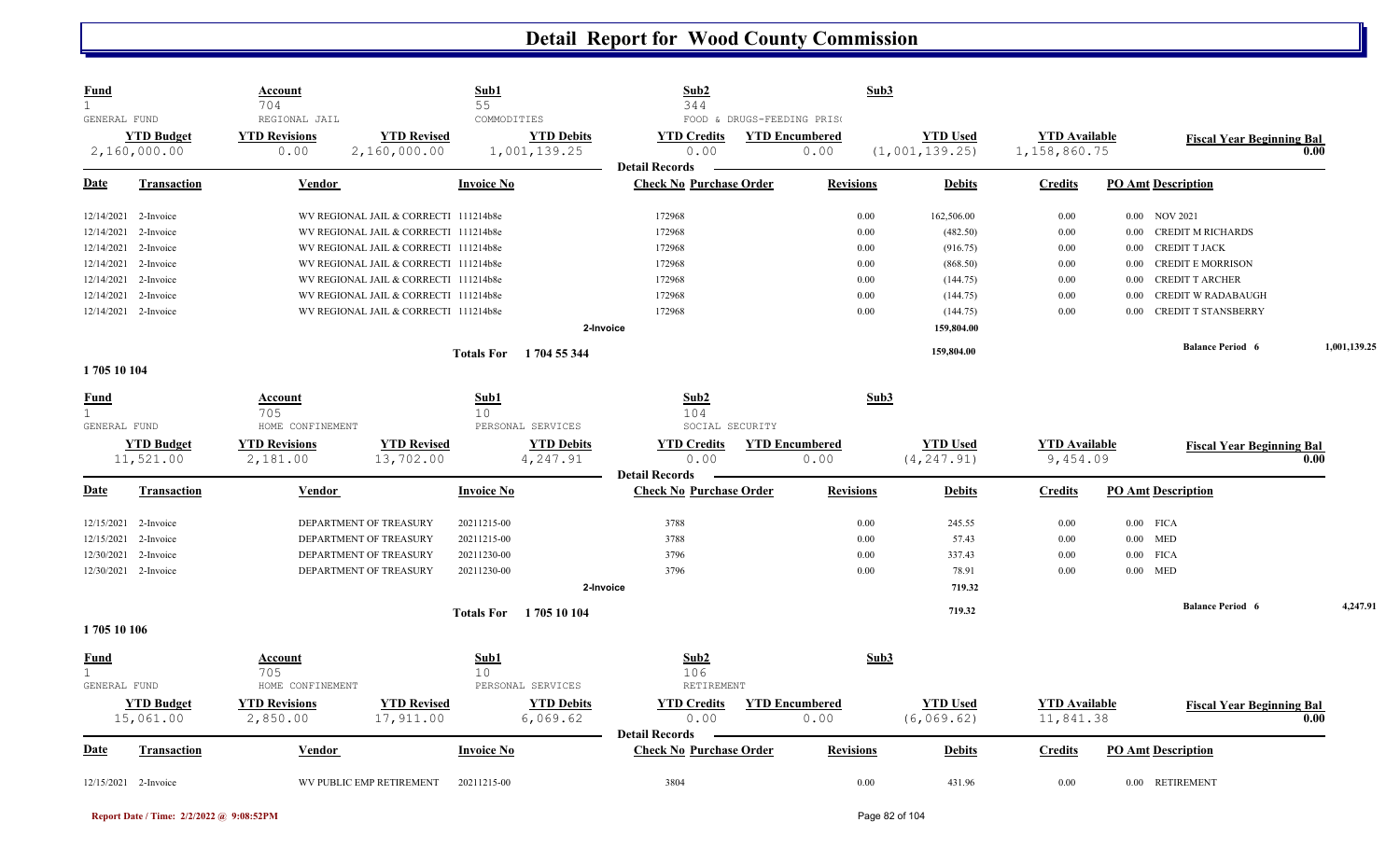|                                             |                                                |                                                  |                                                |                                                       | <b>Detail Report for Wood County Commission</b>     |                               |                                      |                                    |                                                                                                      |          |
|---------------------------------------------|------------------------------------------------|--------------------------------------------------|------------------------------------------------|-------------------------------------------------------|-----------------------------------------------------|-------------------------------|--------------------------------------|------------------------------------|------------------------------------------------------------------------------------------------------|----------|
|                                             | 12/30/2021 2-Invoice                           |                                                  | WV PUBLIC EMP RETIREMENT                       | 20211230-00                                           | 3804<br>2-Invoice                                   | 0.00                          | 577.74<br>1,009.70                   | 0.00                               | 0.00 RETIREMENT                                                                                      |          |
|                                             |                                                |                                                  |                                                | Totals For 1705 10 106                                |                                                     |                               | 1,009.70                             |                                    | <b>Balance Period 6</b>                                                                              | 6,069.62 |
| 1705 10 108                                 |                                                |                                                  |                                                |                                                       |                                                     |                               |                                      |                                    |                                                                                                      |          |
| <b>Fund</b><br>$\mathbf{1}$<br>GENERAL FUND |                                                | Account<br>705<br>HOME CONFINEMENT               |                                                | Sub1<br>10<br>PERSONAL SERVICES                       | Sub2<br>108<br>OVERTIME                             | Sub3                          |                                      |                                    |                                                                                                      |          |
|                                             | <b>YTD Budget</b><br>8,000.00                  | <b>YTD Revisions</b><br>0.00                     | <b>YTD Revised</b><br>8,000.00                 | <b>YTD Debits</b><br>780.55                           | <b>YTD Credits</b><br>0.00<br><b>Detail Records</b> | <b>YTD Encumbered</b><br>0.00 | <b>YTD</b> Used<br>(780.55)          | <b>YTD Available</b><br>7,219.45   | <b>Fiscal Year Beginning Bal</b><br>0.00                                                             |          |
| Date                                        | <b>Transaction</b>                             | <b>Vendor</b>                                    |                                                | <b>Invoice No</b>                                     | <b>Check No Purchase Order</b>                      | <b>Revisions</b>              | <b>Debits</b>                        | <b>Credits</b>                     | <b>PO Amt Description</b>                                                                            |          |
| 12/15/2021<br>12/30/2021<br>12/30/2021      | 2-Invoice<br>2-Invoice<br>2-Invoice            | <b>BOLEY JR DONALD</b>                           | HEWITT TABITHA NICOLE<br>HEWITT TABITHA NICOLE | 10-00275320-REG<br>10-00275536-REG<br>10-00275538-REG | 275320<br>275536<br>275538<br>2-Invoice             | 0.00<br>0.00<br>0.00          | 96.01<br>48.01<br>156.02<br>300.04   | $0.00\,$<br>$0.00\,$<br>$0.00\,$   | HEWITT TABITHA NICOLE<br>0.00<br><b>BOLEY JR DONALD</b><br>0.00<br>HEWITT TABITHA NICOLE<br>$0.00\,$ |          |
| 1705 10 185                                 |                                                |                                                  |                                                | Totals For 1705 10 108                                |                                                     |                               | 300.04                               |                                    | <b>Balance Period 6</b>                                                                              | 780.55   |
| <b>Fund</b><br>$\mathbf{1}$<br>GENERAL FUND |                                                | <b>Account</b><br>705<br>HOME CONFINEMENT        |                                                | Sub1<br>10<br>PERSONAL SERVICES                       | Sub <sub>2</sub><br>185<br>HOLIDAY PAY              | Sub3                          |                                      |                                    |                                                                                                      |          |
|                                             | <b>YTD Budget</b><br>6,000.00                  | <b>YTD Revisions</b><br>0.00                     | <b>YTD Revised</b><br>6,000.00                 | <b>YTD Debits</b><br>1,357.47                         | <b>YTD Credits</b><br>0.00<br><b>Detail Records</b> | <b>YTD Encumbered</b><br>0.00 | <b>YTD</b> Used<br>(1, 357.47)       | <b>YTD</b> Available<br>4,642.53   | <b>Fiscal Year Beginning Bal</b><br>0.00                                                             |          |
| <u>Date</u>                                 | <b>Transaction</b>                             | Vendor                                           |                                                | <b>Invoice No</b>                                     | <b>Check No Purchase Order</b>                      | <b>Revisions</b>              | <b>Debits</b>                        | <b>Credits</b>                     | <b>PO Amt Description</b>                                                                            |          |
| 12/15/2021<br>12/15/2021                    | 2-Invoice<br>2-Invoice<br>12/30/2021 2-Invoice | <b>BOLEY JR DONALD</b>                           | HEWITT TABITHA NICOLE<br>HEWITT TABITHA NICOLE | 10-00275320-REG<br>10-00275320-REG<br>10-00275536-REG | 275320<br>275320<br>275536<br>2-Invoice             | 0.00<br>0.00<br>0.00          | 192.02<br>192.02<br>192.02<br>576.06 | $0.00\,$<br>$0.00\,$<br>$0.00\,$   | HEWITT TABITHA NICOLE<br>$0.00\,$<br>HEWITT TABITHA NICOLE<br>0.00<br>0.00 BOLEY JR DONALD           |          |
| 1705 10 187                                 |                                                |                                                  |                                                | <b>Totals For</b><br>1705 10 185                      |                                                     |                               | 576.06                               |                                    | <b>Balance Period 6</b>                                                                              | 1,357.47 |
| <b>Fund</b><br>$\mathbf{1}$<br>GENERAL FUND |                                                | <b>Account</b><br>705<br>HOME CONFINEMENT        |                                                | <u>Sub1</u><br>10<br>PERSONAL SERVICES                | Sub2<br>187<br>HOLDING CENTER                       | Sub3                          |                                      |                                    |                                                                                                      |          |
|                                             | <b>YTD Budget</b><br>136,605.00                | <b>YTD Revisions</b><br>28,500.00                | <b>YTD Revised</b><br>165,105.00               | <b>YTD Debits</b><br>58,557.03                        | <b>YTD Credits</b><br>0.00<br><b>Detail Records</b> | <b>YTD Encumbered</b><br>0.00 | <b>YTD Used</b><br>(58, 557.03)      | <b>YTD</b> Available<br>106,547.97 | <b>Fiscal Year Beginning Bal</b><br>0.00                                                             |          |
| Date                                        | <b>Transaction</b>                             | <b>Vendor</b>                                    |                                                | <b>Invoice No</b>                                     | <b>Check No Purchase Order</b>                      | <b>Revisions</b>              | <b>Debits</b>                        | <b>Credits</b>                     | <b>PO Amt Description</b>                                                                            |          |
|                                             | 12/15/2021 2-Invoice<br>12/15/2021 2-Invoice   | <b>BOLEY JR DONALD</b><br><b>BOLEY JR DONALD</b> |                                                | 10-00275319-REG<br>10-00275319-REG                    | 275319<br>275319                                    | 0.00<br>0.00                  | 1,386.87<br>50.00                    | 0.00<br>$0.00\,$                   | 0.00 BOLEY JR DONALD<br>0.00 BOLEY JR DONALD                                                         |          |

**Report Date / Time: 2/2/2022 @ 9:08:52PM** Page 83 of 104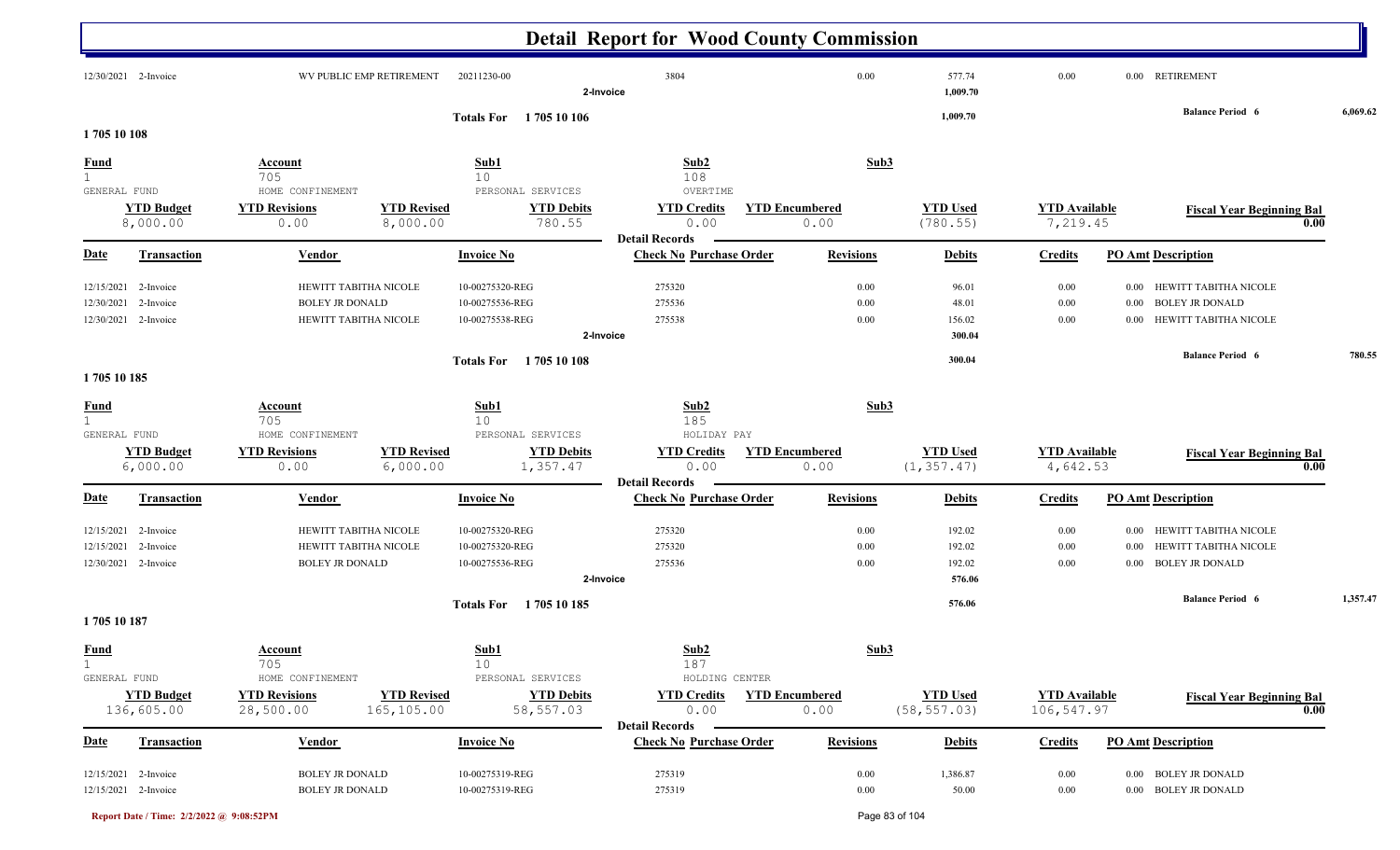|                             | 12/15/2021 2-Invoice | HEWITT TABITHA NICOLE  | 10-00275320-REG               | 275320                                  | 0.00                  | 1,386.87        | $0.00\,$             | HEWITT TABITHA NICOLE<br>0.00        |           |
|-----------------------------|----------------------|------------------------|-------------------------------|-----------------------------------------|-----------------------|-----------------|----------------------|--------------------------------------|-----------|
|                             | 12/15/2021 2-Invoice | HEWITT TABITHA NICOLE  | 10-00275320-REG               | 275320                                  | 0.00                  | 50.00           | $0.00\,$             | HEWITT TABITHA NICOLE<br>0.00        |           |
| 12/15/2021                  | 2-Invoice            | STAATS CHELCIE S.      | 10-00275321-REG               | 275321                                  | 0.00                  | 965.77          | $0.00\,$             | STAATS CHELCIE S.<br>0.00            |           |
| 12/30/2021                  | 2-Invoice            | <b>BOLEY JR DONALD</b> | 10-00275536-REG               | 275536                                  | 0.00                  | 1,386.87        | $0.00\,$             | <b>BOLEY JR DONALD</b><br>0.00       |           |
| 12/30/2021                  | 2-Invoice            | <b>BOLEY JR DONALD</b> | 10-00275536-REG               | 275536                                  | 0.00                  | 50.00           | $0.00\,$             | <b>BOLEY JR DONALD</b><br>0.00       |           |
| 12/30/2021                  | 2-Invoice            | DEEM GARY MICHAEL      | 10-00275537-REG               | 275537                                  | 0.00                  | 1,541.67        | $0.00\,$             | DEEM GARY MICHAEL<br>0.00            |           |
|                             | 12/30/2021 2-Invoice | HEWITT TABITHA NICOLE  | 10-00275538-REG               | 275538                                  | 0.00                  | 1,386.87        | $0.00\,$             | HEWITT TABITHA NICOLE<br>0.00        |           |
| 12/30/2021                  | 2-Invoice            | HEWITT TABITHA NICOLE  | 10-00275538-REG               | 275538                                  | 0.00                  | 50.00           | $0.00\,$             | HEWITT TABITHA NICOLE<br>0.00        |           |
|                             | 12/30/2021 2-Invoice | STAATS CHELCIE S.      | 10-00275539-REG               | 275539                                  | 0.00                  | 965.77          | $0.00\,$             | <b>STAATS CHELCIE S.</b><br>$0.00\,$ |           |
|                             |                      |                        |                               | 2-Invoice                               |                       | 9,220.69        |                      |                                      |           |
|                             |                      |                        |                               |                                         |                       |                 |                      | <b>Balance Period 6</b>              | 58,557.03 |
| 1708 10 104                 |                      |                        | <b>Totals For</b> 1705 10 187 |                                         |                       | 9,220.69        |                      |                                      |           |
|                             |                      |                        |                               |                                         |                       |                 |                      |                                      |           |
| <u>Fund</u><br>$\mathbf{1}$ |                      | Account<br>708         | Sub1<br>10                    | Sub2<br>104                             | Sub3                  |                 |                      |                                      |           |
| GENERAL FUND                |                      | CROSSING GUARDS        | PERSONAL SERVICES             | SOCIAL SECURITY                         |                       |                 |                      |                                      |           |
|                             | <b>YTD Budget</b>    | <b>YTD Revisions</b>   | <b>YTD Revised</b>            | <b>YTD Debits</b><br><b>YTD Credits</b> | <b>YTD Encumbered</b> | <b>YTD Used</b> | <b>YTD</b> Available | <b>Fiscal Year Beginning Bal</b>     |           |
|                             | 1,517.00             | 0.00                   | 1,517.00                      | 511.98<br>0.00                          | 0.00                  | (511.98)        | 1,005.02             |                                      | 0.00      |
|                             |                      |                        |                               | <b>Detail Records</b>                   |                       |                 |                      |                                      |           |
| <b>Date</b>                 | <b>Transaction</b>   | Vendor                 | <b>Invoice No</b>             | <b>Check No Purchase Order</b>          | <b>Revisions</b>      | <b>Debits</b>   | <b>Credits</b>       | <b>PO Amt Description</b>            |           |
| 12/15/2021                  | 2-Invoice            | DEPARTMENT OF TREASURY | 20211215-00                   | 3788                                    | 0.00                  | 93.00           | $0.00\,$             | $0.00$ FICA                          |           |
| 12/15/2021                  | 2-Invoice            | DEPARTMENT OF TREASURY | 20211215-00                   | 3788                                    | 0.00                  | 21.76           | $0.00\,$             | $0.00$ MED                           |           |
| 12/30/2021                  | 2-Invoice            | DEPARTMENT OF TREASURY | 20211230-00                   | 3796                                    | 0.00                  | 33.01           | 0.00                 | $0.00$ FICA                          |           |
|                             | 12/30/2021 2-Invoice | DEPARTMENT OF TREASURY | 20211230-00                   | 3796                                    | 0.00                  | 7.72            | 0.00                 | $0.00$ MED                           |           |
|                             |                      |                        |                               | 2-Invoice                               |                       | 155.49          |                      |                                      |           |
|                             |                      |                        | <b>Totals For</b>             | 1708 10 104                             |                       | 155.49          |                      | <b>Balance Period 6</b>              | 511.98    |
| 1708 10 190                 |                      |                        |                               |                                         |                       |                 |                      |                                      |           |
| <b>Fund</b>                 |                      | Account                | Sub1                          | Sub2                                    | Sub3                  |                 |                      |                                      |           |
| $\mathbf 1$<br>GENERAL FUND |                      | 708<br>CROSSING GUARDS | 10<br>PERSONAL SERVICES       | 190<br>CROSSING GUARDS                  |                       |                 |                      |                                      |           |
|                             | <b>YTD Budget</b>    | <b>YTD Revisions</b>   | <b>YTD Revised</b>            | <b>YTD Debits</b><br><b>YTD Credits</b> | <b>YTD Encumbered</b> | <b>YTD Used</b> | <b>YTD Available</b> | <b>Fiscal Year Beginning Bal</b>     |           |
|                             | 19,840.00            | 0.00                   | 19,840.00                     | 6,692.50<br>0.00                        | 0.00                  | (6, 692.50)     | 13, 147.50           |                                      | 0.00      |
|                             |                      |                        |                               | <b>Detail Records</b>                   |                       |                 |                      |                                      |           |
| <u>Date</u>                 | <b>Transaction</b>   | <b>Vendor</b>          | <b>Invoice No</b>             | <b>Check No Purchase Order</b>          | <b>Revisions</b>      | <b>Debits</b>   | <b>Credits</b>       | <b>PO Amt Description</b>            |           |
|                             | 12/15/2021 2-Invoice | CRAMLET BARBARA S.     | 10-00275322-REG               | 275322                                  | $0.00\,$              | 480.00          | 0.00                 | 0.00 CRAMLET BARBARA S.              |           |
|                             | 12/15/2021 2-Invoice | MAHONEY BRIAN G.       | 10-00275323-REG               | 275323                                  | 0.00                  | 570.00          | $0.00\,$             | 0.00 MAHONEY BRIAN G.                |           |
|                             | 12/15/2021 2-Invoice | PAHL TRACY M           | 10-00275324-REG               | 275324                                  | 0.00                  | 60.00           | $0.00\,$             | 0.00 PAHL TRACY M                    |           |
|                             | 12/15/2021 2-Invoice | SAMPSON PONNIE J.      | 10-00275325-REG               | 275325                                  | 0.00                  | 390.00          | $0.00\,$             | 0.00 SAMPSON PONNIE J.               |           |
|                             | 12/30/2021 2-Invoice | MAHONEY BRIAN G.       | 10-00275540-REG               | 275540                                  | 0.00                  | 532.50          | $0.00\,$             | 0.00 MAHONEY BRIAN G.                |           |
|                             |                      |                        |                               | 2-Invoice                               |                       | 2,032.50        |                      |                                      |           |
|                             |                      |                        |                               |                                         |                       |                 |                      | <b>Balance Period 6</b>              | 6,692.50  |
|                             |                      |                        | Totals For 1708 10 190        |                                         |                       | 2,032.50        |                      |                                      |           |

Ш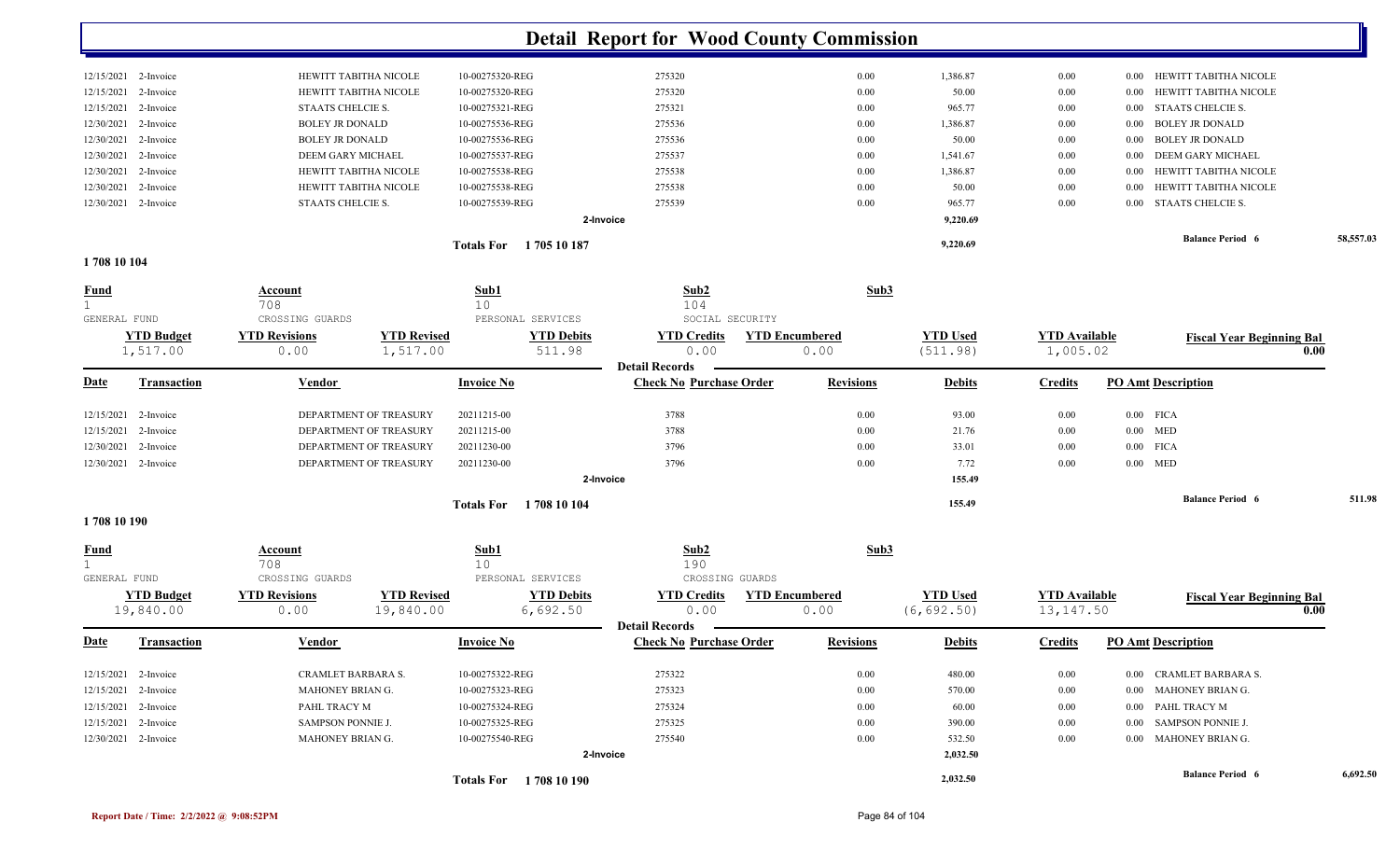#### **1 711 10 103**

| <b>Fund</b><br>$\mathbf{1}$                 |                                              | Account<br>711                                     |                                                  | Sub1<br>10                         |                                                     | Sub2<br>103                                             |                   | Sub3                          |                                  |                                   |                           |                                           |           |
|---------------------------------------------|----------------------------------------------|----------------------------------------------------|--------------------------------------------------|------------------------------------|-----------------------------------------------------|---------------------------------------------------------|-------------------|-------------------------------|----------------------------------|-----------------------------------|---------------------------|-------------------------------------------|-----------|
| GENERAL FUND                                | <b>YTD Budget</b><br>55,650.00               | EMERGENCY SERVICES<br><b>YTD Revisions</b><br>0.00 | <b>YTD Revised</b><br>55,650.00                  |                                    | PERSONAL SERVICES<br><b>YTD Debits</b><br>27,712.40 | <b>YTD Credits</b><br>0.00                              | SALARIES-DEPUTIES | <b>YTD Encumbered</b><br>0.00 | <b>YTD Used</b><br>(27, 712.40)  | <b>YTD</b> Available<br>27,937.60 |                           | <b>Fiscal Year Beginning Bal</b>          | 0.00      |
| <b>Date</b>                                 | <b>Transaction</b>                           | Vendor                                             |                                                  | <b>Invoice No</b>                  |                                                     | <b>Detail Records</b><br><b>Check No Purchase Order</b> |                   | <b>Revisions</b>              | <b>Debits</b>                    | <b>Credits</b>                    | <b>PO Amt Description</b> |                                           |           |
|                                             | 12/15/2021 2-Invoice<br>12/30/2021 2-Invoice | SHOOK WILLIAM M.<br>SHOOK WILLIAM M.               |                                                  | 10-00275326-REG<br>10-00275541-REG |                                                     | 275326<br>275541<br>2-Invoice                           |                   | 0.00<br>0.00                  | 2,392.70<br>2,392.70<br>4,785.40 | 0.00<br>0.00                      | $0.00\,$                  | SHOOK WILLIAM M.<br>0.00 SHOOK WILLIAM M. |           |
|                                             |                                              |                                                    |                                                  |                                    | Totals For 1711 10 103                              |                                                         |                   |                               | 4,785.40                         |                                   |                           | <b>Balance Period 6</b>                   | 27,712.40 |
| 1711 10 104                                 |                                              |                                                    |                                                  |                                    |                                                     |                                                         |                   |                               |                                  |                                   |                           |                                           |           |
| <u>Fund</u><br>$\mathbf{1}$<br>GENERAL FUND |                                              | Account<br>711<br>EMERGENCY SERVICES               |                                                  | Sub1<br>10                         | PERSONAL SERVICES                                   | Sub2<br>104<br>SOCIAL SECURITY                          |                   | Sub3                          |                                  |                                   |                           |                                           |           |
|                                             | <b>YTD Budget</b><br>4,257.00                | <b>YTD Revisions</b><br>0.00                       | <b>YTD Revised</b><br>4,257.00                   |                                    | <b>YTD Debits</b><br>1,980.05                       | <b>YTD Credits</b><br>0.00                              |                   | <b>YTD Encumbered</b><br>0.00 | <b>YTD Used</b><br>(1, 980.05)   | <b>YTD</b> Available<br>2,276.95  |                           | <b>Fiscal Year Beginning Bal</b>          | 0.00      |
| <u>Date</u>                                 | <b>Transaction</b>                           | Vendor                                             |                                                  | <b>Invoice No</b>                  |                                                     | <b>Detail Records</b><br><b>Check No Purchase Order</b> |                   | <b>Revisions</b>              | <b>Debits</b>                    | <b>Credits</b>                    | <b>PO Amt Description</b> |                                           |           |
|                                             | 12/15/2021 2-Invoice<br>12/15/2021 2-Invoice |                                                    | DEPARTMENT OF TREASURY<br>DEPARTMENT OF TREASURY | 20211215-00<br>20211215-00         |                                                     | 3788<br>3788                                            |                   | 0.00<br>0.00                  | 136.84<br>32.00                  | $0.00\,$<br>0.00                  | $0.00$ FICA<br>$0.00$ MED |                                           |           |
|                                             | 12/30/2021 2-Invoice                         |                                                    | DEPARTMENT OF TREASURY                           | 20211230-00                        |                                                     | 3796                                                    |                   | 0.00                          | 137.64                           | 0.00                              | $0.00$ FICA               |                                           |           |
|                                             | 12/30/2021 2-Invoice                         |                                                    | DEPARTMENT OF TREASURY                           | 20211230-00                        |                                                     | 3796<br>2-Invoice                                       |                   | 0.00                          | 32.19<br>338.67                  | 0.00                              | $0.00$ MED                |                                           |           |
|                                             |                                              |                                                    |                                                  |                                    | <b>Totals For</b> 1711 10 104                       |                                                         |                   |                               | 338.67                           |                                   |                           | <b>Balance Period 6</b>                   | 1,980.05  |
| 1711 10 106                                 |                                              |                                                    |                                                  |                                    |                                                     |                                                         |                   |                               |                                  |                                   |                           |                                           |           |
| <b>Fund</b><br>1                            |                                              | Account<br>711                                     |                                                  | Sub1<br>10 <sup>°</sup>            |                                                     | Sub2<br>106                                             |                   | Sub3                          |                                  |                                   |                           |                                           |           |
| GENERAL FUND                                | <b>YTD Budget</b><br>5,565.00                | EMERGENCY SERVICES<br><b>YTD Revisions</b><br>0.00 | <b>YTD Revised</b><br>5,565.00                   |                                    | PERSONAL SERVICES<br><b>YTD Debits</b><br>2,771.24  | RETIREMENT<br><b>YTD Credits</b><br>0.00                |                   | <b>YTD Encumbered</b><br>0.00 | <b>YTD Used</b><br>(2, 771.24)   | <b>YTD</b> Available<br>2,793.76  |                           | <b>Fiscal Year Beginning Bal</b>          | 0.00      |
| <b>Date</b>                                 | <b>Transaction</b>                           | Vendor                                             |                                                  | <b>Invoice No</b>                  |                                                     | <b>Detail Records</b><br><b>Check No Purchase Order</b> |                   | <b>Revisions</b>              | <b>Debits</b>                    | <b>Credits</b>                    | <b>PO Amt Description</b> |                                           |           |
| 12/15/2021                                  | 2-Invoice                                    |                                                    | WV PUBLIC EMP RETIREMENT                         | 20211215-00                        |                                                     | 3804                                                    |                   | 0.00                          | 239.27                           | 0.00                              | 0.00 RETIREMENT           |                                           |           |
|                                             | 12/30/2021 2-Invoice                         |                                                    | WV PUBLIC EMP RETIREMENT                         | 20211230-00                        |                                                     | 3804                                                    |                   | 0.00                          | 239.27                           | 0.00                              | 0.00 RETIREMENT           |                                           |           |
|                                             |                                              |                                                    |                                                  |                                    |                                                     | 2-Invoice                                               |                   |                               | 478.54                           |                                   |                           |                                           |           |
|                                             |                                              |                                                    |                                                  |                                    | Totals For 1711 10 106                              |                                                         |                   |                               | 478.54                           |                                   |                           | <b>Balance Period 6</b>                   | 2,771.24  |

#### **1 712 10 103**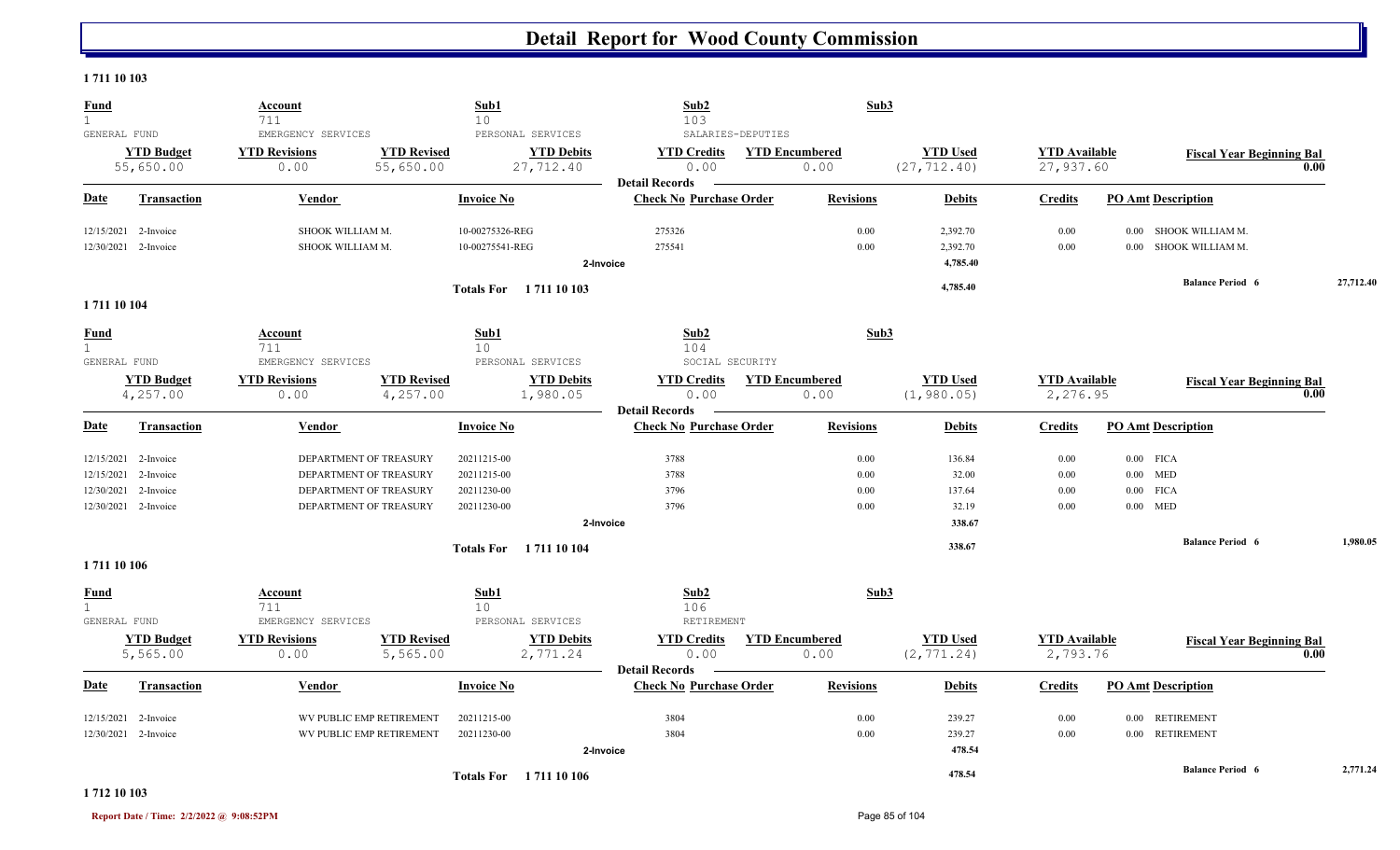| <b>Fund</b><br>$\mathbf{1}$ |                                 | <b>Account</b><br>712                                                                | Sub1<br>10                                          | Sub2<br>103                                             | Sub3                          |                                 |                                    |                           |                                          |           |
|-----------------------------|---------------------------------|--------------------------------------------------------------------------------------|-----------------------------------------------------|---------------------------------------------------------|-------------------------------|---------------------------------|------------------------------------|---------------------------|------------------------------------------|-----------|
| GENERAL FUND                | <b>YTD Budget</b><br>152,586.00 | COMM CTR/E 9-1-1<br><b>YTD Revised</b><br><b>YTD Revisions</b><br>0.00<br>152,586.00 | PERSONAL SERVICES<br><b>YTD Debits</b><br>76,463.52 | SALARIES-DEPUTIES<br><b>YTD Credits</b><br>0.00         | <b>YTD Encumbered</b><br>0.00 | <b>YTD</b> Used<br>(76, 463.52) | <b>YTD Available</b><br>76, 122.48 |                           | <b>Fiscal Year Beginning Bal</b><br>0.00 |           |
| Date                        | <b>Transaction</b>              | Vendor                                                                               | <b>Invoice No</b>                                   | <b>Detail Records</b><br><b>Check No Purchase Order</b> | <b>Revisions</b>              | <b>Debits</b>                   | <b>Credits</b>                     | <b>PO Amt Description</b> |                                          |           |
|                             |                                 |                                                                                      |                                                     |                                                         |                               |                                 |                                    |                           |                                          |           |
|                             | 12/15/2021 2-Invoice            | HOCKENBERRY RUSSELL W.                                                               | 10-00275337-REG                                     | 275337                                                  | 0.00                          | 2,228.16                        | 0.00                               |                           | 0.00 HOCKENBERRY RUSSELL W.              |           |
| 12/15/2021                  | 2-Invoice                       | WALDRON CAMILLE S.                                                                   | 10-00275360-REG                                     | 275360                                                  | 0.00                          | 1,977.15                        | $0.00\,$                           | 0.00                      | <b>WALDRON CAMILLE S.</b>                |           |
| 12/30/2021                  | 2-Invoice                       | HOCKENBERRY RUSSELL W.                                                               | 10-00275550-REG                                     | 275550                                                  | 0.00                          | 2,228.16                        | $0.00\,$                           | 0.00                      | HOCKENBERRY RUSSELL W.                   |           |
|                             | 12/30/2021 2-Invoice            | <b>WALDRON CAMILLE S.</b>                                                            | 10-00275570-REG                                     | 275570                                                  | 0.00                          | 1,977.15                        | 0.00                               | 0.00                      | <b>WALDRON CAMILLE S.</b>                |           |
|                             |                                 |                                                                                      |                                                     | 2-Invoice                                               |                               | 8,410.62                        |                                    |                           |                                          |           |
|                             |                                 |                                                                                      | <b>Totals For</b> 1712 10 103                       |                                                         |                               | 8,410.62                        |                                    |                           | <b>Balance Period 6</b>                  | 76,463.52 |
| 1712 10 104                 |                                 |                                                                                      |                                                     |                                                         |                               |                                 |                                    |                           |                                          |           |
| <b>Fund</b><br>$\mathbf 1$  |                                 | <b>Account</b><br>712                                                                | Sub1<br>10                                          | Sub2<br>104                                             | Sub3                          |                                 |                                    |                           |                                          |           |
| GENERAL FUND                |                                 | COMM CTR/E 9-1-1                                                                     | PERSONAL SERVICES                                   | SOCIAL SECURITY                                         |                               |                                 |                                    |                           |                                          |           |
|                             | <b>YTD Budget</b>               | <b>YTD Revisions</b><br><b>YTD Revised</b>                                           | <b>YTD Debits</b>                                   | <b>YTD Credits</b>                                      | <b>YTD Encumbered</b>         | <b>YTD Used</b>                 | <b>YTD</b> Available               |                           | <b>Fiscal Year Beginning Bal</b>         |           |
|                             | 102,136.00                      | 0.00<br>102,136.00                                                                   | 46, 487. 44                                         | 0.00                                                    | 0.00                          | (46, 487, 44)                   | 55,648.56                          |                           | 0.00                                     |           |
|                             |                                 |                                                                                      |                                                     | <b>Detail Records</b>                                   |                               |                                 |                                    |                           |                                          |           |
| <u>Date</u>                 | <b>Transaction</b>              | <b>Vendor</b>                                                                        | <b>Invoice No</b>                                   | <b>Check No Purchase Order</b>                          | <b>Revisions</b>              | <b>Debits</b>                   | <b>Credits</b>                     | <b>PO Amt Description</b> |                                          |           |
|                             | 12/15/2021 2-Invoice            | DEPARTMENT OF TREASURY                                                               | 20211215-00                                         | 3788                                                    | 0.00                          | 3,387.33                        | $0.00\,$                           | $0.00$ FICA               |                                          |           |
| 12/15/2021                  | 2-Invoice                       | DEPARTMENT OF TREASURY                                                               | 20211215-00                                         | 3788                                                    | 0.00                          | 792.22                          | 0.00                               | $0.00$ MED                |                                          |           |
| 12/30/2021                  | 2-Invoice                       | DEPARTMENT OF TREASURY                                                               | 20211230-00                                         | 3796                                                    | 0.00                          | 3,068.63                        | 0.00                               | $0.00$ FICA               |                                          |           |
|                             | 12/30/2021 2-Invoice            | DEPARTMENT OF TREASURY                                                               | 20211230-00                                         | 3796                                                    | 0.00                          | 717.67                          | 0.00                               | $0.00$ MED                |                                          |           |
|                             |                                 |                                                                                      |                                                     | 2-Invoice                                               |                               | 7,965.85                        |                                    |                           |                                          |           |
|                             |                                 |                                                                                      | <b>Totals For</b> 1712 10 104                       |                                                         |                               | 7,965.85                        |                                    |                           | <b>Balance Period 6</b>                  | 46,487.44 |
| 1712 10 105                 |                                 |                                                                                      |                                                     |                                                         |                               |                                 |                                    |                           |                                          |           |
| <b>Fund</b>                 |                                 | Account                                                                              | Sub1                                                | Sub2                                                    | Sub3                          |                                 |                                    |                           |                                          |           |
| $\mathbf{1}$                |                                 | 712                                                                                  | 10                                                  | 105                                                     |                               |                                 |                                    |                           |                                          |           |
| GENERAL FUND                |                                 | COMM CTR/E 9-1-1                                                                     | PERSONAL SERVICES                                   | INSURANCE PREMIUM                                       |                               |                                 |                                    |                           |                                          |           |
|                             | <b>YTD Budget</b>               | <b>YTD Revisions</b><br><b>YTD Revised</b>                                           | <b>YTD Debits</b>                                   | <b>YTD Credits</b>                                      | <b>YTD Encumbered</b>         | <b>YTD Used</b>                 | <b>YTD Available</b>               |                           | <b>Fiscal Year Beginning Bal</b>         |           |
|                             | 445, 337.00                     | 445, 337.00<br>0.00                                                                  | 179,749.98                                          | 0.00                                                    | 0.00                          | (179, 749.98)                   | 265,587.02                         |                           | 0.00                                     |           |
| <b>Date</b>                 | <b>Transaction</b>              | Vendor                                                                               | <b>Invoice No</b>                                   | <b>Detail Records</b><br><b>Check No Purchase Order</b> | <b>Revisions</b>              | <b>Debits</b>                   | <b>Credits</b>                     | <b>PO Amt Description</b> |                                          |           |
|                             |                                 |                                                                                      |                                                     |                                                         |                               |                                 |                                    |                           |                                          |           |
|                             | 12/14/2021 2-Invoice            | HIGHMARK WEST VIRGINIA                                                               | F211207S3831                                        | 3784                                                    | 0.00                          | 5,167.85                        | 0.00                               | $0.00$ HRA                |                                          |           |
|                             | 12/16/2021 2-Invoice            | HIGHMARK WEST VIRGINIA                                                               | F211214A0129                                        | 3790                                                    | 0.00                          | 570.85                          | 0.00                               | $0.00$ HRA                |                                          |           |
| 12/28/2021                  | 2-Invoice                       | HIGHMARK WEST VIRGINIA                                                               | F211221A8950                                        | 3793                                                    | 0.00                          | 728.21                          | 0.00                               | $0.00$ HRA                |                                          |           |
|                             | 12/31/2021 2-Invoice            | HIGHMARK WEST VIRGINIA                                                               | F211228A0748                                        | 3795                                                    | 0.00                          | 314.89                          | 0.00                               | $0.00$ HRA                |                                          |           |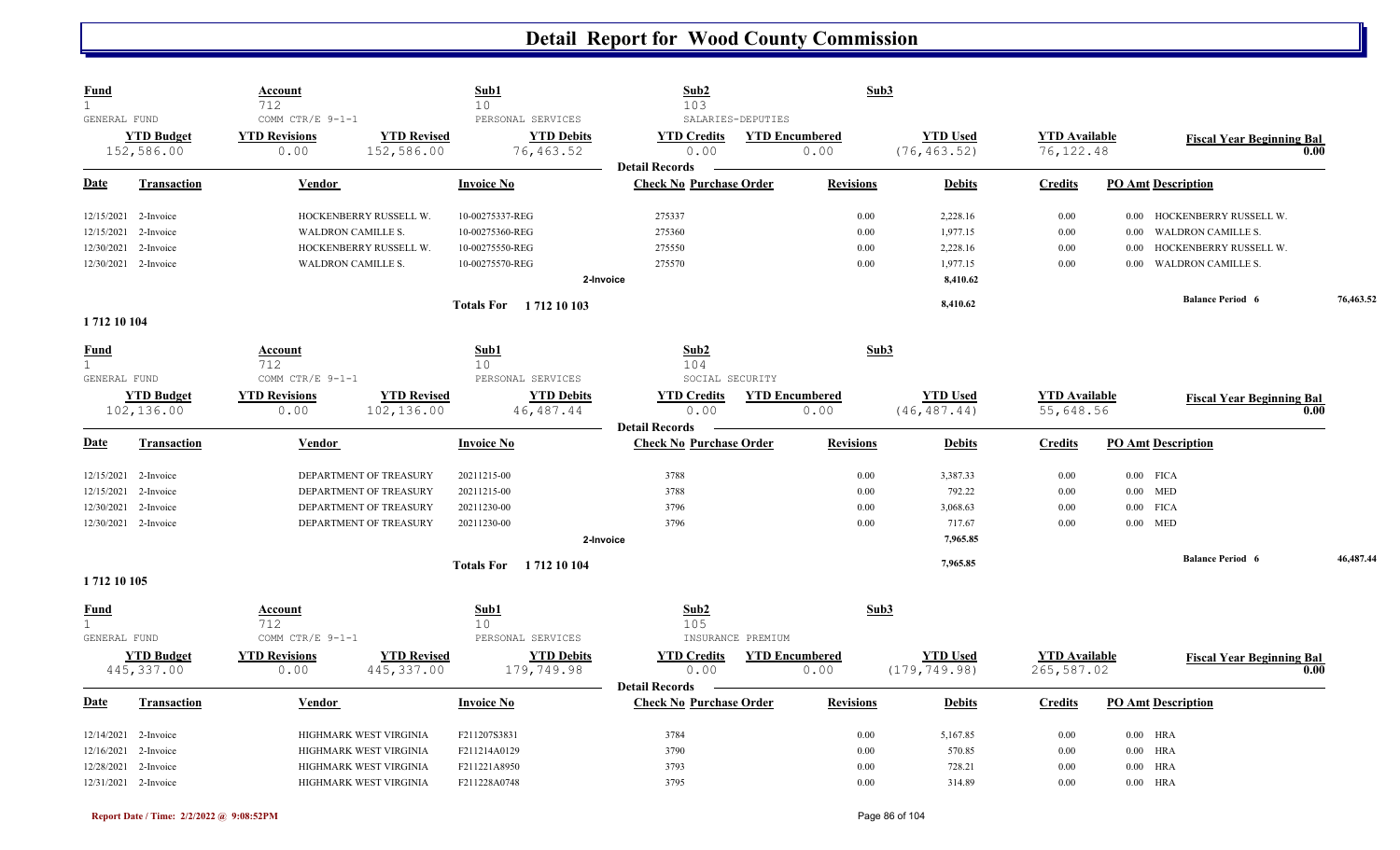|                                                                      |                                     |                                                                       |                                                      |                                                       | <b>Detail Report for Wood County Commission</b>         |                               |                                   |                                   |                                                                                           |            |
|----------------------------------------------------------------------|-------------------------------------|-----------------------------------------------------------------------|------------------------------------------------------|-------------------------------------------------------|---------------------------------------------------------|-------------------------------|-----------------------------------|-----------------------------------|-------------------------------------------------------------------------------------------|------------|
|                                                                      |                                     |                                                                       |                                                      |                                                       | 2-Invoice                                               |                               | 6,781.80                          |                                   | <b>Balance Period 6</b>                                                                   | 179,749.98 |
| 1712 10 106                                                          |                                     |                                                                       |                                                      | Totals For 1712 10 105                                |                                                         |                               | 6,781.80                          |                                   |                                                                                           |            |
| <u>Fund</u><br>$\mathbf{1}$<br>GENERAL FUND                          |                                     | Account<br>712<br>COMM CTR/E 9-1-1                                    |                                                      | Sub1<br>10 <sub>o</sub><br>PERSONAL SERVICES          | Sub2<br>106<br>RETIREMENT                               | Sub3                          |                                   |                                   |                                                                                           |            |
|                                                                      | <b>YTD Budget</b><br>126,800.00     | <b>YTD Revisions</b><br>0.00                                          | <b>YTD Revised</b><br>126,800.00                     | <b>YTD Debits</b><br>62,080.90                        | <b>YTD Credits</b><br>0.00<br><b>Detail Records</b>     | <b>YTD Encumbered</b><br>0.00 | <b>YTD Used</b><br>(62, 080.90)   | <b>YTD Available</b><br>64,719.10 | <b>Fiscal Year Beginning Bal</b>                                                          | 0.00       |
| <u>Date</u>                                                          | <b>Transaction</b>                  | <b>Vendor</b>                                                         |                                                      | <b>Invoice No</b>                                     | <b>Check No Purchase Order</b>                          | <b>Revisions</b>              | <b>Debits</b>                     | <b>Credits</b>                    | <b>PO Amt Description</b>                                                                 |            |
| 12/15/2021<br>12/30/2021 2-Invoice                                   | 2-Invoice                           |                                                                       | WV PUBLIC EMP RETIREMENT<br>WV PUBLIC EMP RETIREMENT | 20211215-00<br>20211230-00                            | 3804<br>3804<br>2-Invoice                               | 0.00<br>0.00                  | 5,563.20<br>5,146.67<br>10,709.87 | 0.00<br>0.00                      | <b>RETIREMENT</b><br>$0.00\,$<br><b>RETIREMENT</b><br>$0.00\,$                            |            |
| 1712 10 108                                                          |                                     |                                                                       |                                                      | Totals For 1712 10 106                                |                                                         |                               | 10,709.87                         |                                   | <b>Balance Period 6</b>                                                                   | 62,080.90  |
| <b>Fund</b>                                                          |                                     | <b>Account</b><br>712                                                 |                                                      | Sub1<br>10 <sup>°</sup>                               | Sub2<br>108                                             | Sub3                          |                                   |                                   |                                                                                           |            |
| GENERAL FUND                                                         | <b>YTD Budget</b><br>90,000.00      | COMM CTR/E 9-1-1<br><b>YTD Revisions</b><br>0.00                      | <b>YTD Revised</b><br>90,000.00                      | PERSONAL SERVICES<br><b>YTD Debits</b><br>43,194.56   | <b>OVERTIME</b><br><b>YTD Credits</b><br>0.00           | <b>YTD Encumbered</b><br>0.00 | <b>YTD Used</b><br>(43, 194.56)   | <b>YTD Available</b><br>46,805.44 | <b>Fiscal Year Beginning Bal</b>                                                          | 0.00       |
| Date                                                                 | <b>Transaction</b>                  | Vendor                                                                |                                                      | <b>Invoice No</b>                                     | <b>Detail Records</b><br><b>Check No Purchase Order</b> | <b>Revisions</b>              | <b>Debits</b>                     | <b>Credits</b>                    | <b>PO Amt Description</b>                                                                 |            |
| 12/15/2021<br>12/15/2021<br>12/15/2021                               | 2-Invoice<br>2-Invoice<br>2-Invoice | ALLEN PEGGY SUE<br><b>BARKLEY ASHLEY N</b><br>FLEENOR CARL AARON      |                                                      | 10-00275265-REG<br>10-00275328-REG<br>10-00275335-REG | 275265<br>275328<br>275335                              | 0.00<br>0.00<br>0.00          | 227.88<br>119.91<br>245.88        | $0.00\,$<br>0.00<br>0.00          | 0.00 ALLEN PEGGY SUE<br><b>BARKLEY ASHLEY N</b><br>$0.00\,$<br>FLEENOR CARL AARON<br>0.00 |            |
| 12/15/2021<br>12/15/2021<br>12/15/2021                               | 2-Invoice<br>2-Invoice<br>2-Invoice | KUHL BARBARA L.<br>MCKAIN MARK A<br>MERRILL SARA                      |                                                      | 10-00275340-REG<br>10-00275344-REG<br>10-00275346-REG | 275340<br>275344<br>275346                              | 0.00<br>0.00<br>0.00          | 577.09<br>79.94<br>119.91         | 0.00<br>0.00<br>0.00              | KUHL BARBARA L.<br>0.00<br><b>MCKAIN MARK A</b><br>0.00<br>MERRILL SARA<br>0.00           |            |
| 12/15/2021<br>12/15/2021                                             | 2-Invoice<br>2-Invoice              | MORGAN RACHEL N<br>NOKLEBY ADRIEN J.                                  |                                                      | 10-00275349-REG<br>10-00275351-REG                    | 275349<br>275351                                        | 0.00<br>0.00                  | 719.49<br>866.69                  | 0.00<br>0.00                      | MORGAN RACHEL N<br>$0.00\,$<br>NOKLEBY ADRIEN J.<br>$0.00\,$                              |            |
| 12/15/2021 2-Invoice<br>12/15/2021 2-Invoice<br>12/15/2021 2-Invoice |                                     | <b>RATHER RANDY</b><br><b>SCALISE SAMMY A</b><br><b>SMITH JAMIE L</b> |                                                      | 10-00275353-REG<br>10-00275355-REG<br>10-00275356-REG | 275353<br>275355<br>275356                              | 0.00<br>0.00<br>0.00          | 280.31<br>539.61<br>39.97         | 0.00<br>0.00<br>$0.00\,$          | 0.00 RATHER RANDY<br>0.00 SCALISE SAMMY A<br>0.00 SMITH JAMIE L                           |            |
| 12/30/2021 2-Invoice<br>12/30/2021 2-Invoice<br>12/30/2021 2-Invoice |                                     | ALLEN PEGGY SUE<br>BARKLEY ASHLEY N<br>BARKER CHELSEA N.              |                                                      | 10-00275482-REG<br>10-00275543-REG<br>10-00275542-REG | 275482<br>275543<br>275542                              | 0.00<br>0.00<br>0.00          | 303.85<br>679.51<br>648.82        | 0.00<br>$0.00\,$<br>$0.00\,$      | 0.00 ALLEN PEGGY SUE<br>0.00 BARKLEY ASHLEY N<br>0.00 BARKER CHELSEA N.                   |            |
| 12/30/2021 2-Invoice<br>12/30/2021 2-Invoice<br>12/30/2021 2-Invoice |                                     | <b>CLATTERBUCK CLAYTON</b><br>DEEM AMBER L<br>FLEENOR CARL AARON      |                                                      | 10-00275544-REG<br>10-00275545-REG<br>10-00275548-REG | 275544<br>275545<br>275548                              | 0.00<br>0.00<br>0.00          | 11.23<br>129.91<br>14.46          | $0.00\,$<br>$0.00\,$<br>$0.00\,$  | 0.00 CLATTERBUCK CLAYTON<br>0.00 DEEM AMBER L<br>0.00 FLEENOR CARL AARON                  |            |
| 12/30/2021 2-Invoice<br>12/30/2021 2-Invoice                         |                                     | GALLAGHER ALESHA A.<br>KUHL BARBARA L.                                |                                                      | 10-00275549-REG<br>10-00275553-REG                    | 275549<br>275553                                        | 0.00<br>0.00                  | 771.29<br>39.35                   | $0.00\,$<br>$0.00\,$              | 0.00 GALLAGHER ALESHA A.<br>0.00 KUHL BARBARA L.                                          |            |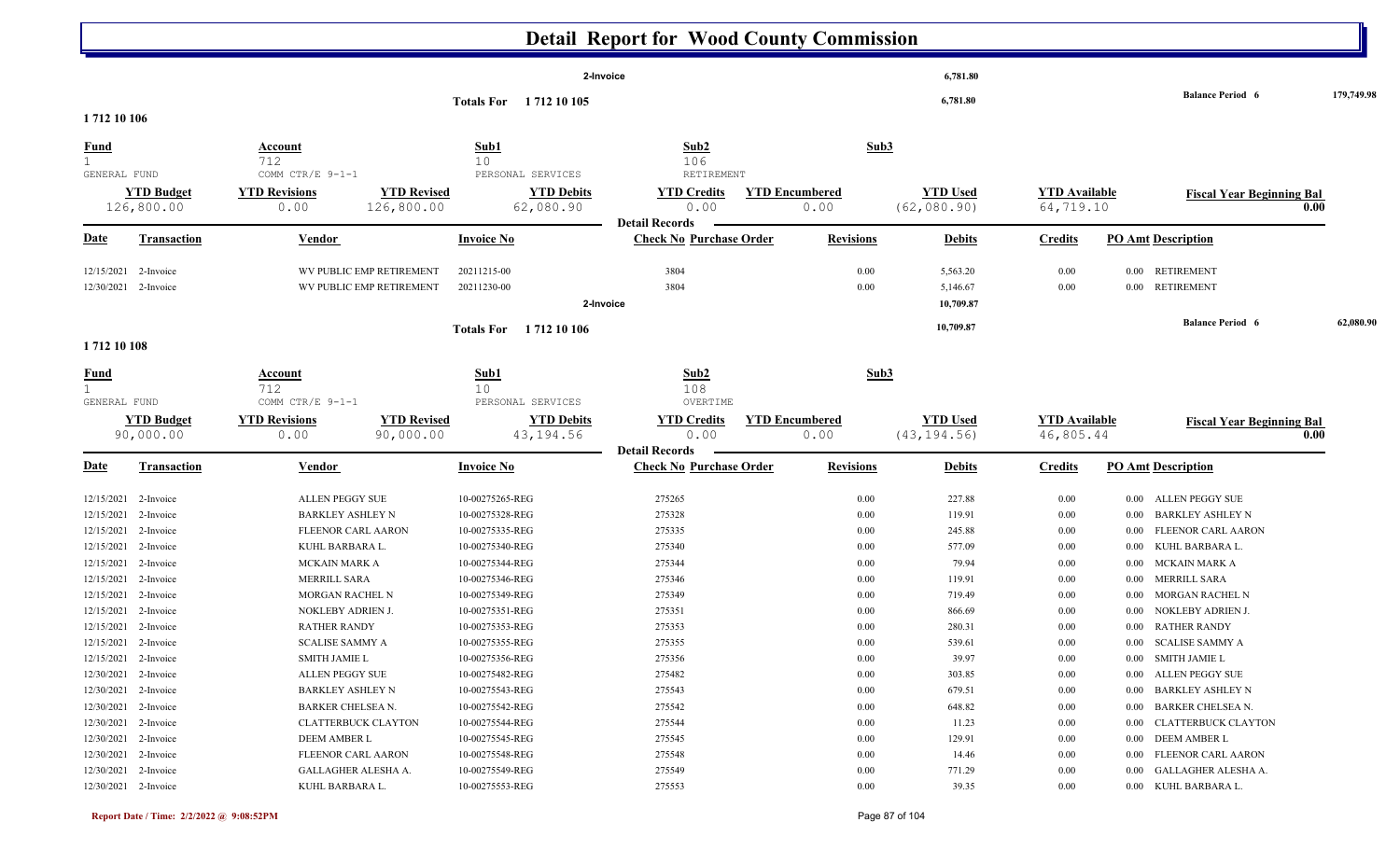| 12/30/2021 2-Invoice<br>12/30/2021 2-Invoice<br>12/30/2021 2-Invoice | <b>SCALISE SAMMY A</b><br><b>SMITH JAMIE L</b><br>SPENCER ETHAN T | 10-00275566-REG<br>10-00275567-REG<br>10-00275568-REG<br>2-Invoice                                                                                                               | 275566<br>275567<br>275568 | 0.00<br>0.00<br>0.00 | 719.49<br>39.97<br>44.02<br>8,389.21 | 0.00<br>$0.00\,$<br>0.00 | 0.00 SCALISE SAMMY A<br>SMITH JAMIE L<br>0.00<br>SPENCER ETHAN T<br>0.00 |
|----------------------------------------------------------------------|-------------------------------------------------------------------|----------------------------------------------------------------------------------------------------------------------------------------------------------------------------------|----------------------------|----------------------|--------------------------------------|--------------------------|--------------------------------------------------------------------------|
|                                                                      |                                                                   |                                                                                                                                                                                  |                            |                      |                                      |                          |                                                                          |
|                                                                      |                                                                   |                                                                                                                                                                                  |                            |                      |                                      |                          |                                                                          |
|                                                                      |                                                                   |                                                                                                                                                                                  |                            |                      |                                      |                          |                                                                          |
|                                                                      |                                                                   |                                                                                                                                                                                  |                            |                      |                                      |                          |                                                                          |
| 12/30/2021 2-Invoice                                                 | <b>RATHER RANDY</b>                                               | 10-00275564-REG                                                                                                                                                                  |                            |                      | 175.19                               |                          | 0.00 RATHER RANDY                                                        |
| 12/30/2021 2-Invoice                                                 |                                                                   | 10-00275563-REG                                                                                                                                                                  | 275563                     | 0.00                 | 43.33                                | $0.00\,$                 | 0.00 NOKLEBY ADRIEN J.                                                   |
| 12/30/2021 2-Invoice                                                 |                                                                   | 10-00275562-REG                                                                                                                                                                  | 275562                     | 0.00                 | 57.09                                | $0.00\,$                 | 0.00 MURPHY JILLIAN L.                                                   |
| 12/30/2021 2-Invoice                                                 |                                                                   | 10-00275561-REG                                                                                                                                                                  | 275561                     | 0.00                 | 29.98                                | $0.00\,$                 | 0.00 MORGAN RACHEL N                                                     |
| 12/30/2021 2-Invoice                                                 |                                                                   | 10-00275559-REG                                                                                                                                                                  | 275559                     | 0.00                 | 269.81                               | $0.00\,$                 | 0.00 MERRILL SARA                                                        |
| 12/30/2021 2-Invoice                                                 |                                                                   | 10-00275558-REG                                                                                                                                                                  | 275558                     | 0.00                 | 40.08                                | $0.00\,$                 | MERCER ROBERT E.<br>0.00                                                 |
| 12/30/2021 2-Invoice                                                 |                                                                   | 10-00275557-REG                                                                                                                                                                  | 275557                     | 0.00                 | 269.81                               | $0.00\,$                 | 0.00 MCKAIN MARK A                                                       |
| 12/30/2021 2-Invoice                                                 |                                                                   | 10-00275556-REG                                                                                                                                                                  | 275556                     | 0.00                 | 51.51                                | $0.00\,$                 | 0.00 MATHENY DUSTIN S.                                                   |
| 12/30/2021 2-Invoice                                                 | LAYTON STACIE A.                                                  | 10-00275555-REG                                                                                                                                                                  | 275555                     | 0.00                 | 28.35                                | $0.00\,$                 | 0.00 LAYTON STACIE A.                                                    |
| 12/30/2021 2-Invoice                                                 |                                                                   | 10-00275554-REG                                                                                                                                                                  | 275554                     | 0.00                 | 205.48                               | $0.00\,$                 | 0.00 KUHL JASON A.                                                       |
|                                                                      |                                                                   | KUHL JASON A.<br><b>MATHENY DUSTIN S.</b><br><b>MCKAIN MARK A</b><br>MERCER ROBERT E.<br><b>MERRILL SARA</b><br><b>MORGAN RACHEL N</b><br>MURPHY JILLIAN L.<br>NOKLEBY ADRIEN J. |                            |                      | 275564<br>0.00                       |                          | 0.00                                                                     |

**1 712 10 109** 

| <b>Fund</b><br>GENERAL FUND |                                | Account<br>712<br>COMM CTR/E 9-1-1 |                                 | Sub1<br>10<br>PERSONAL SERVICES  | Sub2<br>109<br>EXTRA HELP                           | Sub3                          |                                 |                                   |                                   |           |
|-----------------------------|--------------------------------|------------------------------------|---------------------------------|----------------------------------|-----------------------------------------------------|-------------------------------|---------------------------------|-----------------------------------|-----------------------------------|-----------|
|                             | <b>YTD Budget</b><br>67,116.00 | <b>YTD Revisions</b><br>0.00       | <b>YTD Revised</b><br>67,116.00 | <b>YTD Debits</b><br>27,381.32   | <b>YTD Credits</b><br>0.00<br><b>Detail Records</b> | <b>YTD Encumbered</b><br>0.00 | <b>YTD Used</b><br>(27, 381.32) | <b>YTD</b> Available<br>39,734.68 | <b>Fiscal Year Beginning Bal</b>  | 0.00      |
| <b>Date</b>                 | <b>Transaction</b>             | <b>Vendor</b>                      |                                 | <b>Invoice No</b>                | <b>Check No Purchase Order</b>                      | <b>Revisions</b>              | <b>Debits</b>                   | <b>Credits</b>                    | <b>PO Amt Description</b>         |           |
| 12/15/2021                  | 2-Invoice                      | <b>BOARD LESLIE R</b>              |                                 | 10-00275329-REG                  | 275329                                              | 0.00                          | 75.60                           | 0.00                              | <b>BOARD LESLIE R</b><br>0.00     |           |
| 12/15/2021                  | 2-Invoice                      |                                    | <b>BROOKOVER MEAGAN L</b>       | 10-00275330-REG                  | 275330                                              | 0.00                          | 69.30                           | 0.00                              | <b>BROOKOVER MEAGAN L</b><br>0.00 |           |
|                             | 12/15/2021 2-Invoice           | <b>DEEM AMBER L</b>                |                                 | 10-00275332-REG                  | 275332                                              | 0.00                          | 756.00                          | 0.00                              | 0.00 DEEM AMBER L                 |           |
| 12/15/2021                  | 2-Invoice                      | <b>JEFFERS MARY BETH</b>           |                                 | 10-00275338-REG                  | 275338                                              | 0.00                          | 125.58                          | 0.00                              | JEFFERS MARY BETH<br>0.00         |           |
| 12/15/2021                  | 2-Invoice                      | LAYTON STACIE A.                   |                                 | 10-00275342-REG                  | 275342                                              | 0.00                          | 352.80                          | $0.00\,$                          | <b>LAYTON STACIE A.</b><br>0.00   |           |
| 12/15/2021                  | 2-Invoice                      | MOORE MICHAEL LEE                  |                                 | 10-00275348-REG                  | 275348                                              | 0.00                          | 75.60                           | 0.00                              | MOORE MICHAEL LEE<br>0.00         |           |
| 12/15/2021                  | 2-Invoice                      | <b>TALLMAN CADEN</b>               |                                 | 10-00275358-REG                  | 275358                                              | 0.00                          | 226.80                          | $0.00\,$                          | <b>TALLMAN CADEN</b><br>0.00      |           |
| 12/30/2021                  | 2-Invoice                      | JEFFERS MARY BETH                  |                                 | 10-00275551-REG                  | 275551                                              | 0.00                          | 209.30                          | $0.00\,$                          | JEFFERS MARY BETH<br>0.00         |           |
| 12/30/2021                  | 2-Invoice                      | LAYTON STACIE A.                   |                                 | 10-00275555-REG                  | 275555                                              | 0.00                          | 226.80                          | $0.00\,$                          | <b>LAYTON STACIE A.</b><br>0.00   |           |
| 12/30/2021                  | 2-Invoice                      | <b>TALLMAN CADEN</b>               |                                 | 10-00275569-REG                  | 275569                                              | 0.00                          | 453.60                          | 0.00                              | 0.00 TALLMAN CADEN                |           |
|                             |                                |                                    |                                 |                                  | 2-Invoice                                           |                               | 2,571.38                        |                                   |                                   |           |
|                             |                                |                                    |                                 | 1712 10 109<br><b>Totals For</b> |                                                     |                               | 2,571.38                        |                                   | <b>Balance Period 6</b>           | 27,381.32 |
| 1712 10 184                 |                                |                                    |                                 |                                  |                                                     |                               |                                 |                                   |                                   |           |
| <b>Fund</b>                 |                                | <b>Account</b><br>712              |                                 | Sub1<br>10                       | Sub2<br>184                                         | Sub3                          |                                 |                                   |                                   |           |
| GENERAL FUND                |                                | COMM CTR/F $9-1-1$                 |                                 | PERSONAL SERVICES                | <b>DISPATCHERS</b>                                  |                               |                                 |                                   |                                   |           |

|                                  |                           |          |                       | <b>DISPATCHERS</b> | SERVICES<br>PERSONAL              |             | $\cap$ TR $/\mathbb{R}$ . | GENERAL FUND |
|----------------------------------|---------------------------|----------|-----------------------|--------------------|-----------------------------------|-------------|---------------------------|--------------|
| Fiscal<br>al Year Beginning Bal: | <sup>V</sup> TD Available | 'TD Used | <b>YTD Encumbered</b> | <b>YTD Credits</b> | $^{\mathrm{v}}\mathrm{TD}$ Debits | 'TD Revised | <b>YTD Revisions</b>      | TD Budget    |
| 0.00                             |                           | 395 70   | ,.or                  | J . U . 1          |                                   |             |                           | 965,411.00   |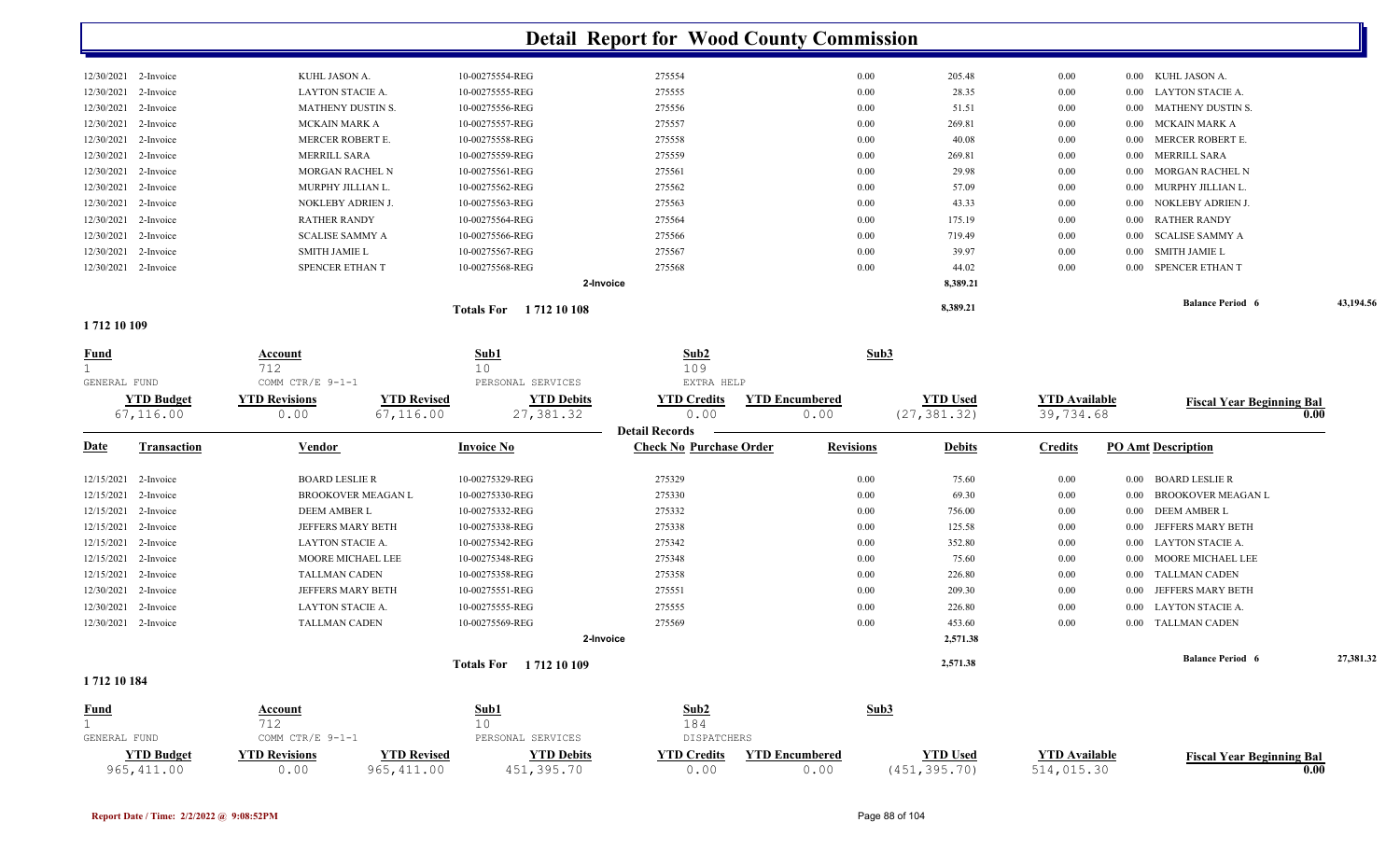|                      |                    |                            |                   | <b>Detail Records</b>          |                  |               |                |                                      |
|----------------------|--------------------|----------------------------|-------------------|--------------------------------|------------------|---------------|----------------|--------------------------------------|
| Date                 | <b>Transaction</b> | Vendor                     | <b>Invoice No</b> | <b>Check No Purchase Order</b> | <b>Revisions</b> | <b>Debits</b> | <b>Credits</b> | <b>PO Amt Description</b>            |
| 12/15/2021 2-Invoice |                    | <b>BARKLEY ASHLEY N</b>    | 10-00275328-REG   | 275328                         | 0.00             | 1,096.95      | 0.00           | 0.00 BARKLEY ASHLEY N                |
| 12/15/2021           | 2-Invoice          | <b>BARKLEY ASHLEY N</b>    | 10-00275328-REG   | 275328                         | 0.00             | 173.28        | 0.00           | 0.00<br><b>BARKLEY ASHLEY N</b>      |
| 12/15/2021           | 2-Invoice          | BARKER CHELSEA N.          | 10-00275327-REG   | 275327                         | 0.00             | 1,396.54      | 0.00           | <b>BARKER CHELSEA N.</b><br>$0.00\,$ |
| 12/15/2021           | 2-Invoice          | BARKER CHELSEA N.          | 10-00275327-REG   | 275327                         | 0.00             | 220.60        | 0.00           | <b>BARKER CHELSEA N.</b><br>0.00     |
| 12/15/2021           | 2-Invoice          | <b>CLATTERBUCK CLAYTON</b> | 10-00275331-REG   | 275331                         | 0.00             | 1,232.71      | 0.00           | <b>CLATTERBUCK CLAYTON</b><br>0.00   |
| 12/15/2021           | 2-Invoice          | <b>CLATTERBUCK CLAYTON</b> | 10-00275331-REG   | 275331                         | 0.00             | 194.72        | 0.00           | <b>CLATTERBUCK CLAYTON</b><br>0.00   |
| 12/15/2021           | 2-Invoice          | DEEM RACHAEL N             | 10-00275333-REG   | 275333                         | 0.00             | 1,240.94      | 0.00           | <b>DEEM RACHAEL N</b><br>0.00        |
| 12/15/2021           | 2-Invoice          | DEEM RACHAEL N             | 10-00275333-REG   | 275333                         | 0.00             | 196.02        | 0.00           | DEEM RACHAEL N<br>$0.00\,$           |
| 12/15/2021           | 2-Invoice          | EVANS CHRISTINA L.         | 10-00275334-REG   | 275334                         | 0.00             | 1,057.25      | 0.00           | EVANS CHRISTINA L.<br>0.00           |
| 12/15/2021           | 2-Invoice          | <b>FLEENOR CARL AARON</b>  | 10-00275335-REG   | 275335                         | 0.00             | 1,587.71      | 0.00           | FLEENOR CARL AARON<br>0.00           |
| 12/15/2021           | 2-Invoice          | FLEENOR CARL AARON         | 10-00275335-REG   | 275335                         | 0.00             | 250.80        | 0.00           | FLEENOR CARL AARON<br>0.00           |
| 12/15/2021           | 2-Invoice          | GALLAGHER ALESHA A.        | 10-00275336-REG   | 275336                         | 0.00             | 1,387.98      | 0.00           | 0.00<br>GALLAGHER ALESHA A.          |
| 12/15/2021           | 2-Invoice          | GALLAGHER ALESHA A.        | 10-00275336-REG   | 275336                         | 0.00             | 219.25        | 0.00           | GALLAGHER ALESHA A.<br>0.00          |
| 12/15/2021           | 2-Invoice          | JONES DUANE EARL           | 10-00275339-REG   | 275339                         | 0.00             | 2,008.13      | 0.00           | <b>JONES DUANE EARL</b><br>0.00      |
| 12/15/2021           | 2-Invoice          | KUHL BARBARA L.            | 10-00275340-REG   | 275340                         | 0.00             | 1,439.76      | 0.00           | 0.00<br>KUHL BARBARA L.              |
| 12/15/2021           | 2-Invoice          | KUHL BARBARA L.            | 10-00275340-REG   | 275340                         | 0.00             | 227.43        | 0.00           | KUHL BARBARA L.<br>0.00              |
| 12/15/2021           | 2-Invoice          | KUHL JASON A.              | 10-00275341-REG   | 275341                         | 0.00             | 1,503.73      | 0.00           | $0.00\,$<br>KUHL JASON A.            |
| 12/15/2021           | 2-Invoice          | KUHL JASON A.              | 10-00275341-REG   | 275341                         | $0.00\,$         | 237.53        | 0.00           | 0.00<br>KUHL JASON A.                |
| 12/15/2021           | 2-Invoice          | <b>MATHENY DUSTIN S.</b>   | 10-00275343-REG   | 275343                         | $0.00\,$         | 1,413.58      | 0.00           | <b>MATHENY DUSTIN S.</b><br>0.00     |
| 12/15/2021           | 2-Invoice          | <b>MATHENY DUSTIN S.</b>   | 10-00275343-REG   | 275343                         | 0.00             | 223.29        | 0.00           | <b>MATHENY DUSTIN S.</b><br>0.00     |
| 12/15/2021           | 2-Invoice          | MCKAIN MARK A              | 10-00275344-REG   | 275344                         | 0.00             | 1,096.95      | 0.00           | MCKAIN MARK A<br>0.00                |
| 12/15/2021           | 2-Invoice          | MERCER ROBERT E.           | 10-00275345-REG   | 275345                         | 0.00             | 1,466.68      | 0.00           | MERCER ROBERT E.<br>0.00             |
| 12/15/2021           | 2-Invoice          | MERCER ROBERT E.           | 10-00275345-REG   | 275345                         | 0.00             | 231.68        | 0.00           | MERCER ROBERT E.<br>0.00             |
| 12/15/2021           | 2-Invoice          | MERRILL SARA               | 10-00275346-REG   | 275346                         | 0.00             | 1,096.95      | 0.00           | <b>MERRILL SARA</b><br>0.00          |
| 12/15/2021           | 2-Invoice          | MERRILL SARA               | 10-00275346-REG   | 275346                         | 0.00             | 173.28        | 0.00           | MERRILL SARA<br>0.00                 |
| 12/15/2021           | 2-Invoice          | MOORE DOUGLAS I.           | 10-00275347-REG   | 275347                         | 0.00             | 1,680.25      | 0.00           | MOORE DOUGLAS I.<br>$0.00\,$         |
| 12/15/2021           | 2-Invoice          | MOORE DOUGLAS I.           | 10-00275347-REG   | 275347                         | 0.00             | 265.42        | 0.00           | MOORE DOUGLAS I.<br>0.00             |
| 12/15/2021           | 2-Invoice          | MORGAN RACHEL N            | 10-00275349-REG   | 275349                         | 0.00             | 1,096.95      | 0.00           | 0.00<br>MORGAN RACHEL N              |
| 12/15/2021           | 2-Invoice          | MORGAN RACHEL N            | 10-00275349-REG   | 275349                         | 0.00             | 173.28        | 0.00           | MORGAN RACHEL N<br>$0.00\,$          |
| 12/15/2021           | 2-Invoice          | MURPHY JILLIAN L.          | 10-00275350-REG   | 275350                         | 0.00             | 1,566.71      | 0.00           | MURPHY JILLIAN L.<br>0.00            |
| 12/15/2021           | 2-Invoice          | MURPHY JILLIAN L.          | 10-00275350-REG   | 275350                         | 0.00             | 247.48        | 0.00           | MURPHY JILLIAN L.<br>0.00            |
| 12/15/2021           | 2-Invoice          | NOKLEBY ADRIEN J.          | 10-00275351-REG   | 275351                         | 0.00             | 1,585.65      | 0.00           | NOKLEBY ADRIEN J.<br>0.00            |
| 12/15/2021           | 2-Invoice          | NOKLEBY ADRIEN J.          | 10-00275351-REG   | 275351                         | 0.00             | 250.47        | 0.00           | NOKLEBY ADRIEN J.<br>0.00            |
| 12/15/2021           | 2-Invoice          | PERRY MARK A               | 10-00275352-REG   | 275352                         | 0.00             | 1,096.95      | 0.00           | PERRY MARK A<br>0.00                 |
| 12/15/2021           | 2-Invoice          | PERRY MARK A               | 10-00275352-REG   | 275352                         | 0.00             | 173.28        | 0.00           | PERRY MARK A<br>0.00                 |
| 12/15/2021           | 2-Invoice          | <b>RATHER RANDY</b>        | 10-00275353-REG   | 275353                         | 0.00             | 1,282.10      | 0.00           | <b>RATHER RANDY</b><br>0.00          |
| 12/15/2021           | 2-Invoice          | <b>RATHER RANDY</b>        | 10-00275353-REG   | 275353                         | 0.00             | 202.52        | 0.00           | <b>RATHER RANDY</b><br>0.00          |
| 12/15/2021           | 2-Invoice          | RIFFLE WILLIAM H.          | 10-00275354-REG   | 275354                         | 0.00             | 1,738.45      | 0.00           | RIFFLE WILLIAM H.<br>0.00            |
| 12/15/2021           | 2-Invoice          | RIFFLE WILLIAM H.          | 10-00275354-REG   | 275354                         | 0.00             | 274.61        | 0.00           | RIFFLE WILLIAM H.<br>0.00            |
| 12/15/2021           | 2-Invoice          | <b>SCALISE SAMMY A</b>     | 10-00275355-REG   | 275355                         | 0.00             | 1,096.95      | 0.00           | <b>SCALISE SAMMY A</b><br>0.00       |
| 12/15/2021 2-Invoice |                    | <b>SCALISE SAMMY A</b>     | 10-00275355-REG   | 275355                         | 0.00             | 173.28        | 0.00           | <b>SCALISE SAMMY A</b><br>0.00       |
| 12/15/2021 2-Invoice |                    | SMITH JAMIE L              | 10-00275356-REG   | 275356                         | 0.00             | 1,096.95      | 0.00           | <b>SMITH JAMIE L</b><br>0.00         |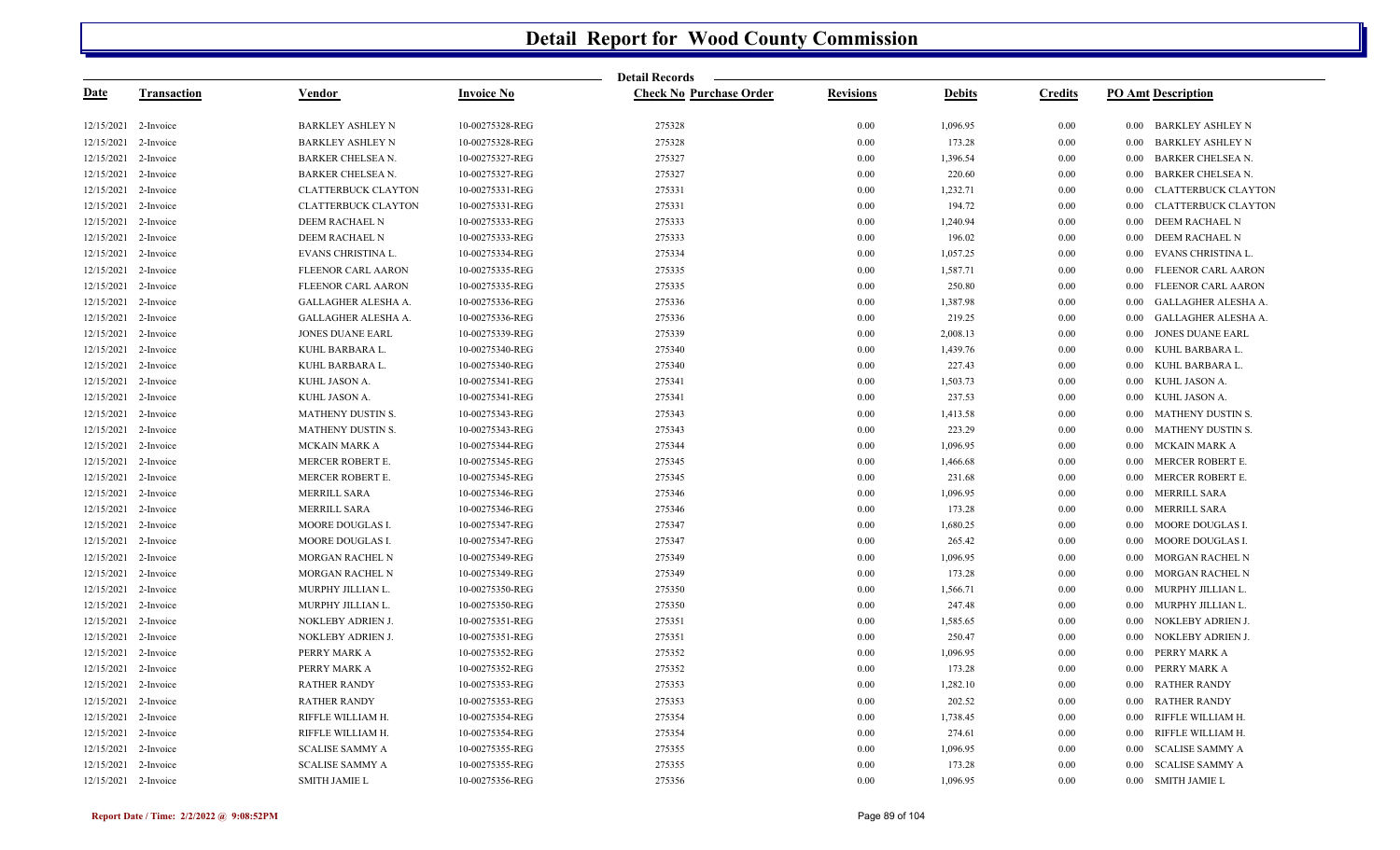| 12/15/2021 2-Invoice |           | <b>SMITH JAMIE L</b>       | 10-00275356-REG | 275356 | 0.00 | 173.28   | 0.00 |      | 0.00 SMITH JAMIE L         |
|----------------------|-----------|----------------------------|-----------------|--------|------|----------|------|------|----------------------------|
| 12/15/2021           | 2-Invoice | <b>SPENCER ETHAN T</b>     | 10-00275357-REG | 275357 | 0.00 | 1,208.09 | 0.00 | 0.00 | <b>SPENCER ETHAN T</b>     |
| 12/15/2021 2-Invoice |           | <b>SPENCER ETHAN T</b>     | 10-00275357-REG | 275357 | 0.00 | 190.83   | 0.00 | 0.00 | SPENCER ETHAN T            |
| 12/15/2021           | 2-Invoice | TONEY CYNTHIA H            | 10-00275359-REG | 275359 | 0.00 | 455.66   | 0.00 | 0.00 | TONEY CYNTHIA H            |
| 12/30/2021           | 2-Invoice | <b>BARKLEY ASHLEY N</b>    | 10-00275543-REG | 275543 | 0.00 | 1,096.95 | 0.00 | 0.00 | <b>BARKLEY ASHLEY N</b>    |
| 12/30/2021 2-Invoice |           | <b>BARKLEY ASHLEY N</b>    | 10-00275543-REG | 275543 | 0.00 | 173.28   | 0.00 | 0.00 | <b>BARKLEY ASHLEY N</b>    |
| 12/30/2021           | 2-Invoice | BARKER CHELSEA N.          | 10-00275542-REG | 275542 | 0.00 | 1,396.54 | 0.00 | 0.00 | <b>BARKER CHELSEA N.</b>   |
| 12/30/2021           | 2-Invoice | <b>BARKER CHELSEA N.</b>   | 10-00275542-REG | 275542 | 0.00 | 220.60   | 0.00 | 0.00 | <b>BARKER CHELSEA N.</b>   |
| 12/30/2021           | 2-Invoice | <b>CLATTERBUCK CLAYTON</b> | 10-00275544-REG | 275544 | 0.00 | 1,232.71 | 0.00 | 0.00 | <b>CLATTERBUCK CLAYTON</b> |
| 12/30/2021           | 2-Invoice | <b>CLATTERBUCK CLAYTON</b> | 10-00275544-REG | 275544 | 0.00 | 194.72   | 0.00 | 0.00 | <b>CLATTERBUCK CLAYTON</b> |
| 12/30/2021           | 2-Invoice | DEEM AMBER L               | 10-00275545-REG | 275545 | 0.00 | 1,096.95 | 0.00 | 0.00 | DEEM AMBER L               |
| 12/30/2021           | 2-Invoice | <b>DEEM AMBER L</b>        | 10-00275545-REG | 275545 | 0.00 | 173.28   | 0.00 | 0.00 | <b>DEEM AMBER L</b>        |
| 12/30/2021           | 2-Invoice | DEEM RACHAEL N             | 10-00275546-REG | 275546 | 0.00 | 1,240.94 | 0.00 | 0.00 | DEEM RACHAEL N             |
| 12/30/2021           | 2-Invoice | DEEM RACHAEL N             | 10-00275546-REG | 275546 | 0.00 | 196.02   | 0.00 | 0.00 | DEEM RACHAEL N             |
| 12/30/2021           | 2-Invoice | EVANS CHRISTINA L.         | 10-00275547-REG | 275547 | 0.00 | 1,254.46 | 0.00 | 0.00 | EVANS CHRISTINA L.         |
| 12/30/2021           | 2-Invoice | FLEENOR CARL AARON         | 10-00275548-REG | 275548 | 0.00 | 1,587.71 | 0.00 | 0.00 | FLEENOR CARL AARON         |
| 12/30/2021           | 2-Invoice | FLEENOR CARL AARON         | 10-00275548-REG | 275548 | 0.00 | 250.80   | 0.00 | 0.00 | FLEENOR CARL AARON         |
| 12/30/2021           | 2-Invoice | GALLAGHER ALESHA A.        | 10-00275549-REG | 275549 | 0.00 | 1,387.98 | 0.00 | 0.00 | GALLAGHER ALESHA A.        |
| 12/30/2021           | 2-Invoice | GALLAGHER ALESHA A.        | 10-00275549-REG | 275549 | 0.00 | 219.25   | 0.00 | 0.00 | GALLAGHER ALESHA A.        |
| 12/30/2021           | 2-Invoice | <b>JONES DUANE EARL</b>    | 10-00275552-REG | 275552 | 0.00 | 2,008.13 | 0.00 | 0.00 | <b>JONES DUANE EARL</b>    |
| 12/30/2021           | 2-Invoice | KUHL BARBARA L.            | 10-00275553-REG | 275553 | 0.00 | 1,439.76 | 0.00 | 0.00 | KUHL BARBARA L.            |
| 12/30/2021           | 2-Invoice | KUHL BARBARA L.            | 10-00275553-REG | 275553 | 0.00 | 227.43   | 0.00 | 0.00 | KUHL BARBARA L.            |
| 12/30/2021           | 2-Invoice | KUHL JASON A.              | 10-00275554-REG | 275554 | 0.00 | 1,503.73 | 0.00 | 0.00 | KUHL JASON A.              |
| 12/30/2021           | 2-Invoice | KUHL JASON A.              | 10-00275554-REG | 275554 | 0.00 | 237.53   | 0.00 | 0.00 | KUHL JASON A.              |
| 12/30/2021           | 2-Invoice | <b>MATHENY DUSTIN S.</b>   | 10-00275556-REG | 275556 | 0.00 | 1,413.58 | 0.00 | 0.00 | <b>MATHENY DUSTIN S.</b>   |
| 12/30/2021 2-Invoice |           | MATHENY DUSTIN S.          | 10-00275556-REG | 275556 | 0.00 | 223.29   | 0.00 | 0.00 | MATHENY DUSTIN S.          |
| 12/30/2021           | 2-Invoice | MCKAIN MARK A              | 10-00275557-REG | 275557 | 0.00 | 1,096.95 | 0.00 | 0.00 | MCKAIN MARK A              |
| 12/30/2021           | 2-Invoice | <b>MCKAIN MARK A</b>       | 10-00275557-REG | 275557 | 0.00 | 173.28   | 0.00 | 0.00 | MCKAIN MARK A              |
| 12/30/2021 2-Invoice |           | MERCER ROBERT E.           | 10-00275558-REG | 275558 | 0.00 | 1,466.68 | 0.00 | 0.00 | MERCER ROBERT E.           |
| 12/30/2021           | 2-Invoice | MERCER ROBERT E.           | 10-00275558-REG | 275558 | 0.00 | 231.68   | 0.00 | 0.00 | MERCER ROBERT E.           |
| 12/30/2021           | 2-Invoice | MERRILL SARA               | 10-00275559-REG | 275559 | 0.00 | 1,096.95 | 0.00 | 0.00 | MERRILL SARA               |
| 12/30/2021 2-Invoice |           | MERRILL SARA               | 10-00275559-REG | 275559 | 0.00 | 173.28   | 0.00 | 0.00 | MERRILL SARA               |
| 12/30/2021           | 2-Invoice | MOORE DOUGLAS I.           | 10-00275560-REG | 275560 | 0.00 | 1,680.25 | 0.00 | 0.00 | MOORE DOUGLAS I.           |
| 12/30/2021           | 2-Invoice | MOORE DOUGLAS I.           | 10-00275560-REG | 275560 | 0.00 | 265.42   | 0.00 | 0.00 | MOORE DOUGLAS I.           |
| 12/30/2021 2-Invoice |           | MORGAN RACHEL N            | 10-00275561-REG | 275561 | 0.00 | 1,096.95 | 0.00 | 0.00 | MORGAN RACHEL N            |
| 12/30/2021           | 2-Invoice | <b>MORGAN RACHEL N</b>     | 10-00275561-REG | 275561 | 0.00 | 173.28   | 0.00 | 0.00 | MORGAN RACHEL N            |
| 12/30/2021           | 2-Invoice | MURPHY JILLIAN L.          | 10-00275562-REG | 275562 | 0.00 | 1,566.71 | 0.00 | 0.00 | MURPHY JILLIAN L.          |
| 12/30/2021           | 2-Invoice | MURPHY JILLIAN L.          | 10-00275562-REG | 275562 | 0.00 | 247.48   | 0.00 | 0.00 | MURPHY JILLIAN L.          |
| 12/30/2021           | 2-Invoice | NOKLEBY ADRIEN J.          | 10-00275563-REG | 275563 | 0.00 | 1,585.65 | 0.00 | 0.00 | NOKLEBY ADRIEN J.          |
| 12/30/2021           | 2-Invoice | NOKLEBY ADRIEN J.          | 10-00275563-REG | 275563 | 0.00 | 250.47   | 0.00 | 0.00 | NOKLEBY ADRIEN J.          |
| 12/30/2021 2-Invoice |           | <b>RATHER RANDY</b>        | 10-00275564-REG | 275564 | 0.00 | 1,282.10 | 0.00 | 0.00 | <b>RATHER RANDY</b>        |
| 12/30/2021 2-Invoice |           | <b>RATHER RANDY</b>        | 10-00275564-REG | 275564 | 0.00 | 202.52   | 0.00 | 0.00 | <b>RATHER RANDY</b>        |
| 12/30/2021           | 2-Invoice | RIFFLE WILLIAM H.          | 10-00275565-REG | 275565 | 0.00 | 1,738.45 | 0.00 | 0.00 | RIFFLE WILLIAM H.          |
| 12/30/2021 2-Invoice |           | RIFFLE WILLIAM H.          | 10-00275565-REG | 275565 | 0.00 | 274.61   | 0.00 | 0.00 | RIFFLE WILLIAM H.          |
| 12/30/2021 2-Invoice |           | <b>SCALISE SAMMY A</b>     | 10-00275566-REG | 275566 | 0.00 | 1,096.95 | 0.00 | 0.00 | <b>SCALISE SAMMY A</b>     |
|                      |           |                            |                 |        |      |          |      |      |                            |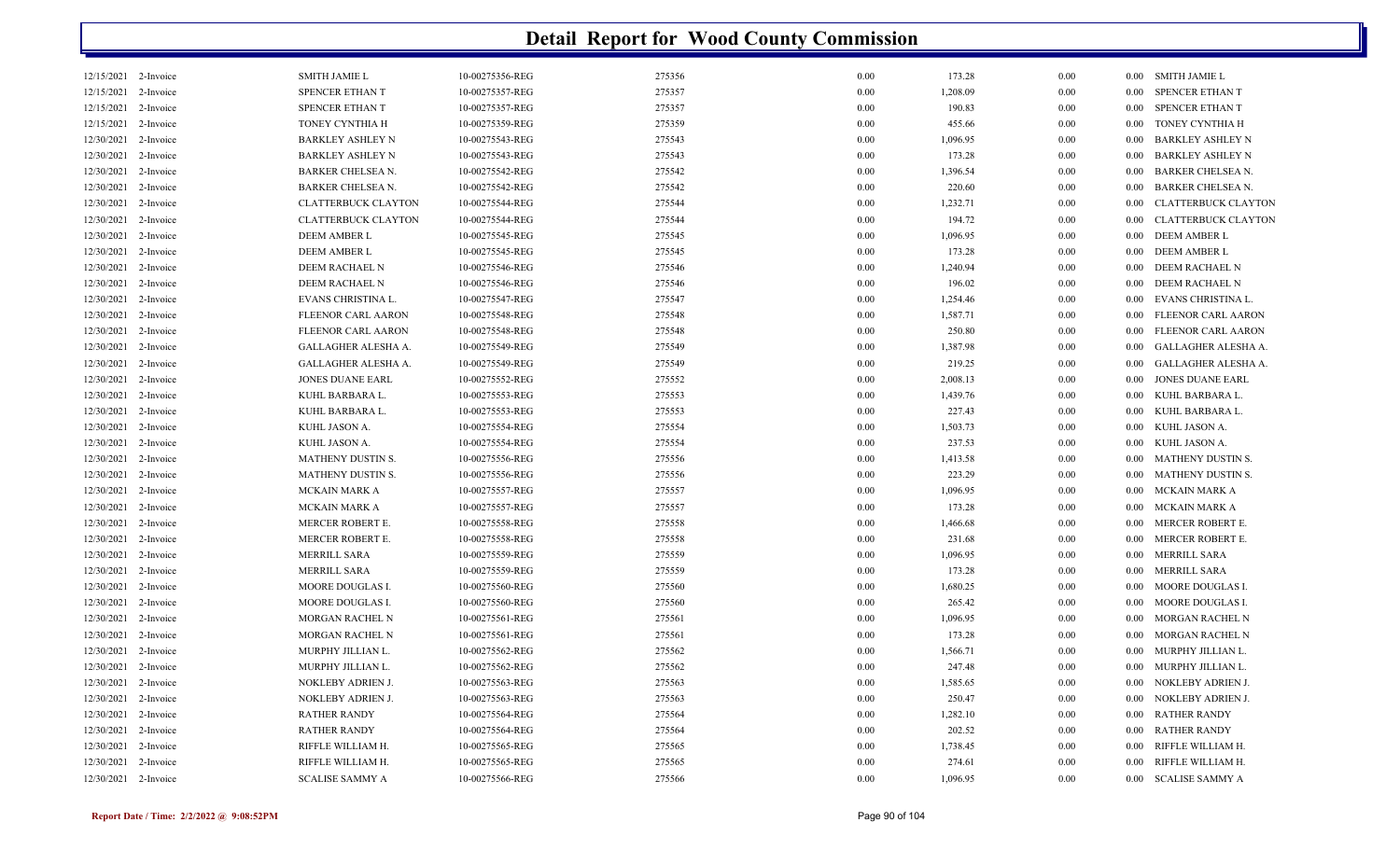|              |                                |                                                                 |                                | <b>Detail Report for Wood County Commission</b> |                               |                                 |                                   |                                    |            |
|--------------|--------------------------------|-----------------------------------------------------------------|--------------------------------|-------------------------------------------------|-------------------------------|---------------------------------|-----------------------------------|------------------------------------|------------|
|              | 12/30/2021 2-Invoice           | <b>SCALISE SAMMY A</b>                                          | 10-00275566-REG                | 275566                                          | 0.00                          | 173.28                          | 0.00                              | <b>SCALISE SAMMY A</b><br>$0.00\,$ |            |
| 12/30/2021   | 2-Invoice                      | <b>SMITH JAMIE L</b>                                            | 10-00275567-REG                | 275567                                          | 0.00                          | 1,096.95                        | 0.00                              | <b>SMITH JAMIE L</b><br>$0.00\,$   |            |
| 12/30/2021   | 2-Invoice                      | <b>SMITH JAMIE L</b>                                            | 10-00275567-REG                | 275567                                          | 0.00                          | 173.28                          | 0.00                              | SMITH JAMIE L<br>$0.00\,$          |            |
| 12/30/2021   | 2-Invoice                      | SPENCER ETHAN T                                                 | 10-00275568-REG                | 275568                                          | 0.00                          | 1,208.09                        | $0.00\,$                          | SPENCER ETHAN T<br>$0.00\,$        |            |
| 12/30/2021   | 2-Invoice                      | SPENCER ETHAN T                                                 | 10-00275568-REG                | 275568                                          | 0.00                          | 190.83                          | $0.00\,$                          | 0.00 SPENCER ETHAN T               |            |
|              |                                |                                                                 | 2-Invoice                      |                                                 |                               | 74,720.63                       |                                   |                                    |            |
|              |                                |                                                                 | <b>Totals For</b> 1712 10 184  |                                                 |                               | 74,720.63                       |                                   | <b>Balance Period 6</b>            | 451,395.70 |
| 1712 10 185  |                                |                                                                 |                                |                                                 |                               |                                 |                                   |                                    |            |
| <u>Fund</u>  |                                | <b>Account</b>                                                  | Sub1                           | Sub <sub>2</sub>                                | Sub3                          |                                 |                                   |                                    |            |
| 1            |                                | 712                                                             | 10                             | 185                                             |                               |                                 |                                   |                                    |            |
| GENERAL FUND |                                | COMM CTR/E 9-1-1                                                | PERSONAL SERVICES              | HOLIDAY PAY                                     |                               |                                 |                                   |                                    |            |
|              | <b>YTD Budget</b><br>60,000.00 | <b>YTD Revised</b><br><b>YTD Revisions</b><br>60,000.00<br>0.00 | <b>YTD Debits</b><br>37,592.81 | <b>YTD Credits</b><br>0.00                      | <b>YTD Encumbered</b><br>0.00 | <b>YTD Used</b><br>(37, 592.81) | <b>YTD Available</b><br>22,407.19 | <b>Fiscal Year Beginning Bal</b>   | 0.00       |
|              |                                |                                                                 |                                | <b>Detail Records</b>                           |                               |                                 |                                   |                                    |            |
| <u>Date</u>  | Transaction                    | Vendor                                                          | <b>Invoice No</b>              | <b>Check No Purchase Order</b>                  | <b>Revisions</b>              | <b>Debits</b>                   | <b>Credits</b>                    | <b>PO Amt Description</b>          |            |
| 12/15/2021   | 2-Invoice                      | <b>BARKLEY ASHLEY N</b>                                         | 10-00275328-REG                | 275328                                          | 0.00                          | 239.83                          | 0.00                              | BARKLEY ASHLEY N<br>$0.00\,$       |            |
| 12/15/2021   | 2-Invoice                      | <b>BARKLEY ASHLEY N</b>                                         | 10-00275328-REG                | 275328                                          | 0.00                          | 159.89                          | 0.00                              | BARKLEY ASHLEY N<br>0.00           |            |
| 12/15/2021   | 2-Invoice                      | BARKER CHELSEA N.                                               | 10-00275327-REG                | 275327                                          | 0.00                          | 203.55                          | 0.00                              | <b>BARKER CHELSEA N.</b><br>0.00   |            |
| 12/15/2021   | 2-Invoice                      | BARKER CHELSEA N.                                               | 10-00275327-REG                | 275327                                          | 0.00                          | 305.33                          | 0.00                              | <b>BARKER CHELSEA N.</b><br>0.00   |            |
| 12/15/2021   | 2-Invoice                      | BROOKOVER MEAGAN L                                              | 10-00275330-REG                | 275330                                          | 0.00                          | 113.40                          | $0.00\,$                          | <b>BROOKOVER MEAGAN L</b><br>0.00  |            |
| 12/15/2021   | 2-Invoice                      | <b>CLATTERBUCK CLAYTON</b>                                      | 10-00275331-REG                | 275331                                          | 0.00                          | 179.67                          | $0.00\,$                          | CLATTERBUCK CLAYTON<br>0.00        |            |
| 12/15/2021   | 2-Invoice                      | <b>CLATTERBUCK CLAYTON</b>                                      | 10-00275331-REG                | 275331                                          | 0.00                          | 269.51                          | 0.00                              | CLATTERBUCK CLAYTON<br>0.00        |            |
| 12/15/2021   | 2-Invoice                      | DEEM RACHAEL N                                                  | 10-00275333-REG                | 275333                                          | 0.00                          | 271.31                          | $0.00\,$                          | DEEM RACHAEL N<br>$0.00\,$         |            |
| 12/15/2021   | 2-Invoice                      | DEEM RACHAEL N                                                  | 10-00275333-REG                | 275333                                          | 0.00                          | 180.87                          | 0.00                              | DEEM RACHAEL N<br>0.00             |            |
| 12/15/2021   | 2-Invoice                      | FLEENOR CARL AARON                                              | 10-00275335-REG                | 275335                                          | 0.00                          | 347.12                          | 0.00                              | FLEENOR CARL AARON<br>0.00         |            |
| 12/15/2021   | 2-Invoice                      | FLEENOR CARL AARON                                              | 10-00275335-REG                | 275335                                          | 0.00                          | 347.12                          | 0.00                              | FLEENOR CARL AARON<br>0.00         |            |
| 12/15/2021   | 2-Invoice                      | GALLAGHER ALESHA A.                                             | 10-00275336-REG                | 275336                                          | 0.00                          | 202.30                          | 0.00                              | GALLAGHER ALESHA A.<br>0.00        |            |
| 12/15/2021   | 2-Invoice                      | GALLAGHER ALESHA A.                                             | 10-00275336-REG                | 275336                                          | 0.00                          | 303.46                          | 0.00                              | GALLAGHER ALESHA A.<br>0.00        |            |
| 12/15/2021   | 2-Invoice                      | KUHL BARBARA L.                                                 | 10-00275340-REG                | 275340                                          | 0.00                          | 209.85                          | 0.00                              | KUHL BARBARA L<br>0.00             |            |
| 12/15/2021   | 2-Invoice                      | KUHL BARBARA L.                                                 | 10-00275340-REG                | 275340                                          | 0.00                          | 314.78                          | 0.00                              | KUHL BARBARA L<br>0.00             |            |
| 12/15/2021   | 2-Invoice                      | KUHL JASON A.                                                   | 10-00275341-REG                | 275341                                          | 0.00                          | 328.76                          | 0.00                              | KUHL JASON A.<br>0.00              |            |
| 12/15/2021   | 2-Invoice                      | KUHL JASON A.                                                   | 10-00275341-REG                | 275341                                          | 0.00                          | 219.18                          | $0.00\,$                          | KUHL JASON A.<br>$0.00\,$          |            |
| 12/15/2021   | 2-Invoice                      | MATHENY DUSTIN S.                                               | 10-00275343-REG                | 275343                                          | 0.00                          | 309.05                          | 0.00                              | MATHENY DUSTIN S.<br>$0.00\,$      |            |
|              | 12/15/2021 2-Invoice           | <b>MATHENY DUSTIN S.</b>                                        | 10-00275343-REG                | 275343                                          | 0.00                          | 206.04                          | 0.00                              | 0.00 MATHENY DUSTIN S.             |            |
|              | 12/15/2021 2-Invoice           | MERCER ROBERT E.                                                | 10-00275345-REG                | 275345                                          | 0.00                          | 320.66                          | 0.00                              | 0.00 MERCER ROBERT E.              |            |
|              | 12/15/2021 2-Invoice           | MERCER ROBERT E.                                                | 10-00275345-REG                | 275345                                          | 0.00                          | 213.78                          | 0.00                              | MERCER ROBERT E.<br>$0.00\,$       |            |
|              | 12/15/2021 2-Invoice           | MERRILL SARA                                                    | 10-00275346-REG                | 275346                                          | 0.00                          | 159.89                          | 0.00                              | MERRILL SARA<br>$0.00\,$           |            |
|              | 12/15/2021 2-Invoice           | MERRILL SARA                                                    | 10-00275346-REG                | 275346                                          | 0.00                          | 239.83                          | 0.00                              | 0.00 MERRILL SARA                  |            |
|              | 12/15/2021 2-Invoice           | MOORE DOUGLAS I.                                                | 10-00275347-REG                | 275347                                          | 0.00                          | 244.90                          | $0.00\,$                          | MOORE DOUGLAS I.<br>$0.00\,$       |            |
|              | 12/15/2021 2-Invoice           | MOORE DOUGLAS I.                                                | 10-00275347-REG                | 275347                                          | 0.00                          | 367.36                          | 0.00                              | 0.00 MOORE DOUGLAS I.              |            |
|              | 12/15/2021 2-Invoice           | MOORE MICHAEL LEE                                               | 10-00275348-REG                | 275348                                          | 0.00                          | 226.80                          | 0.00                              | MOORE MICHAEL LEE<br>$0.00\,$      |            |
|              | 12/15/2021 2-Invoice           | MORGAN RACHEL N                                                 | 10-00275349-REG                | 275349                                          | 0.00                          | 159.89                          | 0.00                              | 0.00 MORGAN RACHEL N               |            |
|              | 12/15/2021 2-Invoice           | MORGAN RACHEL N                                                 | 10-00275349-REG                | 275349                                          | 0.00                          | 239.83                          | $0.00\,$                          | 0.00 MORGAN RACHEL N               |            |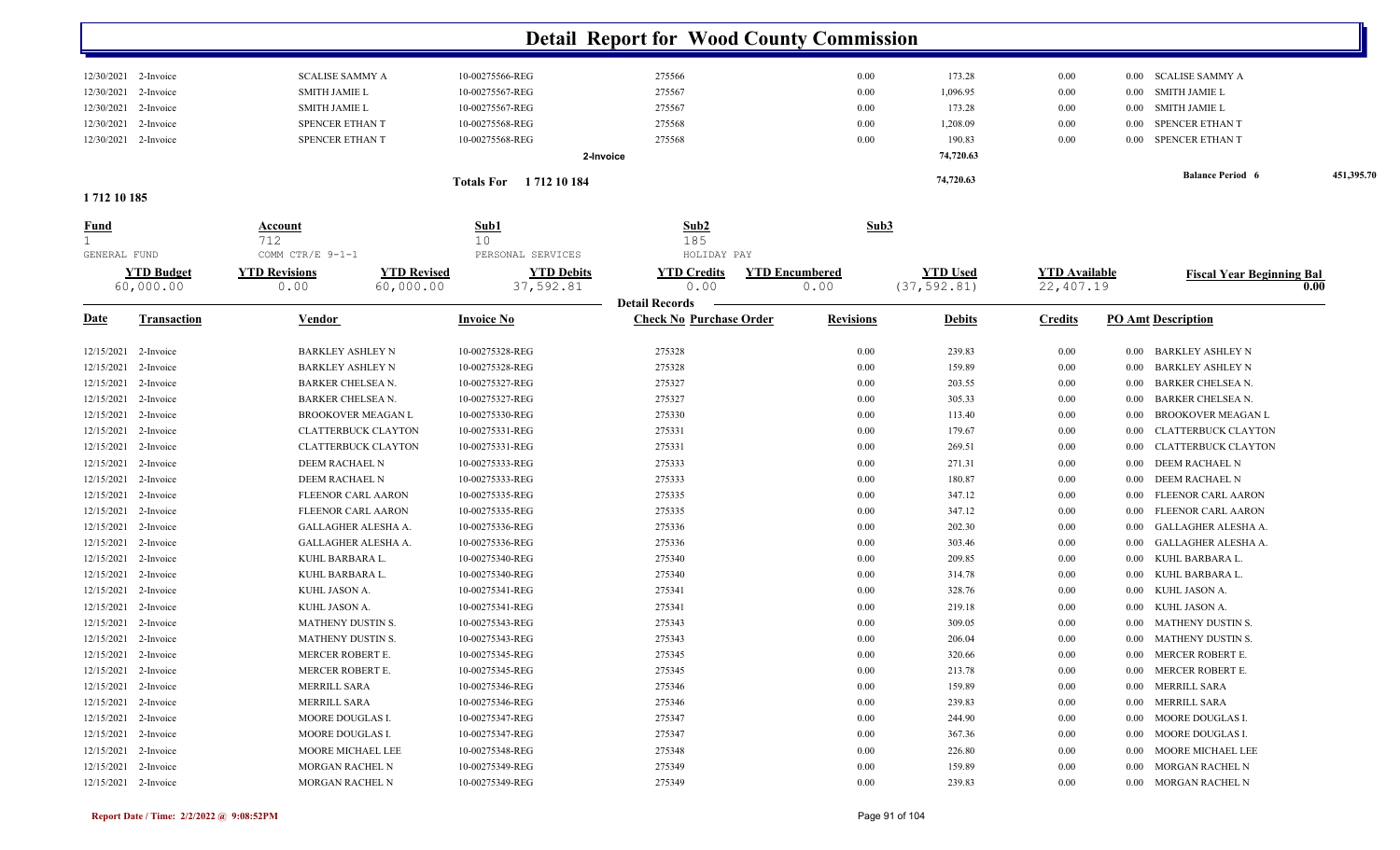|                      |           |                            | <b>Totals For</b> 1712 10 185 |        |      | 15,110.74 |          | <b>Balance Period 6</b>             | 37,592.81 |
|----------------------|-----------|----------------------------|-------------------------------|--------|------|-----------|----------|-------------------------------------|-----------|
|                      |           |                            | 2-Invoice                     |        |      | 15,110.74 |          |                                     |           |
| 12/30/2021 2-Invoice |           | SPENCER ETHAN T            | 10-00275568-REG               | 275568 | 0.00 | 176.09    | 0.00     | 0.00 SPENCER ETHAN T                |           |
| 12/30/2021           | 2-Invoice | <b>SMITH JAMIE L</b>       | 10-00275567-REG               | 275567 | 0.00 | 159.89    | 0.00     | 0.00 SMITH JAMIE L                  |           |
| 12/30/2021           | 2-Invoice | <b>SCALISE SAMMY A</b>     | 10-00275566-REG               | 275566 | 0.00 | 159.89    | 0.00     | 0.00 SCALISE SAMMY A                |           |
| 12/30/2021 2-Invoice |           | RIFFLE WILLIAM H.          | 10-00275565-REG               | 275565 | 0.00 | 126.69    | 0.00     | RIFFLE WILLIAM H.<br>$0.00\,$       |           |
| 12/30/2021           | 2-Invoice | RATHER RANDY               | 10-00275564-REG               | 275564 | 0.00 | 280.31    | 0.00     | 0.00 RATHER RANDY                   |           |
| 12/30/2021           | 2-Invoice | NOKLEBY ADRIEN J.          | 10-00275563-REG               | 275563 | 0.00 | 231.12    | 0.00     | NOKLEBY ADRIEN J.<br>$0.00\,$       |           |
| 12/30/2021           | 2-Invoice | MURPHY JILLIAN L.          | 10-00275562-REG               | 275562 | 0.00 | 228.36    | 0.00     | MURPHY JILLIAN L.<br>$0.00\,$       |           |
| 12/30/2021           | 2-Invoice | MORGAN RACHEL N            | 10-00275561-REG               | 275561 | 0.00 | 239.83    | $0.00\,$ | MORGAN RACHEL N<br>$0.00\,$         |           |
| 12/30/2021 2-Invoice |           | MOORE DOUGLAS I.           | 10-00275560-REG               | 275560 | 0.00 | 183.68    | 0.00     | 0.00 MOORE DOUGLAS I.               |           |
| 12/30/2021 2-Invoice |           | MERRILL SARA               | 10-00275559-REG               | 275559 | 0.00 | 239.83    | 0.00     | 0.00 MERRILL SARA                   |           |
| 12/30/2021           | 2-Invoice | MERCER ROBERT E.           | 10-00275558-REG               | 275558 | 0.00 | 213.78    | 0.00     | 0.00 MERCER ROBERT E.               |           |
| 12/30/2021           | 2-Invoice | MCKAIN MARK A              | 10-00275557-REG               | 275557 | 0.00 | 159.89    | 0.00     | MCKAIN MARK A<br>$0.00\,$           |           |
| 12/30/2021           | 2-Invoice | MATHENY DUSTIN S.          | 10-00275556-REG               | 275556 | 0.00 | 206.04    | 0.00     | MATHENY DUSTIN S.<br>$0.00\,$       |           |
| 12/30/2021           | 2-Invoice | KUHL JASON A.              | 10-00275554-REG               | 275554 | 0.00 | 219.18    | $0.00\,$ | 0.00 KUHL JASON A.                  |           |
| 12/30/2021 2-Invoice |           | KUHL BARBARA L.            | 10-00275553-REG               | 275553 | 0.00 | 314.78    | 0.00     | 0.00 KUHL BARBARA L.                |           |
| 12/30/2021           | 2-Invoice | GALLAGHER ALESHA A.        | 10-00275549-REG               | 275549 | 0.00 | 303.46    | 0.00     | GALLAGHER ALESHA A.<br>0.00         |           |
| 12/30/2021           | 2-Invoice | FLEENOR CARL AARON         | 10-00275548-REG               | 275548 | 0.00 | 347.12    | 0.00     | 0.00 FLEENOR CARL AARON             |           |
| 12/30/2021           | 2-Invoice | DEEM RACHAEL N             | 10-00275546-REG               | 275546 | 0.00 | 180.87    | 0.00     | 0.00 DEEM RACHAEL N                 |           |
| 12/30/2021           | 2-Invoice | DEEM AMBER L               | 10-00275545-REG               | 275545 | 0.00 | 239.83    | 0.00     | 0.00 DEEM AMBER L                   |           |
| 12/30/2021           | 2-Invoice | <b>CLATTERBUCK CLAYTON</b> | 10-00275544-REG               | 275544 | 0.00 | 269.51    | $0.00\,$ | 0.00 CLATTERBUCK CLAYTON            |           |
| 12/30/2021           | 2-Invoice | <b>BARKER CHELSEA N.</b>   | 10-00275542-REG               | 275542 | 0.00 | 305.33    | $0.00\,$ | 0.00 BARKER CHELSEA N.              |           |
| 12/30/2021           | 2-Invoice | <b>BARKLEY ASHLEY N</b>    | 10-00275543-REG               | 275543 | 0.00 | 159.89    | 0.00     | <b>BARKLEY ASHLEY N</b><br>$0.00\,$ |           |
| 12/15/2021           | 2-Invoice | TONEY CYNTHIA H            | 10-00275359-REG               | 275359 | 0.00 | 151.89    | 0.00     | 0.00 TONEY CYNTHIA H                |           |
| 12/15/2021           | 2-Invoice | SPENCER ETHAN T            | 10-00275357-REG               | 275357 | 0.00 | 176.09    | 0.00     | SPENCER ETHAN T<br>$0.00\,$         |           |
| 12/15/2021           | 2-Invoice | SPENCER ETHAN T            | 10-00275357-REG               | 275357 | 0.00 | 264.13    | 0.00     | SPENCER ETHAN T<br>$0.00\,$         |           |
| 12/15/2021           | 2-Invoice | <b>SMITH JAMIE L</b>       | 10-00275356-REG               | 275356 | 0.00 | 159.89    | $0.00\,$ | 0.00 SMITH JAMIE L                  |           |
| 12/15/2021 2-Invoice |           | SMITH JAMIE L              | 10-00275356-REG               | 275356 | 0.00 | 239.83    | $0.00\,$ | 0.00 SMITH JAMIE L                  |           |
| 12/15/2021           | 2-Invoice | <b>SCALISE SAMMY A</b>     | 10-00275355-REG               | 275355 | 0.00 | 159.89    | 0.00     | SCALISE SAMMY A<br>$0.00\,$         |           |
| 12/15/2021           | 2-Invoice | <b>SCALISE SAMMY A</b>     | 10-00275355-REG               | 275355 | 0.00 | 159.89    | 0.00     | 0.00 SCALISE SAMMY A                |           |
| 12/15/2021           | 2-Invoice | RIFFLE WILLIAM H.          | 10-00275354-REG               | 275354 | 0.00 | 158.37    | 0.00     | RIFFLE WILLIAM H.<br>0.00           |           |
| 12/15/2021           | 2-Invoice | RIFFLE WILLIAM H.          | 10-00275354-REG               | 275354 | 0.00 | 158.37    | 0.00     | RIFFLE WILLIAM H.<br>$0.00\,$       |           |
| 12/15/2021           | 2-Invoice | <b>RATHER RANDY</b>        | 10-00275353-REG               | 275353 | 0.00 | 280.31    | $0.00\,$ | 0.00 RATHER RANDY                   |           |
| 12/15/2021           | 2-Invoice | <b>RATHER RANDY</b>        | 10-00275353-REG               | 275353 | 0.00 | 186.87    | 0.00     | 0.00 RATHER RANDY                   |           |
| 12/15/2021           | 2-Invoice | PERRY MARK A               | 10-00275352-REG               | 275352 | 0.00 | 139.90    | 0.00     | 0.00 PERRY MARK A                   |           |
| 12/15/2021           | 2-Invoice | PERRY MARK A               | 10-00275352-REG               | 275352 | 0.00 | 239.83    | 0.00     | 0.00 PERRY MARK A                   |           |
| 12/15/2021           | 2-Invoice | NOKLEBY ADRIEN J.          | 10-00275351-REG               | 275351 | 0.00 | 231.12    | 0.00     | 0.00 NOKLEBY ADRIEN J.              |           |
| 12/15/2021           | 2-Invoice | NOKLEBY ADRIEN J.          | 10-00275351-REG               | 275351 | 0.00 | 346.67    | 0.00     | 0.00 NOKLEBY ADRIEN J.              |           |
| 12/15/2021 2-Invoice |           | MURPHY JILLIAN L.          | 10-00275350-REG               | 275350 | 0.00 | 228.36    | 0.00     | 0.00 MURPHY JILLIAN L.              |           |
|                      |           |                            |                               |        |      |           |          |                                     |           |

**1 712 40 213 1325**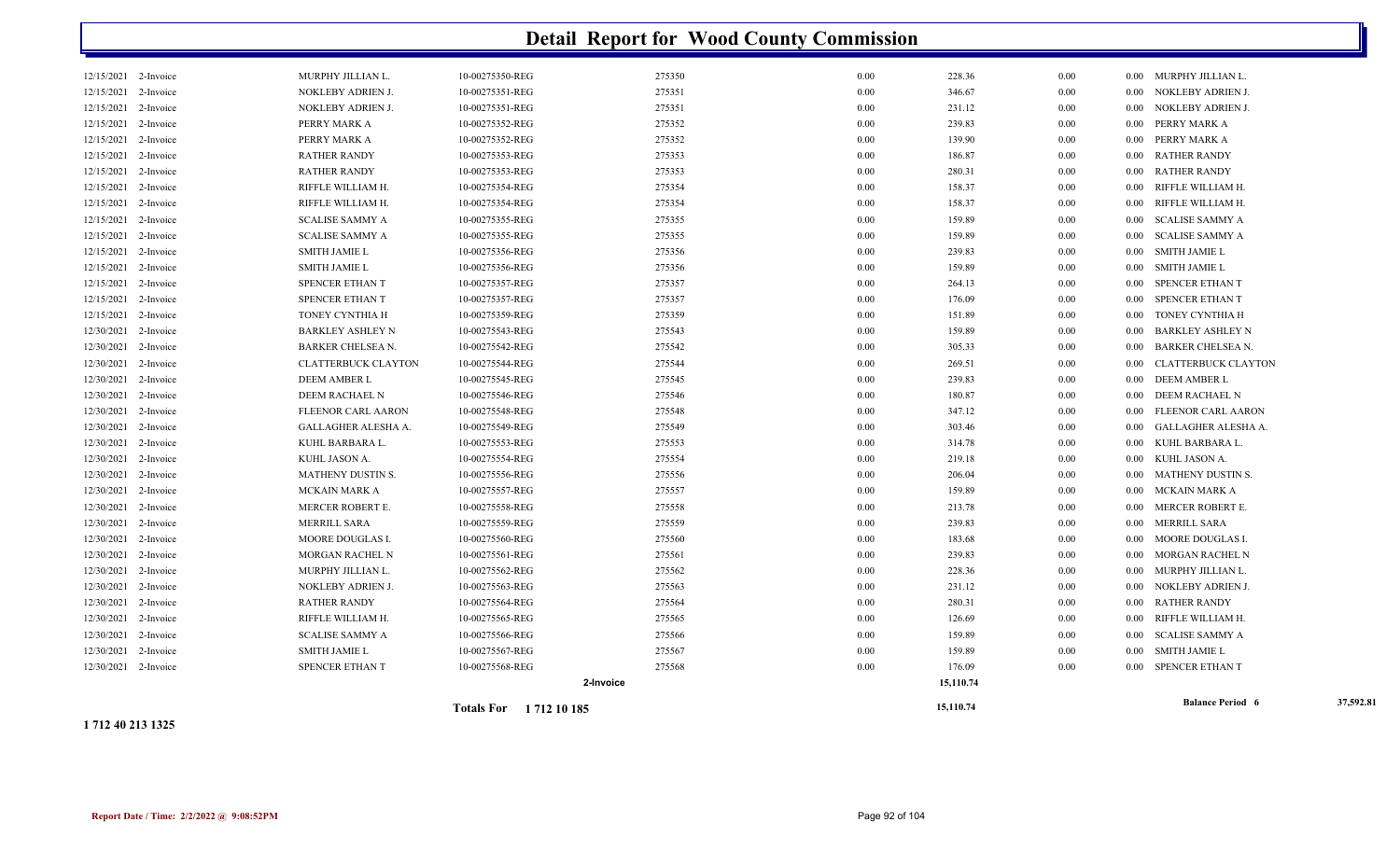| <b>Fund</b><br>$\mathbf{1}$ |                      | <u>Account</u><br>712     | Sub1<br>40                              | Sub2<br>213                    | Sub3                  |                   |                      |                                   |            |
|-----------------------------|----------------------|---------------------------|-----------------------------------------|--------------------------------|-----------------------|-------------------|----------------------|-----------------------------------|------------|
| GENERAL FUND                |                      | COMM CTR/E 9-1-1          | CONTRACTURAL SERVICES                   | UTILITIES                      | 1325                  | ELECT. E-911 BLDG |                      |                                   |            |
|                             | <b>YTD Budget</b>    | <b>YTD Revisions</b>      | <b>YTD Revised</b><br><b>YTD Debits</b> | <b>YTD Credits</b>             | <b>YTD Encumbered</b> | <b>YTD Used</b>   | <b>YTD</b> Available | <b>Fiscal Year Beginning Bal</b>  |            |
|                             | 0.00                 | 0.00                      | 13, 423.31<br>0.00                      | 0.00                           | 0.00                  | (13, 423.31)      | (13, 423.31)         |                                   | 0.00       |
|                             |                      |                           |                                         | <b>Detail Records</b>          |                       |                   |                      |                                   |            |
| Date                        | Transaction          | Vendor                    | <b>Invoice No</b>                       | <b>Check No Purchase Order</b> | <b>Revisions</b>      | <b>Debits</b>     | <b>Credits</b>       | <b>PO Amt Description</b>         |            |
| 12/6/2021                   | 2-Invoice            | <b>MON POWER</b>          | 12212021                                | 3781                           | 0.00                  | 72.58             | $0.00\,$             | $0.00$ 110 137 851 868            |            |
| 12/22/2021                  | 2-Invoice            | <b>MON POWER</b>          | 01022022                                | 3792                           | 0.00                  | 366.40            | 0.00                 | 0.00 110 083 734 480              |            |
| 12/22/2021                  | 2-Invoice            | <b>MON POWER</b>          | 01022022                                | 3792                           | 0.00                  | 817.17            | 0.00                 | 110 083 734 811<br>$0.00\,$       |            |
| 12/22/2021                  | 2-Invoice            | <b>MON POWER</b>          | 01022022                                | 3792                           | 0.00                  | 38.51             | 0.00                 | 110 083 830 890<br>$0.00\,$       |            |
| 12/22/2021                  | 2-Invoice            | <b>MON POWER</b>          | 01022022                                | 3792                           | 0.00                  | 46.15             | 0.00                 | 110 087 147 275<br>$0.00\,$       |            |
| 12/22/2021                  | 2-Invoice            | <b>MON POWER</b>          | 01022022                                | 3792                           | 0.00                  | 700.94            | 0.00                 | 110 151 158 976<br>0.00           |            |
|                             | 12/22/2021 2-Invoice | <b>MON POWER</b>          | 01052022                                | 3792                           | 0.00                  | 16.74             | 0.00                 | 0.00 110 087 468 861              |            |
|                             |                      |                           |                                         | 2-Invoice                      |                       | 2,058.49          |                      |                                   |            |
|                             |                      |                           | 1 712 40 213 1325<br><b>Totals For</b>  |                                |                       | 2,058.49          |                      | <b>Balance Period 6</b>           | 13,423.31  |
| 171670568                   |                      |                           |                                         |                                |                       |                   |                      |                                   |            |
|                             |                      |                           |                                         |                                |                       |                   |                      |                                   |            |
| <b>Fund</b>                 |                      | Account                   | Sub1                                    | Sub2                           | Sub3                  |                   |                      |                                   |            |
| $\mathbf{1}$                |                      | 716                       | 70                                      | 568<br>OTHER CONTRIBUTIONS     |                       |                   |                      |                                   |            |
| GENERAL FUND                |                      | HUMANE SOCIETY            | CONTRIBUTIONS                           |                                |                       |                   |                      |                                   |            |
|                             | <b>YTD Budget</b>    | <b>YTD Revisions</b>      | <b>YTD Revised</b><br><b>YTD Debits</b> | <b>YTD Credits</b>             | <b>YTD Encumbered</b> | <b>YTD Used</b>   | <b>YTD</b> Available | <b>Fiscal Year Beginning Bal</b>  |            |
|                             | 237,667.00           | 0.00                      | 237,667.00<br>141,416.66                | 0.00<br><b>Detail Records</b>  | 0.00                  | (141, 416.66)     | 96,250.34            |                                   | 0.00       |
| <u>Date</u>                 | <b>Transaction</b>   | Vendor                    | <b>Invoice No</b>                       | <b>Check No Purchase Order</b> | <b>Revisions</b>      | <b>Debits</b>     | <b>Credits</b>       | <b>PO Amt Description</b>         |            |
|                             |                      |                           |                                         |                                |                       |                   |                      |                                   |            |
| 12/7/2021                   | 2-Invoice            | HUMANE SOCIETY            | 196                                     | 172929                         | $0.00\,$              | 22,583.33         | 0.00                 | 0.00 CONTRACT SERVICES            |            |
|                             |                      |                           |                                         | 2-Invoice                      |                       | 22,583.33         |                      |                                   |            |
|                             |                      |                           | Totals For 171670568                    |                                |                       | 22,583.33         |                      | <b>Balance Period 6</b>           | 141,416.66 |
| 1731 10 103                 |                      |                           |                                         |                                |                       |                   |                      |                                   |            |
| <b>Fund</b>                 |                      | <u>Account</u>            | Sub1                                    | Sub2                           | Sub3                  |                   |                      |                                   |            |
| $\mathbf{1}$                |                      | 731                       | 10 <sup>°</sup>                         | 103                            |                       |                   |                      |                                   |            |
| GENERAL FUND                |                      | COMMUNITY CORRECTIONS     | PERSONAL SERVICES                       | SALARIES-DEPUTIES              |                       |                   |                      |                                   |            |
|                             | <b>YTD Budget</b>    | <b>YTD Revisions</b>      | <b>YTD Revised</b><br><b>YTD Debits</b> | <b>YTD Credits</b>             | <b>YTD Encumbered</b> | <b>YTD Used</b>   | <b>YTD Available</b> | <b>Fiscal Year Beginning Bal</b>  |            |
|                             | 656,441.00           | 0.00                      | 656,441.00<br>324,697.94                | 152,657.03                     | 0.00                  | (172, 040.91)     | 484,400.09           |                                   | 0.00       |
|                             |                      |                           |                                         | <b>Detail Records</b>          |                       |                   |                      |                                   |            |
| <b>Date</b>                 | <b>Transaction</b>   | <b>Vendor</b>             | <b>Invoice No</b>                       | <b>Check No Purchase Order</b> | <b>Revisions</b>      | <b>Debits</b>     | <b>Credits</b>       | <b>PO Amt Description</b>         |            |
|                             |                      |                           |                                         |                                |                       |                   |                      |                                   |            |
|                             | 12/15/2021 2-Invoice | <b>BOLINGER JESSICA L</b> | 10-00275361-REG                         | 275361                         | 0.00                  | 1,408.75          | 0.00                 | 0.00 BOLINGER JESSICA L           |            |
| 12/15/2021                  | 2-Invoice            | <b>TAYLOR BOWEN</b>       | 10-00275362-REG                         | 275362                         | 0.00                  | 1,246.88          | $0.00\,$             | <b>BOWEN TAYLOR E</b><br>$0.00\,$ |            |
| 12/15/2021                  | 2-Invoice            | <b>BUTCHER CRYSTAL D</b>  | 10-00275363-REG                         | 275363                         | 0.00                  | 1,666.67          | 0.00                 | <b>BUTCHER CRYSTAL D</b><br>0.00  |            |
|                             | 12/15/2021 2-Invoice | <b>BUTLER GARRET C</b>    | 10-00275364-REG                         | 275364                         | 0.00                  | 1,246.88          | 0.00                 | 0.00 BUTLER GARRET C              |            |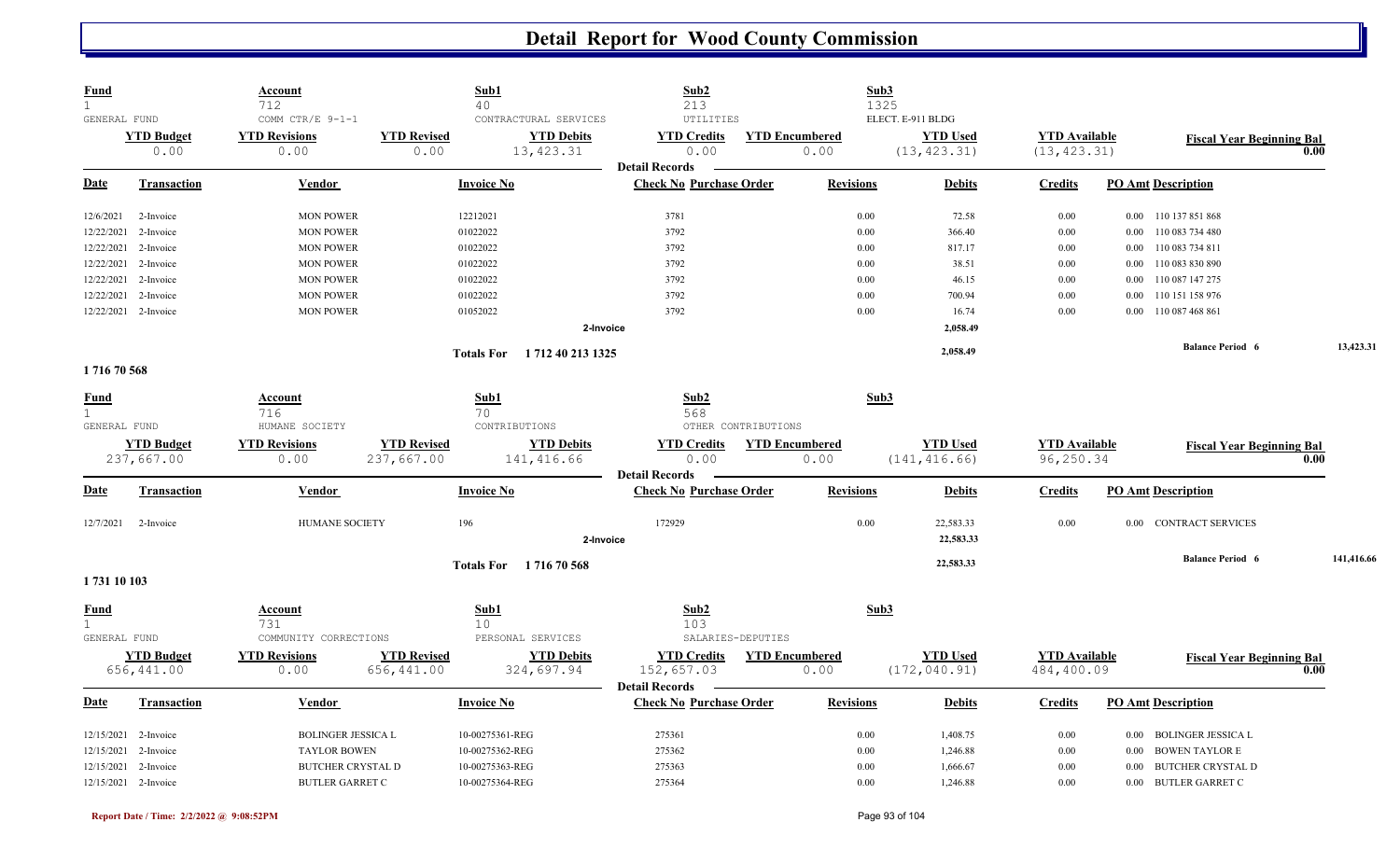| GENERAL FUND         |                            | 731<br>COMMUNITY CORRECTIONS | 10<br>PERSONAL SERVICES | 104<br>SOCIAL SECURITY |      |           |           |          |                                                 |            |
|----------------------|----------------------------|------------------------------|-------------------------|------------------------|------|-----------|-----------|----------|-------------------------------------------------|------------|
| Fund                 |                            | Account                      | Sub1                    | Sub2                   | Sub3 |           |           |          |                                                 |            |
| 1731 10 104          |                            |                              | Totals For 1731 10 103  |                        |      | 58,120.17 | 25,757.88 |          |                                                 |            |
|                      |                            |                              |                         | 5-Journal Entry        |      |           | 25,757.88 |          | <b>Balance Period 6</b>                         | 172,040.91 |
|                      | 12/31/2021 5-Journal Entry |                              | 122021-7174             |                        | 0.00 | 0.00      | 25,757.88 |          | 0.00 December Grant                             |            |
|                      |                            |                              | 2-Invoice               |                        |      | 58,120.17 |           |          |                                                 |            |
|                      | 12/30/2021 2-Invoice       | TOPE CHRIS E                 | 10-00275589-REG         | 275589                 | 0.00 | 1,246.88  | 0.00      |          | 0.00 TOPE CHRIS E                               |            |
|                      | 12/30/2021 2-Invoice       | SMITH WENDY LYN              | 10-00275588-REG         | 275588                 | 0.00 | 1,827.09  | 0.00      | $0.00\,$ | SMITH WENDY LYN                                 |            |
|                      | 12/30/2021 2-Invoice       | SINGER JANA L.               | 10-00275587-REG         | 275587                 | 0.00 | 2,463.55  | 0.00      |          | 0.00 SINGER JANA L.                             |            |
| 12/30/2021           | 2-Invoice                  | RUSH LARA C                  | 10-00275586-REG         | 275586                 | 0.00 | 1,246.88  | 0.00      |          | 0.00 RUSH LARA C                                |            |
|                      | 12/30/2021 2-Invoice       | PICCIANO JORUN K             | 10-00275584-REG         | 275584                 | 0.00 | 1,405.30  | 0.00      |          | 0.00 PICCIANO JORUN K                           |            |
|                      | 12/30/2021 2-Invoice       | PAXTON HEATHER L.            | 10-00275583-REG         | 275583                 | 0.00 | 1,590.43  | $0.00\,$  | $0.00\,$ | PAXTON HEATHER L.                               |            |
|                      | 12/30/2021 2-Invoice       | MUNDAY LARRY DOYLE           | 10-00275582-REG         | 275582                 | 0.00 | 1,408.75  | $0.00\,$  |          | 0.00 MUNDAY LARRY DOYLE                         |            |
|                      | 12/30/2021 2-Invoice       | <b>JACKSON KIMBERLY</b>      | 10-00275581-REG         | 275581                 | 0.00 | 1,583.34  | 0.00      | $0.00\,$ | JACKSON KIMBERLY                                |            |
| 12/30/2021           | 2-Invoice                  | <b>HIGGINS MARCUS</b>        | 10-00275580-REG         | 275580                 | 0.00 | 1,246.88  | 0.00      | $0.00\,$ | <b>HIGGINS MARCUS</b>                           |            |
| 12/30/2021           | 2-Invoice                  | HARRIS LISA D                | 10-00275579-REG         | 275579                 | 0.00 | 1,246.88  | $0.00\,$  |          | 0.00 HARRIS LISA D                              |            |
|                      | 12/30/2021 2-Invoice       | <b>ESCANDON HERNANDO</b>     | 10-00275578-REG         | 275578                 | 0.00 | 2,706.71  | 0.00      |          | 0.00 ESCANDON HERNANDO                          |            |
|                      | 12/30/2021 2-Invoice       | DEEM KAYLA A                 | 10-00275577-REG         | 275577                 | 0.00 | 1,509.38  | 0.00      |          | 0.00 DEEM KAYLA A                               |            |
| 12/30/2021           | 2-Invoice                  | COOL AMBER L                 | 10-00275576-REG         | 275576                 | 0.00 | 1,443.75  | 0.00      | 0.00     | COOL AMBER L                                    |            |
|                      | 12/30/2021 2-Invoice       | CHURCH AMY SPENCER           | 10-00275575-REG         | 275575                 | 0.00 | 2,417.71  | $0.00\,$  | $0.00\,$ | CHURCH AMY SPENCER                              |            |
|                      | 12/30/2021 2-Invoice       | <b>BUTLER GARRET C</b>       | 10-00275574-REG         | 275574                 | 0.00 | 1,246.88  | 0.00      |          | 0.00 BUTLER GARRET C                            |            |
|                      | 12/30/2021 2-Invoice       | <b>BUTCHER CRYSTAL D</b>     | 10-00275573-REG         | 275573                 | 0.00 | 1,666.67  | 0.00      | 0.00     | <b>BUTCHER CRYSTAL D</b>                        |            |
| 12/30/2021           | 2-Invoice                  | <b>TAYLOR BOWEN</b>          | 10-00275572-REG         | 275572                 | 0.00 | 1,246.88  | 0.00      | $0.00\,$ | <b>BOWEN TAYLOR E</b>                           |            |
|                      | 12/30/2021 2-Invoice       | <b>BOLINGER JESSICA L</b>    | 10-00275571-REG         | 275571                 | 0.00 | 1,408.75  | $0.00\,$  | $0.00\,$ | <b>BOLINGER JESSICA L</b>                       |            |
| 12/15/2021           | 2-Invoice                  | TOPE CHRIS E                 | 10-00275379-REG         | 275379                 | 0.00 | 1,246.88  | 0.00      |          | 0.00 TOPE CHRIS E                               |            |
|                      | 12/15/2021 2-Invoice       | SMITH WENDY LYN              | 10-00275378-REG         | 275378                 | 0.00 | 1,827.09  | 0.00      | $0.00\,$ | SMITH WENDY LYN                                 |            |
| 12/15/2021           | 2-Invoice                  | SINGER JANA L.               | 10-00275377-REG         | 275377                 | 0.00 | 2,463.55  | 0.00      |          | 0.00 SINGER JANA L.                             |            |
| 12/15/2021           | 2-Invoice                  | RUSH LARA C                  | 10-00275376-REG         | 275376                 | 0.00 | 1,246.88  | $0.00\,$  | $0.00\,$ | RUSH LARA C                                     |            |
|                      | 12/15/2021 2-Invoice       | PICCIANO JORUN K             | 10-00275374-REG         | 275374                 | 0.00 | 1,405.30  | 0.00      |          | 0.00 PICCIANO JORUN K                           |            |
|                      | 12/15/2021 2-Invoice       | PAXTON HEATHER L.            | 10-00275373-REG         | 275373                 | 0.00 | 1,590.43  | 0.00      | $0.00\,$ | PAXTON HEATHER L                                |            |
| 12/15/2021           | 2-Invoice                  | MUNDAY LARRY DOYLE           | 10-00275372-REG         | 275372                 | 0.00 | 1,408.75  | 0.00      | 0.00     | MUNDAY LARRY DOYLE                              |            |
| 12/15/2021           | 2-Invoice                  | <b>JACKSON KIMBERLY</b>      | 10-00275371-REG         | 275371                 | 0.00 | 1,583.34  | 0.00      | $0.00\,$ | JACKSON KIMBERLY                                |            |
|                      | 12/15/2021 2-Invoice       | <b>HIGGINS MARCUS</b>        | 10-00275370-REG         | 275370                 | 0.00 | 1,246.88  | $0.00\,$  | $0.00\,$ | <b>HIGGINS MARCUS</b>                           |            |
|                      | 12/15/2021 2-Invoice       | <b>HARRIS LISA D</b>         | 10-00275369-REG         | 275369                 | 0.00 | 1,246.88  | 0.00      |          | 0.00 HARRIS LISA D                              |            |
| 12/15/2021           | 2-Invoice                  | ESCANDON HERNANDO            | 10-00275368-REG         | 275368                 | 0.00 | 2,706.71  | 0.00      | 0.00     | <b>ESCANDON HERNANDO</b>                        |            |
| 12/15/2021           | 2-Invoice                  | DEEM KAYLA A                 | 10-00275367-REG         | 275367                 | 0.00 | 1,509.38  | 0.00      |          | 0.00 DEEM KAYLA A                               |            |
|                      | 12/15/2021 2-Invoice       | COOL AMBER L                 | 10-00275366-REG         | 275366                 | 0.00 | 932.85    | $0.00\,$  |          | 0.00 COOL AMBER L                               |            |
|                      | 12/15/2021 2-Invoice       | <b>CHURCH AMY SPENCER</b>    | 10-00275365-REG         | 275365                 | 0.00 | 2,417.71  | 0.00      |          | 0.00 BUTLER GARRET C<br>0.00 CHURCH AMY SPENCER |            |
| 12/15/2021 2-Invoice |                            | <b>BUTLER GARRET C</b>       | 10-00275364-REG         | 275364                 | 0.00 | 805.65    | 0.00      |          |                                                 |            |

| <b>VTD Budget</b> | <b>VTD Revisions</b> | 'TD Revised | TD Debits | 7TD Credits | YTD Encumbered | <b>YTD Used</b> | TD Available | Fiscal Year Beginning Bal |
|-------------------|----------------------|-------------|-----------|-------------|----------------|-----------------|--------------|---------------------------|
| 50,218.00         | (0.00)               | 50,218.00   |           | --,681.56   |                | 4 K X           | 36,          | 0.00                      |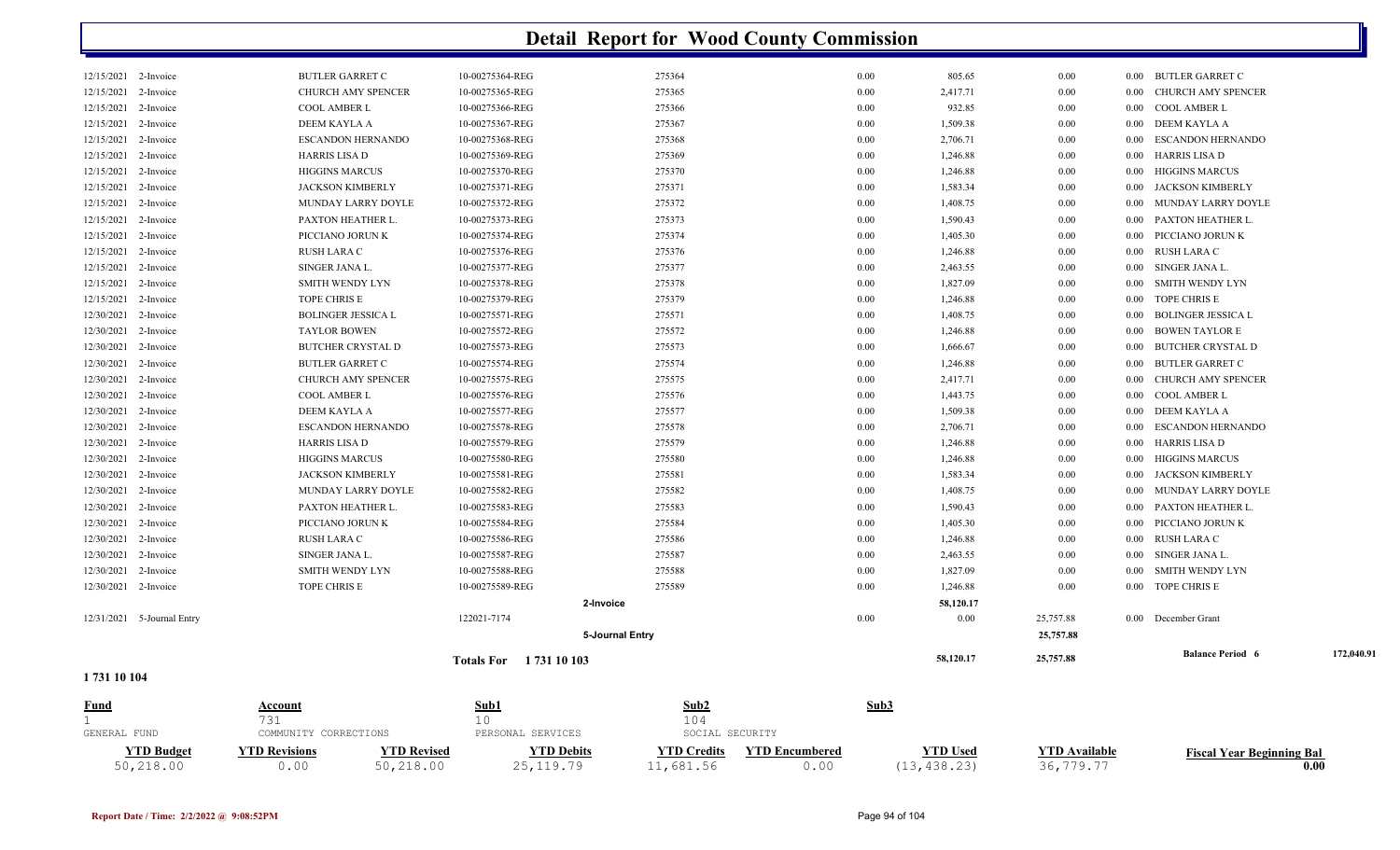|              |                                 |                              |                                   | <b>Detail Records</b>                                                                           |                               |                                 |                                    |                                  |           |
|--------------|---------------------------------|------------------------------|-----------------------------------|-------------------------------------------------------------------------------------------------|-------------------------------|---------------------------------|------------------------------------|----------------------------------|-----------|
| <b>Date</b>  | Transaction                     | Vendor                       | <b>Invoice No</b>                 | <b>Check No Purchase Order</b>                                                                  | <b>Revisions</b>              | <b>Debits</b>                   | <b>Credits</b>                     | <b>PO Amt Description</b>        |           |
|              | 12/15/2021 2-Invoice            | DEPARTMENT OF TREASURY       | 20211215-00                       | 3788                                                                                            | $0.00\,$                      | 1,810.35                        | 0.00                               | $0.00$ FICA                      |           |
|              | 12/15/2021 2-Invoice            | DEPARTMENT OF TREASURY       | 20211215-00                       | 3788                                                                                            | $0.00\,$                      | 423.38                          | 0.00                               | $0.00$ MED                       |           |
|              | 12/30/2021 2-Invoice            | DEPARTMENT OF TREASURY       | 20211230-00                       | 3796                                                                                            | $0.00\,$                      | 1,797.22                        | 0.00                               | $0.00$ FICA                      |           |
|              | 12/30/2021 2-Invoice            | DEPARTMENT OF TREASURY       | 20211230-00                       | 3796                                                                                            | 0.00                          | 420.30                          | 0.00                               | $0.00$ MED                       |           |
|              |                                 |                              |                                   | 2-Invoice                                                                                       |                               | 4,451.25                        |                                    |                                  |           |
|              | 12/31/2021 5-Journal Entry      |                              | 122021-7174                       |                                                                                                 | 0.00                          | 0.00                            | 1,969.58                           | 0.00 December Grant              |           |
|              |                                 |                              |                                   | 5-Journal Entry                                                                                 |                               |                                 | 1,969.58                           |                                  |           |
|              |                                 |                              | Totals For 1731 10 104            |                                                                                                 |                               | 4,451.25                        | 1,969.58                           | <b>Balance Period 6</b>          | 13,438.23 |
| 1731 10 105  |                                 |                              |                                   |                                                                                                 |                               |                                 |                                    |                                  |           |
| Fund<br>1    |                                 | Account<br>731               | Sub1<br>10                        | Sub2<br>105                                                                                     | Sub3                          |                                 |                                    |                                  |           |
| GENERAL FUND |                                 | COMMUNITY CORRECTIONS        |                                   | PERSONAL SERVICES                                                                               | INSURANCE PREMIUM             |                                 |                                    |                                  |           |
|              | <b>YTD Budget</b><br>212,454.00 | <b>YTD Revisions</b><br>0.00 | <b>YTD Revised</b><br>212, 454.00 | <b>YTD Debits</b><br><b>YTD Credits</b><br>100, 155. 12<br>37, 161. 11<br><b>Detail Records</b> | <b>YTD Encumbered</b><br>0.00 | <b>YTD Used</b><br>(62, 994.01) | <b>YTD Available</b><br>149,459.99 | <b>Fiscal Year Beginning Bal</b> | 0.00      |
| <b>Date</b>  | Transaction                     | Vendor                       | <b>Invoice No</b>                 | <b>Check No Purchase Order</b>                                                                  | <b>Revisions</b>              | <b>Debits</b>                   | <b>Credits</b>                     | <b>PO Amt Description</b>        |           |
|              | 12/14/2021 2-Invoice            | HIGHMARK WEST VIRGINIA       | F211207S3831                      | 3784                                                                                            | 0.00                          | 2,317.14                        | 0.00                               | $0.00$ HRA                       |           |
| 12/16/2021   | 2-Invoice                       | HIGHMARK WEST VIRGINIA       | F211214A0129                      | 3790                                                                                            | 0.00                          | 31.44                           | 0.00                               | $0.00$ HRA                       |           |
|              | 12/28/2021 2-Invoice            | HIGHMARK WEST VIRGINIA       | F211221A8950                      | 3793                                                                                            | 0.00                          | 243.27                          | 0.00                               | $0.00$ HRA                       |           |
|              |                                 |                              |                                   | 2-Invoice                                                                                       |                               | 2,591.85                        |                                    |                                  |           |
|              | 12/31/2021 5-Journal Entry      |                              | 122021-7174                       |                                                                                                 | 0.00                          | 0.00                            | 5,992.96                           | 0.00 December Grant              |           |
|              |                                 |                              |                                   | 5-Journal Entry                                                                                 |                               |                                 | 5,992.96                           |                                  |           |
|              |                                 |                              | Totals For 1731 10 105            |                                                                                                 |                               | 2,591.85                        | 5,992.96                           | <b>Balance Period 6</b>          | 62,994.01 |
| 1731 10 106  |                                 |                              |                                   |                                                                                                 |                               |                                 |                                    |                                  |           |
| Fund<br>1    |                                 | Account<br>731               | Sub1<br>10                        | Sub2<br>106                                                                                     | Sub3                          |                                 |                                    |                                  |           |
| GENERAL FUND |                                 | COMMUNITY CORRECTIONS        |                                   | PERSONAL SERVICES<br>RETIREMENT                                                                 |                               |                                 |                                    |                                  |           |
|              | <b>YTD Budget</b><br>65,644.00  | <b>YTD Revisions</b><br>0.00 | <b>YTD Revised</b><br>65,644.00   | <b>YTD Debits</b><br><b>YTD Credits</b><br>30,543.52<br>13,575.25                               | <b>YTD Encumbered</b><br>0.00 | <b>YTD Used</b><br>(16, 968.27) | <b>YTD Available</b><br>48,675.73  | <b>Fiscal Year Beginning Bal</b> | 0.00      |
|              |                                 |                              |                                   | <b>Detail Records</b>                                                                           |                               |                                 |                                    |                                  |           |
| <b>Date</b>  | <b>Transaction</b>              | Vendor                       | <b>Invoice No</b>                 | <b>Check No Purchase Order</b>                                                                  | <b>Revisions</b>              | <b>Debits</b>                   | <b>Credits</b>                     | <b>PO Amt Description</b>        |           |
|              | 12/15/2021 2-Invoice            | WV PUBLIC EMP RETIREMENT     | 20211215-00                       | 3804                                                                                            | 0.00                          | 2,772.48                        | 0.00                               | 0.00 RETIREMENT                  |           |
|              | 12/30/2021 2-Invoice            | WV PUBLIC EMP RETIREMENT     | 20211230-00                       | 3804                                                                                            | 0.00                          | 2,750.35                        | 0.00                               | 0.00 RETIREMENT                  |           |
|              |                                 |                              |                                   | 2-Invoice                                                                                       |                               | 5,522.83                        |                                    |                                  |           |
|              | 12/31/2021 5-Journal Entry      |                              | 122021-7174                       |                                                                                                 | 0.00                          | 0.00                            | 2,294.04                           | 0.00 December Grant              |           |
|              |                                 |                              |                                   | 5-Journal Entry                                                                                 |                               |                                 | 2,294.04                           |                                  |           |
|              |                                 |                              | Totals For 1731 10 106            |                                                                                                 |                               | 5,522.83                        | 2,294.04                           | <b>Balance Period 6</b>          | 16,968.27 |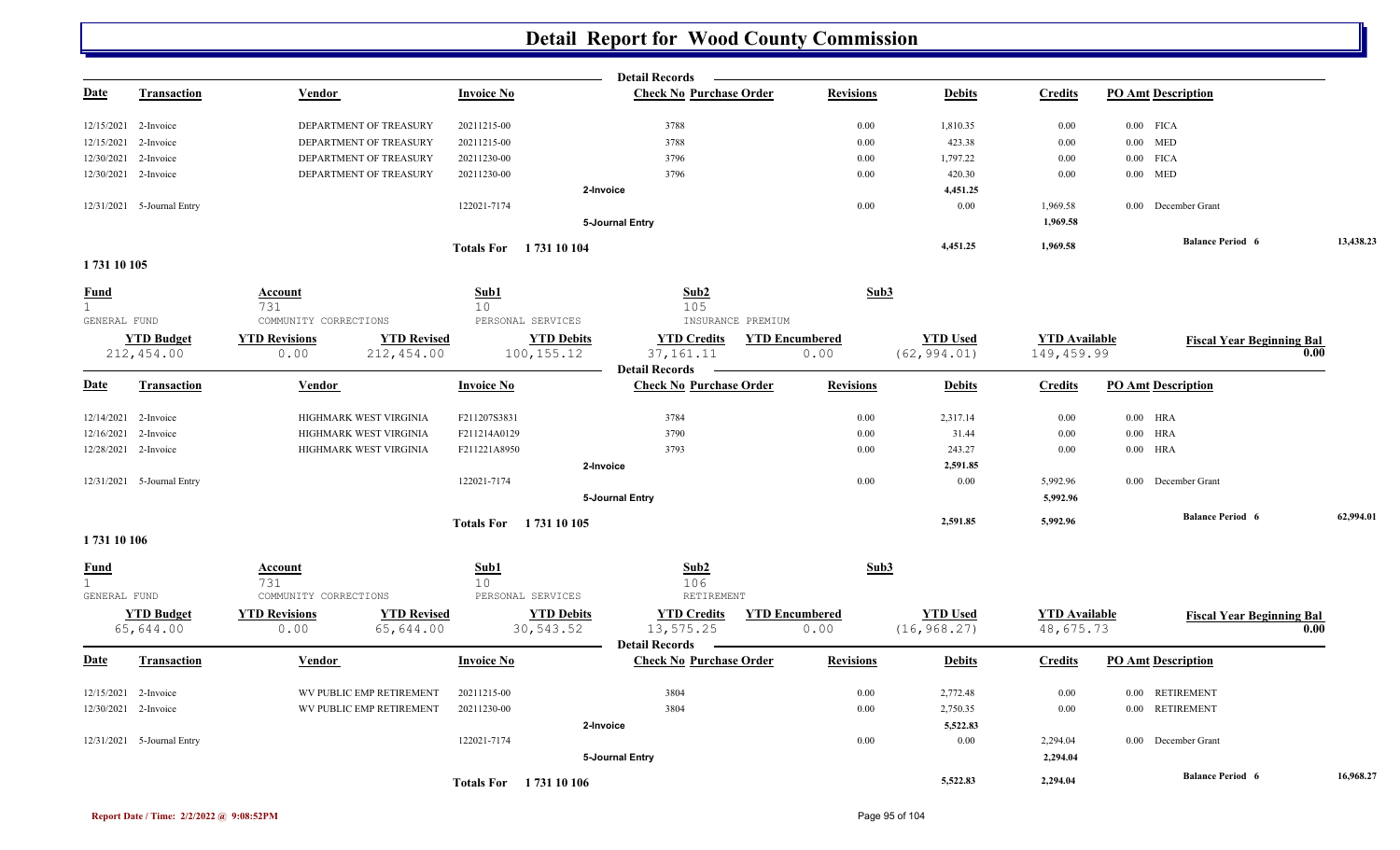#### **1 731 10 109**

| <b>Fund</b><br>$\mathbf{1}$                 |                                | Account<br>731                                        |                                 | Sub1<br>10                |                                                     | Sub2<br>109                                             | Sub3                          |                                 |                                  |          |                                  |           |
|---------------------------------------------|--------------------------------|-------------------------------------------------------|---------------------------------|---------------------------|-----------------------------------------------------|---------------------------------------------------------|-------------------------------|---------------------------------|----------------------------------|----------|----------------------------------|-----------|
| GENERAL FUND                                | <b>YTD Budget</b><br>18,000.00 | COMMUNITY CORRECTIONS<br><b>YTD Revisions</b><br>0.00 | <b>YTD Revised</b><br>18,000.00 |                           | PERSONAL SERVICES<br><b>YTD Debits</b><br>15,451.50 | EXTRA HELP<br><b>YTD Credits</b><br>0.00                | <b>YTD Encumbered</b><br>0.00 | <b>YTD Used</b><br>(15, 451.50) | <b>YTD</b> Available<br>2,548.50 |          | <b>Fiscal Year Beginning Bal</b> | 0.00      |
| <b>Date</b>                                 | <b>Transaction</b>             | Vendor                                                |                                 | <b>Invoice No</b>         |                                                     | <b>Detail Records</b><br><b>Check No Purchase Order</b> | <b>Revisions</b>              | <b>Debits</b>                   | <b>Credits</b>                   |          | <b>PO Amt Description</b>        |           |
| 12/15/2021                                  | 2-Invoice                      | <b>QUEEN HALEY</b>                                    |                                 | 10-00275375-REG           |                                                     | 275375                                                  | 0.00                          | 600.00                          | 0.00                             |          | 0.00 QUEEN HALEY                 |           |
| 12/15/2021                                  | 2-Invoice                      | TRIPLETT DAVID BRIAN                                  |                                 | 10-00275380-REG           |                                                     | 275380                                                  | 0.00                          | 533.50                          | 0.00                             |          | 0.00 TRIPLETT DAVID BRIAN        |           |
| 12/30/2021                                  | 2-Invoice                      | <b>QUEEN HALEY</b>                                    |                                 | 10-00275585-REG           |                                                     | 275585                                                  | 0.00                          | 600.00                          | 0.00                             | $0.00\,$ | <b>QUEEN HALEY</b>               |           |
|                                             | 12/30/2021 2-Invoice           | TRIPLETT DAVID BRIAN                                  |                                 | 10-00275590-REG           | 2-Invoice                                           | 275590                                                  | 0.00                          | 462.00<br>2,195.50              | 0.00                             |          | 0.00 TRIPLETT DAVID BRIAN        |           |
|                                             |                                |                                                       |                                 |                           | Totals For 1731 10 109                              |                                                         |                               | 2,195.50                        |                                  |          | <b>Balance Period 6</b>          | 15,451.50 |
| 1802 40 211                                 |                                |                                                       |                                 |                           |                                                     |                                                         |                               |                                 |                                  |          |                                  |           |
| Fund<br>$\mathbf{1}$                        |                                | Account<br>802                                        |                                 | Sub1<br>40                |                                                     | Sub2<br>211                                             | Sub3                          |                                 |                                  |          |                                  |           |
| GENERAL FUND                                |                                | COUNTY CORONER                                        |                                 |                           | CONTRACTURAL SERVICES                               | TELEPHONES                                              |                               |                                 |                                  |          |                                  |           |
|                                             | <b>YTD Budget</b><br>850.00    | <b>YTD Revisions</b><br>0.00                          | <b>YTD Revised</b><br>850.00    |                           | <b>YTD Debits</b><br>340.53                         | <b>YTD Credits</b><br>0.00<br><b>Detail Records</b>     | <b>YTD Encumbered</b><br>0.00 | <b>YTD Used</b><br>(340.53)     | <b>YTD</b> Available<br>509.47   |          | <b>Fiscal Year Beginning Bal</b> | 0.00      |
| Date                                        | <b>Transaction</b>             | Vendor                                                |                                 | <b>Invoice No</b>         |                                                     | <b>Check No Purchase Order</b>                          | <b>Revisions</b>              | <b>Debits</b>                   | <b>Credits</b>                   |          | <b>PO Amt Description</b>        |           |
|                                             | 12/28/2021 2-Invoice           | <b>VERIZON WIRELESS</b>                               |                                 | 01022021                  | 2-Invoice                                           | 173025                                                  | 0.00                          | 72.43<br>72.43                  | 0.00                             |          | 0.00 582938154-00001             |           |
|                                             |                                |                                                       |                                 |                           | Totals For 1802 40 211                              |                                                         |                               | 72.43                           |                                  |          | <b>Balance Period 6</b>          | 340.53    |
| 1802 55 343                                 |                                |                                                       |                                 |                           |                                                     |                                                         |                               |                                 |                                  |          |                                  |           |
| <b>Fund</b><br>$\mathbf{1}$<br>GENERAL FUND |                                | Account<br>802<br>COUNTY CORONER                      |                                 | Sub1<br>55<br>COMMODITIES |                                                     | Sub2<br>343<br>AUTOMOBILE SUPPLIES                      | Sub3                          |                                 |                                  |          |                                  |           |
|                                             | <b>YTD Budget</b><br>1,000.00  | <b>YTD Revisions</b><br>0.00                          | <b>YTD Revised</b><br>1,000.00  |                           | <b>YTD Debits</b><br>206.23                         | <b>YTD Credits</b><br>0.00                              | <b>YTD Encumbered</b><br>0.00 | <b>YTD Used</b><br>(206.23)     | <b>YTD</b> Available<br>793.77   |          | <b>Fiscal Year Beginning Bal</b> | 0.00      |
| Date                                        | <b>Transaction</b>             | Vendor                                                |                                 | <b>Invoice No</b>         |                                                     | <b>Detail Records</b><br><b>Check No Purchase Order</b> | <b>Revisions</b>              | <b>Debits</b>                   | <b>Credits</b>                   |          | <b>PO Amt Description</b>        |           |
| 12/6/2021                                   | 1-Purchase Order               | <b>ADVANCE AUTO PARTS</b>                             |                                 |                           |                                                     | 85162                                                   | 0.00                          | 0.00                            | 0.00                             |          | 150.87 ALTERNATOR                |           |
|                                             |                                |                                                       |                                 |                           |                                                     | 1-Purchase Order                                        |                               |                                 |                                  |          |                                  |           |
| 12/14/2021                                  | 2-Invoice                      | <b>ADVANCE AUTO PARTS</b>                             |                                 | 12560-322242              |                                                     | 85162<br>172941                                         | 0.00                          | 150.87                          | 0.00                             |          | (150.87) ALTERNATOR              |           |
|                                             | 12/14/2021 2-Invoice           |                                                       | <b>ENGLEFIELD OIL COMPANY</b>   | IN-557680                 |                                                     | 172950<br>85051                                         | 0.00                          | 55.36                           | 0.00                             |          | (55.36) FUEL FOR CORONER         |           |
|                                             |                                |                                                       |                                 |                           | 2-Invoice                                           |                                                         |                               | 206.23                          |                                  |          |                                  |           |
|                                             |                                |                                                       |                                 |                           | Totals For 1802 55 343                              |                                                         |                               | 206.23                          |                                  | (55.36)  | <b>Balance Period 6</b>          | 206.23    |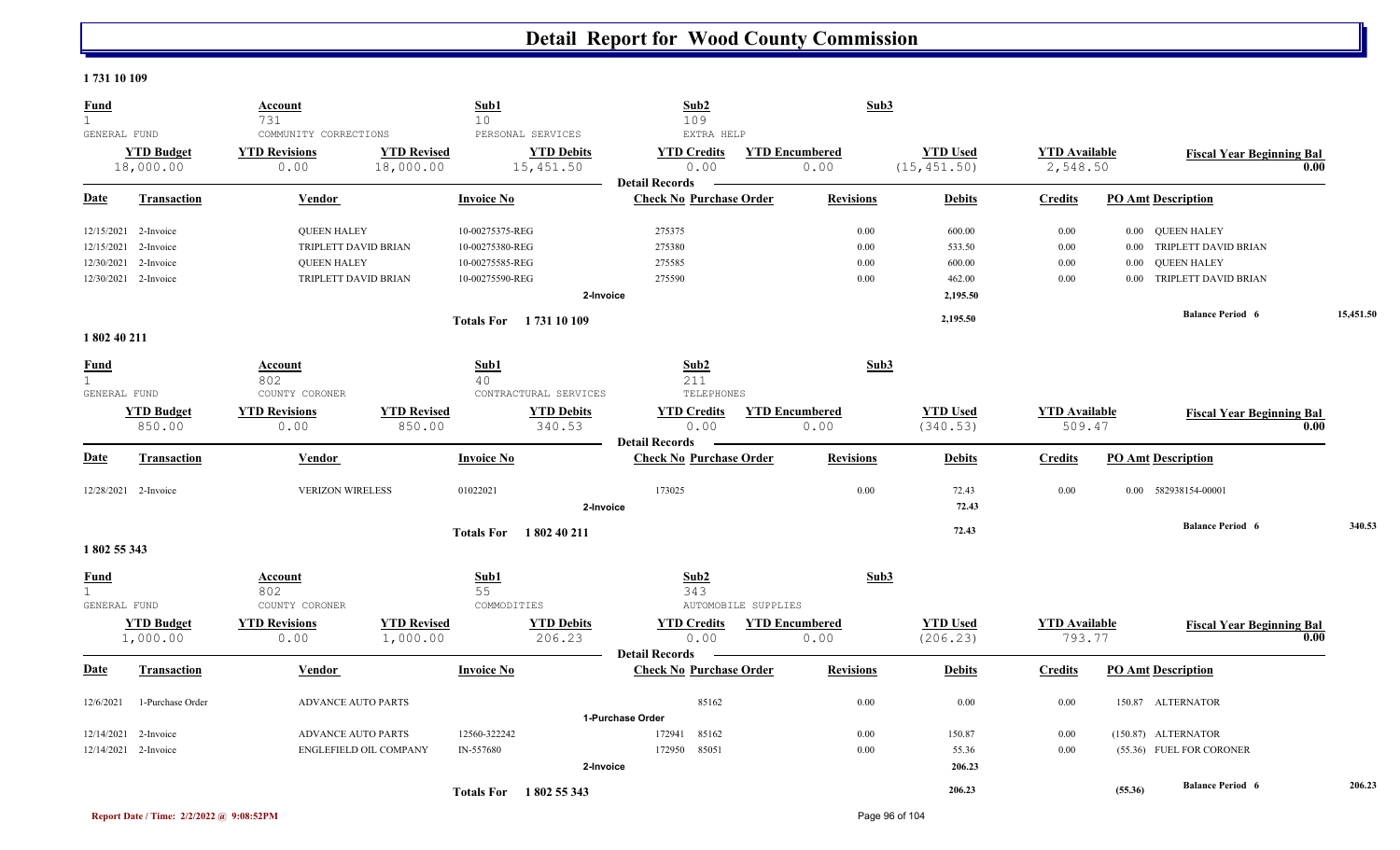#### **1 900 10 103**

| <b>Fund</b><br>$\mathbf{1}$                 |                                   | Account<br>900                                             |                                 | Sub1<br>10                         |                                                     | Sub2<br>103                                             |                   | Sub3                          |                                  |                                   |                           |                                         |      |           |
|---------------------------------------------|-----------------------------------|------------------------------------------------------------|---------------------------------|------------------------------------|-----------------------------------------------------|---------------------------------------------------------|-------------------|-------------------------------|----------------------------------|-----------------------------------|---------------------------|-----------------------------------------|------|-----------|
| GENERAL FUND                                | <b>YTD Budget</b><br>65,500.00    | WOOD CO PARKS & RECREATION<br><b>YTD Revisions</b><br>0.00 | <b>YTD Revised</b><br>65,500.00 |                                    | PERSONAL SERVICES<br><b>YTD Debits</b><br>30,249.96 | <b>YTD Credits</b><br>0.00                              | SALARIES-DEPUTIES | <b>YTD Encumbered</b><br>0.00 | <b>YTD Used</b><br>(30, 249.96)  | <b>YTD Available</b><br>35,250.04 |                           | <b>Fiscal Year Beginning Bal</b>        | 0.00 |           |
| <b>Date</b>                                 | <b>Transaction</b>                | <b>Vendor</b>                                              |                                 | <b>Invoice No</b>                  |                                                     | <b>Detail Records</b><br><b>Check No Purchase Order</b> |                   | <b>Revisions</b>              | <b>Debits</b>                    | <b>Credits</b>                    | <b>PO Amt Description</b> |                                         |      |           |
| 12/15/2021                                  | 2-Invoice<br>12/30/2021 2-Invoice | CROSS JEREMY W.<br>CROSS JEREMY W.                         |                                 | 10-00275381-REG<br>10-00275591-REG |                                                     | 275381<br>275591<br>2-Invoice                           |                   | 0.00<br>0.00                  | 2,520.83<br>2,520.83<br>5,041.66 | 0.00<br>0.00                      | $0.00\,$                  | CROSS JEREMY W.<br>0.00 CROSS JEREMY W. |      |           |
|                                             |                                   |                                                            |                                 |                                    | <b>Totals For</b> 1900 10 103                       |                                                         |                   |                               | 5,041.66                         |                                   |                           | <b>Balance Period 6</b>                 |      | 30,249.96 |
| 1900 10 104                                 |                                   |                                                            |                                 |                                    |                                                     |                                                         |                   |                               |                                  |                                   |                           |                                         |      |           |
| <u>Fund</u><br>$\mathbf{1}$<br>GENERAL FUND |                                   | <b>Account</b><br>900<br>WOOD CO PARKS & RECREATION        |                                 | Sub1<br>10 <sup>°</sup>            | PERSONAL SERVICES                                   | Sub2<br>104<br>SOCIAL SECURITY                          |                   | Sub3                          |                                  |                                   |                           |                                         |      |           |
|                                             | <b>YTD Budget</b>                 | <b>YTD Revisions</b>                                       | <b>YTD Revised</b>              |                                    | <b>YTD Debits</b>                                   | <b>YTD Credits</b>                                      |                   | <b>YTD Encumbered</b>         | <b>YTD Used</b>                  | <b>YTD</b> Available              |                           | <b>Fiscal Year Beginning Bal</b>        |      |           |
|                                             | 5,011.00                          | 0.00                                                       | 5,011.00                        |                                    | 2,180.00                                            | 0.00<br><b>Detail Records</b>                           |                   | 0.00                          | (2, 180.00)                      | 2,831.00                          |                           |                                         | 0.00 |           |
| <u>Date</u>                                 | <b>Transaction</b>                | <b>Vendor</b>                                              |                                 | <b>Invoice No</b>                  |                                                     | <b>Check No Purchase Order</b>                          |                   | <b>Revisions</b>              | <b>Debits</b>                    | <b>Credits</b>                    | <b>PO Amt Description</b> |                                         |      |           |
|                                             | 12/15/2021 2-Invoice              |                                                            | DEPARTMENT OF TREASURY          | 20211215-00                        |                                                     | 3788                                                    |                   | 0.00                          | 145.58                           | 0.00                              | $0.00$ FICA               |                                         |      |           |
| 12/15/2021                                  | 2-Invoice                         |                                                            | DEPARTMENT OF TREASURY          | 20211215-00                        |                                                     | 3788                                                    |                   | 0.00                          | 34.05                            | 0.00                              | $0.00$ MED                |                                         |      |           |
| 12/30/2021                                  | 2-Invoice                         |                                                            | DEPARTMENT OF TREASURY          | 20211230-00                        |                                                     | 3796                                                    |                   | 0.00                          | 145.58                           | 0.00                              | $0.00$ FICA               |                                         |      |           |
|                                             | 12/30/2021 2-Invoice              |                                                            | DEPARTMENT OF TREASURY          | 20211230-00                        |                                                     | 3796                                                    |                   | 0.00                          | 34.04                            | 0.00                              | $0.00$ MED                |                                         |      |           |
|                                             |                                   |                                                            |                                 |                                    |                                                     | 2-Invoice                                               |                   |                               | 359.25                           |                                   |                           |                                         |      |           |
|                                             |                                   |                                                            |                                 |                                    | <b>Totals For</b> 1900 10 104                       |                                                         |                   |                               | 359.25                           |                                   |                           | <b>Balance Period 6</b>                 |      | 2,180.00  |
| 1900 10 106                                 |                                   |                                                            |                                 |                                    |                                                     |                                                         |                   |                               |                                  |                                   |                           |                                         |      |           |
| <b>Fund</b><br>1                            |                                   | Account<br>900                                             |                                 | Sub1<br>10 <sup>°</sup>            |                                                     | Sub2<br>106                                             |                   | Sub3                          |                                  |                                   |                           |                                         |      |           |
| GENERAL FUND                                |                                   | WOOD CO PARKS & RECREATION                                 |                                 |                                    | PERSONAL SERVICES                                   | RETIREMENT                                              |                   |                               |                                  |                                   |                           |                                         |      |           |
|                                             | <b>YTD Budget</b>                 | <b>YTD Revisions</b>                                       | <b>YTD Revised</b>              |                                    | <b>YTD Debits</b>                                   | <b>YTD Credits</b>                                      |                   | <b>YTD Encumbered</b>         | <b>YTD Used</b>                  | <b>YTD</b> Available              |                           | <b>Fiscal Year Beginning Bal</b>        |      |           |
|                                             | 6,550.00                          | 0.00                                                       | 6,550.00                        |                                    | 3,025.08                                            | 0.00                                                    |                   | 0.00                          | (3,025.08)                       | 3,524.92                          |                           |                                         | 0.00 |           |
| Date                                        | <b>Transaction</b>                | Vendor                                                     |                                 | <b>Invoice No</b>                  |                                                     | <b>Detail Records</b><br><b>Check No Purchase Order</b> |                   | <b>Revisions</b>              | <b>Debits</b>                    | <b>Credits</b>                    | <b>PO Amt Description</b> |                                         |      |           |
| 12/15/2021                                  | 2-Invoice                         |                                                            | WV PUBLIC EMP RETIREMENT        | 20211215-00                        |                                                     | 3804                                                    |                   | 0.00                          | 252.09                           | 0.00                              | 0.00 RETIREMENT           |                                         |      |           |
|                                             | 12/30/2021 2-Invoice              |                                                            | WV PUBLIC EMP RETIREMENT        | 20211230-00                        |                                                     | 3804                                                    |                   | 0.00                          | 252.09                           | 0.00                              | 0.00 RETIREMENT           |                                         |      |           |
|                                             |                                   |                                                            |                                 |                                    |                                                     | 2-Invoice                                               |                   |                               | 504.18                           |                                   |                           |                                         |      |           |
|                                             |                                   |                                                            |                                 |                                    | <b>Totals For</b> 1900 10 106                       |                                                         |                   |                               | 504.18                           |                                   |                           | <b>Balance Period 6</b>                 |      | 3,025.08  |

#### **1 900 70 567**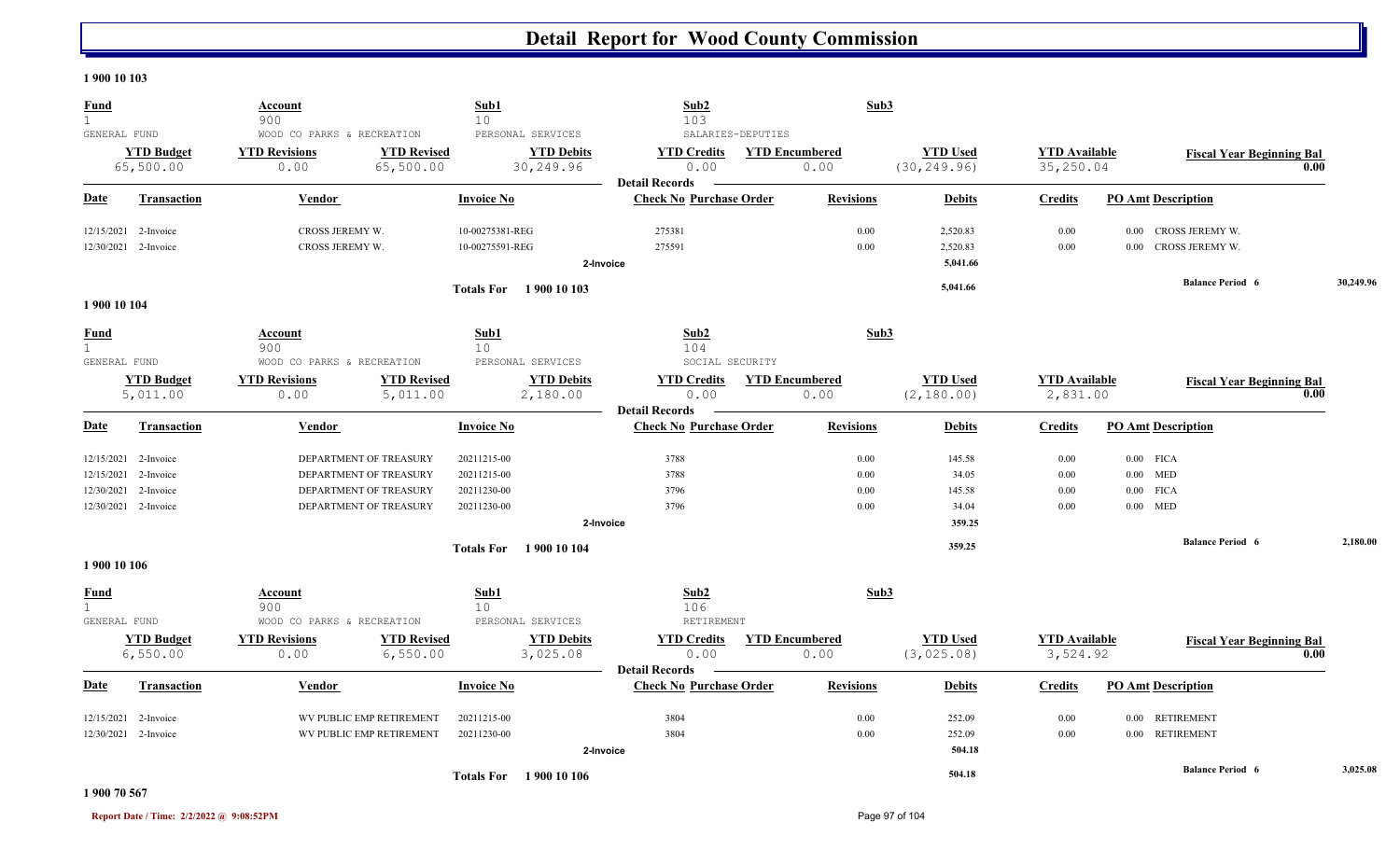| <b>Fund</b><br>$\mathbf{1}$                          |                                                                          | Account<br>900                                                                      |                                   | Sub1<br>70                                                   | Sub2<br>567                                                             | Sub3                                          |                                                     |                                                  |                                                                                                                                                     |      |           |
|------------------------------------------------------|--------------------------------------------------------------------------|-------------------------------------------------------------------------------------|-----------------------------------|--------------------------------------------------------------|-------------------------------------------------------------------------|-----------------------------------------------|-----------------------------------------------------|--------------------------------------------------|-----------------------------------------------------------------------------------------------------------------------------------------------------|------|-----------|
| GENERAL FUND                                         | <b>YTD Budget</b><br>63,226.00                                           | WOOD CO PARKS & RECREATION<br><b>YTD Revisions</b><br>0.00                          | <b>YTD Revised</b><br>63,226.00   | CONTRIBUTIONS<br><b>YTD Debits</b><br>52,249.06              | OTHER GOVT UNITS<br><b>YTD Credits</b><br>0.00<br><b>Detail Records</b> | <b>YTD Encumbered</b><br>0.00                 | <b>YTD Used</b><br>(52, 249.06)                     | <b>YTD Available</b><br>10,976.94                | <b>Fiscal Year Beginning Bal</b>                                                                                                                    | 0.00 |           |
| Date                                                 | Transaction                                                              | Vendor                                                                              |                                   | <b>Invoice No</b>                                            | <b>Check No Purchase Order</b>                                          | <b>Revisions</b>                              | <b>Debits</b>                                       | <b>Credits</b>                                   | <b>PO Amt Description</b>                                                                                                                           |      |           |
|                                                      | 12/14/2021 2-Invoice                                                     |                                                                                     | WOOD COUNTY PARKS & REC. C 122021 |                                                              | 172978<br>2-Invoice                                                     | 0.00                                          | 7,433.61<br>7,433.61                                | 0.00                                             | 0.00 HOTEL/MOTEL                                                                                                                                    |      |           |
|                                                      |                                                                          |                                                                                     |                                   | Totals For 1900 70 567                                       |                                                                         |                                               | 7,433.61                                            |                                                  | <b>Balance Period 6</b>                                                                                                                             |      | 52,249.06 |
| <u>Fund</u><br>$\mathbf{1}$<br>GENERAL FUND          | 1 900 70 567 6601<br><b>YTD Budget</b>                                   | Account<br>900<br>WOOD CO PARKS & RECREATION<br><b>YTD Revisions</b>                | <b>YTD Revised</b>                | Sub1<br>70<br>CONTRIBUTIONS<br><b>YTD Debits</b>             | Sub2<br>567<br>OTHER GOVT UNITS<br><b>YTD Credits</b>                   | Sub3<br>6601<br><b>YTD Encumbered</b>         | <b>VETERAN'S PARK</b><br><b>YTD Used</b>            | <b>YTD</b> Available                             | <b>Fiscal Year Beginning Bal</b>                                                                                                                    |      |           |
|                                                      | 46, 331.00                                                               | 5,065.00                                                                            | 51,396.00                         | 6,374.60                                                     | 0.00<br><b>Detail Records</b>                                           | 671.62                                        | (6, 374.60)                                         | 44, 349.78                                       |                                                                                                                                                     | 0.00 |           |
| <b>Date</b>                                          | <b>Transaction</b>                                                       | Vendor                                                                              |                                   | <b>Invoice No</b>                                            | <b>Check No Purchase Order</b>                                          | <b>Revisions</b>                              | <b>Debits</b>                                       | <b>Credits</b>                                   | <b>PO Amt Description</b>                                                                                                                           |      |           |
| 12/14/2021<br>12/21/2021<br>12/22/2021<br>12/22/2021 | 2-Invoice<br>2-Invoice<br>2-Invoice<br>2-Invoice<br>12/22/2021 2-Invoice | <b>MYERS SEPTIC</b><br><b>MON POWER</b><br><b>MON POWER</b><br><b>MON POWER</b>     | UNITED BANKCARD CENTER            | 32498<br>45452<br>01052022<br>01052022<br>01052022           | 85033<br>172973<br>84886<br>172996<br>3792<br>3792<br>3792<br>2-Invoice | 0.00<br>0.00<br>0.00<br>0.00<br>0.00          | 32.28<br>280.00<br>21.07<br>20.84<br>5.69<br>359.88 | 0.00<br>$0.00\,$<br>$0.00\,$<br>$0.00\,$<br>0.00 | (32.28) 10 gal propylene glycol<br>(280.00) toilets pumped at park<br>110 085 868 153<br>0.00<br>110 085 868 476<br>0.00<br>110 085 910 401<br>0.00 |      |           |
|                                                      |                                                                          |                                                                                     |                                   | <b>Totals For</b><br>1900 70 567 6601                        |                                                                         |                                               | 359.88                                              |                                                  | <b>Balance Period 6</b><br>(312.28)                                                                                                                 |      | 6,374.60  |
|                                                      | 1 900 70 567 6619                                                        |                                                                                     |                                   |                                                              |                                                                         |                                               |                                                     |                                                  |                                                                                                                                                     |      |           |
| <b>Fund</b><br>$\mathbf{1}$<br>GENERAL FUND          | <b>YTD Budget</b><br>2,108.00                                            | <b>Account</b><br>900<br>WOOD CO PARKS & RECREATION<br><b>YTD Revisions</b><br>0.00 | <b>YTD Revised</b><br>2,108.00    | Sub1<br>70<br>CONTRIBUTIONS<br><b>YTD Debits</b><br>1,741.64 | Sub2<br>567<br>OTHER GOVT UNITS<br><b>YTD Credits</b><br>0.00           | Sub3<br>6619<br><b>YTD Encumbered</b><br>0.00 | OIL & GAS MUSEUM<br><b>YTD Used</b><br>(1, 741.64)  | <b>YTD</b> Available<br>366.36                   | <b>Fiscal Year Beginning Bal</b>                                                                                                                    | 0.00 |           |
| <b>Date</b>                                          | <b>Transaction</b>                                                       | Vendor                                                                              |                                   | <b>Invoice No</b>                                            | <b>Detail Records</b><br><b>Check No Purchase Order</b>                 | <b>Revisions</b>                              | <b>Debits</b>                                       | <b>Credits</b>                                   | <b>PO Amt Description</b>                                                                                                                           |      |           |
|                                                      | 12/14/2021 2-Invoice                                                     | OIL AND GAS MUSEUM                                                                  |                                   | 122021                                                       | 172960<br>2-Invoice                                                     | 0.00                                          | 247.79<br>247.79                                    | 0.00                                             | 0.00 HOTEL/MOTEL                                                                                                                                    |      |           |
|                                                      | 1 900 70 568 2612                                                        |                                                                                     |                                   | 1900 70 567 6619<br><b>Totals For</b>                        |                                                                         |                                               | 247.79                                              |                                                  | <b>Balance Period 6</b>                                                                                                                             |      | 1,741.64  |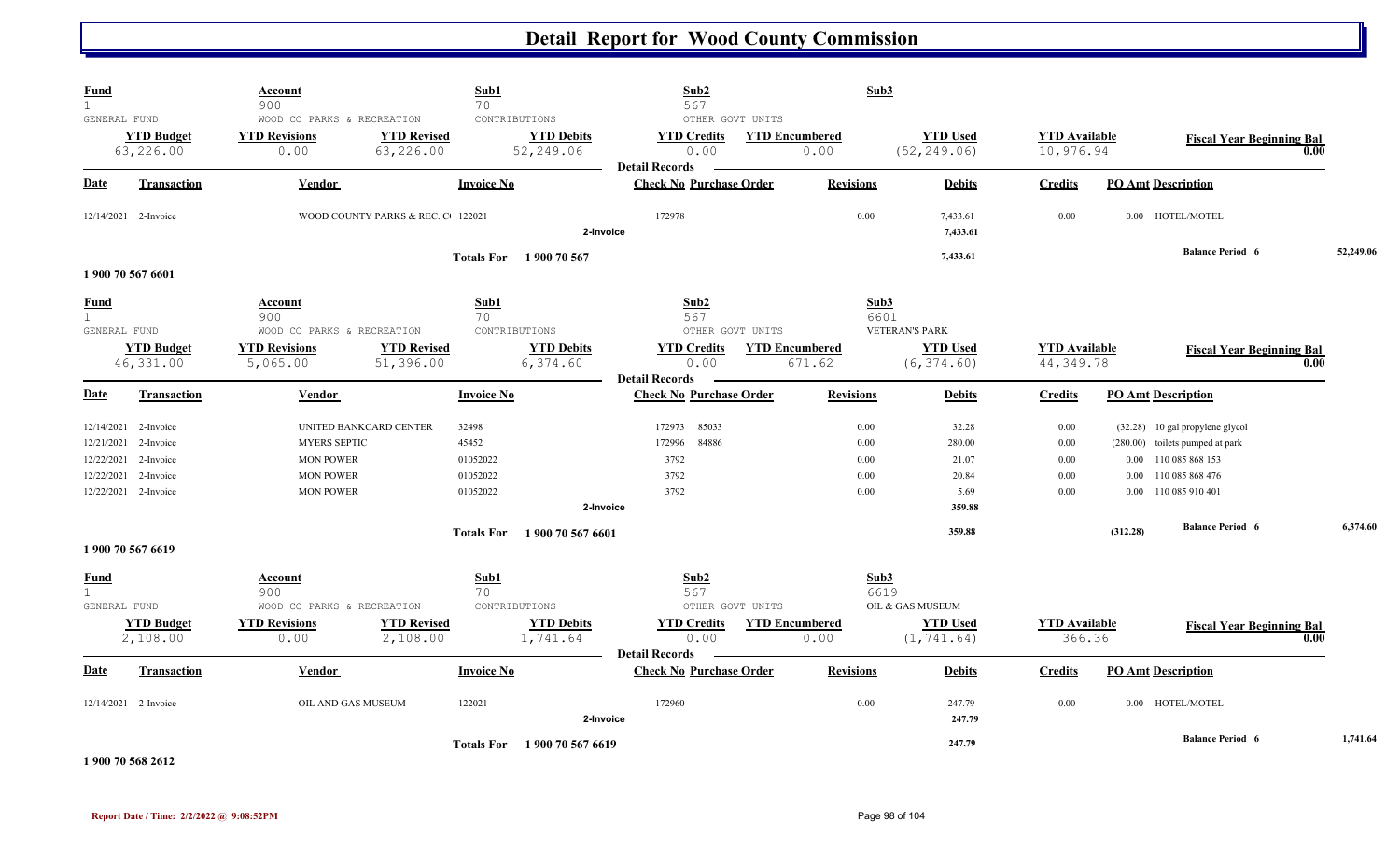| <b>Fund</b><br>$\mathbf{1}$ |                                | <b>Account</b><br>900                                           |                                   | Sub1<br>70                                      | Sub2<br>568                                             |                                                          | Sub3<br>2612     |                                                            |                                   |          |                                          |           |
|-----------------------------|--------------------------------|-----------------------------------------------------------------|-----------------------------------|-------------------------------------------------|---------------------------------------------------------|----------------------------------------------------------|------------------|------------------------------------------------------------|-----------------------------------|----------|------------------------------------------|-----------|
| GENERAL FUND                | <b>YTD Budget</b><br>38,638.00 | WOOD CO PARKS & RECREATION<br><b>YTD Revisions</b><br>96,756.00 | <b>YTD Revised</b><br>135,394.00  | CONTRIBUTIONS<br><b>YTD Debits</b><br>40,658.44 | <b>YTD Credits</b><br>0.00                              | OTHER CONTRIBUTIONS<br><b>YTD Encumbered</b><br>5,276.57 |                  | FORT BOREMAN HIST. PARK<br><b>YTD Used</b><br>(40, 658.44) | <b>YTD</b> Available<br>89,458.99 |          | <b>Fiscal Year Beginning Bal</b><br>0.00 |           |
| Date                        | Transaction                    | Vendor                                                          |                                   | <b>Invoice No</b>                               | <b>Detail Records</b><br><b>Check No Purchase Order</b> |                                                          | <b>Revisions</b> | <b>Debits</b>                                              | <b>Credits</b>                    |          | <b>PO Amt Description</b>                |           |
| 12/2/2021                   | 1-Purchase Order               |                                                                 | LOWE'S COMPANIES, INC.            |                                                 | 85138                                                   |                                                          | 0.00             | 0.00                                                       | 0.00                              | 130.00   | star for Fort Boreman tree               |           |
| 12/23/2021                  | 1-Purchase Order               | <b>ELITE SIGNS</b>                                              |                                   |                                                 | 85237                                                   |                                                          | 0.00             | 0.00                                                       | 0.00                              | 3,000.00 | DO NOT CLIMB ON CANNON SIGNS             |           |
| 12/30/2021                  | 1-Purchase Order               |                                                                 | <b>AMERICAN FLAGS &amp; POLES</b> |                                                 | 85261                                                   |                                                          | 0.00             | 0.00                                                       | 0.00                              | 0.00     | US Flag 12x18 and retaining rings        |           |
| 12/30/2021                  | 1-Purchase Order               |                                                                 | <b>AMERICAN FLAGS &amp; POLES</b> |                                                 | 85265                                                   |                                                          | 0.00             | 0.00                                                       | 0.00                              | 0.00     | Flags                                    |           |
| 12/30/2021                  | 1-Purchase Order               |                                                                 | <b>AMERICAN FLAGS &amp; POLES</b> |                                                 | 85269                                                   |                                                          | 0.00             | 0.00                                                       | 0.00                              | 667.00   | US FLAG 12X18 AND RETAINING RINGS        |           |
| 12/30/2021                  | 1-Purchase Order               |                                                                 | <b>AMERICAN FLAGS &amp; POLES</b> |                                                 | 85270                                                   |                                                          | 0.00             | 0.00                                                       | 0.00                              | 48.00    | <b>FLAGS</b>                             |           |
|                             |                                |                                                                 |                                   |                                                 | 1-Purchase Order                                        |                                                          |                  |                                                            |                                   |          |                                          |           |
| 12/6/2021                   | 2-Invoice                      | <b>MON POWER</b>                                                |                                   | 12142021A                                       | 3781                                                    |                                                          | 0.00             | 73.59                                                      | 0.00                              | 0.00     | 110 084 956 652                          |           |
| 12/7/2021                   | 2-Invoice                      |                                                                 | LOWE'S COMPANIES, INC.            | 901797                                          | 85092<br>172930                                         |                                                          | 0.00             | 11.18                                                      | 0.00                              | (11.18)  | concrete for park cannon posts           |           |
| 12/7/2021                   | 2-Invoice                      |                                                                 | LOWE'S COMPANIES, INC.            | 901591                                          | 172930<br>85092                                         |                                                          | 0.00             | 104.04                                                     | 0.00                              | (104.04) | concrete for park cannon posts           |           |
| 12/14/2021                  | 2-Invoice                      | <b>VERIZON WIRELESS</b>                                         |                                   | 12172021                                        | 172975                                                  |                                                          | 0.00             | 40.01                                                      | 0.00                              | 0.00     | <b>SPARTAN</b>                           |           |
| 12/14/2021                  | 2-Invoice                      | <b>VERIZON WIRELESS</b>                                         |                                   | 12172021                                        | 172975                                                  |                                                          | 0.00             | 40.01                                                      | 0.00                              | 0.00     | <b>SPARTAN</b>                           |           |
|                             |                                |                                                                 |                                   |                                                 | 2-Invoice                                               |                                                          |                  | 268.83                                                     |                                   |          |                                          |           |
|                             |                                |                                                                 |                                   | <b>Totals For</b><br>1 900 70 568 2612          |                                                         |                                                          |                  | 268.83                                                     |                                   | 3,729.78 | <b>Balance Period 6</b>                  | 40,658.44 |
|                             | 1900 70 568 6623               |                                                                 |                                   |                                                 |                                                         |                                                          |                  |                                                            |                                   |          |                                          |           |
| Fund                        |                                | Account                                                         |                                   | Sub1                                            | Sub2                                                    |                                                          | Sub3             |                                                            |                                   |          |                                          |           |
| $\mathbf{1}$                |                                | 900                                                             |                                   | 70                                              | 568                                                     |                                                          | 6623             |                                                            |                                   |          |                                          |           |
| GENERAL FUND                |                                | WOOD CO PARKS & RECREATION                                      |                                   | CONTRIBUTIONS                                   |                                                         | OTHER CONTRIBUTIONS                                      |                  | PARKERSBURG 1/2 MARATHON                                   |                                   |          |                                          |           |
|                             | <b>YTD Budget</b>              | <b>YTD Revisions</b>                                            | <b>YTD Revised</b>                | <b>YTD Debits</b>                               | <b>YTD Credits</b>                                      | <b>YTD Encumbered</b>                                    |                  | <b>YTD Used</b>                                            | <b>YTD Available</b>              |          | <b>Fiscal Year Beginning Bal</b>         |           |
|                             | 703.00                         | 0.00                                                            | 703.00                            | 580.55                                          | 0.00                                                    | 0.00                                                     |                  | (580.55)                                                   | 122.45                            |          | 0.00                                     |           |
| Date                        | <b>Transaction</b>             | Vendor                                                          |                                   | <b>Invoice No</b>                               | <b>Detail Records</b><br><b>Check No Purchase Order</b> |                                                          | <b>Revisions</b> | <b>Debits</b>                                              | <b>Credits</b>                    |          | <b>PO Amt Description</b>                |           |
|                             |                                |                                                                 |                                   |                                                 |                                                         |                                                          | 0.00             |                                                            |                                   |          |                                          |           |
|                             | 12/14/2021 2-Invoice           |                                                                 | PARKERSBURG NEWS & SENTINI 122021 |                                                 | 172965                                                  |                                                          |                  | 82.60                                                      | 0.00                              | 0.00     | HOTEL/MOTEL                              |           |
|                             |                                |                                                                 |                                   |                                                 | 2-Invoice                                               |                                                          |                  | 82.60                                                      |                                   |          |                                          |           |
|                             |                                |                                                                 |                                   | 1 900 70 568 6623<br><b>Totals For</b>          |                                                         |                                                          |                  | 82.60                                                      |                                   |          | <b>Balance Period 6</b>                  | 580.55    |
| 1902 70 568                 |                                |                                                                 |                                   |                                                 |                                                         |                                                          |                  |                                                            |                                   |          |                                          |           |
| <b>Fund</b>                 |                                | Account                                                         |                                   | Sub1                                            | Sub2                                                    |                                                          | Sub3             |                                                            |                                   |          |                                          |           |
| $\mathbf{1}$                |                                | 902                                                             |                                   | 70                                              | 568                                                     |                                                          |                  |                                                            |                                   |          |                                          |           |
| GENERAL FUND                |                                | 4-H CAMP                                                        |                                   | CONTRIBUTIONS                                   |                                                         | OTHER CONTRIBUTIONS                                      |                  |                                                            |                                   |          |                                          |           |
|                             | <b>YTD Budget</b>              | <b>YTD Revisions</b>                                            | <b>YTD Revised</b>                | <b>YTD Debits</b>                               | <b>YTD</b> Credits                                      | <b>YTD Encumbered</b>                                    |                  | <b>YTD Used</b>                                            | <b>YTD</b> Available              |          | <b>Fiscal Year Beginning Bal</b>         |           |
|                             | 20,000.00                      | 0.00                                                            | 20,000.00                         | 16,199.03                                       | 0.00                                                    | 0.00                                                     |                  | (16, 199.03)                                               | 3,800.97                          |          | 0.00                                     |           |
| <b>Date</b>                 | <b>Transaction</b>             | Vendor                                                          |                                   | <b>Invoice No</b>                               | <b>Detail Records</b><br><b>Check No Purchase Order</b> |                                                          | <b>Revisions</b> | <b>Debits</b>                                              | <b>Credits</b>                    |          | <b>PO Amt Description</b>                |           |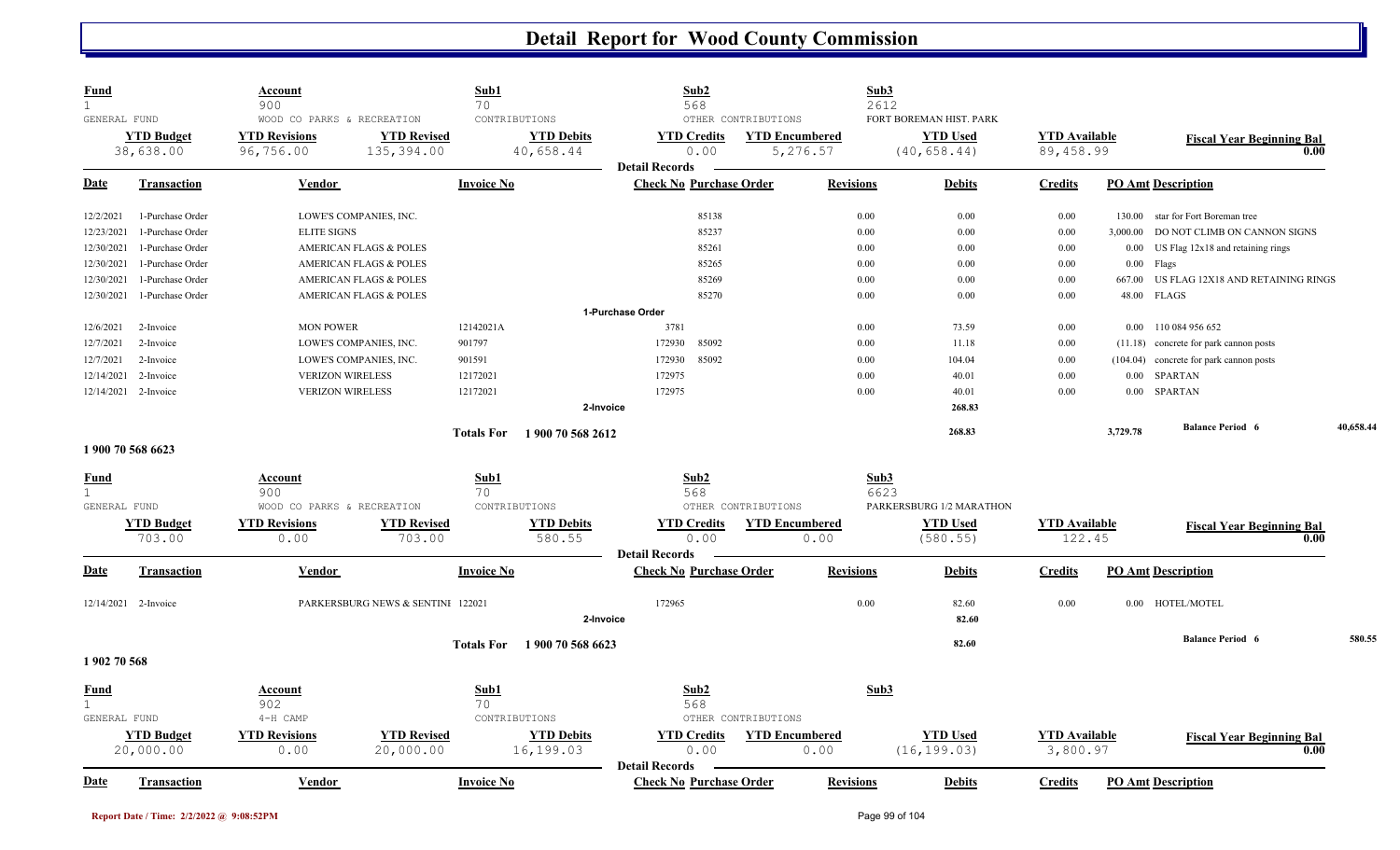|                         |                               |                                            |                                |                               | <b>Detail Report for Wood County Commission</b>         |                               |                                |                                |                      |                                  |      |           |
|-------------------------|-------------------------------|--------------------------------------------|--------------------------------|-------------------------------|---------------------------------------------------------|-------------------------------|--------------------------------|--------------------------------|----------------------|----------------------------------|------|-----------|
|                         |                               |                                            |                                |                               |                                                         |                               |                                |                                |                      |                                  |      |           |
| 12/7/2021<br>12/14/2021 | 2-Invoice<br>2-Invoice        | TAYLOR'S TRASH REMOVAL<br><b>MON POWER</b> | 211101908<br>12272021          |                               | 172934<br>172957                                        | 0.00<br>0.00                  | 197.67<br>90.58                | $0.00\,$<br>0.00               | $0.00\,$<br>$0.00\,$ | ACCT NO 1908<br>110 145 435 522  |      |           |
| 12/14/2021              | 2-Invoice                     | <b>MON POWER</b>                           | 12272021                       |                               | 172957                                                  | 0.00                          | 30.69                          | 0.00                           | $0.00\,$             | 110 148 602 631                  |      |           |
| 12/14/2021              | 2-Invoice                     | <b>MON POWER</b>                           | 12272021                       |                               | 172957                                                  | 0.00                          | 5.00                           | $0.00\,$                       | $0.00\,$             | 110 083 131 307                  |      |           |
| 12/14/2021              | 2-Invoice                     | <b>MON POWER</b>                           | 12272021                       |                               | 172957                                                  | 0.00                          | 769.72                         | 0.00                           | 0.00                 | 110 086 591 333                  |      |           |
| 12/21/2021              | 2-Invoice                     | <b>DOMINION HOPE</b>                       | 01052022                       |                               | 172988                                                  | 0.00                          | 471.78                         | $0.00\,$                       | $0.00\,$             | 1 5000 0007 7881                 |      |           |
|                         |                               |                                            |                                |                               | 2-Invoice                                               |                               | 1,565.44                       |                                |                      |                                  |      |           |
|                         |                               |                                            |                                | Totals For 1902 70 568        |                                                         |                               | 1,565.44                       |                                |                      | <b>Balance Period 6</b>          |      | 16,199.03 |
| 1903 70 568             |                               |                                            |                                |                               |                                                         |                               |                                |                                |                      |                                  |      |           |
| <u>Fund</u><br>1        |                               | <b>Account</b><br>903                      | Sub1<br>70                     |                               | Sub2<br>568                                             | Sub3                          |                                |                                |                      |                                  |      |           |
|                         | GENERAL FUND                  | FINE ARTS COUNCIL                          |                                | CONTRIBUTIONS                 | OTHER CONTRIBUTIONS                                     |                               |                                |                                |                      |                                  |      |           |
|                         | <b>YTD Budget</b><br>2,810.00 | <b>YTD Revisions</b><br>0.00               | <b>YTD Revised</b><br>2,810.00 | <b>YTD Debits</b><br>2,322.17 | <b>YTD Credits</b><br>0.00<br><b>Detail Records</b>     | <b>YTD Encumbered</b><br>0.00 | <b>YTD Used</b><br>(2, 322.17) | <b>YTD</b> Available<br>487.83 |                      | <b>Fiscal Year Beginning Bal</b> | 0.00 |           |
| <u>Date</u>             | <b>Transaction</b>            | Vendor                                     | <b>Invoice No</b>              |                               | <b>Check No Purchase Order</b>                          | <b>Revisions</b>              | <b>Debits</b>                  | <b>Credits</b>                 |                      | <b>PO Amt Description</b>        |      |           |
|                         | 12/14/2021 2-Invoice          | ARTSBRIDGE                                 | 122021                         |                               | 172944                                                  | 0.00                          | 330.38                         | $0.00\,$                       |                      | 0.00 HOTEL/MOTEL                 |      |           |
|                         |                               |                                            |                                |                               | 2-Invoice                                               |                               | 330.38                         |                                |                      |                                  |      |           |
|                         |                               |                                            |                                | Totals For 1903 70 568        |                                                         |                               | 330.38                         |                                |                      | <b>Balance Period 6</b>          |      | 2,322.17  |
|                         | 1903 70 568 2613              |                                            |                                |                               |                                                         |                               |                                |                                |                      |                                  |      |           |
| <u>Fund</u>             |                               | <b>Account</b>                             | Sub1                           |                               | Sub2                                                    | Sub <sub>3</sub>              |                                |                                |                      |                                  |      |           |
| 1                       |                               | 903                                        | 70                             |                               | 568                                                     | 2613                          |                                |                                |                      |                                  |      |           |
|                         | GENERAL FUND                  | FINE ARTS COUNCIL                          |                                | CONTRIBUTIONS                 | OTHER CONTRIBUTIONS                                     |                               | PARKERSBURG ART CENTER         |                                |                      |                                  |      |           |
|                         | <b>YTD Budget</b><br>2,108.00 | <b>YTD Revisions</b>                       | <b>YTD Revised</b><br>2,108.00 | <b>YTD Debits</b><br>1,741.64 | <b>YTD Credits</b><br>0.00                              | <b>YTD Encumbered</b><br>0.00 | <b>YTD Used</b>                | <b>YTD</b> Available<br>366.36 |                      | <b>Fiscal Year Beginning Bal</b> | 0.00 |           |
|                         |                               | 0.00                                       |                                |                               | <b>Detail Records</b>                                   |                               | (1, 741.64)                    |                                |                      |                                  |      |           |
| <b>Date</b>             | <b>Transaction</b>            | <b>Vendor</b>                              | <b>Invoice No</b>              |                               | <b>Check No Purchase Order</b>                          | <b>Revisions</b>              | <b>Debits</b>                  | <b>Credits</b>                 |                      | <b>PO Amt Description</b>        |      |           |
|                         | 12/14/2021 2-Invoice          | PARKERSBURG ART CENTER                     | 122021                         |                               | 172961<br>2-Invoice                                     | 0.00                          | 247.79<br>247.79               | 0.00                           |                      | 0.00 HOTEL/MOTEL                 |      |           |
|                         |                               |                                            |                                |                               |                                                         |                               |                                |                                |                      | <b>Balance Period 6</b>          |      | 1,741.64  |
|                         | 1 903 70 568 2614             |                                            | <b>Totals For</b>              | 1903 70 568 2613              |                                                         |                               | 247.79                         |                                |                      |                                  |      |           |
| <b>Fund</b>             |                               | <b>Account</b>                             | Sub1                           |                               | Sub2                                                    | Sub <sub>3</sub>              |                                |                                |                      |                                  |      |           |
| $\mathbf{1}$            |                               | 903                                        | 70                             |                               | 568                                                     | 2614                          |                                |                                |                      |                                  |      |           |
|                         | GENERAL FUND                  | FINE ARTS COUNCIL                          |                                | CONTRIBUTIONS                 | OTHER CONTRIBUTIONS                                     |                               | <b>ACTORS GUILD</b>            |                                |                      |                                  |      |           |
|                         | <b>YTD Budget</b>             | <b>YTD Revisions</b>                       | <b>YTD Revised</b>             | <b>YTD Debits</b>             | <b>YTD Credits</b>                                      | <b>YTD Encumbered</b>         | <b>YTD Used</b>                | <b>YTD Available</b>           |                      | <b>Fiscal Year Beginning Bal</b> |      |           |
|                         | 1,404.00                      | 0.00                                       | 1,404.00                       | 1,161.10                      | 0.00                                                    | 0.00                          | (1, 161.10)                    | 242.90                         |                      |                                  | 0.00 |           |
| Date                    | <b>Transaction</b>            | <b>Vendor</b>                              | <b>Invoice No</b>              |                               | <b>Detail Records</b><br><b>Check No Purchase Order</b> | <b>Revisions</b>              | <b>Debits</b>                  | <b>Credits</b>                 |                      | <b>PO Amt Description</b>        |      |           |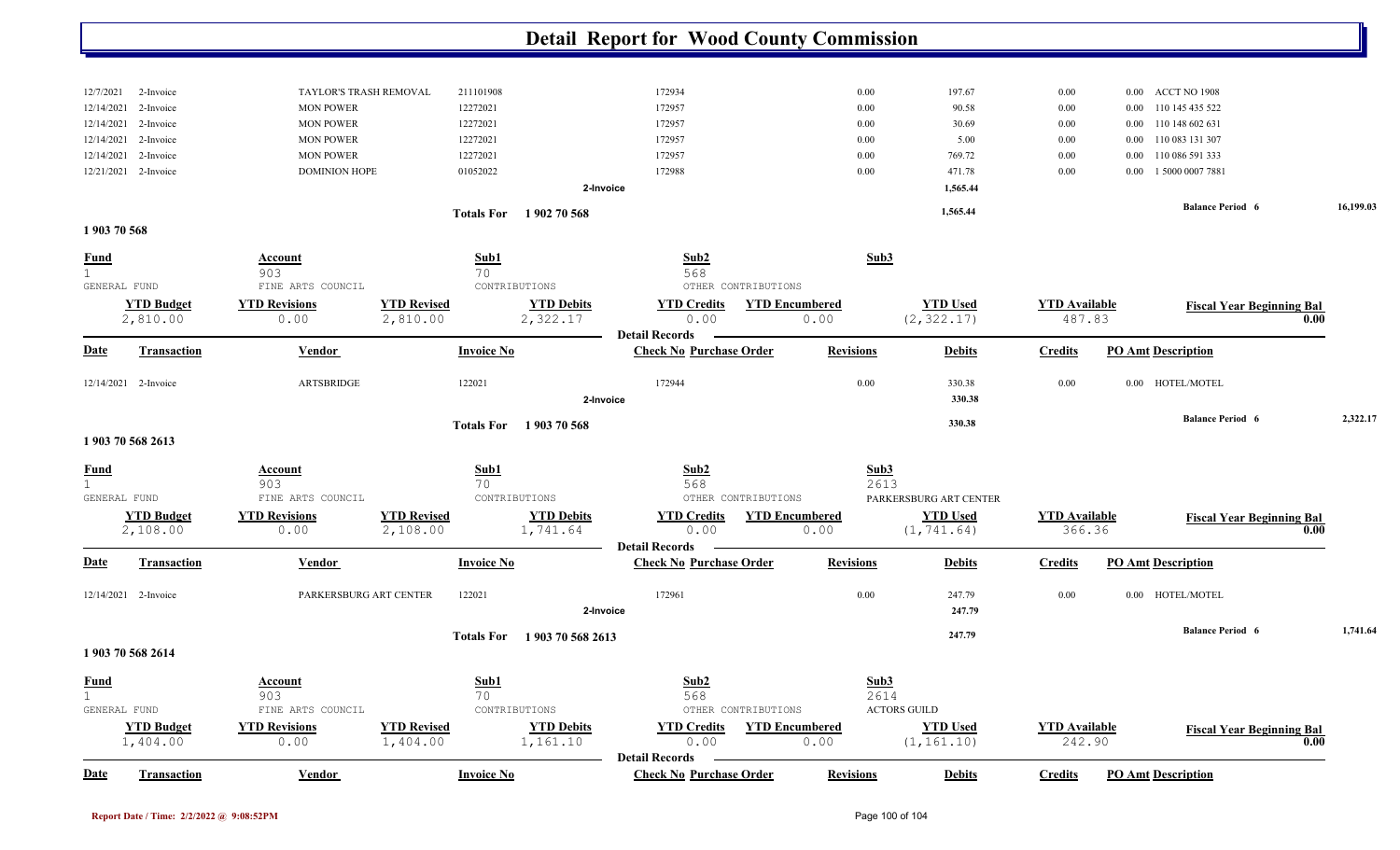|                                       |                               |                                            |                                    |                               | <b>Detail Report for Wood County Commission</b>     |                               |                                              |                  |                                |                                  |          |
|---------------------------------------|-------------------------------|--------------------------------------------|------------------------------------|-------------------------------|-----------------------------------------------------|-------------------------------|----------------------------------------------|------------------|--------------------------------|----------------------------------|----------|
|                                       | 12/14/2021 2-Invoice          |                                            | THE ACTORS GUILD OF PARKERS 122021 | 2-Invoice                     | 172942                                              |                               | 0.00                                         | 165.19<br>165.19 | 0.00                           | 0.00 HOTEL/MOTEL                 |          |
|                                       | 1903 70 568 6624              |                                            | <b>Totals For</b>                  | 1903 70 568 2614              |                                                     |                               |                                              | 165.19           |                                | <b>Balance Period 6</b>          | 1,161.10 |
| $rac{\text{Fund}}{1}$<br>GENERAL FUND |                               | <b>Account</b><br>903<br>FINE ARTS COUNCIL | Sub1<br>70                         | CONTRIBUTIONS                 | Sub2<br>568<br>OTHER CONTRIBUTIONS                  |                               | Sub3<br>6624<br><b>SMOOT THEATER</b>         |                  |                                |                                  |          |
|                                       | <b>YTD Budget</b><br>4,075.00 | <b>YTD Revisions</b><br>0.00               | <b>YTD Revised</b><br>4,075.00     | <b>YTD Debits</b><br>3,367.18 | <b>YTD Credits</b><br>0.00<br><b>Detail Records</b> | <b>YTD Encumbered</b><br>0.00 | <b>YTD Used</b><br>(3, 367.18)               |                  | <b>YTD</b> Available<br>707.82 | <b>Fiscal Year Beginning Bal</b> | 0.00     |
| <b>Date</b>                           | <b>Transaction</b>            | <b>Vendor</b>                              | <b>Invoice No</b>                  |                               | <b>Check No Purchase Order</b>                      | <b>Revisions</b>              |                                              | <b>Debits</b>    | <b>Credits</b>                 | <b>PO Amt Description</b>        |          |
|                                       | 12/14/2021 2-Invoice          | <b>SMOOT THEATER</b>                       | 122021                             | 2-Invoice                     | 172970                                              |                               | $0.00\,$                                     | 479.06<br>479.06 | 0.00                           | 0.00 HOTEL/MOTEL                 |          |
|                                       | 1 904 70 568 2615             |                                            | <b>Totals For</b>                  | 1903 70 568 6624              |                                                     |                               |                                              | 479.06           |                                | <b>Balance Period 6</b>          | 3,367.18 |
| $rac{\text{Fund}}{1}$<br>GENERAL FUND |                               | <b>Account</b><br>904<br>MUSEUM COMMISSION | Sub1<br>70                         | CONTRIBUTIONS                 | Sub2<br>568<br>OTHER CONTRIBUTIONS                  |                               | Sub <sub>3</sub><br>2615<br>VETERAN'S MUSEUM |                  |                                |                                  |          |
|                                       | <b>YTD Budget</b><br>1,546.00 | <b>YTD Revisions</b><br>0.00               | <b>YTD Revised</b><br>1,546.00     | <b>YTD Debits</b><br>1,277.19 | <b>YTD Credits</b><br>0.00<br><b>Detail Records</b> | <b>YTD Encumbered</b><br>0.00 | <b>YTD Used</b><br>(1, 277.19)               |                  | <b>YTD</b> Available<br>268.81 | <b>Fiscal Year Beginning Bal</b> | 0.00     |
| <b>Date</b>                           | <b>Transaction</b>            | <b>Vendor</b>                              | <b>Invoice No</b>                  |                               | <b>Check No Purchase Order</b>                      | <b>Revisions</b>              |                                              | <b>Debits</b>    | <b>Credits</b>                 | <b>PO Amt Description</b>        |          |
|                                       | 12/14/2021 2-Invoice          |                                            | VETERANS MUSEUM OF MID OHI 122021  | 2-Invoice                     | 172976                                              |                               | 0.00                                         | 181.71<br>181.71 | 0.00                           | 0.00 HOTEL/MOTEL                 |          |
| 1905 70 567                           |                               |                                            | <b>Totals For</b>                  | 1904 70 568 2615              |                                                     |                               |                                              | 181.71           |                                | <b>Balance Period 6</b>          | 1,277.19 |
| <b>Fund</b><br>1                      | GENERAL FUND                  | Account<br>905<br>PARKERSBURG HOMECOMING   | Sub1<br>70                         | CONTRIBUTIONS                 | Sub2<br>567<br>OTHER GOVT UNITS                     |                               | Sub3                                         |                  |                                |                                  |          |
|                                       | <b>YTD Budget</b><br>3,513.00 | <b>YTD Revisions</b><br>0.00               | <b>YTD Revised</b><br>3,513.00     | <b>YTD Debits</b><br>2,902.73 | <b>YTD Credits</b><br>0.00<br><b>Detail Records</b> | <b>YTD Encumbered</b><br>0.00 | <b>YTD Used</b><br>(2, 902.73)               |                  | <b>YTD Available</b><br>610.27 | <b>Fiscal Year Beginning Bal</b> | 0.00     |
| <b>Date</b>                           | <b>Transaction</b>            | <b>Vendor</b>                              | <b>Invoice No</b>                  |                               | <b>Check No Purchase Order</b>                      | <b>Revisions</b>              |                                              | <b>Debits</b>    | <b>Credits</b>                 | <b>PO Amt Description</b>        |          |
|                                       | 12/14/2021 2-Invoice          |                                            | PARKERSBURG HOMECOMING<br>122021   | 2-Invoice                     | 172962                                              |                               | 0.00                                         | 412.98<br>412.98 | 0.00                           | 0.00 HOTEL/MOTEL                 |          |
|                                       |                               |                                            |                                    | Totals For 1905 70 567        |                                                     |                               |                                              | 412.98           |                                | <b>Balance Period 6</b>          | 2,902.73 |

#### **1 905 70 568 547**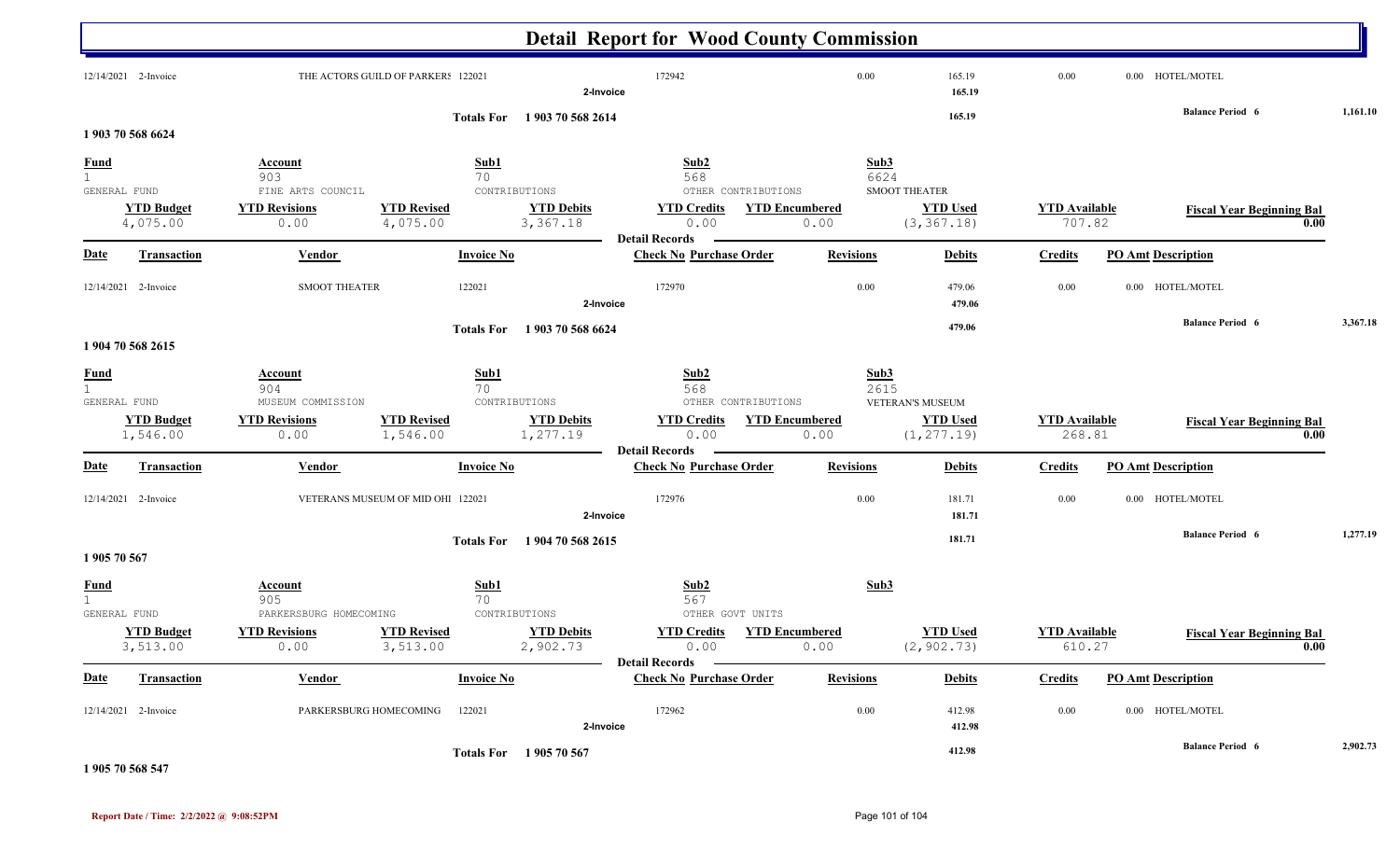| <b>Fund</b><br>$\mathbf{1}$ |                                               | <u>Account</u><br>905                                  | Sub1<br>70                             |                                                | Sub2<br>568                                             |                                                      | Sub3<br>547      |                                                                       |                                |                                  |      |          |
|-----------------------------|-----------------------------------------------|--------------------------------------------------------|----------------------------------------|------------------------------------------------|---------------------------------------------------------|------------------------------------------------------|------------------|-----------------------------------------------------------------------|--------------------------------|----------------------------------|------|----------|
|                             | GENERAL FUND<br><b>YTD Budget</b><br>5,282.00 | PARKERSBURG HOMECOMING<br><b>YTD Revisions</b><br>0.00 | <b>YTD Revised</b><br>5,282.00         | CONTRIBUTIONS<br><b>YTD Debits</b><br>4,354.11 | <b>YTD Credits</b><br>0.00                              | OTHER CONTRIBUTIONS<br><b>YTD Encumbered</b><br>0.00 |                  | <b>INTERSTATE FAIR &amp; EXPOSI</b><br><b>YTD Used</b><br>(4, 354.11) | <b>YTD Available</b><br>927.89 | <b>Fiscal Year Beginning Bal</b> | 0.00 |          |
| Date                        | <b>Transaction</b>                            | Vendor                                                 | <b>Invoice No</b>                      |                                                | <b>Detail Records</b><br><b>Check No Purchase Order</b> |                                                      | <b>Revisions</b> | <b>Debits</b>                                                         | <b>Credits</b>                 | <b>PO Amt Description</b>        |      |          |
|                             | 12/14/2021 2-Invoice                          |                                                        | 122021<br>WV INTERSTATE FAIR & EXP     | 2-Invoice                                      | 172980                                                  |                                                      | 0.00             | 619.47<br>619.47                                                      | 0.00                           | 0.00 HOTEL/MOTEL                 |      |          |
|                             |                                               |                                                        | <b>Totals For</b>                      | 1905 70 568 547                                |                                                         |                                                      |                  | 619.47                                                                |                                | <b>Balance Period 6</b>          |      | 4,354.11 |
|                             | 1905 70 568 6618                              |                                                        |                                        |                                                |                                                         |                                                      |                  |                                                                       |                                |                                  |      |          |
| <u>Fund</u><br>1            | GENERAL FUND                                  | <b>Account</b><br>905<br>PARKERSBURG HOMECOMING        | Sub1<br>70                             | CONTRIBUTIONS                                  | Sub2<br>568                                             | OTHER CONTRIBUTIONS                                  | Sub3<br>6618     | BELLEVILLE HOMECOMING                                                 |                                |                                  |      |          |
|                             | <b>YTD Budget</b><br>1,054.00                 | <b>YTD Revisions</b><br>0.00                           | <b>YTD Revised</b><br>1,054.00         | <b>YTD Debits</b><br>870.81                    | <b>YTD Credits</b><br>0.00<br><b>Detail Records</b>     | <b>YTD Encumbered</b><br>0.00                        |                  | <b>YTD Used</b><br>(870.81)                                           | <b>YTD Available</b><br>183.19 | <b>Fiscal Year Beginning Bal</b> | 0.00 |          |
| Date                        | <b>Transaction</b>                            | Vendor                                                 | <b>Invoice No</b>                      |                                                | <b>Check No Purchase Order</b>                          |                                                      | <b>Revisions</b> | <b>Debits</b>                                                         | <b>Credits</b>                 | <b>PO Amt Description</b>        |      |          |
|                             | 12/14/2021 2-Invoice                          |                                                        | <b>BELLEVILLE HOMECOMING</b><br>122021 | 2-Invoice                                      | 172945                                                  |                                                      | 0.00             | 123.89<br>123.89                                                      | 0.00                           | 0.00 HOTEL/MOTEL                 |      |          |
|                             | 1909 70 568 2610                              |                                                        | <b>Totals For</b>                      | 1905 70 568 6618                               |                                                         |                                                      |                  | 123.89                                                                |                                | <b>Balance Period 6</b>          |      | 870.81   |
| <b>Fund</b><br>$\mathbf{1}$ |                                               | <u>Account</u><br>909                                  | Sub1<br>70                             |                                                | Sub2<br>568                                             |                                                      | Sub3<br>2610     |                                                                       |                                |                                  |      |          |
|                             | GENERAL FUND<br><b>YTD Budget</b><br>702.00   | HISTORICAL COMMISSION<br><b>YTD Revisions</b><br>0.00  | <b>YTD Revised</b><br>702.00           | CONTRIBUTIONS<br><b>YTD Debits</b><br>580.55   | <b>YTD Credits</b><br>0.00                              | OTHER CONTRIBUTIONS<br><b>YTD Encumbered</b><br>0.00 |                  | BLENN. HISTORICAL FOUNDATION<br><b>YTD Used</b><br>(580.55)           | <b>YTD</b> Available<br>121.45 | <b>Fiscal Year Beginning Bal</b> | 0.00 |          |
| Date                        | <b>Transaction</b>                            | Vendor                                                 | <b>Invoice No</b>                      |                                                | <b>Detail Records</b><br><b>Check No Purchase Order</b> |                                                      | <b>Revisions</b> | <b>Debits</b>                                                         | <b>Credits</b>                 | <b>PO Amt Description</b>        |      |          |
|                             | 12/14/2021 2-Invoice                          |                                                        | BLENNERHASSETT HISTORICAL 122021       | 2-Invoice                                      | 172946                                                  |                                                      | 0.00             | 82.60<br>82.60                                                        | 0.00                           | 0.00 HOTEL/MOTEL                 |      |          |
|                             | 1 909 70 568 2611                             |                                                        | <b>Totals For</b>                      | 1 909 70 568 2610                              |                                                         |                                                      |                  | 82.60                                                                 |                                | <b>Balance Period 6</b>          |      | 580.55   |
| <b>Fund</b><br>$\mathbf{1}$ | GENERAL FUND                                  | <b>Account</b><br>909<br>HISTORICAL COMMISSION         | Sub1<br>70                             | CONTRIBUTIONS                                  | Sub2<br>568                                             | OTHER CONTRIBUTIONS                                  | Sub3<br>2611     | JULIA-ANN SQUARE HIST. ASSOC.                                         |                                |                                  |      |          |
|                             | <b>YTD Budget</b><br>1,405.00                 | <b>YTD Revisions</b><br>0.00                           | <b>YTD Revised</b><br>1,405.00         | <b>YTD Debits</b><br>1,161.10                  | <b>YTD Credits</b><br>0.00                              | <b>YTD Encumbered</b><br>0.00                        |                  | <b>YTD</b> Used<br>(1, 161.10)                                        | <b>YTD Available</b><br>243.90 | <b>Fiscal Year Beginning Bal</b> | 0.00 |          |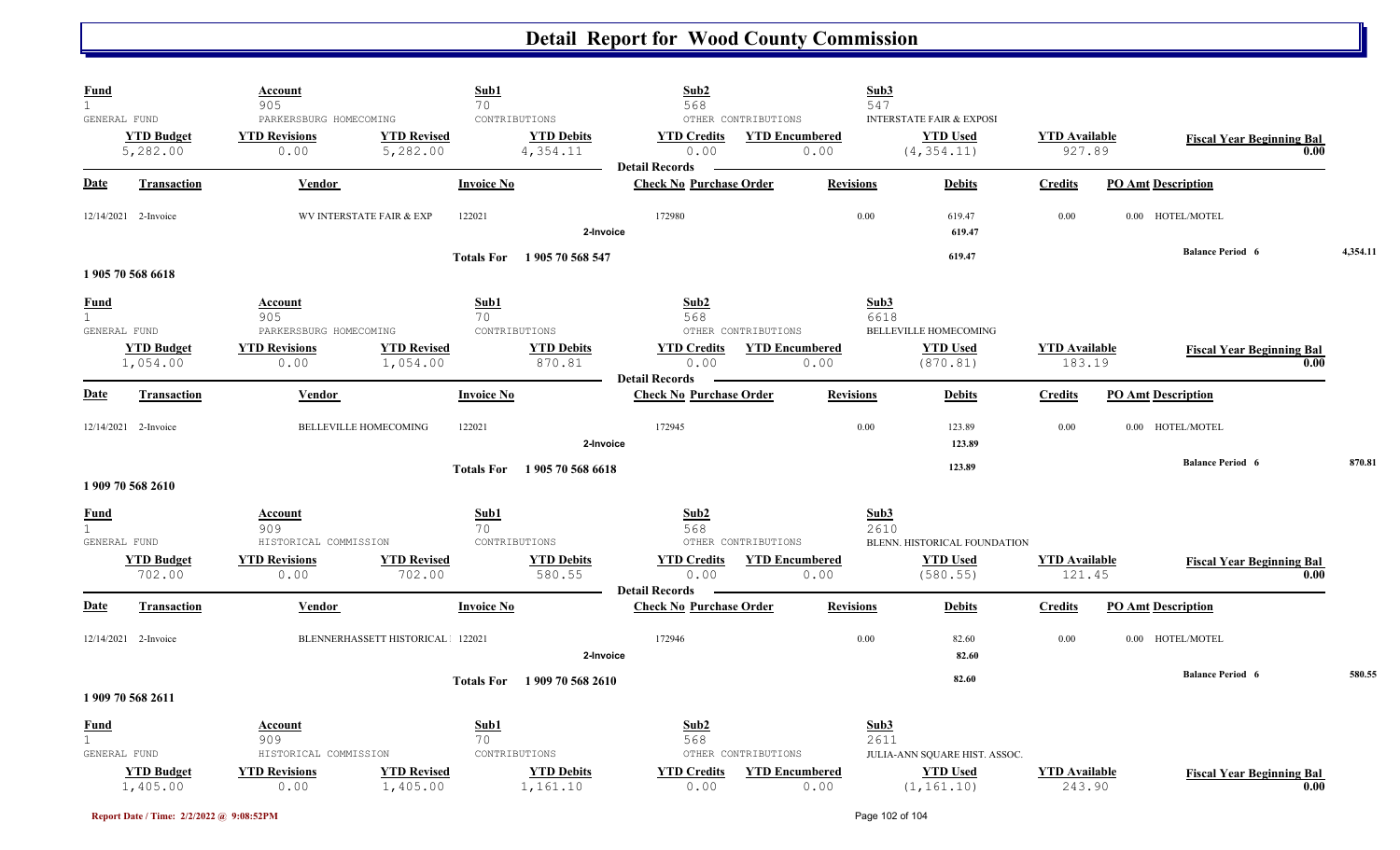|                   |                      |                                                  |                                                          | <b>Detail Records</b>                                              |                  |                                |                      |                                  |            |
|-------------------|----------------------|--------------------------------------------------|----------------------------------------------------------|--------------------------------------------------------------------|------------------|--------------------------------|----------------------|----------------------------------|------------|
| <b>Date</b>       | <b>Transaction</b>   | Vendor                                           | <b>Invoice No</b>                                        | <b>Check No Purchase Order</b>                                     | <b>Revisions</b> | <b>Debits</b>                  | <b>Credits</b>       | <b>PO Amt Description</b>        |            |
|                   | 12/14/2021 2-Invoice | JULIA-ANN SQUARE HISTORICAI 122021               |                                                          | 172953<br>2-Invoice                                                | 0.00             | 165.19<br>165.19               | 0.00                 | 0.00 HOTEL/MOTEL                 |            |
|                   |                      |                                                  | Totals For 1909 70 568 2611                              |                                                                    |                  | 165.19                         |                      | <b>Balance Period 6</b>          | 1,161.10   |
|                   | 1909 70 568 2616     |                                                  |                                                          |                                                                    |                  |                                |                      |                                  |            |
| <b>Fund</b>       |                      | Account                                          | Sub1                                                     | Sub2                                                               | Sub3             |                                |                      |                                  |            |
| 1<br>GENERAL FUND |                      | 909                                              | 70<br>CONTRIBUTIONS                                      | 568<br>OTHER CONTRIBUTIONS                                         | 2616             | W.C. HISTORICAL & PRESERVATION |                      |                                  |            |
|                   | <b>YTD Budget</b>    | HISTORICAL COMMISSION<br><b>YTD Revisions</b>    | <b>YTD Revised</b><br><b>YTD Debits</b>                  | <b>YTD Credits YTD Encumbered</b>                                  |                  | <b>YTD Used</b>                | <b>YTD</b> Available | <b>Fiscal Year Beginning Bal</b> |            |
|                   | 703.00               | 0.00                                             | 703.00<br>580.55                                         | 0.00                                                               | 0.00             | (580.55)                       | 122.45               | 0.00                             |            |
|                   |                      |                                                  |                                                          | <b>Detail Records</b>                                              |                  |                                |                      |                                  |            |
| <b>Date</b>       | <b>Transaction</b>   | Vendor                                           | <b>Invoice No</b>                                        | <b>Check No Purchase Order</b>                                     | <b>Revisions</b> | <b>Debits</b>                  | <b>Credits</b>       | <b>PO Amt Description</b>        |            |
|                   | 12/14/2021 2-Invoice | WOOD COUNTY HISTORICAL & P 122021                |                                                          | 172977                                                             | 0.00             | 82.60                          | 0.00                 | 0.00 HOTEL/MOTEL                 |            |
|                   |                      |                                                  |                                                          | 2-Invoice                                                          |                  | 82.60                          |                      |                                  |            |
|                   |                      |                                                  | 1909 70 568 2616<br><b>Totals For</b>                    |                                                                    |                  | 82.60                          |                      | <b>Balance Period 6</b>          | 580.55     |
| 1912 70 568       |                      |                                                  |                                                          |                                                                    |                  |                                |                      |                                  |            |
| <b>Fund</b>       |                      | Account                                          | Sub1                                                     | Sub2                                                               | Sub3             |                                |                      |                                  |            |
| 1                 |                      | 912                                              | 70                                                       | 568                                                                |                  |                                |                      |                                  |            |
| GENERAL FUND      | <b>YTD Budget</b>    | VISITOR'S AND CONVENTION<br><b>YTD Revisions</b> | CONTRIBUTIONS<br><b>YTD Revised</b><br><b>YTD Debits</b> | OTHER CONTRIBUTIONS<br><b>YTD Credits</b><br><b>YTD Encumbered</b> |                  | <b>YTD Used</b>                | <b>YTD Available</b> | <b>Fiscal Year Beginning Bal</b> |            |
|                   | 175,628.00           | 0.00                                             | 175,628.00<br>145, 136.33                                | 0.00                                                               | 0.00             | (145, 136.33)                  | 30,491.67            | 0.00                             |            |
|                   |                      |                                                  |                                                          | <b>Detail Records</b>                                              |                  |                                |                      |                                  |            |
| <b>Date</b>       | Transaction          | <b>Vendor</b>                                    | <b>Invoice No</b>                                        | <b>Check No Purchase Order</b>                                     | <b>Revisions</b> | <b>Debits</b>                  | <b>Credits</b>       | <b>PO Amt Description</b>        |            |
|                   | 12/14/2021 2-Invoice | PARKERSBURG/WOOD COUNTY + 122021                 |                                                          | 172964                                                             | 0.00             | 20,648.93                      | 0.00                 | 0.00 HOTEL/MOTEL                 |            |
|                   |                      |                                                  |                                                          | 2-Invoice                                                          |                  | 20,648.93                      |                      |                                  |            |
|                   |                      |                                                  | Totals For 1912 70 568                                   |                                                                    |                  | 20,648.93                      |                      | <b>Balance Period 6</b>          | 145,136.33 |
|                   | 1916705686604E       |                                                  |                                                          |                                                                    |                  |                                |                      |                                  |            |
| <b>Fund</b>       |                      | <b>Account</b>                                   | Sub1                                                     | Sub2                                                               | Sub3             |                                |                      |                                  |            |
| 1<br>GENERAL FUND |                      | 916<br>LIBRARY                                   | 70<br>CONTRIBUTIONS                                      | 568<br>OTHER CONTRIBUTIONS                                         | 6604E            | <b>EXCESS LEVY-LIBRARY</b>     |                      |                                  |            |
|                   | <b>YTD Budget</b>    | <b>YTD Revisions</b>                             | <b>YTD Revised</b><br><b>YTD Debits</b>                  | <b>YTD Credits</b><br><b>YTD Encumbered</b>                        |                  | <b>YTD Used</b>                | <b>YTD Available</b> | <b>Fiscal Year Beginning Bal</b> |            |
|                   | 564,363.00           | 0.00                                             | 564,363.00<br>378,687.78                                 | 0.00                                                               | 0.00             | (378, 687.78)                  | 185, 675.22          | 0.00                             |            |
| Date              | Transaction          | Vendor                                           | <b>Invoice No</b>                                        | <b>Detail Records</b><br><b>Check No Purchase Order</b>            | <b>Revisions</b> | <b>Debits</b>                  | <b>Credits</b>       | <b>PO Amt Description</b>        |            |
|                   |                      |                                                  |                                                          |                                                                    |                  |                                |                      |                                  |            |
|                   | 12/14/2021 2-Invoice |                                                  | PARKERSBURG & WOOD COUNT NOV2021                         | 172963                                                             | 0.00             | 13,606.14                      | 0.00                 | 0.00 EXCESS TAX DIST             |            |
|                   |                      |                                                  |                                                          | 2-Invoice                                                          |                  | 13,606.14                      |                      |                                  |            |